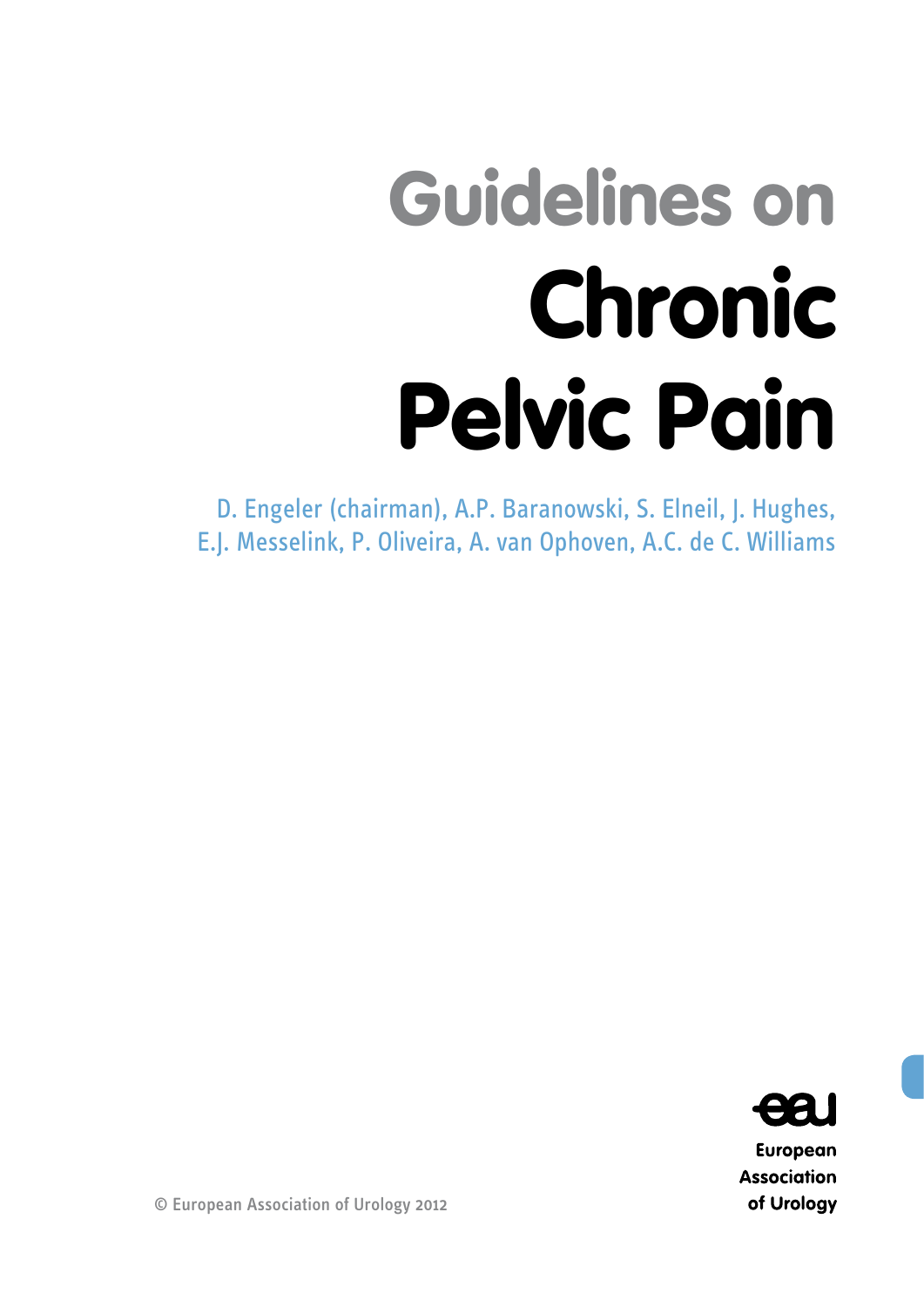# **Table of Contents page**

| 1. | <b>INTRODUCTION</b> |                     |                                                                           |                     |
|----|---------------------|---------------------|---------------------------------------------------------------------------|---------------------|
|    | 1.1                 | The Guideline       |                                                                           | 7<br>$\overline{7}$ |
|    |                     | 1.1.1               | Panel composition                                                         | $\overline{7}$      |
|    |                     | 1.1.2               | Publication history                                                       | $\overline{7}$      |
|    | 1.2                 | Methodology         |                                                                           | $\overline{7}$      |
|    |                     | 1.2.1               | Level of evidence and grade of guideline recommendations*                 | 8                   |
|    |                     | 1.2.2               | Formal review                                                             | 9                   |
|    | 1.3                 |                     | Acknowledgements                                                          | 9                   |
|    | 1.4                 | References          |                                                                           | 9                   |
| 2. |                     | CHRONIC PELVIC PAIN |                                                                           | 10                  |
|    | 2.1                 |                     | Introduction to chronic urogenital pain syndromes                         | 10                  |
|    | 2.2                 |                     | Pain mechanisms - pain as a disease process                               | 10 <sup>°</sup>     |
|    |                     | 2.2.1               | Ongoing peripheral visceral pain mechanisms as a cause of CPP             | 11                  |
|    |                     | 2.2.2               | Central sensitisation - spinal and higher mechanisms of visceral pain     | 12                  |
|    |                     | 2.2.3               | Spinal mechanisms and visceral hyperalgesia                               | 12 <sup>2</sup>     |
|    |                     | 2.2.4               | Supraspinal modulation of pain perception                                 | 12                  |
|    |                     | 2.2.5               | Higher centre modulation of spinal nociceptive pathways                   | 12                  |
|    |                     | 2.2.6               | Neuromodulation and psychology                                            | 13                  |
|    |                     | 2.2.7               | Autonomic nervous system                                                  | 13                  |
|    |                     | 2.2.8               | Endocrine system                                                          | 14                  |
|    |                     | 2.2.9               | Genetics and chronic pain                                                 | 14                  |
|    | 2.3                 |                     | Clinical paradigms and CPP                                                | 14                  |
|    |                     | 2.3.1               | Referred pain                                                             | 14                  |
|    |                     | 2.3.2               | Referred pain to somatic tissues with hyperalgesia in the somatic tissues | 14                  |
|    |                     | 2.3.3               | Muscles and pelvic pain                                                   | 14                  |
|    |                     | 2.3.4               | Visceral hyperalgesia                                                     | 14                  |
|    |                     | 2.3.5               | Viscero-visceral hyperalgesia                                             | 15                  |
|    | 2.4                 |                     | Definitions of CPP terminology                                            | 15                  |
|    |                     | 2.4.1               | Classification                                                            | 15                  |
|    |                     | 2.4.2               | Phenotyping                                                               | 15                  |
|    |                     | 2.4.3               | Terminology                                                               | 15                  |
|    |                     | 2.4.4               | Taxonomy                                                                  | 16                  |
|    | 2.5                 |                     | Classification of CPP syndromes                                           | 16                  |
|    |                     | 2.5.1               | Importance of classification                                              | 16                  |
|    |                     | 2.5.2               | <b>IASP</b> definitions                                                   | 16                  |
|    |                     | 2.5.3               | Pain syndromes                                                            | 19                  |
|    |                     |                     | 2.5.3.1 Definition of chronic pelvic pain (CPP)                           | 19                  |
|    |                     |                     | Definition of chronic pelvic pain syndrome (CPPS)<br>2.5.3.2              | 19                  |
|    |                     |                     | 2.5.3.2.1 Further subdivision of CPPS                                     | 19                  |
|    |                     |                     | 2.5.3.2.2 Psychological considerations for classification                 | 19                  |
|    |                     |                     | 2.5.3.2.3 Functional considerations for classification                    | 20                  |
|    |                     |                     | 2.5.3.2.4 Multisystem subdivision                                         | 20                  |
|    |                     |                     | 2.5.3.2.5 Dyspareunia                                                     | 20                  |
|    |                     |                     | 2.5.3.2.6 Perineal pain syndrome                                          | 20                  |
|    | 2.6                 |                     | Conclusions and recommendations: CPP and mechanisms                       | 24                  |
|    | 2.7<br>2.8          | References          | An algorithm for CPP diagnosis and treatment                              | 24<br>26            |
|    |                     |                     |                                                                           |                     |
| 3. |                     |                     | UROLOGICAL ASPECTS OF CHRONIC PELVIC PAIN                                 | 28                  |
|    | 3.1                 |                     | Prostate pain syndrome (PPS)                                              | 28                  |
|    |                     | 3.1.1               | Introduction                                                              | 28                  |
|    |                     | 3.1.2               | Definition                                                                | 28                  |
|    |                     | 3.1.3               | Pathogenesis                                                              | 28                  |
|    |                     | 3.1.4               | Epidemiology                                                              | 28                  |
|    |                     | 3.1.5               | Diagnosis                                                                 | 29                  |
|    |                     | 3.1.6               | Conclusions and recommendations: assessment/diagnosis PPS<br>Treatment    | 30<br>30            |
|    |                     | 3.1.7               |                                                                           |                     |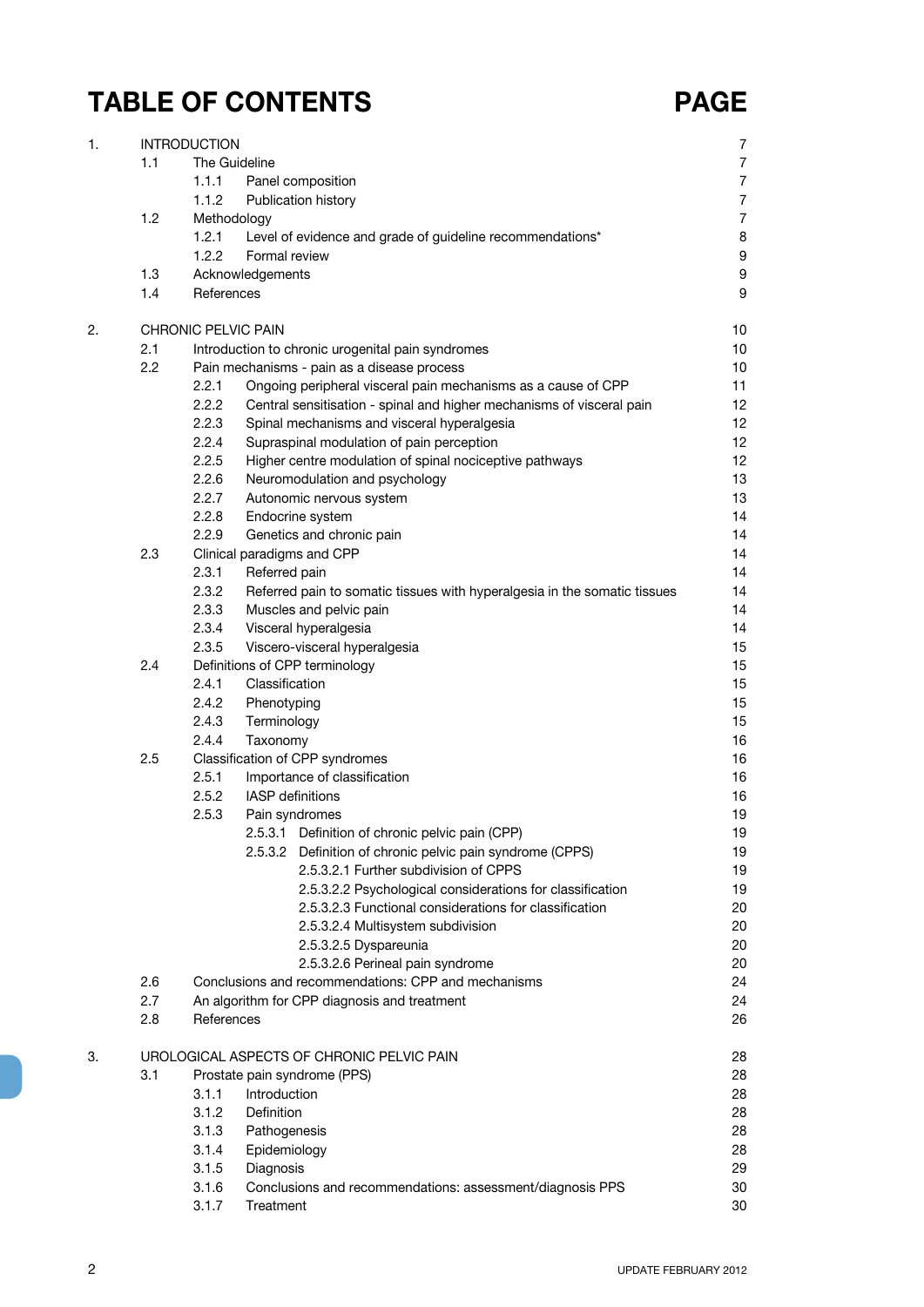|     |        | 3.1.7.1 Alpha-blockers                                            | 30 |
|-----|--------|-------------------------------------------------------------------|----|
|     |        | 3.1.7.2 Antibiotic therapy                                        | 31 |
|     |        | 3.1.7.3 Anti-inflammatory drugs                                   | 31 |
|     |        | 3.1.7.4 Opioids                                                   | 31 |
|     |        | 3.1.7.5 5-alpha-reductase inhibitors                              | 31 |
|     |        | 3.1.7.6 Allopurinol                                               | 31 |
|     |        | 3.1.7.7 Phytotherapy                                              | 31 |
|     |        | 3.1.7.8 Pentosan polysulphate                                     | 32 |
|     |        | 3.1.7.9 Muscle relaxants                                          | 32 |
|     |        | 3.1.7.10 Pregabalin                                               | 32 |
|     |        | 3.1.7.11 Botulinum toxin A (BTX-A)                                | 32 |
|     |        | 3.1.7.12 Physical treatments                                      | 32 |
|     |        | 3.1.7.13 Surgical management                                      | 32 |
|     |        | 3.1.7.14 Psychological treatment                                  | 32 |
|     | 3.1.8  | Conclusions and recommendations: treatment of PPS                 | 33 |
|     | 3.1.9  | References                                                        | 34 |
| 3.2 |        | Bladder pain syndrome (BPS)                                       | 38 |
|     | 3.2.1  | Introduction                                                      | 38 |
|     | 3.2.2  | Definition                                                        | 39 |
|     | 3.2.3  | Diagnosis                                                         | 39 |
|     | 3.2.4  | Pathogenesis                                                      | 39 |
|     | 3.2.5  | Epidemiology                                                      | 40 |
|     | 3.2.6  | References                                                        | 40 |
|     | 3.2.7  | Association with other diseases                                   | 45 |
|     | 3.2.8  | Diagnosis                                                         | 45 |
|     | 3.2.9  | BPS in children and males                                         | 46 |
|     | 3.2.10 | Conclusions and recommendations: assessment and diagnosis BPS     | 47 |
|     | 3.2.11 | References                                                        | 47 |
|     | 3.2.12 | Medical treatment                                                 | 50 |
|     |        | 3.2.12.1 References                                               | 52 |
|     | 3.2.13 | Intravesical treatment                                            | 54 |
|     |        | 3.2.13.1 References                                               | 56 |
|     | 3.2.14 | Interventional treatments                                         | 58 |
|     |        | 3.2.14.1 References                                               | 60 |
|     | 3.2.15 | Treatments of limited efficacy and absence of recent publications | 62 |
|     |        | 3.2.15.1 References                                               | 62 |
|     | 3.2.16 | Non-pharmacological treatments                                    | 63 |
|     |        | 3.2.16.1 References                                               | 64 |
|     | 3.2.17 | Surgical treatment                                                | 65 |
|     | 3.2.18 | Conclusions and recommendations: treatment of BPS                 | 67 |
|     | 3.2.19 | References                                                        | 70 |
| 3.3 |        | Genital pain syndrome                                             | 72 |
|     | 3.3.1  | Scrotal pain syndrome                                             | 72 |
|     | 3.3.2  | Pathogenesis                                                      | 72 |
|     |        | 3.3.2.1 Testicular pain syndrome                                  | 72 |
|     |        | 3.3.2.2 Epididymal pain syndrome                                  | 72 |
|     |        | 3.3.2.3 Nerves                                                    | 72 |
|     |        | 3.3.2.4 Post-vasectomy pain syndrome                              | 72 |
|     |        | 3.3.2.5 Post-inguinal hernia repair                               | 73 |
|     |        | 3.3.2.6 Referred pain                                             | 73 |
|     | 3.3.3  | Diagnosis                                                         | 73 |
|     | 3.3.4  | Treatment                                                         | 73 |
|     |        | 3.3.4.1 Conservative treatment                                    | 73 |
|     |        | 3.3.4.2 Surgery                                                   | 73 |
|     |        | 3.3.4.1.1 Microsurgical denervation                               | 73 |
|     |        | 3.3.4.1.2 Epididymectomy                                          | 74 |
|     |        | 3.3.4.1.3 Orchiectomy                                             | 74 |
|     |        | 3.3.4.1.4 Vaso-vasostomy                                          | 74 |
|     | 3.3.5  | Conclusions and recommendations: scrotal pain syndrome            | 74 |
|     | 3.3.6  | References                                                        | 75 |
|     |        |                                                                   |    |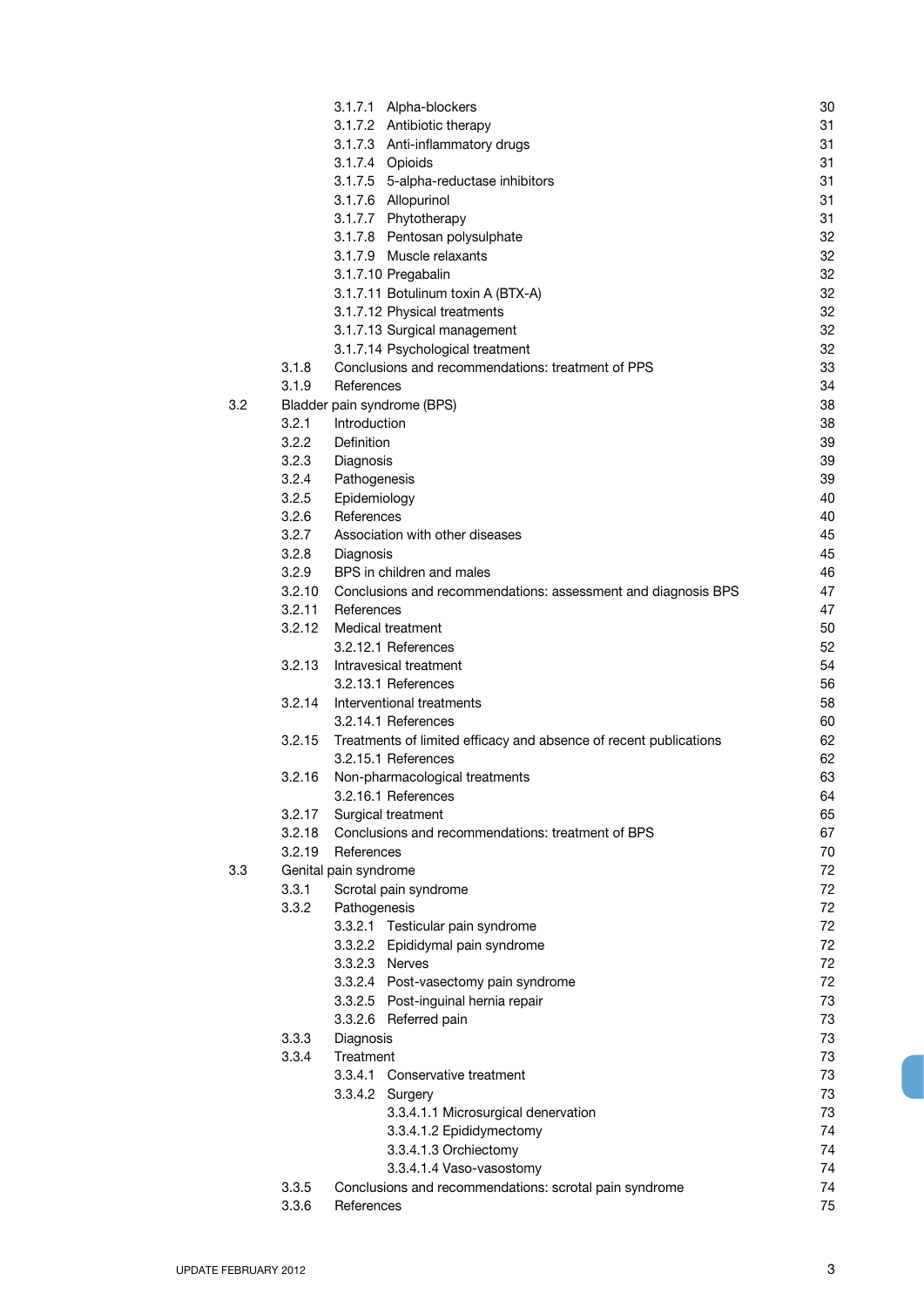|    | 3.4 |                  | Urethral pain syndrome                                             | 76 |  |  |  |
|----|-----|------------------|--------------------------------------------------------------------|----|--|--|--|
|    |     | 3.4.1            | Definition                                                         | 76 |  |  |  |
|    |     | 3.4.2            | Pathogenesis                                                       | 77 |  |  |  |
|    |     | 3.4.3            | Treatment                                                          | 77 |  |  |  |
|    |     | 3.4.4            | Conclusions and recommendations: urethral pain syndrome            | 77 |  |  |  |
|    |     | 3.4.5            | References                                                         | 78 |  |  |  |
| 4. |     |                  | GYNAECOLOGICAL ASPECTS OF CHRONIC PELVIC PAIN                      | 79 |  |  |  |
|    | 4.1 | Introduction     |                                                                    | 79 |  |  |  |
|    | 4.2 |                  | Clinical history                                                   | 79 |  |  |  |
|    | 4.3 |                  | Clinical examination                                               | 79 |  |  |  |
|    |     | 4.3.1            | Investigations                                                     | 79 |  |  |  |
|    | 4.4 |                  | Pain associated with well-defined conditions                       | 80 |  |  |  |
|    |     | 4.4.1            | Dysmenorrhoea                                                      | 80 |  |  |  |
|    |     | 4.4.2            | Infection                                                          | 80 |  |  |  |
|    |     | 4.4.3            | Endometriosis and adenomyosis                                      | 80 |  |  |  |
|    |     | 4.4.4            | Gynaecological malignancy                                          | 81 |  |  |  |
|    |     | 4.4.5            | Injuries related to childbirth                                     | 81 |  |  |  |
|    |     | 4.4.6            | Pain associated with pelvic organ prolapse and prolapse surgery    | 81 |  |  |  |
|    | 4.5 |                  | Vaginal and vulvar pain syndromes                                  | 81 |  |  |  |
|    | 4.6 | Summary          |                                                                    | 82 |  |  |  |
|    |     | 4.6.1            | Conclusions and recommendations: gynaecological aspects of chronic |    |  |  |  |
|    |     |                  | pelvic pain                                                        | 82 |  |  |  |
|    | 4.7 | References       |                                                                    | 83 |  |  |  |
| 5. |     |                  | GASTROINTESTINAL ASPECTS OF CHRONIC PELVIC PAIN                    | 85 |  |  |  |
|    | 5.1 | Introduction     |                                                                    | 85 |  |  |  |
|    | 5.2 |                  | Clinical history                                                   | 85 |  |  |  |
|    |     | 5.2.1            | Clinical examination and investigations                            | 85 |  |  |  |
|    |     | 5.2.2            | Diagnostic assessment                                              | 85 |  |  |  |
|    | 5.3 |                  | Pain associated with well-defined conditions                       | 86 |  |  |  |
|    |     | 5.3.1            | Haemorrhoids                                                       | 86 |  |  |  |
|    |     | 5.3.2            | Anal fissure                                                       | 86 |  |  |  |
|    |     | 5.3.3            | Proctitis                                                          | 86 |  |  |  |
|    |     | 5.3.4            | Constipation                                                       | 86 |  |  |  |
|    | 5.4 |                  | Chronic anal pain syndrome                                         | 86 |  |  |  |
|    |     | 5.4.1            | Diagnostic criteria for chronic anal pain syndrome                 | 86 |  |  |  |
|    |     |                  | 5.4.2 Botulinum toxin in pelvic pain                               | 87 |  |  |  |
|    |     | 5.4.3            | Intermittent chronic anal pain syndrome                            | 87 |  |  |  |
|    | 5.5 | Summary          |                                                                    | 87 |  |  |  |
|    |     | 5.5.1            | Conclusions and recommendations: anorectal pain syndrome           | 88 |  |  |  |
|    | 5.6 | References       |                                                                    | 89 |  |  |  |
| 6. |     |                  | PERIPHERAL NERVE PAIN SYNDROMES                                    | 90 |  |  |  |
|    | 6.1 | Neuropathic pain |                                                                    |    |  |  |  |
|    | 6.2 | Anatomy          |                                                                    | 90 |  |  |  |
|    |     | 6.2.1            | The anterior groin nerves                                          | 91 |  |  |  |
|    |     | 6.2.2            | The posterior subgluteal triangle nerves                           | 91 |  |  |  |
|    |     | 6.2.3            | Branches of the pudendal nerve                                     | 91 |  |  |  |
|    |     | 6.2.4            | Anatomical relations of the pudendal nerve (Figure 13)             | 91 |  |  |  |
|    |     | 6.2.5            | Afferent nerves and the genitalia                                  | 92 |  |  |  |
|    |     | 6.2.6            | Afferents in the autonomic plexus                                  | 93 |  |  |  |
|    | 6.3 |                  | Etiology of nerve damage                                           | 93 |  |  |  |
|    |     | 6.3.1            | Anterior groin nerves - etiology of nerve damage                   | 93 |  |  |  |
|    |     | 6.3.2            | Pudendal neuralgia - etiology of nerve damage                      | 93 |  |  |  |
|    |     | 6.3.3            | Surgery                                                            | 93 |  |  |  |
|    |     | 6.3.4            | Trauma                                                             | 93 |  |  |  |
|    |     | 6.3.5            | Cancer                                                             | 93 |  |  |  |
|    |     | 6.3.6            | <b>Birth Trauma</b>                                                | 93 |  |  |  |
|    |     | 6.3.7            | Elderly women                                                      | 94 |  |  |  |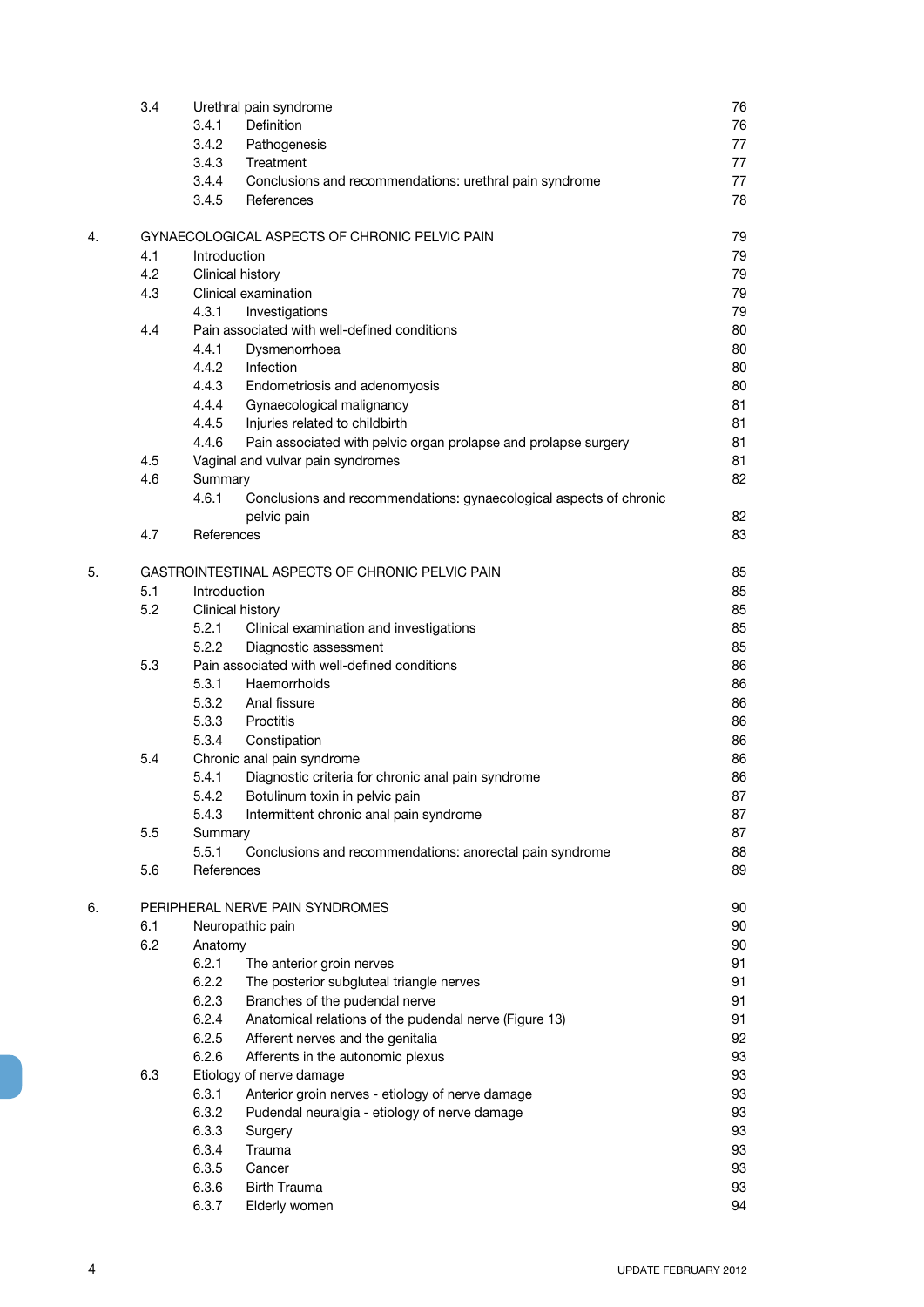|    | 6.4 | Diagnosis for pudendal neuralgia                                                  | 94  |
|----|-----|-----------------------------------------------------------------------------------|-----|
|    |     | Differential diagnosis of other disorders<br>6.4.1                                | 94  |
|    |     | 6.4.2<br>Clinical presentation of pudendal neuralgia                              | 94  |
|    |     | 6.4.2.1 Age                                                                       | 94  |
|    |     | 6.4.2.2 Sex                                                                       | 94  |
|    |     | 6.4.2.3 History                                                                   | 94  |
|    |     | 6.4.2.4 Associated features                                                       | 95  |
|    |     | 6.4.2.5 Clinical examination                                                      | 95  |
|    |     | 6.4.2.6 Investigations                                                            | 95  |
|    | 6.5 | Management of pain associated with nerve damage                                   | 96  |
|    |     | 6.5.1<br>Pudendal neuralgia and injections                                        | 95  |
|    |     | 6.5.2<br>Pudendal neuralgia and surgery                                           | 96  |
|    |     | 6.5.3<br>Pudendal neuralgia and neuromodulation                                   | 96  |
|    | 6.6 | Conclusions and recommendations: peripheral nerve pain syndromes                  | 96  |
|    | 6.7 | References                                                                        | 97  |
| 7. |     | SEXOLOGICAL ASPECTS OF CHRONIC PELVIC PAIN                                        | 100 |
|    | 7.1 | Introduction                                                                      | 100 |
|    | 7.2 | <b>General Considerations</b>                                                     | 100 |
|    | 7.3 | Pelvic floor involvement in sexual function and dysfunction                       | 101 |
|    | 7.4 | CPP and sexual dysfunction of the male                                            | 101 |
|    | 7.5 | CPP and sexual dysfunction of the female                                          | 102 |
|    | 7.6 | Treatment of sexual dysfunctions and CPP                                          | 103 |
|    | 7.7 | In summary                                                                        | 103 |
|    | 7.8 | Conclusions and recommendations: sexological aspects in CPP                       | 104 |
|    | 7.9 | References                                                                        | 104 |
| 8. |     | PSYCHOLOGICAL ASPECTS OF CHRONIC PELVIC PAIN                                      | 109 |
|    | 8.1 | Understanding the psychological components of pain                                | 109 |
|    |     | 8.1.1<br>Neurophysiology of pain                                                  | 109 |
|    |     | Sexual abuse and trauma<br>8.1.2                                                  | 109 |
|    |     | 8.1.3<br>Interpreting psychological differences                                   | 109 |
|    | 8.2 | Psychological assessment of pain                                                  | 110 |
|    | 8.3 | Psychological issues in the treatment of pain                                     | 110 |
|    | 8.4 | Female pelvic pain                                                                | 111 |
|    |     | 8.4.1<br>Psychological risk factors in development and maintenance of pelvic pain | 111 |
|    |     | Psychological assessment of pelvic pain<br>8.4.2                                  | 111 |
|    |     | 8.4.3<br>Psychological factors in treatment of persistent pelvic pain             | 111 |
|    | 8.5 | Conclusions and recommendations: psychological aspects of CPP                     | 112 |
|    | 8.6 | References                                                                        | 113 |
| 9. |     | PELVIC FLOOR FUNCTION AND CHRONIC PELVIC PAIN                                     | 116 |
|    | 9.1 | Introduction                                                                      | 116 |
|    | 9.2 | Function                                                                          | 116 |
|    | 9.3 | Dysfunction                                                                       | 116 |
|    | 9.4 | Pelvic floor muscles and myofascial pain                                          | 117 |
|    |     | 9.4.1<br>Muscular aspects                                                         | 117 |
|    |     | 9.4.2<br>Neurological aspects                                                     | 117 |
|    |     | 9.4.3<br>Myofascial trigger points                                                | 117 |
|    | 9.5 | Diagnostics of pelvic floor muscle function                                       | 117 |
|    |     | 9.5.1<br>Physical examination                                                     | 118 |
|    |     | 9.5.2<br>Electromyography and pressure measurement (EMG)                          | 118 |
|    |     | 9.5.3<br>Imaging                                                                  | 118 |
|    |     | 9.5.4<br>Myofascial trigger points                                                | 118 |
|    | 9.6 | Treatment of pelvic floor muscle pain                                             | 118 |
|    |     | 9.6.1<br>Pelvic floor muscle exercise                                             | 118 |
|    |     | 9.6.2<br>Biofeedback and electrostimulation                                       | 118 |
|    |     | 9.6.3<br>Myofascial trigger point release                                         | 119 |
|    |     | 9.6.4<br>Botulinum A toxin                                                        | 119 |
|    |     | 9.6.5<br>Pain management                                                          | 119 |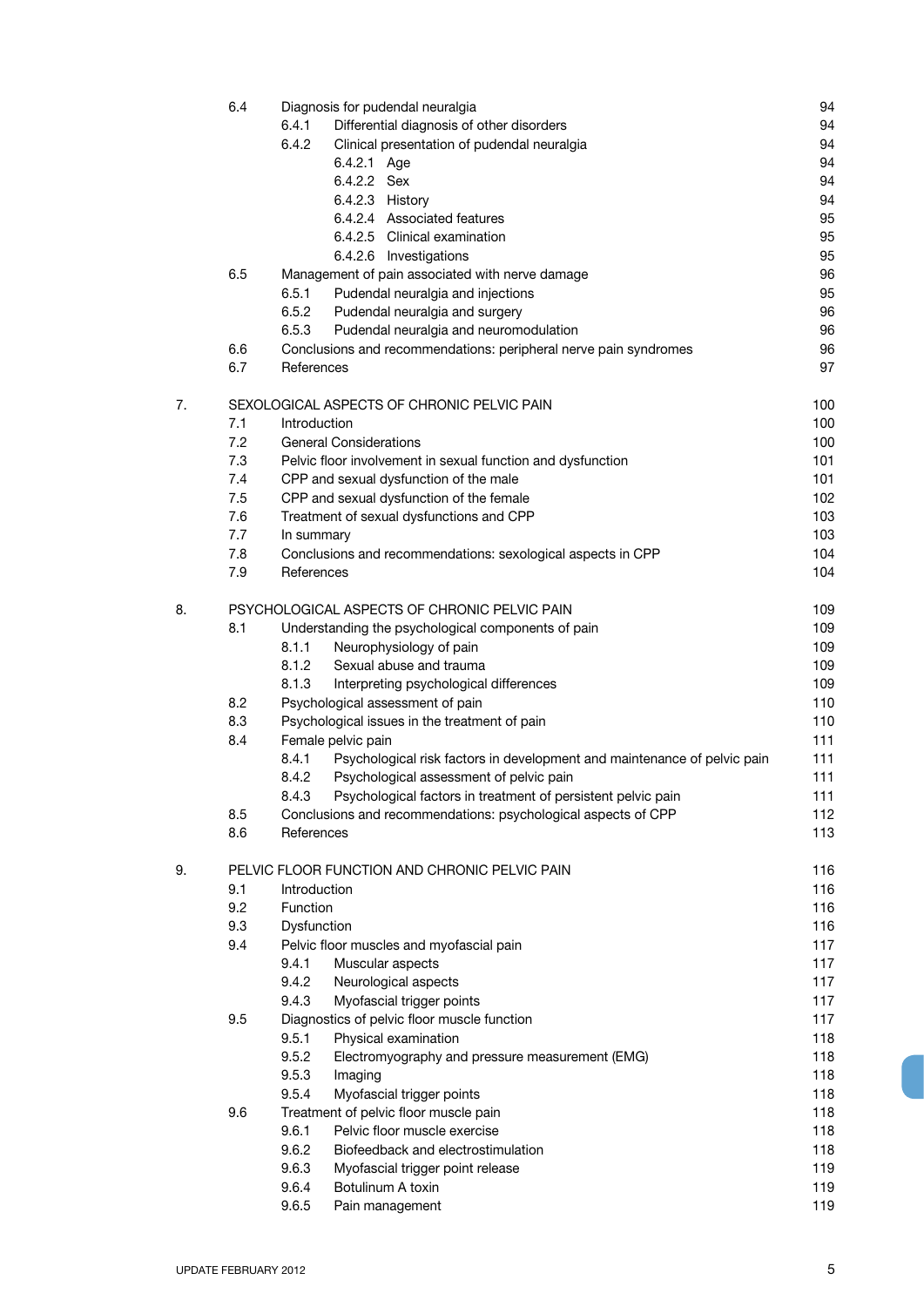|     | 9.7   | Conclusions and recommendations: pelvic floor function                            | 119 |
|-----|-------|-----------------------------------------------------------------------------------|-----|
|     | 9.8   | References                                                                        | 120 |
| 10. |       | <b>GENERAL TREATMENT OF CHRONIC PELVIC PAIN</b>                                   | 122 |
|     | 10.1  | Introduction                                                                      | 122 |
|     | 10.2  | Simple analgesics                                                                 | 122 |
|     |       | 10.2.1<br>Antidepressants                                                         | 123 |
|     |       | 10.2.1.1 Tricyclic antidepressants                                                | 123 |
|     |       | 10.2.1.2 Other antidepressants                                                    | 123 |
|     |       | 10.2.2<br>Anticonvulsants                                                         | 124 |
|     |       | 10.2.3<br>Other agents                                                            | 124 |
|     | 10.3  | Opioids                                                                           | 124 |
|     |       | 10.4.1<br>Recommendations for use of opioids in chronic/non-acute urogenital pain | 125 |
|     |       | 10.4.2<br>Morphine                                                                | 125 |
|     |       | 10.4.3<br>Other opioid agents                                                     | 125 |
|     | 10.5  | Nerve blocks                                                                      | 126 |
|     | 10.6  | Transcutaneous electrical nerve stimulation (TENS)                                | 126 |
|     | 10.7  | Neuromodulation in pelvic pain syndromes                                          |     |
|     | 10.8  | Summary                                                                           |     |
|     | 10.9  | Recommendations for the medical treatment of CPP                                  |     |
|     | 10.10 | References                                                                        | 128 |
| 11. |       | ABBREVIATIONS USED IN THE TEXT                                                    | 131 |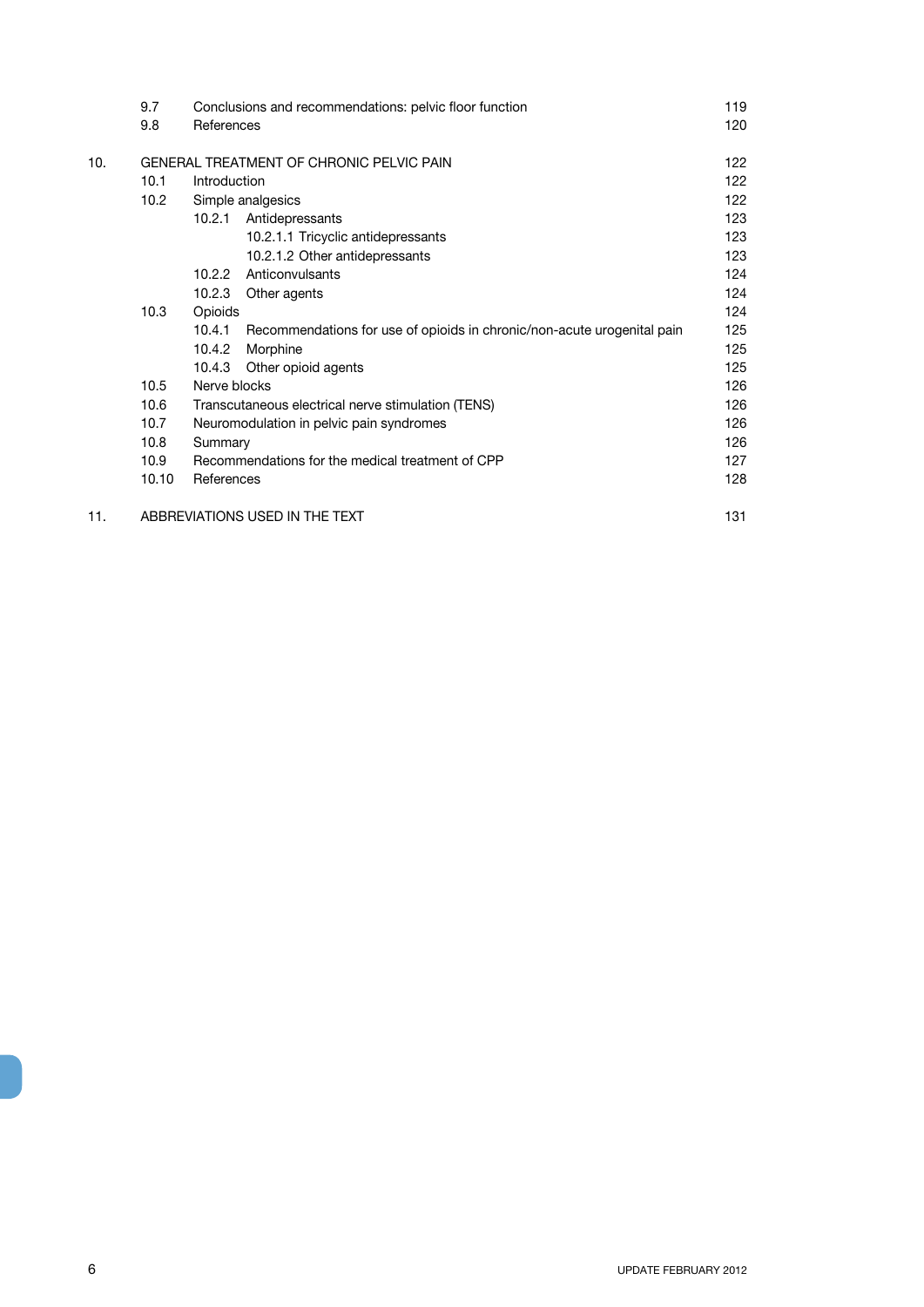# **1. INTRODUCTION**

# **1.1 The Guideline**

Chronic pelvic pain (CPP) is a prevalent condition which can present a major challenge to health care providers due to its complex aetiology and poor response to therapy.

Chronic pelvic pain is a multifactorial condition and therefore, quite often, poorly managed. Management requires knowledge of all pelvic organ systems and their association with other systems and conditions, including musculoskeletal, neurologic, urologic, gynaecologic and psychological aspects, promoting a multidisciplinary approach.

The European Association of Urology (EAU) Guidelines Working Group for Chronic Pelvic Pain prepared this guidelines document to assist urologists and medical professionals from associated specialties, such as gynaecologists, psychologists, gastroenterologists and sexologists, in assessing the evidence-based management of CPP and to incorporate evidence-based recommendations into their every-day clinical practice.

# *1.1.1 Panel composition*

The panel of experts responsible for this document include urologists, a neuro-urologist, consultants in pain medicine, a gynaecologist, a psychologist, a gastroenterologist and a sexologist.

# *1.1.2 Publication history*

The EAU Guidelines on Chronic Pelvic Pain were first published in 2003 (1) which formed the basis of a scientific publication in European Urology in 2004 (2). Also, in the 2003 edition the concept of Chronic Pelvic Pain Syndromes (CPPS) was introduced, which is now referred to as "pain as a disease process".

Partial updates of the CPP guidelines were published in 2008 and formed the basis for another scientific publication in European Urology in the year 2010 (3,4).

For this 2012 update the panel focused on:

- 1. restructuring the text to emphasise the significance of holistic management of CPP;
- 2. addressing the changes in the management of CPPS based on the concept of pain as a disease process.

As a result, two new chapters have been added; Chapter 5 'Gastrointestinal aspects of chronic pelvic pain' and Chapter 7 'Sexological aspects of chronic pelvic pain.

A quick reference document presenting the main findings of these CPP guidelines (pocket guidelines) is also available and has been updated. All texts, alongside scientific publications, can be viewed and downloaded for personal use at the EAU website: http://www.uroweb.org/guidelines/online-guidelines/.

# **1.2 Methodology**

The full text update is based on a systematic review of literature using the Embase and Medline databases, the Cochrane Central Register of controlled trials and the PsycInfo and Bandolier databases to identify the best evidence from RCTs, Level of Evidence 1 (LE1), according to the rating schedule adapted from the Oxford Centre for Evidence-based Medicine Levels of Evidence (Table 1) [5]. Where no LE1 literature could be identified the search was moved down to the next lower level on the rating scale. Extensive use of free text ensured the sensitivity of the searches, resulting in a substantial body of literature to scan. Searches covered the period January 1995 and May 2011 and were restricted to English language publications.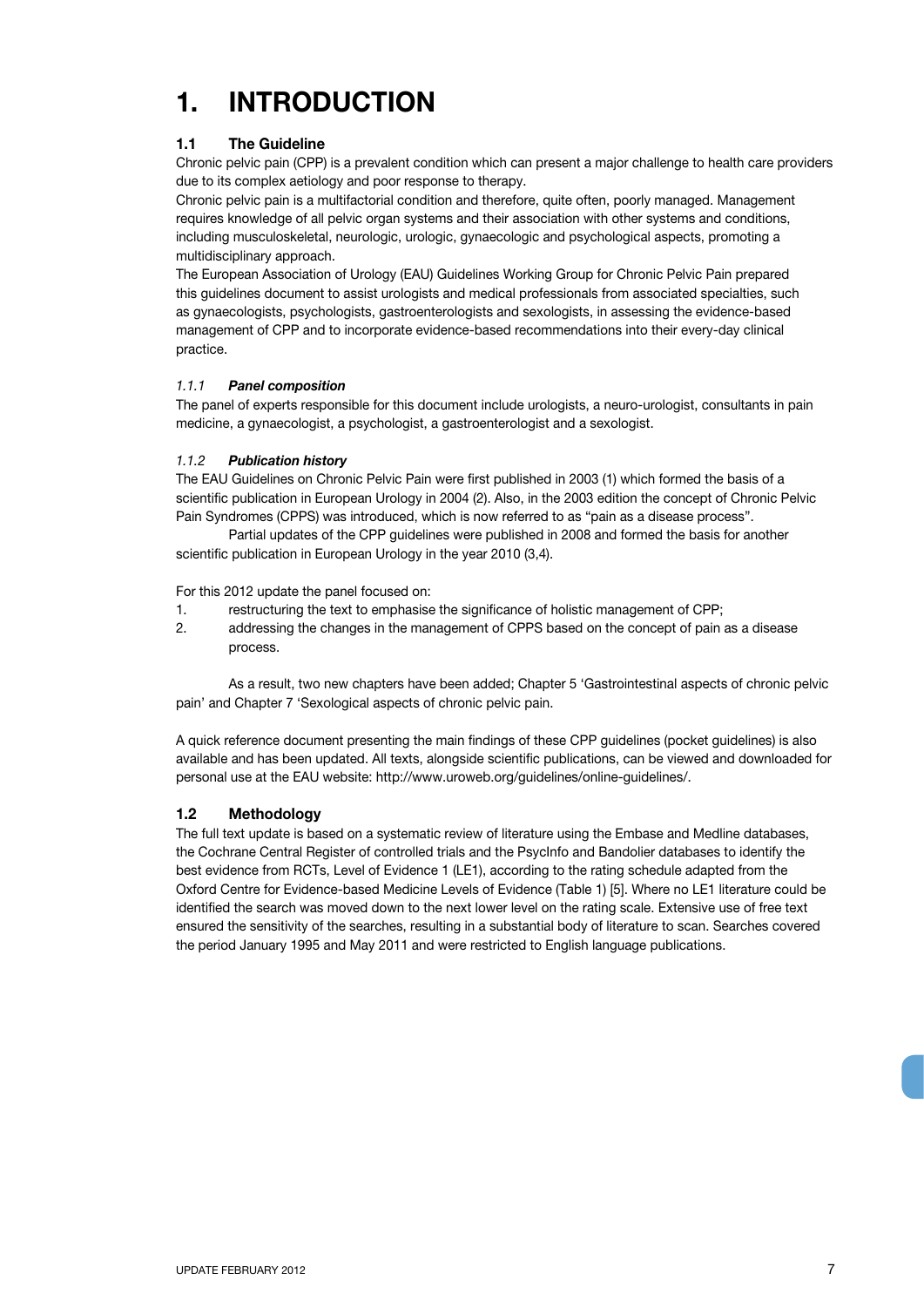#### Flowdiagram update procedure



#### *1.2.1 Level of evidence and grade of guideline recommendations\**

References used in the text have been assessed according to their level of evidence (Table 1), and recommendations have been graded (Table 2) according to the Oxford Centre for Evidence-based Medicine Levels of Evidence (5). The aim of grading recommendations is to provide transparency between the underlying evidence and the recommendation given.

#### **Table 1: Level of evidence (LE)\***

| Level          | <b>Type of evidence</b>                                                                                                             |
|----------------|-------------------------------------------------------------------------------------------------------------------------------------|
| 1a             | Evidence obtained from meta-analysis of randomised trials                                                                           |
| 1b             | Evidence obtained from at least one randomised trial                                                                                |
| 2a             | Evidence obtained from one well-designed controlled study without randomisation                                                     |
| 2 <sub>b</sub> | Evidence obtained from at least one other type of well-designed quasi-experimental study                                            |
| 3              | Evidence obtained from well-designed non-experimental studies, such as comparative studies,<br>correlation studies and case reports |
| 4              | Evidence obtained from expert committee reports or opinions or clinical experience of respected<br>Authorities                      |

#### *Modified from Sackett et al. (5)*

It should be noted that when recommendations are graded, the link between the level of evidence and grade of recommendation is not directly linear. Availability of randomised controlled trials (RCTs) may not necessarily translate into a grade A recommendation where there are methodological limitations or disparity in published results.

Alternatively, absence of high level evidence does not necessarily preclude a grade A recommendation, if there is overwhelming clinical experience and consensus. In addition, there may be exceptional situations where corroborating studies cannot be performed, perhaps for ethical or other reasons and in this case unequivocal recommendations are considered helpful for the reader. The quality of the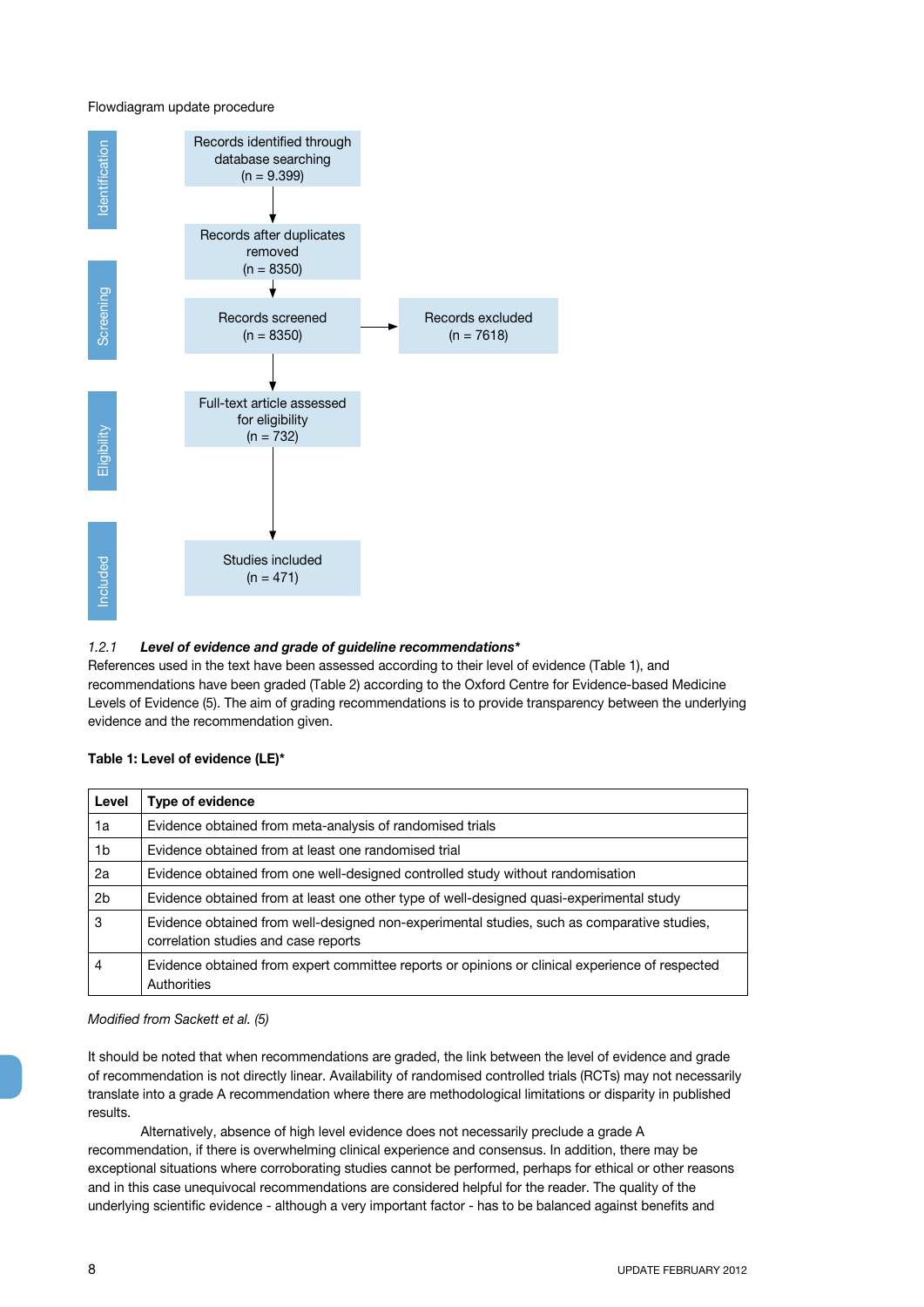burdens, values and preferences and cost when a grade is assigned (6-8).

The EAU Guidelines Office, do not perform cost assessments, nor can they address local/national preferences in a systematic fashion. But whenever this data is available, the expert panels will include the information.

# **Table 2: Grade of recommendation (GR)\***

| Grade        | Nature of recommendations                                                                                                                        |
|--------------|--------------------------------------------------------------------------------------------------------------------------------------------------|
| A            | Based on clinical studies of good quality and consistency addressing the specific recommendations<br>and including at least one randomised trial |
| в            | Based on well-conducted clinical studies, but without randomised clinical trials                                                                 |
| <sup>C</sup> | Made despite the absence of directly applicable clinical studies of good quality                                                                 |

*\*Modified from Sackett et al. (5)*

# *1.2.2 Formal review*

A formal review was carried out prior to publication by a multidisciplinary team of international experts, covering the different fields of expertise described in these guidelines.

# **1.3 Acknowledgements**

The expert panel should like to express their gratitude to professor Magnus Fall, former chairman and patriarch of the CPP panel who established the foundation of these guidelines, the current expert panel can now build on.

Prof. Jan Borovicka, gastro-enterologist at the Kantonsspital St. Gallen, Switzerland, authored Chapter 5 'Gastrointestinal aspects of chronic pelvic pain' of this document.

Dr. Yacov Reisman, urologist at the Amstelland Hospital in Amstelveen and sexologist at the Academic Medical Center in Amsterdam, the Netherlands, authored Chapter 7 'Sexological aspects of chronic pelvic pain'.

The CPP panel are most grateful for their assistance and willingness to lend their expertise to the EAU and their Guidelines Office. Their input greatly enhance these guidelines.

The support provided by research scientist Drs. J. Krabshuis has proved to be highly valuable in enhancing the methodological quality of this publication.

# **1.4 References**

- 1. Fall M, Baranowksi AP, Fowler CJ, et al. EAU Guidelines on Chronic Pelvic Pain. http://www.uroweb.org/guidelines/online-guidelines/
- 2. Fall M, Baranowski AP, Fowler CJ, et al. EAU Guidelines on Chronic Pelvic Pain. Eur Urol 2004;46:681-689.
	- http://www.uroweb.org/guidelines/online-guidelines/
- 3. Fall M, Baranowksi AP, Elneil S, et al. EAU Guidelines on Chronic Pelvic Pain 2010. http://www.uroweb.org/guidelines/online-guidelines/
- 4. Fall M, Baranowski AP, Elneil S, et al. EAU guidelines on chronic pelvic pain. Eur Urol. 2010 Jan;57(1):35-48 http://www.ncbi.nlm.nih.gov/pubmed/19733958
- 5. Oxford Centre for Evidence-based Medicine Levels of Evidence (May 2009). Produced by Bob Phillips, Chris Ball, Dave Sackett, Doug Badenoch, Sharon Straus, Brian Haynes, Martin Dawes since November 1998. Updated by Jeremy Howick March 2009. http://www.cebm.net/index.aspx?o=1025 [Access date January 2012]
- 6. Atkins D, Best D, Briss PA, et al; GRADE Working Group. Grading quality of evidence and strength of recommendations. BMJ 2004 Jun 19;328(7454):1490. http://www.ncbi.nlm.nih.gov/pubmed/15205295
- 7. Guyatt GH, Oxman AD, Vist GE, et al. GRADE: an emerging consensus on rating quality of evidenceand strength of recommendations. BMJ 2008;336(7650):924-6. http://www.ncbi.nlm.nih.gov/pubmed/18436948
- 8. Guyatt GH, Oxman AD, Kunz R, et al; GRADE Working Group. Going from evidence torecommendations. BMJ 2008 May 10;336(7652):1049-51. http://www.bmj.com/content/336/7652/1049.long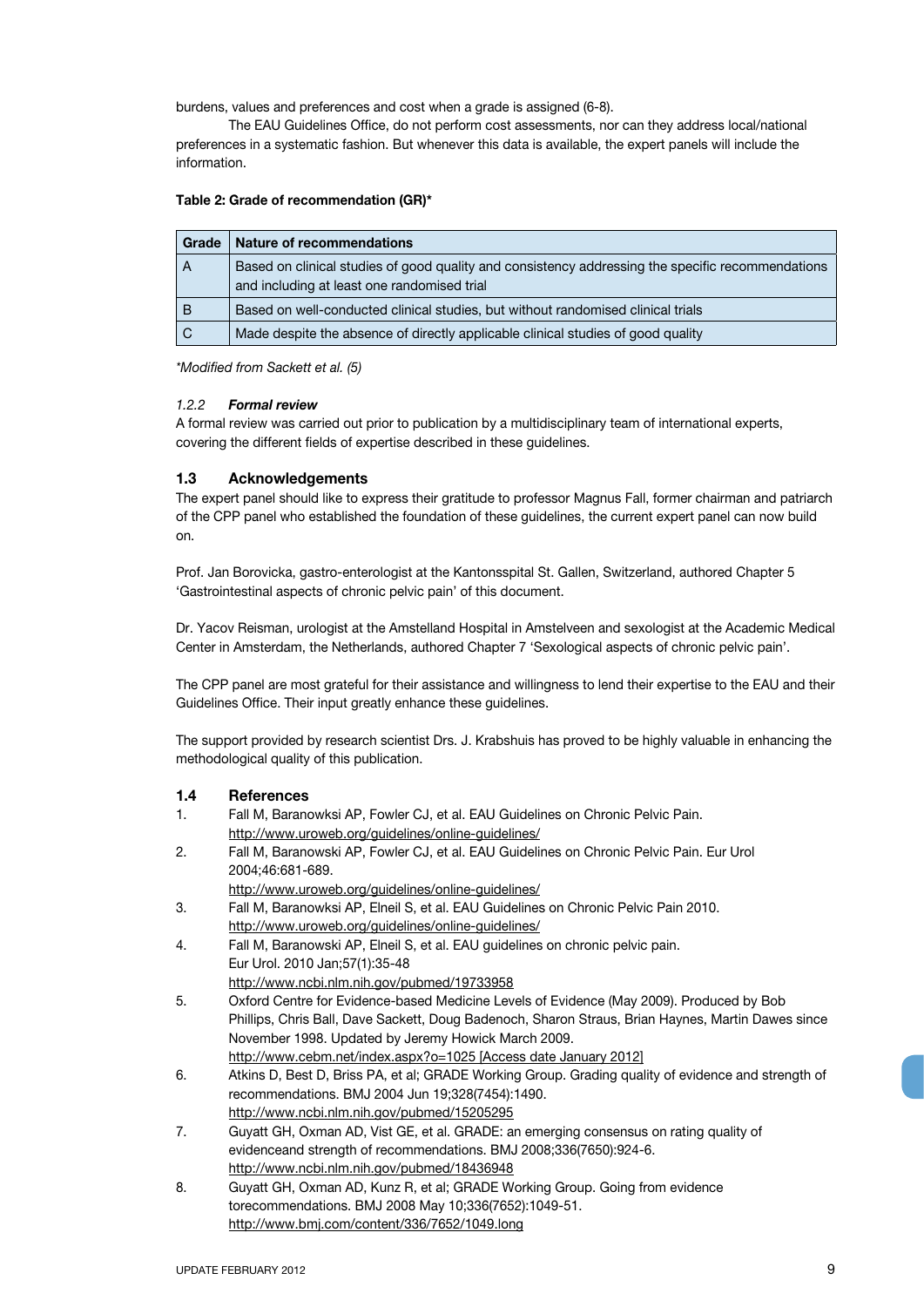# **2. CHRONIC PELVIC PAIN**

# **2.1 Introduction to chronic urogenital pain syndromes**

Over the years much of the focus for CPP has been on peripheral-end-organ mechanisms, such as inflammatory or infective conditions. However, both animal and clinical research have indicated that many of the mechanisms for the CPP syndromes are based within the central nervous system (CNS). Although a peripheral stimulus such as infection may initiate the start of a CPP condition, the condition may become selfperpetuating as a result of CNS modulation, independent of the original cause. As well as pain, these central mechanisms are associated with several other sensory, functional, behavioural and psychological phenomena. It is this collection of phenomena that forms the basis of the pain syndrome diagnosis and individual phenomena need to be addressed in their own right through multispecialty and multidisciplinary care.

Although ongoing peripheral organ pathology can produce persistent and chronic pain, the main focus of these guidelines is on CPP syndromes in which no peripheral ongoing pathology (such as infection or neoplastic disease) is detected. The main exception is when pain is due to peripheral nerve damage, which will be discussed in chapter 6.

# **2.2 Pain mechanisms - pain as a disease process**

Chronic pelvic pain mechanisms may involve:

- 1. Ongoing acute pain mechanisms (1) (such as those associated with inflammation or infection) which may involve somatic or visceral tissue.
- 2. Chronic pain mechanisms, which especially involve the CNS (2).
- 3. Emotional, cognitive, behavioural and sexual responses and mechanisms (3-6).These will be covered in chapter 8.

Table 3 illustrates some of the differences between the somatic and visceral pain mechanisms. They underlie some of the mechanisms that may produce the classical features of visceral pain; in particular, referred pain and hyperalgesia.

# **Table 3: comparison between visceral and somatic pain**

|                                       | <b>Visceral pain</b>                                                                                                                                        | Somatic pain                                                                               |
|---------------------------------------|-------------------------------------------------------------------------------------------------------------------------------------------------------------|--------------------------------------------------------------------------------------------|
| <b>Effective painful stimuli</b>      | Stretching and distension, producing<br>poorly localised pain.                                                                                              | Mechanical, thermal, chemical and<br>electrical stimuli, producing well<br>localised pain. |
| <b>Summation</b>                      | Widespread stimulation produces<br>significantly magnified pain.                                                                                            | Widespread stimulation produces a<br>modest increase in pain.                              |
| <b>Autonomic involvement</b>          | Autonomic features (e.g., nausea and<br>sweating) frequently present.                                                                                       | Autonomic features less frequent.                                                          |
| <b>Referred pain</b>                  | Pain perceived at a site distant to the<br>cause of the pain is common.                                                                                     | Pain is relatively well localised but well<br>recognised.                                  |
| Referred hyperalgesia                 | Referred cutaneous and muscle<br>hyperalgesia is common, as is<br>involvement of other visceral organs.                                                     | Hyperalgesia tends to be localised.                                                        |
| Innervation                           | Low density, unmyelinated C fibres<br>and thinly myelinated $A\partial$ fibres.                                                                             | Dense innervation with a wide range of<br>nerve fibres.                                    |
| <b>Primary afferent</b><br>physiology | Intensity coding. As stimulation<br>increases afferent firing increases with<br>an increase in sensation and ultimately<br>pain.                            | Two fibre coding. Separate fibres for<br>pain and normal sensation.                        |
| <b>Silent afferents</b>               | 50-90% of visceral afferents are silent<br>until the time they are switched on.<br>These fibres are very important in the<br>central sensitisation process. | Silent afferents present, but form a<br>lower percentage.                                  |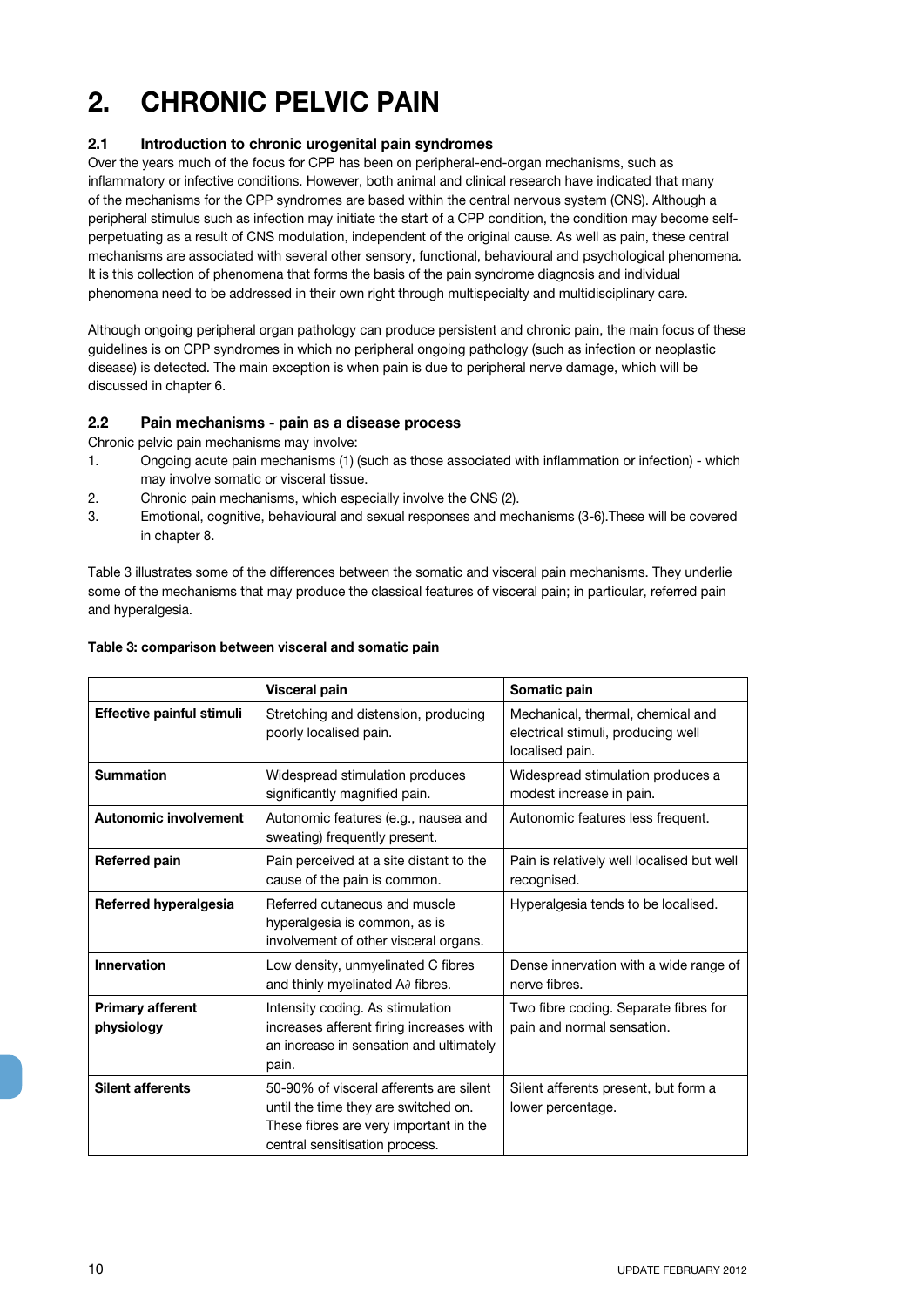| <b>Central mechanisms</b>              | Play an important part in the<br>hyperalgesia, viscero-visceral, viscero-<br>muscular and musculo-visceral<br>hyperalgesia. Sensations not normally<br>perceived become perceived and non-<br>noxious sensations become painful. | Responsible for the allodynia and<br>hyperalgesia of chronic somatic pain. |
|----------------------------------------|----------------------------------------------------------------------------------------------------------------------------------------------------------------------------------------------------------------------------------|----------------------------------------------------------------------------|
| <b>Abnormalities of</b><br>function    | Central mechanisms associated with<br>visceral pain may be responsible for<br>organ dysfunction.                                                                                                                                 | Somatic pain associated with somatic<br>dysfunction, e.g., muscle spasm.   |
| Central pathways and<br>representation | As well as classical pathways, there<br>is evidence for a separate dorsal horn<br>pathway and central representation.                                                                                                            | Classical pain pathways.                                                   |

#### *2.2.1 Ongoing peripheral visceral pain mechanisms as a cause of CPP*

In most cases of CPP, ongoing tissue trauma, inflammation or infection is not present (7-10). However, conditions that produce recurrent trauma, infection or ongoing inflammation may result in CPP in a small proportion of cases. It is for this reason that the early stages of assessment include looking for these pathologies (11). Once excluded, ongoing investigations for these causes are rarely helpful and indeed may be detrimental.

When acute pain mechanisms are activated by a nociceptive event, as well as direct activation of the peripheral nociceptor transducers, sensitisation of those transducers may also occur, thus magnifying the afferent signalling. Afferents that are not normally active may also become activated by the change, that is, there may be activation of the so-called silent afferents. Although these are mechanisms of acute pain, the increased afferent signalling is often a trigger for the chronic pain mechanisms that maintain the perception of pain in the absence of ongoing peripheral pathology (see below) (12,13).

There are a number of mechanisms by which the peripheral transducers may exhibit an increase in sensibility.

- 1. Modification of the peripheral tissue, which may result in the transducers being more exposed to peripheral stimulation.
- 2. There may be an increase in the chemicals that stimulates the receptors of the transducers (14).
- 3. There are many modifications in the receptors that result in them being more sensitive.

In general, the effect of 1 and 2 is to lower the threshold and the effect of 3 is to increase responsiveness to external stimuli.

Some of the chemicals responsible for the above changes may be released from those cells associated with inflammation, but the peripheral nervous system may also release chemicals in the form of positive and inhibitory loops (Table 4) (15).

| Nerve growth factor | May activate primary afferents directly, but also indirectly such as through          |
|---------------------|---------------------------------------------------------------------------------------|
| (NGF)               | bradykinin (16). The result is an increase in response of the primary afferents, with |
|                     | multiple action potentials being generated in response to a stimulus, as opposed      |
|                     | to just one or two. The TrkA-NGF complex formed on the afferent neurons may           |
|                     | also be transmitted centrally where it may alter gene expression. Such long-          |

#### **Table 4: mechanisms in the periphery that effect nociceptor response to a nociceptive stimulus**

|                                                  | also be transmitted centrally where it may alter gene expression. Such long-<br>term gene modification may underlie some of the mechanisms of chronic NGF-<br>induced hypersensitivity.                                                                                                                                                                                                                                                                                                                                                   |
|--------------------------------------------------|-------------------------------------------------------------------------------------------------------------------------------------------------------------------------------------------------------------------------------------------------------------------------------------------------------------------------------------------------------------------------------------------------------------------------------------------------------------------------------------------------------------------------------------------|
| Adenosinetriphosphate<br>(ATP)                   | Is thought to be released in increased amounts from certain viscera when<br>stimulated by noxious stimuli. As well as this increased ATP producing an<br>increased stimulation of its receptors, when inflammation is present, the ATP<br>receptors have their properties changed so that there is an increased response<br>per unit of ATP contributing to the nociceptor activation. ATP is thought to act on<br>P2X3 purine receptors, which are found on visceral afferents and small-diameter<br>dorsal root ganglion (DRG) neurons. |
| <b>Substance P and other</b><br>neurokinins (17) | Act on afferent tachykinin receptors, such as TRPV1, which is a transducer for<br>noxious heat and protons, and are thought to play a primary role in inflammatory<br>hyperalgesia.                                                                                                                                                                                                                                                                                                                                                       |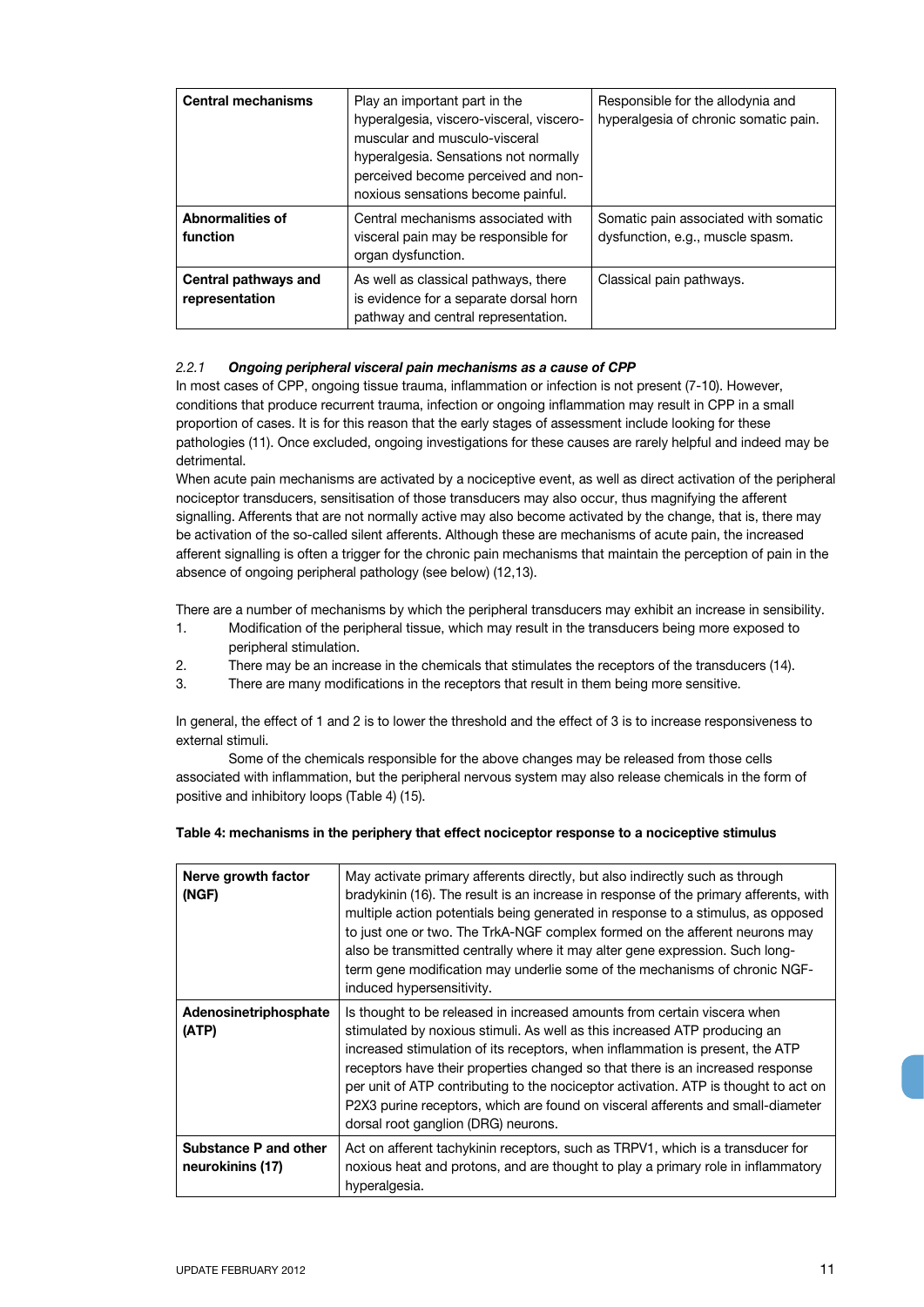| Voltage-gated ion<br>channels | E.g., tetrodotoxin-resistant sodium channel, NaV1.8 are also implicated in<br>peripheral sensitisation. These channels open or close in response to changes<br>in membrane potential. Changes in potassium and calcium voltage-gated<br>channels may also underlie a part of the mechanism responsible for peripheral<br>sensitisation. |
|-------------------------------|-----------------------------------------------------------------------------------------------------------------------------------------------------------------------------------------------------------------------------------------------------------------------------------------------------------------------------------------|
| Second messenger<br>pathways  | Within the primary afferents enable amplification of peripheral messages that they<br>receive. In general, these pathways are balanced by others that are responsible<br>for reducing any activation. During chronic pain, these mechanisms may become<br>imbalanced.                                                                   |

#### *2.2.2 Central sensitisation - spinal and higher mechanisms of visceral pain*

There are essentially three processes at the spinal cord level that are involved in central sensitisation (17). Changes in existing protein activity (post-translational processing) are the earliest (within minutes); however, changes in genetic transcription of proteins and even structural changes in neuron connectivity may also have roles to play. These latter changes may occur within days (18).

The chemicals involved in the early phase include several neurotransmitters such as glutamate, substance P, calcitonin gene-related peptide (CGRP), prostaglandin E2 and brain-derived neurotrophic factor (BDNF) (15).

Increased levels of glutamate, due to recurrent afferent nociceptive fibre activity, remove the magnesium ion block of N-methyl-D-aspartate (NMDA). This allows calcium ions to enter the secondary afferents with enhanced depolarisation. Glutamate also binds to amino-methylene-phosphonic acid (AMPA), which may be another pathway by which it increases intracellular calcium. Other transmitters/modulators released centrally include: substance P, which acts on neural kinin receptors; PGE2, which binds to endogenous prostanoid receptors; and BDNF, which acts on tyrosine kinase B receptors and all of these may also increase intracellular calcium.

The calcium ions act to lower the threshold for second-order neuron firing, with increased signalling being transmitted to the higher centres. The second important feature of this increase in calcium ions is inposttranslational processing; this usually involves the addition of phosphate groups to amino acids by kinases. Phosphorylation can dramatically alter the properties of a protein, typically lowering the threshold at which channels open, but also, the channels remain open for longer. The result is that a stimulus produces a magnified evoked response in these neurons.

# *2.2.3 Spinal mechanisms and visceral hyperalgesia*

Central sensitisation (18) is responsible for a decrease in threshold and increase in response duration and magnitude of dorsal horn neurons. It is associated with an expansion of the receptive field. As a result, sensitisation increases signalling to the CNS and amplifies what we perceive from a peripheral stimulus. As an example, for cutaneous stimuli, light touch would not normally produce pain, however, when central sensitisation is present, light touch may be perceived as painful (allodynia). In visceral hyperalgesia (so called because the afferents are primarily small fibres), visceral stimuli that are normally subthreshold and not usually perceived may be perceived. For instance, with central sensitisation, stimuli that are normally subthreshold may result in a sensation of fullness and a need to void the bladder or to defecate. Stimuli normally perceived may be interpreted as pain and stimuli that are normally noxious may be magnified (true hyperalgesia) with an increased perception of pain. As a consequence, one can see that many of the symptoms of the bladder pain syndrome (BPS) (formally known as interstitial cystitis (IC) and irritable bowel syndrome (IBS) may be explained by central sensitisation. A similar explanation exists for the muscle pain of fibromyalgia.

# *2.2.4 Supraspinal modulation of pain perception*

It is important to appreciate that nociception is the process of transmitting to centres involved in perception information about a stimulus that has the potential to cause tissue damage. Pain is far more complex and involves activation of the nociceptive pathways but also the emotional response. Pain is defined by the International Association for the Study of Pain (IASP) as "an unpleasant sensory and emotional experience associated with actual or potential tissue damage, or described in terms of such damage" (19). The brain may affect the modulation of pain pathways at the spinal cord level.

#### *2.2.5 Higher centre modulation of spinal nociceptive pathways*

It is now well accepted that there are both descending pain-inhibitory and descending pain-facilitary pathways that originate from the brain (20).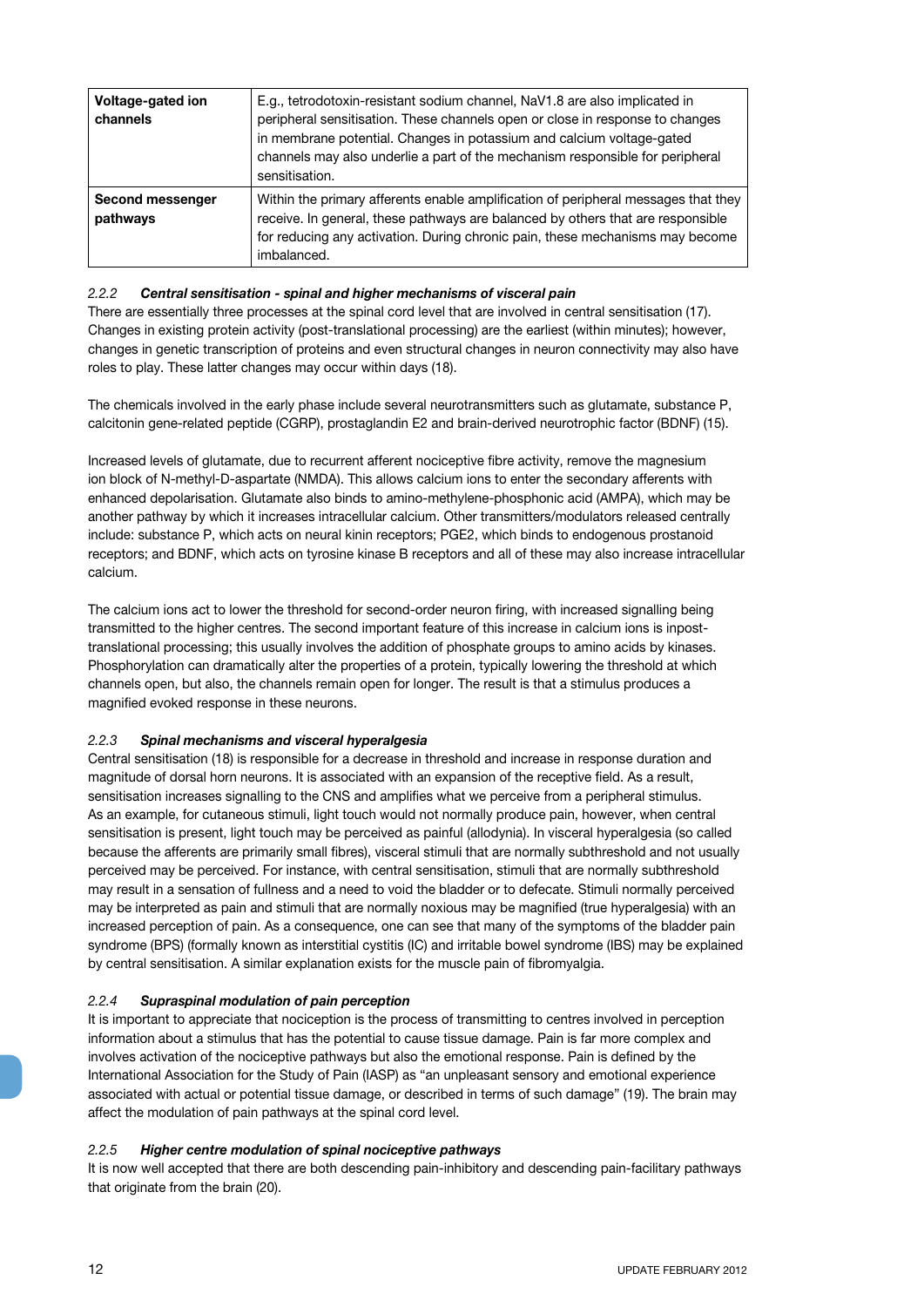The midbrain periaqueductal grey (PAG) plays an important part in spinal modulation. It receives inputs from centres associated with thought and emotion. Projections from the PAG (via several relay systems) to the dorsal horn can inhibit nociceptive messages from reaching conscious perception by spinal mechanisms. The PAG and its associated centres may also be involved in diffuse noxious inhibitory control (DNIC). DNIC is when a nociceptive stimulus in an area far from the receptive fields of a second nociceptive stimulus can prevent or reduce pain from that second area. This is thought to be the mechanism for the paradigm of counter-irritation.

Several neurotransmitters and neuromodulators are involved in descending pain-inhibitory pathways. The main contenders are the opioids, 5-hydroxytryptamine and noradrenaline.

The pathways and chemicals for the facilitary modulation are even less well understood, but the mechanisms are well accepted.

#### *2.2.6 Neuromodulation and psychology*

Psychological processes of emotions, thought and behaviour involve networks rather than distinct centres. Some of these processes are sophisticated and others fundamental in evolutionary terms, and their interaction with pain processing is complex. As indicated above, many of the areas involved in relevant psychological processes interact with the PAG, and this is therefore one mechanism by which they may influence pain transmission at the spinal level.

At the spinal level, visceral nociception is dependent upon a system of intensity coding. In the viscera, primary afferents for normal sensations and nociception appear to be the same small fibres arriving at the spinal cord, and the difference between a normal and a noxious message depends upon the number of afferent signals transmitted to the dorsal horn (as opposed to the dual fibre, A/C fibre for nociception and A for light touch, seen in somatic tissue). It is thought that psychological modulation can alter intensity coding more easily than dual-fibre coding, and hence, pain perception.

Various psychological processes affect pain neuromodulation at the higher level. Inhibiting or facilitating both the nociceptive signal reaching the consciousness and appraisal and interpretation of that signal; they will also modulate the response to the nociceptive message and hence the pain experience. Further, descending pathways represent cognitive, emotional and behavioural states at spinal and peripheral levels.

Functional Magnetic Resonance Imaging (FMRI) has indicated that the psychological modulation of visceral pain probably involves multiple pathways. For instance, mood and attentional focus probably act through different areas of the brain when involved in reducing pain (21).

This psychological modulation may act to reduce nociception within a rapid time frame but may also result in long-term vulnerability to chronic visceral pain, through long-term potentiation. This involvement of higher centre learning may be at both a conscious and subconscious level, and is clearly significant in the supratentorial neuroprocessing of nociception and pain. Long-term potentiation (22) may also occur at any level within the nervous system, so that pathways for specific or combinations of stimuli may become established, resulting in an individual being vulnerable to perceiving sensations that would not normally be experienced as painful.

Stress is an intrinsic or extrinsic force that threatens the homeostasis of an organism and can be physical or psychological. Stress induces an adaptive response that involves the endocrine, autonomic nervous and immune systems, and these systems in turn appear to have feedback loops. Stress can modify the nervous system by long-term potentiation so that there are long-term actual or potential changes within these systems. It is this process that may be responsible for the effect of early life and significant adverse life events associated with chronic pain syndromes. It is through all of these factors that stress can play a significant role in nociceptive and pain neuromodulation, with the increased experience of pain as well as the more general effect that stress may have on coping resources (23). Significant adverse life events include, rape, sexual abuse, sexual trauma and sexual threat, such as during internment or torture. These events may produce longterm physical changes in the CNS (biological response), as well as having an effect on a patient's, emotional, cognitive, behavioural and sexual responses (24-26).

#### *2.2.7 Autonomic nervous system*

The role of the autonomic nervous system in chronic pain is poorly understood, however, there is good evidence that damaged afferent fibres may develop a sensitivity to sympathetic stimulation, both at the site of injury and more centrally, particularly the dorsal horns. In visceral pain, the efferent output of the CNS may be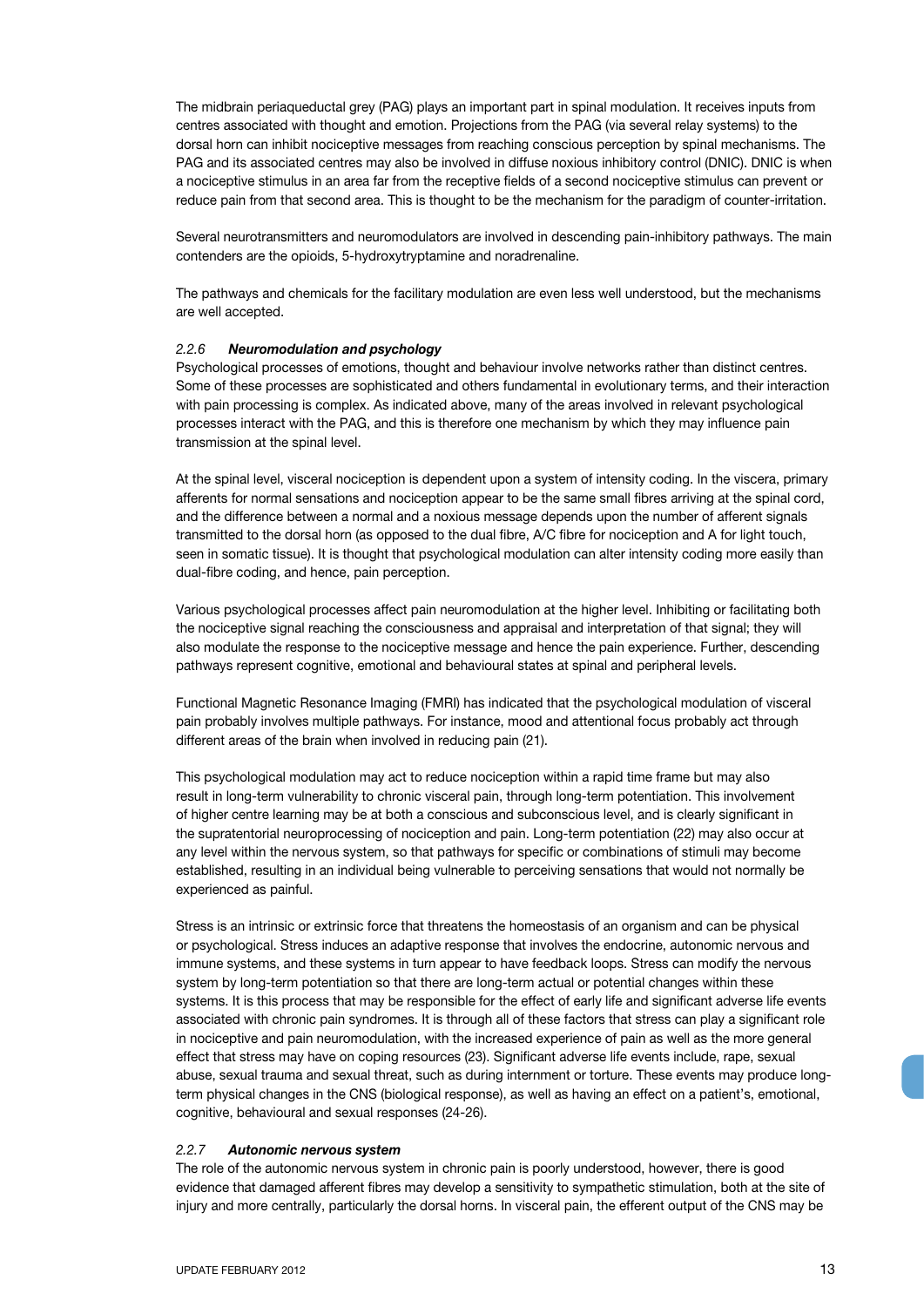influenced by central changes (again, those changes may be throughout the neuraxis), and such modification of the efferent message may produce significant end-organ dysfunction. These functional abnormalities can have a significant effect on quality of life (QoL) and must be managed as appropriate.

# *2.2.8 Endocrine system*

The endocrine system is involved in visceral function. Significant life events, and in particular, early life events may alter the development of the hypothalamic-pituitary-adrenal axis and the chemicals released. Increased vulnerability to stress may occur following such events and is thought to be partly due to increased corticotrophin-releasing hormone (CRH) gene expression. Upregulation of CRH has been implicated in several pain states such as rectal hypersensitivity to rectal distension. This model suggests an action of CRH on mast cells.

A range of stress-related illnesses have been suggested, with IBS and BPS being examples. There is also evidence accumulating to suggest that the sex hormones also modulate both nociception and pain perception.

# *2.2.9 Genetics and chronic pain*

An individual who has had one chronic pain syndrome is more likely to develop another. Family clusters of pain conditions are also observed and animals can be bred that are more prone to an apparent chronic pain state. A whole range of genetic variations have been described that may explain the pain in certain cases; many of these are to do with subtle changes in transmitters and their receptors. However, the picture is more complicated in that development, environment and social factors also influence the situation.

# **2.3 Clinical paradigms and CPP**

# *2.3.1 Referred pain*

Referred pain is frequently observed and its identification is important for diagnosis and treatment. Referral is usually somatic to somatic, or visceral to somatic. However, there is no reason why pain cannot also be perceived within the area of an organ with the nociceptive signal having arisen from a somatic area. Referred pain may occur as a result of several mechanisms but the main theory is one of convergence-projection. In the convergence-projection theory, as an example, afferent fibres from the viscera and the somatic site of referred pain converge onto the same second order projection neurons. The higher centres receiving messages from these projection neurons are unable to separate the two possible sites for the origin of the nociceptive signal (9,13,27).

# *2.3.2 Referred pain to somatic tissues with hyperalgesia in the somatic tissues*

Hyperalgesia refers to an increased sensitivity to normally painful stimuli. In patients that have passed a renal stone, somatic muscle hyperalgesia is frequently present, even a year after expulsion of the stone. Pain to non-painful stimuli (allodynia) may also be present in certain individuals. Somatic tissue hyperaesthesia is associated with urinary and bilary colic, IBS, endometriosis, dysmenorrhoea, and recurrent bladder infection. Vulvar pain syndromes are examples of cutaneous allodynia that, in certain cases, may be associated with visceral pain syndromes, such as BPS. Referred pain with hyperalgesia is thought to be due to central sensitisation of the converging viscero-somatic neurones. Central sensitisation also stimulates efferent activity that could explain the trophic changes that are often found in the somatic tissues.

# *2.3.3 Muscles and pelvic pain*

In the urogenital pain syndromes muscle tenderness and trigger points may be implicated as a source of pain. Central mechanisms are of great importance in the pathogenesis of this muscle hyperalgesia. The muscles involved may be a part of the spinal, abdominal or pelvic complex of muscles. It is not unknown for adjacent muscles of the lower limbs and the thorax to become involved. Pain may be localised to the trigger points but is more often associated with classical referral patterns. As well as trigger points, inflammation of the attachments to the bones (enthesitis) and of the bursa (bursitis) may be found (28-30).

Certain postures affect the different muscles in different ways, and as a consequence, may exacerbate or reduce the pain. Stress has been implicated as both an initiator of pelvic myalgia and as a maintenance factor. As a result, negative sexual encounters may also have a precipitating effect (23).

# *2.3.4 Visceral hyperalgesia*

The increased perception of stimuli in the viscera is known as visceral hyperalgesia, and the underlying mechanisms are thought to be responsible for IBS, BPS and dysmenorrhoea. The mechanisms involved are often acute afferent input (e.g., due to infection) followed by long-term central sensitisation.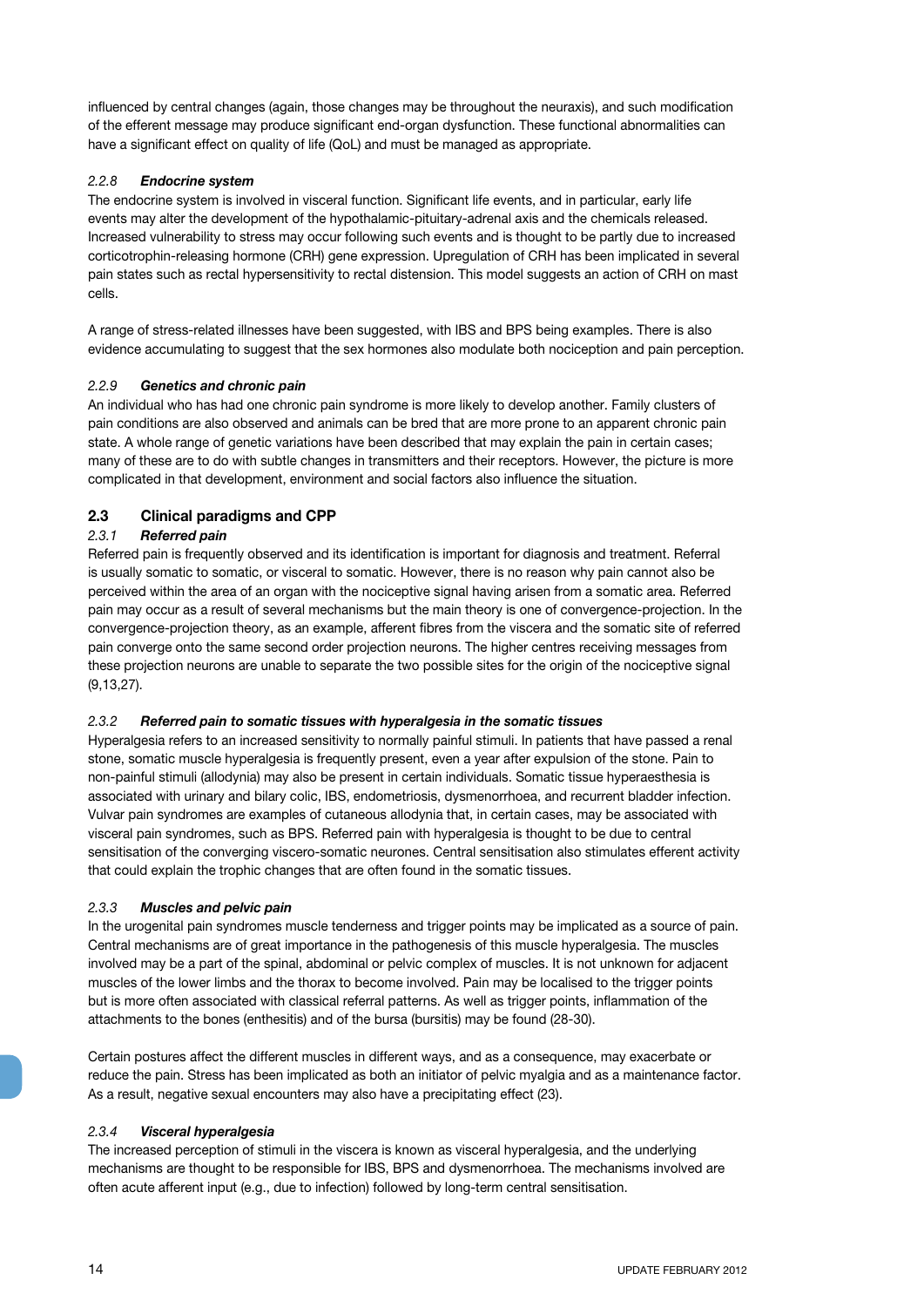# *2.3.5 Viscero-visceral hyperalgesia*

Viscero-visceral hyperalgesia is thought to be due to two or more organs with converging sensory projections and central sensitisation. For instance, overlap of bladder and uterine afferents or uterine and colon afferents.





# **2.4 Definitions of CPP terminology**

# *2.4.1 Classification*

Much debate over the classification of CPP has occurred, is ongoing and will continue in the future. Classification involves three aspects of defining a condition, phenotyping, terminology and taxonomy.

# *2.4.2 Phenotyping*

Phenotyping is describing the condition. For example, chronic bladder pain may be associated with the presence of Hunner's ulcers and glomerulation on cystoscopy, whereas other bladder pain conditions may have a normal appearance on cystoscopy. These are two different phenotypes. The same is true for IBS, which may be subdivided into that with primarily diarrhoea or that with constipation. Phenotyping is based upon mechanisms when they are known (e.g., infection, ischaemic, autoimmune, or neuropathic). In the absence of well-defined mechanisms, describing the condition by its symptoms, signs and, where possible, by investigations, has been demonstrated to have clinical and research validity in many situations. When pain is the main symptom and pain as a disease process is considered the cause, the condition is often referred to as a pain syndrome - a well-defined collection of symptoms, signs and investigation results associated with pain mechanisms and pain perception as the primary complaint.

#### *2.4.3 Terminology*

Terminology is the words that are used within classification, both to name the phenotype and within the definition of the phenotype. Examples of names for phenotypes associated with the bladder include interstitial cystitis, painful bladder syndrome or BPS. The EAU, the International Society for the study of BPS (ESSIC), the International Association for the Study of Pain (IASP) and several other groups now prefer the term bladder pain syndrome. In the pain syndromes, the role of the nervous system in generating the sensations is thought to be pivotal, but the term syndrome is also holistic and takes into account the emotional, cognitive, behavioural, sexual and functional consequences of the chronic pain.

When defining the phenotype, the terminology used in that definition must also be clear and if necessary defined. One of the most important guiding principles is that spurious terminology should be avoided. Terms that end in "itis" in particular should be avoided unless infection and or inflammation is proven and considered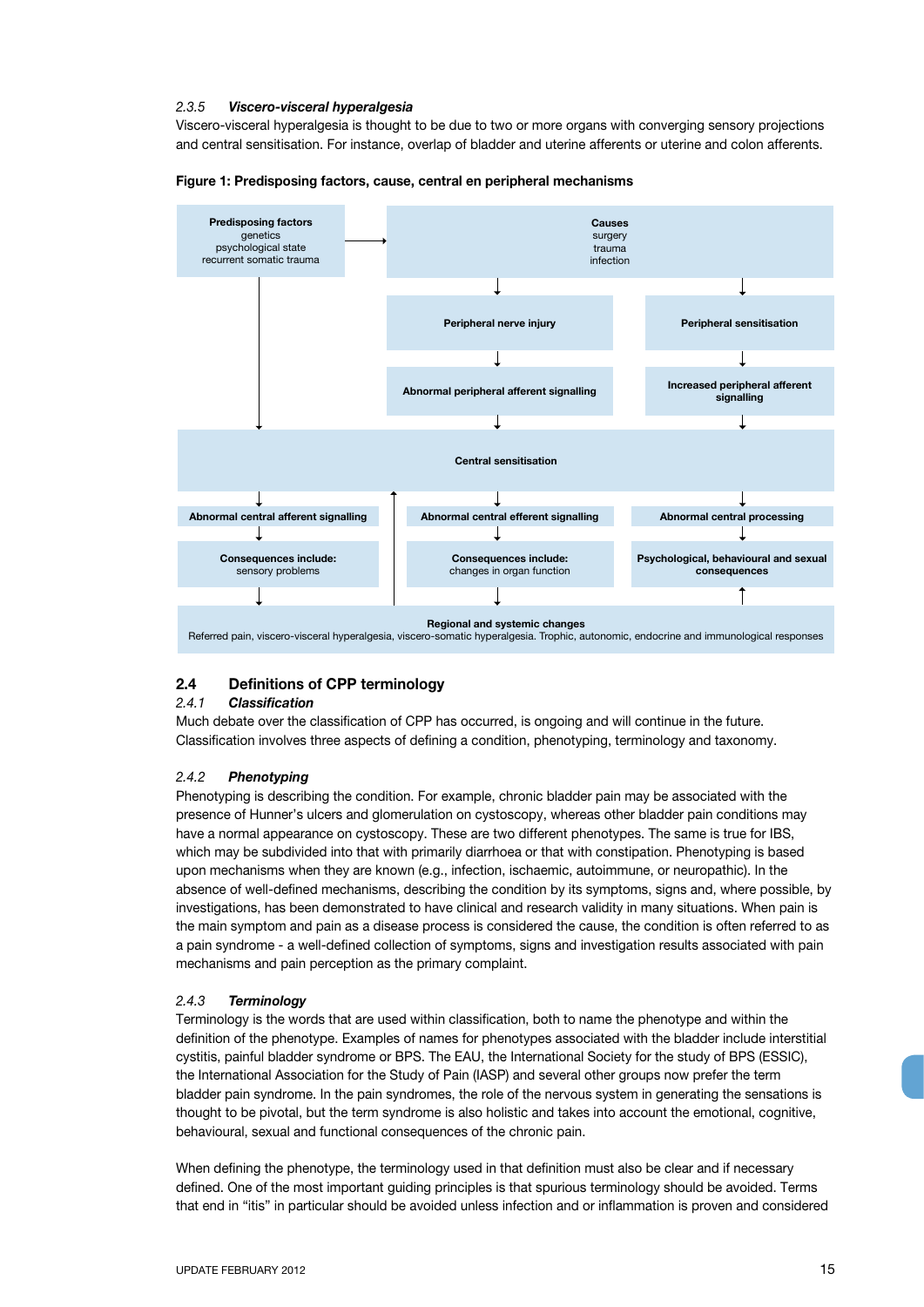to be the cause of the pain (7). It must be appreciated that end-organ inflammation may be secondary and neurogenic in origin and not a primary cause of the pain.

# *2.4.4 Taxonomy*

Taxonomy places the phenotypes into a relationship hierarchy. The EAU approach subdivides CPP into conditions that are pain syndromes and those that are non-pain syndromes. The latter are conditions that have well-recognised pathology (e.g., infection, neuropathy or inflammation), whereas the former syndromes do not and pain as a disease process is the mechanism. Other terms for the non-pain syndromes include "classical conditions", "well-defined conditions" and "confusable diseases". Although the EAU approach deals primarily with urological conditions, this approach to classification can be applied to all conditions associated with pain perception within the pelvis; the classification has been developed to include non-urological pain and was accepted by the IASP for publication in January 2012.

# **2.5 Classification of CPP syndromes**

# *2.5.1 Importance of classification*

It should be obvious to all that a condition cannot be treated unless it is defined. However, the reasons for classifying CPP go far beyond that.

#### *Clues to the mechanism*

As a result of systematic phenotypic and taxonomic classification, similarities and differences between conditions become clear. Drawing comparisons between the phenotypes of different disorders allows one to compare disorders such as bladder and bowel pain syndromes, thus facilitating research and treatment.

#### *Guidelines for best treatment options*

As conditions become better defined, more specific treatment approaches can be adopted. In particular, there will be a move away from treatments based upon spurious terms (e.g., antibiotics and non-steroidal antiinflammatory drugs for the "-itis" conditions). Generic treatments aimed at groups of conditions will be more commonplace and based upon research evidence.

#### *Research platform*

Only by clearly defining the phenotype being investigated can research be valued or applied in the clinical situation.

# *Patient needs*

A diagnosis, or name, for a set of symptoms can provide patients with a sense of being understood, as well as hope for relief. It may therefore help in acceptance of the problem as chronic, resolution of unfounded fears about its implications (if not life-threatening), and engagement in therapeutic endeavours, as well as in self-management. However, it may also lead to accessing information of variable quality associated with the diagnosis or name, and the possibility of generating new concerns about long term consequences or about appropriateness of treatment.

#### *Remuneration*

In certain countries, having a defined condition is necessary for the patient to receive treatment for their condition.

# *2.5.2 IASP definitions*

#### *Subdividing pain syndromes*

There is much debate on the subdivisions of the pain syndromes within the hierarchical taxonomy. The EAU has led the way in this regard and the guiding principles are as follows (31):

- 1. The pain syndromes are defined by a process of exclusion. In particular, there should be no evidence of infection or inflammation. Investigations by end-organ specialists should thus be aimed at obtaining a differential diagnosis; repeated, unnecessary investigations are detrimental in the management of chronic pain syndromes.
- 2. A subdivision phenotype should only be used if there is adequate evidence to support its use. For instance, in non-specific, poorly localised pelvic pain without obvious pathology, only the term chronic pelvic pain syndrome (CPPS) should be used. If the pain can be localised to an organ, then a more specific term, such as rectal pain syndrome, may be used. If the pain is localised to multiple organs, then the syndrome is a regional pain syndrome and the term CPPS should once again be considered. As well as defining the patient by a specific end-organ phenotype, there are several other more general descriptors that need to be considered. These are primarily psychological (e.g., cognitive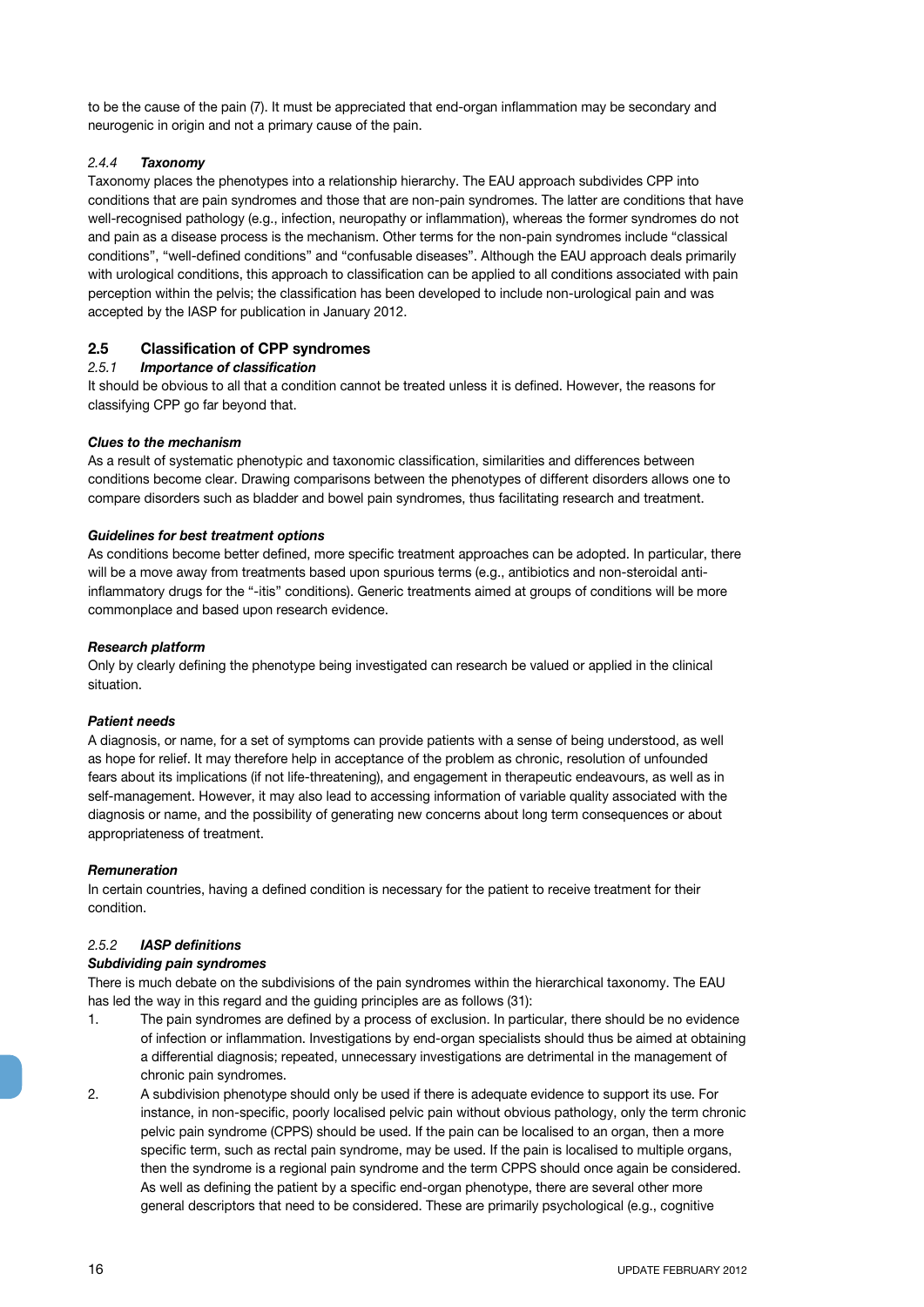or emotional), sexual, behavioural and functional. Psychological and behavioural factors are well established to relate to QoL issues and prognosis. In North America a research programme, the MAPP program (Multi-disciplinary Approach to the study of chronic Pelvic Pain research) has been devised to investigate the importance of these factors and looks at all types of pelvic pain irrespective of the end organ where the pain is perceived. It also looks at systemic disorder associations, such as the co-ocurrence of fibromyalgia, facial pain, or autoimmune disorders.

3. In 2004 this expert panel introduced the concept of managing the polysymptomatic nature of CPP, since then others have developed their own schemes, such as Nickel's UPOINT (32), modified by Magri et al. (33). In the light of these and other publications, the symptom classification table has been updated (Table 5).

The debate in relation to subdividing the pain syndromes remains ongoing. As more information is collected suggesting that the CNS is involved, and indeed may be the main cause of many CPP conditions (e.g., bladder, genitalia, colorectal or myofascial), there is a general tendency to move away from end-organ nomenclature. Whether this is appropriate, only time and good research will tell. To enable such research, it is essential to have a framework of classification within which to work. Any hierarchical taxonomy must be flexible to allow change.

In table 5 the classification has been set up according to the axis system used by IASP. The panel used this table from their first edition and found it very useful for clinical purpose.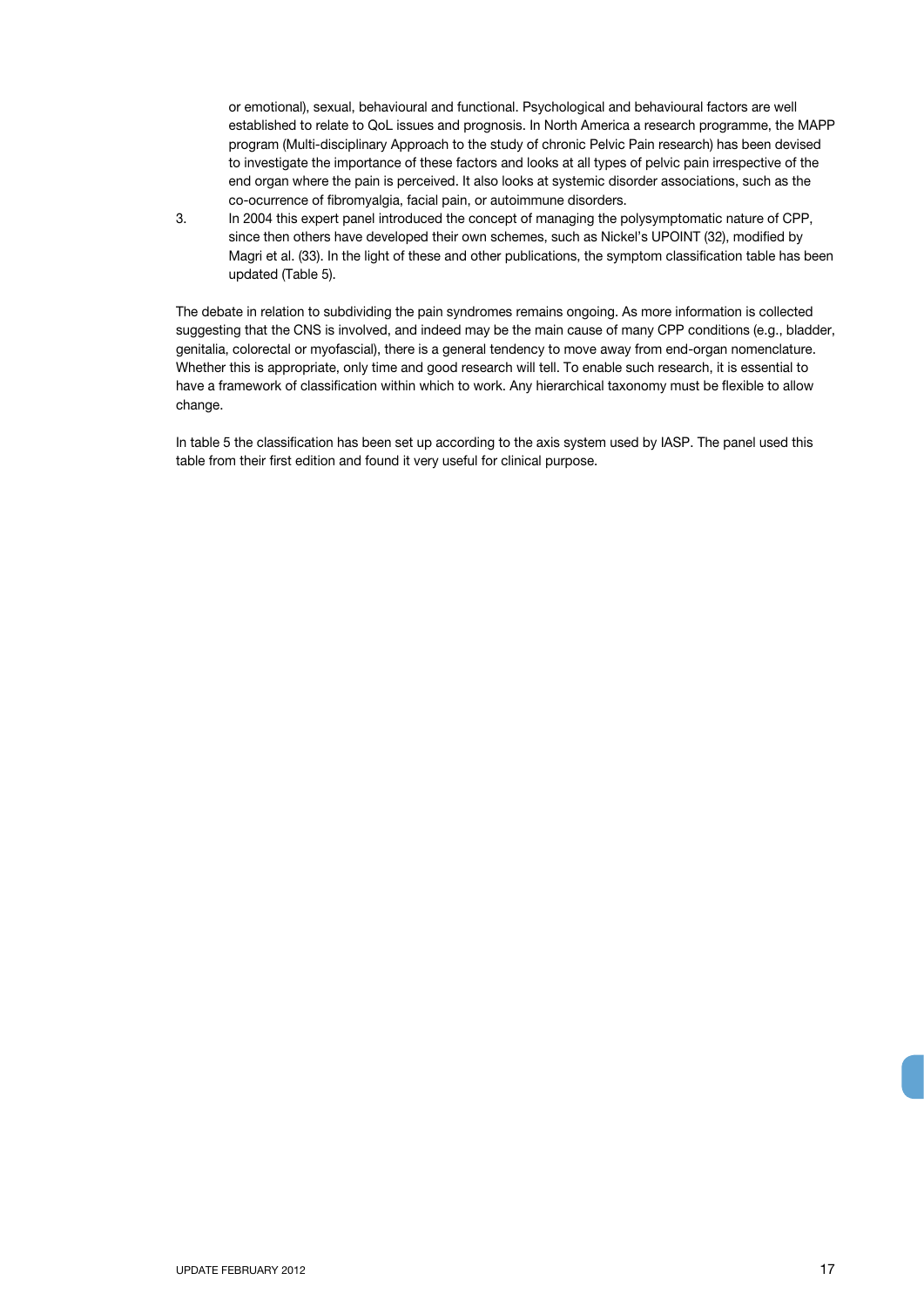| Psychological<br>symptoms<br>Axis VIII                                     | or putative<br>About pain<br>ANXIETY          | cause of pain                   | Catastrofic thinking about pain | <b>DEPRESSION</b>  | pain or impact<br>Attributed to    | of pain                            | Attributed to<br>other causes             | Unattributed                    |                                  | <b>SYMPTOMS</b><br>PTSD | Re-experiencing     | Avoidance                      |                           |                           |                                     |                                     |                                          |                                                   |                                                                                                |  |
|----------------------------------------------------------------------------|-----------------------------------------------|---------------------------------|---------------------------------|--------------------|------------------------------------|------------------------------------|-------------------------------------------|---------------------------------|----------------------------------|-------------------------|---------------------|--------------------------------|---------------------------|---------------------------|-------------------------------------|-------------------------------------|------------------------------------------|---------------------------------------------------|------------------------------------------------------------------------------------------------|--|
| Associated<br>symptoms<br>Axis VII                                         | <b>UROLOGICAL</b><br>Frequency<br>Nocturia    | Dysfunctional flow<br>Hesitance | Incontinence<br>Urge            |                    | <b>GYNAECOLOGICAL</b><br>Menstrual | Menopause                          | <b>GAST ROINT ESTINAL</b><br>Constipation | <b>Bloatedness</b><br>Diarrhoea | Urge                             | Incontinence            | <b>NEUROLOGICAL</b> | Hyperaesthesia<br>Dysaesthesia | Allodynia                 | Hyperalegesie             | <b>SEXUOLOGICAL</b><br>Satisfaction | Female dyspareunia                  | Erectile dysfunction<br>Sexual avoidance | Medication<br><b>MUSCLE</b>                       | Function impairment<br>Trophic changes<br>Sensory changes<br><b>CUTANEOUS</b><br>Fasciculation |  |
| Character<br>Axis VI                                                       | Stabbing<br>Burning<br>Aching                 | Electric                        |                                 |                    |                                    |                                    |                                           |                                 |                                  |                         |                     |                                |                           |                           |                                     |                                     |                                          |                                                   |                                                                                                |  |
| characteristics<br><b>Temporal</b><br>Axis V                               | Chronic<br>ONSET<br>Acute                     | <b>ONGOING</b>                  | Sporadic<br>Cyclical            | Continuous         | TIME                               | Filling Emptying<br>Immediate post | Late post                                 | Provoked Spontaneous<br>TRIGGER |                                  |                         |                     |                                |                           |                           |                                     |                                     |                                          |                                                   |                                                                                                |  |
| characteristics<br><b>Referral</b><br>Axis IV                              | Suprapubic<br>Urethral<br>Inguinal            | Penile/clitoral<br>Perineal     | Rectal<br><b>Back</b>           | <b>Buttocks</b>    | Thighs                             |                                    |                                           |                                 |                                  |                         |                     |                                |                           |                           |                                     |                                     |                                          |                                                   |                                                                                                |  |
| End organ as pain sundrome as<br>identified from Hx, Ex and lx<br>Axis III | Prostate<br>Bladder                           | Scrotal                         | Testicular<br>Epididymal        | Urethral<br>Penile | Post-vasectomy                     | Vestibular<br>Vulvar               | Clitoral                                  | Endometriosis associated        | CPPS with cyclical exacerbations | Dysmenorrhoea           | Irritable blowel    | Chronic anal                   | Intermittent chronic anal | pain syndrome<br>Pudendal | Dyspareunia                         | Pelvic pain with sexual dysfunction | Any pelvic organ                         | Pelvic floor muscle<br>Abdominal muscle<br>Spinal | Соссух                                                                                         |  |
| Axis II<br>System                                                          | Urological                                    |                                 |                                 |                    |                                    | Gynaecological                     |                                           |                                 |                                  |                         | Gastrointestinal    |                                |                           | Peripheral nervers        | Sexological                         |                                     | Psychological                            | Musculo-skeletal                                  |                                                                                                |  |
| Axis I<br>Region                                                           | associated pelvic<br>Specific disease<br>pain | $\mathfrak{E}$                  | Pelvic pain                     | syndrome           |                                    |                                    |                                           |                                 |                                  |                         |                     |                                |                           |                           |                                     |                                     |                                          |                                                   |                                                                                                |  |
|                                                                            | Chronic<br>pelvic<br>pain                     |                                 |                                 |                    |                                    |                                    |                                           |                                 |                                  |                         |                     |                                |                           |                           |                                     |                                     |                                          |                                                   |                                                                                                |  |

# **Table 5: EAU classification of chronic urogenital pain syndromes**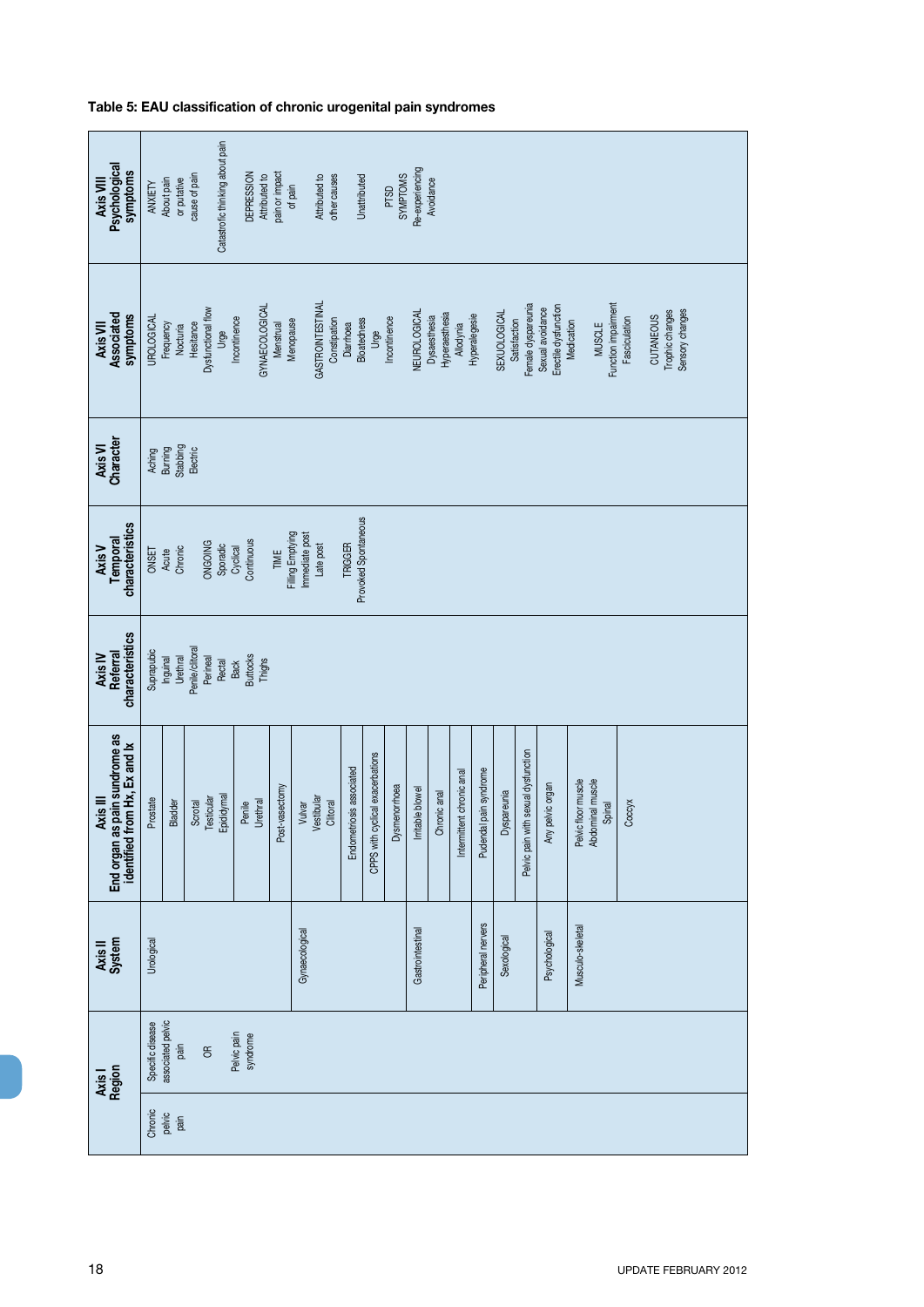#### *2.5.3 Pain syndromes*

The original EAU classification (31) was inspired by the IASP classification (19) and much work around what has become known as "pain as a disease" and its associated psychological, behavioural, sexual and functional correlates. After 10 years work developing the initial ideas an updated version was accepted by IASP Council for publication January 2012.

#### *2.5.3.1 Definition of chronic pelvic pain (CPP)*

Chronic pelvic pain is chronic or persistent pain perceived\* in structures related to the pelvis of either men or women. It is often associated with negative cognitive, behavioral, sexual and emotional consequences as well as with symptoms suggestive of lower urinary tract, sexual, bowel, pelvic floor or gynaecological dysfunction.

[\*Perceived indicates that the patient and clinician, to the best of their ability from the history, examination and investigations (where appropriate) has localised the pain as being perceived in the specified anatomical pelvic area].

In the case of documented nociceptive pain that becomes chronic/persistent through time, pain must have been continuous or recurrent for at least 6 months. That is, it can be cyclical over a 6-month period, such as the cyclical pain of dysmenorrhoea. Six months is arbitrary, however, it was chosen because 3 months was not considered long enough if we include cyclical pain conditions. If non-acute and central sensitisation pain mechanisms are well documented, then the pain may be regarded as chronic, irrespective of the time period.

Cyclical pain is included in the classification and hence dysmenorrhoea needs to be considered as a chronic pain syndrome if it is persistent and associated with negative cognitive, behavioural, sexual, or emotional consequences.

Chronic pelvic pain may be subdivided into conditions with well-defined classical pathology (such as infection or cancer) and those with no obvious pathology. For the purpose of this classification, the term "specific disease-associated pelvic pain" is proposed for the former, and "chronic pelvic pain syndrome" for the latter. The following classification only deals with CPPS.

#### *2.5.3.2 Definition of chronic pelvic pain syndrome (CPPS)*

Chronic pelvic pain syndrome is the occurrence of CPP when there is no proven infection or other obvious local pathology that may account for the pain. It is often associated with negative cognitive, behavioural, sexual or emotional consequences, as well as with symptoms suggestive of lower urinary tract, sexual, bowel or gynaecological dysfunction. CPPS is a subdivision of CPP.

#### 2.5.3.2.1 Further subdivision of CPPS

Pain perception in CPPS may be focused within a single organ, more than one pelvic organ and even associated with systemic symptoms such as chronic fatigue syndrome, fibromyalgia or Sjögren's syndrome. When the pain is localised to a single organ, some specialists may wish to consider using an end-organ term such as BPS (Table 6). The use of such a phrase with the terminology "syndrome" indicates that, although peripheral mechanisms may exist, CNS neuromodulation may be more important and systemic associations may occur. When the pain is localised to more than one organ site, the term CPPS should be used. Many, including some of the authors of this text, never subdivide by anatomy and prefer to refer to patients with pain perceived within the pelvis and no specific disease process as suffering from CPPS, subdivided by psychological and functional symptoms.

#### 2.5.3.2.2 Psychological considerations for classification

Many CPPSs are associated with a range of concurrent negative psychological, behavioural and sexual consequences that must be described and assessed. Examples that need to be considered are depression, anxiety, fears about pain or its implications, unhelpful coping strategies, and distress in relationships. Both anxiety and depression can be significant important concomitant symptoms that are relevant to pain, disability and poor QoL. Catastrophic interpretation of pain has been shown to be a particularly salient variable, predicting patients' report of pain, disability, and poor QoL, over and above psychosocial variables such as depression or behavioural factors such as self-reported sexual dysfunction. It is suggested that CPPS sometimes creates a sense of helplessness that can be reported as overwhelming, and may be associated with the refractory nature of the patients' symptoms. It is important to note that many of these biopsychosocial consequences are common to other persistent pain problems but may show varying degrees of salience for any one individual suffering from CPPS. In all patients with CPPS, these consequences must be clearly described as part of the phenotype (where the term phenotype is used to indicate the observable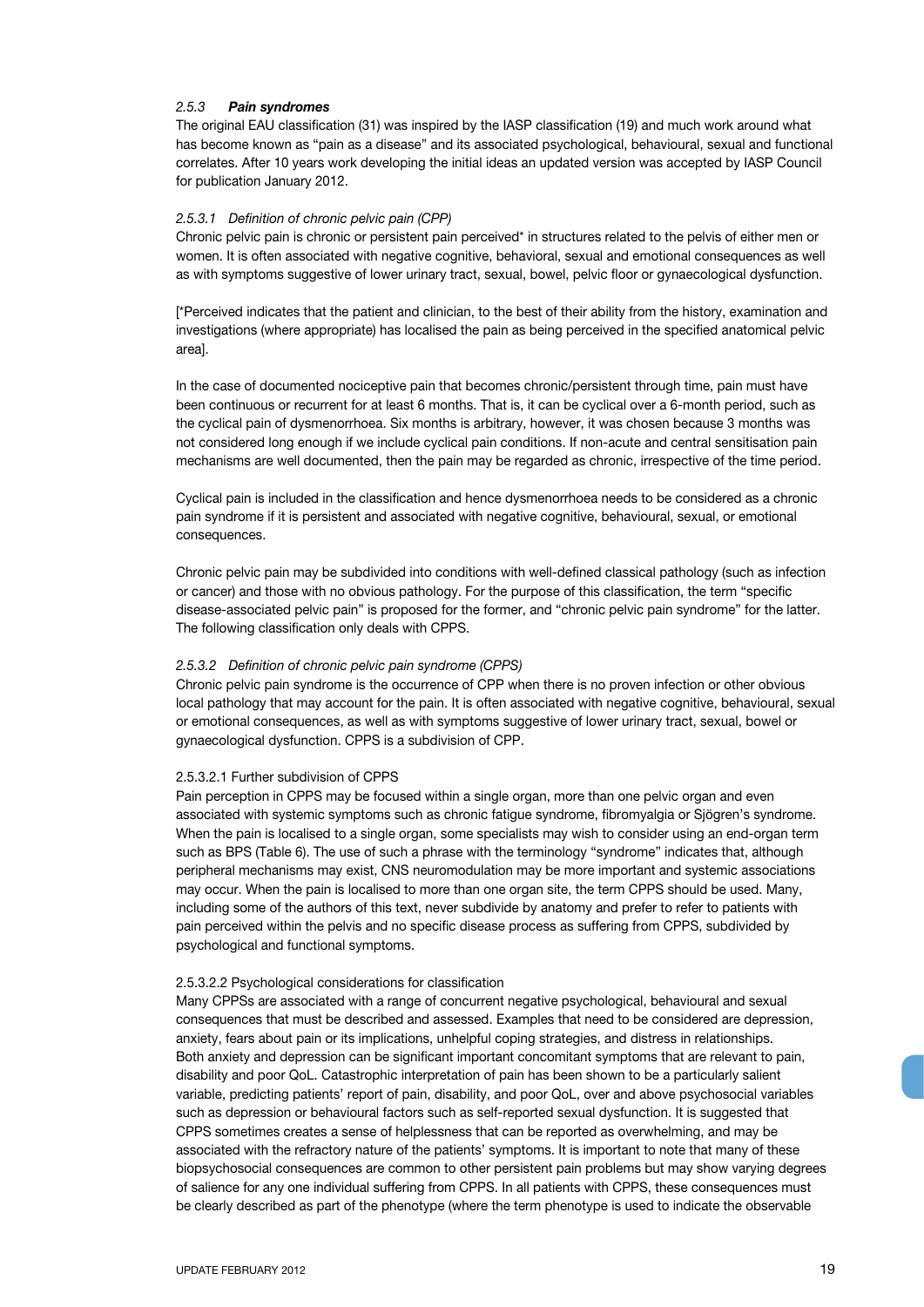#### characteristics of the syndrome).

#### 2.5.3.2.3 Functional considerations for classification

Functional disorders, for the purpose of this document, are pathologies that have arisen secondary to changes in the control mechanisms of an organ or system. That is they are disorders characterised by disturbance of function. As an example, slow colonic transit is a functional disorder of the bowel - the normal function of the bowel is not occurring as a result of changes in the mechanisms that produce defecation, and hence the bowel control is abnormal. The term is not used in the sense of a psychiatric functional disorder. Many CPPSs are associated with functional abnormalities at a local and even systemic level. These also need to be defined as a part of the phenotype.

Functional pain disorders may not express significant pathology in the organs that appear responsible for the primary symptoms, but they are associated with substantial neurobiological, physiological and sometimes anatomical changes in the CNS.

#### 2.5.3.2.4 Multisystem subdivision

It is recognised that the end organ where the pain is perceived may not be the centre of pain generation. This classification is based upon the most effective accepted method of classifying and identifying different pain syndromes, that is, by site of presentation. It is argued that keeping the end organ name in the classification is inappropriate because, in most cases, there are multisystemic causes and effects, with the result that symptoms are perceived in several areas. This is an area in which discussions are ongoing, and despite there being strong arguments for both keeping and dispensing with end-organ classification, the authors have not taken the umbrella approach of referring to all pain perceived in the pelvis as CPPS.

#### 2.5.3.2.5 Dyspareunia

Dyspareunia is defined as pain perceived within the pelvis associated with penetrative sex. It tells us nothing about the mechanism and may be applied to women and men. It is usually applied to penile penetration, but is often associated with pain during insertion of any object. It may apply to anal as well as vaginal intercourse. It is classically subdivided into superficial and deep.

#### 2.5.3.2.6 Perineal pain syndrome

Perineal pain syndrome is a neuropathic-type pain that is perceived in the distribution area of the pudendal nerve, and may be associated with symptoms and signs of rectal, urinary tract or sexual dysfunction. There is no proven obvious pathology. It is often associated with negative cognitive, behavioural, sexual and emotional consequences, as well as with symptoms suggestive of lower urinary tract, sexual, bowel or gynaecological dysfunction.

Perineal pain syndrome should be distinguished from pudendal neuralgia, which is a specific disease associated with pelvic pain that is caused by nerve damage.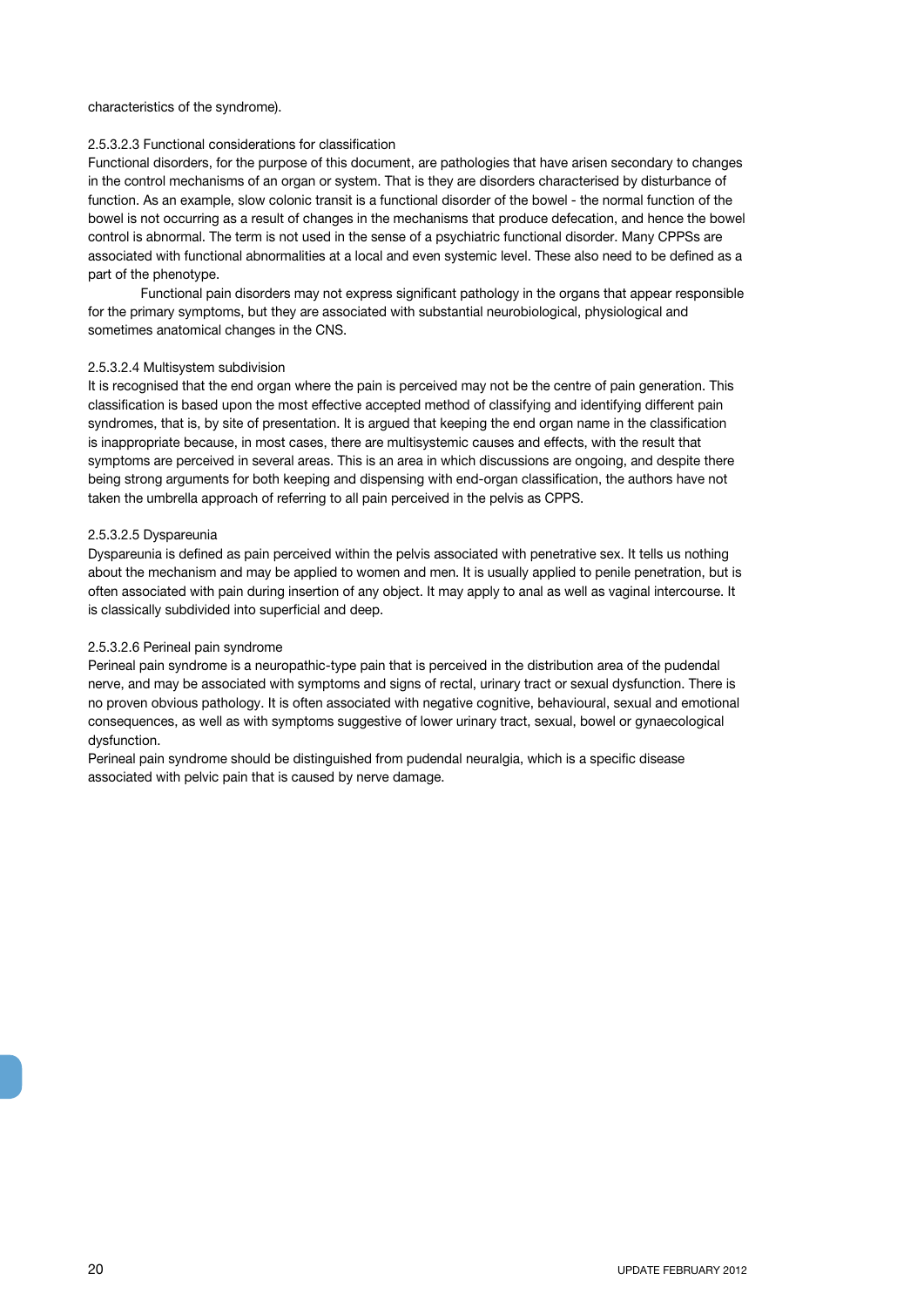# **Table 6: Urologicalpain syndromes**

| Urological Pain Syndromes - Chapter 3 |                                                                                                                                                                                                                                                                                                                                                                                                                                                                                                                                                                                                                                                                                                                                                                                                                                                                                                                                                                                                                                                                                                                                                                                                                       |  |  |  |
|---------------------------------------|-----------------------------------------------------------------------------------------------------------------------------------------------------------------------------------------------------------------------------------------------------------------------------------------------------------------------------------------------------------------------------------------------------------------------------------------------------------------------------------------------------------------------------------------------------------------------------------------------------------------------------------------------------------------------------------------------------------------------------------------------------------------------------------------------------------------------------------------------------------------------------------------------------------------------------------------------------------------------------------------------------------------------------------------------------------------------------------------------------------------------------------------------------------------------------------------------------------------------|--|--|--|
| Prostate pain<br>syndrome             | PPS is the occurrence of persistent or recurrent episodic pain (which is convincingly<br>reproduced by prostate palpation). There is no proven infection or other obvious local<br>pathology. PPS is often associated with negative cognitive, behavioural, sexual or<br>emotional consequences, as well as with symptoms suggestive of lower urinary tract<br>and sexual dysfunction.<br>The term "chronic prostatitis" continues to be equated with that of PPS. In the<br>author's and others' opinion, this is an inappropriate term, although it is recognised<br>that it has a long history of use. The National Institutes of Health (NIH) consensus (34)<br>includes infection (types I and II), which the authors feel should not be considered<br>under PPS, but as specific disease-associated pelvic pain. The term prostadynia has<br>also been used in the past but is no longer recommended by the expert panel. Please<br>note that some of the authors of the IASP document disagree with this term and<br>suggest that CPPS of the male is used instead of PPS, which has been agreed by the<br>majority.                                                                                           |  |  |  |
| Bladder pain<br>syndrome              | BPS is the occurrence of persistent or recurrent pain perceived in the urinary bladder<br>region, accompanied by at least one other symptom, such as pain worsening with<br>bladder filling and day-time and/or night-time urinary frequency. There is no proven<br>infection or other obvious local pathology. BPS is often associated with negative<br>cognitive, behavioural, sexual or emotional consequences, as well as with symptoms<br>suggestive of lower urinary tract and sexual dysfunction.<br>BPS is believed to represent a heterogeneous spectrum of disorders. There may<br>be specific types of inflammation as a feature in subsets of patients. Localisation<br>of the pain can be difficult by examination, and consequently, another localising<br>symptom is required. Cystoscopy with hydrodistension and biopsy may be indicated<br>to define phenotypes. Recently, ESSIC has suggested a standardised scheme of<br>subclassifications (11) to acknowledge differences and make it easier to compare<br>various studies.<br>Other terms that have been used include "interstitial cystitis", "painful bladder<br>syndrome", and "PBS/IC" or "BPS/IC"; these terms are no longer recommended. |  |  |  |
| Scrotal pain<br>syndrome              | Scrotal pain syndrome is the occurrence of persistent or recurrent episodic pain<br>localised within the organs of the scrotum, and may be associated with symptoms<br>suggestive of urinary tract or sexual dysfunction. There is no proven infection or other<br>obvious local pathology. Scrotal pain syndrome is often associated with negative<br>cognitive, behavioural, sexual or emotional consequences, as well as with symptoms<br>suggestive of lower urinary tract and sexual dysfunction.<br>Scrotal pain syndrome is a generic term and is used when the site of the pain is not<br>clearly testicular or epididymal. The pain is not in the skin of the scrotum as such, but<br>perceived within its contents, in a similar way to idiopathic chest pain.                                                                                                                                                                                                                                                                                                                                                                                                                                              |  |  |  |
| Testicular pain<br>syndrome           | Testicular pain syndrome is the occurrence of persistent or recurrent episodic pain<br>perceived in the testes, and may be associated with symptoms suggestive of urinary<br>tract or sexual dysfunction. There is no proven infection or other obvious local<br>pathology. Testicular pain syndrome is often associated with negative cognitive,<br>behavioural, sexual or emotional consequences, as well as with symptoms suggestive<br>of lower urinary tract and sexual dysfunction.<br>Previous terms have included orchitis, orchialgia and orchiodynia. These terms are no<br>longer recommended.                                                                                                                                                                                                                                                                                                                                                                                                                                                                                                                                                                                                             |  |  |  |
| Epididymal pain<br>syndrome           | Epididymal pain syndrome is the occurrence of persistent or recurrent episodic pain<br>perceived in the epididymis, and may be associated with symptoms suggestive of<br>urinary tract or sexual dysfunction. There is no proven infection or other obvious local<br>pathology. Epididymal pain syndrome is often associated with negative cognitive,<br>behavioural, sexual or emotional consequences, as well as with symptoms suggestive<br>of lower urinary tract and sexual dysfunction.                                                                                                                                                                                                                                                                                                                                                                                                                                                                                                                                                                                                                                                                                                                         |  |  |  |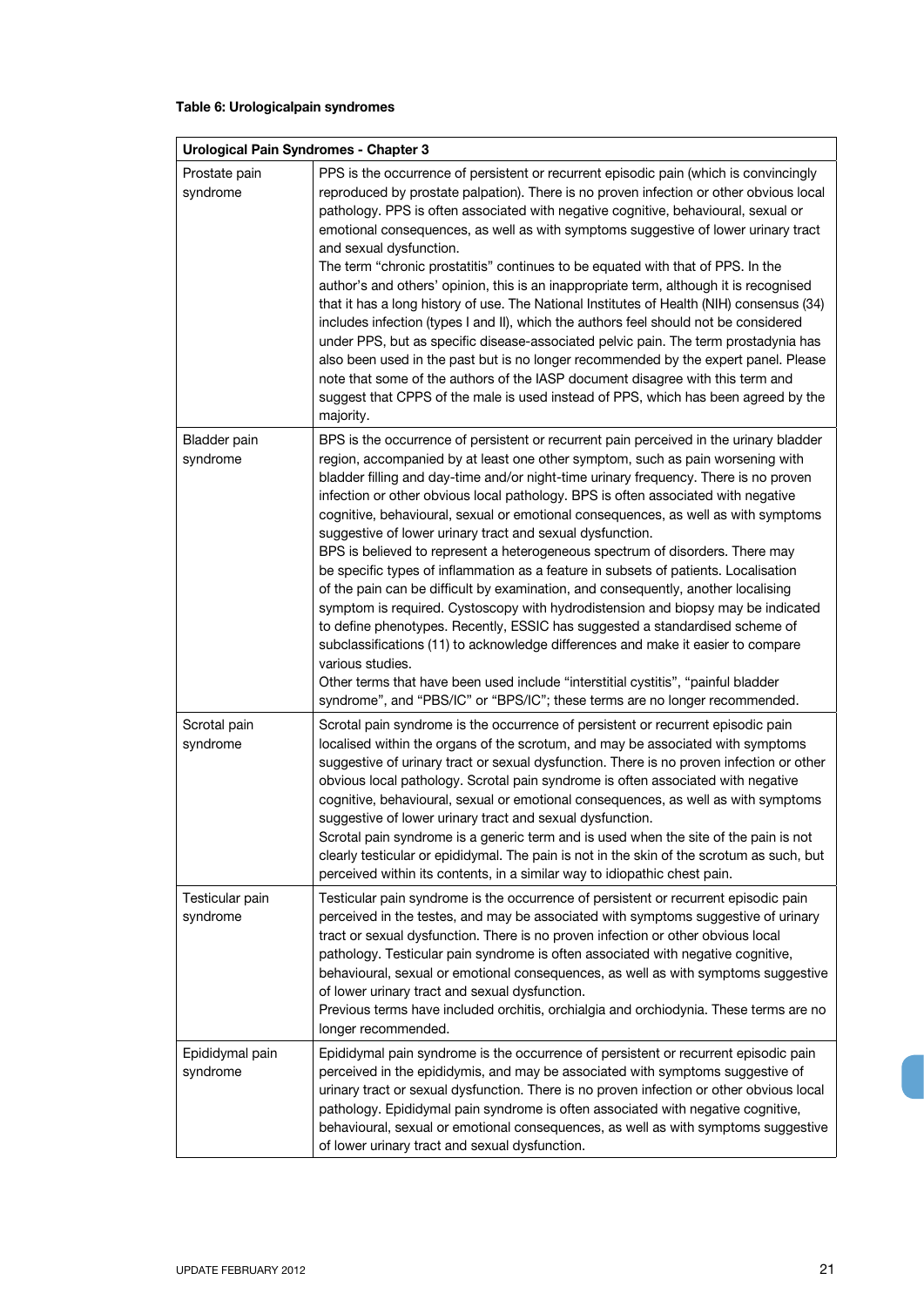| Penile pain<br>syndrome                   | Penile pain syndrome is the occurrence of pain within the penis that is not primarily<br>in the urethra, in the absence of proven infection or other obvious local pathology.<br>Penile pain syndrome is often associated with negative cognitive, behavioural, sexual<br>or emotional consequences, as well as with symptoms suggestive of lower urinary<br>tract and sexual dysfunction.                                                                                                                                                                                                                                                                                                                                                                                                                                                                                                                                                               |
|-------------------------------------------|----------------------------------------------------------------------------------------------------------------------------------------------------------------------------------------------------------------------------------------------------------------------------------------------------------------------------------------------------------------------------------------------------------------------------------------------------------------------------------------------------------------------------------------------------------------------------------------------------------------------------------------------------------------------------------------------------------------------------------------------------------------------------------------------------------------------------------------------------------------------------------------------------------------------------------------------------------|
| Urethral pain<br>syndrome                 | Urethral pain syndrome is the occurrence of chronic or recurrent episodic pain<br>perceived in the urethra, in the absence of proven infection or other obvious local<br>pathology. Urethral pain syndrome is often associated with negative cognitive,<br>behavioural, sexual or emotional consequences, as well as with symptoms suggestive<br>of lower urinary tract, sexual, bowel or gynaecological dysfunction.<br>Urethral pain syndrome may occur in men and women.                                                                                                                                                                                                                                                                                                                                                                                                                                                                              |
| Postvasectomy<br>scrotal pain<br>syndrome | Postvasectomy scrotal pain syndrome is a scrotal pain syndrome that follows<br>vasectomy. Postvasectomy scrotal pain syndrome is often associated with negative<br>cognitive, behavioural, sexual or emotional consequences, as well as with symptoms<br>suggestive of lower urinary tract and sexual dysfunction.<br>Postvasectomy pain may be as frequent as 1% following vasectomy, possibly more<br>frequent. The mechanisms are poorly understood and it is for that reason considered<br>a special form of scrotal pain syndrome.                                                                                                                                                                                                                                                                                                                                                                                                                  |
|                                           | Gynaecological Pain Syndromes: external genitalia - Chapter 4                                                                                                                                                                                                                                                                                                                                                                                                                                                                                                                                                                                                                                                                                                                                                                                                                                                                                            |
| Vulvar pain<br>syndrome                   | Vulvar pain syndrome is the occurrence of persistent or recurrent episodic vulvar pain.<br>There is no proven infection or other local obvious pathology. It is often associated<br>with negative cognitive, behavioural, sexual or emotional consequences, as well as<br>with symptoms suggestive of lower urinary tract, sexual, bowel or gynaecological<br>dysfunction.<br>Although pain perceived in the vulva was subsumed under sexual disorders in the<br>DSM-IV-R manual for classifying psychiatric disorders, there is no scientific basis<br>for this classification, and pain perceived in the vulva is best understood as a pain<br>problem that usually has psychological consequences. There is no evidence for its<br>classification as a psychiatric disorder.<br>The International Society for the Study of Vulvovaginal Disease (ISSVD) has used<br>the term vulvodynia, where we use the term vulvar pain syndrome. According to the |
|                                           | ISSVD, vulvodynia is vulvar pain that is not accounted for by any physical findings.<br>The ISSVD has defined vulvodynia as "vulvar discomfort, most often described<br>as burning pain, occurring in the absence of relevant visible findings or a specific,<br>clinically identifiable, neurologic disorder". If physical findings are present, the patient<br>is said to have vulvar pain due to a specified cause. The ISSVD has subdivided<br>vulvodynia based on pain location and temporal characteristics of the pain (e.g.,<br>provoked or unprovoked). The following definitions are based on that approach.                                                                                                                                                                                                                                                                                                                                   |
| Generalised vulvar<br>pain syndrome       | Generalised vulvar pain syndrome refers to a vulvar pain syndrome in which the pain/<br>burning cannot be consistently and precisely localised by point-pressure mapping<br>via probing with a cotton-tipped applicator or similar instrument. Rather, the pain<br>is diffuse and affects all parts of the vulva. The vulvar vestibule (the part that lies<br>between the labia minora into which the urethral meatus and vaginal introitus open)<br>may be involved but the discomfort is not limited to the vestibule. This pain syndrome<br>is often associated with negative cognitive, behavioural, sexual or emotional<br>consequences. Previous terms have included "dysesthetic vulvodynia" and "essential<br>vulvodynia", but are no longer recommended.                                                                                                                                                                                        |
| Localised vulvar<br>pain syndrome         | Localised vulvar pain syndrome refers to pain that can be consistently and precisely<br>localised by point-pressure mapping to one or more portions of the vulva. Clinically,<br>the pain usually occurs as a result of provocation (touch, pressure or friction).<br>Localised vulvar pain syndrome can be subdivided into vestibular pain syndrome and<br>clitoral pain syndrome.                                                                                                                                                                                                                                                                                                                                                                                                                                                                                                                                                                      |
| Vestibular pain<br>syndrome               | Refers to pain that can be localised by point-pressure mapping to the vestibule or is<br>well perceived in the area of the vestibule.                                                                                                                                                                                                                                                                                                                                                                                                                                                                                                                                                                                                                                                                                                                                                                                                                    |
| Clitoral pain<br>syndrome                 | Refers to pain that can be localised by point-pressure mapping to the clitoris or is well<br>perceived in the area of the clitoris.<br>Gynaecological system: internal pelvic pain syndromes - Chapter 4                                                                                                                                                                                                                                                                                                                                                                                                                                                                                                                                                                                                                                                                                                                                                 |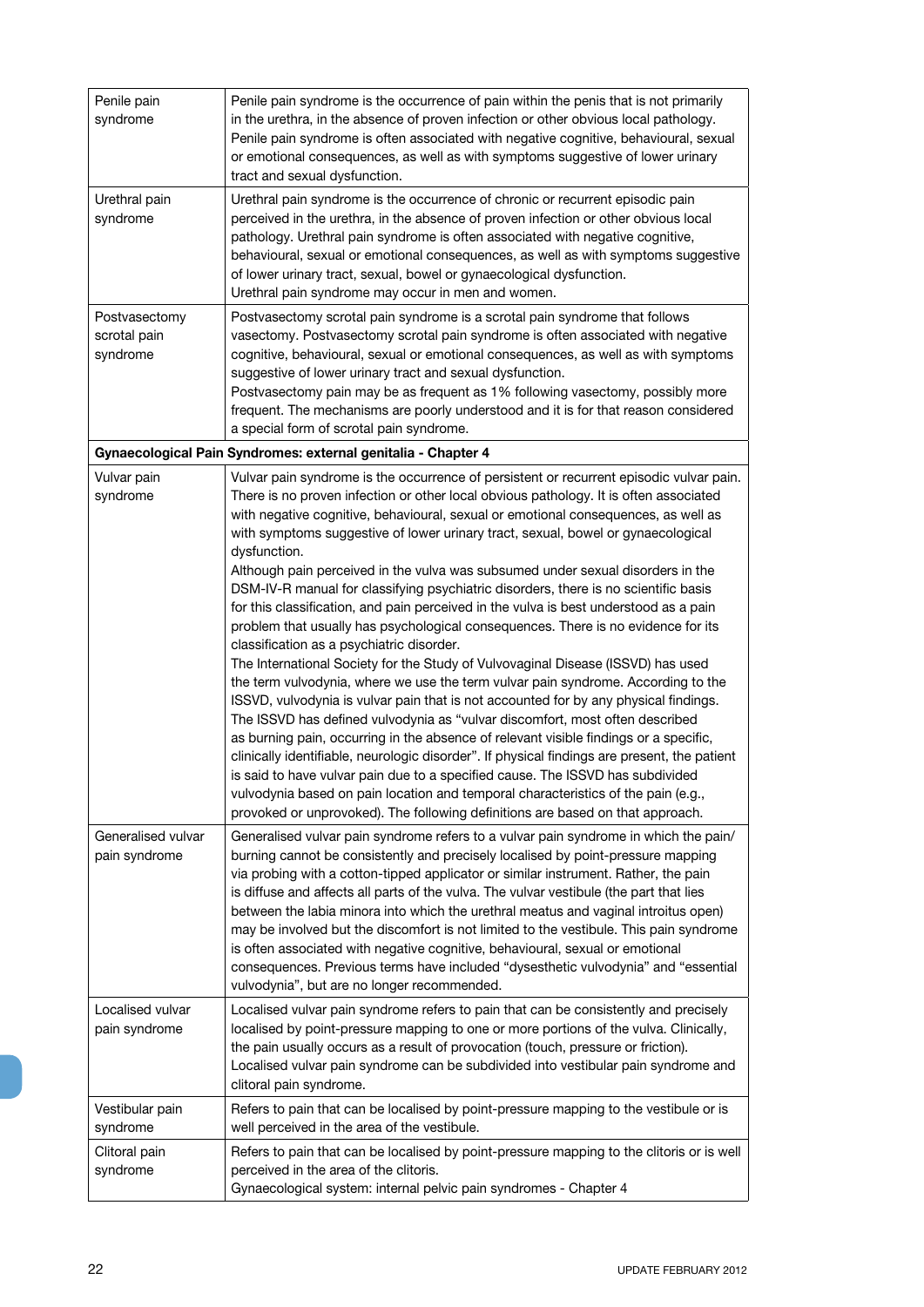| Endometriosis-<br>associated pain<br>syndrome | Endometriosis-associated pain syndrome is chronic or recurrent pelvic pain in<br>patients with laparoscopically confirmed endometriosis, and the term is used<br>when the symptoms persist despite adequate endometriosis treatment. It is often<br>associated with negative cognitive, behavioural, sexual or emotional consequences,<br>as well as with symptoms suggestive of lower urinary tract, sexual, bowel or<br>gynaecological dysfunction.<br>Many patients have pain above and beyond the endometriotic lesions; this term is<br>used to cover that group of patients. Endometriosis may be an incidental finding,<br>is not always painful, and the degree of disease seen laparoscopically does not<br>correlate with severity of symptoms. As with other patients, they often have more<br>than one end organ involved. It has been suggested that this phenotype should be<br>removed from the classification because the endometriosis may be irrelevant.                                                                                                                                                                                                                                                                                                                      |
|-----------------------------------------------|-------------------------------------------------------------------------------------------------------------------------------------------------------------------------------------------------------------------------------------------------------------------------------------------------------------------------------------------------------------------------------------------------------------------------------------------------------------------------------------------------------------------------------------------------------------------------------------------------------------------------------------------------------------------------------------------------------------------------------------------------------------------------------------------------------------------------------------------------------------------------------------------------------------------------------------------------------------------------------------------------------------------------------------------------------------------------------------------------------------------------------------------------------------------------------------------------------------------------------------------------------------------------------------------------|
| CPPS with cyclical<br>exacerbations           | CPPS with cyclical exacerbations covers the non-gynaecological organ pain that<br>frequently shows cyclical exacerbations (e.g., IBS or BPS) as well as pain similar to<br>that associated with endometriosis/adenomyosis but where no pathology is identified.<br>This condition is different from dysmenorrhoea, in which pain is only present with<br>menstruation.                                                                                                                                                                                                                                                                                                                                                                                                                                                                                                                                                                                                                                                                                                                                                                                                                                                                                                                          |
| Dysmenorrhoea                                 | Dysmenorrhoea is pain with menstruation that is not associated with well-defined<br>pathology. Dysmenorrhoea needs to be considered as a chronic pain syndrome if it<br>is persistent and associated with negative cognitive, behavioural, sexual or emotional<br>consequences.                                                                                                                                                                                                                                                                                                                                                                                                                                                                                                                                                                                                                                                                                                                                                                                                                                                                                                                                                                                                                 |
| Musculoskeletal System - Chapter 9            |                                                                                                                                                                                                                                                                                                                                                                                                                                                                                                                                                                                                                                                                                                                                                                                                                                                                                                                                                                                                                                                                                                                                                                                                                                                                                                 |
| Pelvic floor muscle<br>pain syndrome          | Pelvic floor muscle pain syndrome is the occurrence of persistent or recurrent<br>episodic pelvic floor pain. There is no proven well-defined local pathology. It is often<br>associated with negative cognitive, behavioural, sexual or emotional consequences,<br>as well as with symptoms suggestive of lower urinary tract, sexual, bowel or<br>gynaecological dysfunction.<br>This syndrome may be associated with overactivity of or trigger points within the<br>pelvic floor muscles. Trigger points may also be found in several muscles, such as the<br>abdominal, thigh and paraspinal muscles and even those not directly related to the<br>pelvis.                                                                                                                                                                                                                                                                                                                                                                                                                                                                                                                                                                                                                                 |
| Coccyx pain<br>syndrome                       | Coccyx pain syndrome is the occurrence of chronic or recurrent episodic pain<br>perceived in the region of the coccyx, in the absence of proven infection or other<br>obvious local pathology. Coccyx pain syndrome is often associated with negative<br>cognitive, behavioural, sexual or emotional consequences, as well as with symptoms<br>suggestive of lower urinary tract, sexual, bowel or gynaecological dysfunction. The<br>term "coccydynia" was used but is no longer recommended.                                                                                                                                                                                                                                                                                                                                                                                                                                                                                                                                                                                                                                                                                                                                                                                                  |
|                                               | Gastrointestinal Pelvic Pain Syndromes - Chapter 5                                                                                                                                                                                                                                                                                                                                                                                                                                                                                                                                                                                                                                                                                                                                                                                                                                                                                                                                                                                                                                                                                                                                                                                                                                              |
| Irritable bowel<br>syndrome                   | IBS is the occurrence of chronic or recurrent episodic pain perceived in the bowel, in<br>the absence of proven infection or other obvious local pathology. Bowel dysfunction<br>is frequent. IBS is often associated with worry and preoccupation about bowel<br>function, and negative cognitive, behavioural, sexual or emotional consequences,<br>as well as with symptoms suggestive of lower urinary tract or gynaecological<br>dysfunction.<br>The above classification is based upon the Rome III Criteria (35): 3 months of<br>continuous or recurring symptoms of abdominal pain or irritation that may be relieved<br>with a bowel movement, may be coupled with a change in frequency, or may be<br>related to a change in stool consistency.<br>Two or more of the following are present at least 25% of the time: change in stool<br>frequency ( $>$ 3 bowel movements per day or $<$ 3 per week); noticeable difference in<br>stool form (hard, loose, watery or poorly formed stools); passage of mucus in stools;<br>bloating or feeling of abdominal distension; or altered stool passage (e.g., sensation<br>of incomplete evacuation, straining, or urgency). Extra- intestinal symptoms include:<br>nausea, fatigue, full sensation after even a small meal, and vomiting. |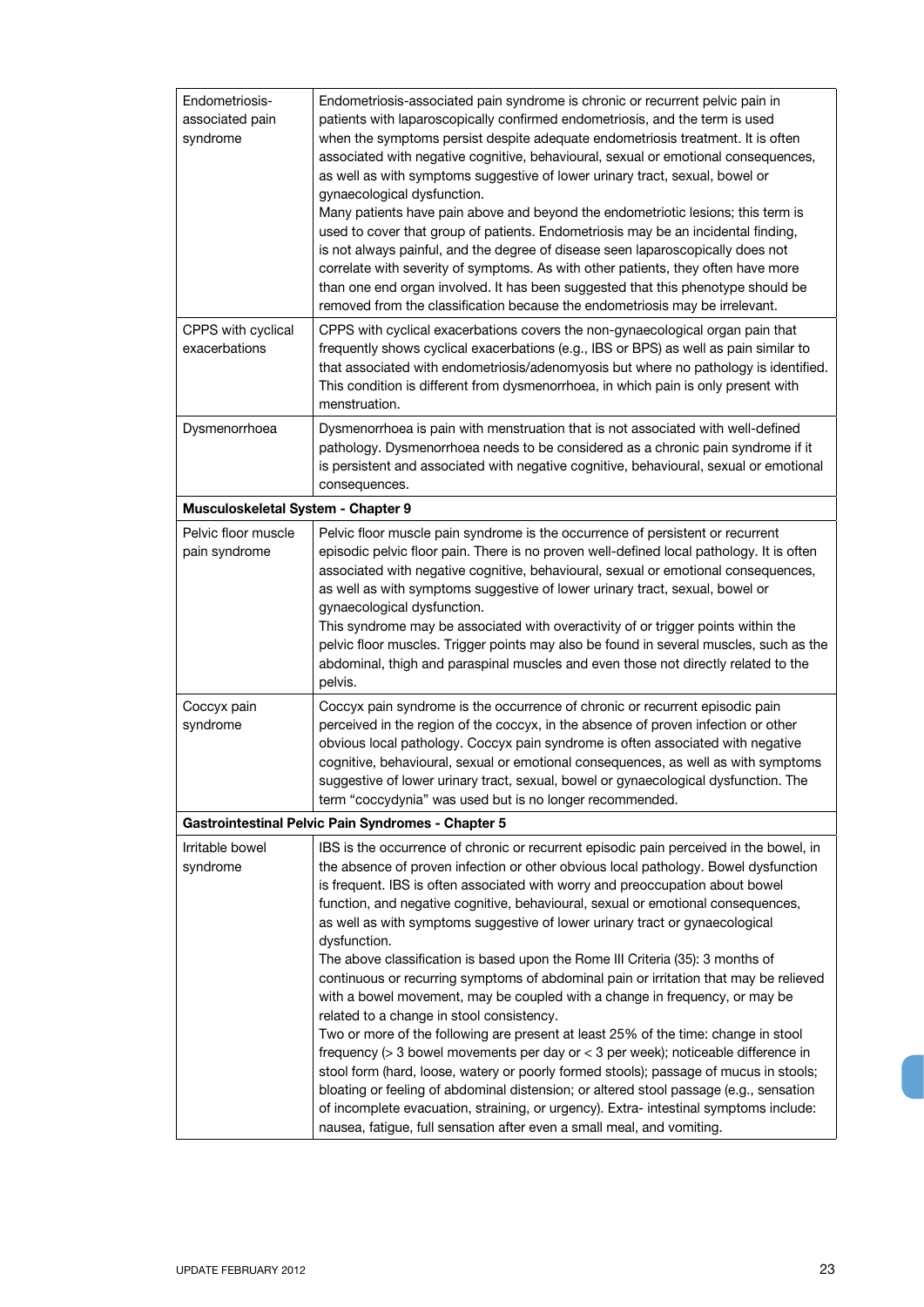| Chronic anal pain<br>syndrome              | Chronic anal pain syndrome is the occurrence of chronic or recurrent episodic pain<br>perceived in the anus, in the absence of proven infection or other obvious local<br>pathology. Chronic anal pain syndrome is often associated with negative cognitive,<br>behavioural, sexual or emotional consequences, as well as with symptoms suggestive<br>of lower urinary tract, sexual, bowel or gynaecological dysfunction. |
|--------------------------------------------|----------------------------------------------------------------------------------------------------------------------------------------------------------------------------------------------------------------------------------------------------------------------------------------------------------------------------------------------------------------------------------------------------------------------------|
| Intermittent chronic<br>anal pain syndrome | Intermittent chronic anal pain syndrome refers to severe, brief, episodic pain that<br>seems to arise in the rectum or anal canal and occurs at irregular intervals. This<br>is unrelated to the need to or the process of defecation. It may be considered a<br>subgroup of the chronic anal pain syndromes. It was previously known as "proctalgia<br>fugax"; this term is no longer recommended.                        |

# **2.6 Conclusions and recommendations: CPP and mechanisms**

| <b>Conclusions</b>                                                                                                                                                  | LE |
|---------------------------------------------------------------------------------------------------------------------------------------------------------------------|----|
| CPPS mechanisms are well defined and involve mechanisms of neuroplasticity and neuropathic pain.                                                                    | 2  |
| The mechanisms of neuroplasticity and neuropathic pain result in increased perception of afferent<br>stimuli which may produce abnormal sensations as well as pain. |    |
| End organ function can also be altered by the mechanisms of neuroplasticity and neuropathic pain,<br>so that symptoms of function can also occur.                   |    |
| CPP is associated with a high impact on QoL.                                                                                                                        |    |
| The diagnosis of a CPPS as a pain syndrome is essential as it encourages a holistic approach to<br>management with multispecialty and multidisciplinary care.       | 2  |

| <b>Recommendations</b>                                                                                                                                                                                                                                                     | <b>GR</b> |
|----------------------------------------------------------------------------------------------------------------------------------------------------------------------------------------------------------------------------------------------------------------------------|-----------|
| All of those involved in the management of CPP should have an understanding and training in CPPS<br>pain mechanisms.                                                                                                                                                       | A         |
| The early assessment of patients should involve not only investigations aimed at specific disease-<br>associated pelvic pain but also to assess functional, emotional, behavioural, sexual and other quality<br>of life issues, such as effect on work and socialisation.* | A         |
| CPPS patients should be managed in a multispecialty and multidisciplinary environment with<br>consideration of all their symptoms.                                                                                                                                         | A         |
| Future classification should involve consideration of all three recommendations above.                                                                                                                                                                                     | A         |

*CPP = chronic pelvic pain; CPPS = chronic pelvic pain syndrome.*

\* Instruments for assessment *see* Chapter 8.

# **2.7 An algorithm for CPP diagnosis and treatment**

The algorithm for diagnosing and treating CPP (Figure 2) has been developed to guide a physician through the process from diagnosis to management. A physician should follow the lines by answering the appropriate questions with yes or no. By doing this the clinician will end up at a box that refers to the chapter in this guideline that contains all the information needed.

Because CPP is pain perceived in structures related to the pelvis, it is necessary to approach diagnosis of a patient with CPP as a chronic pain patient. Confining the diagnosis to a specific organ may overlook multisystem functional abnormalities requiring individual treatment and general aspects of pain in planning investigation and treatment. This idea is easily recognised in the algorithm where the division in specific disease associated pain is made on one hand and pelvic pain syndrome on the other.

The algorithm also illustrates that we advocate early involvement of a multidisciplinary pain team. In practice, this should mean that well-known diseases, e.g. 'true' cystitis and endometriosis, will be diagnosed and treated early. If treating such conditions does not reduce symptoms, or such well-defined conditions are not found, then further investigation may be necessary, depending on where the pain is localised.

Every chapter of this guideline shows specific algorithms that assist the clinician in decision making. It should be noted, however, that over-investigation may be as harmful as not performing appropriate investigations. The EAU algorithms introduce the concept of the 'minimum investigations' required to exclude a well-defined condition.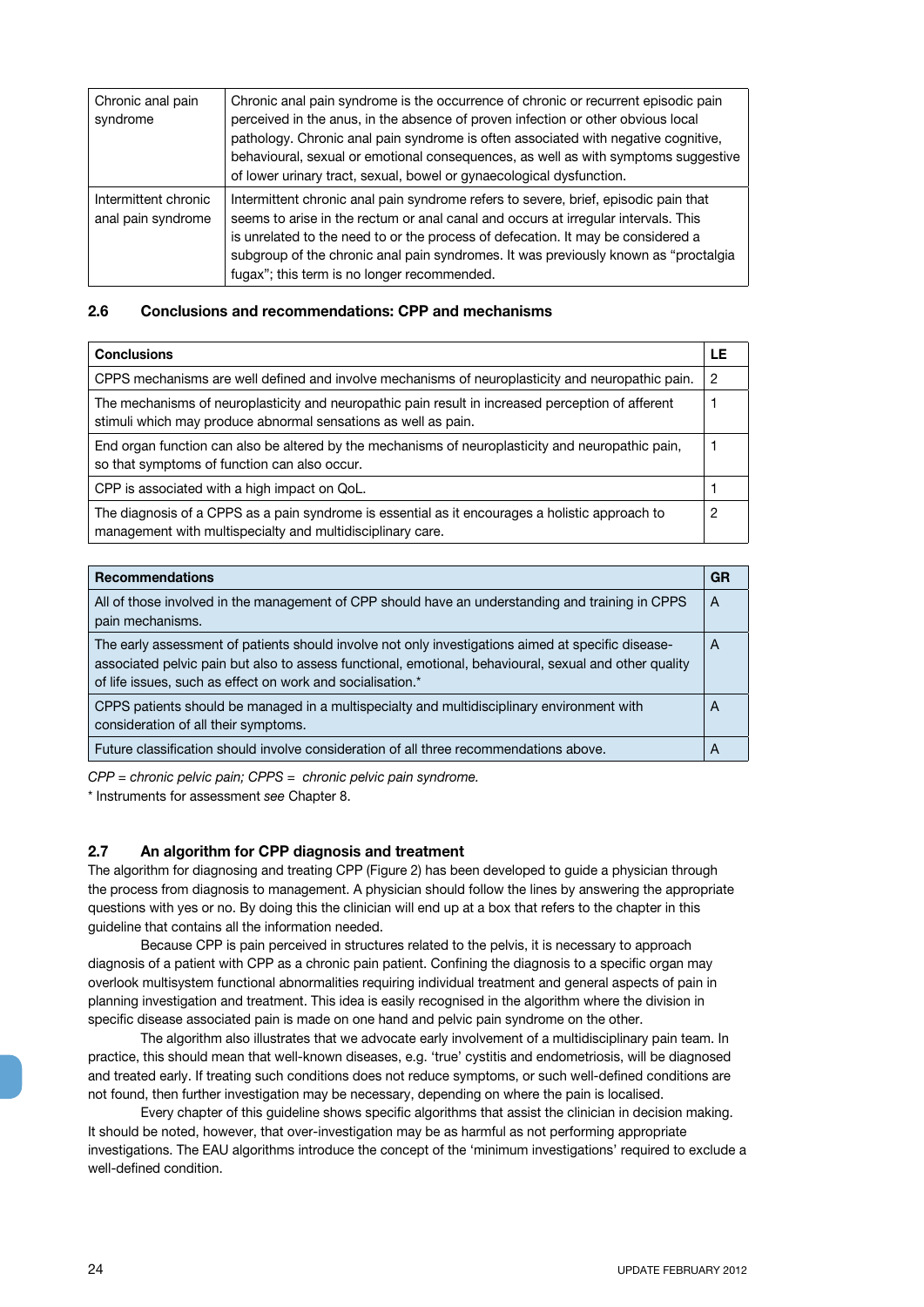# **Figure 2: an algorithm for diagnosing and managing CPP**



**Figure 3: an algorithm for pain management**

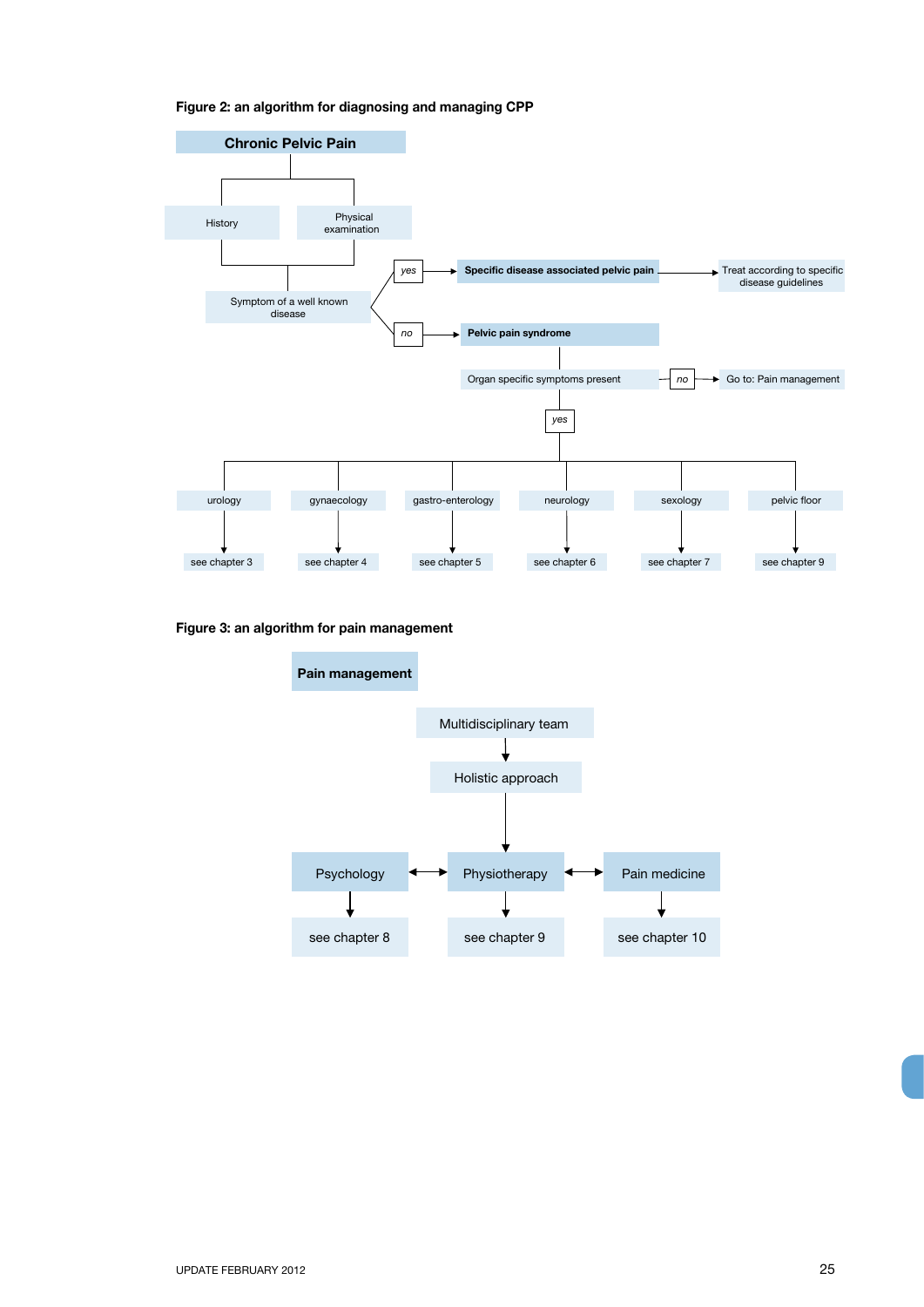#### **Figure 4: phenotyping and assessment algorithm for CPP**

|              | Phenotyping                                                                                               | <b>Assessment</b>                                                                                         |  |  |  |  |  |
|--------------|-----------------------------------------------------------------------------------------------------------|-----------------------------------------------------------------------------------------------------------|--|--|--|--|--|
|              |                                                                                                           |                                                                                                           |  |  |  |  |  |
| Urology      |                                                                                                           | Urinary flow, micturition diary, cystoscopy, ultrasound, uroflowmetry                                     |  |  |  |  |  |
|              |                                                                                                           |                                                                                                           |  |  |  |  |  |
|              |                                                                                                           |                                                                                                           |  |  |  |  |  |
| Psychology   |                                                                                                           | History of negative experiences, important loss, coping mechanism, depression                             |  |  |  |  |  |
|              |                                                                                                           |                                                                                                           |  |  |  |  |  |
|              |                                                                                                           | Ask for gynaecological, gastro-intestinal, ano-rectal, sexological complaints                             |  |  |  |  |  |
|              | Organ specific                                                                                            | Gynaecological examination, rectal examination                                                            |  |  |  |  |  |
|              |                                                                                                           |                                                                                                           |  |  |  |  |  |
|              |                                                                                                           |                                                                                                           |  |  |  |  |  |
| Infection    |                                                                                                           | Semen culture and urine culture, vaginal swab, stool culture                                              |  |  |  |  |  |
|              |                                                                                                           |                                                                                                           |  |  |  |  |  |
|              |                                                                                                           |                                                                                                           |  |  |  |  |  |
| Neurological |                                                                                                           | Ask for neurological complaints (sensory loss, dysaesthesia).                                             |  |  |  |  |  |
|              |                                                                                                           | Neurological testing during physical examination: sensory problems, sacral reflexes and muscular function |  |  |  |  |  |
|              |                                                                                                           |                                                                                                           |  |  |  |  |  |
|              | Tender muscle                                                                                             | Palpation of the pelvic floor muscles, the abdominal muscles and the gluteal muscles                      |  |  |  |  |  |
|              |                                                                                                           |                                                                                                           |  |  |  |  |  |
| 2.8          |                                                                                                           | <b>References</b>                                                                                         |  |  |  |  |  |
| 1.           |                                                                                                           | Linley JE, Rose K, Ooi L, et al. Understanding inflammatory pain: ion channels contributing to acute      |  |  |  |  |  |
|              |                                                                                                           | and chronic nociception. Pflugers Arch. 2010 Apr;459(5):657-69                                            |  |  |  |  |  |
|              |                                                                                                           | http://www.ncbi.nlm.nih.gov/pubmed/20162302                                                               |  |  |  |  |  |
| 2.           |                                                                                                           | McMahon SB, Dmitrieva N, Koltzenburg M, et al. Visceral pain. Br J Anaesth 75(2):132-144.                 |  |  |  |  |  |
|              |                                                                                                           | http://www.ncbi.nlm.nih.gov/pubmed/7577247                                                                |  |  |  |  |  |
| 3.           |                                                                                                           | Bergeron S, Khalifé S, Glazer HI, et al. Surgical and behavioral treatments for vestibulodynia: two-and-  |  |  |  |  |  |
|              |                                                                                                           | one-half year follow-up and predictors of outcome. Obstet Gynecol. 2008 Jan;111(1):159-66.                |  |  |  |  |  |
|              |                                                                                                           | http://www.ncbi.nlm.nih.gov/pubmed/18165405                                                               |  |  |  |  |  |
| 4.           |                                                                                                           | Tripp DA, Nickel JC, Wang Y, et al. Catastrophizing and pain-contingent rest predict patient              |  |  |  |  |  |
|              |                                                                                                           | adjustment in men with chronic prostatitis/chronic pelvic pain syndrome. J Pain. 2006 Oct;7(10):          |  |  |  |  |  |
|              | 697-708.                                                                                                  |                                                                                                           |  |  |  |  |  |
|              |                                                                                                           | http://www.ncbi.nlm.nih.gov/pubmed/17018330                                                               |  |  |  |  |  |
| 5.           |                                                                                                           | Tripp DA, Nickel JC, Fitzgerald MP, et al. Sexual functioning, catastrophizing, depression, and pain, as  |  |  |  |  |  |
|              | predictors of quality of life in women with interstitial cystitis/painful bladder syndrome. Urology. 2009 |                                                                                                           |  |  |  |  |  |
|              |                                                                                                           | May;73(5):987-92.                                                                                         |  |  |  |  |  |
|              |                                                                                                           | http://www.ncbi.nlm.nih.gov/pubmed/19394494                                                               |  |  |  |  |  |
| 6.           |                                                                                                           | Nickel JC, Tripp DA, Pontari M, et al. Psychosocial phenotyping in women with interstitial cystitis/      |  |  |  |  |  |
|              |                                                                                                           | painful bladder syndrome: a case control study. J Urol. 2010 Jan;183(1):167-72.                           |  |  |  |  |  |
|              |                                                                                                           | http://www.ncbi.nlm.nih.gov/pubmed/19913812                                                               |  |  |  |  |  |
| 7.           |                                                                                                           | Abrams PA, Baranowski AP, Berger RE, et al. A new classification is needed for pelvic pain                |  |  |  |  |  |
|              |                                                                                                           | syndromes--are existing terminologies of spurious diagnostic authority bad for patients? J Urol. 2006     |  |  |  |  |  |
|              |                                                                                                           | Jun;175(6):1989-90.                                                                                       |  |  |  |  |  |
|              |                                                                                                           | http://www.ncbi.nlm.nih.gov/pubmed/16697782                                                               |  |  |  |  |  |
| 8.           |                                                                                                           | Baranowski AP, Abrams P, Berger RE, et al. Urogenital pain--time to accept a new approach to              |  |  |  |  |  |
|              |                                                                                                           | phenotyping and, as a consequence, management. Eur Urol. 2008 Jan;53(1):33-6.                             |  |  |  |  |  |
|              |                                                                                                           | http://www.ncbi.nlm.nih.gov/pubmed/17961909                                                               |  |  |  |  |  |
|              |                                                                                                           |                                                                                                           |  |  |  |  |  |

- 9. Baranowski AP, Abrams P, et al. (2008). Urogenital Pain in Clinical Practice. New York, Informa Healthcare.
- 10. Hanno P, Lin A, Nordling J, et al. Bladder Pain Syndrome Committee of the International Consultation on Incontinence. Neurourol Urodyn 29(1):191-198. http://www.ncbi.nlm.nih.gov/pubmed/20025029
- 11. van de Merwe JP, Nordling J, Bouchelouche P, et al. Diagnostic criteria, classification, and nomenclature for painful bladder syndrome/interstitial cystitis: an ESSIC proposal. Eur Urol. 2008 Jan;53(1):60-7. http://www.ncbi.nlm.nih.gov/pubmed/17900797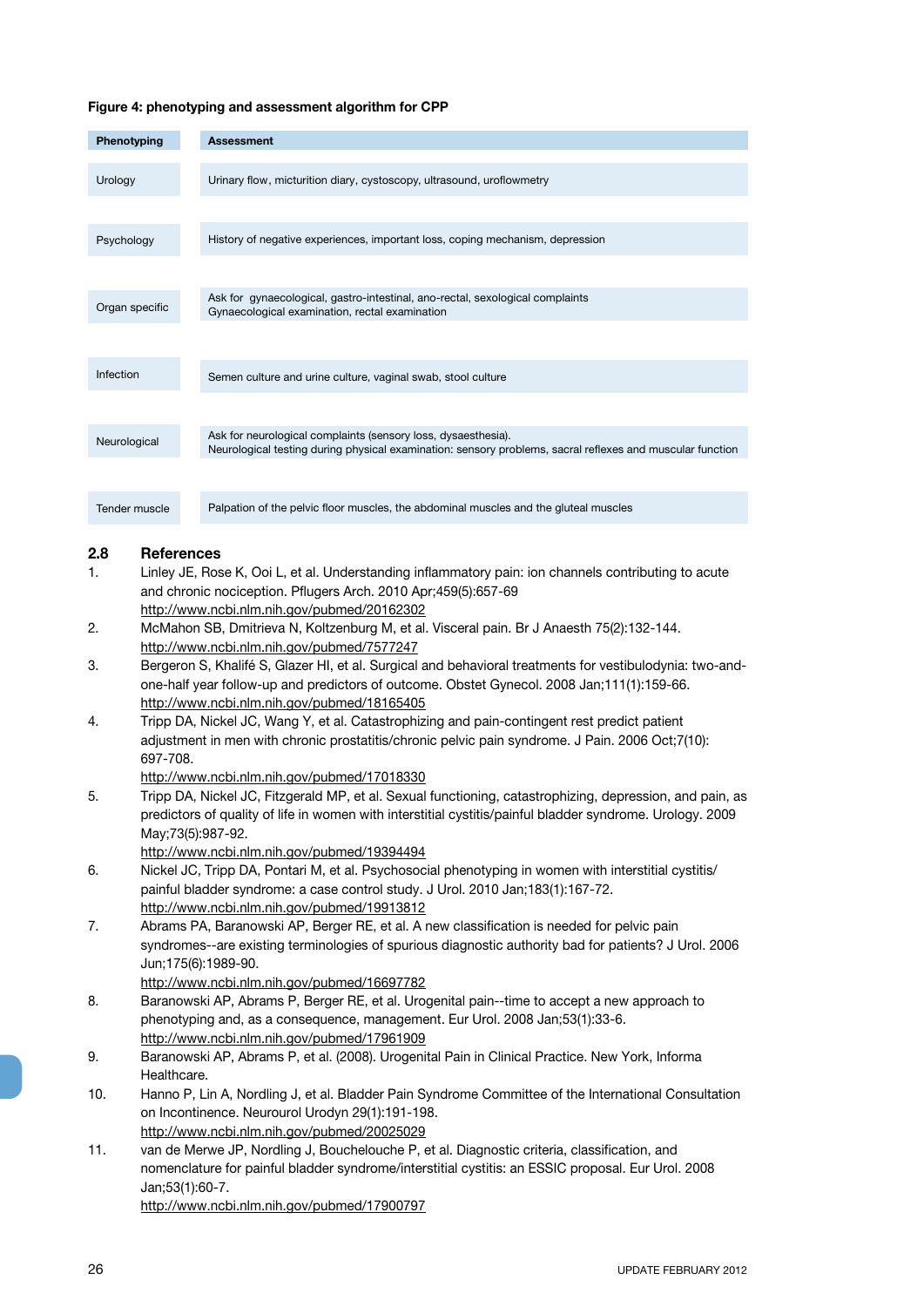- 12. Wesselmann U, Baranowski AP, Börjesson M, et al. EMERGING THERAPIES AND NOVEL APPROACHES TO VISCERAL PAIN. Drug Discov Today Ther Strateg. 2009 Fall;6(3):89-95 http://www.ncbi.nlm.nih.gov/pubmed/21243067
- 13. Giamberardino MA, Costantini R, Affaitati G, et al. Viscero-visceral hyperalgesia: characterization in different clinical models. Pain. Pain. 2010 Nov;151(2):307-22. http://www.ncbi.nlm.nih.gov/pubmed/20638177
- 14. Pezet S, McMahon SB. Neurotrophins: mediators and modulators of pain. Annu Rev Neurosci. 2006;29:507-38.
	- http://www.ncbi.nlm.nih.gov/pubmed/16776595
- 15. Cervero F, Laird JM. Understanding the signaling and transmission of visceral nociceptive events. J Neurobiol. 2004 Oct;61(1):45-54. http://www.ncbi.nlm.nih.gov/pubmed/15362152
- 16. Petersen M, Segon von Banchet G, Heppelman B, et al. Nerve growth factor regulates the expression of bradykinin binding sites on adult sensory neurons via the neurotrophin receptor p75.Neuroscience. 1998 Mar;83(1):161-8.

http://www.ncbi.nlm.nih.gov/pubmed/9466406

- 17. McMahon SB, Jones NG. Plasticity of pain signaling: role of neurotrophic factors exemplified by acidinduced pain. J Neurobiol. 2004 Oct;61(1):72-87. http://www.ncbi.nlm.nih.gov/pubmed/15362154
- 18. Nazif O, Teichman JM, Gebhart GF, et al. Neural upregulation in interstitial cystitis. Urology. 2007 Apr;69(4 Suppl):24-33.
	- http://www.ncbi.nlm.nih.gov/pubmed/17462476
- 19. Merskey H, Bogduk N. Classification of Chronic Pain. Seattle, IASP press.
- 20. Melzack R, Coderre TJ, Katz J, et al. Central neuroplasticity and pathological pain. Ann N Y Acad Sci. 2001 Mar;933:157-74.

http://www.ncbi.nlm.nih.gov/pubmed/12000018

- 21. Fulbright RK, Troche CJ, Skudlarski P, et al. Functional MR imaging of regional brain activation associated with the affective experience of pain. AJR Am J Roentgenol. 2001 Nov;177(5):1205-10. http://www.ncbi.nlm.nih.gov/pubmed/11641204
- 22. Rygh LJ, Tjølsen A, Hole K, et al. Cellular memory in spinal nociceptive circuitry. Scand J Psychol. 2002 Apr;43(2):153-9.

http://www.ncbi.nlm.nih.gov/pubmed/12004953

- 23. Savidge CJ, Slade P. Psychological aspects of chronic pelvic pain. J Psychosom Res. 1997 May;42(5):433-44.
	- http://www.ncbi.nlm.nih.gov/pubmed/9194016
- 24. Raphael KG, Widom CS, Lange G. Childhood victimization and pain in adulthood: a prospective investigation. Pain. 2001 May;92(1-2):283-93. http://www.ncbi.nlm.nih.gov/pubmed/11323150
- 25. Raphael KG. Childhood abuse and pain in adulthood: more than a modest relationship? Clin J Pain. 2005 Sep-Oct;21(5):371-3.
	- http://www.ncbi.nlm.nih.gov/pubmed/16093741
- 26. Anda RF, Felitti VJ, Bremner JD, et al. The enduring effects of abuse and related adverse experiences in childhood. A convergence of evidence from neurobiology and epidemiology. Eur Arch Psychiatry Clin Neurosci. 2006 Apr;256(3):174-86. http://www.ncbi.nlm.nih.gov/pubmed/16311898
- 27. Vecchiet L, Vecchiet J, Giamberardino MA. Referred Muscle Pain: Clinical and Pathophysiologic Aspects. Curr Rev Pain. 1999;3(6):489-498.
	- http://www.ncbi.nlm.nih.gov/pubmed/10998708
- 28. Slocumb JC. Neurological factors in chronic pelvic pain: trigger points and the abdominal pelvic pain syndrome. Am J Obstet Gynecol. 1984 Jul 1;149(5):536-43. http://www.ncbi.nlm.nih.gov/pubmed/6234807
- 29. Taylor DC, Meyers WC, Moylan JA, et al. Abdominal musculature abnormalities as a cause of groin pain in athletes. Inguinal hernias and pubalgia. Am J Sports Med. 1991 May-Jun;19(3):239-42. http://www.ncbi.nlm.nih.gov/pubmed/1831010
- 30. Akermark C, Johansson C. Tenotomy of the adductor longus tendon in the treatment of chronic groin pain in athletes. Am J Sports Med. 1992 Nov-Dec;20(6):640-3. http://www.ncbi.nlm.nih.gov/pubmed/1456357
- 31. Fall M, Baranowski AP, Fowler CJ, et al. EAU guidelines on chronic pelvic pain. Eur Urol. 2004 Dec;46(6):681-9.

http://www.ncbi.nlm.nih.gov/pubmed/15548433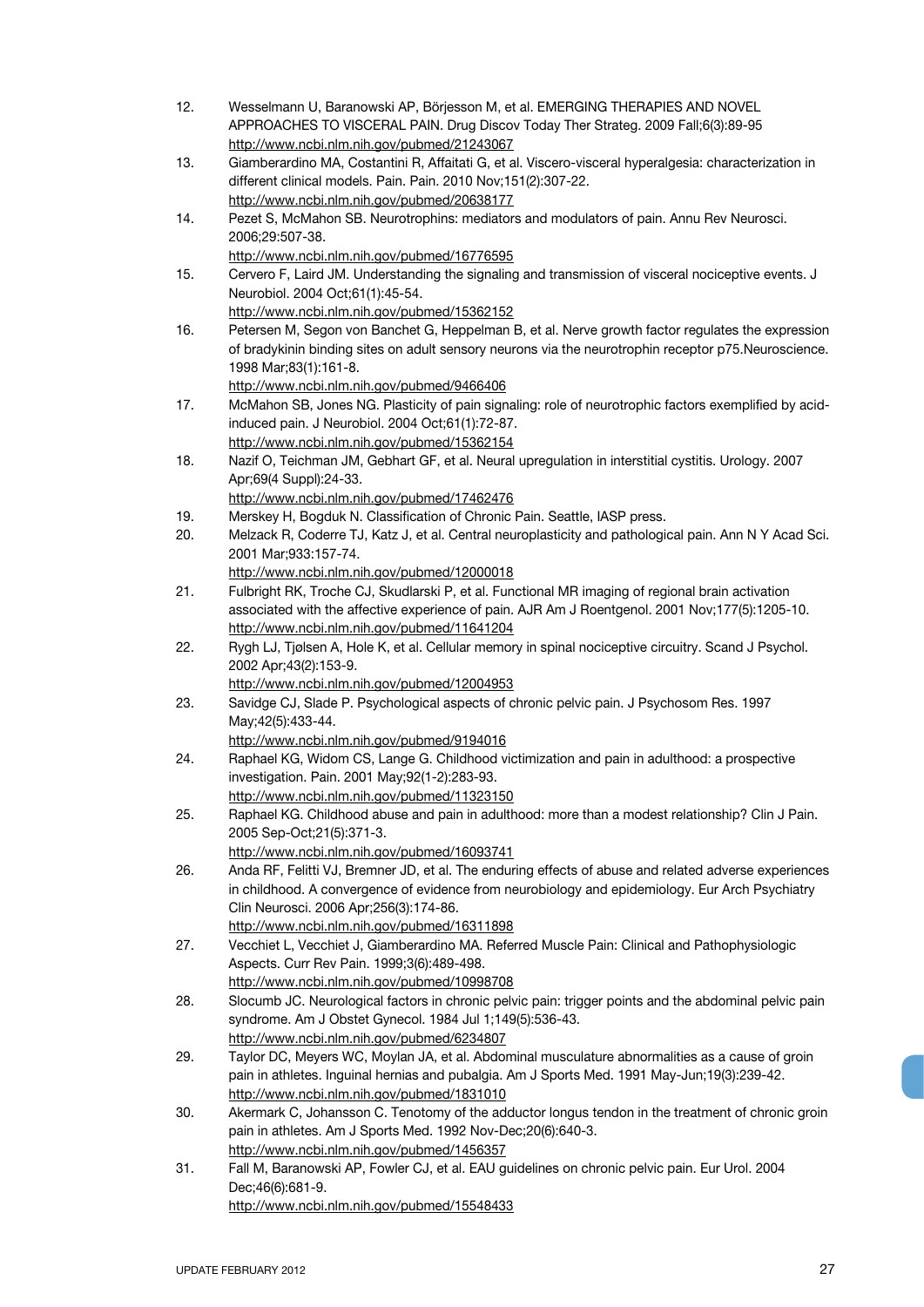32. Shoskes DA, Nickel JC, Dolinga R, et al. Clinical phenotyping of patients with chronic prostatitis/ chronic pelvic pain syndrome and correlation with symptom severity.Urology. 2009 Mar;73(3):538-42; discussion 542-3.

http://www.ncbi.nlm.nih.gov/pubmed/19118880

33. Magri V, Wagenlehner F, Perletti G, et al. Use of the UPOINT chronic prostatitis/chronic pelvic pain syndrome classification in European patient cohorts: sexual function domain improves correlations.J Urol. 2010 Dec;184(6):2339-45.

http://www.ncbi.nlm.nih.gov/pubmed/20952019

34. Krieger JN, Nyberg L Jr., Nickel JC. NIH consensus definition and classification of prostatitis. JAMA. 1999 Jul 21;282(3):236-7.

http://www.ncbi.nlm.nih.gov/pubmed/10422990

35. Longstreth GF, Thompson WG, Chey WD, et al. Functional bowel disorders. Gastroenterology. 2006 Apr;130(5):1480-91.

http://www.ncbi.nlm.nih.gov/pubmed/16678561

# **3. Urological aspects of chronic pelvic pain**

# **3.1 Prostate pain syndrome (PPS)**

# *3.1.1 Introduction*

Chronic pain in the region of the prostate has been linked to the term "prostatitis" in the past, although there is a proven bacterial infection in only 10% of the cases (1). The remaining 90% should be classified as PPS, based on the fact that there is no proven infection or other obvious pathology. If CPP cannot be clearly ascribed to the prostate or another organ of the pelvis, the condition is defined more generally as CPPS, as outlined in Chapter 2.

# *3.1.2 Definition*

Prostate pain syndrome is the occurrence of persistent or recurrent episodic pain in the region of the prostate over at least 3 out of the past 6 months, which is convincingly reproduced by prostate palpation. There is no proven infection or other obvious local pathology. PPS is often associated with negative cognitive, behavioural, sexual, or emotional consequences (2), as well as with symptoms suggestive of lower urinary tract and sexual dysfunction (3,4). According to the National Institute of Diabetes and Digestive and Kidney Diseases (NIDDK) classification, this correlates to CP/CPPS (Cat. III). Laboratory diagnosis goes along with sterile specimen cultures and either significant, or insignificant, white blood cell counts in prostate-specific specimens (i.e. semen, expressed prostatic secretions and urine collected after prostate massage) (5). At present, there are no clinically relevant diagnostic or therapeutic consequences arising from differentiating inflammatory from noninflammatory PPS (according to NIH definition), therefore, they are considered here as one entity.

# *3.1.3 Pathogenesis*

Pain is the main symptom in PPS. As a common feature of chronic pain syndromes, no single aetiological explanation has been found. One explanation (6) is that the condition probably occurs in susceptible men exposed to one or more initiating factors, which may be single, repetitive or continuous. Several of these potential initiating factors have been proposed, including infectious, genetic, anatomical, neuromuscular, endocrine, immune (including autoimmune), or psychological mechanisms. These factors may then lead to a peripheral self-perpetuating immunological inflammatory state and/or neurogenic injury, creating acute and then chronic pain. Based on the peripheral and the CNS, sensitisation involving neuroplasticity may lead to a centralised neuropathic pain state (see Chapter 2) (6). This could also explain why tissue damage is not usually found in PPS. There is growing evidence for a neuropathic origin and association with CNS changes of pain in PPS. As outlined earlier, PPS patients have been shown to report higher visual analogue scale scores than controls to short bursts of noxious stimuli to the perineum but not to the anterior thigh (7). This implies an altered sensation in the perineum compared with healthy controls similar to other chronic pain syndromes.

# *3.1.4 Epidemiology*

There is only limited information on the true prevalence of PPS in the population. As a result of significant overlap of symptoms with other conditions (e.g. benign prostate syndrome and BPS), purely symptom-based case definitions may not reflect the true prevalence of PPS (8,9). Prostatitis was diagnosed in 8% of all visits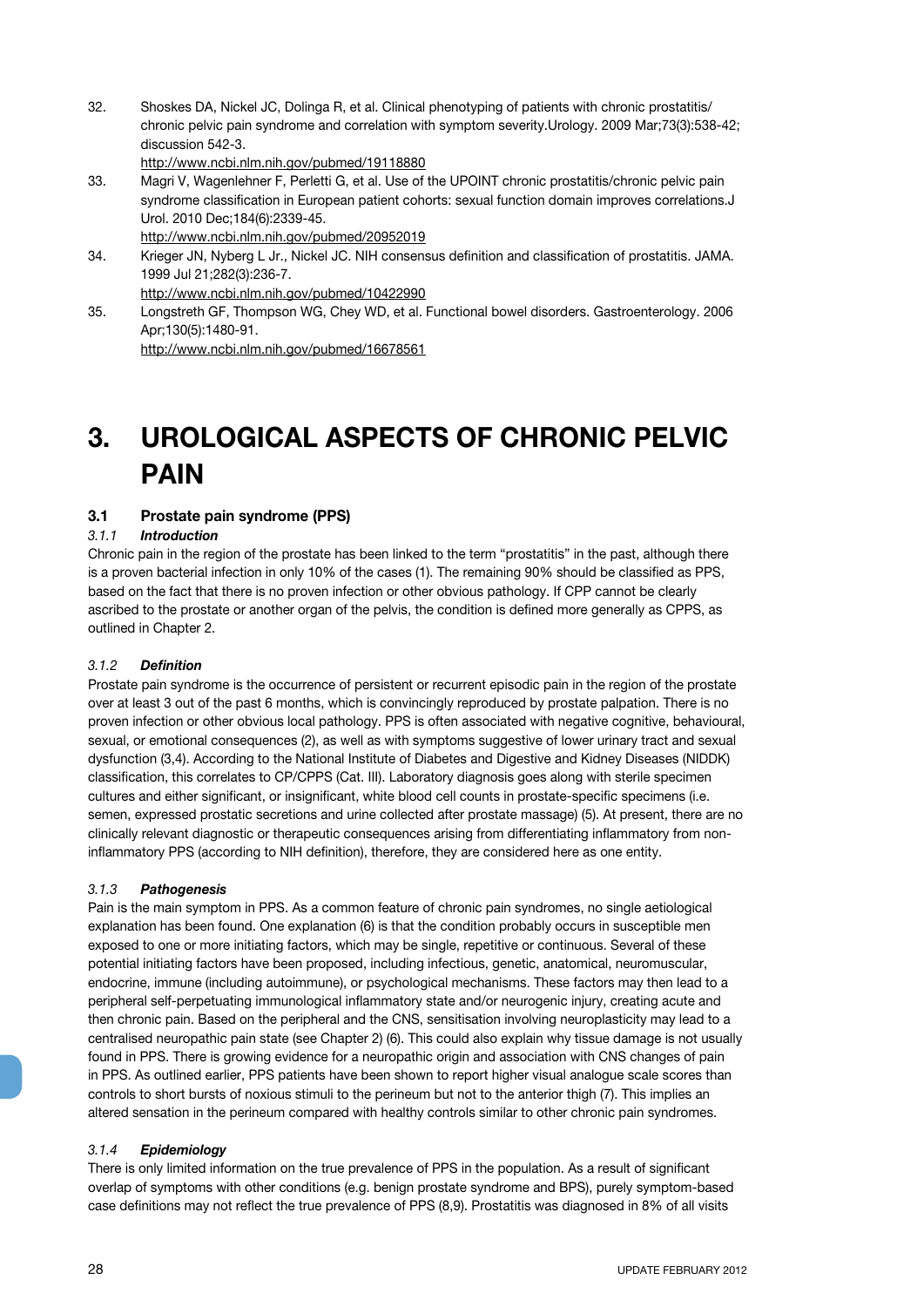to urologists and 1% of all primary care physicians annually in the USA (10). In a systematic review of the literature, the population-based prevalence of prostatitis symptoms was found to be 8.2% (range: 2.2-9.7%) (11). In two recent studies not included in this review, prevalence was found to be 2.7% (4) and 2% (12) . A prospective Italian survey of visits to a urologist for a physician-assigned diagnosis of prostatitis revealed a prevalence of 12.8%. Among these, ~40% had clinical features of PPS (13). In a self-reported, populationbased, cross sectional study of Finnish men aged 20-59 years, the overall lifetime prevalence of prostatitis was as high as 14.2% (14). The risk of prostatitis increased with age (men aged 50-59 years had a 3.1-fold greater risk than those aged 20-39 years). Usual clinical treatment in North American populations has been studied in two studies of sufficient quality. In the follow-up of a cohort of men with PPS-like symptoms based on the NIH Prostatitis Symptom Index (NIH-CPSI) pain and voiding domains, 63% still suffered from persistent symptoms, in contrast to 3% of controls with newly developing symptoms (15). Patients with more severe symptoms were more likely to report symptoms 1 year later. In addition, symptoms substantially improved for up to 6 months follow-up, but then remained unchanged (16).

#### *3.1.5 Diagnosis*

Prostate pain syndrome is a symptomatic diagnosis, which is diagnosed from a history of pain perceived in the region of the prostate (convincingly reproduced by prostate palpation), and absence of other lower urinary tract pathology, for a minimum of 3 out of the past 6 months. This implies that specific disease-associated pelvic pain caused by bacterial infection, urogenital cancer, urinary tract disease, urethral stricture, and neurogenic disease of the bladder must be ruled out. A thorough history is an important first step in the evaluation of PPS. It should include type of pain and localisation. Pain is often reported in other pelvic areas outside the prostate such as perineum, rectum, penis, testicles and abdomen (17). In addition, associated lower urinary tract symptoms (LUTS), sexual function, psychological, social and economic factors should be addressed. Determination of the severity of disease, its progression and treatment response can be assessed only by means of a validated symptom-scoring instrument. QoL should also be measured because it can be as poor as in acute myocardial infarction, unstable angina pectoris or Crohn's disease (19,20). In a study by Tripp et al. (2) more pain, pain-contingent rest, and urinary symptoms were associated with greater disability (also measured by self-report), and pain was predicted by depression and by catastrophising (helplessness subscale).

Demographic and social support variables were not associated with either pain or adjustment. Reliable, valid indexes of symptoms and QoL are the NIH-CPSI (17) and the International Prostate Symptom Score (I-PSS) (18). These subjective outcome measures are recommended for the basic evaluation and therapeutic monitoring of patients in urological practice and have been translated and validated for many European languages.

There is no single "gold standard" diagnostic test for PPS, therefore, procedures are on the one hand directed towards identification and exclusion of specific diseases associated with pelvic pain, and on the other hand may be used for phenotypic description. Physical examination including digital rectal examination should be carried out. Muscle tenderness and trigger points in the pelvic floor may be palpated. Measurement of resting urine by ultrasound should exclude incomplete voiding. Prostate-specific antigen testing does not help to diagnose PPS but can exclude prostate cancer in patients at risk.

Laboratory diagnosis has been classically based on the four-glass test for bacterial localisation (21) Besides sterile pre-massage urine (voided bladder urine-2), PPS shows < 10,000 cfu of uropathogenic bacteria in expressed prostatic secretions and insignificant numbers of leukocytes or bacterial growth in ejaculates. However, this test is too complex for use by practising urologists. Diagnostic efficiency may be enhanced costeffectively by a simple screening procedure, that is, the two-glass test or pre-post-massage test (PPMT) (22). In an extensive analysis of both tests, PPMT was able to indicate the correct diagnosis in > 96% of patients (23). Overall, these tests help only a little in the diagnosis of PPS, because 8% of patients with suggested PPS have been found to have positive prostatic localisation cultures, similar to the percentage of asymptomatic (24).

In PPS, urodynamic studies should be considered in patients with significant LUTS. They may demonstrate decreased urinary flow rates, incomplete relaxation of the bladder neck and prostatic urethra, as well as abnormally high urethral closure pressure at rest. The external urethral sphincter may be dysfunctional (non-relaxing) during voiding (25). As for non-PPS cases, cystoscopy may be considered for further evaluation of micturition symptoms to exclude bladder outlet or urethral pathology, or if haematuria or infection has been found to exclude intravesical pathology.

A general algorithm for assessment and treatment of PPS is shown in Figure 5.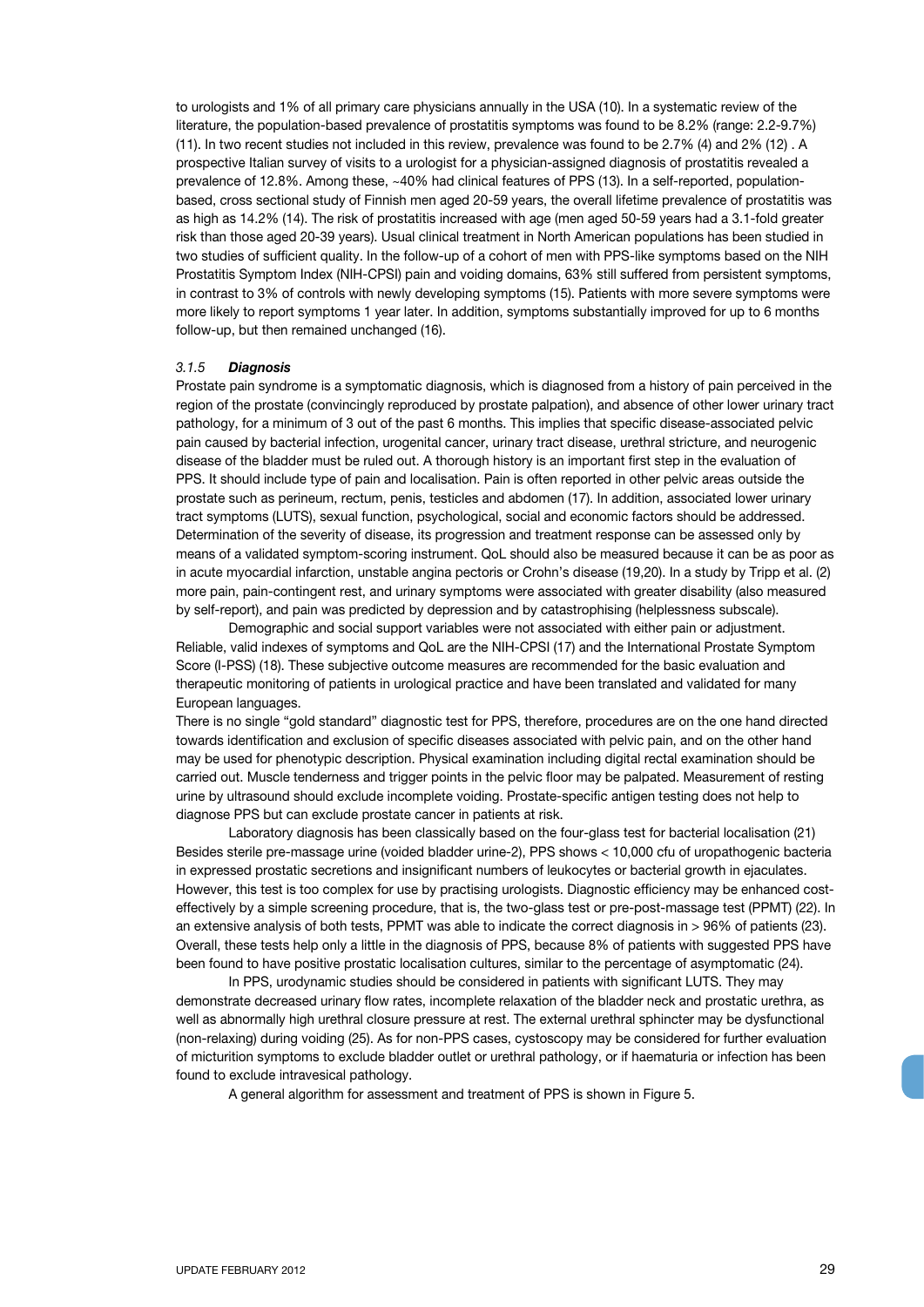#### *3.1.6 Conclusions and recommendations: assessment/diagnosis PPS*

| <b>Conclusions</b>                                                                                                                                                               | LE             |
|----------------------------------------------------------------------------------------------------------------------------------------------------------------------------------|----------------|
| PPS is associated with negative cognitive, behavioural, sexual, or emotional consequences, as well<br>as with symptoms suggestive of lower urinary tract and sexual dysfunction. | 2b             |
| PPS has no known single aetiology.                                                                                                                                               | 3              |
| Pain in PPS involves mechanisms of neuroplasticity and neuropathic pain.                                                                                                         | 2a             |
| PPS has a high impact on QoL.                                                                                                                                                    | 2 <sub>b</sub> |
| Depression and catastrophic thinking are associated with more pain and poorer adjustment.                                                                                        | 3              |
| The prevalence of PPS-like symptoms is high in population-based studies $(>2\%)$ .                                                                                               | 2b             |
| There is significant overlap of symptoms with other conditions.                                                                                                                  | 2b             |
| Reliable instruments assessing symptom severity as well as phenotypic differences exist.                                                                                         | 2b             |

| <b>Recommendations</b>                                                                                                                                                                                      | <b>GR</b> |
|-------------------------------------------------------------------------------------------------------------------------------------------------------------------------------------------------------------|-----------|
| Specific diseases with similar symptoms must be excluded. It is therefore recommended to adapt<br>diagnostic procedures to the patient and to aim at identifying them.                                      | A         |
| After primary exclusion of specific diseases, patients with symptoms according to the above<br>definition should be diagnosed with prostate pain syndrome.                                                  | A         |
| A validated symptom and quality of life scoring instrument, such as the NIH-CPSI, should be<br>considered for initial assessment as well as for follow-up.                                                  | в         |
| It is recommended to assess prostate pain syndrome associated negative cognitive, behavioural,<br>sexual, or emotional consequences, as well as symptoms of lower urinary tract and sexual<br>dysfunctions. | B         |

# *3.1.7 Treatment*

There is a large discrepancy in the treatment effects reported in case series and controlled trials that results from a large placebo effect or publication bias. As a result of the multifactorial origin of PPS, one reason for treatment failure in some large randomised placebo-controlled trials may be the heterogeneity of the patient population. Thus, one strategy for improving treatment effects may be stratification of patient phenotypes. A prospective series of phenotypically directed treatment for PPS has shown significant improvement of symptoms and QoL (26). Monotherapeutic strategies for the treatment of PPS may fail (27), therefore, most patients require multimodal treatment aimed at the main symptoms, and taking comorbidity into account. In the past 10 years, results from RCTs have led to advances in standard and novel treatment options.

#### *3.1.7.1 Alpha-blockers*

Positive results from RCTs of alpha-blockers, i.e. terazosin (28,29), alfuzosin (30) doxazosin (31,32) and tamsulosin (33) have led to widespread use of alpha-antagonists in the treatment of PPS in recent years. The effects of alpha-antagonists may include improved outflow performance by blocking the alpha-receptors of the bladder neck and prostate and by direct action on alpha1A/1D receptors in the CNS (33). In contrast, an earlier meta-analysis of nine trials ( $n = 734$ ) did not show a beneficial effect on pain (34). Moreover, in accordance with an earlier negative report on tamsulosin (35), one adequately powered large placebocontrolled randomised trial of 12 weeks treatment with alfuzosin failed to show any significant difference in the outcome measures, with the exception of the score for ejaculation of the Male Sexual Health Questionnaire scores (showing significant improvement in the alfuzosin group compared to the placebo group, P= 0.04) (36). Regarding safety, this large trial reported similar adverse event rates in the treatment and placebo groups. The most recent in-depth systematic review and network meta-analysis of alpha-blockers (37) has shown significant improvement in symptoms, with standardised mean differences in total symptom, pain, voiding, and QoL scores of -1.7 [95% confidence interval (CI): -1.8 to -0.3], -1.1 (95% CI: -1.8 to -0.3), 1.4 (95% CI: -2.3 to -0.5), and -1.0 (95% CI: -1.8 to 0.2), respectively. In addition, they had a higher rate of favourable response compared to placebo (pooled relative risk of 1.6 (95% CI: 1.1-2.3). However, this finding was associated with publication bias for smaller studies. Overall, alpha-blockers seem to have moderate but significant beneficial effects. This probably is not the case for long-standing PPS patients (36). Future studies should show if longer duration of therapy or some sort of phenotypically directed (e.g. patients with PPS and relevant voiding dysfunction) treatment strategies will improve treatment outcomes.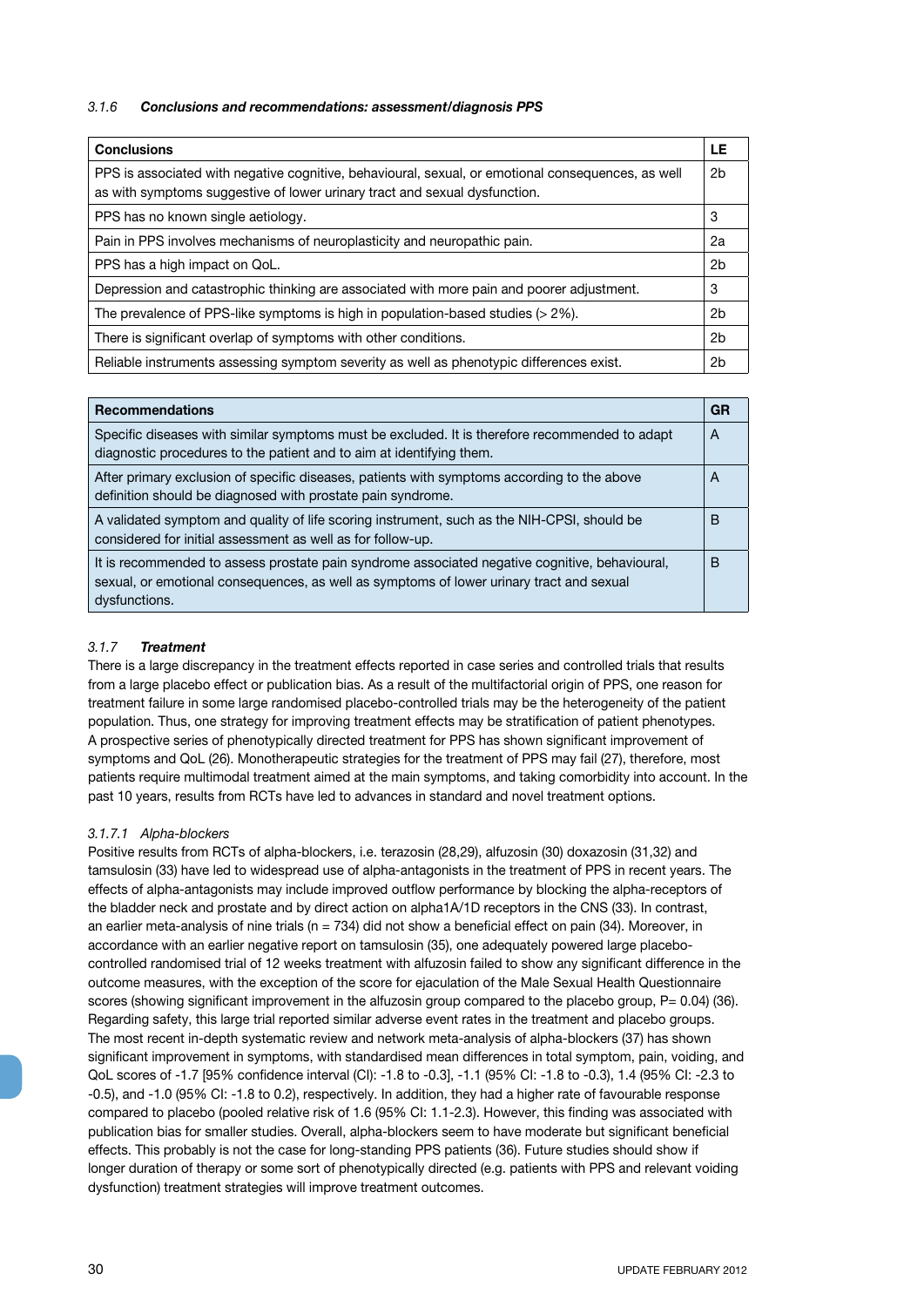#### *3.1.7.2 Antibiotic therapy*

Empirical antibiotic therapy is widely used because some patients have improved with antimicrobial therapy. Patients responding to antibiotics should be maintained on medication for 4-6 weeks or even longer. Unfortunately, culture, leukocyte and antibody status of prostate-specific specimens does not predict antibiotic response in patients with PPS (38), and prostate biopsy culture findings do not differ from those of healthy controls (39). The only randomised placebo-controlled trials of sufficient quality have been done for oral antibiotic treatment with ciprofloxacin (6 weeks) (35), levofloxacin (6 weeks) (40), and tetracycline hydrochloride (12 weeks) (41). These have been analysed in a recently published meta-analysis (37). Although direct metaanalysis has not shown significant differences in outcome measures, network meta-analysis has suggested significant effects in decreasing total symptom scores (-9.8; 95% CI: -15.1 to -4.6), pain scores (-4.4; 95% CI: -7.0 to -1.9), voiding scores (-2.8; 95% CI: -4.1 to -1.6), and QoL scores (-1.9; 95% CI: -3.6 to -0.2) compared with placebo. Overall, antibiotic treatment of PPS is based only on weak evidence. Combination therapy of antibiotics with alpha-blockers has shown even better outcomes in network meta-analysis. However, sample sizes of the studies were relatively small and treatment effects were only modest and most of the time below clinical significance. It may be speculated that patients profiting from treatment have had some unrecognised uropathogens. If antibiotics are used, other therapeutic options should be offered after one unsuccessful course of a quinolone or tetracycline antibiotic over 6 weeks.

#### *3.1.7.3 Anti-inflammatory drugs*

For non-steroidal anti-inflammatory drugs, only two RCTs have been published. The first was for rofecoxib, which is no longer on the market; statistical significance over placebo was achieved in some of the outcome measures (42). In the second trial with celecoxib, pain subscore, QoL subscore, and total NIH-CPSI score were in favour of the treatment arm versus placebo, but effects were limited to the duration of therapy (43). A leukotriene antagonist, zafirlukast, has been evaluated in a small randomised placebo-controlled study of patients treated with concomitant doxycycline (44). This study was negative but had a lack of power. For corticosteroids, no significant benefits were shown in a low-power, placebo-controlled, randomised pilot study of a short course of oral prednisolone (45). In a recent meta-analysis, two studies of NSAIDs (40,43) and one with prednisolone (45) were pooled. Anti-inflammatory drugs were 80% more likely to have a favourable response than placebo (total n = 190, RR: 1.8; 95% CI: 1.2-2.6). Overall, a moderate treatment effect has been shown for anti-inflammatory drugs, but larger studies should be done for final confirmation, and long-term side effects have to be taken into account.

#### *3.1.7.4 Opioids*

Opioids produce modest pain relief in some patients with refractory PPS, although there are limited data on the long-term efficacy of opioids in non-cancer pain. Opioid treatment carries the risks of side effects, reduced QoL, addiction, opioid tolerance and opioid-induced hyperalgesia (46). Urologists should use opioids for PPS only in collaboration with pain clinics and with other treatments.

#### *3.1.7.5 5-alpha-reductase inhibitors*

After a few small pilot studies with 5-alpha-reductase inhibitors supported the view that finasteride may improve voiding and pain, the first placebo-controlled randomised trial published in a peer-reviewed journal did not support this, but the study did lack power (47). In another RCT, finasteride provided better amelioration of symptoms compared to saw palmetto over a 1-year period, but lacked a placebo-control arm (48). A 6-month placebo-controlled study showed a non-significant tendency towards better outcome in favour of finasteride, possibly because of a lack of statistical power (49). Based on these data, 5-alpha-reductase inhibitors cannot be recommended for use in PPS.

#### *3.1.7.6 Allopurinol*

An RCT of allopurinol was conducted based on the hypothesis that urine reflux intoprostatic ducts causes prostatic inflammation via high concentrations of purine and pyrimidine base-containing metabolites in prostatic secretions (50). However, positive results have not been considered sufficient for recommendation by reviewers of the Cochrane Database (51). In addition, a recent randomised placebo-controlled trial of allopurinol as an adjunct to ofloxacin has not shown any benefit (52).

#### *3.1.7.7 Phytotherapy*

Positive effects of phytotherapy have been documented. Although a validated symptom score was not used, an RCT of a pollen extract (Prostat/Poltit) showed significant symptom improvement (53). An adequately powered randomised placebo-controlled study of Cernilton, another pollen extract, showed clinically significant symptom improvement over a 12-week period in inflammatory PPS patients (NIH Cat. IIIA) (54). The effect was mainly based on a significant effect on pain. Quercetin, a polyphenolic bioflavonoid with documented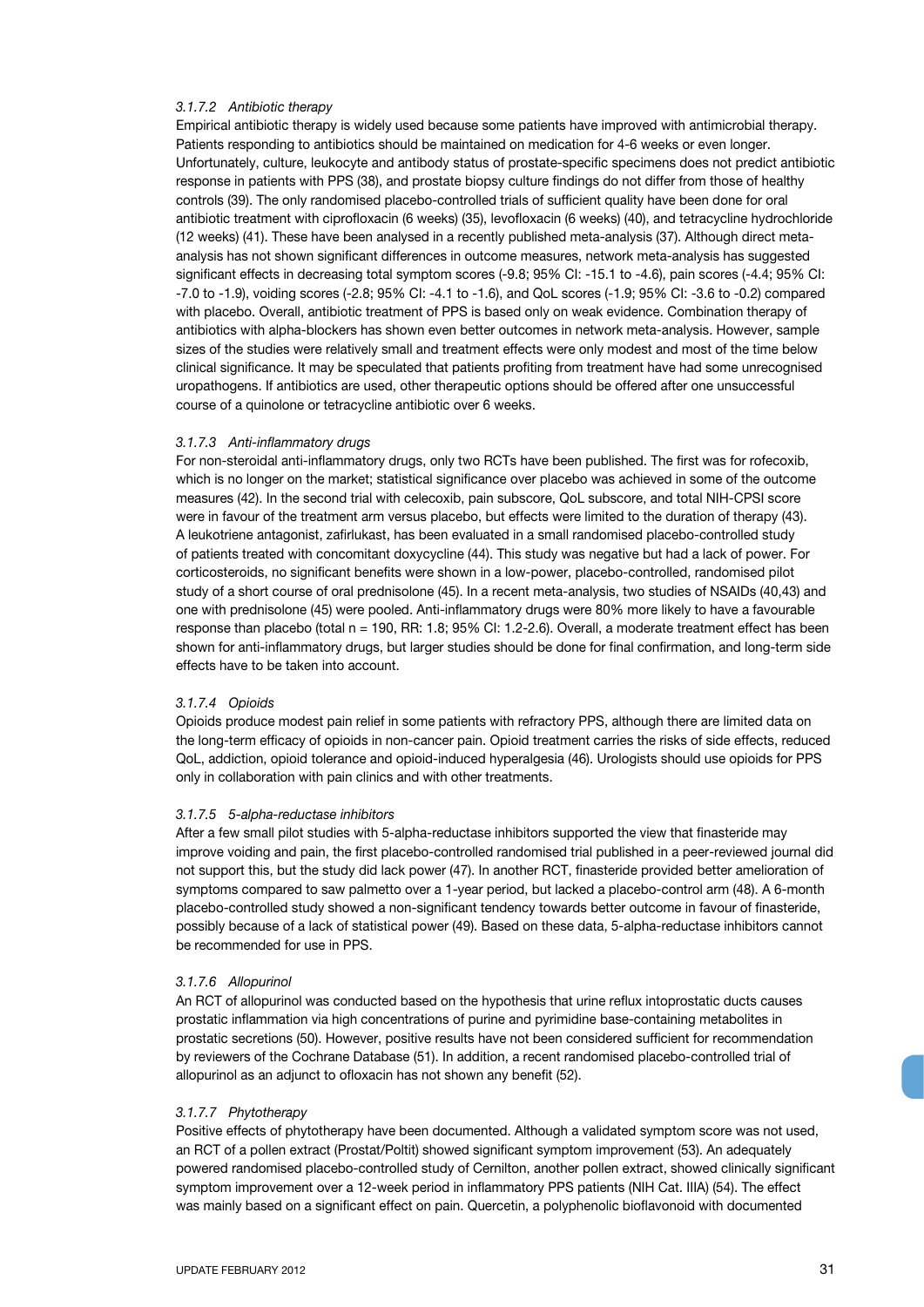antioxidant and anti-inflammatory properties, improved NIH-CPSI scores significantly in a small RCT (55). In contrast, treatment with saw palmetto, most commonly used for benign prostatic hyperplasia, did not improve symptoms over a 1-year period (47). In a systematic review and meta-analysis, patients treated with phytotherapy were found to have significantly lower pain scores than those treated with placebo (37). In addition, overall response rate in network analysis was in favour of phytotherapy (RR: 1.6; 95% CI: 1.1-1.6).

#### *3.1.7.8 Pentosan polysulphate*

High-dose oral pentosan polysulphate (3 300 mg/day), as for BPS, is able to improve clinical global assessment and QoL significantly over placebo in men with PPS, suggesting a possible common aetiology (56).

# *3.1.7.9 Muscle relaxants*

Muscle relaxants (diazepam, baclofen) are claimed to be helpful in sphincter dysfunction or pelvic floor/perineal muscle spasm, but there have been only a few prospective clinical trials to support these claims. In a recent RCT, a triple combination of a muscle relaxant (tiocolchicoside), an anti-inflammatory drug (ibuprofen) and an alpha-blocker (doxazosin) was effective in treatment-naïve patients, but not superior to an alpha-blocker alone (32).

#### *3.1.7.10 Pregabalin*

Pregabalin is an antiepileptic drug that has been approved for use in chronic postherpetic neuralgia, fibromyalgia, and diabetic neuropathy. In an adequately powered randomised placebo-controlled study, a 6-week course of pregabalin ( $n = 218$ ) compared to placebo ( $n = 106$ ) did not result in a significant reduction of NIH-CPSI total score by at least 6 points (57).

#### *3.1.7.11 Botulinum toxin A (BTX-A)*

Botulinum toxin A (BTX-A) may have pain-alleviating effects through non-neuromuscular action on afferent nociceptive pathways. Local treatment with periurethral injection of BTX-A (200 U) has been tested in a small pilot study with improvement in pain and changes in urethral pressure profile (58). A small randomised placebocontrolled study of perineal skeletal muscle injection (100 U) has been published recently (59). Some effect was found in the global response assessment and the NIH-CPSI pain subdomain score. However, patient number was too low (13 in the BTX-A group and 16 in the placebo group), and follow-up was too short to draw definitive conclusions.

#### *3.1.7.12 Physical treatments*

- *Electromagnetic therapy*. In a small, sham-controlled, double-blind study, 4 weeks electromagnetic therapy showed a significant, sustained effect over a 1-year period (60).
- *Microwave thermotherapy.* Significant symptomatic improvement has been reported from heat therapy, for example, transrectal and transurethral thermotherapy (61,62), but there was no shamcontrol.
- Extracorporeal shock wave therapy. A recent sham-controlled double-blind study of four times weekly perineal extracorporeal shock wave therapy (n = 30) showed significant improvement in pain, QoL, and voiding compared to the control group ( $n = 30$ ) over 12 weeks (63). Confirmatory studies are awaited because of an absent placebo-effect, which is very unusual in PPS trials.
- *Electroacupuncture.* In a small three-arm randomised trial, electroacupuncture was superior to sham treatment and advice and exercise alone (64). In a recent prospective case series of 6 weeks of weekly electroacupuncture of 97 patients with PPS, 92% showed significant improvement in total NIH-CPSI score. Based on these studies, no definitive conclusion can be drawn.
- • *Posterior tibial nerve stimulation.* One sham-controlled medium-sized study (n = 89) demonstrated significant improvement in total NIH-CPSI score and visual analogue scale for pain (65).
- • *Myofascial physical therapy.* A randomised feasibility trial of myofascial physical therapy including PPS  $(n = 21)$  and patients with BPS showed a clinical benefit compared to global therapeutic massage (66). In the PPS group alone, there was no difference in the effect between the two treatment arms.

#### *3.1.7.13 Surgical management*

Surgical management, including transurethral incision of the bladder neck, radical transurethral resection of the prostate, or in particular, radical prostatectomy, has a very limited role and requires an additional, specific indication. In addition, the treatment effect of transurethral needle ablation of the prostate (TUNA) was only comparable to sham treatment in two small randomised trials (67,68).

#### *3.1.7.14 Psychological treatment*

It is of note that QoL decreases as symptoms increase. Given prediction of QoL by psychological problems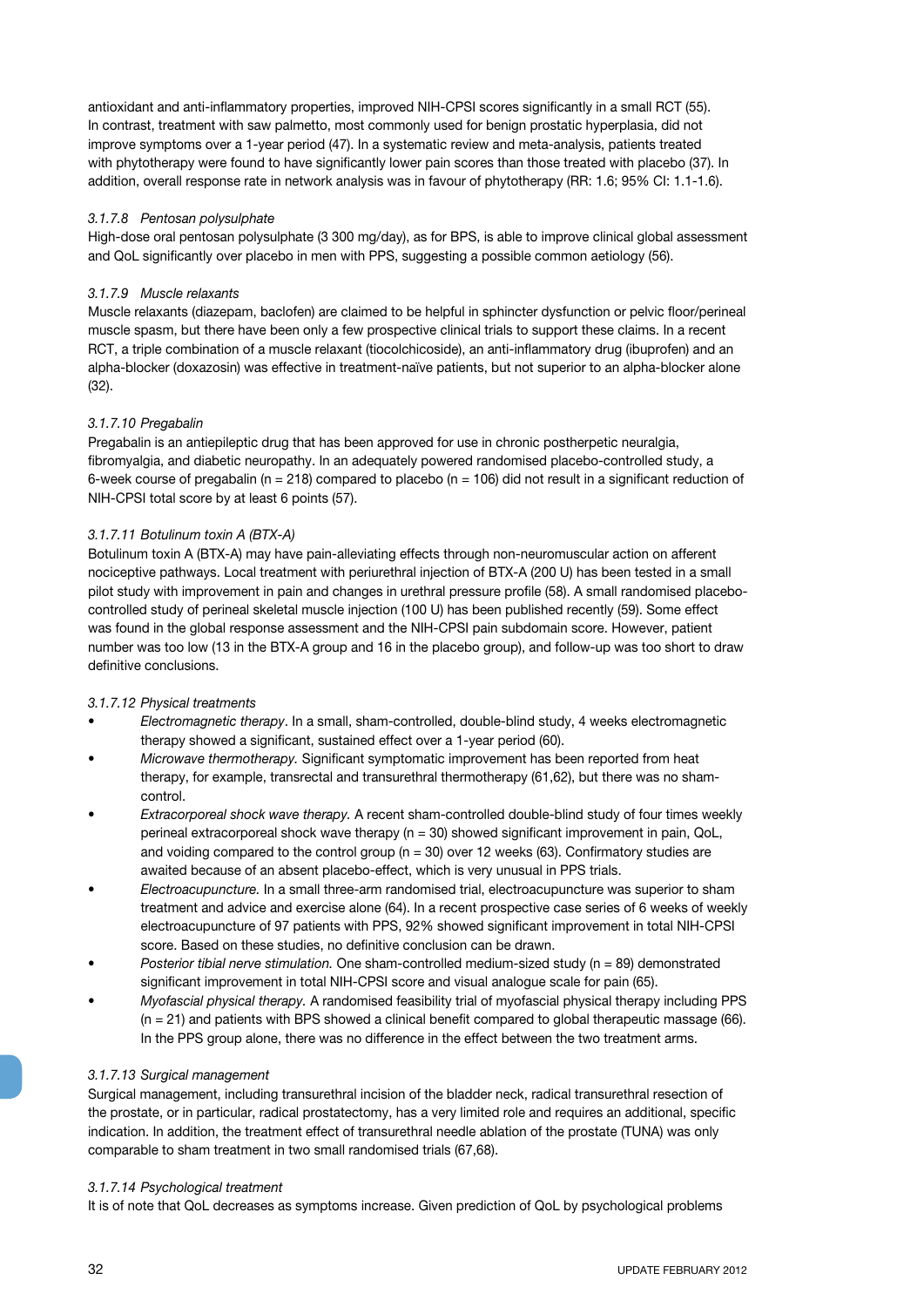(depression and catastrophising in particular), this means that psychological status should also be targeted in treatment, and the development of a psychologically focused treatment for patients refractory to drug treatment has been noted by the authors of the summary findings from the NIH Chronic Prostatitis Collaborative Research Network studies (69). There are no RCTs of psychological treatment for men with CPP, but Tripp et al. (70) have completed a feasibility trial, which represents the only known account of psychological treatment. Their 8-h intervention improved pain, catastrophising, and QoL, but not depression or some urinary symptoms. Details concerning appropriate treatment content and delivery are contained in Chapter 8.

#### *3.1.8 Conclusions and recommendations: treatment of PPS*

| <b>Conclusions</b>                                                                                                                                                                                                             | LE             |
|--------------------------------------------------------------------------------------------------------------------------------------------------------------------------------------------------------------------------------|----------------|
| Monotherapeutic treatment regimens in PPS may fail.                                                                                                                                                                            | 3              |
| Phenotypically directed treatment may improve treatment success.                                                                                                                                                               | 3              |
| Alpha-blockers have moderate treatment effect regarding total, pain, voiding, and QoL scores in PPS.                                                                                                                           | 1a             |
| Antimicrobial therapy has a moderate effect on total, pain, voiding, and QoL scores in PPS.                                                                                                                                    | 1a             |
| NSAIDs have moderate overall treatment effects on PPS.                                                                                                                                                                         | 1a             |
| There are insufficient data on the effectiveness of steroids in PPS.                                                                                                                                                           | 2 <sub>b</sub> |
| There are insufficient data on the effectiveness of opioids in PPS.                                                                                                                                                            | 4              |
| There are insufficient data on the effectiveness of 5-alpha-reductase inhibitors in PPS.                                                                                                                                       | 2 <sub>b</sub> |
| There are insufficient data on the effectiveness of allopurinol in PPS.                                                                                                                                                        | 2 <sub>b</sub> |
| Phytotherapy has some beneficial effect on pain and overall favourable treatment response in PPS.                                                                                                                              | 1a             |
| Pentosan polysulphate improves global assessment and QoL score in PPS.                                                                                                                                                         | 1 <sub>b</sub> |
| There are insufficient data on the effectiveness of muscle relaxants in PPS.                                                                                                                                                   | 2 <sub>b</sub> |
| Pregabalin is not effective for the treatment of PPS.                                                                                                                                                                          | 1 <sub>b</sub> |
| BTX-A injection into the pelvic floor may have a modest effect in PPS.                                                                                                                                                         | 2 <sub>b</sub> |
| There are only limited data on the effectiveness of electromagnetic therapy in PPS.                                                                                                                                            | 2 <sub>b</sub> |
| There are only limited data on the effectiveness of microwave thermotherapy in PPS.                                                                                                                                            | 3              |
| Perineal extracorporeal shock wave therapy probably is effective for the treatment of PPS.                                                                                                                                     | 1 <sub>b</sub> |
| There are limited data on the effectiveness of electroacupuncture for the treatment of PPS.                                                                                                                                    | 2 <sub>b</sub> |
| Posterior tibial nerve stimulation is probably effective for the treatment of PPS.                                                                                                                                             | 1 <sub>b</sub> |
| There are insufficient data on the effectiveness of myofascial physical therapy for the treatment of<br>PPS.                                                                                                                   | 2 <sub>b</sub> |
| There are limited data on lack of effectiveness of TUNA of the prostate for PPS.                                                                                                                                               | 2 <sub>b</sub> |
| There are insufficient data supporting the use of other surgical treatments, such as transurethral<br>incision of the bladder neck, transurethral resection of the prostate, or radical prostatectomy in<br>patients with PPS. | 3              |
| Cognitive behavioural therapy designed for PPS may improve pain, and quality of life.                                                                                                                                          | 3              |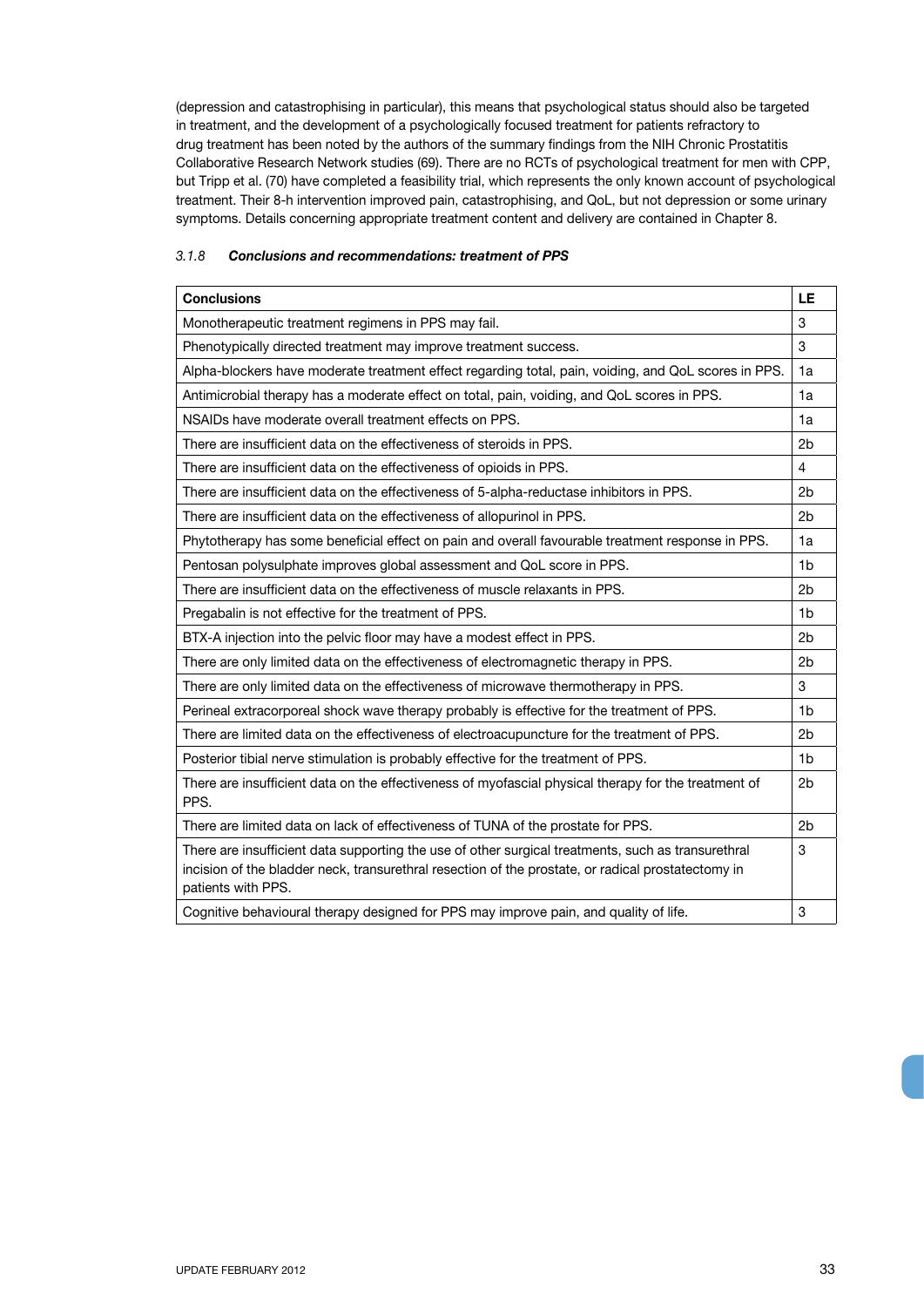| <b>Recommendations</b>                                                                                                                                                       | <b>GR</b> |
|------------------------------------------------------------------------------------------------------------------------------------------------------------------------------|-----------|
| Consider multimodal and phenotypically directed treatment options for PPS.                                                                                                   | B         |
| Alpha-blockers are recommended for patients with a duration of $PPS < 1$ year.                                                                                               | A         |
| Single use of antimicrobial therapy (quinolones or tetracyclines) is recommended in treatment-naïve<br>patients over a minimum of 6 weeks with a duration of PPS $<$ 1 year. | A         |
| NSAIDs are recommended for use in PPS, but long-term side effects have to be considered.                                                                                     | B         |
| Allopurinol is not recommended for use in PPS.                                                                                                                               | B         |
| Phytotherapy might be used in patients with PPS.                                                                                                                             | B         |
| Consider high-dose pentosan polysulphate to improve symptoms and quality of life in PPS.                                                                                     | A         |
| Pregabalin is not recommended for use in PPS.                                                                                                                                | A         |
| Perineal extracorporeal shock wave therapy might be considered for the treatment of PPS.                                                                                     | B         |
| Electroacupuncture might be considered for the treatment of PPS.                                                                                                             | B         |
| Posterior tibial nerve stimulation might be considered for the treatment of PPS.                                                                                             | B         |
| TUNA of the prostate is not recommended for the treatment of PPS.                                                                                                            | B         |
| For PPS with significant psychological distress, psychological treatment focussed on PPS should be<br>attempted.                                                             | B         |

*PPS = prostate pain syndrome; TUNA = transurethral needle ablation.*

#### **Figure 5: assessment and treatment algorithm for PPS**

| <b>Assessment</b>                 | <b>Treatment</b>                       |                                                                                                                                                                                                                                                                                                                                                                                                                                                      |
|-----------------------------------|----------------------------------------|------------------------------------------------------------------------------------------------------------------------------------------------------------------------------------------------------------------------------------------------------------------------------------------------------------------------------------------------------------------------------------------------------------------------------------------------------|
|                                   |                                        |                                                                                                                                                                                                                                                                                                                                                                                                                                                      |
| Urine culture                     | Grade A recommended                    |                                                                                                                                                                                                                                                                                                                                                                                                                                                      |
|                                   |                                        |                                                                                                                                                                                                                                                                                                                                                                                                                                                      |
| Uroflowmetry                      |                                        | Alpha-blockers when duration is $<$ 1 year<br>Single use antibiotics (6 weeks) when duration is $<$ 1 year<br>High dose Pentosan polysulfate to improve QoL and symptoms<br>NSAID's. Be aware of long-term side effects<br>Phytotherapy<br>Perineal extracorporeal shockwave therapy<br>Electroacupuncture<br>Percutaneous tibial nerve stimulation (PTNS)<br>Psychological treatment focused on the pain<br>Allopurinol<br>[B]<br>Pregabalin<br>[A] |
|                                   |                                        |                                                                                                                                                                                                                                                                                                                                                                                                                                                      |
| <b>Transrectal US</b><br>prostate |                                        |                                                                                                                                                                                                                                                                                                                                                                                                                                                      |
| NIH-CPSI scoring                  | Grade B recommended<br>Not recommended |                                                                                                                                                                                                                                                                                                                                                                                                                                                      |
| list                              |                                        |                                                                                                                                                                                                                                                                                                                                                                                                                                                      |
|                                   |                                        |                                                                                                                                                                                                                                                                                                                                                                                                                                                      |
| Phenotyping                       |                                        |                                                                                                                                                                                                                                                                                                                                                                                                                                                      |
| Pelvic floor muscle<br>testing    |                                        |                                                                                                                                                                                                                                                                                                                                                                                                                                                      |
|                                   |                                        |                                                                                                                                                                                                                                                                                                                                                                                                                                                      |
|                                   |                                        |                                                                                                                                                                                                                                                                                                                                                                                                                                                      |
|                                   |                                        | TransUrethral Needle Ablation (TUNA)<br>[B]                                                                                                                                                                                                                                                                                                                                                                                                          |
|                                   |                                        |                                                                                                                                                                                                                                                                                                                                                                                                                                                      |
|                                   |                                        |                                                                                                                                                                                                                                                                                                                                                                                                                                                      |
|                                   |                                        |                                                                                                                                                                                                                                                                                                                                                                                                                                                      |

#### *3.1.9 References*

1. de la Rosette JJ, Hubregtse MR, Meuleman EJ, et al. Diagnosis and treatment of 409 patients with prostatitis syndromes. Urology 1993 Apr;41(4):301-7.

http://www.ncbi.nlm.nih.gov/pubmed/8470312

2. Tripp DA, Nickel JC, Wang Y, et al. Catastrophizing and pain-contingent rest predict patient adjustment in men with chronic prostatitis/chronic pelvic pain syndrome.J Pain. 2006 Oct;7(10):697- 708.

http://www.ncbi.nlm.nih.gov/pubmed/17018330

- 3. Walz J, Perotte P, Hutterer G, et al. Impact of chronic prostatitis-like symptoms on the quality of life in a large group of men. BJU Int. 2007 Dec;100(6):1307-11. http://www.ncbi.nlm.nih.gov/pubmed/17941922
- 4. Marszalek M, Wehrberger C, Hochreiter W, et al. Symptoms suggestive of chronic pelvic pain syndrome in an urban population: prevalence and associations with lower urinary tract symptoms and erectile function. J Urol. 2007 May;177(5):1815-9. http://www.ncbi.nlm.nih.gov/pubmed/17437827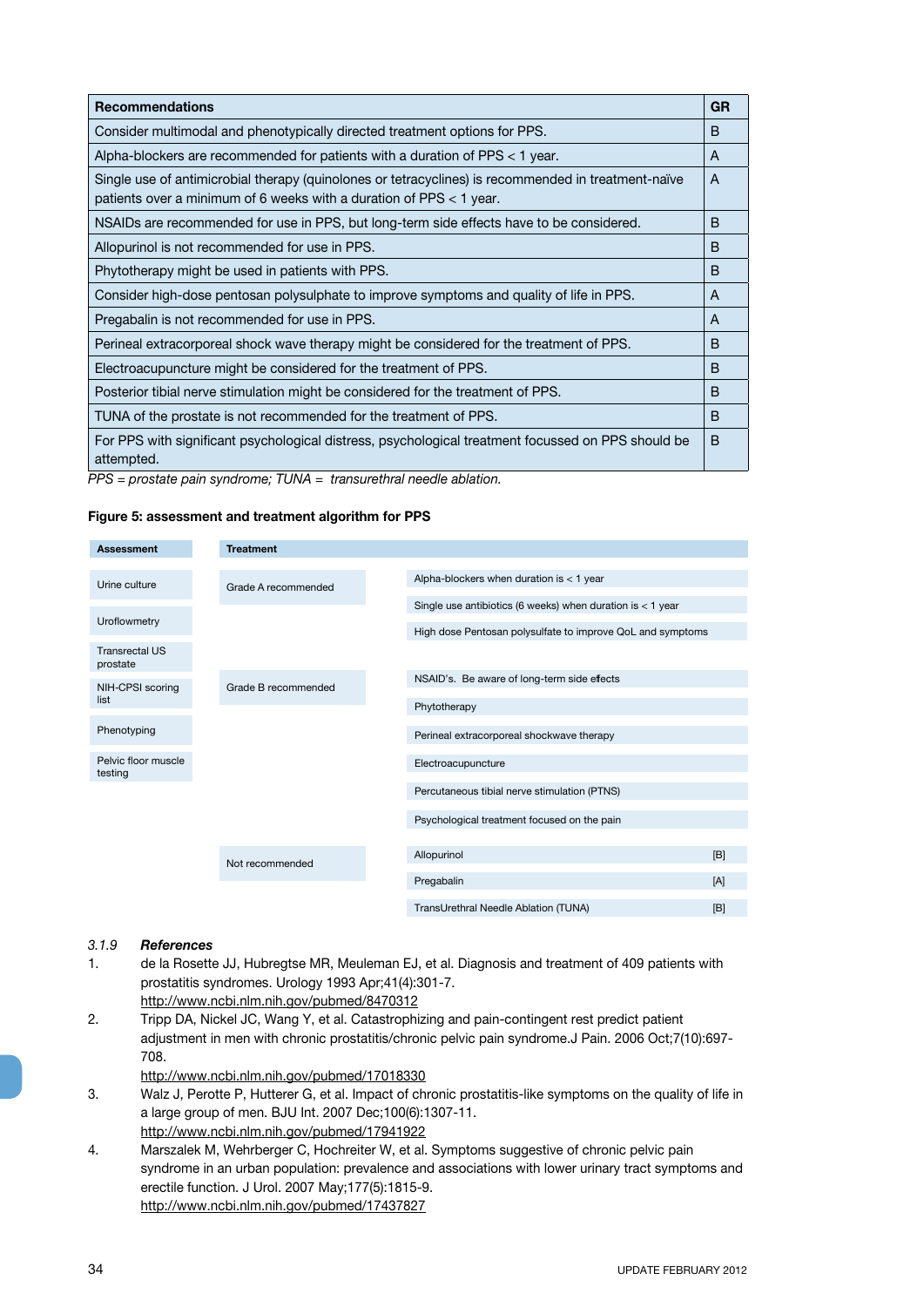- 5. Nickel JC. Prostatitis: myths and realities. Urology. 1998 Mar;51(3):362-6. http://www.ncbi.nlm.nih.gov/pubmed/9510337
- 6. Nickel JC, Baranowski AP, Pontari M, et al. Management of men diagnosed with chronic prostatitis/ chronic pelvic pain syndrome who have failed traditional management. Rev Urol. 2007;9(2) :63-72 http://www.ncbi.nlm.nih.gov/pubmed/17592539
- 7. Yang CC, Lee JC, Kromm BG, et al. Pain sensitization in male chronic pelvic pain syndrome: why are symptoms so difficult to treat? J Urol. 2003 Sep;170(3):823-6. http://www.ncbi.nlm.nih.gov/pubmed/12913708
- 8. Barry MJ, Link CL, McNaughton-Collins MF, et al. Overlap of different urological symptom complexes in a racially and ethnically diverse, community-based population of men and women.BJU Int. 2008 Jan;101(1):45-51.
	- http://www.ncbi.nlm.nih.gov/pubmed/17868419
- 9. Roberts RO, Jacobson DJ, Girman CJ, et al. Low agreement between previous physician diagnosed prostatitis and national institutes of health chronic prostatitis symptom index pain measures.J Urol. 2004 Jan;171(1):279-83.

http://www.ncbi.nlm.nih.gov/pubmed/14665894

- 10. Collins MM, Stafford RS, O'Leary MP, et al. How common is prostatitis? A national survey of physician visits.J Urol. 1998 Apr;159(4):1224-8. http://www.ncbi.nlm.nih.gov/pubmed/9507840
- 11. Krieger JN, Lee SW, Jeon J, et al. Epidemiology of prostatitis. Int J Antimicrob Agents. 2008 Feb;31 Suppl 1:S85-90.
	- http://www.ncbi.nlm.nih.gov/pubmed/18164907
- 12. Ferris JA, Pitts MK, Richters J, et al. National prevalence of urogenital pain and prostatitis-like symptoms in Australian men using the National Institutes of Health Chronic Prostatitis Symptoms Index.BJU Int. 2010 Feb;105(3):373-9. http://www.ncbi.nlm.nih.gov/pubmed/19549116
- 13. Rizzo M, Marchetti F, Travaglini A, et al. Prevalence, diagnosis and treatment of prostatitis in Italy: A prospective urology outpatient practice study. BJU Int. 2003 Dec;92(9):955-9. http://www.ncbi.nlm.nih.gov/pubmed/14632854
- 14. Mehik A, Hellström P, Lukkarinen O, et al. Epidemiology of prostatitis in Finnish men: a populationbased cross-sectional study.BJU Int. 2000 Sep;86(4):443-8. http://www.ncbi.nlm.nih.gov/pubmed/10971269
- 15. Nickel JC, Siemens DR, Nickel KR, et al. The patient with chronic epididymitis: Characterization of an enigmatic syndrome. J Urol. 2002 Apr;167(4):1701-4. http://www.ncbi.nlm.nih.gov/pubmed/11912391
- 16. Turner JUA, Ciol MA, Von Korff M, et al. Prognosis of patients with new prostatitis/pelvic pain syndrome episodes.J Urol. 2004 Aug;172(2):538-41. http://www.ncbi.nlm.nih.gov/pubmed/15247724
- 17. Litwin MS, McNaughton-Collins M, Fowler FJ Jr, et al. The National Institutes of Health chronic prostatitis symptom index: development and validation of a new outcome measure. Chronic Prostatitis Collaborative Research Network. J Urol 1999 Aug;162(2):369-75. http://www.ncbi.nlm.nih.gov/pubmed/10411041
- 18. Mebust WK, Bosch R, Donovan J, et al. Symptom evaluation, quality of life and sexuality. In: Cockett ATK, Khoury S, Aso Y, et al. *Proceedings of the 2ndConsultation on Benign Prostatic Hyperplasia* (BPH), Paris. Channel Islands: Scientific Communication International Ltd, 1993, pp. 131-138.
- 19. Wenninger K, Heiman JR, Rothman I, et al. Sickness impact of chronic nonbacterial prostatitis and its correlates. J Urol 1996 Mar;155(3):965-8. http://www.ncbi.nlm.nih.gov/pubmed/8583619
- 20. McNaughton Collins M, Pontari MA, O'Leary MP, et al; Chronic Prostatitis Collaborative Research Network. Quality of life is impaired in men with chronic prostatitis: the Chronic Prostatitis Collaborative Research Network. J Gen Intern Med 2001 Oct;16(10):656-62. http://www.ncbi.nlm.nih.gov/pubmed/11679032
- 21. Meares EM, Stamey TA. Bacteriologic localization patterns in bacterial prostatitis and urethritis. Invest Urol 1968 Mar;5(5):492-518.
	- http://www.ncbi.nlm.nih.gov/pubmed/4870505
- 22. Nickel JC. The Pre and Post Massage Test (PPMT): a simple screen for prostatitis. Tech Urol 1997 Spring;3(1):38-43. http://www.ncbi.nlm.nih.gov/pubmed/9170224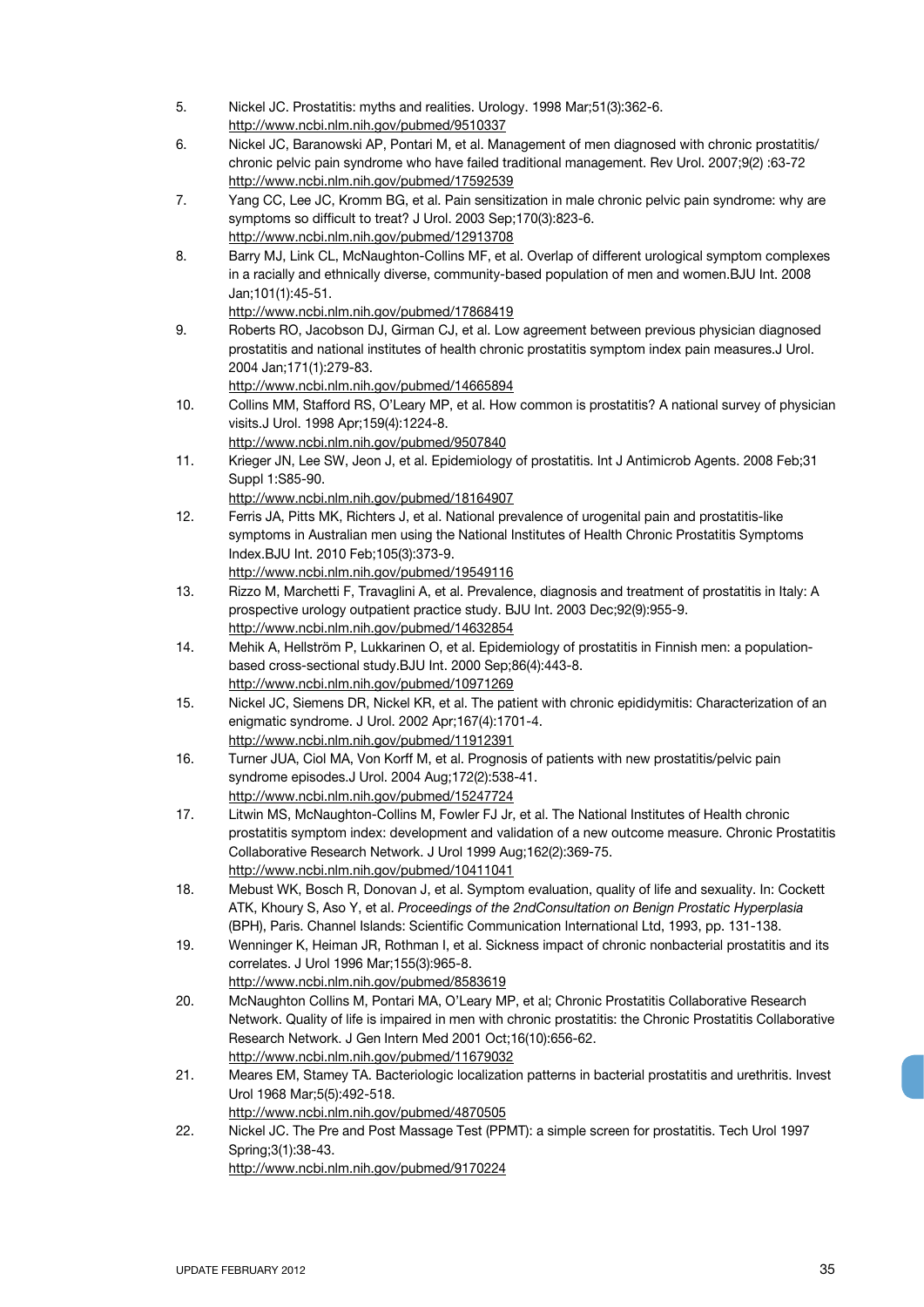23. Nickel JC, Shoskes D, Wang Y, et al. How does the pre-massage and postmassage 2-glass test compare to the Meares-Stamey 4-glass test in men with chronic prostatitis/chronic pelvic pain syndrome? J Urol 2006 Jul;176(1):119-24.

http://www.ncbi.nlm.nih.gov/pubmed/16753385

- 24. Nickel JC, Pontari M, Moon T, et al; Rofecoxib Prostatitis Investigator Team. A randomized, placebo controlled, multicenter study to evaluate the safety and efficacy of rofecoxib in the treatment of chronic nonbacterial prostatitis. J Urol 2003 Apr;169(4):1401-5. http://www.ncbi.nlm.nih.gov/pubmed/12629372
- 25. Zermann DH, Ishigooka M, Doggweiler R, et al. Neurourological insights into the etiology of genitourinary pain in men. J Urol. 1999 Mar;161(3):903-8. http://www.ncbi.nlm.nih.gov/pubmed/10022711
- 26. Shoskes DA, Nickel JC, Kattan MW. Phenotypically Directed Multimodal Therapy for Chronic Prostatitis/Chronic Pelvic Pain Syndrome: A Prospective Study Using UPOINT. Urology. 2010 Jun;75(6):1249-53.

http://www.ncbi.nlm.nih.gov/pubmed/20363491

- 27. Nickel JC, Narayan P, McKay J, et al. Treatment of chronic prostatitis/chronic pelvic pain syndrome with tamsulosin: a randomized double blind trial. J Urol 2004 Apr;171(4):1594-7. http://www.ncbi.nlm.nih.gov/pubmed/15017228
- 28. Cheah PY, Liong ML, Yuen KH, et al. Terazosin therapy for chronic prostatitis/chronic pelvic pain syndrome: a randomized, placebo controlled trial. J Urol 2003 Feb;169(2):592-6. http://www.ncbi.nlm.nih.gov/pubmed/12544314
- 29. Gül O, Eroglu M, Ozok U. Use of terazosine in patients with chronic pelvic pain syndrome and evaluation by prostatitis symptom score index. Int Urol Nephrol. 2001;32(3):433-6. http://www.ncbi.nlm.nih.gov/pubmed/11583367
- 30. Mehik A, Alas P, Nickel JC, et al. Alfuzosin treatment for chronic prostatitis/chronic pelvic pain syndrome: a prospective, randomized, double-blind, placebo-controlled, pilot study. Urology 2003 Sep;62(3):425-9.

http://www.ncbi.nlm.nih.gov/pubmed/12946740

31. Evliyaoglu Y, Burgut R. Lower urinary tract symptoms, pain and quality of life assessment in chronic non-bacterial prostatitis patients treated with alpha-blocking agent doxazosin; versus placebo. Int Urol Nephrol 2002;34(3):351-6.

http://www.ncbi.nlm.nih.gov/pubmed/12899226

- 32. Tugcu V, Tasci AI, Fazlioglu, Gurbuz G, Ozbek E, Sahin S, Kurtulus F, Cek M. A placebo-controlled comparison of the efficiency of triple- and monotherapy in category III B chronic pelvic pain syndrome (PPS). Eur Urol 2007 Apr;51(4):1113-7; discussion 1118. http://www.ncbi.nlm.nih.gov/pubmed/17084960
- 33. Nickel JC, Downey J, Pontari MA, et al. A randomized placebo-controlled multicentre study to evaluate the safety and efficacy of finasteride for male chronic pelvic pain syndrome (category IIIA chronic nonbacterial prostatitis). BJU Int 2004 May;93(7):991-5. http://www.ncbi.nlm.nih.gov/pubmed/15142149
- 34. Yang G, Wei Q, Li H, et al. The effect of alpha-adrenergic antagonists in chronic prostatitis/ chronic pelvic pain syndrome: a meta-analysis of randomized controlled trials. J Androl 2006 Nov-Dec;27(6):847-52.

http://www.ncbi.nlm.nih.gov/pubmed/16870951

35. Alexander RB, Propert KJ, Schaeffer AJ, et al. Ciprofloxacin or tamsulosin in men with chronic prostatitis/chronic pelvic pain syndrome: a randomized, double-blind trial. Ann Intern Med. 2004 Oct 19;141(8):581-9.

http://www.ncbi.nlm.nih.gov/pubmed/15492337

36. Nickel JC, Krieger JN, McNaughton-Collins M, et al; Chronic Prostatitis Collaborative Research Network. Alfuzosin and symptoms of chronic prostatitis-chronic pelvic pain syndrome. N Engl J Med 2008 Dec 18;359(25):2663-73.

http://www.ncbi.nlm.gov/pubmed/19092152

- 37. Anothaisintawee, AttiaJ, Nickel JC, et al. Management of chronic prostatitis/chronic pelvic pain syndrome: A systematic review and network meta-analysis. JAMA. 2011 Jan 5;305(1):78-86. http://www.ncbi.nlm.nih.gov/pubmed/21205969
- 38. Nickel JC, Downey J, Johnston B, et al; Canadian Prostatitis Research Group. Predictors of patient response to antibiotic therapy for the chronic prostatitis/chronic pelvic pain syndrome: a prospective multicenter clinical trial. J Urol 2001 May;165(5):1539-44. http://www.ncbi.nlm.nih.gov/pubmed/11342913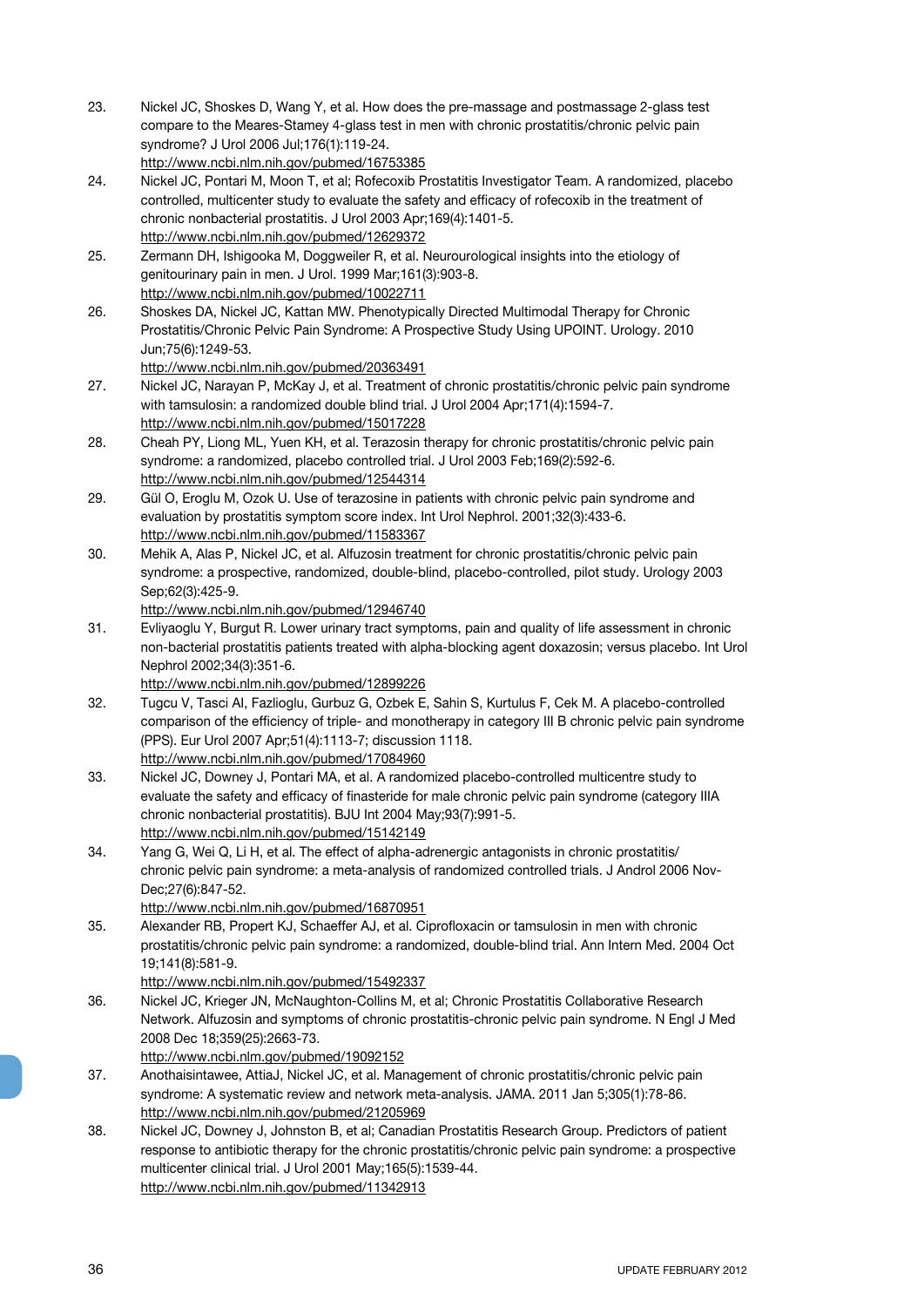- 39. Lee JC, Muller CH, Rothman I, et al. Prostate biopsy culture findings of men with chronic pelvic pain syndrome do not differ from those of healthy controls. J Urol 2003 Feb;169(2):584-7. http://www.ncbi.nlm.nih.gov/pubmed/12544312
- 40. Nickel JC, Pontari M, Moon T, et al; Rofecoxib Prostatitis Investigator Team. A randomized, placebo controlled, multicenter study to evaluate the safety and efficacy of rofecoxib in the treatment of chronic nonbacterial prostatitis. J Urol 2003 Apr;169(4):1401-5. http://www.ncbi.nlm.nih.gov/pubmed/12629372
- 41. Zhou Z, Hong L, Shen X, et al. Detection of Nanobacteria Infection in Type III Prostatitis. Urology. 2008 Jun;71(6):1091-5.
	- http://www.ncbi.nlm.nih.gov/pubmed/18538692
- 42. Nickel JC, Downey J, Clark J, et al. Levofloxacin for chronic prostatitis/chronic pelvic pain syndrome in men: A randomized placebo-controlled multicenter trial. Urology. 2003 Oct;62(4):614-7. http://www.ncbi.nlm.nih.gov/pubmed/14550427
- 43. Zhao WP, Zhang ZG, Li XD, et al. Celecoxib reduces symptoms in men with difficult chronic pelvic pain syndrome (Category IIIA). Braz J Med Biol Res. 2009 Oct;42(10):963-7. http://www.ncbi.nlm.nih.gov/pubmed/19787151
- 44. Goldmeier D, Madden P, McKenna M, et al. Treatment of category III A prostatitis with zafirlukast: A randomized controlled feasibility study. Int J STD AIDS. 2005 Mar;16(3):196-200. http://www.ncbi.nlm.nih.gov/pubmed/15829018
- 45. Bates SM, Hill VA, Anderson JB, et al. A prospective, randomized, double-blind trial to evaluate the role of a short reducing course of oral corticosteroid therapy in the treatment of chronic prostatitis/ chronic pelvic pain syndrome. BJU Int 2007 Feb;99(2):355-9. http://www.ncbi.nlm.nih.gov/pubmed/17313424
- 46. Nickel JC. Opioids for chronic prostatitis and interstitial cystitis: lessons learned from the 11th World Congress on Pain. Urology 2006 Oct;68(4):697-701. http://www.ncbi.nlm.nih.gov/pubmed/17070334
- 47. Leskinen M, Lukkarinen O, Marttila T. Effects of finasteride in patients with inflammatory chronic pelvic pain syndrome: a double-blind, placebo-controlled, pilot study. Urology 1999 Mar;53(3):502-5. http://www.ncbi.nlm.nih.gov/pubmed/10096374
- 48. Kaplan SA, Volpe MA, Te AE. A prospective, 1-year trial using saw palmetto versus finasteride in the treatment of category III prostatitis/chronic pelvic pain syndrome. J Urol 2004 Jan;171:284-8. http://www.ncbi.nlm.nih.gov/pubmed/14665895
- 49. Nickel JC, Downey J, Ardern D, et al. Failure of a monotherapy strategy for difficult chronic prostatitis/ chronic pelvic pain syndrome.
- 50. Persson BE, Ronquist G, Ekblom M. Ameliorative effect of allopurinol on nonbacterial prostatitis: a parallel double-blind controlled study. J Urol 1996 Mar;155(3):961-4. http://www.ncbi.nlm.nih.gov/pubmed/8583618
- 51. McNaughton CO, Wilt T. Allopurinol for chronic prostatitis. Cochrane Database Syst Rev 2002;(4):CD001041. http://www.ncbi.nlm.nih.gov/pubmed/12519549
- 52. Ziaee AM, Akhavizadegan H, Karbakhsh M. Effect of allopurinol in chronic nonbacterial prostatitis: a double blind randomized clinical trial. Int Braz J Urol 2006 Mar-Apr;32(2):181-6. http://www.ncbi.nlm.nih.gov/pubmed/16650295
- 53. Elist J. Effects of pollen extract preparation Prostat/Poltit on lower urinary tract symptoms in patients with chronic nonbacterial prostatitis/chronic pelvic pain syndrome: a randomized, double-blind, placebo-controlled study. Urology 2006 Jan;67(1):60-3. http://www.ncbi.nlm.nih.gov/pubmed/16413333
- 54. Wagenlehner FME, Schneider H, Ludwig M, et al. A Pollen Extract (Cernilton) in Patients with Inflammatory Chronic Prostatitis-Chronic Pelvic Pain Syndrome: A Multicentre, Randomised, Prospective, Double-Blind, Placebo-Controlled Phase 3 Study. Eur Urol. 2009 Sep;56(3):544-51. http://www.ncbi.nlm.nih.gov/pubmed/19524353
- 55. Shoskes DA, Zeitlin SI, Shahed A, et al. Quercetin in men with category III chronic prostatitis: A preliminary prospective, double-blind, placebo-controlled trial. Urology 1999 Dec;54(6):960-3. http://www.ncbi.nlm.nih.gov/pubmed/10604689
- 56. Nickel JC, Forrest JB, Tomera K, et al. Pentosan polysulfate sodium therapy for men with chronic pelvic pain syndrome: a multicenter, randomized, placebo controlled study. J Urol 2005 Apr;173(4):1252-5. http://www.ncbi.nlm.nih.gov/pubmed/15758763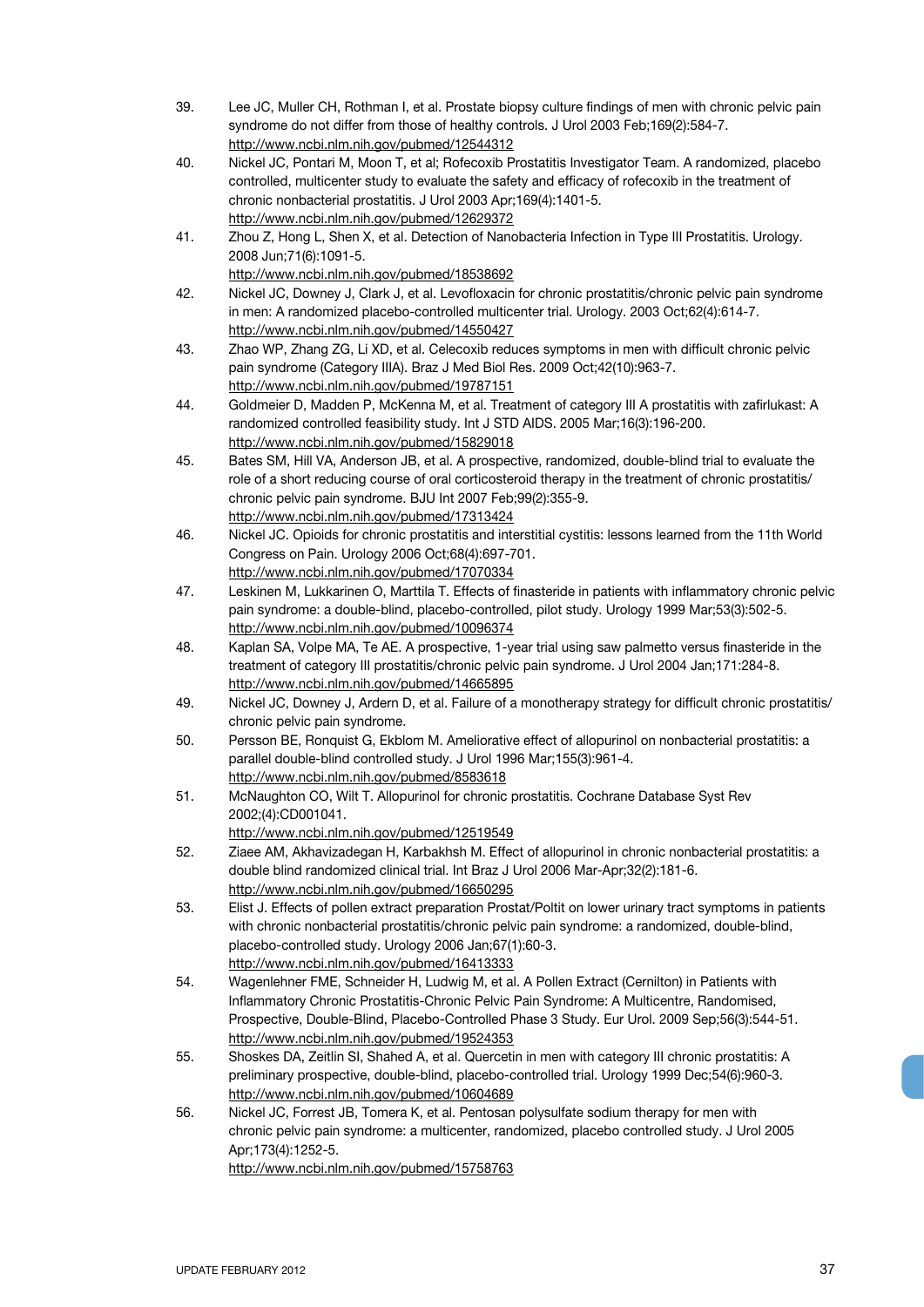57. Pontari MA, Krieger JN, Litwin MS, et al. Pregabalin for the treatment of men with chronic prostatitis/chronic pelvic pain syndrome: A randomized controlled trial. Arch Intern Med. 2010 Sep 27;170(17):1586-93.

http://www.ncbi.nlm.nih.gov/pubmed/20876412

- 58. Zermann D, Ishigooka M, Schubert J. Perisphincteric injection of botulinum toxin type A. A treatment option for patients with chronic prostatic pain? Eur Urol. 2000 Oct;38(4):393-9. http://www.ncbi.nlm.nih.gov/pubmed/11025376
- 59. Gottsch HP, Yang CC, Berger RE. A pilot study of botulinum toxin A for male chronic pelvic pain syndrome. Scand J Urol Nephrol 2010 Nov 9. Epub ahead of print. PubMed PMID:21062115. Scand J Urol Nephrol. 2011 Feb;45(1):72-6.

http://www.ncbi.nlm.nih.gov/pubmed/21062115

- 60. Rowe E, Smith C, Laverick L, et al. A prospective, randomized, placebo controlled, double-blind study of pelvic electromagnetic therapy for the treatment of chronic pelvic pain syndrome with 1 year of followup. J Urol 2005 Jun;173(6):2044-7. http://www.ncbi.nlm.nih.gov/pubmed/15879822
- 61. Montorsi F, Guazzoni G, Bergamaschi F, et al. Is there role for transrectal microwave hyperthermia of the prostate in the treatment of abacterial prostatitis and prostatodynia? Prostate 1993;22(2):139-46. http://www.ncbi.nlm.nih.gov/pubmed/8456052
- 62. Kastner C, Hochreiter W, Huidobro C, et al. Cooled transurethral microwave thermotherapy for intractable chronic prostatitis-results of a pilot study after 1 year. Urology 2004 Dec;64(6):1149-54. http://www.ncbi.nlm.nih.gov/pubmed/15596188
- 63. Zimmermann R, Cumpanas A. Miclea F, et al. Extracorporeal Shock Wave Therapy for the Treatment of Chronic Pelvic Pain Syndrome in Males: A Randomised, Double-Blind, Placebo-Controlled Study. Eur Urol. 2009 Sep;56(3):418-24.

http://www.ncbi.nlm.nih.gov/pubmed/19372000

- 64. Lee SH, Lee BC. Electroacupuncture Relieves Pain in Men With Chronic Prostatitis/Chronic Pelvic Pain Syndrome: Three-arm Randomized Trial. Urology. 2009 May;73(5):1036-41. http://www.ncbi.nlm.nih.gov/pubmed/19394499
- 65. Kabay S, Kabay SC, Yucel M, et al. Efficiency of posterior tibial nerve stimulation in category IIIB chronic prostatitis/chronic pelvic pain: A sham-controlled comparative study. Urol Int. 2009;83(1):33-8. http://www.ncbi.nlm.nih.gov/pubmed/19641356
- 66. FitzGerald MP, Anderson RU, Potts J, et al. Randomized Multicenter Feasibility Trial of Myofascial Physical Therapy for the Treatment of Urological Chronic Pelvic Pain Syndromes. J Urol. 2009 Aug;182(2):570-80.

http://www.ncbi.nlm.nih.gov/pubmed/19535099

67. Leskinen MJ, Kilponen A, Lukkarinen O, et al. Transurethral needle ablation for the treatment of chronic pelvic pain syndrome (category III prostatitis): a randomized, sham-controlled study urology 2002 Aug;60(2):300-4.

http://www.ncbi.nlm.nih.gov/pubmed/12137830

- 68. Aaltomaa S, Ala-Opas M. The effect of transurethral needle ablation on symptoms of chronic pelvic pain syndrome--a pilot study. Scand J Urol Nephrol. 2001 Apr;35(2):127-31. http://www.ncbi.nlm.nih.gov/pubmed/11411655
- 69. Nickel JC, Alexander RB, Anderson R, et al. Category III chronic prostatitis/chronic pelvic pain syndrome: insights from the National Institutes of Health Chronic Prostatitis Collaborative Research Network studies.Curr Urol Rep. 2008 Jul;9(4):320-7. http://www.ncbi.nlm.nih.gov/pubmed/18765132
- 70. Tripp DA, Nickel JC, Katz L. A feasibility trial of a cognitive-behavioural symptom management program for chronic pelvic pain for men with refractory chronic prostatitis/chronic pelvic pain syndrome.Can Urol Assoc J. 2011 Oct;5(5):328-32. http://www.ncbi.nlm.nih.gov/pubmed/22031613

# **3.2 Bladder pain syndrome (BPS)**

### *3.2.1 Introduction*

Interstitial cystitis (IC) describes a chronic, distressing bladder condition (1). The so-called ulcer, which is a typical cystoscopic finding in 10-50% of IC patients, was first described by Guy Hunner at the beginning of the last century (2,3). Subsequent research (4-6) has shown that IC encompassed a heterogeneous spectrum of disorders, with different endoscopic and histopathological presentations, with inflammation an important feature in only a subset of patients. To embrace all patients suffering from bladder pain, the terms painful bladder syndrome (PBS) or BPS have been suggested as more accurate when referring to pain in the bladder region, while assuming IC with Hunner's lesion as a specific type of chronic inflammation of the bladder (7,8).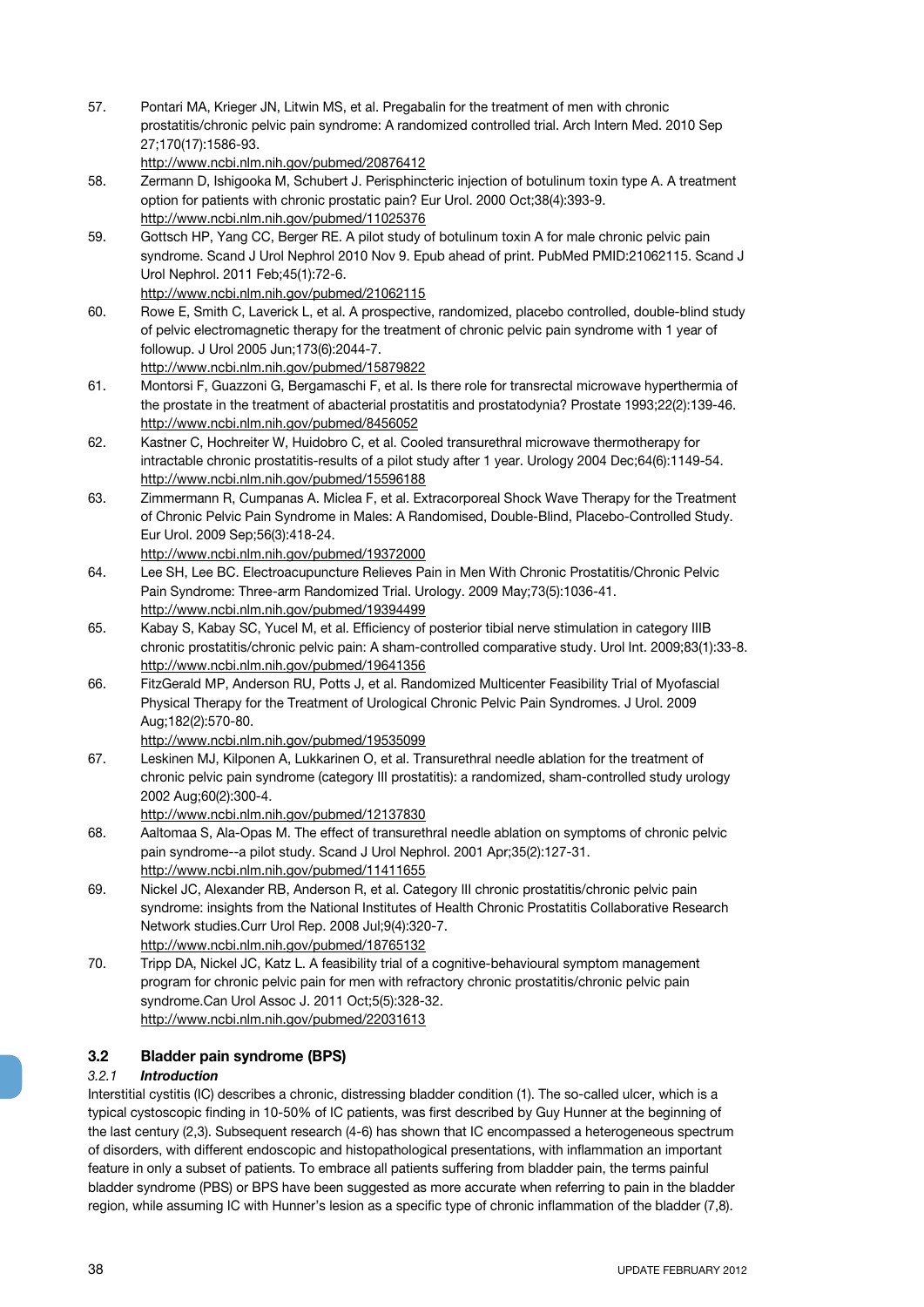The term BPS was put forward by the International Society for the Study of BPS (ESSIC) and will be used in these guidelines. In accordance Classic IC (Hunner's lesion and inflammation) will be refered to as BPS type 3 C (See Chapter 2, section 2.4 'Definitions of CPP terminology').

### *3.2.2 Definition*

Although generally accepted, the NIDDK criteria provide only a minimum framework to establish the diagnosis and have been felt to be too restrictive for clinical use (9-12). Recently, the ESSIC has suggested a standardised scheme of diagnostic criteria (13) to make it easier to compare different studies. BPS was preferred as the general term to match the current taxonomy of chronic pain syndromes.

### *3.2.3 Diagnosis*

Bladder pain syndrome should be diagnosed on the basis of pain, pressure or discomfort associated with the urinary bladder, accompanied by at least one other symptom, such as daytime and/or night-time increased urinary frequency, the exclusion of confusable diseases as the cause of symptoms, and if indicated, cystoscopy with hydrodistension and biopsy (Table7) (8).

|                       |          |               | <b>Cystoscopy with hydrodistension</b> |                              |
|-----------------------|----------|---------------|----------------------------------------|------------------------------|
|                       | Not done | <b>Normal</b> | Glomerulations <sup>a</sup>            | Hunner's lesion <sup>b</sup> |
| <b>Biopsy</b>         |          |               |                                        |                              |
| Not done              | XX       | 1X            | 2X                                     | 3X                           |
| Normal                | XA       | 1Α            | 2A                                     | 3A                           |
| Inconclusive          | ХB       | 1Β            | 2B                                     | 3B                           |
| Positive <sup>c</sup> | ХC       | 1C            | 2C                                     | 3C                           |

#### **Table 7: ESSIC classification of types of BPS according to the results of cystoscopy with hydrodistension and biopsies (8)**

*aCystoscopy: glomerulations grade 2-3*

*bLesion per Fall's definition with/without glomerulations*

*cHistology showing inflammatory infiltrates and/or detrusor mastocytosis and/or granulation tissue and/or intrafascicular fibrosis.*

Beyond subtyping, recent work has indicated the need to phenotype BPS patients. The - Urinary, Psychosocial, Organ Specific, Inflammation, Neurological/Systemic, Tenderness - UPOINT phenotyping system classifies patients according to clinically relevant domains, facilitating the use and appraisal of multimodal therapies (14).

### *3.2.4 Pathogenesis*

Current thought implicates an initial unidentified insult to the bladder, triggering inflammatory, endocrine and neural phenomena (15-17). This may happen in patients with an underlying systemic defect. In fact, BPS is similar and frequently precedes, coexists or follows other so-called functional somatic syndromes (FSSs), occurring predominantly in women, with pain as the main symptom, no abnormal laboratory or anatomical findings, and exacerbated by stress, namely fibromyalgia (FM), IBS and chronic fatigue syndrome (CFS) (17- 19). At the bladder level, multiple aetiological or pathophysiological mechanisms have been and are still sought after.

No infection has as yet been implicated (20-25). BPS patients and controls have equal UTI frequency (18,26). Nevertheless, UTI and urgency are significantly more frequent during childhood and adolescence, in patients who later develop BPS in adulthood (27). Pancystitis, with associated perineural inflammatory infiltrates, is an essential part of BPS type 3 C (23), but is scant in non-ulcer BPS (6). There is a 10-fold increase in the mast cell count in bladder tissue from patients with BPS type 3 C compared with controls. Mast-cell-secreted mediators (28,29) can indeed induce symptoms and findings of BPS type 3 C (30). In non-ulcer BPS, however, the mast cell count is normal or only slightly increased (6,29,31,32).

Cystoscopic and biopsy findings in both ulcer and non-ulcer BPS are consistent with defects in the urothelial glycosaminoglycan (GAG) layer, which might expose the submucosal nerve filaments to noxious urine components (33-37). Furthermore, urinary uronate, and sulphated GAG levels are increased in patients with severe BPS (38). Uroplakin III-delta 4, caveolin-1, acid-sensing channels 2a and 3, muscarinic (M2-5)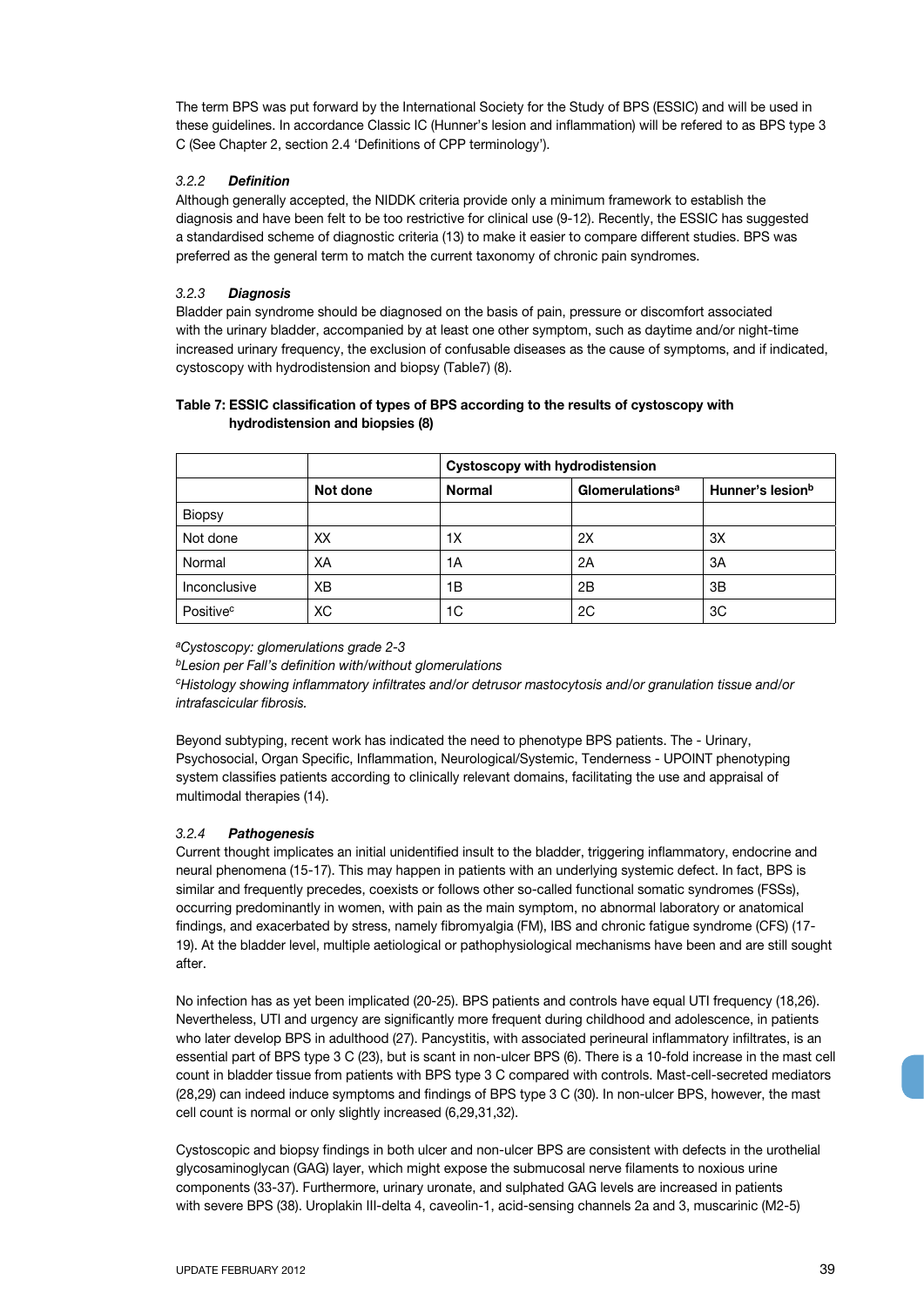and purinergic receptors (P2X2 and P2X1), bradykinin B1 receptor, and cannabinoid receptor CB1 are also upregulated and bladder urothelial sensitivity to carbachol enhanced in urothelial cells of BPS patients (39- 41). In contrast, tight junction proteins zona occludens-1, junctional adherins molecule -1, and occludin genes are downregulated. Luminal nitric oxide (NO) urinary levels and inducible NO synthetase activity (iNOS) are increased in BPS patients (43). Urinary NO is significantly increased in ulcer patients and decreases with treatment, but not in non-ulcer BPS patients (44). iNOS-dependent NO production may have a role in urothelial dysfunction (44). Altogether, these data further point to increased urothelial permeability. Moreover, constituents of urine may exert a cytotoxic effect (45), especially in situations such as altered urothelial barrier or existence of unsialylated Tamm-Horsefall protein observed in BPS (46,47). Along with altered gene regulation, post translational epigenetic conditioning through micro RNA interference with messenger RNA transcription, may perpetuate the answer to agression mode, induced on urethelial cells by an initial insult (39,48).

Microvascular alterations are present in BPS. Despite unaltered number of microvessels, the ratio of mature to total vessels is significantly lower (49) and decreased bladder perfusion upon filling is observed in BPS patients (50). Adding to that, proangiogenic vascular endothelial growth factor and hypoxia inducible factor (HIF)-1 expression is increased in the urothelium of BPS patients (49,51).

Involvement of neurogenic inflammation as the trigger to a cascade of events in BPS has been confirmed by multiple observations documenting its occurrence, followed by neuroplasticity and neuronal sensitisation, both in the peripheral and CNS of BPS patients. Thus, bladder sensory nerve fibres can induce bladder wall events through neurogenic inflammation sparked by an initial insult, as well as pain regionalisation and centralisation. In fact, several data have shown enhanced bladder peripheral nerve density and increased peripheral neuromediator release, along with neurotrophin and nerve fibre receptor increases, especially in sensory and sympathetic nerves. Furthermore, besides cytokines from umbrella cells, activation of mast cells in close proximity to nerve terminals can be influenced by oestradiol as well as corticotrophin-releasing hormone (52- 58). Regionalisation of pain is observed frequently in BPS patients (59). Moreover, autonomic responses and CNS processing of afferent stimuli are altered in patients with BPS (55,59,60).

Some of the clinical and histopathological characteristics are similar to autoimmune phenomena. However, only some BPS patients demonstrate autoantibodies, immune deposits or complement activation (61-68). Of note, differing T-cell infiltrates and B-cell nodules are seen in BPS type 3 C (69).

### *3.2.5 Epidemiology*

Reports of the prevalence of BPS have varied greatly, along with the diagnostic criteria and populations studied. Recent reports generally show higher figures than earlier ones, ranging from 0.06% to 30% (71-80) There is a female predominance of about 10:1 (4,71,81,82) but contrary to prior belief, possibly no difference in race or ethnicity (80-83). The relative proportions of classic and non-ulcer disease are unclear. Incidence in various studies has ranged from 5 to 50% (5,12,86,87).

Evidence that BPS may have a genetic component has been presented in several studies, but may contribute to less than one third of total variation in susceptibility for BPS, with the remainder being environmental (19,88-91).

BPS has significant economic costs. Direct annual costs in the USA have been estimated to be \$750 million (92).

### *3.2.6 References*

- 1. Skene AJC. Diseases of the bladder and urethra in women. New York: William Wood 1887;167. http://www.archive.org/stream/diseasesofbladd00sken
- 2. Hunner GL. A rare type of bladder ulcer in women: report of cases. Boston Med Surg J 1915;172: 660-4.
- 3. Hunner G. Elusive ulcer of the bladder: further notes on a rare type of bladder ulcer with report of 25 cases. Am J Obstet 1918;78:374-95.
- 4. Hand JR. Interstitial cystitis: report of 223 cases (204 women and 19 men). J Urol. 1949 Feb;61(2): 291-310.
	- http://www.ncbi.nlm.nih.gov/pubmed/18111850
- 5. Messing EM, Stamey TA. Interstitial cystitis: early diagnosis, pathology, and treatment. Urology 1978 Oct;12(4):381-92.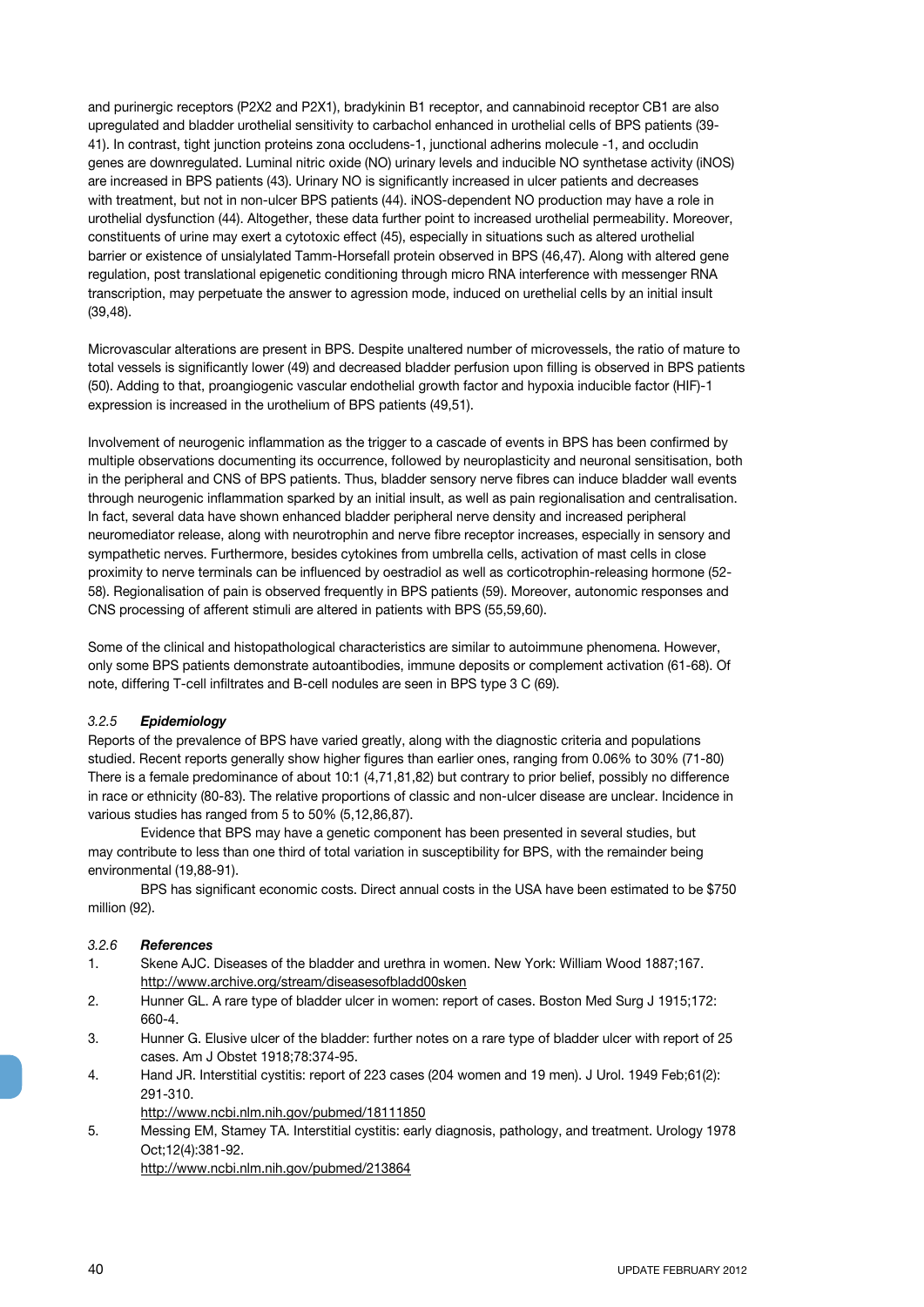- 6. Fall M, Johansson SL, Aldenborg F. Chronic interstitial cystitis: a heterogeneous syndrome. J Urol 1987 Jan;137(1):35-8.
	- http://www.ncbi.nlm.nih.gov/pubmed/3795363
- 7. Abrams P, Cardozo L, Fall M, et al. The standardisation of terminology of lower urinary tract function: report from the Standardisation Subcommitte of the International Continence Society. Am J Obstet Gynecol 2002 Jul;187(1):116-26.

8. van de Merwe JP, Nordling J, Bouchelouche P, et al. Diagnostic criteria, classification, and nomenclature for painful bladder syndrome/interstitial cystitis: an ESSIC poposal. Eur Urol 2008 Jan;53(1):60-7.

http://www.ncbi.nlm.nih.gov/pubmed/17900797

- 9. Gillenwater JY, Wein AJ. Summary of the National Institute of Arthritis, Diabetes, Digestive and Kidney Diseases Workshop on Interstitial Cystitis, National Institutes of Health, Bethesda, Maryland, August 28-29,1987. J Urol 1988 Jul;140(1):203-6. http://www.ncbi.nlm.nih.gov/pubmed/3379688
- 10. Hanno PM, Landis JR, Matthews-Cook Y, et al. The diagnosis of interstitial cystitis revisited: lessons learned from the National Institutes of Health Interstitial Cystitis Database study. J Urol 1999 Feb;161(2):553-7.

http://www.ncbi.nlm.nih.gov/pubmed/9915447

- 11. Erickson DR, Belchis DA, Dabbs DJ. Inflammatory cell types and clinical features of interstitial cystitis. J Urol 1997 Sep;158(3 Pt 1):790-3. http://www.ncbi.nlm.nih.gov/pubmed/9258082
- 12. Peeker R, Fall M. Toward a precise definition of interstitial cystitis: further evidence of differences in classic and nonulcer disease. J Urol 2002 Jun;167(6):2470-2. http://www.ncbi.nlm.nih.gov/pubmed/11992059
- 13. Nordling J, Anjum FH, Bade JJ, et al. Primary evaluation of patients suspected of having interstitial cystitis (IC). Eur Urol 2004 May;45(5):662-9. http://www.ncbi.nlm.nih.gov/pubmed/15082211
- 14. Nickel JC, Shoskes D, Irvine-Bird K. Clinical phenotyping of women with interstitial cystitis/painful bladder syndrome: a key to classification and potentially improved management. J Urol. 2009 Jul;182(1):155-60.

- 15. Elbadawi A. Interstitial cystitis: a critique of current concepts with a new proposal for pathologic diagnosis and pathogenesis. Urology. 1997 May;49(5A Suppl):14-40. http://www.ncbi.nlm.nih.gov/pubmed/9145999
- 16. Okragly AJ, Niles AL, Saban R, et al. Elevated tryptase, nerve growth factor,neurotrophin-3 and glial cell line-derived neurotrophic factor levels in theurine of interstitial cystitis and bladder cancer patients. J Urol. 1999 Feb;161(2):438-41. http://www.ncbi.nlm.nih.gov/pubmed/9915421
- 17. Warren JW, Wesselmann U, Morozov V, et al. Numbers and types of non bladder syndromes as risk factors for interstitial cystitis/painful bladder syndrome. Urology. 2011 Feb;77(2):313-9. http://www.ncbi.nlm.nih.gov/pubmed/21295246
- 18. Nickel JC, Shoskes DA, Irvine-Bird K. Prevalence and impact of bacteriuria and/or urinary tract infection in interstitial cystitis/painful bladder syndrome. Urology. 2010 Oct;76(4):799-803. http://www.ncbi.nlm.nih.gov/pubmed/20573386
- 19. Talati A, Ponniah K, Strug LJ, et al. Panic disorder, social anxiety disorder, and a possible medical syndrome previously linked to chromosome 13.Biol Psychiatry. 2008 Mar 15;63(6):594-601. http://www.ncbi.nlm.nih.gov/pubmed/17920564
- 20. Domingue GJ, Ghoniem GM, Bost KL, et al. Dormant microbes in interstitial cystitis. Erratum in: J Urol 1996;155:298. J Urol 1995 Apr;153(4):1321-6. http://www.ncbi.nlm.nih.gov/pubmed/7869536
- 21. Lynes WL, Sellers RG, Dairiki Shortliffe LM. The evidence for occult bacterial infections as a cause for interstitial cystitis. J Urol 1989;141:268A (abstr 393).
- 22. Hukkanen V, Haarala M, Nurmi M, et al. Viruses and interstitial cystitis: adenovirus genomes cannot be demonstrated in urinary bladder biopsies. Urol Res 1996;24(4):235-8. http://www.ncbi.nlm.nih.gov/pubmed/8873382
- 23. Fall M, Johansson SL, Vahlne A. A clinicopathological and virological study of interstitial cystitis. J Urol 1985 May;133(5):771-3.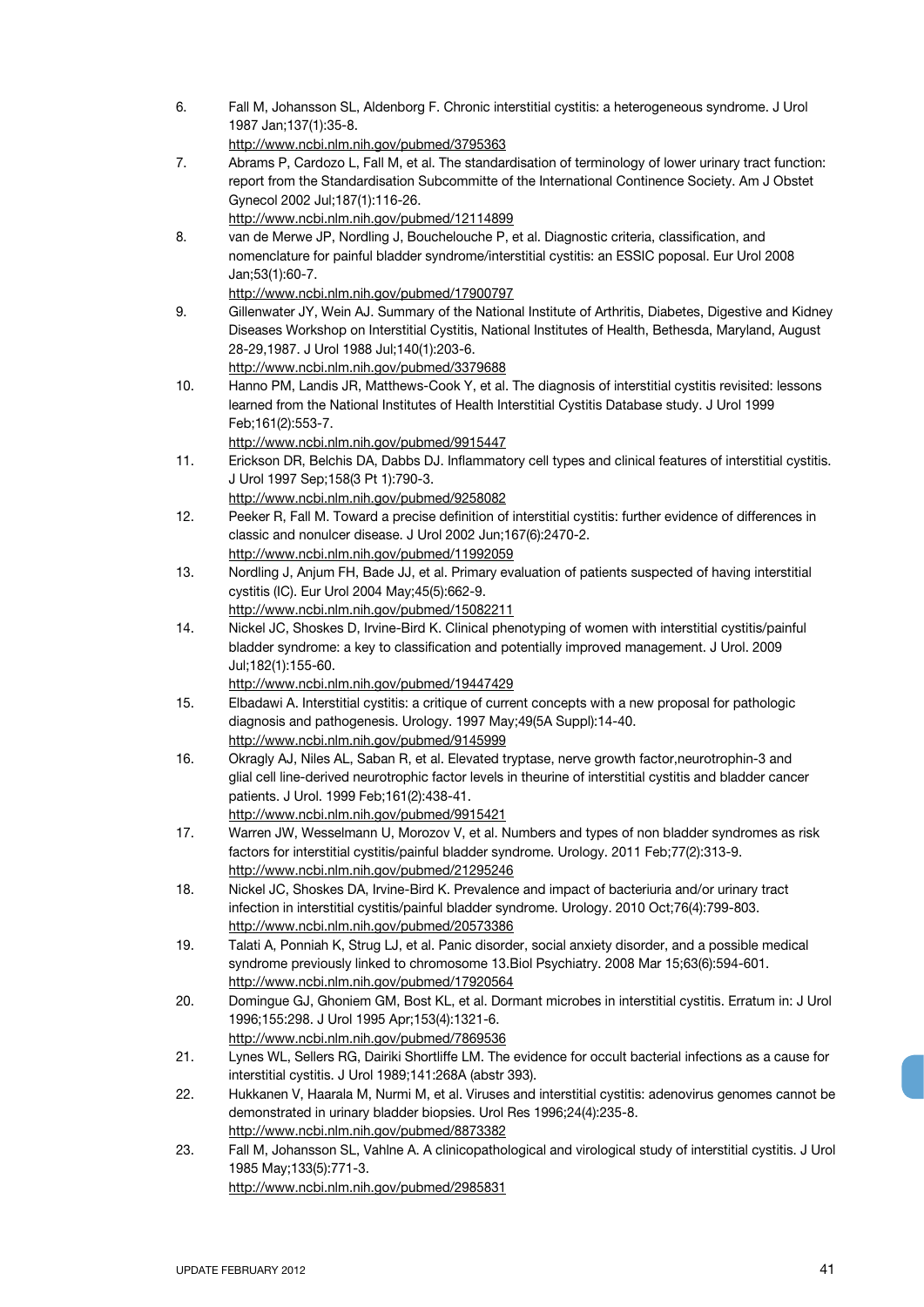- 24. Duncan JL, Schaeffer AJ. Do infectious agents cause interstitial cystitis? Urology 1997 May;49(5A Suppl):48-51. http://www.ncbi.nlm.nih.gov/pubmed/9146001
- 25. Al-Hadithi HN, Williams H, Hart CA, et al. Absence of bacterial and viral DNA in bladder biopsies from patients with interstitial cystitis/chronic pelvic pain syndrome. J Urol 2005 Jul;174(1):151-4. http://www.ncbi.nlm.nih.gov/pubmed/15947607
- 26. Warren JW, Brown V, Jacobs S, et al. Urinary Tract Infection and Inflammation at Onset of Interstitial Cystitis/Painful bladder Syndrome. Urology. 2008 Jun;71(6):1085-90. http://www.ncbi.nlm.nih.gov/pubmed/18538691
- 27. Peters KM, Killinger KA, Ibrahim IA. Childhood symptoms and events in women with interstitial cystitis/painful bladder syndrome. Urology. 2009 Feb;73(2):258-62. http://www.ncbi.nlm.nih.gov/pubmed/19036420
- 28. Agarwal M, Dixon RA. A study to detect Helicobacter pylori in fresh and archival specimens from patients with interstitial cystitis, using amplification methods. BJU Int 2003 Jun;91(9):814-6. http://www.ncbi.nlm.nih.gov/pubmed/12780839
- 29. Peeker R, Enerback L, Fall M, et al. Recruitment, distribution and phenotypes of mast cells in interstitial cystitis. J Urol 2000 Mar;163(3):1009-15. http://www.ncbi.nlm.nih.gov/pubmed/10688040
- 30. Richter B, Roslind A, Hesse U, et al. YKL-40 and mast cells are associated with detrusor fibrosis in patients diagnosed with bladder pain syndrome/interstitial cystitis according to the 2008 criteria of the European Society for the Study of Interstitial Cystitis.Histopathology. 2010 Sep;57(3):371-83. http://www.ncbi.nlm.nih.gov/pubmed/20840668
- 31. Dundore PA, Schwartz AM, Semerjian H. Mast cell counts are not useful in the diagnosis of nonulcerative interstitial cystitis. J Urol 1996 Mar;155(3):885-7. http://www.ncbi.nlm.nih.gov/pubmed/8583599
- 32. Wyndaele JJ, Van Dyck J, Toussaint N. Cystoscopy and bladder biopsies in patients with bladder pain syndrome carried out following ESSIC guidelines. Scand J Urol Nephrol. 2009;43(6):471-5. http://www.ncbi.nlm.nih.gov/pubmed/19707951
- 33. Johansson SL, Fall M. Clinical features and spectrum of light microscopic changes in interstitial cystitis. J Urol 1990 Jun;143(6):1118-24. http://www.ncbi.nlm.nih.gov/pubmed/2342171
- 34. Anderström CR, Fall M, Johansson SL. Scanning electron microscopic findings in interstitial cystitis. Br J Urol 1989 Mar;63(3):270-5.
	- http://www.ncbi.nlm.nih.gov/pubmed/2702424
- 35. Fellows GJ, Marshall DH. The permeability of human bladder epithelium to water and sodium. Invest Urol 1972 Jan;9(4):339-44.
	- http://www.ncbi.nlm.nih.gov/pubmed/5058772
- 36. Parsons CL, Mulholland SG. Successful therapy of interstitial cystitis with pentosanpolysulfate. J Urol 1987 Sep;138(3):513-6.
- http://www.ncbi.nlm.nih.gov/pubmed/2442417
- 37. Parsons CL, Lilly JD, Stein P. Epithelial dysfunction in nonbacterial cystitis (interstitial cystitis). J Urol 1991 Apr;145(4):732-5.
	- http://www.ncbi.nlm.nih.gov/pubmed/2005689
- 38. Lokeshwar VB, Selzer MG, Cerwinka WH, et al. Urinary uronate and sulfated glycosaminoglycan levels: markers for interstitial cystitis severity. J Urol 2005 Jul;174(1):344-9. http://www.ncbi.nlm.nih.gov/pubmed/15947687
- 39. Sánchez-Freire V, Blanchard MG, Burkhard FC, et al. Acid-Sensing Channels in Human Bladder: Expression, Function and Alterations During Bladder Pain Syndrome. J Urol. 2011 Oct;186(4):1509-16. http://www.ncbi.nlm.nih.gov/pubmed/21855903
- 40. Gupta GN, Lu S, Gold MS, et al. Bladder Urothelial Cells From Patients With Interstitial Cystitis Have an Increased Sensitivity to Carbachol. Neurourol Urodyn. 2009;28(8):1022-7. http://www.ncbi.nlm.nih.gov/pubmed/19283864
- 41. Lin XC, Zhang QH, Zhou P, et al. Caveolin-1 may participate in the pathogenesis of bladder pain syndrome/interstitial cystitis. Urol Int. 2011;86(3):334-9. http://www.ncbi.nlm.nih.gov/pubmed/21335944
- 42. Ehrén I, Hosseini A, Lundberg JO, et al. Nitric oxide: a useful gas in the detection of lower urinary tract inflammation. J Urol 1999 Aug;162(2):327-9. http://www.ncbi.nlm.nih.gov/pubmed/10411031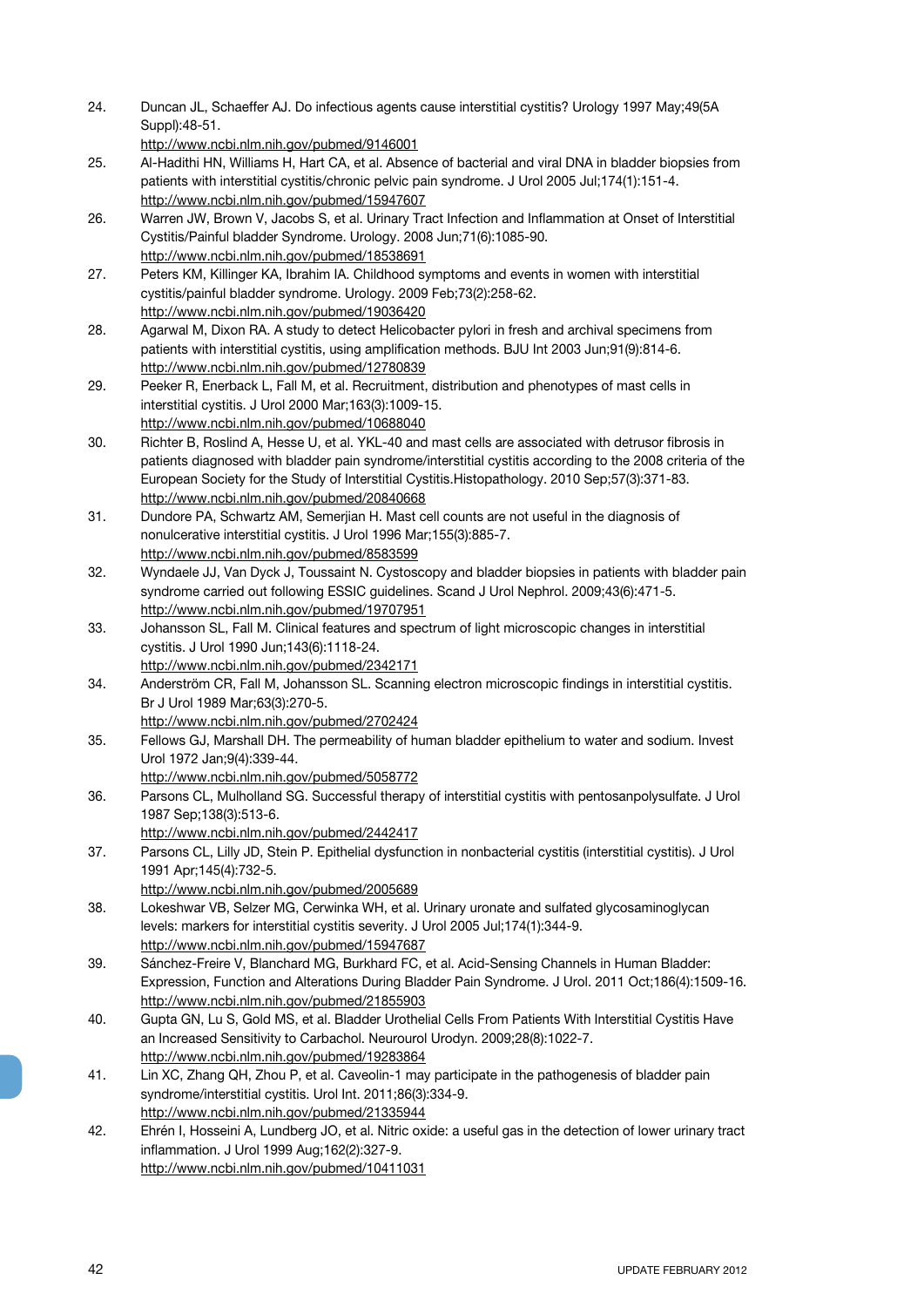- 43. Logadottir YR, Ehren I, Fall M, et al. Intravesical nitric oxide production iscriminates between classic and nonulcer interstitial cystitis. J Urol 2004 Mar;171(3):1148-50; discussion 50-1. http://www.ncbi.nlm.nih.gov/pubmed/14767289
- 44. Birder LA, Wolf-Johnston A, Buffington CA, et al. Altered inducible nitricoxide hase expression and nitric oxide production in the bladder of cats with feline interstitial cystitis. J Urol 2005 Feb;173(2): 625-9.

- 45. Parsons CL, Bautista SL, Stein PC, et al. Cyto-injury factors in urine: a possible mechanism for the development of interstitial cystitis. J Urol 2000 Oct;164(4):1381-4. http://www.ncbi.nlm.nih.gov/pubmed/10992419
- 46. Hang L, Wullt B, Shen Z, et al. Cytokine repertoire of epithelial cells lining the human urinary tract. J Urol 1998 Jun;159(6):2185-92.
	- http://www.ncbi.nlm.nih.gov/pubmed/9598567
- 47. Parsons CL, Stein P, Zupkas P, et al. Defective Tamm-Horsfall protein in patients with interstitial cystitis. J Urol 2007 Dec;178(6):2665-70.

http://www.ncbi.nlm.nih.gov/pubmed/17945284

- 48. Sanchez Freire V, Burkhard FC, Kessler TM, et al. MicroRNAs may mediate the down-regulation of neurokinin-1 receptor in chronic bladder pain syndrome. Am J Pathol. 2010 Jan;176(1):288-303. http://www.ncbi.nlm.nih.gov/pubmed/20008142
- 49. Kiuchi H, Tsujimura A, Takao T, et al. Increased vascular endothelial growth factor expression in patients with bladder pain syndrome/interstitial cystitis: its association with pain severity and glomerulations. BJU Int. 2009 Sep;104(6):826-31. http://www.ncbi.nlm.nih.gov/pubmed/19298410
- 50. Pontari MA, Hanno PM, Ruggieri MR. Comparison of bladder blood flow in patients with and without interstitial cystitis. J Urol 1999 Aug;162(2):330-4. http://www.ncbi.nlm.nih.gov/pubmed/10411032
- 51. Lee JD, Lee MH. Increased Expression of Hypoxia-inducible Factor-1 and Vascular Endothelial Growth Factor Associated With Glomerulation Formation in Patients With Interstitial Cystitis. Urology. 2011 Oct;78(4):971.e11-5.

- 52. Abdel-Mageed AB, Ghoniem GM. Potential role of rel/nuclear factor-kappaB in the pathogenesis of interstitial cystitis. J Urol 1998 Dec;160(6 Pt 1):2000-3. http://www.ncbi.nlm.nih.gov/pubmed/9817309
- 53. Abdel-Mageed A, Ghoniem G, Human I, et al. Induction of proinflammatory cytokine gene expression by NF-kappaB in human bladder epithelial (T-24) cells: possible mechanism for interstitial cystitis. J Urol 1999;161(Suppl):28.
- 54. Hohenfellner M, Nunes L, Schmidt RA, et al. Interstitial cystitis: increased sympathetic innervation and related neuropeptide synthesis. J Urol 1992 Mar;147(3):587-91. http://www.ncbi.nlm.nih.gov/pubmed/1538434
- 55. Twiss CO, Kilpatrick L, Triaca V, et al. Evidence for central hyperexitability in patients with interstitial cystitis. J Urol 2007 Jun;177(4):49.
- 56. Theoharides TC, Pang X, Letourneau R, et al. Interstitial cystitis: a neuroimmunoendocrine disorder. Ann N Y Acad Sci 1998 May;840:619-34. http://www.ncbi.nlm.nih.gov/pubmed/9629289
- 57. Okragly AJ, Niles AL, Saban R, et al. Elevated tryptase, nerve growth factor, neurotrophin-3 and glial cell line-derived neurotrophic factor levels in the urine of interstitial cystitis and bladder cancer patients. J Urol 1999 Feb;161(2):438-41; discussion 441-2. http://www.ncbi.nlm.nih.gov/pubmed/9915421
- 58. Boucher W, Kempuraj D, Michaelian M, et al. Corticotropin-releasing hormone-receptor 2 is required for acute stress-induced bladder vascular permeability and release of vascular endothelial growth factor. BJU Int. 2010 Nov;106(9):1394-9. http://www.ncbi.nlm.nih.gov/pubmed/20201838
- 59. Warren JW, Langenberg P, Greenberg P, et al. Sites of pain from interstitial cystitis/painful bladder syndrome. J Urol. 2008 Oct;180(4):1373-7. http://www.ncbi.nlm.nih.gov/pubmed/18707715
- 60. Yilmaz U, Liu YW, Berger RE, et al. Autonomic nervous system changes in men with chronic pelvic pain syndrome. J Urol 2007 Jun;177(6):2170-4; discussion 2174. http://www.ncbi.nlm.nih.gov/pubmed/17509311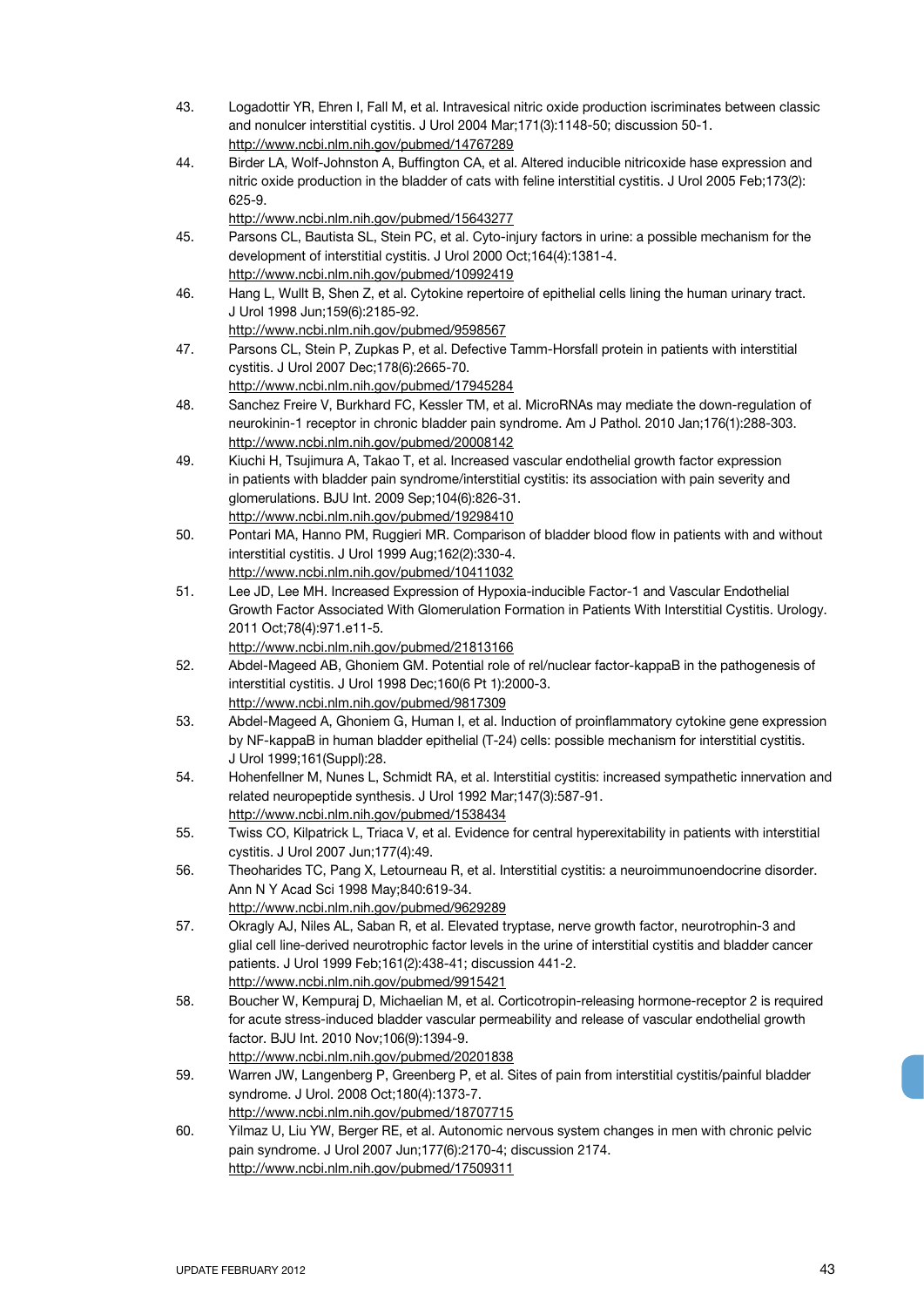| 61. | Elbadawi AE, Light JK. Distinctive ultrastructural pathology of nonulcerative interstitial cystitis: new<br>observations and their potential significance in pathogenesis. Urol Int 1996;56(3):137-62.         |
|-----|----------------------------------------------------------------------------------------------------------------------------------------------------------------------------------------------------------------|
|     | http://www.ncbi.nlm.nih.gov/pubmed/8860736                                                                                                                                                                     |
| 62. | Oravisto KJ, Alfthan OS, Jokinen EJ. Interstitial cystitis. Clinical and immunological findings. Scand J<br>Urol Nephrol 1970;4(1):37-42.                                                                      |
|     | http://www.ncbi.nlm.nih.gov/pubmed/5314306                                                                                                                                                                     |
| 63. | Jokinen EJ, Alfthan OS, Oravisto KJ. Antitissue antibodies in interstitial cystitis. Clin Exp Immunol<br>1972 Jul;11(3):333-9.                                                                                 |
|     | http://www.ncbi.nlm.nih.gov/pubmed/4114472                                                                                                                                                                     |
| 64. | Ochs RL, Stein TW Jr, Peebles CL, et al. Autoantibodies in interstitial cystitis. J Urol 1994                                                                                                                  |
|     | Mar; 151(3): 587-92.                                                                                                                                                                                           |
| 65. | http://www.ncbi.nlm.nih.gov/pubmed/8308964<br>Tan EM. Antinuclear antibodies: diagnostic markers for autoimmune diseases and probes for cell                                                                   |
|     | biology. Adv Immunol 1989;44:93-151.                                                                                                                                                                           |
|     | http://www.ncbi.nlm.nih.gov/pubmed/2646863                                                                                                                                                                     |
| 66. | von Muhlen CA, Tan EM. Autoantibodies in the diagnosis of systemic rheumatic diseases. Semin<br>Arthritis Rheum 1995 Apr;24(5):323-58.                                                                         |
|     | http://www.ncbi.nlm.nih.gov/pubmed/7604300                                                                                                                                                                     |
| 67. | Ochs RL. Autoantibodies and interstitial cystitis. Clin Lab Med 1997 Sep;17(3):571-9.                                                                                                                          |
|     | http://www.ncbi.nlm.nih.gov/pubmed/9316774                                                                                                                                                                     |
| 68. | Mattila J. Vascular immunopathology in interstitial cystitis. Clin Immunol Immunopathol 1982<br>Jun;23(3):648-55.                                                                                              |
|     | http://www.ncbi.nlm.nih.gov/pubmed/6981479                                                                                                                                                                     |
| 69. | Mattila J, Linder E. Immunoglobulin deposits in bladder epithelium and vessels in interstitial                                                                                                                 |
|     | cystitis: possible relationship to circulating anti-intermediate filament autoantibodies. Clin Immunol<br>Immunopathol 1984 Jul;32(1):81-9.                                                                    |
|     | http://www.ncbi.nlm.nih.gov/pubmed/6733983                                                                                                                                                                     |
| 70. | Harrington DS, Fall M, Johansson SL. Interstitial cystitis: bladder mucosa lymphocyte                                                                                                                          |
|     | immunophenotyping and peripheral blood flow cytometry analysis. J Urol 1990 Oct;144(4):868-71.                                                                                                                 |
|     | http://www.ncbi.nlm.nih.gov/pubmed/2204728                                                                                                                                                                     |
| 71. | Oravisto KJ. Epidemiology of interstitial cystitis. Ann Chir Gynaecol Fenn 1975;64(2):75-7.                                                                                                                    |
| 72. | http://www.ncbi.nlm.nih.gov/pubmed/1137336<br>Held PJ, Hanno PM, Wein AJ. In: Hanno PM, Staskin DR, Krane RJ, Wein AJ, eds. Interstitial Cystitis.                                                             |
|     | Epidemiology of interstitial cystitis. London: Springer Verlag, 1990, pp. 29-48.                                                                                                                               |
| 73. | Bade JJ, Rijcken B, Mensink HJ. Interstitial cystitis in The Netherlands: prevalence, diagnostic criteria                                                                                                      |
|     | and therapeutic preferences. J Urol 1995 Dec;154(6):2035-7; discussion 2037-8.                                                                                                                                 |
|     | http://www.ncbi.nlm.nih.gov/pubmed/7500452                                                                                                                                                                     |
| 74. | Jones CA, Harris MA, Nyberg L. Prevalence of interstitial cystitisin the United States, Proc Am Urol<br>Ass J Urol 1994;151(Suppl):423A.                                                                       |
| 75. | Curhan GC, Speizer FE, Hunter DJ, et al. Epidemiology of interstitial cystitis: a population based                                                                                                             |
|     | study. J Urol 1999 Feb;161(2):549-52.                                                                                                                                                                          |
|     | http://www.ncbi.nlm.nih.gov/pubmed/9915446                                                                                                                                                                     |
| 76. | Leppilahti M, Sairanen J, Tammela TL, et al. Finnish Interstitial Cystitis-Pelvic Pain Syndrome Study<br>Group. Prevalence of clinically confirmed interstitial cystitis in women: a population based study in |
|     | Finland. J Urol 2005 Aug; 174(2): 581-3.                                                                                                                                                                       |
|     | http://www.ncbi.nlm.nih.gov/pubmed/16006902                                                                                                                                                                    |
| 77. | Temml C, WehrbergerC, Riedl C, et al. Prevalence and correlates for interstitial cystitis symptoms in                                                                                                          |
|     | women participating in a health screening project. Eur Urol. 2007 Mar;51(3):803-8; discussion 809.                                                                                                             |
|     | http://www.ncbi.nlm.nih.gov/pubmed/16979286                                                                                                                                                                    |
| 78. | Burkman RT.Chronic pelvic pain of bladder origin: epidemiology, pathogenesis and quality of life.                                                                                                              |
|     | J Reprod Med 2004 Mar; 49(3 Suppl): 225-9.                                                                                                                                                                     |
| 79. | http://www.ncbi.nlm.nih.gov/pubmed/15088860<br>Roberts RO, Bergstralh EJ, Bass SE, et al. Incidence of physician-diagnosed interstitial cystitis in                                                            |
|     | Olmsted County: a community-based study. BJU Int 2003 Feb;91(3):181-5.                                                                                                                                         |
|     | http://www.ncbi.nlm.nih.gov/pubmed/12581000                                                                                                                                                                    |
| 80. | Parsons CL, Tatsis V. Prevalence of interstitial cystitis in young women. Urology. 2004 Nov;64(5):                                                                                                             |
|     | 866-70.                                                                                                                                                                                                        |
|     | http://www.ncbi.nlm.nih.gov/pubmed/15533465                                                                                                                                                                    |
| 81. | Greenberg E, Barnes R, Stewart S, et al. Transurethral resection of Hunner's ulcer. J Urol 1974                                                                                                                |
|     | Jun;111(6):764-6.                                                                                                                                                                                              |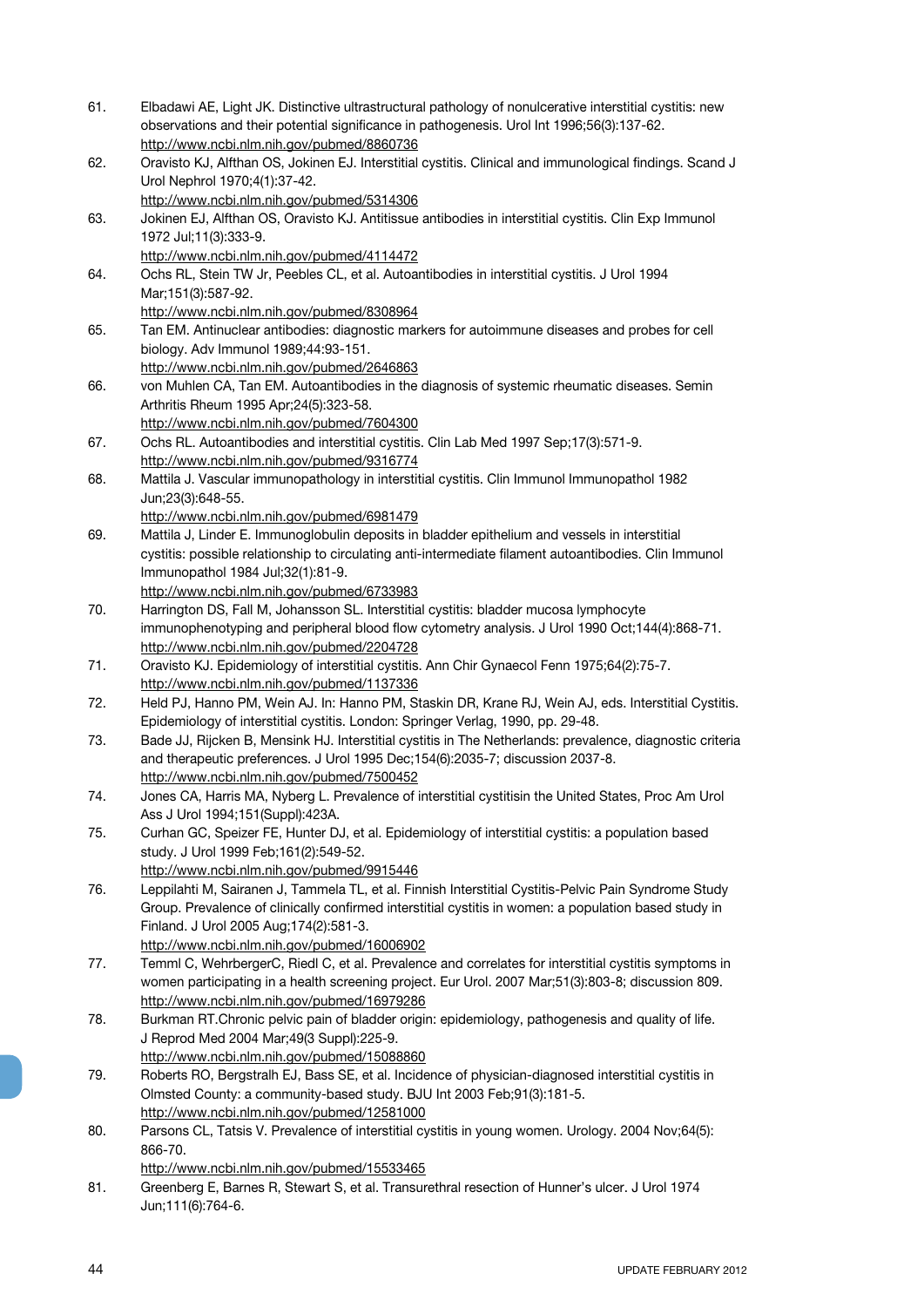- 82. Koziol JA. Epidemiology of interstitial cystitis. Urol Clin North Am 1994 Feb; 21(1): 7-20. http://www.ncbi.nlm.nih.gov/pubmed/8284848
- 83. Berry SH, Elliott MN, Suttorp M, et al. Prevalence of symptoms of bladder pain syndrome/interstitial cystitis among adult females in the United States. J Urol. 2011 Aug;186(2):540-4. http://www.ncbi.nlm.nih.gov/pubmed/21683389
- 84. Barry MJ, Link CL, McNaughton-Collins MF, et al. Boston Area Community Health (BACH) Investigators. Overlap of different urological symptom complexes in a racially and ethnically diverse, community-based population of men and women. BJU Int. 2008 Jan;101(1):45-51. http://www.ncbi.nlm.nih.gov/pubmed/17868419
- 85. Song Y, Zhang W, Xu B, et al. Prevalence and correlates of painful bladder syndrome symptoms in Fuzhou Chinese women. Neurourol Urodyn. 2009;28(1):22-5. http://www.ncbi.nlm.nih.gov/pubmed/18671294
- 86. Parsons CL. Interstitial cystitis: clinical manifestations and diagnostic criteria in over 200 cases. Neurourol Urodynam 1990;9:241.

http://onlinelibrary.wiley.com/doi/10.1002/nau.1930090302/abstract

- 87. Koziol JA, Adams HP, Frutos A. Discrimination between the ulcerous and the nonulcerous forms of interstitial cystitis by noninvasive findings. J Urol 1996 Jan;155(1):87-90. http://www.ncbi.nlm.nih.gov/pubmed/7490906
- 88. Parsons CL, Zupkas P, Parsons JK. Intravesical potassium sensitivity in patients with interstitial cystitis and urethral syndrome. Urology 2001 Mar;57(3):428-32; discussion 432-3. http://www.ncbi.nlm.nih.gov/pubmed/11248610
- 89. Warren J, Jackson T, Meyers D, et al. Fishbein/interstitial cystitis association (ICA) survey of interstitial cystitis among family members of ICA members: preliminary analysis. Urology 2001 Jun;57(6 Suppl 1): 126-7.
	- http://www.ncbi.nlm.nih.gov/pubmed/11378121
- 90. Warren JW, Keay SK, Meyers D, et al. Concordance of interstitial cystitis in monozygotic and dizygotic twin pairs. Urology 2001 Jun;57(6 Suppl 1):22-5. http://www.ncbi.nlm.nih.gov/pubmed/11378045
- 91. Altman D, Lundholm C, Milsom I, et al. The genetic and environmental contribution to the occurrence of bladder pain syndrome: an empirical approach in a nationwide population sample. Eur Urol. 2011 Feb;59(2):280-5.
	- http://www.ncbi.nlm.nih.gov/pubmed/21056533
- 92. Clemens JQ, Meenan RT, Rosetti MC et al. Costs of interstitial cystitis in a managed care population. Urology. 2008 May;71(5):776-80 http://www.ncbi.nlm.nih.gov/pubmed/18329077

### *3.2.7 Association with other diseases*

An association has been reported between BPS and non-bladder syndromes (NBSs) - IBS, FM, CFS, vulvodynia, depression, panic disorders, migraine, sicca syndrome, temporomandibular joint disorder, allergy, asthma, systemic lupus erythematosus, inflammatory bowel disease (1-7). Risk of BPS correlates with number of NBSs in each patient (8). Recent work showing non-ulcer BPS to have significantly more FM, migraine, temporomandibular joint disorder and depression than ulcer patients emphasises the need for subtyping (9).

### *3.2.8 Diagnosis*

The diagnosis of BPS is one of exclusion, using symptoms, examination, urine analysis, cystoscopy with hydrodistension, and biopsy (Figure 6).

The nature of the pain is the key symptom of the disease:

- Pain, pressure or discomfort perceived to be related to the bladder, increasing with increasing bladder content.
- It is located suprapubically, sometimes radiating to the groins, vagina, rectum or sacrum.
- Pain is relieved by voiding but soon returns (10-14).
- Pain is aggravated by food or drink (13).

The differences between the two BPS subtypes, BPS type 3 C and non-ulcer, include clinical presentation, age distribution (15), molecular features (16-22), which may be discriminated non-invasively (23), and response to treatment (24-27). BPS type 3 C is a highly damaging inflammation that often leads to a small-capacity fibrotic bladder or upper urinary tract outflow obstruction. This type of progression is not observed in nonulcer disease (14,28). Endoscopically, BPS type 3 C displays reddened mucosal areas often associated with small vessels radiating towards a central scar, sometimes covered by a small clot or fibrin deposit - the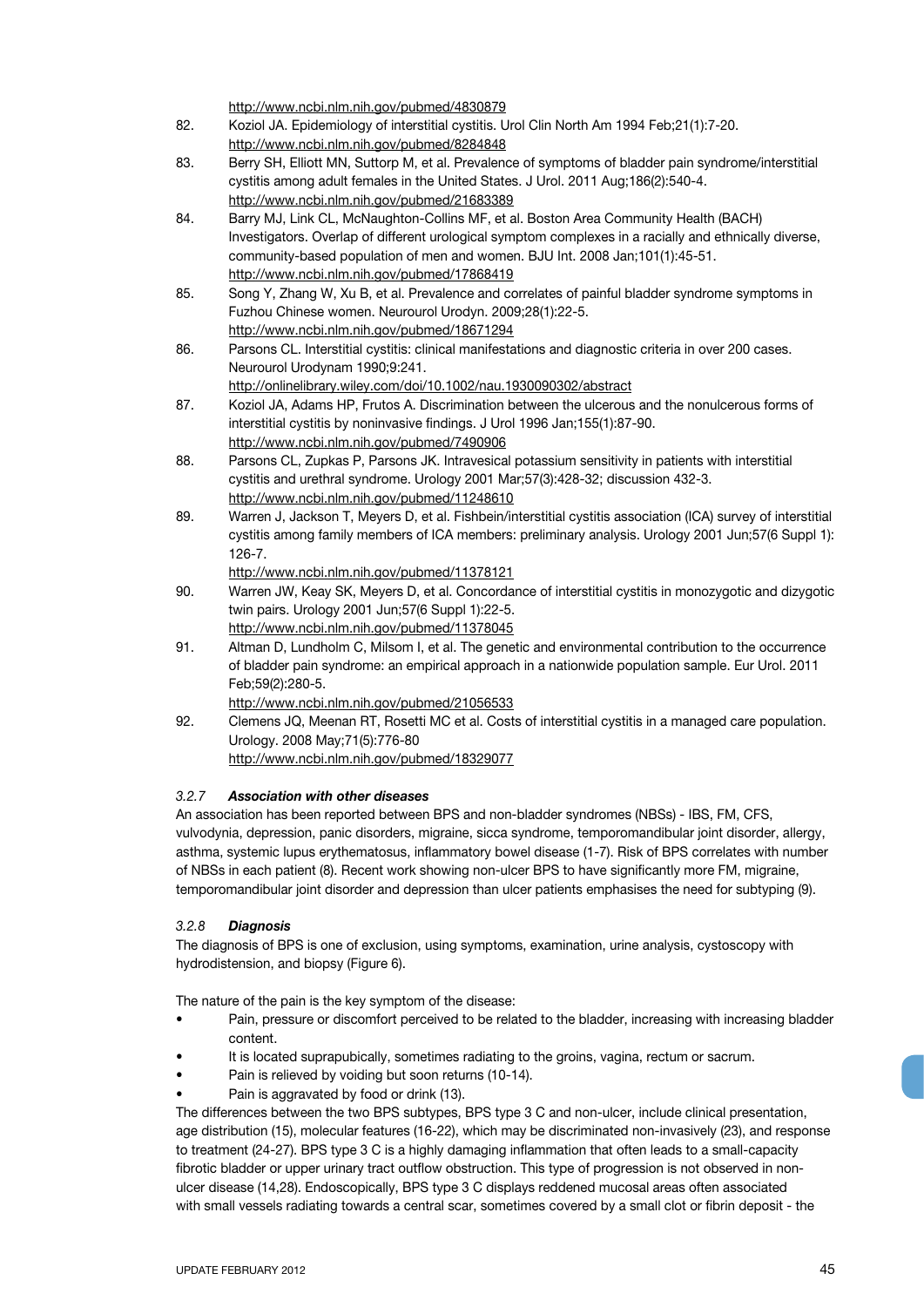Hunner lesion (14). The scar ruptures with increasing bladder distension, producing a characteristic waterfalltype of bleeding. There is a strong association between BPS type 3 C and reduced bladder capacity under anaesthesia (14,29,30).

#### *Cystoscopy*

Non-ulcer disease displays a normal bladder mucosa at initial cystoscopy. The development of glomerulations after hydrodistension is considered to be a positive diagnostic sign. A recent report has shown that there is no difference in the cystoscopic appearance between patients with non-ulcer disease and women without bladder symptoms about to undergo tubal ligation (31). The observation of glomerulations may however not always be constant over time (32).

Some authors maintain that cystoscopy with hydrodistension provides little useful information in addition to the history and physical examination findings (33,34). In contrast, others have found a strong correlation between pain and cystoscopic findings in patients with untreated BPS, and this difference from the results of other studies may have been due to treatment effects (35). Glomerulations may be involved in the disease mechanism, because such findings are highly associated with overexpression of angiogenic growth factors in the bladder and neovascularisation (36). A recent pilot study has demonstrated feasibility of bladder distension and biopsy under local anaesthesia (37). ESSIC believes objective findings are important and that a standardised scheme of diagnostic criteria would help improve the uniformity and comparability of different studies (38).

*Biopsies* are helpful in establishing or supporting the clinical diagnosis of both classic and non-ulcer types of the disease (17, 38-41). Important differential diagnoses to exclude by histological examination are carcinoma in situ and tuberculous cystitis.

*Potassium chloride bladder permeability test* has been used in the diagnosis of BPS (41), but recent reports have suggested that it lacks discriminating power (42,43). A modified test using less concentrated solution has been suggested. This test, although painless in contrast to the original procedure, decreases the maximum cystometric volume in 90% of patients with BPS, but not in controls (44). Furthermore, it has been suggested that the potassium sensitivity test can help to predict the response to GAG treatment (45).

*Symptom scores* may help to describe symptoms in an individual patient and as outcome measures. The O'Leary-Sant Symptom Index, also known as the Interstitial Cystitis Symptom Index (ICSI) has recently been validated successfully in a large study (46).

*Biological markers.* It is an attractive idea to support or, even better, to confirm the clinical diagnosis using a biological marker. Finding a universally helpful one is hampered by heterogeneity within the diagnostic group of BPS. Antiproliferative factor, heparin-binding epidermal growth factor-like growth factor, uroplakin III delta-4 mRNA, and YKL-40 have all presented as potential candidates (47-49). NO is interesting because of its ability to discriminate classic from non-ulcer disease with minimal invasiveness However all putative markers to date have yet to be validated (50).

#### *3.2.9 BPS in children and males*

According to NIDDK criteria, children aged < 18 years is an exclusion criterion. However, occasional cases of BPS of both subtypes have been identified in patients under this age (51). There is increasing evidence that children aged 2-11 may also be affected, although prevalence figures are low (52). Thus, BPS cannot be excluded on the basis of age.

It has been argued that PPS and BPS are inter-related (53,54). However, differences in urinary markers suggest that BPS and PPS are different disorders with distinct pathophysiology (55).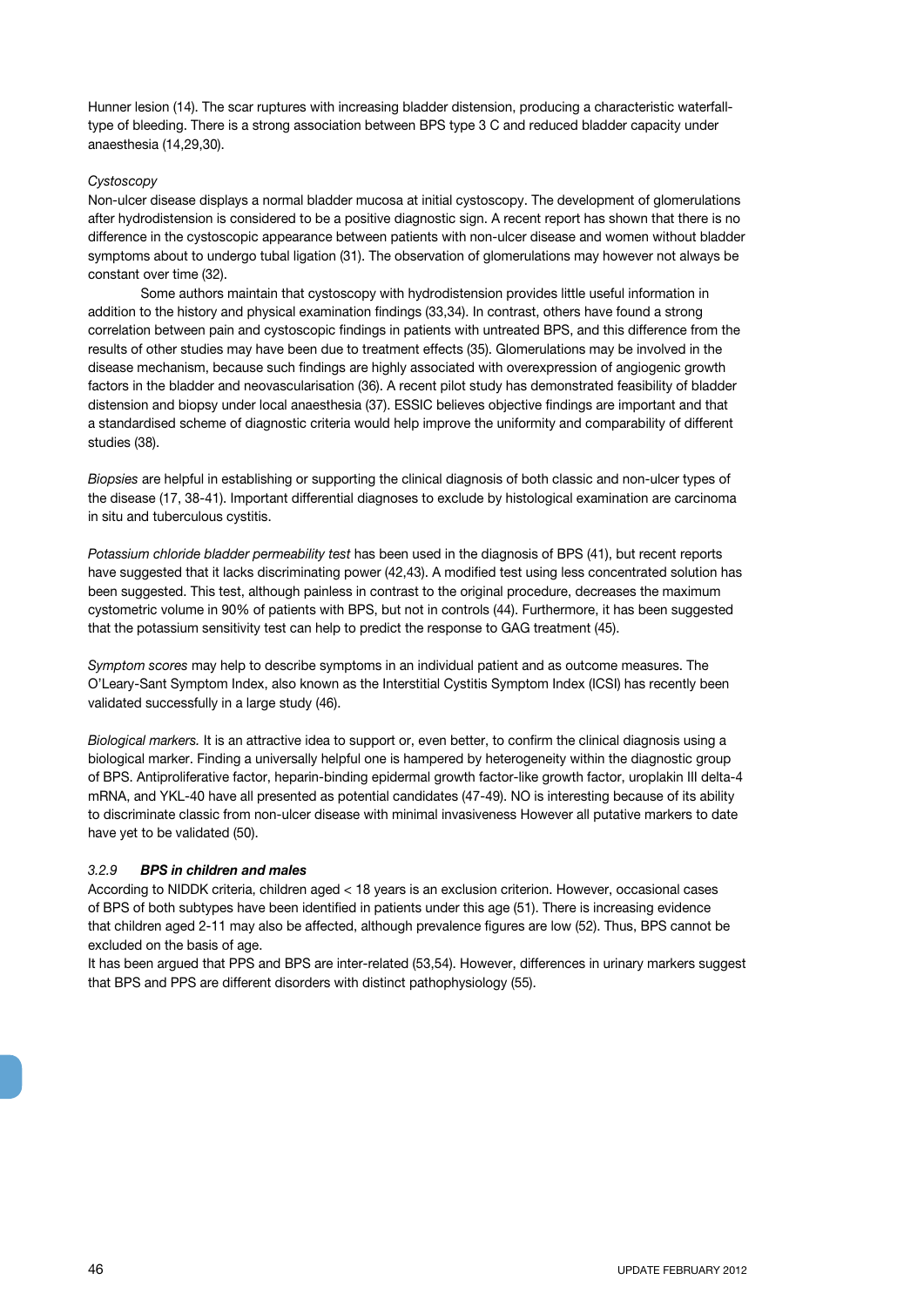### *3.2.10 Conclusions and recommendations: assessment and diagnosis BPS*

| <b>Conclusions</b>                                                                                                  | LE |
|---------------------------------------------------------------------------------------------------------------------|----|
| BPS has no known single aetiology.                                                                                  |    |
| Pain in BPS does not correlate with bladder cystoscopic or histologic findings.                                     |    |
| BPS Type 3 C is not surely distinguishable by non-invasive means.                                                   |    |
| Ulcer non-ulcer disease ratios of BPS are highly variable between studies.                                          |    |
| The prevalence of BPS-like symptoms is high in population-based studies.                                            |    |
| BPS associated non bladder diseases are extremely prevalent, differ in BPS subtypes and correlate<br>with BPS risk. |    |
| BPS has a high impact on quality of life.                                                                           |    |
| There is significant overlap of symptoms with other conditions.                                                     |    |
| Reliable instruments assessing symptom severity as well as phenotypical differences exist.                          |    |

| <b>Recommendations</b>                                                                                                                                                  | GR |
|-------------------------------------------------------------------------------------------------------------------------------------------------------------------------|----|
| Specific diseases with similar symptoms have to be excluded. It is therefore recommended to adapt<br>diagnostic procedures to each patient and aim at identifying them. |    |
| After primary exclusion of specific diseases, patients with symptoms according to the above<br>definition should be diagnosed with BPS by subtype and phenotype.        | A  |
| A validated symptom and quality of life scoring instrument should be considered for initial<br>assessment as well as for follow-up.                                     |    |
| BPS associated non bladder diseases should be assessed systematically.                                                                                                  | A  |
| BPS associated negative cognitive, behavioural, sexual, or emotional consequences should be<br>assessed.                                                                | A  |

*BPS = Bladder pain syndrome.*

### *3.2.11 References*

1. Warren J, Jackson T, Meyers D, et al. Fishbein/interstitial cystitis association (ICA) survey of interstitial cystitis among family members of ICA members: preliminary analysis. Urology. 2001 Jun;57(6 Suppl 1):126-7.

http://www.ncbi.nlm.nih.gov/pubmed/11378121

- 2. Warren JW, Howard FM, Cross RK, et al. Antecedent nonbladder syndromes in case-control study of interstitial cystitis/painful bladder syndrome. Urology. 2009 Jan;73(1):52-7. http://www.ncbi.nlm.nih.gov/pubmed/18995888
- 3. Alagiri M, Chottiner S, Ratner V, et al. Interstitial cystitis: unexplained associations with other chronic disease and pain syndromes. Urology 1997 May;49(5A Suppl):52-7. http://www.ncbi.nlm.nih.gov/pubmed/9146002
- 4. Clauw DJ, Schmidt M, Radulovic D, et al. The relationship between fibromyalgia and interstitial cystitis. J Psychiatr Res 1997 Jan-Feb;31(1):125-31. http://www.ncbi.nlm.nih.gov/pubmed/9201654
- 5. Erickson DR, Morgan KC, Ordille S, et al. Nonbladder related symptoms in patients with interstitial cystitis. J Urol 2001;166(2):557-61 Aug; discussion 561-2. http://www.ncbi.nlm.nih.gov/pubmed/11458068
- 6. Weissman MM, Gross R, Fyer A, et al. Interstitial Cystitis and Panic Disorder A Potential Genetic Syndrome. Arch Gen Psych 2004;61:273-9.

http://archpsyc.ama-assn.org/cgi/content/abstract/61/3/273

7. Buffington CA. Comorbidity of interstitial cystitis with other unexplained clinical conditions. J Urol 2004 Oct;172(4 Pt 1):1242-8.

http://www.ncbi.nlm.nih.gov/pubmed/15371816

8. Warren JW, Wesselmann U, Morozov V, et al. Numbers and types of nonbladder syndromes as risk factors for interstitial cystitis/painful bladder syndrome. Urology. 2011 Feb;77(2):313-9. http://www.ncbi.nlm.nih.gov/pubmed/21295246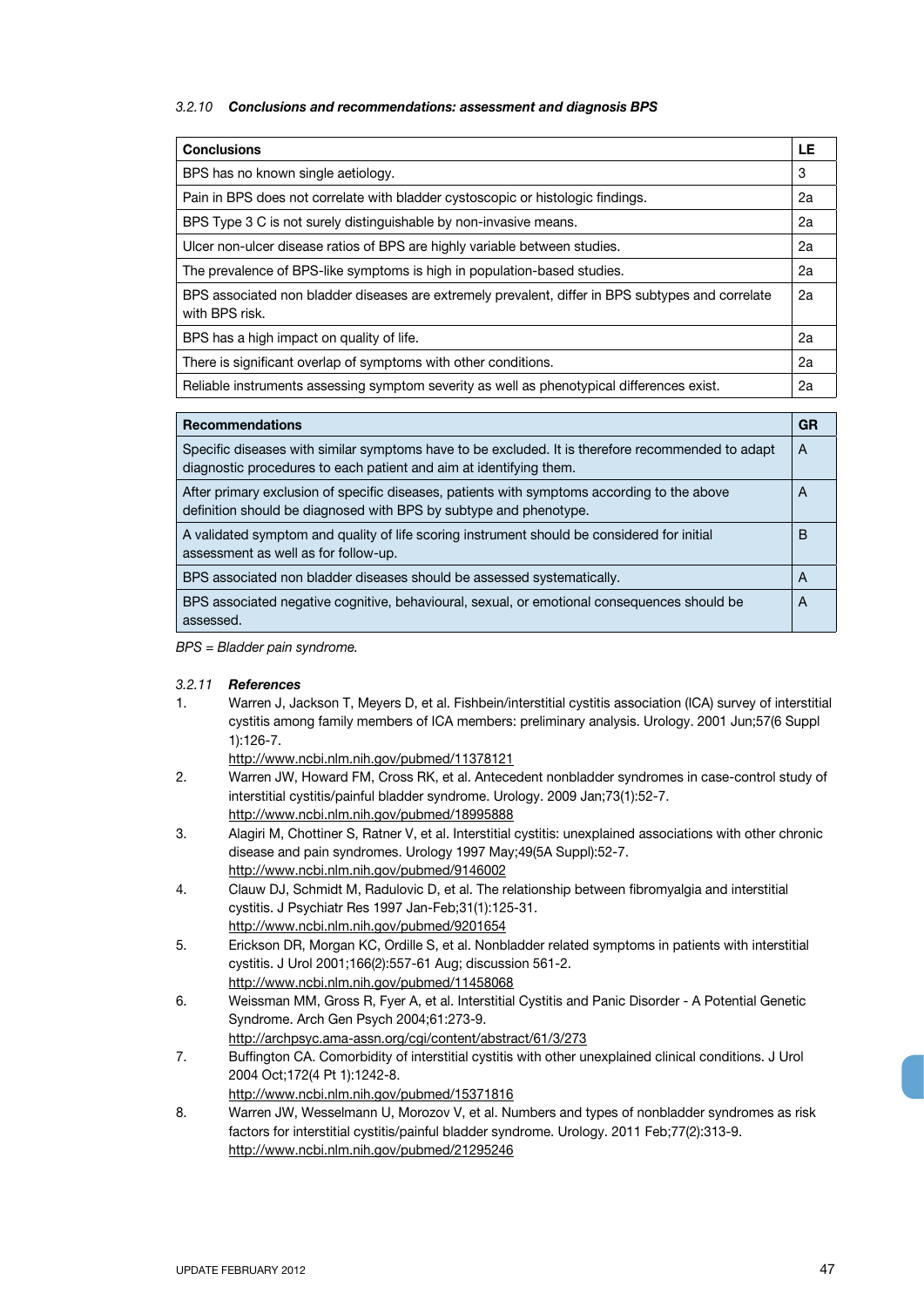9. Peters KM, Killinger KA, Mounayer MH, et al. Are ulcerative and nonulcerative interstitial cystitis/ painful bladder syndrome 2 distinct diseases? A study of coexisting conditions. Urology. 2011 Aug;78(2):301-8. http://www.ncbi.nlm.nih.gov/pubmed/21703668 10. Bullock AD, Becich MJ, Klutke CG, et al. Experimental autoimmune cystitis: a potential murine model for ulcerative interstitial cystitis. J Urol 1992 Dec;148(6):1951-6. http://www.ncbi.nlm.nih.gov/pubmed/1433651 11. Dodd LG, Tello J. Cytologic examination of urine from patients with interstitial cystitis. Acta Cytol 1998 Jul-Aug;42(4):923-7. http://www.ncbi.nlm.nih.gov/pubmed/9684578 12. Erickson DR, Davies MF. Interstitial cystitis. Int Urogynecol J Pelvic Floor Dysfunct 1998;9(3):174-83. http://www.ncbi.nlm.nih.gov/pubmed/9745978 13. Warren JW, Brown J, Tracy JK, et al. Evidence-based criteria for pain of interstitial cystitis/painful bladder syndrome in women. Urology. 2008 Mar;71(3):444-8. http://www.ncbi.nlm.nih.gov/pubmed/18342184 14. Fall M, Johansson SL, Aldenborg F. Chronic interstitial cystitis: a heterogeneous syndrome. J Urol 1987 Jan;137(1):35-8. http://www.ncbi.nlm.nih.gov/pubmed/3795363 15. Peeker R, Fall M. Toward a precise definition of interstitial cystitis: further evidence of differences in classic and nonulcer disease. J Urol 2002 Jun;167(6):2470-2. http://www.ncbi.nlm.nih.gov/pubmed/11992059 16. Dundore PA, Schwartz AM, Semerjian H. Mast cell counts are not useful in the diagnosis of nonulcerative interstitial cystitis. J Urol 1996 Mar;155(3):885-7. http://www.ncbi.nlm.nih.gov/pubmed/8583599 17. Johansson SL, Fall M. Clinical features and spectrum of light microscopic changes in interstitial cystitis. J Urol 1990 Jun;143(6):1118-24. http://www.ncbi.nlm.nih.gov/pubmed/2342171 18. Harrington DS, Fall M, Johansson SL. Interstitial cystitis: bladder mucosa lymphocyte immunophenotyping and peripheral blood flow cytometry analysis. J Urol 1990 Oct; 144(4):868-71. http://www.ncbi.nlm.nih.gov/pubmed/2204728 19. Peeker R, Aldenborg F, Haglid K, et al. Decreased levels of S-100 protein in non-cer interstitial cystitis. Scand J Urol Nephrol 1998 Dec;32(6):395-8. http://www.ncbi.nlm.nih.gov/pubmed/9925003 20. Twiss CO, Kilpatrick L, Triaca V, et al. Evidence for central hyperexitability in patients with interstitial cystitis. J Urol 2007 Jun;177(4):49. 21. Koziol JA, Clark DC, Gittes RF, et al. The natural history of interstitial cystitis: a survey of 374 patients. J Urol 1993 Mar;149(3):465-9. http://www.ncbi.nlm.nih.gov/pubmed/8437248 22. Enerbäck L, Fall M, Aldenborg F. Histamine and mucosal mast cells in interstitial cystitis. Agents Actions 1989 Apr;27(1-2):113-6. http://www.ncbi.nlm.nih.gov/pubmed/2750582 23. oziol JA, Adams HP, Frutos A. Discrimination between the ulcerous and the nonulcerous forms of interstitial cystitis by noninvasive findings. J Urol 1996 Jan;155(1):87-90. http://www.ncbi.nlm.nih.gov/pubmed/7490906 24. Hanno PM. Amitriptyline in the treatment of interstitial cystitis. Urol Clin North Am 1994 Feb;21(1): 89-91. http://www.ncbi.nlm.nih.gov/pubmed/8284851 25. Fall M, Lindström S. Transcutaneous electrical nerve stimulation in classic and nonulcer interstitial cystitis. Urol Clin North Am 1994 Feb;21(1):131-9. http://www.ncbi.nlm.nih.gov/pubmed/8284836 26. Peeker R, Haghsheno MA, Holmang S, et al. Intravesical bacillus Calmette-Guerin and dimethyl sulfoxide for treatment of classic and nonulcer interstitial cystitis: a prospective, randomized doubleblind study. J Urol 2000 Dec;164(6):1912-1915; discussion 1915-6. http://www.ncbi.nlm.nih.gov/pubmed/11061879 27. Fritjofsson A, Fall M, Juhlin R, et al. Treatment of ulcer and nonulcer interstitial cystitis with sodium pentosanpolysulfate: a multicenter trial. J Urol 1987 Sep;138(3):508-12. http://www.ncbi.nlm.nih.gov/pubmed/2442416 28. Lechevallier E. Interstitial cystitis. Prog Urol 1995 Feb;5(1):21-30. http://www.ncbi.nlm.nih.gov/pubmed/7719356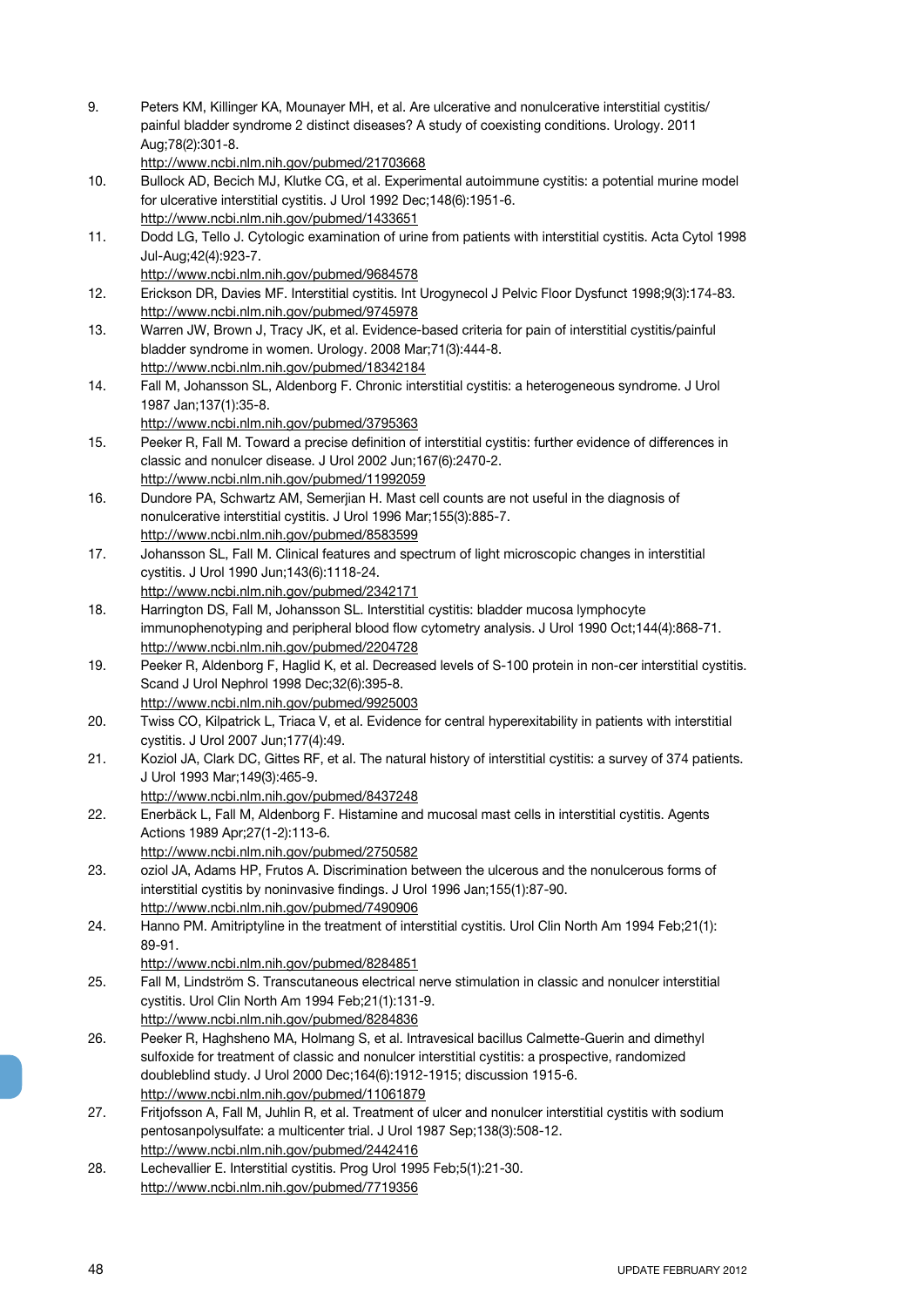- 29. Peeker R, Fall M. Toward a precise definition of interstitial cystitis: further evidence of differences in classic and nonulcer disease. J Urol 2002 Jun;167(6):2470-2. http://www.ncbi.nlm.nih.gov/pubmed/11992059
- 30. Messing E, Pauk D, Schaeffer A, et al. Associations among cystoscopic findings and symptoms and physical examination findings in women enrolled in the Interstitial Cystitis Data Base (ICDB) Study. Urology 1997 May;49(5A Suppl):81-5.

- 31. Waxman JA, Sulak PJ, Kuehl TJ. Cystoscopic findings consistent with interstitial cystitis in normal women undergoing tubal ligation. J Urol 1998 Nov;160(5):1663-7. http://www.ncbi.nlm.nih.gov/pubmed/9783927
- 32. Shear S, Mayer R. Development of glomerulations in younger women with interstitial cystitis. Urology.2006 Aug;68(2):253-6.
- http://www.ncbi.nlm.nih.gov/pubmed/16904429 33. Ottem DP, Teichman JM. What is the value of cystoscopy with hydrodistension for interstitial cystitis?
	- Urology 2005 Sep;66(3):494-9. http://www.ncbi.nlm.nih.gov/pubmed/16140064
- 34. Cole EE, Scarpero HM, Dmochowski RR. Are patient symptoms predictive of the diagnostic and/or therapeutic value of hydrodistention? Neurourol Urodyn 2005;24(7):638-42. http://www.ncbi.nlm.nih.gov/pubmed/16208660
- 35. Lamale LM, Lutgendorf SK, Hoffman AN, et al. Symptoms and cystoscopic findings in patients with untreated interstitial cystitis. Urology 2006 Feb;67(2):242-5. http://www.ncbi.nlm.nih.gov/pubmed/16442603
- 36. Tamaki M, Saito R, Ogawa O, et al. Possible mechanisms inducing glomerulations in interstitialcystitis: relationship between endoscopic findings and expression of angiogenic growth factors. J Urol 2004 Sep;172(3):945-8.
	- http://www.ncbi.nlm.nih.gov/pubmed/15311005
- 37. Nordling J, Anjum FH, Bade JJ, et al. Primary evaluation of patients suspected of having interstitial cystitis (IC). Eur Urol 2004 May;45(5):662-9.
- http://www.ncbi.nlm.nih.gov/pubmed/11992059 38. Aihara K, Hirayama A, Tanaka N, et al. Hydrodistension under local anesthesia for patients with suspected painful bladder syndrome/interstitial cystitis: safety, diagnostic potential and therapeutic efficacy. Int J Urol. 2009 Dec;16(12):947-52.
	- http://www.ncbi.nlm.nih.gov/pubmed/19817916
- 39. Johansson SL, Fall M. Pathology of interstitial cystitis. Urol Clin North Am 1994 Feb;21(1):55-62. http://www.ncbi.nlm.nih.gov/pubmed/8284845
- 40. Geurts N, Van Dyck J, Wyndaele JJ. Bladder pain syndrome: do the different morphological and cystoscopic features correlate? Scand J Urol Nephrol. 2011 Feb;45(1):20-3. http://www.ncbi.nlm.nih.gov/pubmed/20846081
- 41. Parsons CL, Greenberger M, Gabal L, et al. The role of urinary potassium in the pathogenesis and diagnosis of interstitial cystitis. J Urol 1998 Jun;159(6):1862-6;discussion 1866-7. http://www.ncbi.nlm.nih.gov/pubmed/9598476
- 42. Chambers GK, Fenster HN, Cripps S, et al. An assessment of the use of intravesical potassium in the diagnosis of interstitial cystitis. J Urol 1999 Sep;162(3 Pt 1):699-701. http://www.ncbi.nlm.nih.gov/pubmed/10458346
- 43. Grégoire M, Liandier F, Naud A, et al. Does the potassium stimulation test predict cystometric, cystoscopic outcome in interstitial cystitis? J Urol 2002 Aug;168(2):556-7. http://www.ncbi.nlm.nih.gov/pubmed/12131308
- 44. Daha LK, Riedl CR, Hohlbrugger G, et al. Comparative assessment of maximal bladder capacity, 0.9%NaCl versus 0.2 M Kcl, for the diagnosis of interstitial cystitis: a prospective controlled study. J Urol 2003 Sep;170(3):807-9. http://www.ncbi.nlm.nih.gov/pubmed/12913704
- 45. Gupta SK, Pidcock L, Parr NJ. The potassium sensitivity test: a predictor of treatment response in interstitial cystitis. BJU Int 2005 Nov;96(7):1063-6. http://www.ncbi.nlm.nih.gov/pubmed/16225529
- 46. Lubeck DP, Whitmore K, Sant GR, et al. Psychometric validation of the O'leary-Sant interstitial cystitis symptom index in a clinical trial of pentosan polysulfate sodium. Urology 2001 Jun; 57(6 Suppl 1): 62-6.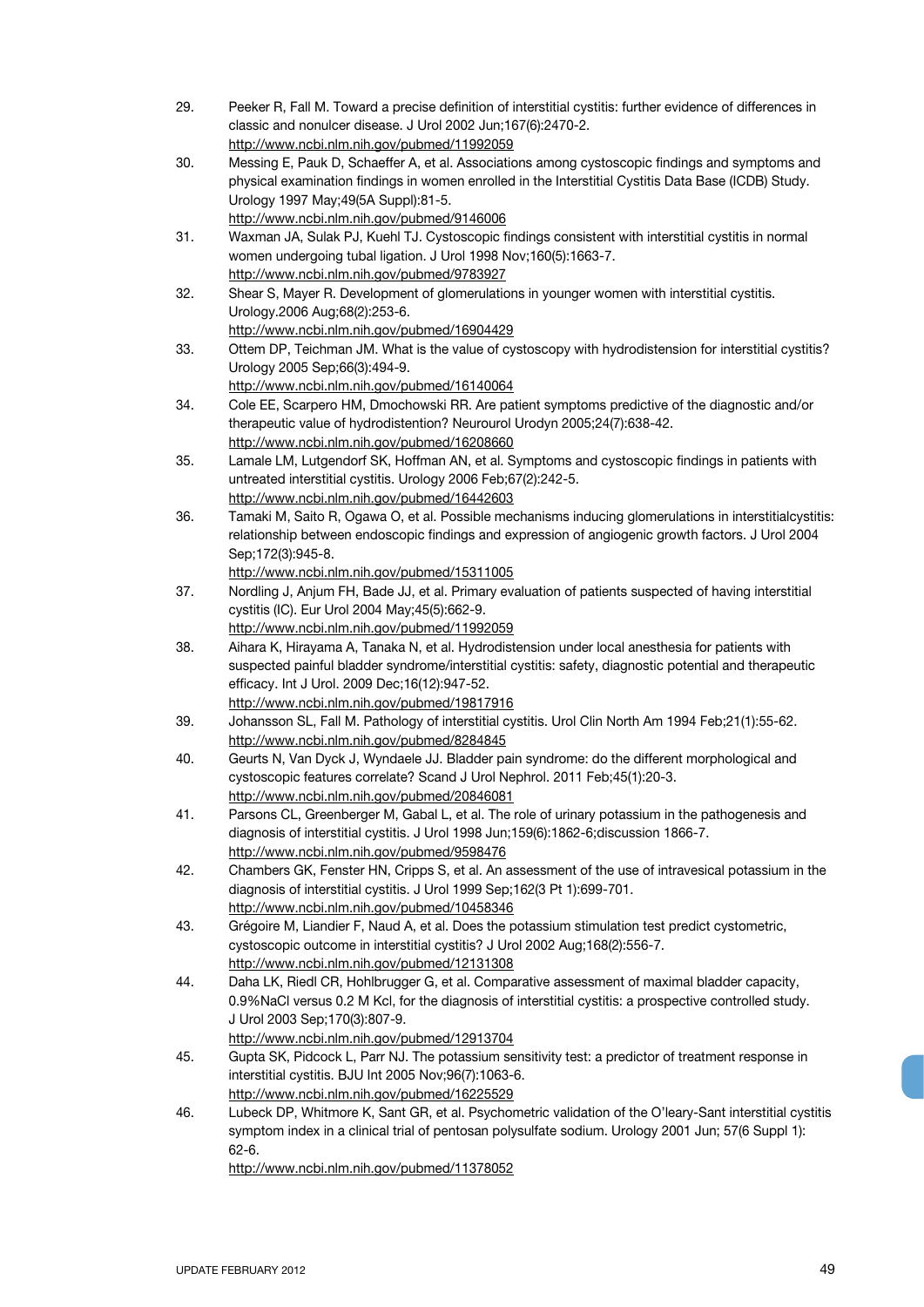- 47. Zeng Y, Wu XX, Homma Y, et al. Uroplakin III-delta4 messenger RNA as a promising marker to identify nonulcerative interstitial cystitis. J Urol. 2007 Oct;178(4 Pt 1):1322-7; discussion 1327. http://www.ncbi.nlm.nih.gov/pubmed/17698128
- 48. Richter B, Roslind A, Hesse U, et al. YKL-40 and mast cells are associated with detrusor fibrosis in patients diagnosed with bladder pain syndrome/interstitial cystitis according to the 2008 criteria of the European Society for the Study of Interstitial Cystitis. Histopathology. 2010 Sep;57(3):371-83. http://www.ncbi.nlm.nih.gov/pubmed/20840668
- 49. Keay S, Kleinberg M, Zhang CO, et al. Bladder epithelial cells from patients with interstitial cystitis produce an inhibitor of heparin-binding epidermal growth factor-like growth factor production. J Urol 2000 Dec;164(6):2112-8.

- 50. Logadottir YR, Ehren I, Fall M, et al. Intravesical nitric oxide production iscriminates between classic and nonulcer interstitial cystitis. J Urol 2004 Mar;171(3):1148-50; discussion 50-1. http://www.ncbi.nlm.nih.gov/pubmed/14767289
- 51. Close CE, Carr MC, Burns MW, et al. Interstitial cystitis in children. J Urol 1996 Aug;156(2 Pt 2):860-2. http://www.ncbi.nlm.nih.gov/pubmed/8683802
- 52. Mattox TF. Interstitial cystitis in adolescents and children: a review. J Pediatr Adolesc Gynecol 2004Feb;17(1):7-11.
	- http://www.ncbi.nlm.nih.gov/pubmed/15010032
- 53. Miller JL, Rothman I, Bavendam TG, et al. Prostatodynia and interstitial cystitis: one and the same? Urology 1995 Apr;45(4):587-90.
	- http://www.ncbi.nlm.nih.gov/pubmed/7716839
- 54. Pontari MA. Chronic prostatitis/chronic pelvic pain syndrome and interstitial cystitis: are they related? Curr Urol Rep 2006 Jul;7(4):329-34.

http://www.ncbi.nlm.nih.gov/pubmed/16930505

55. Keay S, Zhang CO, Chai T, et al. Antiproliferative factor, heparin-binding epidermal growth factor-like growth factor, and epidermal growth factor in men with interstitial cystitis versus chronic pelvic pain syndrome. Urology 2004 Jan;63(1):22-6. http://www.ncbi.nlm.nih.gov/pubmed/14751340

### *3.2.12 Medical treatment*

*Analgesics*. Pain is often a dominant symptom, therefore, many patients try commonly used analgesics at some stage of the disease. However, pain relief is disappointing because the visceral pain experienced in BPS responds poorly to analgesic drugs. No systematic studies have been conducted on conventional analgesics. Short-term opioids may be indicated for breakthrough or exacerbated pain and periodic flare-ups. Long-term opioids may be considered after all other available therapeutic options have been exhausted. Urologists should obtain informed consent, arrange for regular follow-up, and be prepared to recognise opioid-induced side effects (1). BPS is a chronic disease, therefore, long-term opioids should be used only exceptionally and under close surveillance.

*Corticosteroids*. Reports on outcome with corticosteroid therapy have been both promising (2) and discouraging (3). Soucy et al. (4) have suggested a trial of prednisone (25 mg daily for 1-2 months, afterwards reduced to the minimum required for symptom relief) in patients with severe ulcerative BPS, which is otherwise unresponsive to conventional treatment. The side effects of steroids can be very serious, making it difficult to justify their use.

*Antiallergics*. Mast cells may play a role in BPS. Histamine is one of the substances released by mast cells. Histamine receptor antagonists have been used to block the H1 (5) as well as the H2 (6) receptor subtypes, with variable results.

*Hydroxyzine* is a histamine H1-receptor antagonist, which blocks neuronal activation of mast cells by inhibiting serotonin secretion from thalamic mast cells and neurons (7). Hydroxyzine hydrochloride (Atarax) is usually given, starting with 25 mg at bedtime, increasing to 50 mg/day, or if tolerated, 75 mg. The most common side effects are sedation and generalised weakness, which usually resolve after a period of treatment. In the first series using hydroxyzine, > 90% of patients showed improvement across the whole range of symptoms. Interestingly, improvement was noted in associated symptoms including migraine, IBS and allergies (5).

Although these initial results were supported by a further uncontrolled study (5,8), a prospective RCT of hydroxyzine or sodium pentosan polysulphate compared to placebo failed to show a statistically significant effect (9). However, the study was underpowered, which may be why it failed to demonstrate a statistically significant outcome for either drug compared to placebo. Combination therapy showed the highest response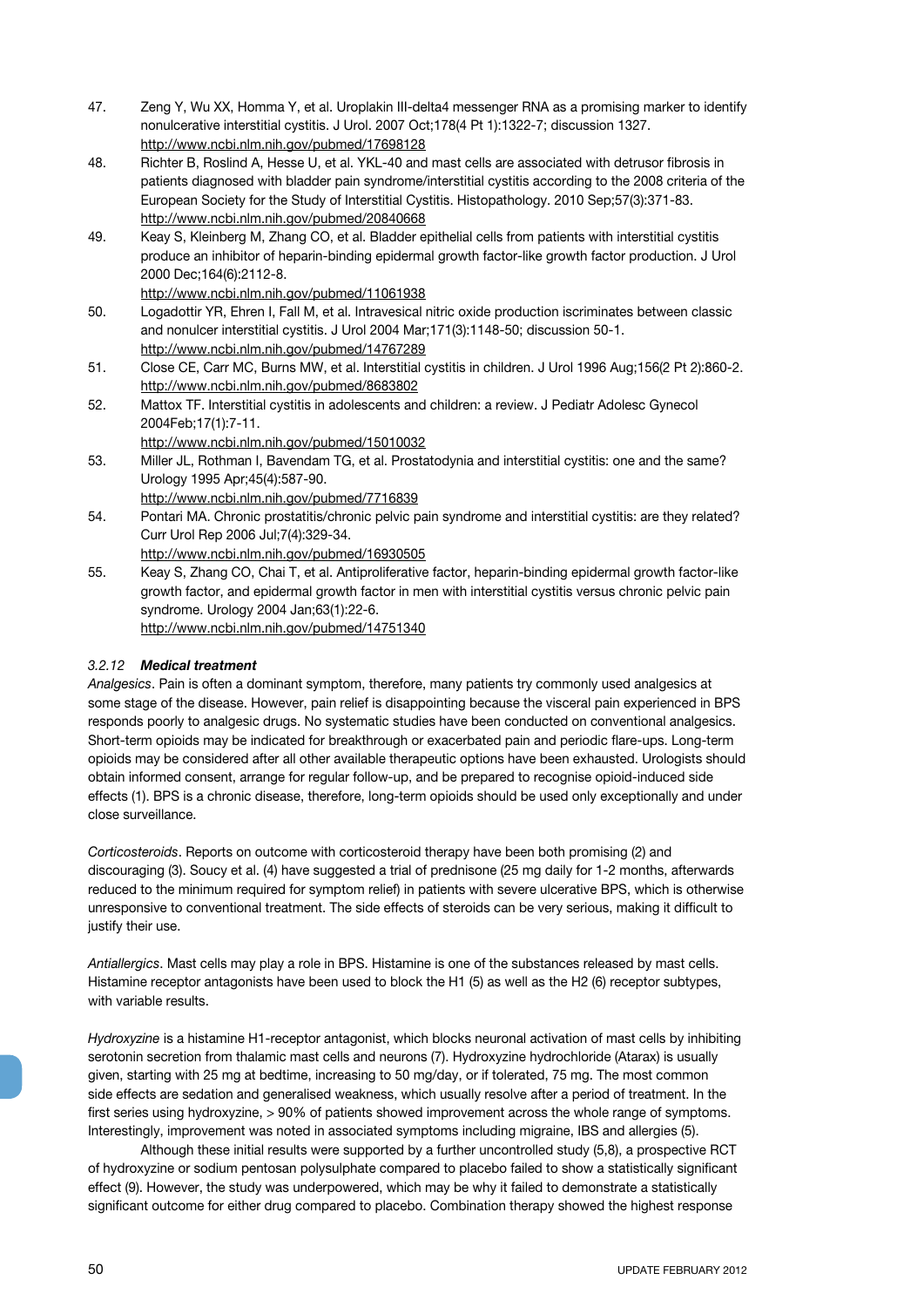rate of 40%, with a placebo response rate of 13%.

*Amitriptyline*. The tricyclic antidepressant amitriptyline has alleviated symptoms in BPS, probably via mechanisms such as blockade of acetylcholine receptors, inhibition of reuptake of released serotonin and noradrenalin, and blockade of histamine H1 receptors. It is also an anxiolytic agent (10). Several reports have indicated amelioration after oral amitriptyline (11-13). In a prospective RCT, 48 patients (14) were treated for 4 months with amitriptyline.

Drug dosages were escalated in 25-mg increments at 1-week intervals up to a maximum dosage of 100 mg. Amitriptyline significantly improved the mean symptom score, pain and urgency intensity, whereas frequency and functional bladder capacity improved but not significantly. In a subsequent, prospective, open-label study (15), a response rate of 64% with an overall mean dose of 55 mg was seen with longterm amitriptyline for 20 months. Patient overall satisfaction was good to excellent in 46%, with significant improvement in symptoms.

A therapeutic response was observed in all 28 patients fulfilling NIDDK criteria and those with a clinical diagnosis of BPS. Anticholinergic side effects (mouth dryness and weight gain) were common and considered to be a drawback of amitriptyline. A multicentre, randomised, double-blind, placebo-controlled clinical trial comparing amitriptyline and placebo plus behavioural modification in 273 patients concluded that amitriptyline may be beneficial at ≥ 50 mg/daily (16). In clinical practice drowsiness is also a limiting factor with amitriptyline and a lower starting dose of 10mg is often suggested. Nortriptyline is sometimes considered in place of amitriptyline when drowsiness is the limiting factor.

*Pentosan polysulphate sodium* (Elmiron) has been evaluated in double-blind, placebo-controlled studies. Pentosan polysulphate sodium is thought to substitute for a defect in the GAG layer. Subjective improvement of pain, urgency, frequency, but not nocturia, has been reported in patients taking the drug compared to placebo (17,18). In an open multicentre study, pentosan polysulphate sodium had a more favourable effect in BPS type 3 C than in non-ulcer disease (19). The normal dose is 150-200 mg twice daily between meals. However, absorption is incomplete. An RCT has compared 300 mg pentosan polysulphate sodium with evaluated dosages of 600 and 900 mg in 380 BPS patients. Mean ICSI scores improved significantly for all dosages (20). However, treatment response was not dose-dependent but related more to treatment duration. At 32 weeks, about half of all patients were responders. Most adverse events were mild and resolved without intervention. In contrast, a prospective RCT comparing pentosan polysulphate sodium and hydroxyzine against placebo failed to demonstrate a statistically significant outcome for either drug, although the former approached statistical significance  $(P = 0.064)$  (9). Combination therapy showed the highest response rate of 40% compared to 13% with placebo. For patients with an initial minor response to pentosan polysulphate sodium, additional subcutaneous administration of heparin appeared to be helpful (21).

*Antibiotics* have a limited role in the treatment of BPS. A prospective pilot RCT of sequential oral antibiotics in 50 patients found that overall improvement occurred in 12/25 patients in the antibiotic group and 6/25 in the placebo group, whereas 10 and five patients reported an improvement in pain and urgency, respectively. Antibiotics alone or in combination may be associated with decreased symptoms in some patients, but do not represent a major advance in therapy for BPS (22).

*Immunosuppressants*. Azathioprine, 50-100 mg daily, was given to 38 patients, resulting in disappearance of pain in 22 and urinary frequency in 20 (23). Cyclosporin A (CyA) (24) and methotrexate (25) were initially evaluated in open studies, with a good effect on pain, but a limited effect on urgency and frequency.

More recent studies of CyA have reported promising results (26,27). In 23 patients, daily voiding, maximal bladder capacity, and voided volume improved significantly after 1 year of treatment. The effect was maintained throughout 5 years follow-up, with 20/23 patients reporting no bladder pain. However, symptoms recurred within a few months of discontinuing CyA.

In a subsequent randomised study (27), 64 patients fulfilling the NIH criteria were randomised to 1.5 mg/kg CyA twice daily or low-dose (3 100 mg) pentosan polysulphate sodium for 6 months. CyA was superior to pentosan polysulphate sodium in all clinical outcome parameters, with the frequency of micturition significantly reduced in CyA-treated patients, and clinical global response rates of 75% (CyA) and 19% (pentosan polysulphate sodium) (P < 0.001). However, there were more adverse events in the CyA arm (including induced hair growth, gingival pain and hyperplasia, paraesthesia in the extremities, abdominal pain, flushing, muscle pain and shaking), and only 29 patients completed the 6 months follow-up in both groups. During CyA therapy, careful follow-up is mandatory, including regular blood pressure measurement and serum creatinine.

*Gabapentin* is an antiepileptic drug, which is used as adjunctive treatment in painful disorders. Gabapentin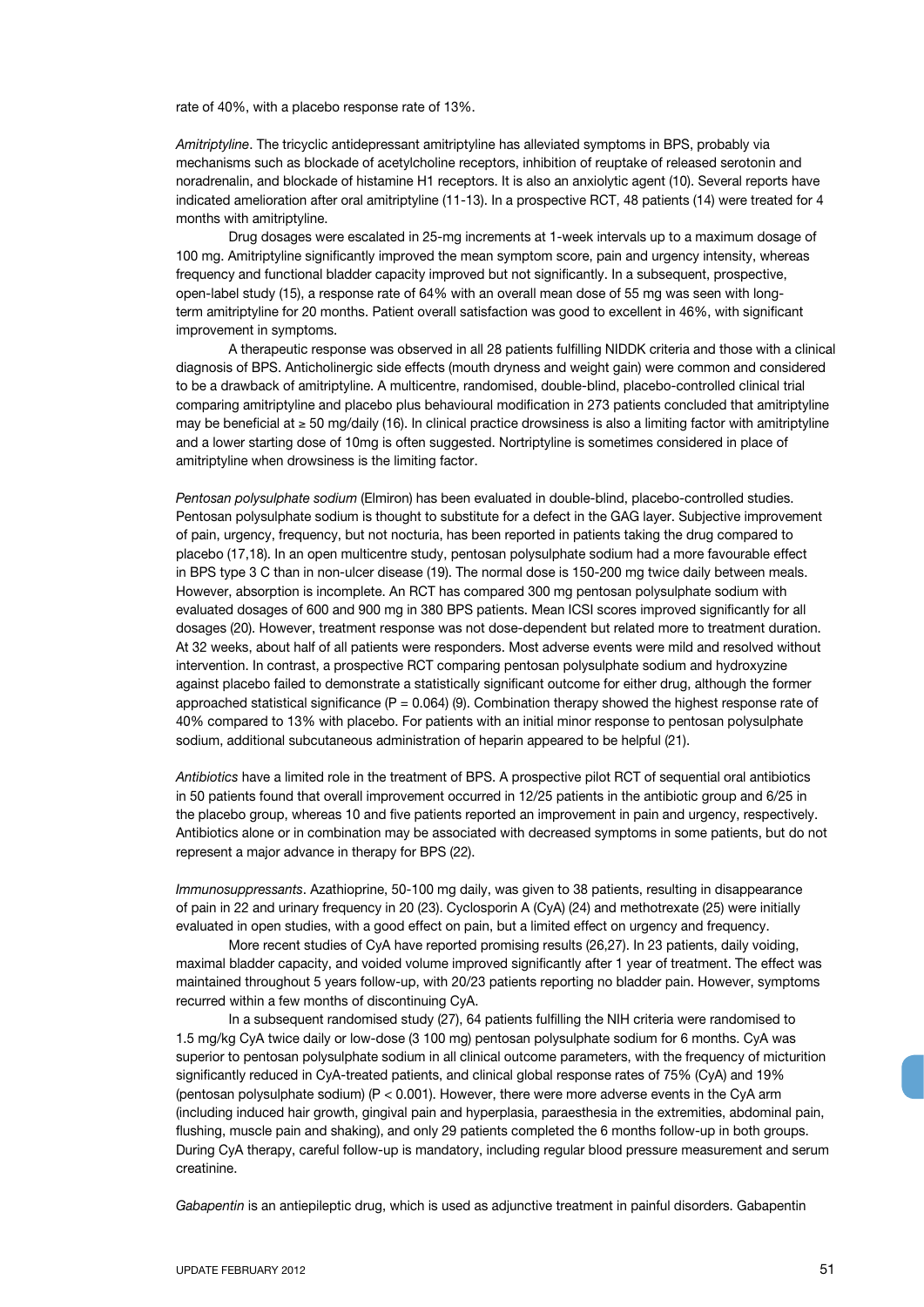may reduce the use of concomitant therapeutics, such as opioids. Two patients with BPS showed improved functional capacity and received adequate pain control when gabapentin was added to their regimen (28). In an uncontrolled dose-escalation protocol with 21 chronic genitourinary pain patients (29), 10 improved with gabapentin at 6 months. The study included eight BPS patients, of whom, five responded to gabapentin.

*Pregabalin* is an alpha (2)-delta ligand that binds to and modulates voltage-gated calcium channels, exerting its intended effect to reduce neuropathic pain (30). Pregabalin is the second of only two medications that are US FDA-approved for the treatment of neuropathic pain associated with diabetic peripheral neuropathy; it is used for the treatment of postherpetic neuralgia. Studies on BPS are still lacking.

*Suplatast tosilate* (IPD-1151T) is an oral immunoregulator that suppresses helper-T-cell-mediated allergic processes. Fourteen women with BPS treated with suplatast tosilate reported significantly increased bladder capacity and decreased symptoms after 1 year of treatment. No major side effects occurred and therapeutic effects correlated with a reduction in blood eosinophils, IgE and urinary T cells (31). Comparative controlled data are unavailable.

*Quercetin* is a bioflavonoid that may be effective in male pelvic pain syndrome. It was first tested in a small open-label study of 29 patients, with hopeful results (32). Theoharides et al. (33) have studied the dietary supplement CystoProtek formulated from quercetin and the natural GAG components, chondroitin sulphate and sodium hyaluronate. In an uncontrolled study, symptoms were significantly improved in 37 BPS patients (NIH criteria), who had failed all forms of therapy and who took six capsules per day for 6 months. Larger controlled studies are warranted by this result.

### *3.2.12.1 References*

- 1. Nickel JC. Opioids for chronic prostatitis and interstitial cystitis: lessons learned from the 11th World Congress on Pain. Urology 2006 Oct;68(4):697-701. http://www.ncbi.nlm.nih.gov/pubmed/17070334
- 2. Badenoch AW. Chronic interstitial cystitis. Br J Urol 1971 Dec;43(6):718-21. http://www.ncbi.nlm.nih.gov/pubmed/5159574
- 3. Pool TL. Interstitial cystitis: clinical considerations and treatment. Clin Obstet Gynecol 1967 Mar;10(1):185-91.
	- http://www.ncbi.nlm.nih.gov/pubmed/6021011
- 4. Soucy F, Grégoire M. Efficacy of prednisone for severe refractory ulcerative interstitial cystitis. J Urol 2005 Mar;173(3):841-3; discussion 843.
	- http://www.ncbi.nlm.nih.gov/pubmed/15711286
- 5. Theoharides TC. Hydroxyzine in the treatment of interstitial cystitis. Urol Clin North Am 1994 Feb;21(1):113-9.
	- http://www.ncbi.nlm.nih.gov/pubmed/8284834
- 6. Seshadri P, Emerson L, Morales A. Cimetidine in the treatment of interstitial cystitis. Urology 1994 Oct;44(4):614-6.
- http://www.ncbi.nlm.nih.gov/pubmed/7941209
- 7. Theoharides TC. Hydroxyzine for interstitial cystitis. J Allergy Clin Immunol 1993 Feb;91(2):686-7. http://www.ncbi.nlm.nih.gov/pubmed/8436783
- 8. Theoharides TC, Sant GR. Hydroxyzine therapy for interstitial cystitis. Urology 1997 May;49(5A Suppl):108-10.
	- http://www.ncbi.nlm.nih.gov/pubmed/9146011
- 9. Sant GR, Propert KJ, Hanno PM, et al; Interstitial Cystitis Clinical Trials Group. A pilot clinical trial of oral pentosan polysulfate and oral hydroxyzine in patients with interstitial cystitis. J Urol 2003 Sep;170(3):810-5.
	- http://www.ncbi.nlm.nih.gov/pubmed/12913705
- 10. Baldessarini RJ. Drugs and the treatment of psychiatric disorders. In: Gilman A, Gooman L, Rall T, eds. The Pharmacological Basis of Therapeutics. 7th ed. New York: Macmillan, 1985, pp. 387-445.
- 11. Hand JR. Interstitial cystitis: report of 223 cases (204 women and 19 men). J Urol. 1949 Feb;61(2):291- 310.
	- http://www.ncbi.nlm.nih.gov/pubmed/18111850
- 12. Hanno PM, Buehler J, Wein AJ. Use of amitriptyline in the treatment of interstitial cystitis. J Urol 1989 Apr;141(4):846-8.
	- http://www.ncbi.nlm.nih.gov/pubmed/2926877
- 13. Kirkemo AK, Miles BJ, Peters JM. Use of amitriptyline in interstitial cystitis. J Urol 1990;143 (Suppl):279A.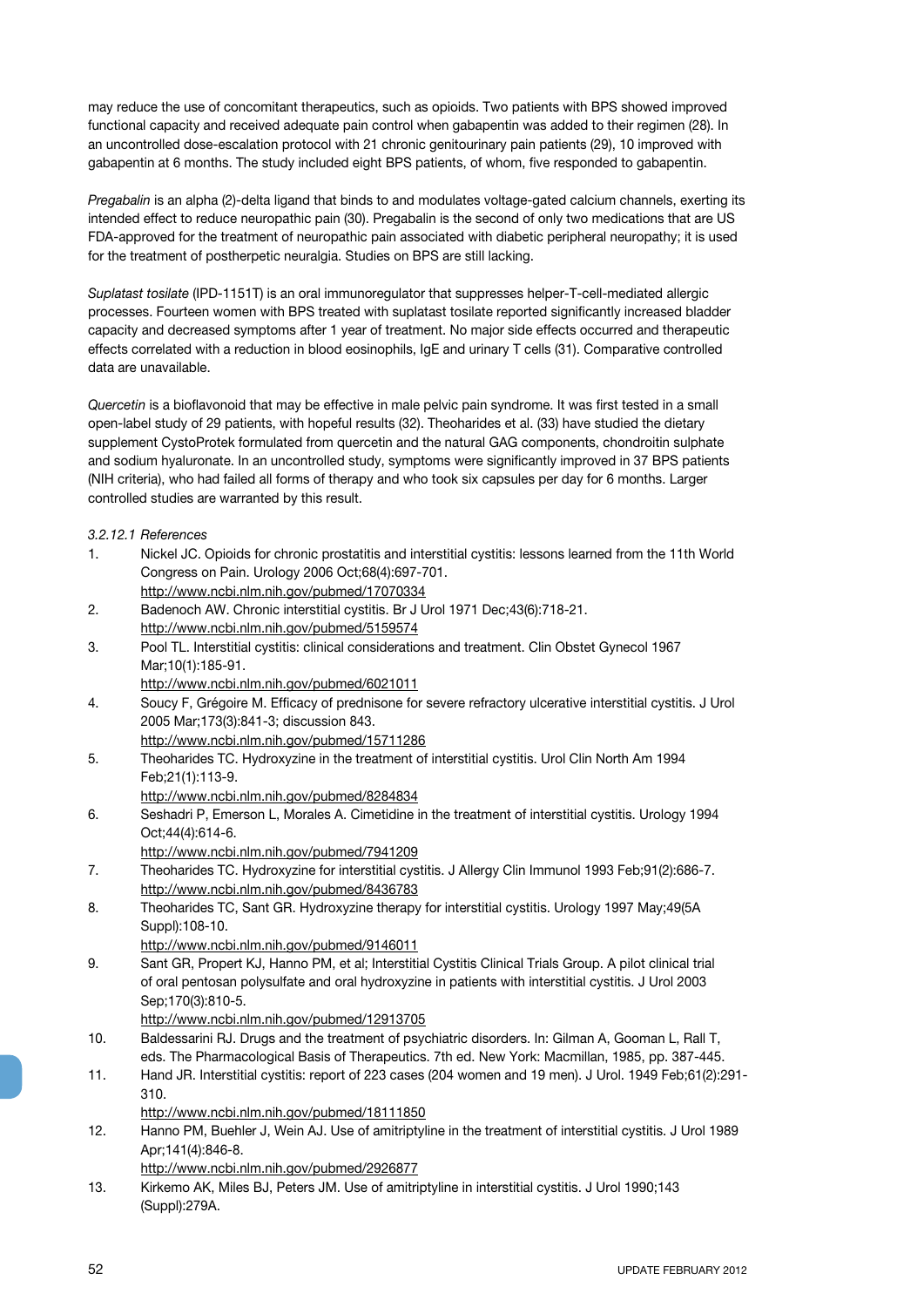- 14. van Ophoven A, Pokupic S, Heinecke A, et al. A prospective, randomized, placebo controlled, doubleblind study of amitriptyline for the treatment of interstitial cystitis. J Urol 2004 Aug;172(2):533-6. http://www.ncbi.nlm.nih.gov/pubmed/15247722
- 15. van Ophoven A, Hertle L. Long-term results of amitriptyline treatment for interstitial cystitis. J Urol 2005 Nov;174(5):1837-40. http://www.ncbi.nlm.nih.gov/pubmed/16217303
- 16. Foster HE Jr, Hanno PM, Nickel JC, et al. Interstitial Cystitis Collaborative Research Network. Effect of amitriptyline on symptoms in treatment naïve patients with interstitial cystitis/painful bladder syndrome.J Urol. 2010 May;183(5):1853-8. http://www.ncbi.nlm.nih.gov/pubmed/20303115
- 17. Mulholland SG, Hanno P, Parsons CL, et al. Pentosan polysulfate sodium for therapy of interstitial cystitis. A double-blind placebo-controlled clinical study. Urology 1990 Jun;35(6):552-8. http://www.ncbi.nlm.nih.gov/pubmed/1693797
- 18. Hwang P, Auclair B, Beechinor D, et al. Efficacy of pentosan polysulfate in the treatment of interstitial cystitis: a meta-analysis. Urology 1997 Jul;50(1):39-43. http://www.ncbi.nlm.nih.gov/pubmed/9218016
- 19. Fritjofsson A, Fall M, Juhlin R, et al. Treatment of ulcer and nonulcer interstitial cystitis with sodium pentosanpolysulfate: a multicenter trial. J Urol 1987 Sep;138(3):508-12. http://www.ncbi.nlm.nih.gov/pubmed/2442416
- 20. Nickel JC, Barkin J, Forrest J, et al; Elmiron Study Group. Randomized, double-blind, dose-ranging study of pentosan polysulfate sodium for interstitial cystitis. Urology 2005 Apr;65(4):654-8. http://www.ncbi.nlm.nih.gov/pubmed/15833501
- 21. van Ophoven A, Heinecke A, Hertle L. Safety and efficacy of concurrent application of oral pentosan polysulfate and subcutaneous low-dose heparin for patients with interstitial cystitis. Urology 2005 Oct;66(4):707-11.
	- http://www.ncbi.nlm.nih.gov/pubmed/16230121
- 22. Warren JW, Horne LM, Hebel JR, et al. Pilot study of sequential oral antibiotics for the treatment of interstitial cystitis. J Urol 2000 Jun;163(6):1685-8. http://www.ncbi.nlm.nih.gov/pubmed/10799160
- 23. Oravisto KJ, Alfthan OS. Treatment of interstitial cystitis with immunosuppression and chloroquine derivatives. Eur Urol 1976;2(2):82-4.
	- http://www.ncbi.nlm.nih.gov/pubmed/971677
- 24. Forsell T, Ruutu M, Isoniemi H, et al. Cyclosporine in severe interstitial cystitis. J Urol 1996 May;155(5):1591-3.
	- http://www.ncbi.nlm.nih.gov/pubmed/8627830
- 25. Moran PA, Dwyer PL, Carey MP, et al. Oral methotrexate in the management of refractory interstitial cystitis. Aust N Z J Obstet Gynaecol 1999 Nov;39(4):468-71. http://www.ncbi.nlm.nih.gov/pubmed/10687766
- 26. Sairanen J, Forsell T, Ruutu M. Long-term outcome of patients with interstitial cystitis treated with low dose cyclosporine A. J Urol 2004 Jun;171(6 Pt 1):2138-41. http://www.ncbi.nlm.nih.gov/pubmed/15126772
- 27. Sairanen J, Tammela TL, Leppilahti M, et al. Cyclosporine A and pentosan polysulfate sodium for the treatment of interstitial cystitis: a randomized comparative study. J Urol 2005 Dec;174(6):2235-8. http://www.ncbi.nlm.nih.gov/pubmed/16280777
- 28. Hansen HC. Interstitial cystitis and the potential role of gabapentin. South Med J 2000 Feb;93(2): 238-42.
	- http://www.ncbi.nlm.nih.gov/pubmed/10701800
- 29. Sasaki K, Smith CP, Chuang YC, et al. Oral gabapentin (neurontin) treatment of refractory genitourinary tract pain. Tech Urol 2001 Mar;7(1):47-9. http://www.ncbi.nlm.nih.gov/pubmed/11272678
- 30. Sonnett TE, Setter SM, Campbell RK. Pregabalin for the treatment of painful neuropathy. Expert RevNeurother 2006 Nov;6(11):1629-35. http://www.ncbi.nlm.nih.gov/pubmed/17144773
- 31. Ueda T, Tamaki M, Ogawa O, et al. Improvement of interstitial cystitis symptoms and problems that developed during treatment with oral IPD-1151T. J Urol 2000 Dec;164(6):1917-20. http://www.ncbi.nlm.nih.gov/pubmed/11061880
- 32. Katske F, Shoskes DA, Sender M, et al. Treatment of interstitial cystitis with a quercetin supplement. Tech Urol 2001 Mar;7(1):44-6. http://www.ncbi.nlm.nih.gov/pubmed/11272677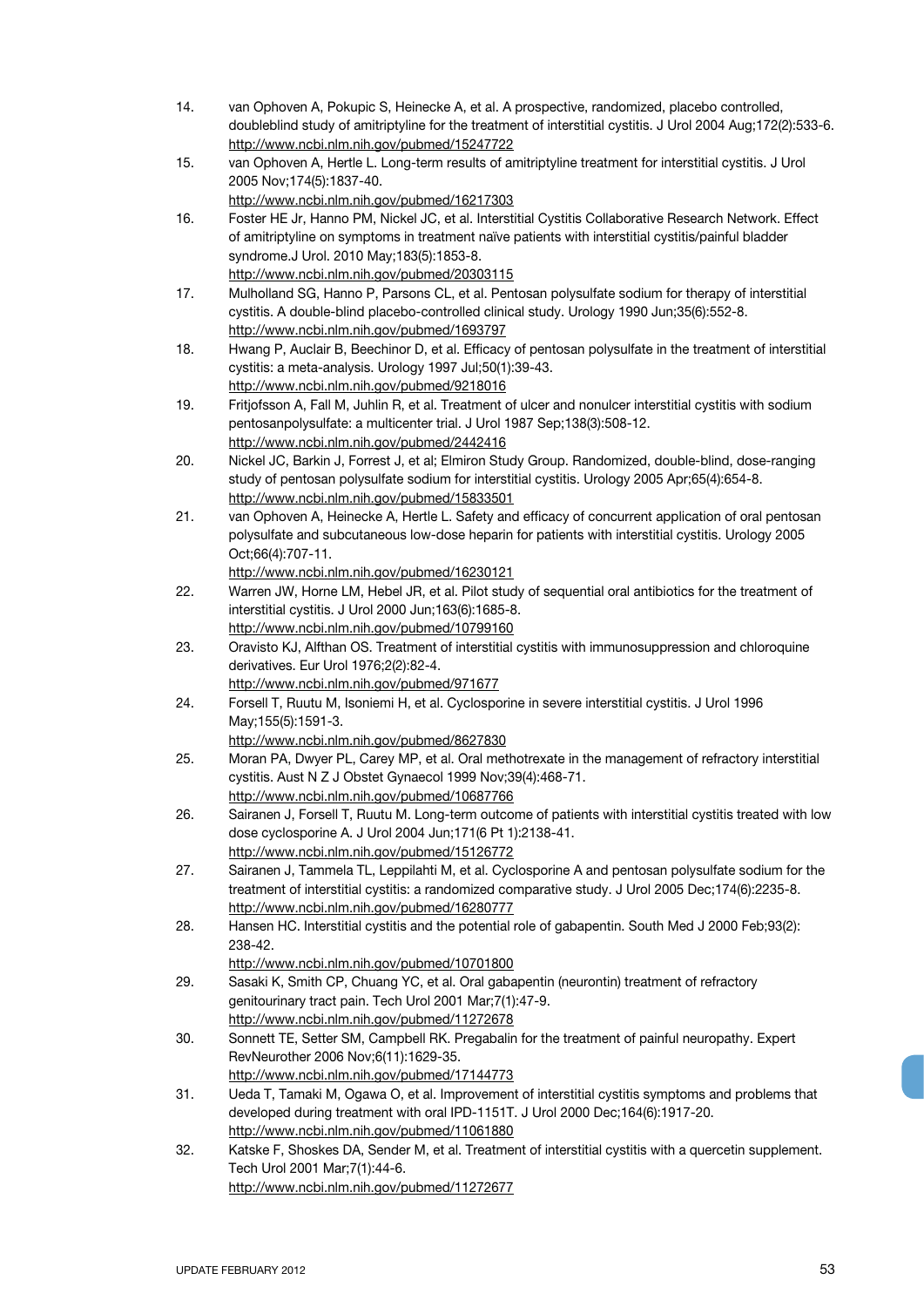33. Theoharides TC, Sant GR. A pilot open label study of Cystoprotek in interstitial cystitis. Int J Immunopathol Pharmacol 2005 Jan-Mar;18(1):183-8. http://www.ncbi.nlm.nih.gov/pubmed/15698523

### *3.2.13 Intravesical treatment*

Intravesical application of medications establishes high concentrations at the target, with few systemic side effects. Disadvantages include the need for intermittent catheterisation, which can be painful in BPS patients, cost, and risk of infection.

*Local anaesthetics*. There are sporadic reports of successful treatment of BPS with intravesical lidocaine (1,2). Alkalisation of lidocaine before intravesical application improves pharmacokinetics (3). In an uncontrolled study, significant immediate symptom relief was reported in 94% of patients and sustained relief after 2 weeks in 80%, using instillations of combined heparin and alkalinised lidocaine [40,000 U heparin, 2% lidocaine (160 mg), and 3 mL 8.4% sodium bicarbonate] (4). One hundred and two adult patients (99 women) with a clinical diagnosis of BPS were randomised from 19 centres in the USA and Canada to receive a daily intravesical instillation of alkalinised lidocaine or placebo (double-blind), for 5 consecutive days. Treated patients had significant sustained symptom relief for up to 1 month (5).

*Pentosan polysulphate sodium* is a glycoprotein aimed at replenishing the GAG layer, which is applied intravesically due to poor bioavailability following oral administration. A double-blind placebo-controlled study (6) was performed in 20 patients, of whom 10 received intravesical pentosan polysulphate sodium (300 mg in 50 mL 0.9% saline) twice weekly for 3 months, and 10 received placebo.

At 3 months, four patients in the pentosan polysulphate sodium group and two in the placebo group achieved significant symptomatic relief. Bladder capacity showed a significant increase only in patients treated with pentosan polysulphate sodium. At 18 months, symptoms were relieved in eight patients, who were still receiving pentosan polysulphate sodium instillation, and in four patients not receiving the drug. In another study, a total of 41 women diagnosed with BPS were randomised to receive a combination of intravesical plus oral pentosan polysulphate sodium (21 in treatment group) or intravesical placebo plus oral pentosan polysulphate sodium (20 in placebo group) for 6 weeks. All subjects continued to receive oral pentosan polysulphate sodium for a further 12 weeks. At week 18, the treatment group showed significant improvement in all health-related QoL domains compared to baseline (P<.01), whereas the placebo group showed significant improvement in only three domains,  $(P \le 0.05)$  compared to baseline (7).

*Intravesical heparin* has been proposed as a coating agent. In an open, prospective, uncontrolled trial (8), 48 BPS patients received instillations of 10,000 U in 10 mL sterile water three times weekly for 3 months. In over half of the patients, intravesical heparin controlled the symptoms, with continued improvement after 1 year of therapy. Kuo et al. (9) have reported another uncontrolled trial of intravesical heparin (25,000 U twice weekly for 3 months) in women with frequency-urgency syndrome and a positive potassium test. The study included 10 patients with BPS, of whom eight reported symptomatic improvement. Baykal et al. (10) have evaluated intravesical heparin plus dorsal tibial nerve stimulation in 10 refractory BPS patients. Voiding frequency, pain scores and maximum cystometric capacity were significantly better after 2 and 12 months compared to pretreatment values.

*Hyaluronic acid (hyaluronan)* is a natural proteoglycan aimed at repairing defects in the GAG layer. A response rate of 56% at week 4 and 71% at week 7 was reported in 25 patients treated with hyaluronic acid (11). After week 24, effectiveness decreased, but there was no significant toxicity. Nordling et al. (12) and Kallestrup (13) have reported a 3-year follow-up of a 3-month, prospective, non-randomised study evaluating the effect of intravesical hyaluronic acid on BPS symptoms. Of the 20 patients, 11 chose to continue treatment beyond the initial trial, and modest beneficial long-term effects were noted in about two-thirds of patients. Reduction in urinary frequency was less effective and mostly due to an improvement in night-time voids.

Another study (14) has demonstrated a similar favourable effect of hyaluronic acid on pain reduction. Fortyeight patients with typical symptoms and a positive potassium (0.4 M) sensitivity test were treated with weekly instillations of 40 mg hyaluronic acid for 10 weeks. Visual analogue scale scores showed symptom relief due to hyaluronic acid therapy, irrespective of bladder capacity. The improvement was particularly evident in patients with a reduction in  $C<sub>max</sub> < 30%$  compared to patients with a reduction of < 30% with 0.2 M KCl solution (P = 0.003). Long-term effects were investigated in a study of 70 patients previously treated with hyaluronan. Of the 70 patients initially treated, 48 were available for evaluation. Of these, 50% reported complete remission with no further therapy. Another 41.7% of patients with symptom recurrence improved after retreatment (15).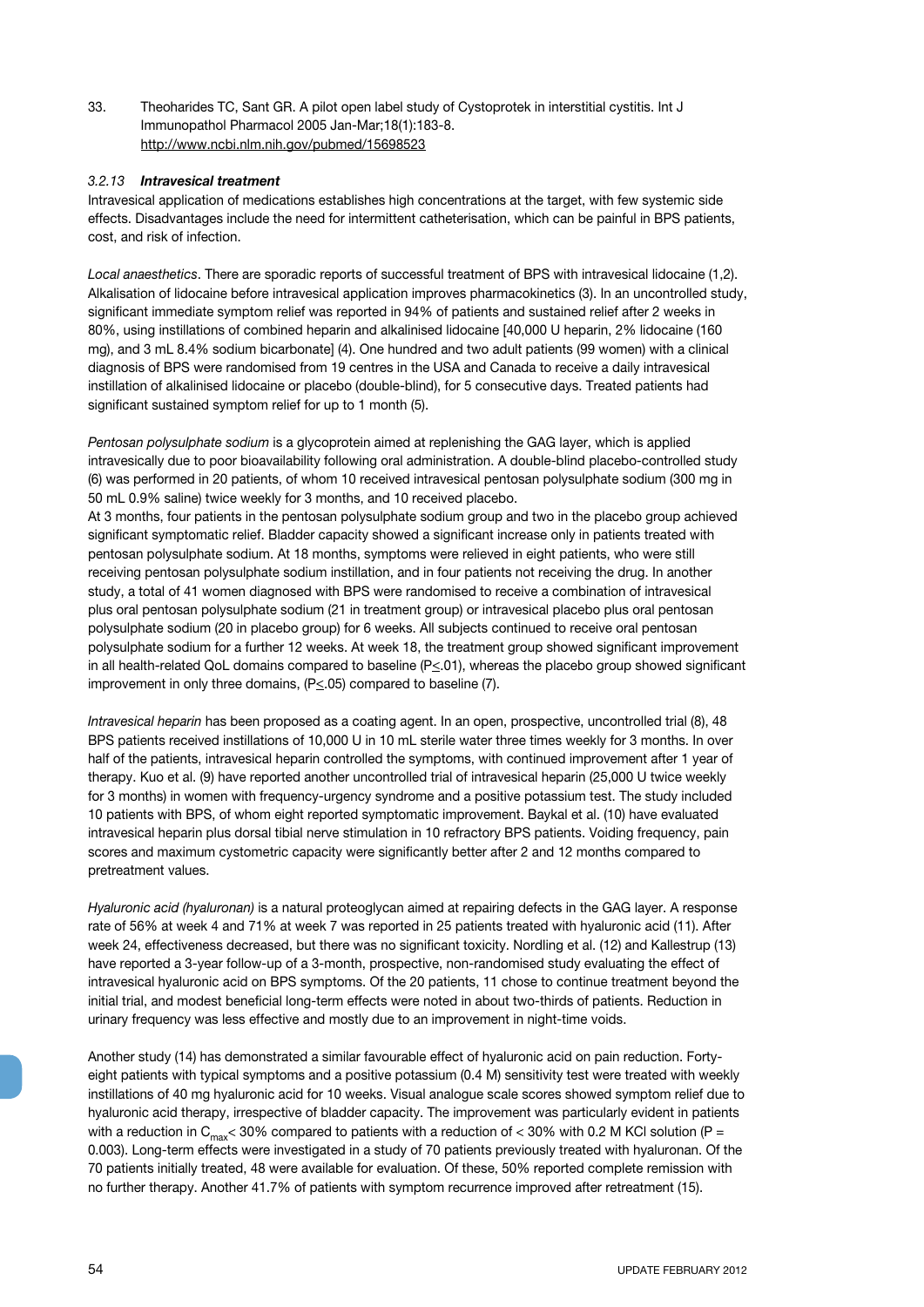*Chondroitin sulphate*. Intravesical chondroitin sulphate (16) demonstrated beneficial effects in patients with a positive potassium stimulation test, in two non-randomised, uncontrolled, open-label pilot studies. Steinhoff (17) treated 18 patients with 40 mL instilled intravesically once weekly for 4 weeks and then once monthly for 12 months. Thirteen of 18 patients were followed for the entire 13-month study. Twelve of these patients responded to treatment within 3-12 weeks. A total of 6/13 (46.2%) showed a good response, 2/13 (15.4%) had a fair response, 4/13 (30.8%) had a partial response, and 1/13 (7.7%) showed no response. In a second trial (18), 24 refractory patients with BPS were treated with high-dose (2.0%) chondroitin sulphate instillations twice weekly for 2 weeks, then weekly with 0.2% solution for 4 weeks, and monthly thereafter for 1 year. The average symptom improvement reported in 20 patients completing the trial was 73.1% (range: 50-95%). The time to optimum response was 4-6 months. A more concentrated 2.0% solution was needed in eight patients to maintain results.

Sixty-five patients with BPS were treated in a prospective, randomised, double-blind, inactive vehiclecontrolled, 12-week study (6 weeks treatment, followed by 6 weeks follow-up). At the primary endpoint analysis (week 7), 22.6% of the vehicle control group were responders compared with 39.4% of the active therapy group, however, the difference was not significant, probably due to underpowering of the study (19,20).

*Dimethyl sulphoxide* (DMSO) is a chemical solvent and water-soluble liquid that penetrates cell membranes. It is claimed to have analgesic, anti-inflammatory, collagenolytic, and muscle relaxant effects. It is also a scavenger of the intracellular OH radical, which is believed to be an important trigger of the inflammatory process. It has been tested empirically and found to alleviate symptoms in BPS. DMSO is now a standard treatment. In a controlled crossover trial (21), 33 patients received instillations of 50% DMSO solution and placebo (saline). All patients received both regimens, which were administered intravesically every 2 weeks for two sessions of four treatments each. Subjective improvement was noted in 53% of patients receiving DMSO versus 18% receiving placebo, and objective improvement in 93% and 35%, respectively.

Other uncontrolled trials with DMSO have reported response rates of 50-70% for a period of 1-2 months (22). Rossberger et al. (23) have evaluated the discomfort and long-term effects of DMSO instillations in a total of 28 patients. Side effects were no more common or pronounced in patients with classic compared to non-ulcer disease. After DMSO instillations, a residual treatment effect lasting 16-72 months could be seen. DMSO is contraindicated during UTIs or shortly after bladder biopsy. It temporarily causes a garlic-like odour. There is a case report in which DMSO treatment may have caused pigmented eye lens deposits (24), therefore, ophthalmic review should be considered during treatment.

*Bacillus Calmette Guérin (BCG).* The tuberculosis BCG vaccine is used for its immunomodulatory properties in the intravesical treatment of superficial bladder carcinoma. In 1997, a small prospective, double-blind pilot study showed that intravesical BCG demonstrated a 60% response rate versus 27% in the placebo group in 30 patients who received six weekly instillations of Tice strain BCG or placebo (25). In a subsequent 24-33 month follow-up study, eight of the nine responders reported BPS symptom amelioration. BCG did not worsen symptoms in non-responders (26). However, these results are at variance with two controlled trials. In a prospective, double-blind crossover trial of BCG and DMSO (86), BCG treatment failed to demonstrate any benefit.

Another randomised, placebo-controlled, double-blind trial of 260 refractory BPS patients (27) reported global response rates of 12% for placebo and 21% for BCG ( $P = 0.062$ ). Small improvements were observed for all secondary outcomes (voiding diary, pain, urgency, symptom indexes, and adverse events), some of which were greater with BCG, but with only borderline statistical significance.

In a subsequent study (28), 156 non-responders from both groups were offered treatment with open-label BCG. The low response rate (18%) for BCG in this series and the results of the same group's (Interstitial Cystitis Clinical Trials Group; ICCTG) follow-up on the responders, which found no differences, have substantiated the argument against the routine use of BCG for BPS (29).

*Vanilloids* disrupt sensory neurons (30). Resiniferatoxin (RTX) is an ultrapotent analogue of the chilli pepper extract capsaicin, causing less pain on instillation and therefore no anaesthesia. Chen et al. (31) have investigated RTX tolerability (0.05 or 0.10 μM) in 22 BPS patients versus placebo. The most commonly reported adverse event was pain during instillation (RTX > 80.0%, placebo 25.0%) but no serious adverse events were reported. In a small RCT on 18 patients with hypersensitive bladder disorder and pain (32), RTX significantly reduced mean frequency, nocturia, and pain scores by about 50%. In another study of seven patients with detrusor hyper-reflexia, RTX improved urinary frequency, incontinence and bladder capacity (33). In a small open-label study with single-dose RTX in patients with frequency and urgency (34), RTX significantly improved LUTS, urodynamic parameters, and QoL for up to 6 months. These results are in contrast with an RCT in 163 BPS patients randomly assigned to receive a single intravesical dose of 50 mL of either placebo or RTX (0.01, 0.05 or 0.10 μM) (35). RTX resulted in a dose-dependent increase in instillation pain, but otherwise was well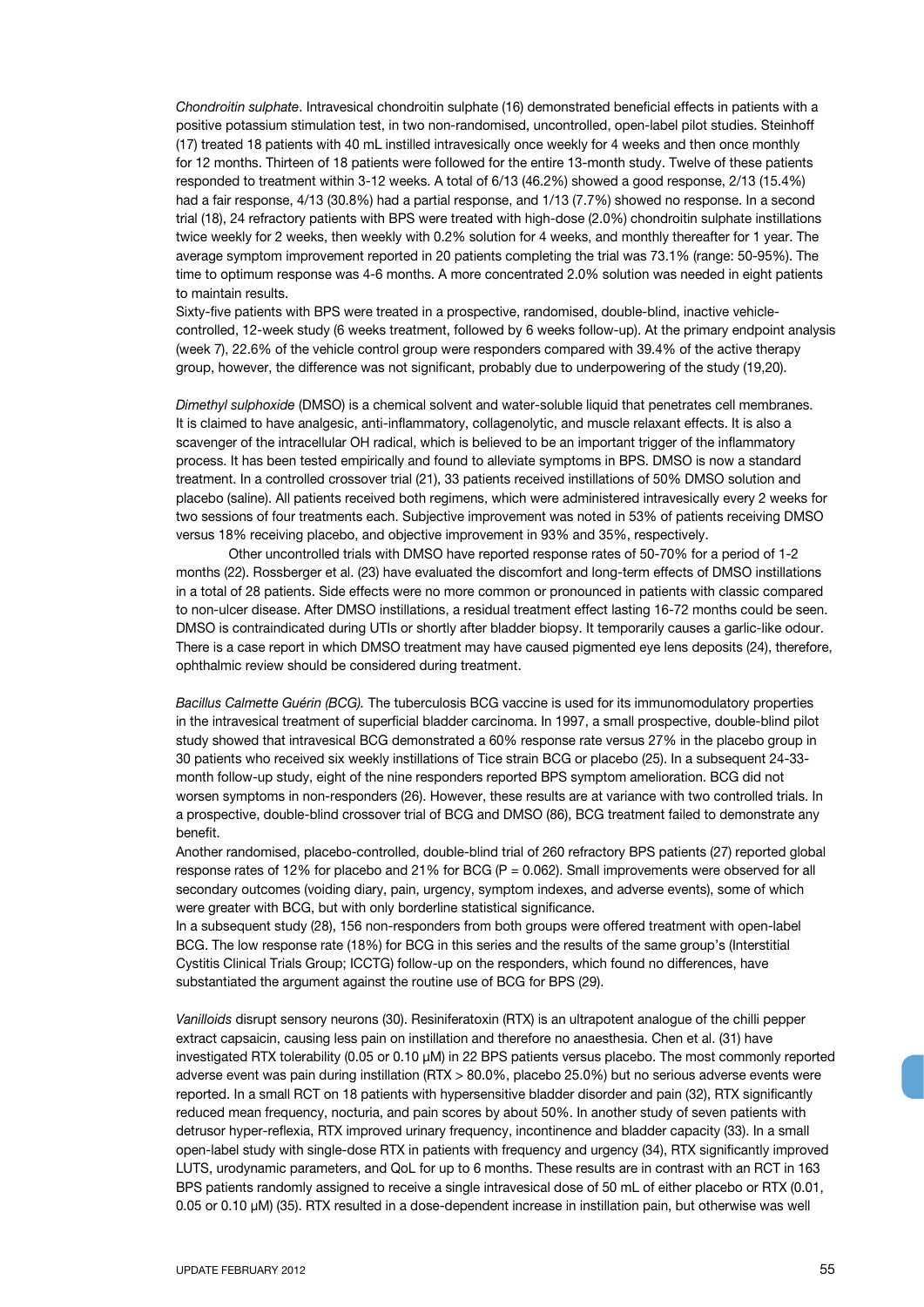tolerated. It did not improve overall symptoms, pain, urgency, frequency, nocturia, or average void volume during 12 weeks follow-up.

More favourable results have been reported from a prospective study on multiple intravesical instillations of RTX (36) (0.01 μM once weekly for 4 weeks). Among 12 patients (one drop-out for severe pain), the overall satisfaction rate was 58.3%, with several scales of symptom and QoL significantly improved after RTX treatment. There was no significant increase in functional bladder capacity or change in urodynamic parameters. A prospective, randomised, double-blind, crossover study was performed in 26 women, who received instillations with various pH values. There was no evidence that changes in urinary pH affected the pain associated with BPS (37).

*3.2.13.1 References*

- 1. Giannakopoulos X, Champilomatos P. Chronic interstitial cystitis. Successful treatment with intravesical lidocaine. Arch Ital Urol Nefrol Androl 1992 Dec;64(4):337-9. http://www.ncbi.nlm.nih.gov/pubmed/1462157
- 2. Asklin B, Cassuto J. Intravesical lidocaine in severe interstitial cystitis. Case report. Scand J Urol Nephrol 1989;23(4):311-2.

http://www.ncbi.nlm.nih.gov/pubmed/2595329

3. Henry R, Patterson L, Avery N, et al. Absorption of alkalized intravesical lidocaine in normal and inflamed bladders: a simple method for improving bladder anaesthesia. J Urol 2001 Jun;165(6 Pt 1):1900-3.

http://www.ncbi.nlm.nih.gov/pubmed/11371877

- 4. Parsons CL. Successful downregulation of bladder sensory nerves with combination of heparin and alkalinized lidocaine in patients with interstitial cystitis. Urology 2005 Jan;65(1):45-8. http://www.ncbi.nlm.nih.gov/pubmed/15667861
- 5. Nickel JC, Moldwin R, Lee S, et al. Intravesical alkalinized lidocaine (PSD597) offers sustained relief from symptoms of interstitial cystitis and painful bladder syndrome. BJU Int. 2009 Apr;103(7):910-8. http://www.ncbi.nlm.nih.gov/pubmed/19021619
- 6. Bade JJ, Laseur M, Nieuwenburg A, et al. A placebo-controlled study of intravesical pentosanpolysulphate for the treatment of interstitial cystitis. Br J Urol 1997 Feb;79(2):168-71.
- 7. Davis EL, El Khoudary SR, Talbott EO, et al. Safety and efficacy of the use of intravesical and oral pentosan polysulfate sodium for interstitial cystitis: a randomized double-blind clinical trial.J Urol. 2008 Jan;179(1):177-85.

http://www.ncbi.nlm.nih.gov/pubmed/18001798

8. Parsons CL, Housley T, Schmidt JD, et al. Treatment of interstitial cystitis with intravesical heparin. BrJ Urol 1994 May;73(5):504-7.

http://www.ncbi.nlm.nih.gov/pubmed/8012771

- 9. Kuo HC. Urodynamic results of intravesical heparin therapy for women with frequency urgency syndrome and interstitial cystitis. J Formos Med Assoc 2001 May;100(5):309-14. http://www.ncbi.nlm.nih.gov/pubmed/11432309
- 10. Baykal K, Senkul T, Sen B, et al. Intravesical heparin and peripheral neuromodulation on interstitial cystitis. Urol Int 2005;74(4):361-4.

http://www.ncbi.nlm.nih.gov/pubmed/15897705

- 11. Morales A, Emerson L, Nickel JC, et al. Intravesical hyaluronic acid in the treatment of refractory interstitial cystitis. Urology. 1997 May;49(5A Suppl):111-3. http://www.ncbi.nlm.nih.gov/pubmed/9146012
- 12. Nordling J, Jørgensen S, Kallestrup E. Cystistat for the treatment of interstitial cystitis: a 3-year followup study. Urology 2001 Jun;57(6 Suppl 1):123.

http://www.ncbi.nlm.nih.gov/pubmed/11378112

- 13. Kallestrup EB, Jørgensen S, Nordling J, et al. Treatment of interstitial cystitis with Cystistat: a hyaluronic acid product. Scand J Urol Nephrol 2005;39(2):143-7. http://www.ncbi.nlm.nih.gov/pubmed/16032779
- 14. Daha LK, Riedl CR, Lazar D, et al. Do cystometric findings predict the results of intravesical hyaluronic acid in women with interstitial cystitis? Eur Urol 2005 Mar;47(3):393-7; discussion 397. http://www.ncbi.nlm.nih.gov/pubmed/15716206
- 15. Engelhardt PF, Morakis N, Daha LK, et al. Long-term results of intravesical hyaluronan therapy in bladder pain syndrome/interstitial cystitis. Int Urogynecol J Pelvic Floor Dysfunct. 2011 Apr;22(4): 401-5.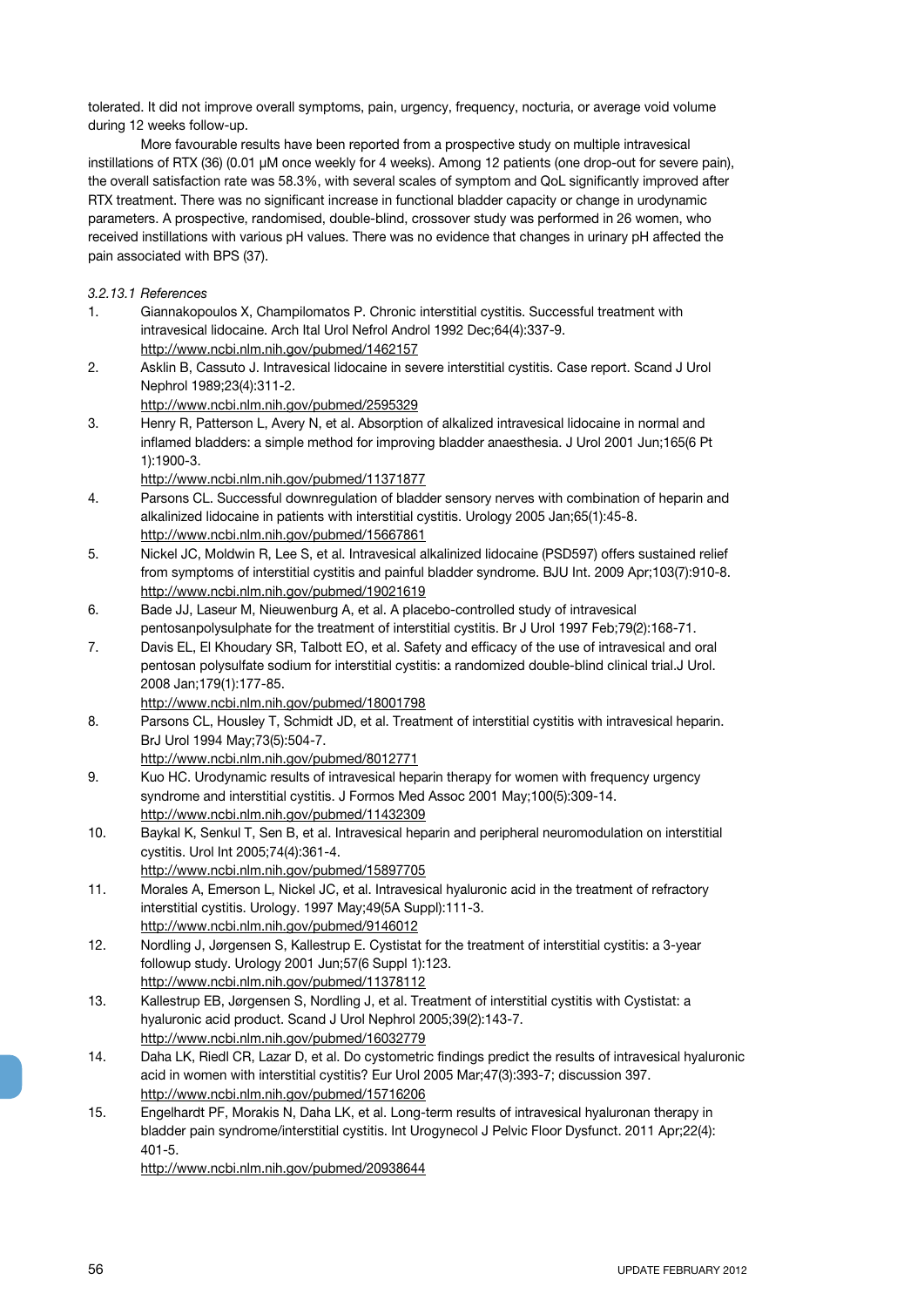- 16. Palylyk-Colwell E. Chondroitin sulfate for interstitial cystitis. Issues Emerg Health Technol 2006 May(84);1-4. http://www.ncbi.nlm.nih.gov/pubmed/16724430
- 17. Steinhoff G. The efficacy of chondroitin sulfate in treating interstitial cystitis. Can J Urol. 2002 Feb;9(1):1454-8.

- 18. Sorensen RB. Chondroitin sulphate in the treatment of interstitial cystitis and chronic inflammatory disease of the urinary bladder. Eur Urol 2003;Suppl 2:16-8.
- 19. Nickel JC, Egerdie B, Downey J, et al. A real-life multicentre clinical practice study to evaluate the efficacy and safety of intravesical chondroitin sulphate for the treatment of interstitial cystitis. BJU Int. 2009 Jan;103(1):56-60.

http://www.ncbi.nlm.nih.gov/pubmed/18778342 20. Nickel JC, Egerdie RB, Steinhoff G, et al. A multicenter, randomized, double-blind, parallel group pilot

- evaluation of the efficacy and safety of intravesical sodium chondroitin sulfate versus vehicle control in patients with interstitial cystitis/painful bladder syndrome. Urology. 2010 Oct;76(4):804-9. http://www.ncbi.nlm.nih.gov/pubmed/20494413
- 21. Perez-Marrero R, Emerson LE, Feltis JT. A controlled study of dimethyl sulfoxide in interstitial cystitis. J Urol 1988 Jul;140(1):36-9. http://www.ncbi.nlm.nih.gov/pubmed/3288775
- 22. Sant GR, LaRock DR. Standard intravesical therapies for interstitial cystitis. Urol Clin North Am 1994 Feb;21(1):73-83.
	- http://www.ncbi.nlm.nih.gov/pubmed/8284849
- 23. Rössberger J, Fall M, Peeker R. Critical appraisal of dimethyl sulfoxide treatment for interstitial cystitis:discomfort, side-effects and treatment outcome. Scand J Urol Nephrol 2005;39(1):73-7. http://www.ncbi.nlm.nih.gov/pubmed/15764276
- 24. Rowley S, Baer R. Lens deposits associated with RIMSO-50 (dimethylsulphoxide). Eye 2001 Jun;15(Pt 3):332-3.

http://www.ncbi.nlm.nih.gov/pubmed/11450733

25. Peters K, Diokno A, Steinert B, et al. The efficacy Of intravesical Tice strain bacillus Calmette-Guerin in the treatment of interstitial cystitis: a double-blind, prospective, placebo controlled trial. J Urol 1997 Jun;157(6):2090-4.

http://www.ncbi.nlm.nih.gov/pubmed/9146587

- 26. Peters KM, Diokno AC, Steinert BW, et al. The efficacy of intravesical bacillus Calmette-Guerin in the treatment of interstitial cystitis: long-term followup. J Urol 1998 May;159(5):1483-6; discussion1486-7. http://www.ncbi.nlm.nih.gov/pubmed/9554338
- 27. Mayer R, Propert KJ, Peters KM, et al. Interstitial Cystitis Clinical Trials Group. A randomized controlled trial of intravesical bacillus calmette-guerin for treatment refractory interstitial cystitis. J Urol 2005 Apr;173(4):1186-91.
	- http://www.ncbi.nlm.nih.gov/pubmed/15758738
- 28. Propert KJ, Mayer R, Nickel JC, et al. Interstitial Cystitis Clinical Trials Group. Did patients with interstitial cystitis who failed to respond to initial treatment with bacillus Calmette-Guerin or placebo in a randomized clinical trial benefit from a second course of open label bacillus Calmette-Guerin? J Urol 2007 Sep;178(3 Pt 1):886-90.
	- http://www.ncbi.nlm.nih.gov/pubmed/17631335
- 29. Propert KJ, Mayer R, Nickel JC, et al. Interstitial Cystitis Clinical Trials Group. Followup of patients with interstitial cystitis responsive to treatment with intravesical bacillus Calmette-Guerin or placebo. J Urol. 2008 Feb;179(2):552-5.

http://www.ncbi.nlm.nih.gov/pubmed/18082224

- 30. Chancellor MB. RTX exotoxins. Urology 2001 Jun;57(6 Suppl 1):106-7. http://www.ncbi.nlm.nih.gov/pubmed/11378069
- 31. Chen TY, Corcos J, Camel M, et al. Prospective, randomized, double-blind study of safety and tolerability of intravesical resiniferatoxin (RTX) in interstitial cystitis (IC). Int Urogynecol J Pelvic Floor Dysfunct 2005 Jul-Aug;16(4):293-7.

- 32. Lazzeri M, Beneforti P, Spinelli M, et al. Intravesical resiniferatoxin for the treatment of hypersensitive disorder: a randomized placebo controlled study. J Urol 2000 Sep;164(3 Pt 1):676-9. http://www.ncbi.nlm.nih.gov/pubmed/10953124
- 33. Silva C, Avelino A, Souto-Moura C, et al. A light- and electron-microscopic histopathological study of human bladder mucosa after intravesical resiniferatoxin application. BJU Int 2001 Sep;88(4):355-60. http://www.ncbi.nlm.nih.gov/pubmed/11564021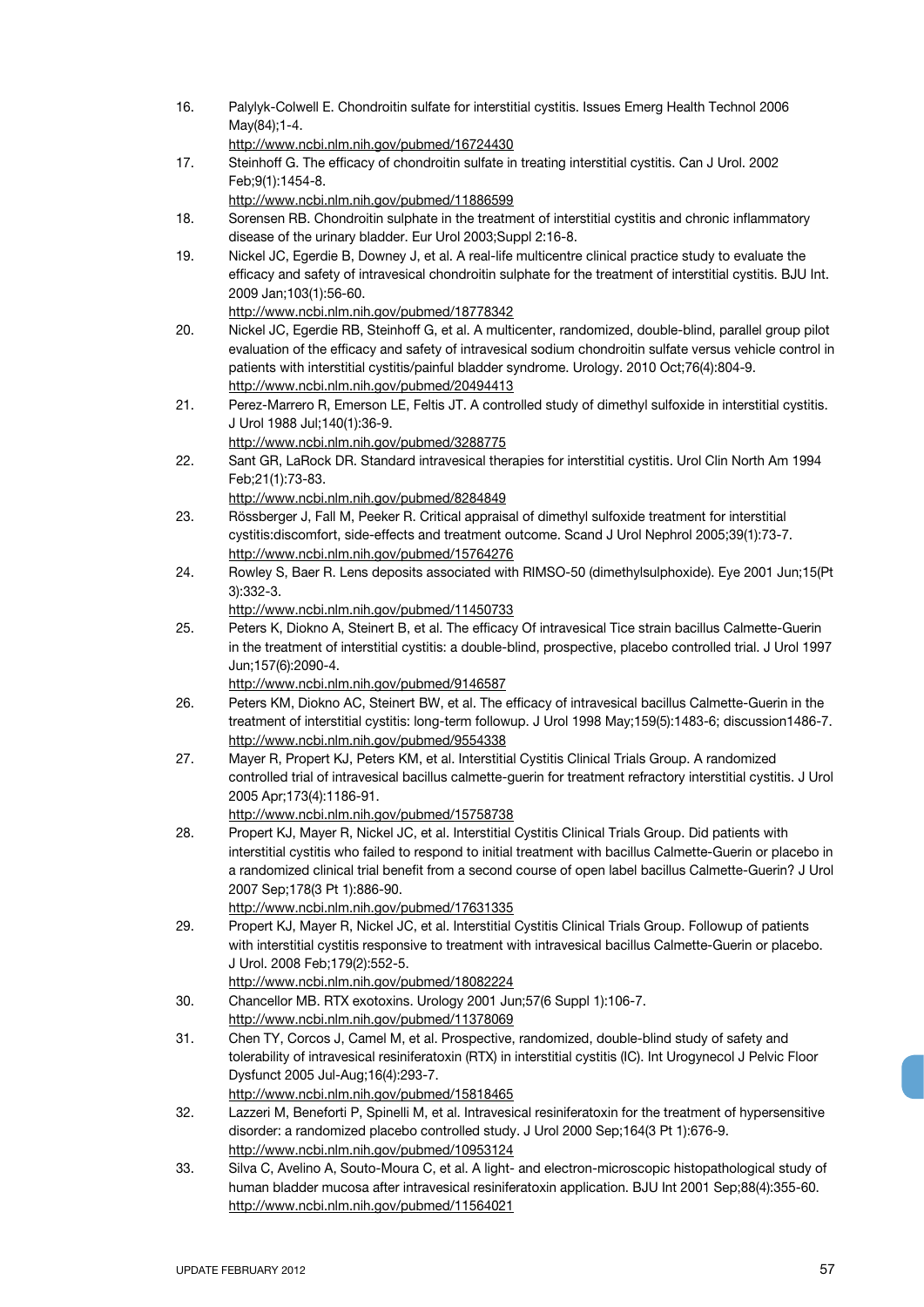- 34. Apostolidis A, Gonzales GE, Fowler CJ. Effect of intravesical Resiniferatoxin (RTX) on lower urinary tract symptoms, urodynamic parameters, and quality of life of patients with urodynamic increased bladder sensation. Eur Urol 2006 Dec;50(6):1299-305. http://www.ncbi.nlm.nih.gov/pubmed/16697519
- 35. Payne CK, Mosbaugh PG, Forrest JB, et al. ICOS RTX Study Group (Resiniferatoxin Treatment for Interstitial Cystitis). Intravesical resiniferatoxin for the treatment of interstitial cystitis: a randomized, double-blind, placebo controlled trial. J Urol 2005 May;173(5):1590-4. http://www.ncbi.nlm.nih.gov/pubmed/15821499
- 36. Peng CH, Kuo HC. Multiple intravesical instillations of low-dose resiniferatoxin in the treatment of refractory interstitial cystitis. Urol Int 2007;78(1):78-81. http://www.ncbi.nlm.nih.gov/pubmed/17192738
- 37. Nguan C, Franciosi LG, Butterfield NN, et al. A prospective, double-blind, randomized cross-over study evaluating changes in urinary pH for relieving the symptoms of interstitial cystitis. BJU Int 2005 Jan;95(1):91-4.

### *3.2.14 Interventional treatments*

*Bladder distension*. A frequently cited report by Bumpus *et al*. (1) claims that hydrodistension achieved symptom improvement in 100 patients over several months. However, the study did not define either patient population or symptoms and the methods used were inadequately described. Reports by Ormond (2) and Longacre (3) were just as vague during the 1930s. In 1957, an uncontrolled retrospective study was presented by Franksson (4), who treated 33 patients with repeated, up to 10-fold, distensions. Twelve patients had improved symptoms for up to 4 weeks, in 14 patients for up to 6 months, and in seven patients for up to 1 year. British studies from the 1970s have reported contradictory results. Dunn et al. (5) have claimed to have achieved complete absence of symptoms in 16/25 patients during a mean follow-up of 14 months using the Helmstein method (6), in which an intravesical balloon is distended at the level of systolic blood pressure for 3 h. Bladder rupture occurred in two cases. These results disagree with those of Badenoch (7), who failed to note any improvement in 44/56 patients after hydrodistension. Twenty years later, McCahy (8) rejected balloon hydrodistension because of inefficacy and a complication rate of 20%. In the recent literature, bladder necrosis following hydrodistension has been extremely rare (9).

In 2002, Glemain *et al*. (10) reported an uncontrolled study on 65 BPS patients treated by 3 h balloon hydrodistension. Treatment efficacy in the 33 retrospectively and 32 prospectively studied patients was 38% and 60% at 6 months, and 22% and 43% at 1 year, respectively. Results were superior for bladder capacities > 150 mL.

Ottem and Teichmann (2006) reported a retrospective study of 84 BPS patients (11), and 56% reported short-lived improvement from hydrodistension. Rose et al. have investigated bladder distension using electromotive drug administration (EMDA) (12,13), as an alternative to general anaesthesia. Among 11 patients, the distension capacity achieved by EMDA was nearly identical to that in the operating room and cystoscopic findings were similar. Yamada et al. (14) have reported on repeated hydrodistension in 52 BPS patients (NIH criteria). Under epidural anaesthesia, the bladder was repeatedly distended to maximal capacity and distension was repeated on the following day for 30 min. Five patients were classified as good responders, 30 as moderate and 17 as poor. Overall, hydrodistension was effective for ~70% of patients for > 3 months, without serious complications.

According to a study by Erickson et al. (15), the median symptom score for newly diagnosed patients decreased after distension, but only a few patients had at least 30% symptom improvement. Bladder distension altered levels of urine antiproliferative factor and heparin-binding epidermal-growth-factor-like growth factor towards normal. However, the mechanism of symptom relief after distension remains unknown.

In a retrospective review of 185 patients who underwent hydrodistension (16), results failed to identify any statistically significant differences in objective findings (anaesthetic capacity, glomerulations) following distension, or any therapeutic benefits, when patients were categorised according to presenting symptoms.

Although bladder hydrodistension is a common treatment for BPS, scientific justification is scarce. It represents a diagnostic tool, but has a limited therapeutic role.

*EMDA* enhances tissue penetration of ionised drugs by iontophoresis. When adapted for the bladder, EMDA uses a transurethral anode and a suprapubic skin cathode. EMDA is expensive and has been the subject of uncontrolled studies only.

Six BPS patients were treated with EMDA using lidocaine (1.5%) and 1:100,000 adrenaline in aqueous solution, while the bladder was dilated to maximum tolerance (17). Significant bladder enlargement was achieved and voiding symptoms and pain decreased. In four patients, the results were reported as durable.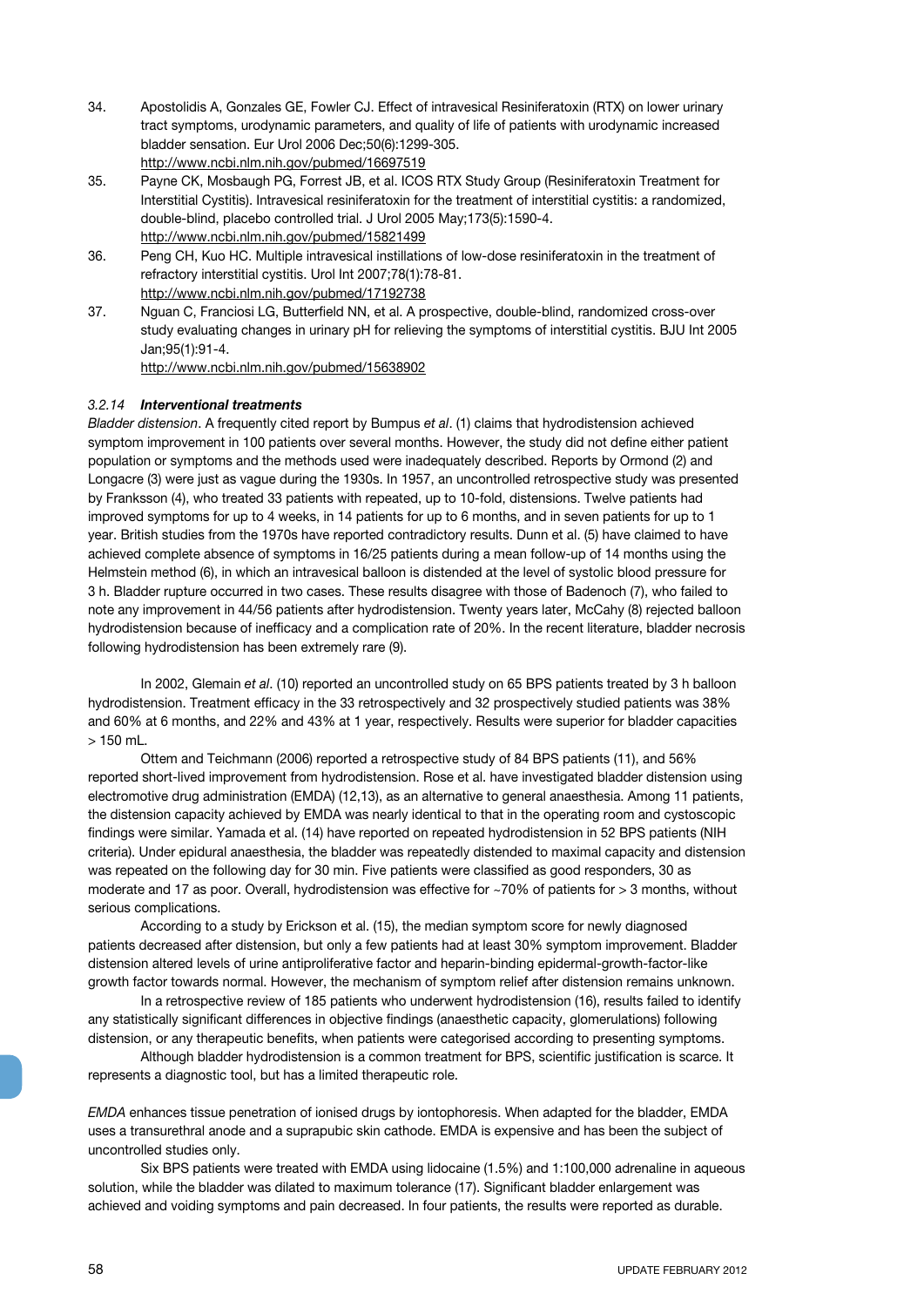Rosamilia et al. (18) treated 21 women using EMDA with lidocaine and dexamethasone, followed by bladder distension. A good response was seen in 85% of patients at 2 weeks, with 63% still responding at 2 months. Complete resolution of pain was achieved in 25% of patients reviewed at 6 months. Using a similar technique, Riedl et al. (19) noted complete resolution of bladder symptoms in 8/13 patients lasting 1-17 months. Partial or short-term improvement was observed in three patients. Two patients experienced aggravated pain for several days after therapy. A 66% increase in bladder capacity was observed. Upon symptom recurrence, treatments were repeated with equal efficacy in 11 patients.

*Transurethral resection (TUR) coagulation and laser*. Endourological ablation of bladder tissue aims to eliminate urothelial, mostly Hunner, lesions. In a case report, Kerr (20) has described TUR of a 1-cm ulcer in a woman who experienced symptom resolution for 1 year. Subsequently, Greenberg et al. (21) have reported 77 patients with Hunner ulcers treated over a 40-year period: 42 were managed conservatively, seven underwent fulguration, and 28 were treated by TUR in a non-randomised fashion. Fulguration improved symptoms in 5/7 patients. All patients experienced symptom recurrence in < 1 year and efficacy was not superior to nonsurgical treatment.

In another series of 30 BPS type C patients (22), complete TUR of visible lesions resulted in an initial disappearance of pain in all patients and a decrease in frequency in 21. Relapse was noted in one-third of patients after 2-20 months, while the remaining two-thirds were still pain-free after 2-42 months. The same group recently has reported the largest series of patients with BPS type C treated by complete TUR of all visible ulcers (23). A total of 259 TURs were performed on 103 patients. Ninety-two patients experienced amelioration, with symptom relief lasting > 3 years in 40% of patients, and most of the remaining patients responded well to subsequent TUR.

Transurethral application of the (Nd-YAG) laser is suggested as an alternative to TUR for endoscopic treatment in BPS. Shanberg *et al.* (24) have treated five refractory BPS patients, four of whom demonstrated cessation of pain and frequency within several days. Follow-up at 3-15 months revealed no relapse, except for mild recurrent voiding symptoms. This series was extended to 76 patients treated at two institutions (25). Although 21 of 27 patients with Hunner ulcers noted symptom improvement, 12 experienced relapse within 18 months. In the group without ulcers, only 20 of 49 patients improved, of whom 10 required further therapy within 1 year.

In a later study, 24 patients with refractory BPS type C underwent ablative Nd-YAG laser ablation of Hunner's ulcers (26). All patients showed symptom improvement within a few days, without complications. At 23 months, mean pain and urgency scores, nocturia and voiding intervals improved significantly. However, relapse in 11 patients required up to four additional treatments. Controlled studies are still lacking. Endourological resection is not applicable to non-ulcer BPS.

*Botulinum toxin A* (BTX-A) may have an antinociceptive effect on bladder afferent pathways, producing both symptomatic and urodynamic improvements (27). Thirteen BPS patients were injected with 100-200 IU of BTX-A (abobotulinumtoxin A or onabotulinumtoxin A) into 20-30 sites submucosally in the trigone and floor of the bladder. Overall, nine (69%) patients noted subjective improvement, and ICSI scores improved by 70% (P < 0.05). There were significant decreases in daytime frequency, nocturia and pain, and a significant increase in first desire to void and maximal cystometric capacity. However, these results are in contrast with those in another study of BTX-A (onabotulinumtoxin A) in 10 patients with BPS (28). One hundred units were injected suburothelially into 20 sites in five patients, while 100 U were injected into the trigone in the remaining five. None of the patients became symptom-free; two showed only limited improvement in bladder capacity and pain score.

To ascertain effect of repeat injections a total of 13 patients were followed up for 2 years, while 58 injections were administered with a mean of  $4.8 \pm 0.8$  injections per patient. The mean interval between two consecutive injections was  $5.25 \pm 0.75$  months. At 1 and 4 months follow-up, 10 patients reported a subjective improvement. Mean VAS scores, mean daytime and night-time urinary frequency decreased significantly. The three non-responders to the first intravesical treatment session underwent further treatment 3 months later with satisfactory results. At 1 and 2 years follow-up, the beneficial effects persisted in all patients (29).

In an RCT, the difference between hydrodistension and hydrodistension plus intravesical BTX-A (onabotulinumtoxin A) was analysed. Of the 67 patients, 44 were divided in two groups: one received 200 U and the other 100 U, and cystoscopic hydrodistension was performed after 2 weeks. The remaining 23 patients received hydrodistension only. There was symptomatic improvement in all groups. However, in the hydrodistension group, 70% had returned to their previous symptoms after the first month, while in the BTX-Atreated groups, there was improvement of VAS, functional bladder capacity and cystometric bladder capacity at 3 months. At 12 and 24 months, the results in the active group were 55 and 30% versus 26 and 17% in the hydrodistension group (30).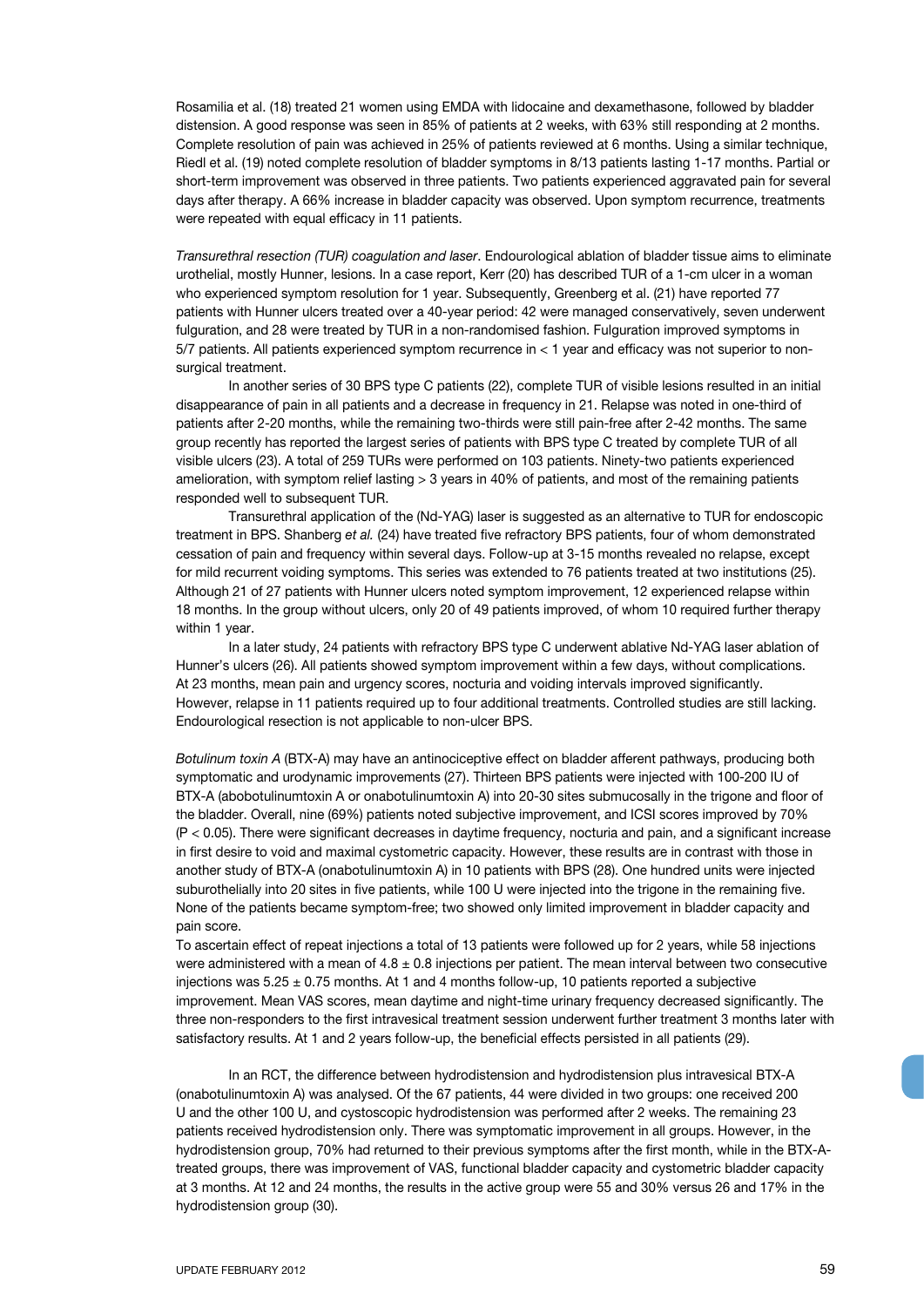Trigonal-only injection seems effective and long-lasting because 87% of patients (n = 23) reported improvement after a 3-month follow-up period in a study by Pinto *et al.* Over 50% referred continuity of the beneficial effect 9 months after the first treatment. When retreatment was needed, similar results were obtained. The authors concluded that this treatment is safe, effective and can be repeated (31).

*Hyperbaric oxygen (HBO).* In a prospective pilot study, six patients underwent 30 sessions of 100% HBO inhalation and were followed up for > 15 months. Four patients rated the therapeutic result as excellent or good, while two showed only short-term amelioration (32). In a subsequent double-blind, sham-controlled study (33), 3/14 patients on HBO and no control patients were identified as responders (P < 0.05). At 12 months, three patients (21.4%) still reported a treatment response. Hyperbaric oxygenation resulted in a decrease of baseline urgency and pain (P < 0.05). ICSI scores decreased from 26 to 20 points in patients on HBO, while sham treatment did not result in any improvement. These results suggest that HBO is a safe and feasible therapeutic approach, with moderate effects on a small subgroup of BPS patients. Disadvantages include high costs, limited availability of treatment sites and time-consuming treatment.

*Neuromodulation*. In the first prospective, single-blind, crossover trial of sacral nerve stimulation (SNS) versus pudendal nerve stimulation (PNS) for patients with BPS (n = 22), PNS gave an overall 59% improvement in symptoms, whereas SNS gave an overall 44% improvement (P = 0.05). Most patients who tested both a sacral and pudendal electrode chose PNS as the better site. Follow-up showed marked improvements in voiding variables and validated BPS symptom questionnaires. Over 90% of patients treated with neuromodulation stated that they would undergo implantation again (34).

Long-term results were verified in a retrospective study of 78 patients treated from 1994 to 2008. Permanent sacral neuromodulation implantation was performed in patients who showed at least 50% improvement in their symptoms with a temporary peripheral nerve evaluation test. Median follow-up was 61.5 ± 27.7 months. Good long-term success of sacral neuromodulation was seen in 72% of the patients. The explantation rate was 28%. The most frequent reason for explantation was poor outcome (54% of the failed patients). The revision rate was 50% (35).

In another observational, retrospective, case-controlled review (January 2002-March 2004), 34 female patients underwent permanent device implants . Mean pre-/postoperative pelvic pain and urgency/frequency scores were  $21.61 \pm 8.6/9.22 \pm 6.6$  (P < 0.01), and mean pre-/postoperative visual analogue pain scale (VAPS) scores were  $6.5 \pm 2.9/2.4 \pm 1.1$  (P < 0.01). Mean follow-up was  $86 \pm 9.8$  months. Sacral neuromodulation showed adequate improvement for the symptoms of refractory BPS. Reoperation rate was 25% (36).

*3.2.14.1 References*

- 1. Bumpus HCJ. Interstitial cystitis: its treatment by overdistension of the bladder. Med Clin North Am 1930;13:1495-8.
- 2. Ormond JK. Interstitial cystitis. J Urol 1935;33:576-82.
- 3. Longacre JJ. The treatment of contracted bladder with controlled tidal irrigation. J Urol 1936;36:25-33.
- 4. Franksson C. Interstitial cystitis: a clinical study of fifty-nine cases. Acta Chir Scand 1957 May;113(1):51-62.
	- http://www.ncbi.nlm.nih.gov/pubmed/13443727
- 5. Dunn M, Ramsden PD, Roberts JB, et al. Interstitial cystitis, treated by prolonged bladder distension. Br J Urol 1977;49(7):641-5.
	- http://www.ncbi.nlm.nih.gov/pubmed/597701
- 6. Helmstein K. Treatment of bladder carcinoma by a hydrostatic pressure technique. Report on 43 cases. Br J Urol 1972 Aug;44(4):434-50. http://www.ncbi.nlm.nih.gov/pubmed/5070147
- 7. Badenoch AW. Chronic interstitial cystitis. Br J Urol 1971 Dec;43(6):718-21. http://www.ncbi.nlm.nih.gov/pubmed/5159574
- 8. McCahy PJ, Styles RA. Prolonged bladder distension: experience in the treatment of detrusor overactivity and interstitial cystitis. Eur Urol 1995;28(4):325-7. http://www.ncbi.nlm.nih.gov/pubmed/8575501
- 9. Zabihi N, Allee T, Maher MG, et al. Bladder necrosis following hydrodistention in patients with interstitial cystitis. J Urol 2007 Jan;177(1):149-52; discussion 152. http://www.ncbi.nlm.nih.gov/pubmed/17162025
- 10. Glemain P, Rivière C, Lenormand L, et al. Prolonged hydrodistention of the bladder for symptomatic treatment of interstitial cystitis: efficacy at 6 months and 1 year. Eur Urol 2002 Jan;41(1):79-84. http://www.ncbi.nlm.nih.gov/pubmed/11999471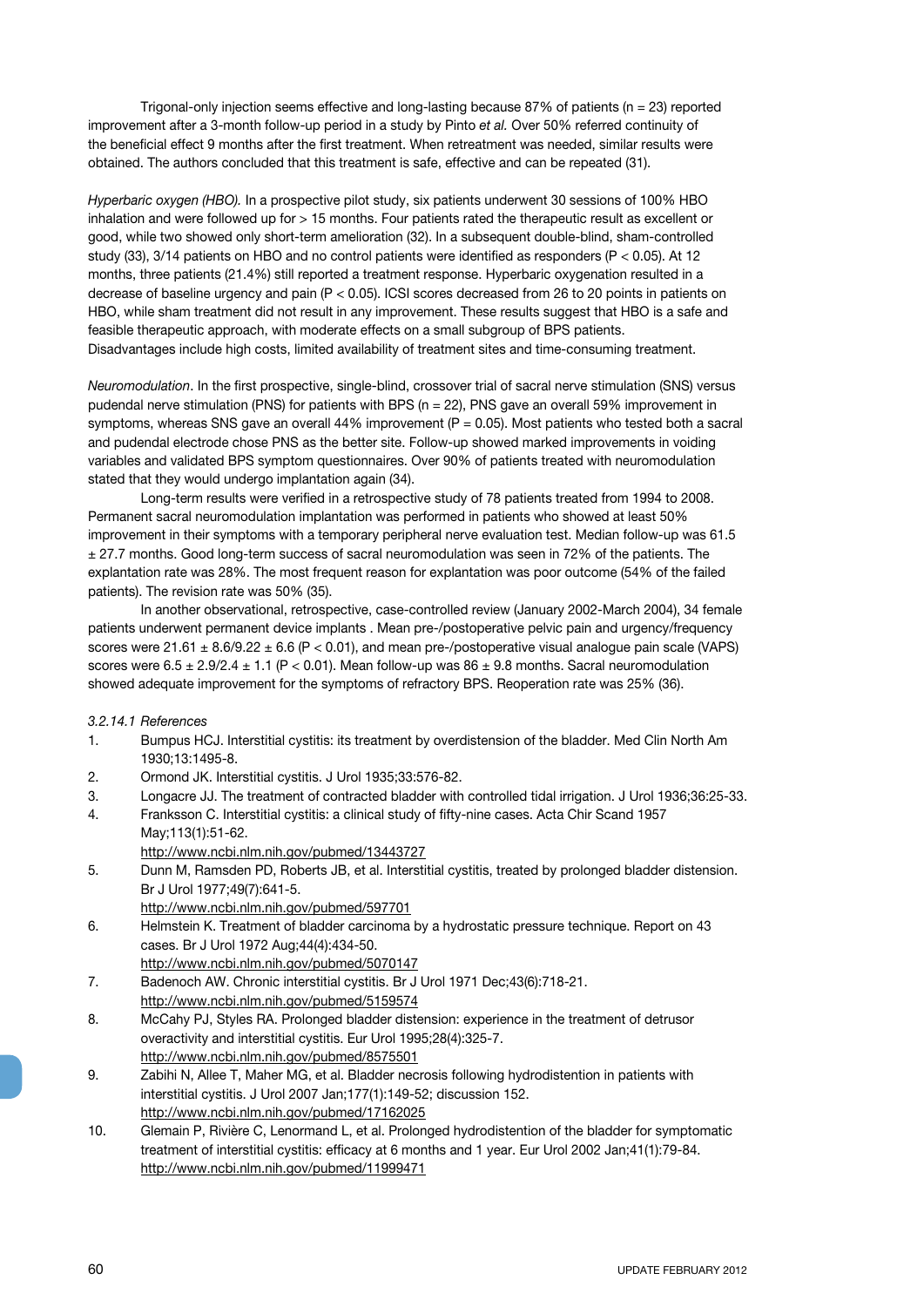- 11. Ottem DP, Teichman JM. What is the value of cystoscopy with hydrodistension for interstitial cystitis? Urology 2005 Sep;66(3):494-9. http://www.ncbi.nlm.nih.gov/pubmed/16140064
- 12. Rose AE, Azevedo KJ, Payne CK. Office bladder distention with electromotive drug administration (EMDA) is equivalent to distention under general anesthesia (GA). BMC Urol 2005 Nov;5:14. http://www.ncbi.nlm.nih.gov/pubmed/16300684
- 13. Rose AE, Payne CK, Azevedo K. Pilot study of the feasibility of in-office bladder distention using electromotive drug adminstration (EMDA). Neurourol Urodyn 2005;24(3):254-60. http://www.ncbi.nlm.nih.gov/pubmed/15747341
- 14. Yamada T, Murayama T, Andoh M. Adjuvant hydrodistension under epidural anesthesia for interstitial cystitis. Int J Urol 2003 Sep;10(9):463-8; discussion 469. http://www.ncbi.nlm.nih.gov/pubmed/12941123
- 15. Erickson DR, Kunselman AR, Bentley CM, et al. Changes in urine markers and symptoms after bladder distention for interstitial cystitis. J Urol 2007 Feb;177(2):556-60. http://www.ncbi.nlm.nih.gov/pubmed/17222633
- 16. Cole EE, Scarpero HM, Dmochowski RR. Are patient symptoms predictive of the diagnostic and/or therapeutic value of hydrodistention? Neurourol Urodyn 2005;24(7):638-42. http://www.ncbi.nlm.nih.gov/pubmed/16208660
- 17. Gürpinar T, Wong HY, Griffith DP. Electromotive administration of intravesical lidocaine in patients with interstitial cystitis. J Endourol 1996 Oct;10(5):443-7. http://www.ncbi.nlm.nih.gov/pubmed/8905491
- 18. Rosamilia A, Dwyer PL, Gibson J. Electromotive drug administration of lidocaine and dexamethasone followed by cystodistension in women with interstitial cystitis. Int Urogynecol J Pelvic Floor Dysfunct 1997;8(3):142-5.
	- http://www.ncbi.nlm.nih.gov/pubmed/9449586
- 19. Riedl CR, Knoll M, Plas E, et al. Electromotive drug administration and hydrodistention for the treatment of interstitial cystitis. J Endourol 1998 Jun;12(3):269-72. http://www.ncbi.nlm.nih.gov/pubmed/9658301
- 20. Kerr WS Jr. Interstitial cystitis: treatment by transurethral resection. J Urol 1971 ay;105(5):664-6. http://www.ncbi.nlm.nih.gov/pubmed/4397018
- 21. Fall M. Conservative management of chronic interstitial cystitis: transcutaneous electrical nerve stimulation and transurethral resection. J Urol 1985 May;133(5):774-8. http://www.ncbi.nlm.nih.gov/pubmed/3872946
- 22. Peeker R, Aldenborg F, Fall M. Complete transurethral resection of ulcers in classic interstitial cystitis. Int Urogynecol J Pelvic Floor Dysfunct 2000;11(5):290-5. http://www.ncbi.nlm.nih.gov/pubmed/11052564
- 23. Greenberg E, Barnes R, Stewart S, et al. Transurethral resection of Hunner's ulcer. J Urol 1974 Jun;111(6):764-6.
	- http://www.ncbi.nlm.nih.gov/pubmed/4830879
- 24. Shanberg AM, Baghdassarian R, Tansey LA. Treatment of interstitial cystitis with the neodymium-YAG laser. J Urol 1985 Nov;134(5):885-8.
	- http://www.ncbi.nlm.nih.gov/pubmed/3840538
- 25. Malloy TR, Shanberg AM. Laser therapy for interstitial cystitis. Urol Clin North Am 1994 Feb; 21(1): 141-4.
	- http://www.ncbi.nlm.nih.gov/pubmed/8284837
- 26. Rofeim O, Hom D, Freid RM, et al. Use of the neodymium: yag laser for interstitial cystitis: a prospective study. J Urol 2001 Jul;166(1):134-6. http://www.ncbi.nlm.nih.gov/pubmed/11435840
- 27. Smith CP, Radziszewski P, Borkowski A, et al. Botulinum toxin a has antinociceptive effects in treating interstitial cystitis. Urology 2004 Nov;64(5):871-5; discussion 875. http://www.ncbi.nlm.nih.gov/pubmed/15533466
- 28. Kuo HC. Preliminary results of suburothelial injection of botulinum a toxin in the treatment of chronic interstitial cystitis. Urol Int 2005;75(2):170-4. http://www.ncbi.nlm.nih.gov/pubmed/16123573
- 29. Giannantoni A, Mearini E, Del Zingaro M, et al.Two-year efficacy and safety of botulinum a toxin intravesical injections in patients affected by refractory painful bladder syndrome. Curr Drug Deliv. 2010 Jan;7(1):1-4. http://www.ncbi.nlm.nih.gov/pubmed/19863481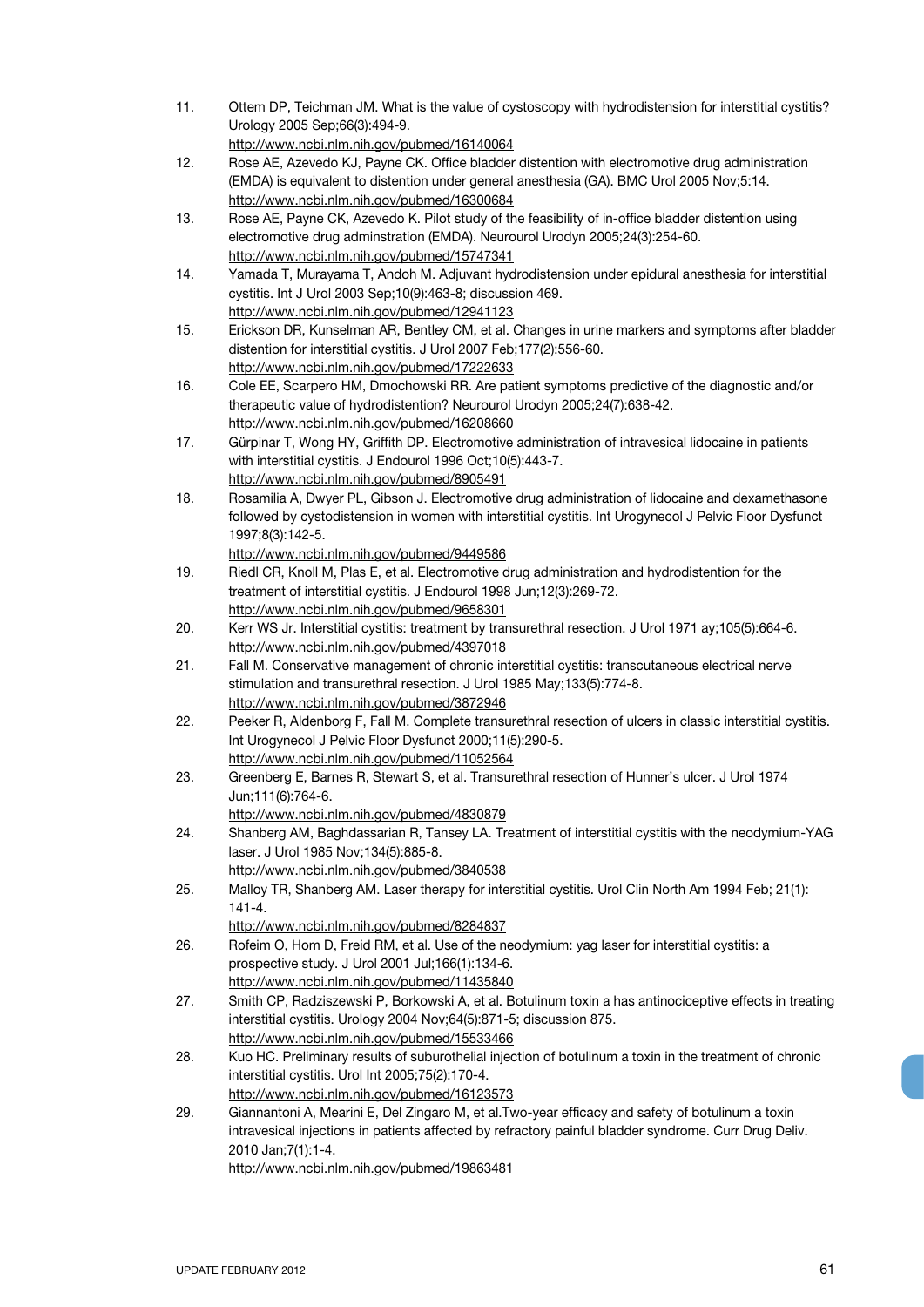- 30. Kuo HC, Chancellor MB. Comparison of intravesical botulinum toxin type A injections plus hydrodistention with hydrodistention alone for the treatment of refractory interstitial cystitis/painful bladder syndrome.BJU Int. 2009 Sep;104(5):657-61. http://www.ncbi.nlm.nih.gov/pubmed/19338543
- 31. Pinto R, Lopes T, Frias B, et al. Trigonal injection of botulinum toxin A in patients with refractory bladder pain syndrome/interstitial cystitis. Eur Urol. 2010 Sep;58(3):360-5. http://www.ncbi.nlm.nih.gov/pubmed/20227820
- 32. van Ophoven A, Rossbach G, Oberpenning F, et al. Hyperbaric oxygen for the treatment of interstitial cystitis: long-term results of a prospective pilot study. Eur Urol 2004 Jul;46(1):108-13. http://www.ncbi.nlm.nih.gov/pubmed/15183555
- 33. van Ophoven A, Rossbach G, Pajonk F, et al. Safety and efficacy of hyperbaric oxygen therapy for the treatment of interstitial cystitis: a randomized, sham controlled, double-blind trial. J Urol 2006 Oct;176(4 Pt 1):1442-6.

- 34. Peters KM, Feber KM, Bennett RC. A prospective, single-blind, randomized crossover trial of sacral vs pudendal nerve stimulation for interstitial cystitis. BJU Int. 2007 Oct;100(4):835-9. http://www.ncbi.nlm.nih.gov/pubmed/17822464
- 35. Gajewski JB, Al-Zahrani AA. The long-term efficacy of sacral neuromodulation in the management of intractable cases of bladder pain syndrome: 14 years of experience in one centre. BJU Int. 2011 Apr;107(8):1258-64.

http://www.ncbi.nlm.nih.gov/pubmed/20883483

36. Marinkovic SP, Gillen LM, Marinkovic CM. Minimum 6-year outcomes for interstitial cystitis treated with sacral neuromodulation. Int Urogynecol J Pelvic Floor Dysfunct. 2011 Apr;22(4):407-12. http://www.ncbi.nlm.nih.gov/pubmed/20848271

## *3.2.15 Treatments of limited efficacy and absence of recent publications*

*Cimetidine*. The H2-blocker cimetidine has been reported to improve symptoms in BPS (1). Thirty-six patients were enrolled in a double-blind clinical study with oral cimetidine versus placebo for 3 months. Patients receiving cimetidine showed a significant improvement in symptom scores, pain and nocturia, although histologically, the bladder mucosa showed no qualitative changes in either group (2).

*Prostaglandins*. Misoprostol is a prostaglandin that regulates various immunological cascades. Twenty-five BPS patients received 600 μg/day misoprostol for 3 months, with responders treated for a further 6 months. At 3 months, 14 had significantly improved, with 12 showing a sustained response after a further 6 months. However, the incidence of adverse drug effects was 64% (3).

*L-Arginine*. Oral treatment with l-arginine, the substrate for NO synthase, has been reported to decrease BPSrelated symptoms (4-6). NO has been shown to be elevated in patients with BPS (7). However, others could not demonstrate either symptomatic relief or change in NO production after treatment (8,9).

*Anticholinergics*. Oxybutynin is an anticholinergic drug used in overactive detrusor dysfunction. Intravesically administered oxybutynin was combined with bladder training in one study, with improvement of functional bladder capacity, volume at first sensation and cystometric bladder capacity (10). However, the effect on pain was not reported.

*Duloxetine* inhibits both serotonin and noradrenaline reuptake. In an observational study, 48 women were prospectively treated with duloxetine for 2 months following an up-titration protocol to the target dose of 2 40 mg/day duloxetine over 8 weeks (11). Duloxetine did not result in significant improvement of symptoms. Administration was safe, but tolerability was poor due to nausea. Based on these preliminary data, duloxetine cannot be recommended as a therapeutic approach for BPS.

*Clorpactin* is a detergent of hypochloric acid previously used to treat BPS (12-16). Due to high complication rates (14-17), clorpactin instillations can no longer be recommended.

### *3.2.15.1 References*

1. Dasgupta P, Sharma SD, Womack C, et al. Cimetidine in painful bladder syndrome: a histopathological study. BJU Int 2001 Aug;88(3):183-6. http://www.ncbi.nlm.nih.gov/pubmed/11488726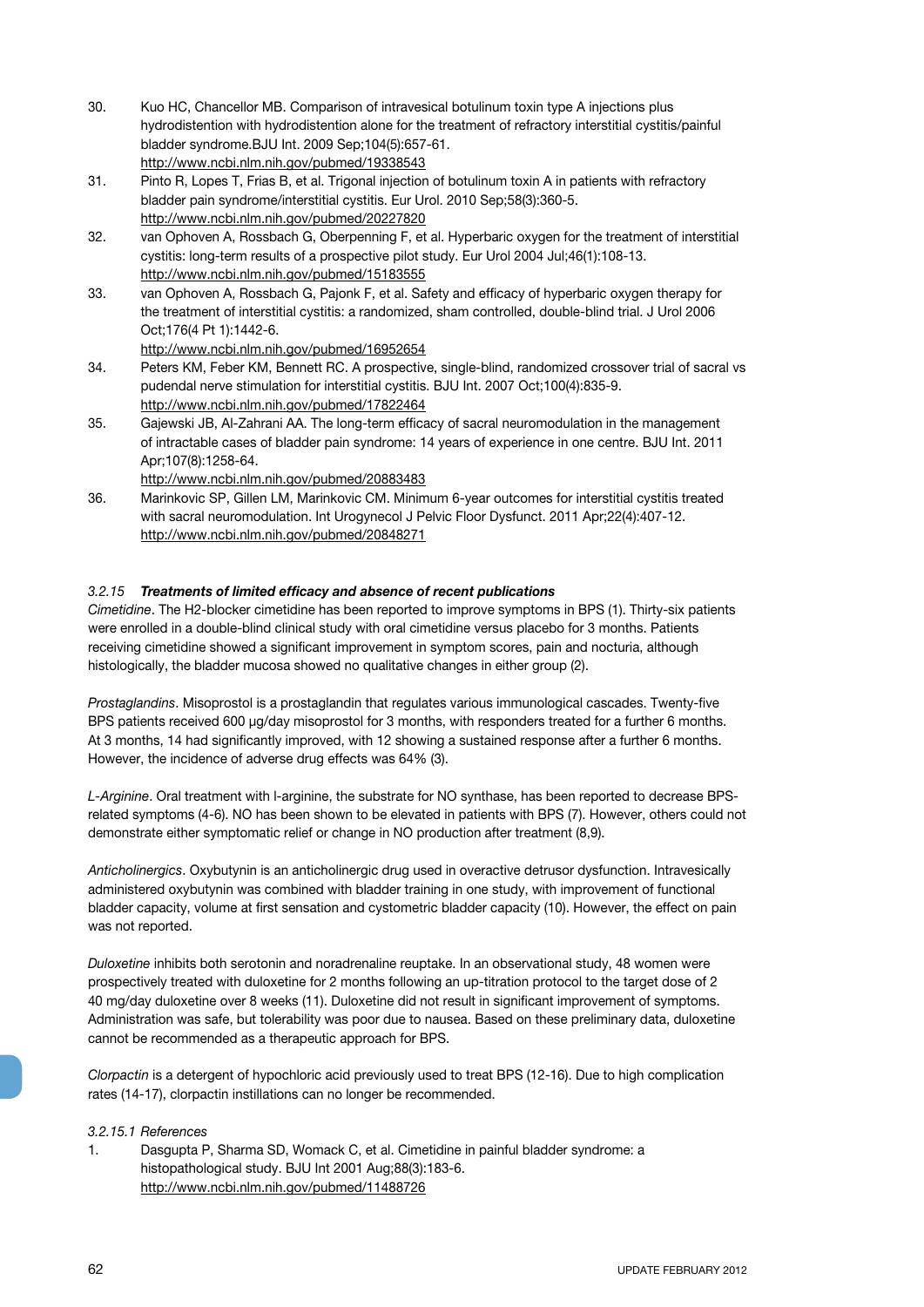2. Thilagarajah R, Witherow RO, Walker MM. Oral cimetidine gives effective symptom relief in painful bladder disease: a prospective, randomized, double-blind placebo-controlled trial. BJU Int 2001 Feb;87(3):207-12.

http://www.ncbi.nlm.nih.gov/pubmed/11167643

- 3. Kelly JD, Young MR, Johnston SR, et al. Clinical response to an oral prostaglandin analogue in patients with interstitial cystitis. Eur Urol 1998;34(1):53-6. http://www.ncbi.nlm.nih.gov/pubmed/9676414
- 4. Korting GE, Smith SD, Wheeler MA, et al. A randomized double-blind trial of oral Larginine for treatment of interstitial cystitis. J Urol 1999 Feb;161(2):558-65. http://www.ncbi.nlm.nih.gov/pubmed/9915448
- 5. Wheeler MA, Smith SD, Saito N, et al. Effect of long-term oral L-arginine on the nitric oxide synthase pathway in the urine from patients with interstitial cystitis. J Urol 1997 Dec; 158(6):2045-50. http://www.ncbi.nlm.nih.gov/pubmed/9366309
- 6. Smith SD, Wheeler MA, Foster HE Jr, et al. Improvement in interstitial cystitis symptom scores during treatment with oral L-arginine. J Urol 1997 Sep;158(3 Pt 1):703-8. http://www.ncbi.nlm.nih.gov/pubmed/9258064
- 7. Lundberg JO, Ehren I, Jansson O, et al. Elevated nitric oxide in the urinary bladder in infectious and noninfectious cystitis. Urology 1996 Nov;48(5):700-2. http://www.ncbi.nlm.nih.gov/pubmed/8911512
- 8. Ehren I, Lundberg JO, Adolfsson J, et al. Effects of L-arginine treatment on symptoms and bladder nitric oxide levels in patients with interstitial cystitis. Urology 1998 Dec;52(6):1026-9. http://www.ncbi.nlm.nih.gov/pubmed/9836549
- 9. Cartledge JJ, Davies AM, Eardley I. A randomized double-blind placebo-controlled crossover trial of the efficacy of L-arginine in the treatment of interstitial cystitis. BJU Int 2000 Mar;85(4):421-6. http://www.ncbi.nlm.nih.gov/pubmed/10691818
- 10. Barbalias GA, Liatsikos EN, Athanasopoulos A, et al. Interstitial cystitis: bladder training with intravesical oxybutynin. J Urol 2000 Jun;163(6):1818-22. http://www.ncbi.nlm.nih.gov/pubmed/10799190
- 11. van Ophoven A, Hertle L. The dual serotonin and noradrenaline reuptake inhibitor duloxetine for the treatment of interstitial cystitis: results of an observational study. J Urol 2007 Feb;177(2):552-5. http://www.ncbi.nlm.nih.gov/pubmed/17222632
- 12. O'Conor VJ. Clorpactin WCS-90 in the treatment of interstitial cystitis. Q Bull Northwest Univ Med Sch 1955;29(4):293-5.
	- http://www.ncbi.nlm.nih.gov/pubmed/13273619
- 13. Wishard WN Jr, Nourse MH, Mertz JH. Use of Clorpactin WCS 90 for relief of symptoms due to interstitial cystitis. J Urol 1957 Mar;77(3):420-3. http://www.ncbi.nlm.nih.gov/pubmed/13417272
- 14. Messing EM, Freiha FS. Complication of Clorpactin WCS90 therapy for interstitial cystitis. Urology 1979 Apr;13(4):389-92. http://www.ncbi.nlm.nih.gov/pubmed/219578
- 15. Murnaghan GF, Saalfeld J, Farnworth RH. Interstitial cystitis treatment with Clorpactin WCS 90. Br J Urol 1970 Dec;42(6):744.

http://www.ncbi.nlm.nih.gov/pubmed/5491939

- 16. von Heyden B, Schmid HP. [Intravesical therapy of interstitial cystitis.] Urologe A 2000 Nov;39(6): 542-4.
	- http://www.ncbi.nlm.nih.gov/pubmed/11138274
- 17. Hanno P. Interstitial cystitis and related diseases. In: Walsh PC, Retik AB, Stamey TA, Vaughan ED, eds. Campbell's Urology. Philadelphia: WB Saunders Co., 1998, pp. 648.

# *3.2.16 Non-pharmacological treatments*

Behavioural bladder training techniques are attractive for BPS patients with predominant symptoms of frequency/urgency but hardly any pain. Parsons *et al*. (1) included 21 selected BPS patients in a protocol that focused on progressively increasing micturition intervals. Fifteen patients reported a 50% decrease in urgency, frequency and nocturia, and there was a moderate increase in bladder capacity. Chaiken *et al*. (2) retrospectively analysed 42 patients, who had been instructed in diary keeping, timed voiding, controlled fluid intake, and pelvic floor muscle training. After 12 weeks, voiding intervals increased by a mean 93 min and daily micturition was reduced by an average of nine voids. Overall, 88% of the patients reported markedly improved or improved symptoms.

*Diet*. Dietary restrictions are among the many physical self-care strategies found among BPS patients (3).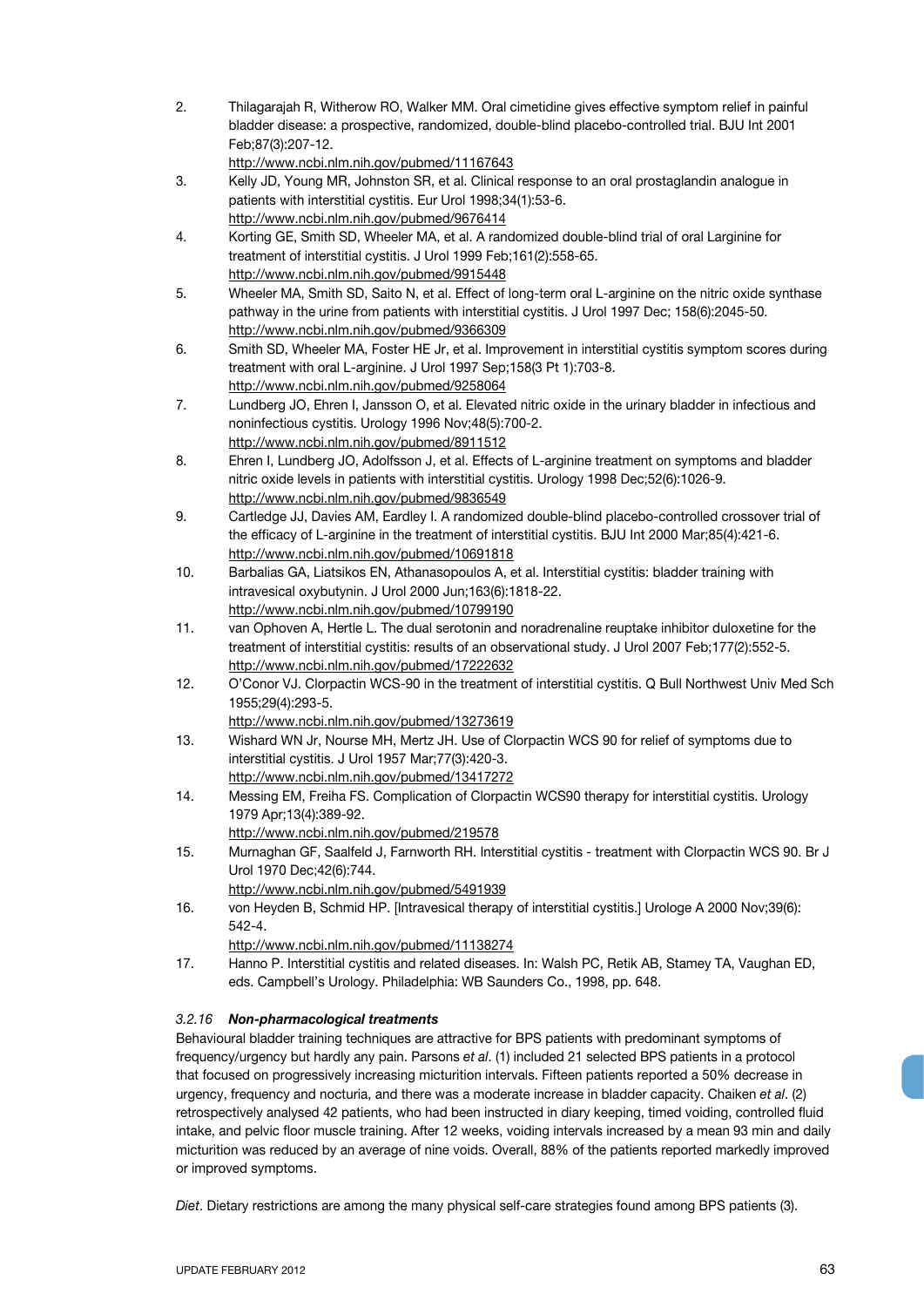In an analysis of the Interstitial Cystitis Data Base (ICDB) cohort study, special diets were among the five most commonly used therapies (4). Bade *et al*. (5) have found that BPS patients consume significantly fewer calories, less fat and coffee, but more fibre. Scientific data on a rationale for such diets are unavailable. The concentration of some metabolites and amino acids appears to be changed in BPS (6).

A study of the metabolism of the arylalkylamines (tryptophan, tyrosine, tyramine and phenylalanine) in 250 patients revealed an inability to synthesise normal amounts of serotonin and MHPG noradrenaline metabolite. In this study, dietary restriction of acid foods and arylalkylamines lessened the symptoms, but did not alter specific abnormalities in dopamine metabolism. In another, non-randomised, prospective study of BPS patients with nutrition-related exacerbations, calcium glycerophosphate was reported to ease foodrelated flares (7). The observed efficacy seems little better than would be expected with placebo.

Overall, dietary management is a common self-care strategy in BPS and offers a cost-effective therapeutic approach. Comprehensive instructions on how to identify individual trigger foods are given in the IC-Network Patient Handbook (8). However, scientific data are limited and dietary restriction alone does not produce complete symptomatic relief.

*Acupuncture*. In non-curable and agonising diseases like BPS, desperate patients often try complementary medicines, such as acupuncture. However, scientific evidence for such treatments is often poor, with contradictory results from a few low-evidence reports on acupuncture, with any effects appearing to be limited and temporary. A significant increase in capacity occurred after acupuncture in 52 women with 85% reporting an improvement in frequency, urgency and dysuria and symptoms (9). However, at follow-up at 1 and 3 years, these effects were no longer detectable and the authors concluded that repeated acupuncture was necessary to maintain beneficial effects (10).

In a non-randomised comparison in women with urethral syndrome, 128 treated by acupuncture and traditional Chinese medicine were compared with 52 treated by western medicine as controls. Efficacy rates and urodynamic parameters were significantly better in the acupuncture group (11). In contrast, in a prospective study on the effect of acupuncture in BPS (12), no differences in frequency, voided volumes or symptom scores were noted, and only one patient improved for a short period of time.

*Hypnosis* is a therapeutic adjunct in the management of cancer, surgical disease and chronic pain. Although used in urological patients (13,14), there are no scientific data on its effect on BPS symptoms.

*Physiotherapy*. General body exercise may be beneficial in some BPS patients (15). An uncontrolled trial of transvaginal manual therapy of the pelvic floor musculature (Thiele massage) in 21 BPS patients with high-tone dysfunction of the pelvic floor resulted in significant improvement on several assessment scales (16). Langford (17) has prospectively examined the role of specific levator ani trigger point injections in 18 women with CPP. Each trigger point was identified by intravaginal palpation and injected with 5 mL of a mixture of 10 mL 0.25% bupivacaine, 10 mL 2% lidocaine and 1 mL (40 mg) triamcinolone. Thirteen (72%) women improved with the first trigger point injection, with six (33%) women being completely pain-free.

*Intravaginal electrical stimulation* was applied to 24 women with CPP in the form of 10 30-min applications, two or three times weekly. Stimulation was effective in alleviating pain, as evaluated at the end of treatment and 2 weeks, 4 weeks and 7 months after completion of treatment (P < 0.05). There were significantly fewer complaints of dyspareunia following treatment ( $P = 0.0005$ ) (18).

#### *3.2.16.1 References*

- 1. Parsons CL, Koprowski PF. Interstitial cystitis: successful management by increasing urinary voiding intervals. Urology 1991 Mar;37(3):207-12.
	- http://www.ncbi.nlm.nih.gov/pubmed/2000675
- 2. Chaiken DC, Blaivas JG, Blaivas ST. Behavioral therapy for the treatment of refractory interstitial cystitis. J Urol 1993 Jun;149(6):1445-8.
- http://www.ncbi.nlm.nih.gov/pubmed/8501784
- 3. Webster DC, Brennan T. Use and effectiveness of physical self-care strategies for interstitial cystitis. Nurse Pract 1994 Oct;19(10):55-61.
- http://www.ncbi.nlm.nih.gov/pubmed/7529390
- 4. Rovner E, Propert KJ, Brensinger C, et al. Treatments used in women with interstitial cystitis: the interstitial cystitis data base (ICDB) study experience. The Interstitial Cystitis Data Base Study Group. Urology 2000 Dec;56(6):940-5. http://www.ncbi.nlm.nih.gov/pubmed/11113737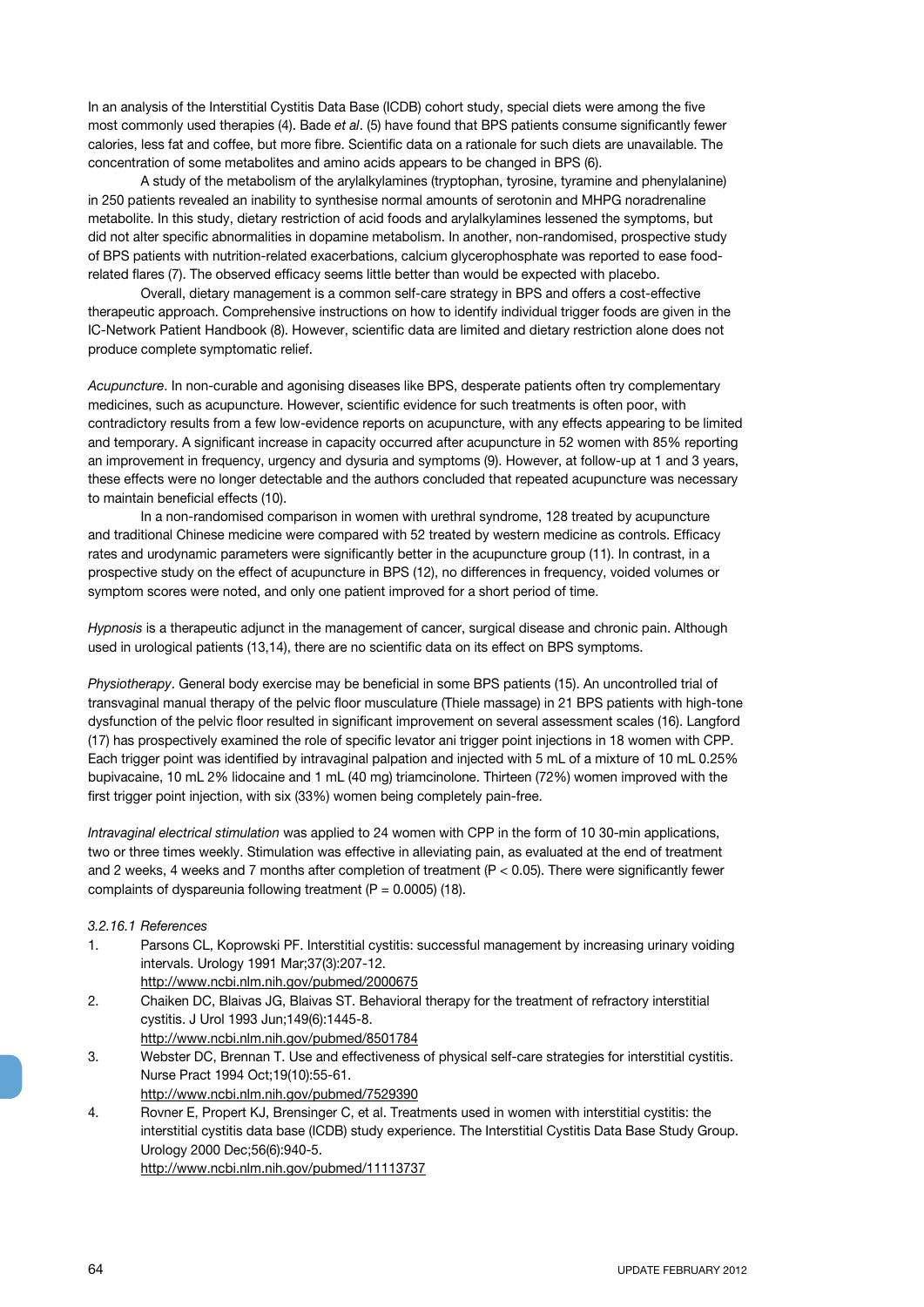- 5. Bade JJ, Peeters JM, Mensink HJ. Is the diet of patients with interstitial cystitis related to their disease? Eur Urol 1997;32(2):179-83. http://www.ncbi.nlm.nih.gov/pubmed/9286650
- 6. Gillespie L. Metabolic appraisal of the effects of dietary modification on hypersensitive bladder symptoms. Br J Urol 1993 Sep;72(3):293-7. http://www.ncbi.nlm.nih.gov/pubmed/8220989
- 7. Bologna RA, Gomelsky A, Lukban JC, et al. The efficacy of calcium glycerophosphate in the prevention of food-related flares in interstitial cystitis. Urology 2001 Jun;57(6 Suppl 1):119-20. http://www.ncbi.nlm.nih.gov/pubmed/11378102
- 8. Osborne JH, Manhattan D, Laumnn B. IC and Diet. In: Osborne JH , ed. The Interstitial Cystitis Network Patient Handbook. Chapter 5. Santa Rosa, CA, USA: The Interstitial Cystitis Network, 1999;pp. 43-62 [access date February 2011].
- 9. Chang PL. Urodynamic studies in acupuncture for women with frequency, urgency and dysuria. J Urol 1988 Sep;140(3):563-6. http://www.ncbi.nlm.nih.gov/pubmed/3411675
- 10. Chang PL, Wu CJ, Huang MH. Long-term outcome of acupuncture in women with frequency, urgency and dysuria. Am J Chin Med 1993;21(3-4):231-6. http://www.ncbi.nlm.nih.gov/pubmed/8135166
- 11. Zheng H, Wang S, Shang J, et al. Study on acupuncture and moxibustion therapy for female urethral syndrome. J Tradit Chin Med 1998 Jun;18(2):122-7. http://www.ncbi.nlm.nih.gov/pubmed/10437230
- 12. Geirsson G, Wang YH, Lindström S, et al. Traditional acupuncture and electrical stimulation of the posterior tibial nerve. A trial in chronic interstitial cystitis. Scand J Urol Nephrol 1993;27(1):67-70. http://www.ncbi.nlm.nih.gov/pubmed/8493470
- 13. Lynch DF Jr. Empowering the patient: hypnosis in the management of cancer, surgical disease and chronic pain. Am J Clin Hypn 1999 Oct;42(2):122-30. http://www.ncbi.nlm.nih.gov/pubmed/10624023
- 14. Barber J. Incorporating hypnosis in the management of chronic pain. In: Barber J, Adrian C, eds. Psychological Approaches in the Management of Pain. New York: Brunner/Mazel, 1982; pp. 60-83.
- 15. Karper WB. Exercise effects on interstitial cystitis: two case reports. Urol Nurs 2004 Jun;24(3):202-4. http://www.ncbi.nlm.nih.gov/pubmed/15311489
- 16. Oyama IA, Rejba A, Lukban JC, et al. Modified Thiele massage as therapeutic intervention for female patients with interstitial cystitis and high-tone pelvic floor dysfunction. Urology 2004 Nov;64(5):862-5. http://www.ncbi.nlm.nih.gov/pubmed/15533464
- 17. Langford CF, Udvari Nagy S, Ghoniem GM. Levator ani trigger point injections: An underutilized treatment for chronic pelvic pain. Neurourol Urodyn 2007;26(1):59-62. http://www.ncbi.nlm.nih.gov/pubmed/17195176
- 18. de Oliveira Bernardes N, Bahamondes L. Intravaginal electrical stimulation for the treatment of chronic pelvic pain. J Reprod Med 2005 Apr;50(4):267-72. http://www.ncbi.nlm.nih.gov/pubmed/15916211

# *3.2.17 Surgical treatment*

When all efforts fail to relieve disabling symptoms, surgical removal of the diseased bladder is the ultimate option (1-4). Three major techniques of bladder resection are common:

- supratrigonal (i.e. trigone-sparing) cystectomy
- subtrigonal cystectomy
- radical cystectomy including excision of the urethra.

All techniques require substitution of the excised bladder tissue, mostly performed with bowel segments.

*Techniques without bladder removal*. As early as 1967, Turner-Warwick reported that mere bladder augmentation without removal of the diseased tissue was not appropriate (5). Sporadic reports that unresected BPS bladders cease to cause symptoms when excluded from the flow or urine are scarce (6,7).

*Supratrigonal cystectomy* with subsequent bladder augmentation represents the most favoured continencepreserving surgical technique. Various intestinal segments have been used for trigonal augmentation, including ileum (8-16), ileocaecum (15-22), right colon (8,16,23), and sigmoid (10,12,13,18,22). Substituting gastric segments (24,25) seems to be less helpful because the production of gastric acids may maintain dysuria and persistent pain.

The therapeutic success of supratrigonal cystectomy has been reported in many studies. In 1966, von Garrelts reported excellent results in 8/13 patients with a follow-up of 12-72 months (12). In 1977, Bruce et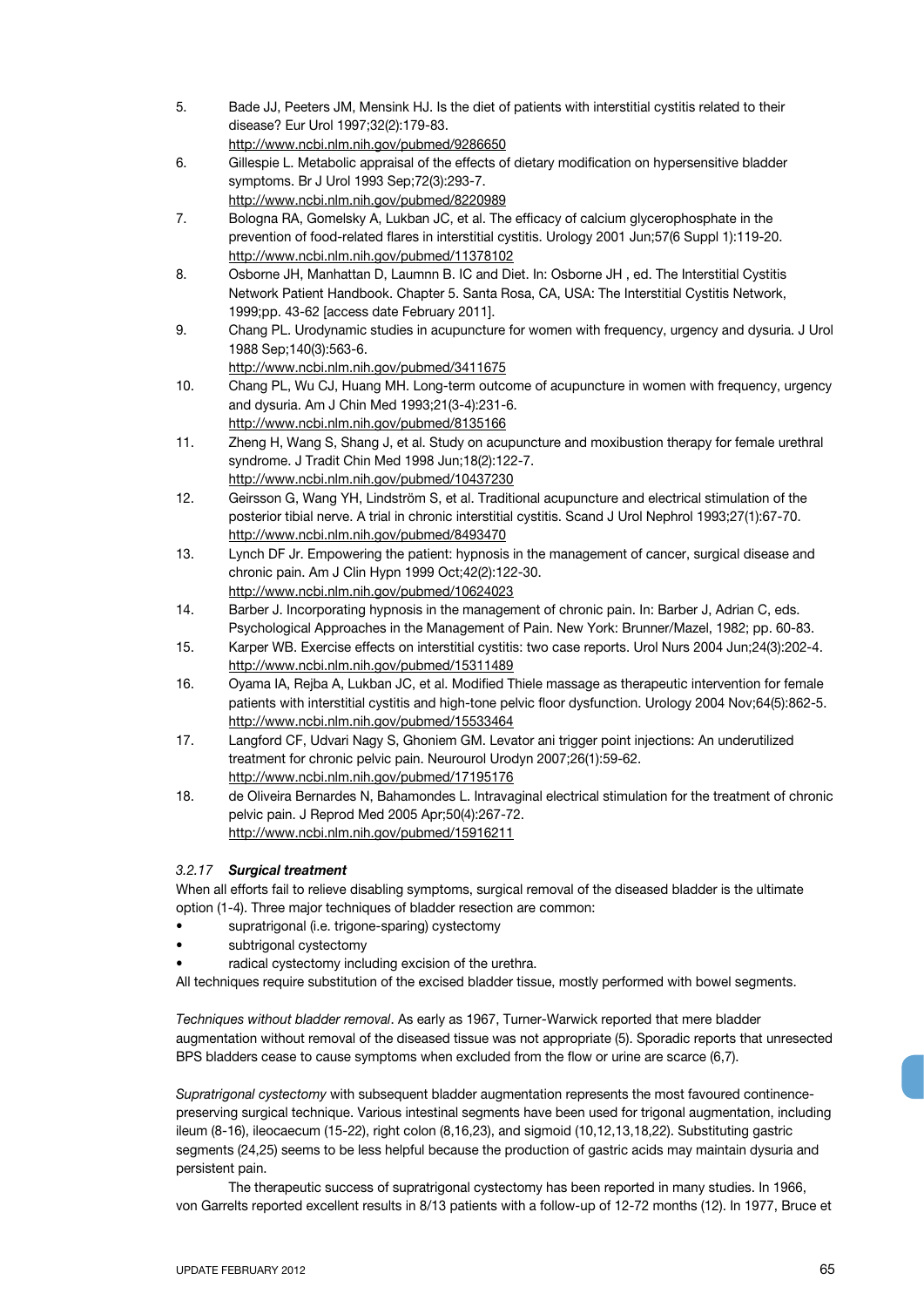al. achieved satisfactory relief of BPS symptoms by ileocystoplasty and colocystoplasty in eight patients (10). Dounis and Gow have reported seven BPS patients whose pain and frequency were considerably improved after supratrigonal cystectomy with ileocaecal augmentation (26).

In 1991, Kontturi et al. used segments of colon and sigmoid colon in 12 cases (22). All five patients augmented with sigmoid colon remained symptom-free over 4.7 years of follow-up. Two of seven cases augmented with colon required secondary cystectomy with formation of an ileal conduit. Nielsen et al. have reported a series of eight patients undergoing supratrigonal cystectomy with ileocaecocystoplasty.

Although symptoms resolved in two patients, treatment failure in another six necessitated secondary cystectomy and ileal conduit formation (17).

Linn *et al*. (27) have followed six BPS patients after supratrigonal cystectomy with ileocaecal augmentation for a period of 30 months, and have reported that all patients were symptom-free and voided spontaneously.

In 2002, Van Ophoven *et al*. (1) reported the long-term results of trigone-preserving cystectomy and consecutive orthotopic substitution enteroplasty in 18 women with BPS, using ileocaecal ( $n = 10$ ) or ileal  $(n = 8)$  segments. At a mean follow-up of nearly 5 years, 14 patients were completely pain-free, 12 voided spontaneously, and 15 had complete resolution of dysuria. Ileocaecal bowel segments showed superior functional results, because in the group augmented with ileum, three patients required self-catheterisation and one a suprapubic catheter. Overall, surgery achieved a significant improvement in diurnal and nocturnal frequencies, functional bladder capacity and symptom scores, with only two treatment failures.

In more recent reports with longer follow-up, the debate on the outcome of BPS patients undergoing cystectomy continues and results vary greatly between different surgeons and patient populations.

Chakravarti (28) presented a retrospective review of 11 patients, who had undergone a trigone-preserving orthotopic substitution caecocystoplasty for intractable BPS Type 3 C and were followed up for a mean period of 9 years. All had symptomatic relief and an increase in bladder capacity to normal. There was no mortality and minimal postoperative morbidity, with two patients requiring intermittent self-catheterisation due to high residual volumes. No significant urinary reflux or metabolic complications were noted. However, two patients required cystectomy after 4 and 6 years, respectively, due to recurrent trigonal disease in one patient and urethrotrigonal hypersensitivity following intermittent self-catheterisation in the other. One patient developed an advanced adenocarcinoma in the caecal segment 7 years after the primary operation.

Blaivas *et al*. (29) have reported less favourable results. Long-term outcomes of augmentation enterocystoplasty or continent urinary diversion were analysed in 76 patients with benign urological disorders, including seven with a clinical diagnosis of BPS. The BPS patients all failed surgical treatment because of persistent pelvic pain and failure to achieve adequate bladder capacity, rather than because of incontinence. The authors currently consider BPS to be a contraindication for enterocystoplasty.

In contrast, Navalon *et al*. (30) have reported a 32-month follow-up of four women with refractory BPS who underwent supratrigonal cystectomy with orthotopic substitution ileocystoplasty. Suprapubic pain disappeared in all cases, as well as lower urinary tract symptoms, with good control of urinary frequency day and night in the immediate postoperative period. All patients reported high satisfaction with the outcome.

*Subtrigonal cystectomy*. Although less popular, subtrigonal cystectomy has also been reported (27,31-34). Subtrigonal resection has the potential of removing the trigone as a possible disease site, but at the cost of requiring ureteral reimplantation with associated risks of leakage, stricture, and reflux. Nurse *et al*. reported trigonal disease in 50% within their cohort (13/25) and blamed surgical failures on the trigone left in place (35).

In contrast, Linn *et al*. have indicated that the level of resection was not solely responsible for treatment success. While completely curing six patients by supratrigonal resection, there were three failures among 17 subtrigonal resections, and half of the successful subtrigonal resections required self-catheterisation to support voiding of the ileocaecal augmentate (27). A recent report on female sexuality after cystectomy and orthotopic ileal neobladder (36) describes eight patients. Pain was relieved in all eight, but only one regained a normal sexual life postoperatively.

*Selecting patients and technique*. BPS is benign and does not shorten life, so that operative procedures rank last in the therapeutic algorithm. However, severely refractory patients should not have to tolerate unsuccessful conservative treatments for several years when surgical options are available.

Detailed counselling and informed consent must precede any irreversible type of major surgery, which should only be undertaken by experienced surgeons. The choice of technique is influenced by the experience of the surgeon. The appropriate extent of tissue resection should be based on the endoscopic and histopathological findings. Some surgeons recommend preoperative cystoscopy and bladder capacity as a prognostic parameter for operative success (7). Responders and failures following orthotopic substitution differed in mean preoperative bladder capacity (200 vs. 525 mL, respectively) (17). These findings have been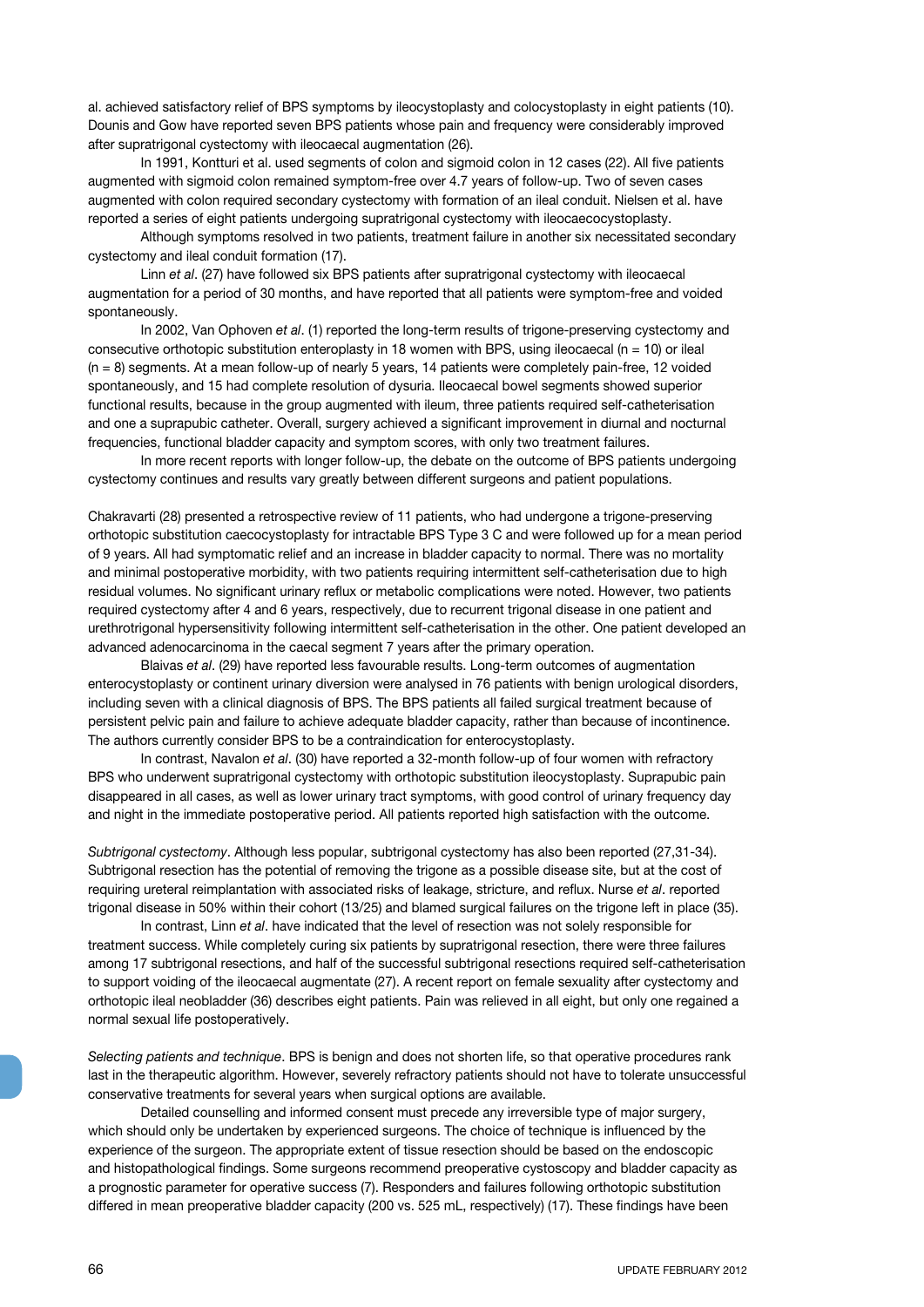supported by Peeker *et al*. (37), who found that patients with end-stage BPS Type 3 C had excellent results following ileocystoplasty, whereas patients with non-ulcer disease were not helped. These results have recently been confirmed by another study from the same institution.

A retrospective analysis of 47 patients fulfilling the NIH criteria, who underwent reconstructive surgery using various techniques during 1978-2003 (38), resulted in complete symptom resolution in 32/34 patients with classic Hunner-type disease, but only 3/13 patients with non-ulcer disease.

Cystectomy with formation of an ileal conduit stills ranks first in current US practice trends in surgical BPS therapy (39). For cosmetic reasons, however, techniques of continent diversion are preferred, particularly in younger patients. After orthotopic bladder augmentation, particularly when removing the trigone, voiding may be incomplete and require intermittent self-catheterisation. Patients considering these procedures should be advised and must be considered capable of performing, accepting and tolerating self-catheterisation. For patients with BPS who develop recurrent pain in the augmented bladder or continent pouch after enterocystoplasty or continent urinary diversion, Elzawahri (40) has recommended retubularisation of a previously used bowel segment to form a urinary conduit.

For younger patients, it may be important to know that pregnancies with subsequent lower-segment Caesarean section after ileocystoplasty have been reported (41). Reconstructive surgery for refractory BPS is an appropriate last resort only for well-selected patients with refractory end-stage disease. The decision to embark on major reconstructive surgery should be preceded by a thorough preoperative evaluation, with an emphasis on assessment to determine the relevant disease location and subtype.

A summary of the treatment options for BPS, including LE and GR is given in the next section. Figure 6 and 7 are algorithms for the diagnosis and therapy of BPS based on the information discussed above.

| <b>Conclusions</b>                                                                                                                                   | LE             |
|------------------------------------------------------------------------------------------------------------------------------------------------------|----------------|
| None of the present existing treatments have effect on all BPS subtypes or phenotypes.                                                               | 4              |
| Conventional analgesics have little efficacy. Opioids are effective in controlling BPS pain.                                                         | 2 <sub>b</sub> |
| Corticosteroids are not recommended as long-term treatment.                                                                                          | 3              |
| Hydroxyzine has limited efficacy shown in RCT and is effective in associated non bladder diseases.                                                   | 1b             |
| Limited data exist on effectiveness of cimetidine in BPS.                                                                                            | 2 <sub>b</sub> |
| Amitriptyline is effective in pain and related symptoms of BPS.                                                                                      | 1 <sub>b</sub> |
| Oral PPS is effective in pain and related symptoms of BPS.                                                                                           | 1a             |
| Oral PPS plus subcutaneous heparin is effective in pain and related symptoms of BPS especially in<br>patients initially low responders to PPS alone. | 1b             |
| Only limited data exist on the effectiveness of antibiotics in the treatment of BPS.                                                                 | 2b             |
| Insufficient data for the effectiveness of prostaglandins in BPS exist. Adverse effects are frequent.                                                | 3              |
| Global response on cyclosporin A was superior to PPS, but associated with more adverse effects.                                                      | 1b             |
| Duloxetin has shown no effect and tolerability is poor.                                                                                              | 2 <sub>b</sub> |
| Oxybutynin has limited effect in BPS pain, but data are scant.                                                                                       | 3              |
| Only insufficient data exist for the effectiveness of gabapentin in BPS.                                                                             | 3              |
| Only insufficient data exist for the effectiveness of suplatast tosilate in BPS.                                                                     | 3              |
| Preliminary data showed effectiveness of quercetin alone and in multimodal uncontrolled studies.                                                     | 3              |
| Intravesical lidocaine plus sodium bicarbonate is effective in the short term.                                                                       | 1b             |
| Intravesical PPS is effective based on limited data and may enhance effect of oral treatment.                                                        | 1 <sub>b</sub> |
| There are limited data on the effectiveness of intravesical heparin.                                                                                 | 3              |
| Intravesical hyaluronic acid may have long term effects in BPS patients with positive intravesical<br>modified KCI test.                             | 2 <sub>b</sub> |
| Intravesical chondroitin sulphate may be effective according to non-randomised studies. Published<br>RCTs are underpowered.                          | 2 <sub>b</sub> |
| Intravesical DMSO is effective in the treatment of BPS, but side effects have to be considered.                                                      | 1 <sub>b</sub> |
| Intravesical submucosal BTX-A injection plus hydrodistension has sustained and significantly improved<br>effect over hydrodistension alone.          | 1 <sub>b</sub> |
| Only limited data exist on the effectiveness of BTX-A injection into detrusor or trigone.                                                            | 3              |

#### *3.2.18 Conclusions and recommendations: treatment of BPS*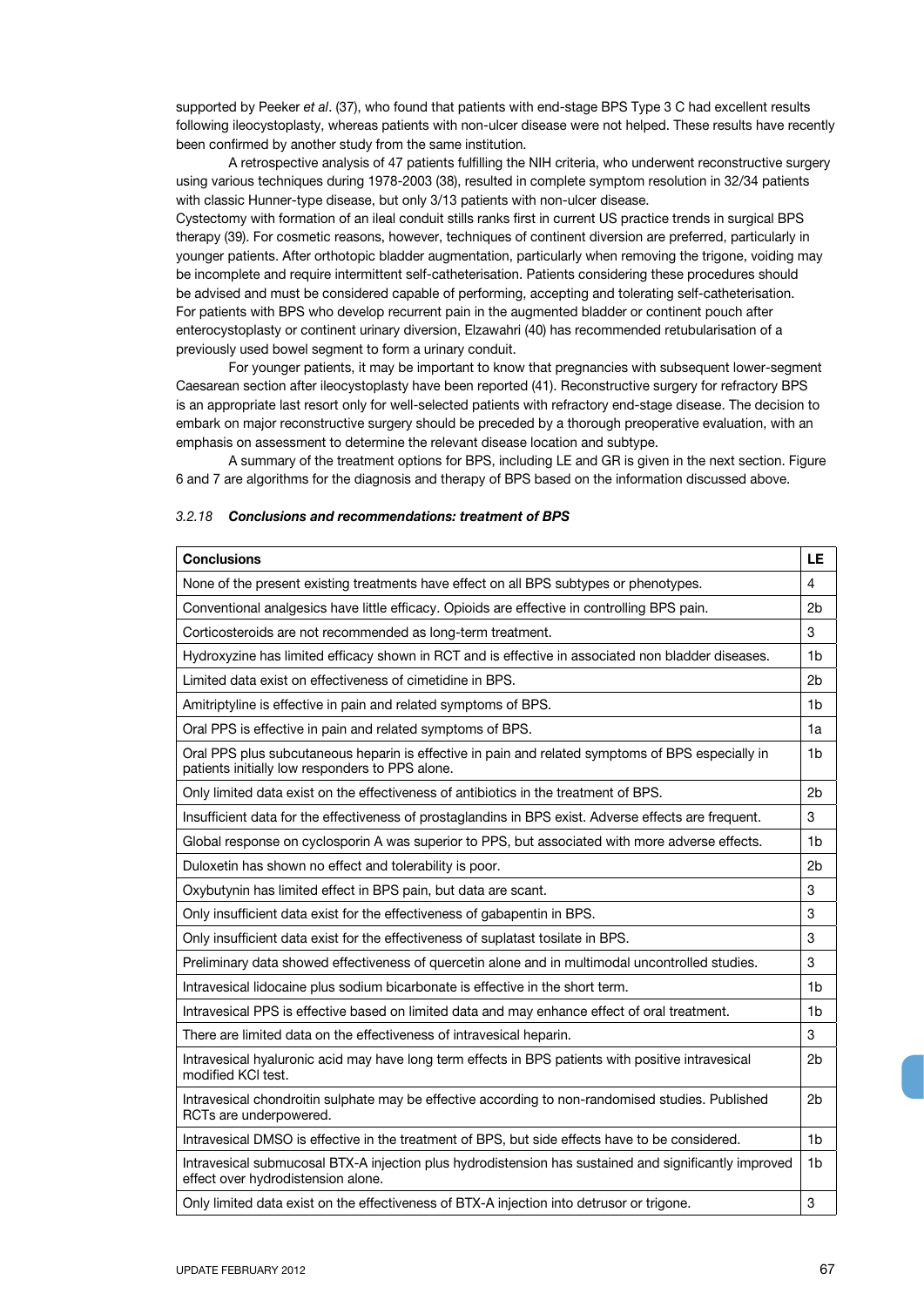| Data on effectiveness of intravesical vanilloids are contradictory. Largest of RCTs without efficacy.                                                  |   |  |
|--------------------------------------------------------------------------------------------------------------------------------------------------------|---|--|
| Intravesical Bacillus Calmette Guérin (BCG) is not effective in BPS.                                                                                   |   |  |
| Intravesical clorpactin has insufficient data to support effectiveness and high complication rates.                                                    | 3 |  |
| There is only insufficient data to support effectiveness of bladder distension.                                                                        |   |  |
| Scarce data indicate electromotive drug administration may have a beneficial effect in patient subsets.                                                | 3 |  |
| Transurethral resection (Coagulation and laser) may be effective in BPS type 3 C.                                                                      | 3 |  |
| Sacral neuromodulation may be effective in BPS.                                                                                                        |   |  |
| Pudendal nerve stimulation is superior to sacral nerve stimulation for the treatment of BPS.                                                           |   |  |
| Bladder training may be effective in patients with predominant urinary symptoms and little pain.                                                       |   |  |
| Manual and physical therapy may have limited effects.                                                                                                  |   |  |
| Avoidance of some food and drink avoids pain triggering.                                                                                               |   |  |
| Acupuncture: data contradictory.                                                                                                                       |   |  |
| Psychological therapy may be effective in ameliorating coping with disease.                                                                            |   |  |
| No definitive conclusion on the effectiveness of surgical organ removal for BPS can be drawn based on<br>large variability results in reported series. |   |  |

| <b>Recommendations</b>                                                                                                                      | <b>GR</b> |
|---------------------------------------------------------------------------------------------------------------------------------------------|-----------|
| Subtype and phenotype-oriented therapy for BPS is recommended.                                                                              | A         |
| Multimodal behavioural, physical and psychological techniques should always be considered alongside<br>oral or invasive treatments for BPS. | A         |
| Opioids might be used in BPS in disease flare-ups. Long term application solely if all treatments failed.                                   | C         |
| Corticosteroids are not recommended as long-term treatment.                                                                                 | C         |
| Hydroxyzine is recommended for use in BPS.                                                                                                  | A         |
| Consider cimetidine as valid oral option before invasive treatments.                                                                        | B         |
| Amitriptyline is recommended for use in BPS.                                                                                                | A         |
| Oral PPS is recommended for use in BPS.                                                                                                     | A         |
| Treatment with oral PPS plus subcutaneous heparin is recommended especially in low responders to<br>PPS alone.                              | A         |
| Antibiotics can be offered when infection is present or highly suspected.                                                                   | C         |
| Prostaglandins are not recommended. Insufficient data on BPS, adverse effects considerable.                                                 | C         |
| Cyclosporin A might be used in PPS but adverse effects are significant and should be carefully<br>considered.                               | B         |
| Duloxetin is not recommended for BPS treatment.                                                                                             | С         |
| Oxybutynin might be considered for the treatment of BPS.                                                                                    | С         |
| Gabapentin might be considered in oral treatment of BPS.                                                                                    | С         |
| Consider intravesical lidocain plus sodium bicarbonate prior to more invasive methods.                                                      | A         |
| Consider intravesical PPS before more invasive treatment alone or combined with oral PPS.                                                   | A         |
| Consider intravesical heparin before more invasive measures alone or in combination treatment.                                              | С         |
| Consider intravesical hyaluronic acid before more invasive measures.                                                                        | B         |
| Consider intravesical chondroitin sulphate before more invasive measures.                                                                   | B         |
| Consider intravesical DMSO before more invasive measures.                                                                                   | A         |
| Consider intravesical bladder wall and trigonal injection of BTX-A if intravesical instillation therapies<br>failed.                        | C         |
| Consider submucosal injection of BTX-A plus hydrodistension if intravesical instillation therapies failed.                                  | A         |
| Intravesical therapy with Bacillus Calmette Guérin is not recommended in BPS.                                                               | A         |
| Intravesical therapy with clorpactin is not recommended in BPS.                                                                             | A         |
| Intravesical therapy with vanilloids is not recommended in BPS.                                                                             | С         |
| Bladder distension is not recommendedas atreatment of BPS.                                                                                  | С         |
| Electromotive drug administration might be considered before more invasive measures.                                                        | C         |
| Consider transurethral resection (or coagulation or laser) of bladder lesions, but in BPS type 3C only                                      | B         |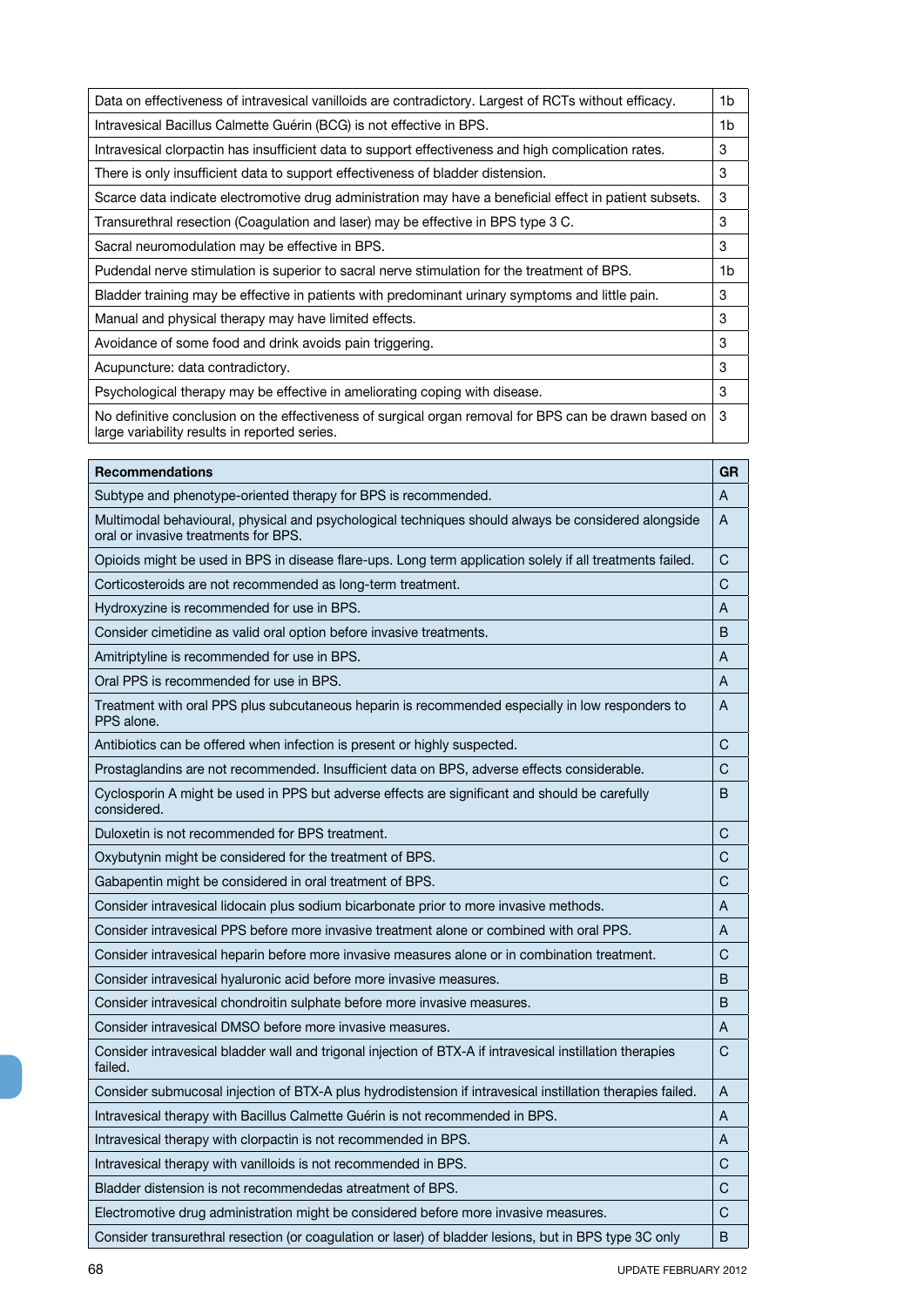| Neuromodulation might be considered before more invasive interventions.                               |  |
|-------------------------------------------------------------------------------------------------------|--|
| Consider bladder training in patients with little pain.                                               |  |
| Consider manual and physical therapy in first approach.                                               |  |
| Consider in diet avoidance of triggering substances.                                                  |  |
| Accupuncture is not recommended.                                                                      |  |
| Consider psychological therapy in multimodal approach.                                                |  |
| All ablative organ surgery should be last resort for experienced and BPS knowledgeable surgeons only. |  |

*PPS = pentosanpolysulphate sodium; DMSO = dimethyl sulphoxide; BPS = bladder pain syndrome.*

## **Figure 6: diagnosis and therapy of BPS**

| <b>Assessment</b>                  | <b>Treatment</b>    |                                                                    |
|------------------------------------|---------------------|--------------------------------------------------------------------|
| Urine culture                      | Grade A recommended | Standard: Hydroxyzine, Amitriptyline, Pentosanpolysulphate         |
| Uroflowmetry                       |                     | Intravesical: PPS, DMSO, onabotulinum toxin A plus hydrodistension |
| Cystoscopy with<br>hydrodistension |                     |                                                                    |
| <b>Bladder biopsy</b>              | Grade B recommended | Oral: Cimetidine, cyclosporin A                                    |
|                                    |                     | Intravesical: hyaluronic acid, chondroitin sulphate                |
| Micturition diary                  |                     | Electromotive drug administration for intravesical drugs           |
| Pelvic floor muscle<br>testing     |                     | Neuromodulation, bladder training, physical therapy                |
| Phenotyping                        |                     | Psychological therapy                                              |
|                                    |                     | Bacillus Calmette Guerin                                           |
| <b>ICSI</b> score list             | Not recommended     |                                                                    |
|                                    |                     | Intravesical Chlorpactin                                           |
|                                    |                     |                                                                    |
|                                    | Other comments      | Data on surgical treatment are largely variable                    |
|                                    |                     | Coagulation and laser only for Hunner's lesions                    |
|                                    |                     |                                                                    |

**Figure 7: algorithm for BPS Type 3 C**

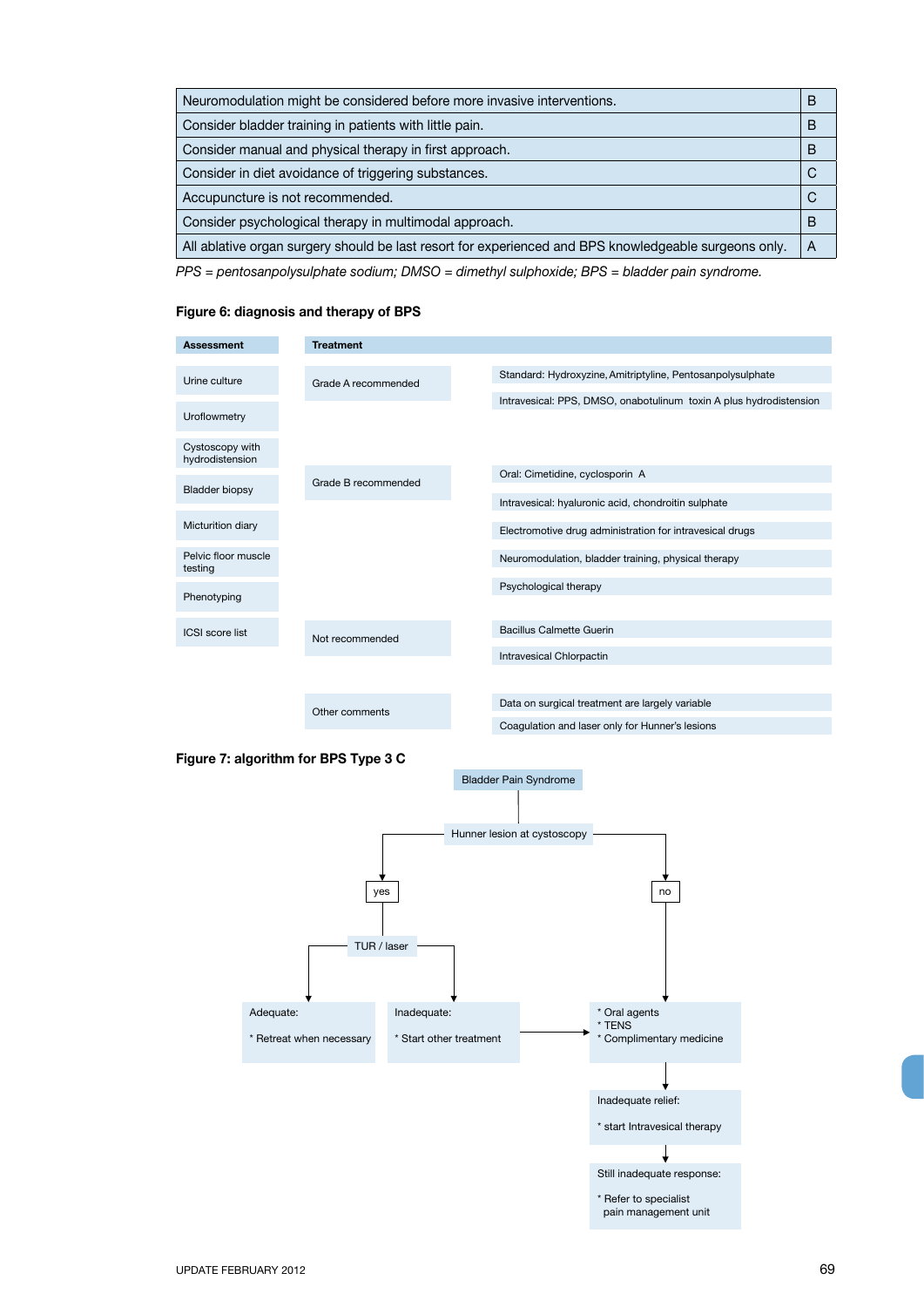## *3.2.19 References*

- 1. van Ophoven A, Oberpenning F, Hertle L. Long-term results of trigone-preserving orthotopic substitution enterocystoplasty for interstitial cystitis. J Urol 2002 Feb;167(2 Pt 1):603-7. http://www.ncbi.nlm.nih.gov/pubmed/11792927
- 2. Loch A, Stein U. [Interstitial cystitis. New aspects in diagnosis and therapy]. Urologe A 2004 Sep;43(9):1135-46.
- http://www.ncbi.nlm.nih.gov/pubmed/15322757
- 3. Oberpenning F, van Ophoven A, Hertle L. [Chronic interstitial cystitis.] Deutsches Ärzteblatt 2002, 99:204-8. [article in German]
- 4. Oberpenning F, Van Ophoven A, Hertle L. Interstitial cystitis: an update. Curr Opin Urol 2002 Jul;12(4):321-32.
	- http://www.ncbi.nlm.nih.gov/pubmed/12072654
- 5. Warwick R, Ashkan M. The functional results of partial, subtotal and total cystoplasty with special reference to ureterocecocystoplasty, selective sphincterotomy and cystoplasty. Br J Urol 1967 Feb;39(1):3-12.
	- http://www.ncbi.nlm.nih.gov/pubmed/5336762
- 6. Messing EM, Stamey TA. Interstitial cystitis: early diagnosis, pathology, and treatment. Urology 1978 Oct;12(4):381-92.
	- http://www.ncbi.nlm.nih.gov/pubmed/213864
- 7. Freiha FS, Faysal MH, Stamey TA. The surgical treatment of intractable interstitial cystitis. J Urol 1980 May;123(5):632-4.
- http://www.ncbi.nlm.nih.gov/pubmed/7420547 8. Badenoch AW. Chronic interstitial cystitis. Br J Urol 1971 Dec;43(6):718-21.
- http://www.ncbi.nlm.nih.gov/pubmed/5159574
- 9. Awad SA, Al-Zahrani HM, Gajewski JB, et al. Long-term results and complications of augmentation ileocystoplasty for idiopathic urge incontinence in women. Br J Urol 1998 Apr;81(4):569-73. http://www.ncbi.nlm.nih.gov/pubmed/9598629
- 10. Bruce PT, Buckham GJ, Carden AB, et al. The surgical treatment of chronic interstitial cystitis. Med J Aust 1977 Apr;1(16):581-2.
	- http://www.ncbi.nlm.nih.gov/pubmed/875802
- 11. Christmas TJ, Holmes SA, Hendry WF. Bladder replacement by ileocystoplasty: the final treatment for interstitial cystitis. Br J Urol 1996 Jul;78(1):69-73. http://www.ncbi.nlm.nih.gov/pubmed/8795403
- 12. von Garrelts B. Interstitial cystitis: thirteen patients treated operatively with intestinal bladder substitutes. Acta Chir Scand 1966 Oct;132(4):436-43. http://www.ncbi.nlm.nih.gov/pubmed/5972716
- 13. Guillonneau B, Toussaint B, Bouchot O, et al. [Treatment of interstitial cystitis with sub-trigonal cystectomy and enterocystoplasty.] Prog Urol 1993 Feb;3(1):27-31. http://www.ncbi.nlm.nih.gov/pubmed/8485591
- 14. Koskela E, Kontturi M. Function of the intestinal substituted bladder. Scand J Urol Nephrol 1982;16(2):129-33.
	- http://www.ncbi.nlm.nih.gov/pubmed/7123162
- 15. Shirley SW, Mirelman S. Experiences with colocystoplasties, cecocystoplasties and ileocystoplasties in urologic surgery: 40 patients. J Urol 1978 Aug;120(2):165-8. http://www.ncbi.nlm.nih.gov/pubmed/671623
- 16. Webster GD, Maggio MI. The management of chronic interstitial cystitis by substitution cystoplasty. J Urol 1989 Feb;141(2):287-91.
	- http://www.ncbi.nlm.nih.gov/pubmed/2913346
- 17. Nielsen KK, Kromann-Andersen B, Steven K, et al. Failure of combined supratrigonal cystectomy and Mainz ileovcecocystoplasty in intractable interstitial cystitis: is histology and mast cell count a reliable predictor for the outcome of surgery? J Urol 1990 Aug;144(2 Pt 1):255-8; discussion 258-9. http://www.ncbi.nlm.nih.gov/pubmed/2374189
- 18. Hradec EA. Bladder substitution: indications and results in 114 operations. J Urol 1965 Oct;94(4): 406-17.
	- http://www.ncbi.nlm.nih.gov/pubmed/5320331
- 19. DeJuana CP, Everett JC Jr. Interstitial cystitis: experience and review of recent literature. Urology 1977 Oct;10(4):325-9. http://www.ncbi.nlm.nih.gov/pubmed/919117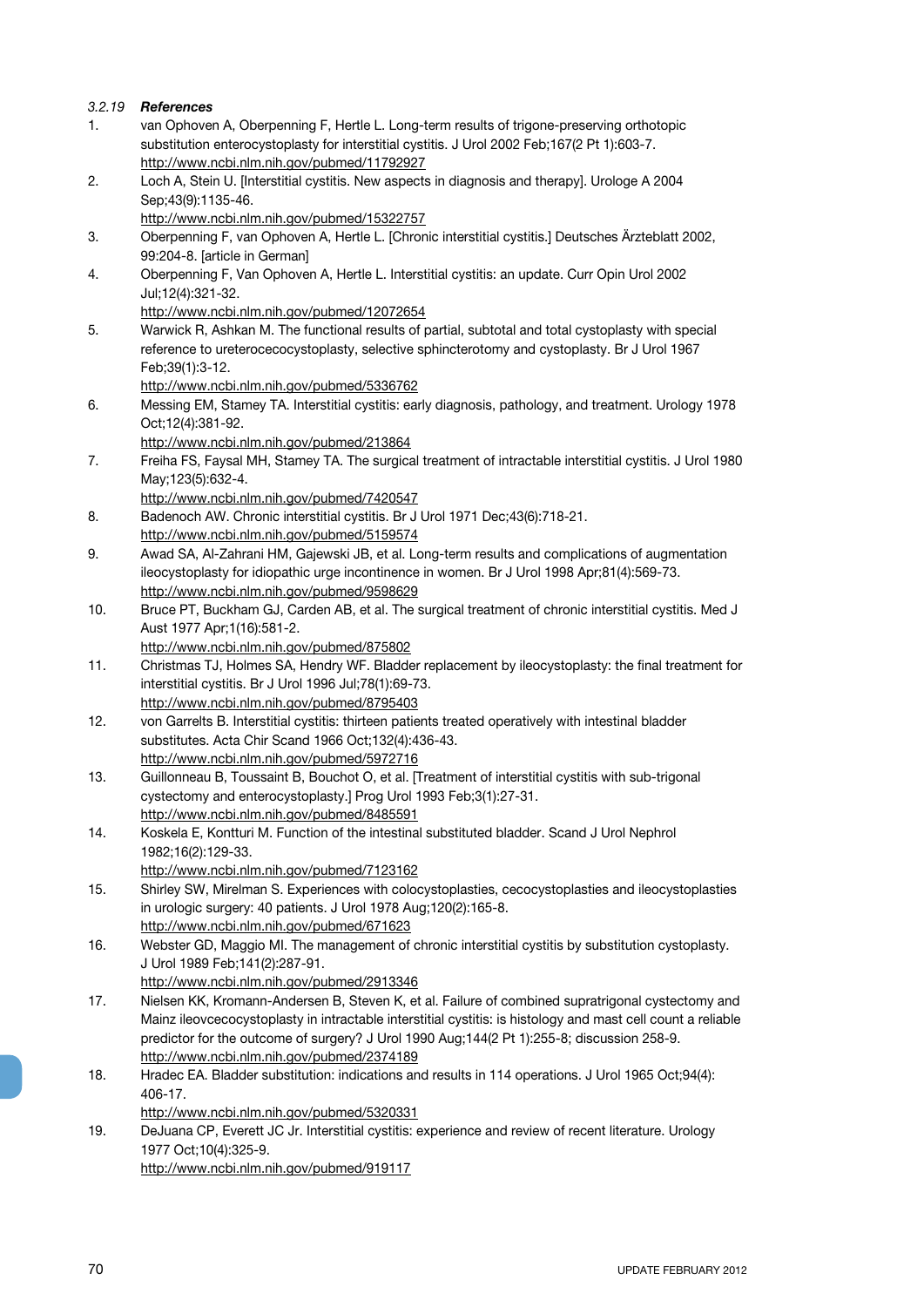- 20. Utz DC, Zincke H.The masquerade of bladder cancer in situ as interstitial cystitis. J Urol 1974 Feb;111(2):160-1. http://www.ncbi.nlm.nih.gov/pubmed/4810754
- 21. Whitmore WF 3rd, Gittes RF. Reconstruction of the urinary tract by cecal and ileocecal cystoplasty:review of a 15-year experience. J Urol 1983 Mar;129(3):494-8. http://www.ncbi.nlm.nih.gov/pubmed/6834531
- 22. Kontturi MJ, Hellström PA, Tammela TL, et al. Colocystoplasty for the treatment of severe interstitial cystitis. Urol Int 1991;46(1):50-4. http://www.ncbi.nlm.nih.gov/pubmed/2024372
- 23. Seddon JM, Best L, Bruce AW. Intestinocystoplasty in treatment of interstitial cystitis. Urology 1977 Nov;10(5):431-5.
	- http://www.ncbi.nlm.nih.gov/pubmed/919133
- 24. Leong CH. Use of the stomach for bladder replacement and urinary diversion. Ann R Coll Surg Engl 1978 Jul;60(4):283-9.

- 25. Singla A, Galloway N. Early experience with the use of gastric segment in lower urinary tract reconstruction in adult patient population. Urology 1997 Oct;50(4):630-5. http://www.ncbi.nlm.nih.gov/pubmed/9338749
- 26. Dounis A, Gow JG. Bladder augmentation-a long-term review. Br J Urol 1979 Aug;51(4):264-8. http://www.ncbi.nlm.nih.gov/pubmed/466001
- 27. Linn JF, Hohenfellner M, Roth S, et al. Treatment of interstitial cystitis: comparison of subtrigonal and supratrigonal cystectomy combined with orthotopic bladder substitution. J Urol 1998 Mar;159(3): 774-8.

```
http://www.ncbi.nlm.nih.gov/pubmed/9474146
```
- 28. Chakravarti A, Ganta S, Somani B, et al. Caecocystoplasty for intractable interstitial cystitis: long-term results. Eur Urol 2004 Jul;46(1):114-7. http://www.ncbi.nlm.nih.gov/pubmed/15183556
- 29. Blaivas JG, Weiss JP, Desai P, et al. Long-term followup of augmentation enterocystoplasty and continent diversion in patients with benign disease. J Urol 2005 May;173(5):1631-4. http://www.ncbi.nlm.nih.gov/pubmed/15821519
- 30. Navalón Verdejo P, Ordoño Domínguez F, De la Torre Abril L, et al. [Orthotopic bladder substitution in the treatment of interstitial cystitis.] Arch Esp Urol 2005 Sep;58(7):605-10. http://www.ncbi.nlm.nih.gov/pubmed/16294782
- 31. Bejany DE, Politano VA. Ileocolic neobladder in the woman with interstitial cystitis and a small contracted bladder. J Urol 1995 Jan;153(1):42-3. http://www.ncbi.nlm.nih.gov/pubmed/7966787
- 32. Nurse DE, McCrae P, Stephenson TP, et al.The problems of substitution cystoplasty. Br J Urol 1988 May;61(5):423-6.
	- http://www.ncbi.nlm.nih.gov/pubmed/3395801
- 33. Lotenfoe RR, Christie J, Parsons A, et al. Absence of neuropathic pelvic pain and favorable psychological profile in the surgical selection of patients with disabling interstitial cystitis. J Urol 1995 Dec;155(6):2039-42.
	- http://www.ncbi.nlm.nih.gov/pubmed/7500453
- 34. Hughes OD, Kynaston HG, Jenkins BJ, et al. Substitution cystoplasty for intractable interstitial cystitis. Br J Urol 1995 Aug;76(2):172-4.
	- http://www.ncbi.nlm.nih.gov/pubmed/7663907
- 35. Nurse DE, Parry JR, Mundy AR. Problems in the surgical treatment of interstitial cystitis. Br J Urol 1991 Aug;68(2):153-4.
	- http://www.ncbi.nlm.nih.gov/pubmed/1822961
- 36. Volkmer BG, Gschwend JE, Herkommer K, et al. Cystectomy and orthotopic ileal neobladder: the impact on female sexuality. J Urol 2004 Dec;172(6 Pt 1):2353-7. http://www.ncbi.nlm.nih.gov/pubmed/15538266
- 37. Peeker R, Aldenborg F, Fall M. The treatment of interstitial cystitis with supratrigonal cystectomy and ileocystoplasty: difference in outcome between classic and nonulcer disease. J Urol 1998 May;159(5):1479-82.

http://www.ncbi.nlm.nih.gov/pubmed/9554337

38. Rössberger J, Fall M, Jonsson O, et al. Long-term results of reconstructive surgery in patients with bladder pain syndrome/interstitial cystitis: subtyping is imperative. Urology 2007 Oct;70(4):638-42. http://www.ncbi.nlm.nih.gov/pubmed/17991529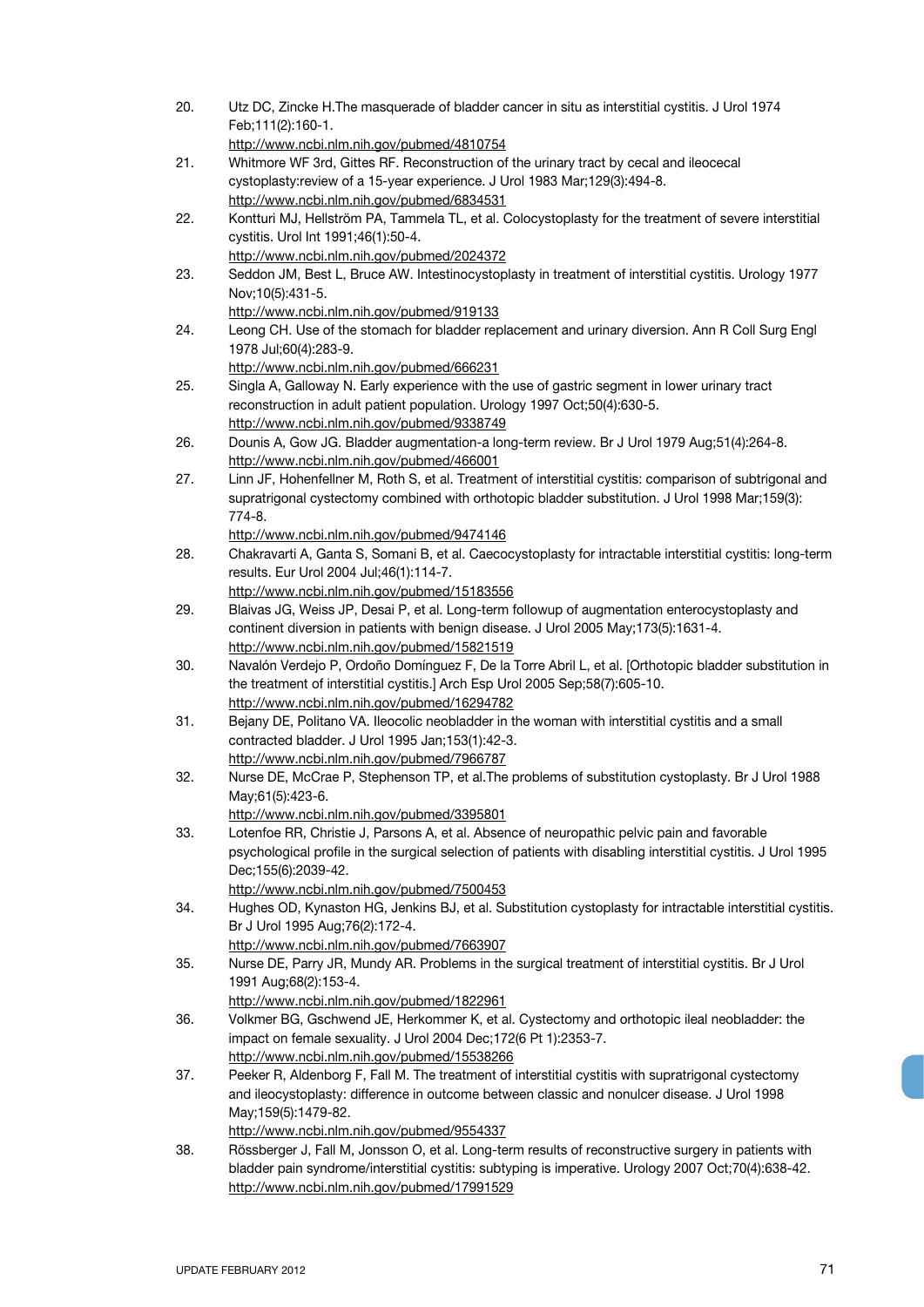39. Gershbaum D, Moldwin R. Practice trends for the management of interstitial cystitis. Urology 2001 Jun;57(6 Suppl 1):119.

http://www.ncbi.nlm.nih.gov/pubmed/11378100

- 40. Elzawahri A, Bissada NK, Herchorn S, et al. Urinary conduit formation using a retubularized bowel from continent urinary diversion or intestinal augmentations: ii. Does it have a role in patients with interstitial cystitis? J Urol 2004;171(4):1559-62.
- http://www.ncbi.nlm.nih.gov/pubmed/15017220 41. Shaikh A, Ahsan S, Zaidi Z. Pregnancy after augmentation cystoplasty. J Pak Med Assoc 2006;56(10):465-7. http://www.ncbi.nlm.nih.gov/pubmed/17144396

## **3.3 Genital pain syndrome**

## *3.3.1 Scrotal pain syndrome*

Scrotal pain syndrome is the occurrence of persistent or recurrent episodic pain localised within the organs of the scrotum, which may be associated with symptoms suggestive of urinary tract or sexual dysfunction. There is no proven infection or other obvious local pathology. Scrotal pain syndrome is often associated with negative cognitive, behavioural, sexual, or emotional consequences, as well as with symptoms suggestive of lower urinary tract and sexual dysfunction. Scrotal pain syndrome is a generic term and is used when the site of the pain is not clearly testicular or epididymal. The pain is not in the skin of the scrotum as such, but perceived within its contents, in a similar way to idiopathic chest pain.

### *3.3.2 Pathogenesis*

The pathogenesis of chronic scrotal pain is diverse and in most cases unknown. Pain in the scrotum can be divided into direct pain localised in the scrotum, or referred pain coming from another place or system in the body. The problem is that we cannot always make that division in clinical practice. Direct pain is located in the testes, epididymis, inguinal nerves or the vas deferens.

### *3.3.2.1 Testicular pain syndrome*

Testicular pain syndrome is the occurrence of persistent or recurrent episodic pain perceived in the testes and may be associated with symptoms suggestive of urinary tract or sexual dysfunction. There is no proven infection or other obvious local pathology. Testicular pain syndrome is often associated with negative cognitive, behavioural, sexual or emotional consequences, as well as with symptoms suggestive of lower urinary tract and sexual dysfunction. Previous terms have included orchitis, orchalgia and orchiodynia. These terms are no longer recommended.

### *3.3.2.2 Epididymal pain syndrome*

Epididymal pain syndrome is the occurrence of persistent or recurrent episodic pain perceived in the epididymis, which may be associated with symptoms suggestive of urinary tract or sexual dysfunction. There is no proven infection or other obvious local pathology. Epididymal pain syndrome is often associated with negative cognitive, behavioural, sexual, or emotional consequences, as well as with symptoms suggestive of lower urinary tract and sexual dysfunction.

Structural abnormalities of the epididymis can be visualised using ultrasound. Patients with multiple cysts may have pain caused by the compression that these cysts exert on the epididymis. Another local entity is chronic epididymitis (1). Chronic epididymis may be associated with signs of inflammation: inflammatory or obstructive chronic epididymitis (2).

### *3.3.2.3 Nerves*

The ilioinguinal and genitofemoral nerves are the most prominent afferent nerves for the scrotum (3). The inguinal nerves are especially important. It is generally accepted that pain after inguinal surgery (hernia) is a consequence of damage to the nerves inside the spermatic cord (4). This is based on the anatomical knowledge that all nerves involved in testicular pain merge in the spermatic cord (5). This fact has consequences for the choice of treatment. The pudendal nerve supplies the skin of the perineum and the posterior side of the scrotum. Pain in this area is pathognomic for pudendal neuropathy.

### *3.3.2.4 Post-vasectomy pain syndrome*

Post-vasectomy scrotal pain syndrome is a scrotal pain syndrome that follows vasectomy. Post-vasectomy scrotal pain syndrome is often associated with negative cognitive, behavioural, sexual, or emotional consequences, as well as with symptoms suggestive of lower urinary tract and sexual dysfunction. Pathogenetically, it is thought that post-vasectomy pain is caused by the fact that the vas deferens is no longer patent. This may lead to congestion in the epididymis which in turn gives rise to pain because of dilatation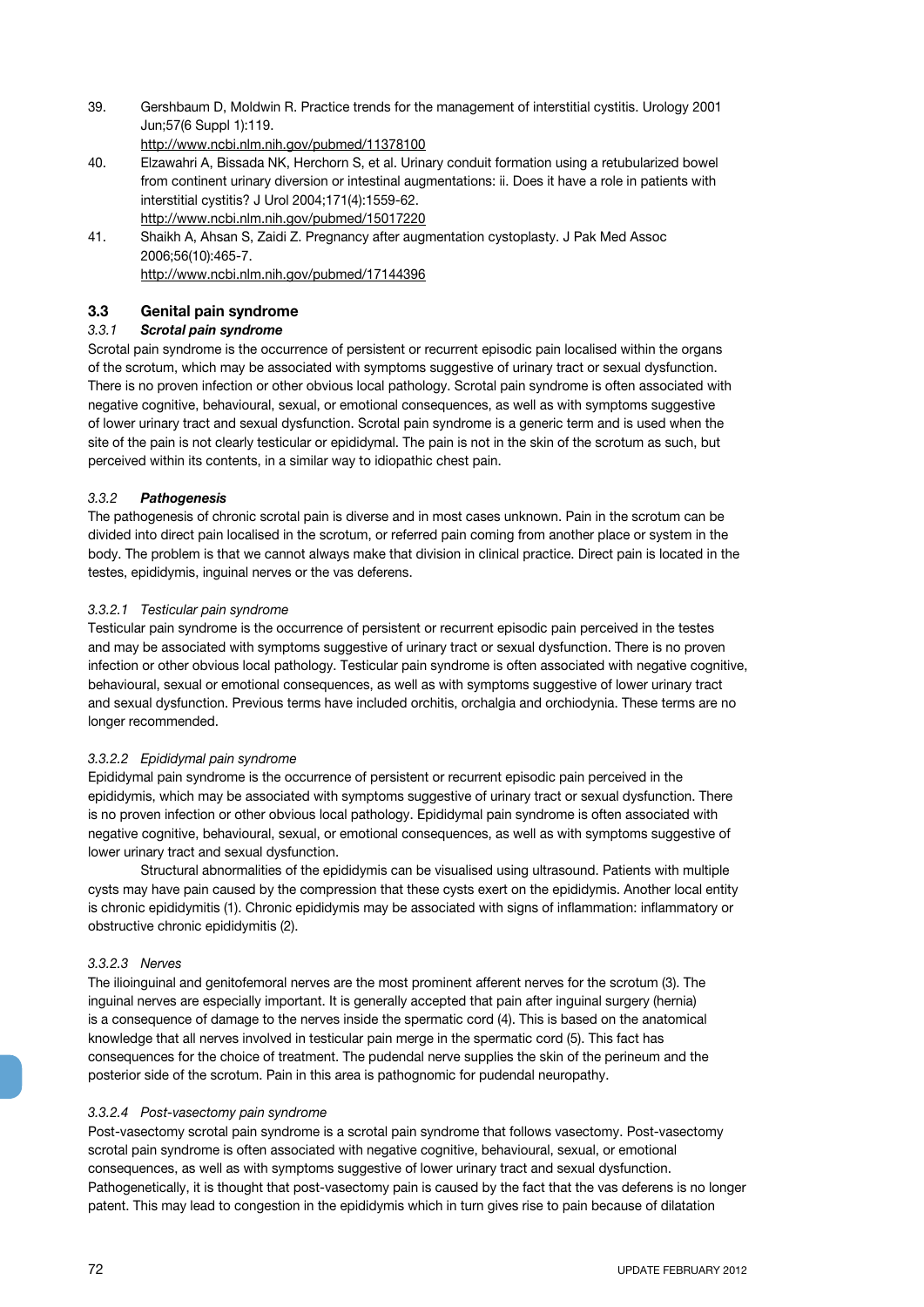of hollow structures (6). Incidence of post-vasectomy pain is 2-20% among all men who have undergone a vasectomy (7). In men with post-vasectomy pain, only 2-6% have a VAS score > 5 (8). In a large cohort study of 625 men, the likelihood of scrotal pain after 6 months was 14.7%. The mean pain severity on a VAS score was 3.4/10. In the pain group, 0.9% had quite severe pain, noticeably affecting their daily life. In this cohort, different techniques were used to perform the vasectomy. The risk of scrotal pain was significantly lower in the no-scalpel vasectomy group, at 11.7% compared with 18.8% in the scalpel group (9).

## *3.3.2.5 Post-inguinal hernia repair*

Chronic pain after inguinal hernia surgery is a well recognised phenomenon. An international working group has set up guidelines for prevention and management of postoperative chronic pain following inguinal hernia surgery. They have stated that the most important way of preventing pain is to identify and preserve all three inguinal nerves (10). Chronic scrotal pain is a complication of hernia repair, but in trials, it is seldom reported or it is put under the term chronic pain (not specified). In studies that have explicitly mentioned scrotal pain, there was a difference in incidence between laparoscopic and open hernia repair. In almost all studies, the frequency of scrotal pain was significantly higher in the laparoscopic than in the open group (4,11-13). In one particular study, there was no difference at 1 year but after 5 years, the open group had far fewer patients with scrotal pain (14).

# *3.3.2.6 Referred pain*

Growing knowledge of pain mechanisms has taught us that pain felt in organ A can be caused by dysfunction of structure B. The best known referred pain is of myofascial origin, especially the trigger points (see Chapter 9). Problems inside the bladder or abdominal cavity can also give rise to pain in the scrotal area. When making a treatment plan for patients with scrotal pain, it is important to remember this phenomenon.

# *3.3.3 Diagnosis*

A physical examination is mandatory in patients with scrotal pain. Gentle palpation of each component of the scrotum is performed to search for masses and painful spots. A rectal examination is done to look for prostate abnormalities and to examine the pelvic floor muscles. Scrotal ultrasound has limited value in finding the cause of the pain. In > 80% of patients, ultrasound does not show abnormalities that have clinical implications (15,16). If physical examination is normal, ultrasound can be performed to reassure the patient that there is no pathology that needs therapy (mainly surgery). Ultrasound can be used to diagnose hydroceles, spermatoceles, cysts and varicoceles. When abnormalities such as cysts are seen, this may play a role in therapeutic decision making. In general practice, it seems that many urologists are performing ultrasound examination in almost all patients. Swiss urologists, for instance, perform it in 93% of cases (17).

# *3.3.4 Treatment*

Treatment of chronic scrotal pain is based on the principles of treating chronic pain syndromes, described throughout these guidelines. It is becoming increasingly clear that advances in the non-surgical management of testicular pain are mainly based on the emergence of pain relief as a specialty. Knowing this, it seems obvious that referring to a multidisciplinary pain team or pain centre should be considered in an early phase of the consultation (18). By doing this, surgery can be postponed or even avoided.

#### *3.3.4.1 Conservative treatment*

For conservative treatment, apart from pharmacotherapy, myofascial therapy by specialised physiotherapists should be considered. The pelvic floor muscles should be tested and will often be found overactive, which means that they contract when relaxation is needed. An overactive pelvic floor should be treated by physiotherapy (19-21). More specific myofascial trigger points are found in the pelvic floor, but also in the lower abdominal musculature. Treatment consists of applying pressure to the trigger point and stretching the muscle (22,23) (see Chapter 9).

#### *3.3.4.2 Surgery*

In a survey among Swiss urologists, it was found that 74% would do an epididymectomy, 7% an inguinal orchiectomy, and 6% a denervation (17). In the literature, there is consensus on postponing surgery until there is no other option. The only treatment that seems to be effective is microsurgical denervation. Epididymectomy is a choice in selected cases and orchiectomy is the last resort.

#### 3.3.4.1.1Microsurgical denervation

Considering the fact that all the nerves for the scrotal organs merge into the spermatic cord, it seems reasonable to cut all these nerves in patients with pain. All the studies that have been done were cohort studies but their success rates were high. The size of effect was so remarkable that it is recommended that randomised studies are performed to obtain better proof. The three cohort studies that are found were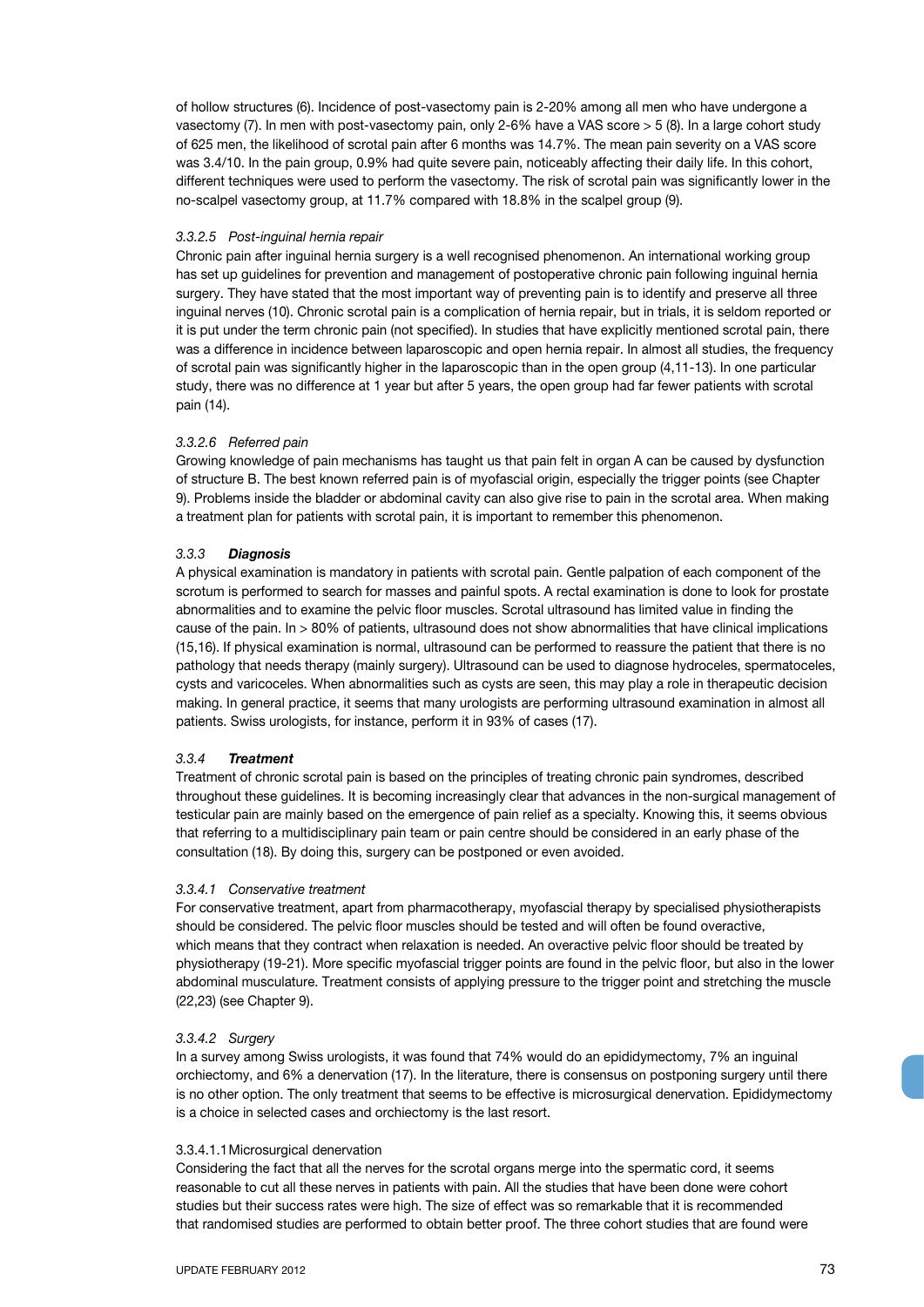consistent in the indication criteria, the diagnostic methods applied, and the surgical approach used. All had a follow-up of at least 20 months. They included patients with chronic scrotal pain who did not respond to conservative treatment. Ultrasound showed no abnormalities and a spermatic cord block showed pain relief of > 50%. The surgical approach is inguinal. The cord is transected in such a way that all identifiable arterial structures, including testicular, cremasteric, deferential arteries and lymphatic vessels are left intact. The surgery is performed under magnification by loupe or microscope. Complete relief of pain is achieved in 71-96% and partial relief in 9-17%. This means that 12-15% had no relief of pain after denervation. The complication of testicular atrophy was seen in 3-7% of the operated patients (24-26). There is no difference in success based on the cause of pain. The laparoscopic route for denervation seems feasible but the results are unclear (27).

## 3.3.4.1.2Epididymectomy

There is to date no hard evidence available, but expert opinion is clear that orchiectomy should be reserved for patients who have undergone denervation but still have pain. Epididymectomy shows different results in various groups of patients. Epididymectomy shows the best results in patients with pain after vasectomy, or pain on palpation of the epididymis and when ultrasound shows multiple cysts. Patients with chronic epididymitis show bad results with epididymectomy.

The percentage of patients that are cured ranges from 50 to 92% (1,6,28-30). These results are also from cohort studies but the fact that assessment can help in predicting the chance of success makes further studies worthwhile. One study in our search has yielded different results, namely, that post-vasectomy patients fared worse and that ultrasound did not help in predicting the result of the operation. No reason was found for this result (9).

## 3.3.4.1.3Orchiectomy

Orchiectomy is seen as the last resort in patients with intrascrotal pain, who do not respond to any other treatment. There have been no studies than can help in making a rational decision on whether to perform orchiectomy.

## 3.3.4.1.4Vaso-vasostomy

In post-vasectomy pain syndrome, a vaso-vasostomy might help to overcome the obstruction and thereby improve the pain. Some studies have shown good results but the quality of these studies was limited. Results are as high as 69-84% (31,32).

## *3.3.5 Conclusions and recommendations: scrotal pain syndrome*

| <b>Conclusions</b>                                                                                 | LE |
|----------------------------------------------------------------------------------------------------|----|
| The nerves in the spermatic cord play an important role in scrotal pain.                           | 2b |
| Ultrasound of the scrotal content is not of help in diagnostics nor treatment of scrotal pain.     | 2b |
| Post-vasectomy pain is seen in a substantial number of men undergoing vasectomy.                   |    |
| Scrotal pain is more often noticed after laparoscopic then after open inguinal hernia repair.      |    |
| Microsurgical denervation of the spermatic cord is an effective therapy for scrotal pain syndrome. | 2h |
| Vaso-vasostomy is effective in post-vasectomy pain.                                                | 2b |
| Orchiectomy is the last resort in treating scrotal pain syndrome.                                  | 4  |

| <b>Recommendations</b>                                                                                           | GR |
|------------------------------------------------------------------------------------------------------------------|----|
| We recommend to start with general treatment options for chronic pelvic pain (see chapter 10).                   | A  |
| We recommend informing about the risk of post-vasectomy pain when counselling patients planned<br>for vasectomy. | A  |
| To reduce the risk of scrotal pain, we recommend open instead of laparoscopic inguinal hernia repair.            | A  |
| We recommend that during inguinal hernia repair all the nerves in the spermatic cord are identified.             | A  |
| For patients who are treated surgically, we recommend microsurgical denervation of the spermatic<br>cord.        | A  |
| For patients who do not benefit from denervation we recommend to perform epididymectomy.                         | B  |
| We recommend that orchiectomy is reserved as last resort when every other treatment has failed.                  | C  |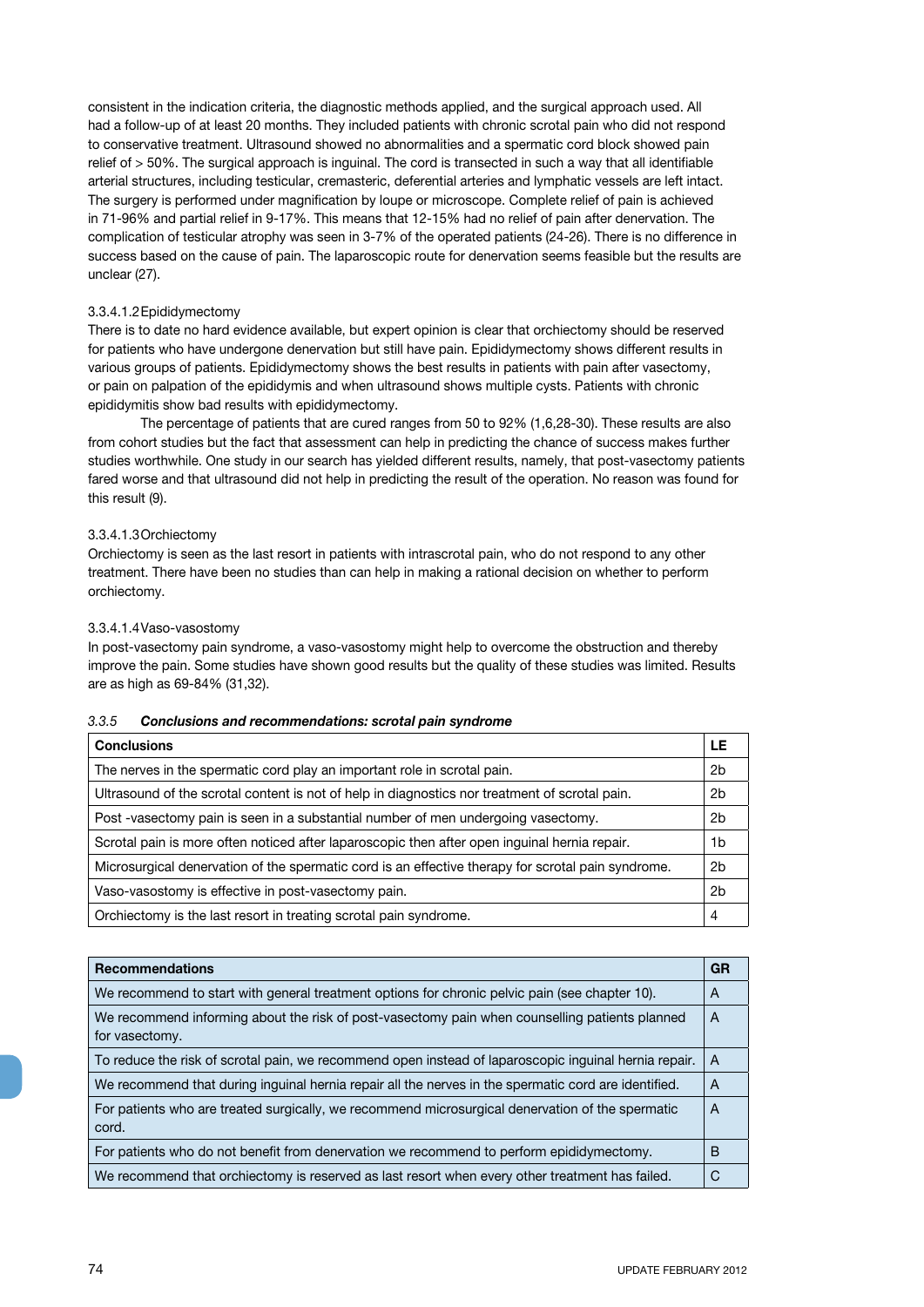## **Figure 8: assessment and treatment algorithm for scrotal pain syndrome**

| <b>Assessment</b>   | <b>Treatment</b>    |                                                                                                                                              |
|---------------------|---------------------|----------------------------------------------------------------------------------------------------------------------------------------------|
|                     |                     |                                                                                                                                              |
| Semen culture       |                     | General treatment options for chronic pelvic pain - chapter 10                                                                               |
|                     | Grade A recommended |                                                                                                                                              |
|                     |                     | Microsurgical denervation of the spermatic cord                                                                                              |
| Uroflowmetry        |                     |                                                                                                                                              |
|                     |                     | Inform patients undergoing vasectomy about the risk of pain                                                                                  |
| Ultrasound          |                     |                                                                                                                                              |
| scrotum (see text)  |                     | For surgeons: open hernia repair yields less scrotal pain                                                                                    |
|                     |                     |                                                                                                                                              |
| Pelvic floor muscle |                     | For surgeons: identify all nerves during hernia repair                                                                                       |
| testing             |                     |                                                                                                                                              |
|                     |                     |                                                                                                                                              |
| Phenotyping         |                     | Epididymectomy, in case patient did not benefit from denervation                                                                             |
|                     | Grade B recommended |                                                                                                                                              |
|                     |                     |                                                                                                                                              |
|                     | Other comments      | Orchiectomy is a last resort option, when everything else has failed                                                                         |
|                     |                     |                                                                                                                                              |
|                     |                     | Ultrasound has no clinical implications on the further treatment<br>although physicians tend to still use ultrasound to reassure the patient |

# *3.3.6 References*

- 1. Padmore DE, Norman RW, Millard OH. Analyses of indications for and outcomes of epididymectomy. . J Urol. 1996 Jul;156(1):95-6.
	- http://www.ncbi.nlm.nih.gov/pubmed/8648848
- 2. Nickel JC, Siemens DR, Nickel KR, et al. The patient with chronic epididymitis: characterization of an enigmatic syndrome. J Urol. 2002 Apr;167(4):1701-4. http://www.ncbi.nlm.nih.gov/pubmed/11912391
- 3. Rab M, Ebmer AJ, Dellon AL. Anatomic variability of the ilioinguinal and genitofemoral nerve:implications for the treatment of groin pain. Plast Reconstr Surg 2001 Nov;108(6):1618-23. http://www.ncbi.nlm.nih.gov/pubmed/11711938
- 4. Eklund A, Montgomery A, Bergkvist L, et al. Chronic pain 5 years after randomized comparison of laparoscopic and Lichtenstein inguinal hernia repair. Br J Surg. 2010 Apr;97(4):600-8. http://www.ncbi.nlm.nih.gov/pubmed/20186889
- 5. Heidenreich A, Olbert P, Engelmann UH. Management of chronic testalgia by microsurgical testicular denervation. Eur Urol. 2002 Apr;41(4):392-7. http://www.ncbi.nlm.nih.gov/pubmed/12074809
- 6. Sweeney P, Tan J, Butler MR, et al. Epididymectomy in the management of intrascrotal disease: a critical reappraisal. Br J Urol. 1998 May;81(5):753-5. http://www.ncbi.nlm.nih.gov/pubmed/9634056
- 7. Nariculam J, Minhas S, Adeniyi A, et al. A review of the efficacy of surgical treatment for andpathological changes in patients with chronic scrotal pain. BJU Int 2007 May;99(5):1091-3. http://www.ncbi.nlm.nih.gov/pubmed/17244279
- 8. Manikandan R, Srirangam SJ, Pearson E, et al. Early and late morbidity after vasectomy: a comparison of chronic scrotal pain at 1 and 10 years. BJU Int. 2004 Mar;93(4):571-4. http://www.ncbi.nlm.nih.gov/pubmed/15008732
- 9. Leslie TA, Illing RO, Cranston DW, et al. The incidence of chronic scrotal pain after vasectomy: aprospective audit. BJU Int 2007 Dec;100(6):1330-3. http://www.ncbi.nlm.nih.gov/pubmed/17850378
- 10. Alfieri S, Amid PK, Campanelli G, et al. International guidelines for prevention and management of post-operative chronic pain following inguinal hernia surgery. Hernia. 2011 Jun;15(3):239-49. http://www.ncbi.nlm.nih.gov/pubmed/21365287
- 11. Andersson B, Hallén M, Leveau P, et al. Year: 2004. Laparoscopic extraperitoneal inguinal hernia repair versus open mesh repair: a prospective randomized controlled trialSurgery 5: 464-72 http://www.ncbi.nlm.nih.gov/pubmed/12773973
- 12. Wright D, Paterson C, Scott N, et al. Five-year follow-up of patients undergoing laparoscopic or open groin hernia repair: A randomized controlled trial. Ann Surg. 2002 Mar;235(3):333-7. http://www.ncbi.nlm.nih.gov/pubmed/11882754
- 13. Hallén M, Bergenfelz A, Westerdahl J. Laparoscopic extraperitoneal inguinal hernia repair versus open mesh repair: long-term follow-up of a randomized controlled trial.Surgery. 2008 Mar;143(3):313-7. http://www.ncbi.nlm.nih.gov/pubmed/18291251
- 14. Grant AM, Scott NW, O'Dwyer PJ, et al. Five-year follow-up of a randomized trial to assess pain and numbness after laparoscopic or open repair of groin hernia.Br J Surg. 2004 Dec;91(12):1570-4. http://www.ncbi.nlm.nih.gov/pubmed/15515112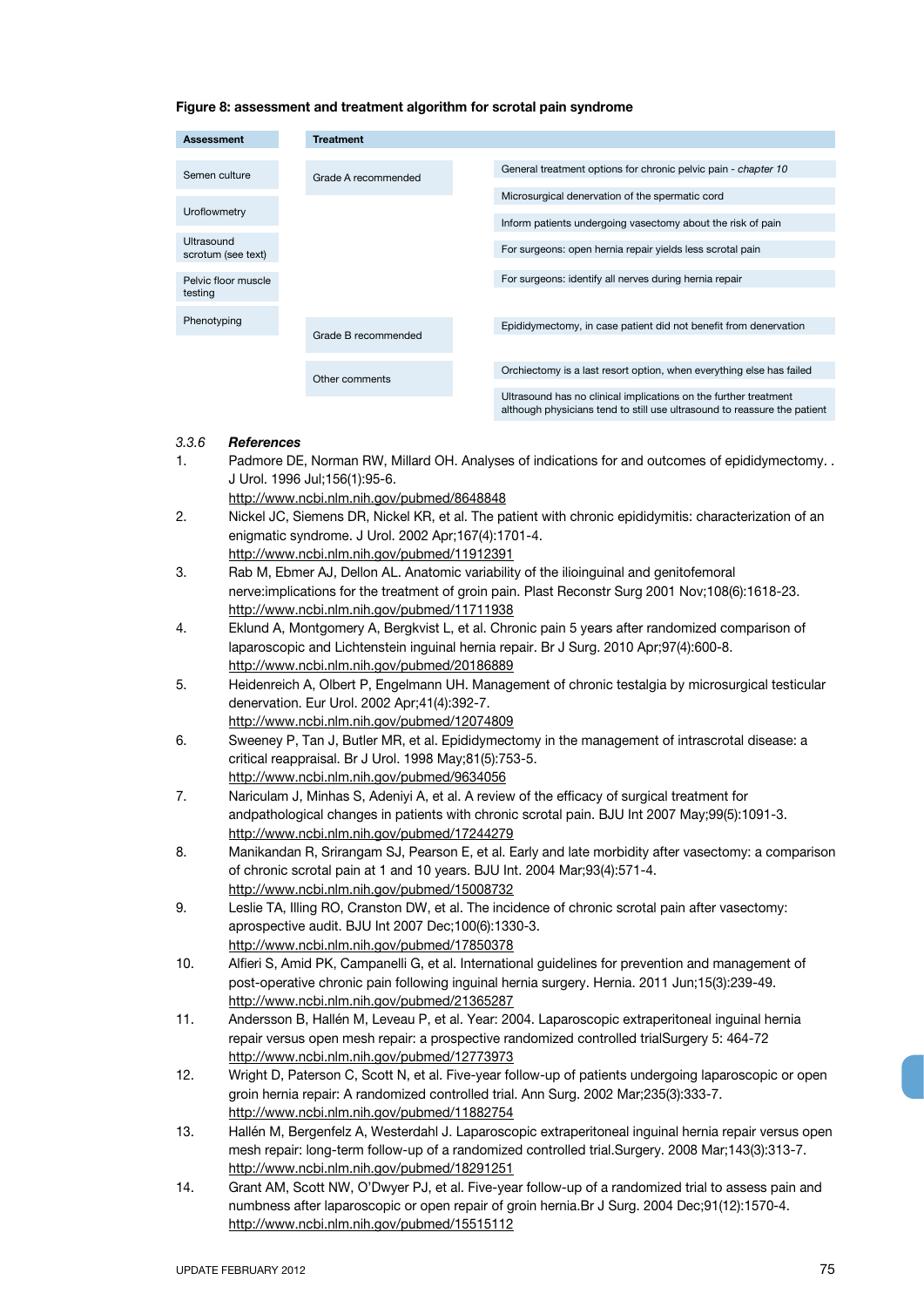- 15. van Haarst EP, van Andel G, Rijcken TH, et al. Value of diagnostic ultrasound in patients with chronicscrotal pain and normal findings on clinical examination. Urology 1999 Dec;54(6):1068-72. http://www.ncbi.nlm.nih.gov/pubmed/10604710
- 16. Lau MW, Taylor PM, Payne SR. The indications for scrotal ultrasound. Br J Radiol. 1999 Sep;72(861):833-7.
	- http://www.ncbi.nlm.nih.gov/pubmed/10645188
- 17. Strebel RT, Leippold T, Luginbuehl T, et al. Chronic scrotal pain syndrome: management among urologists in Switzerland. Eur Urol. 2005 Jun;47(6):812-6. http://www.ncbi.nlm.nih.gov/pubmed/15925078
- 18. Messelink EJ. The pelvic pain centre. World J Urol 2001 Jun;19(3):208-12. http://www.ncbi.nlm.nih.gov/pubmed/11469609
- 19. Cornel EB, van Haarst EP, Schaarsberg RW, et al. The effect of biofeedback physical therapy in menwith Chronic Pelvic Pain Syndrome Type III. Eur Urol 2005 May;47(5):607-11. http://www.ncbi.nlm.nih.gov/pubmed/15826751
- 20. Hetrick DC, Glazer H, Liu YW, et al. Pelvic floor electromyography in men with chronic pelvic painsyndrome: a case-control study. Neurourol Urodyn 2006;25(1):46-9. http://www.ncbi.nlm.nih.gov/pubmed/16167354
- 21. Rowe E, Smith C, Laverick L, et al. A prospective, randomized, placebo controlled, double-blind studyof pelvic electromagnetic therapy for the treatment of chronic pelvic pain syndrome with 1 year offollowup. J Urol 2005 Jun;173(6):2044-7. http://www.ncbi.nlm.nih.gov/pubmed/15879822
- 22. Anderson RU, Wise D, Sawyer T, et al. Integration of myofascial trigger point release and paradoxicalrelaxation training treatment of chronic pelvic pain in men. J Urol 2005 Jul;174(1):155-60. http://www.ncbi.nlm.nih.gov/pubmed/15947608
- 23. Srinivasan AK, Kaye JD, Moldwin R. Myofascial dysfunction associated with chronic pelvic floor pain: management strategies. Curr Pain Headache Rep 2007 Oct;11(5):359-64 http://www.ncbi.nlm.nih.gov/pubmed/17894926
- 24. Strom KH, Levine LA. Microsurgical denervation of the spermatic cord for chronic orchialgia: longterm results from a single center. J Urol. 2008 Sep;180(3):949-53. http://www.ncbi.nlm.nih.gov/pubmed/18639271
- 25. Levine LA, Matkov TG. Microsurgical denervation of the spermatic cord as primary surgical treatment of chronic orchialgia. . J Urol. 2001 Jun;165(6 Pt 1):1927-9. http://www.ncbi.nlm.nih.gov/pubmed/11371883
- 26. Heidenreich A, Olbert P, Engelmann UH. Management of chronic testalgia by microsurgical testiculardenervation. Eur Urol 2002 Apr;41(4):392-7. http://www.ncbi.nlm.nih.gov/pubmed/12074809
- 27. Cadeddu JA, Bishoff JT, Chan DY, et al. Laparoscopic testicular denervation for chronic orchalgia. J Urol. 1999 Sep;162(3 Pt 1):733-5; discussion 735-6.

# http://www.ncbi.nlm.nih.gov/pubmed/10458355

- 28. Granitsiotis P, Kirk D. Chronic testicular pain: an overview. Eur Urol 2004 Apr;45(4):430-6. http://www.ncbi.nlm.nih.gov/pubmed/15041105
- 29. Sweeney CA, Oades GM, Fraser M, et al. Does surgery have a role in management of chronic intrascrotal pain? Urology. 2008 Jun;71(6):1099-102. http://www.ncbi.nlm.nih.gov/pubmed/18436286
- 30. Calleary JG, Masood J, Hill JT. Chronic epididymitis: is epididymectomy a valid surgical treatment? Int J Androl. 2009 Oct;32(5):468-72.

http://www.ncbi.nlm.nih.gov/pubmed/18380787

- 31. Nangia AK, Myles JL, Thomas AJ Jr. Vasectomy reversal for the post-vasectomy pain syndrome: aclinical and histological evaluation. J Urol 2000 Dec;164(6):1939-42. http://www.ncbi.nlm.nih.gov/pubmed/11061886
- 32. Myers SA, Mershon CE, Fuchs EF. Vasectomy reversal for treatment of the post-vasectomy pain syndrome. J Urol. 1997 Feb;157(2):518-20. http://www.ncbi.nlm.nih.gov/pubmed/8996346

# **3.4 Urethral pain syndrome**

# *3.4.1 Definition*

Urethral pain syndrome is the occurrence of chronic or recurrent episodic pain perceived in the urethra, in the absence of proven infection or other obvious local pathology. Urethral pain syndrome is often associated with negative cognitive, behavioural, sexual or emotional consequences, as well as with symptoms suggestive of lower urinary tract, sexual, bowel or gynaecological dysfunction. Urethral pain syndrome may occur in men and women.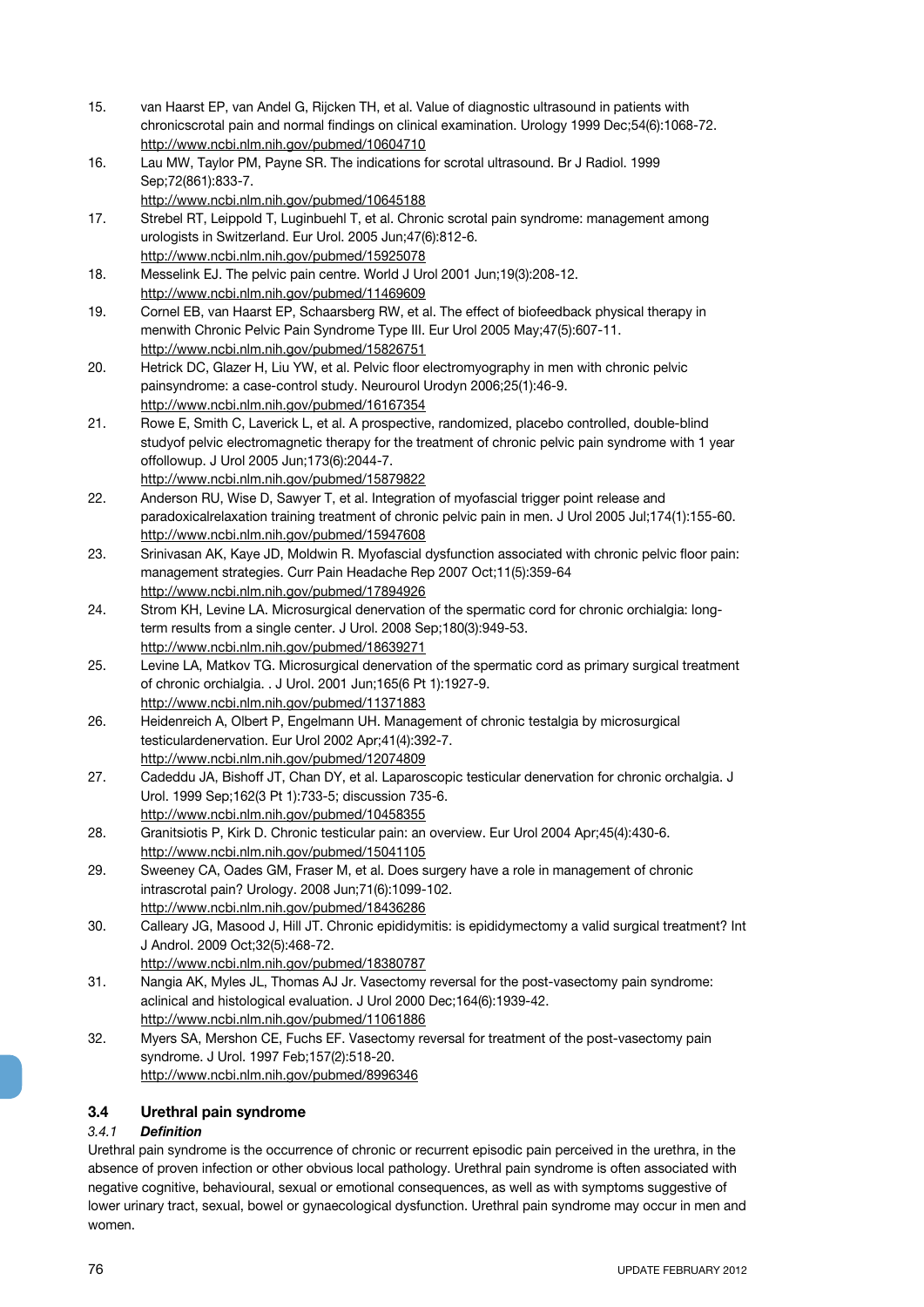## *3.4.2 Pathogenesis*

Based on the definition, there is no well-known pathogenetic mechanism responsible for urethral pain syndrome. There are no data available to answer the question: "how common is dysuria in the presence of negative rigorous investigation of the bladder and urethra?" Some suggestions have been proposed. The intimate relation of the urethra with the bladder (both covered with urothelium) makes it plausible that pathology seen in the bladder is also found in the urethra and causes the same symptoms. This is the case in classifying urethral pain syndrome as a form of BPS. It is obvious that what might cause pain in the bladder could be responsible for urethral pain. Mechanisms thought to be basic for BPS also apply to the urethra. This means that the specific testing with potassium is used to support the theory of epithelial leakage (1,2). Urethral syndrome is supposed to be the same as BPS in that the epithelium is leaking, thereby causing pain.

Another possible mechanism is the neuropathic hypersensitivity following urinary tract infection (3). Symptoms recorded in patients with urethral pain syndrome can also be classified as referred pain from other organs or from the myofascial system. Attention to the phenomenon of referred pain is important. See Chapter 9 for more on the myofascial origin of the pain.

The relationship with gynaecological and obstetric aspects is unclear. In a small group of patients with urethral pain, it has been found that grand multiparity and delivery without episiotomy were more often seen in patients with urethral syndrome, using univariate analysis (4).

## *3.4.3 Treatment*

There is no specific treatment that can be advised. Management should be multidisciplinary and multimodal (5). Laser therapy of the trigonal region may be a specific treatment. One trial comparing two forms of laser reported good results, but did not compare with sham treatment (6). The majority of publications on treatment of urethral pain syndrome have come from psychologists. In a 2007 review of treatment, Kaur and Arunkalaivanan have concluded that "treatment at its best" is by "behavioral therapy including biofeedback, meditation, bladder retraining, and hypnosis has been used with some success", but no reference is given, and no trials of these arose from the search. Baldoni *et al*. (7) have reported high rates of anxiety and depression, and worsening of symptoms related to stress in patients with urethral pain syndrome The only treatment trial found was by Baldoni *et al*. The psychological model that he used is not entirely clear: they have described how "in some cases" psychotherapy enables patients to recognise "the emotional implications" of their urinary problem, leading to both physical and psychological improvement. "Emotional implications" could mean either emotional consequences, consistent with a cognitive behavioural model of chronic pain in which those consequences, rather than the pain itself, are targeted to improve QoL, or it could mean implications for exposure of - emotional conflict or similar psychological disorder, which is presumed to be the aetiology of the urethral pain.

Baldoni *et al*. recruited 36 female patients diagnosed with urethral syndrome in an Italian urology clinic after negative urography, cystoscopy and urine culture, and urodynamic examination. Thirteen women were randomly selected for psychotherapy, but the method was not blind or free of possible bias. Psychotherapy was 12-16 weekly 1-h sessions, with additional fortnightly group discussion, and focused on associations between urinary symptoms and emotion. Four patients were also prescribed low-dose antidepressants. The control group received usual care but no psychological treatment.

Assessment of symptoms at 6 months and four years after the end of treatment (with loss of two patients from each arm) showed substantial improvement in total urinary symptoms and additionally in pelvic pain, with 9/11 psychotherapy patients with normal levels of urinary function at 6 months, and 8/11 with normal levels at 4 years. Control patients were unchanged at both follow-up points. The trial had significant weaknesses; in particular, the non-blind assignment to treatment condition, the non-standardised measures, and, for the purposes of this review, the combination of all urinary symptoms so that treatment effects on pain were obscured. The authors have noted that the lack of any credible intervention with controls makes it difficult to conclude that it was the particular treatment, rather than the general provision of treatment, which brought about recorded improvement. However, the results can be taken as encouraging the trial of psychological methods, using orthodox outcome measures and more rigorous methodology.

#### *3.4.4 Conclusions and recommendations: urethral pain syndrome*

| <b>Conclusions</b>                                                                   |    |
|--------------------------------------------------------------------------------------|----|
| Urethral pain syndrome may be a part of BPS.                                         | 2a |
| Urethral pain may be neuropathic hypersensitivity following urinary tract infection. | 2b |
| There is no specific treatment for urethral pain syndrome.                           |    |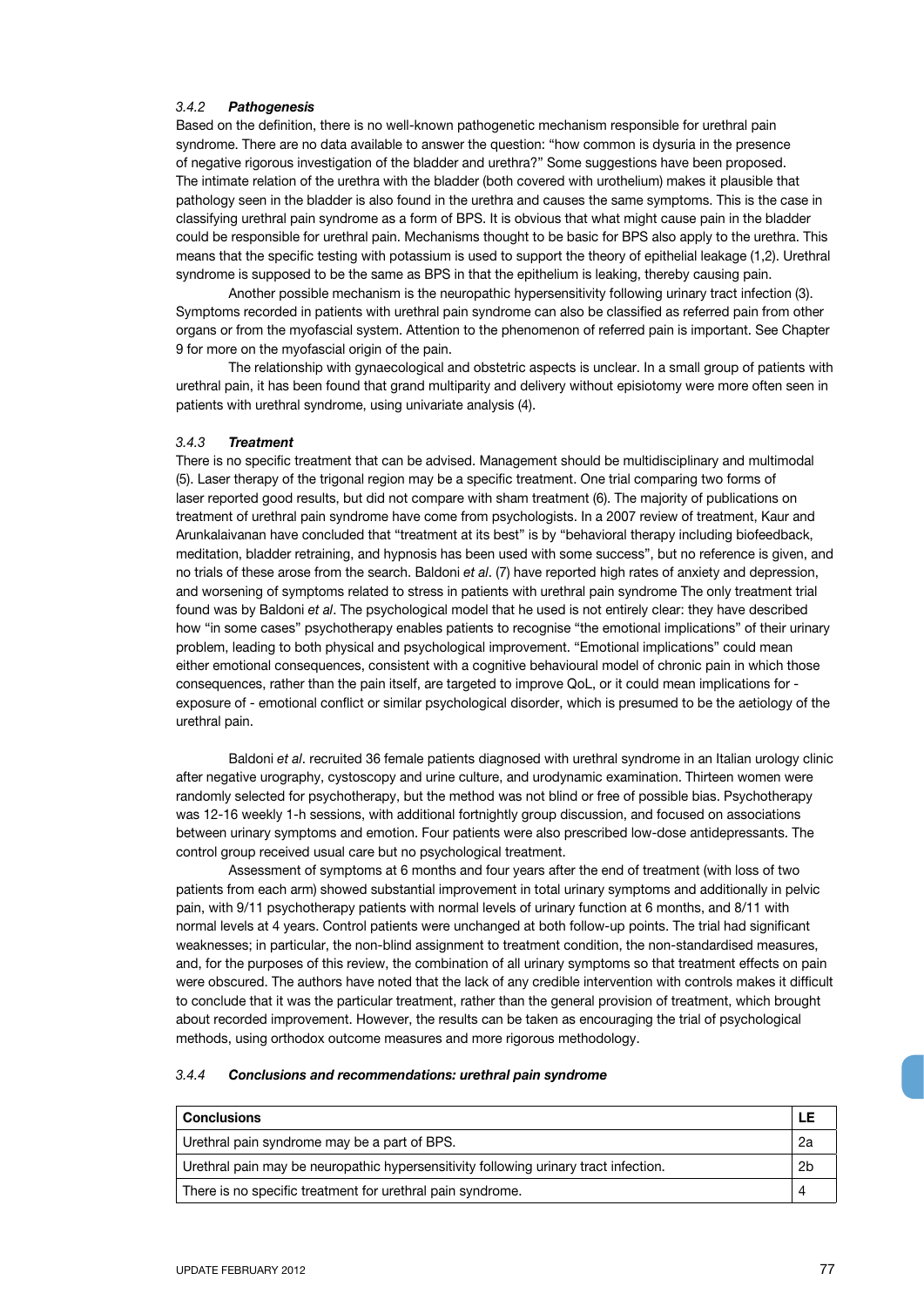| In patients with significant distress associated with bladder or urethral symptoms, psychological |  |
|---------------------------------------------------------------------------------------------------|--|
| treatment may be worth using to reduce distress and thereby improve function and quality of life. |  |

| <b>Recommendations</b>                                                                                                                          | GR |
|-------------------------------------------------------------------------------------------------------------------------------------------------|----|
| We recommend to start with general treatment options for chronic pelvic pain (see chapter 10).                                                  | A  |
| We recommend that patients with urethral pain syndrome are treated in a multidisciplinary and<br>multimodal programme.                          | B  |
| When patients are distressed, we recommend referring them for pain-relevant psychological<br>treatment to improve function and quality of life. | В  |

## **Figure 9: assessment and treatment algorithm for urethral pain syndrome**

| <b>Assessment</b>   | <b>Treatment</b>    |                                                                   |
|---------------------|---------------------|-------------------------------------------------------------------|
|                     |                     |                                                                   |
| Uroflowmetry        | Grade A recommended | General treatment options for chronic pelvic pain - chapter 10    |
|                     |                     |                                                                   |
| Micturition diary   |                     |                                                                   |
|                     |                     | Treat in a multidisciplinary and multimodal programme             |
| Pelvic floor muscle | Grade B recommended |                                                                   |
| testing             |                     | Pain-relevant psychological treatment to improve QoL and function |
| Phenotyping         |                     |                                                                   |
|                     | Other comments      | Data on urethral pain are very sparse and of limited quality      |
|                     |                     |                                                                   |

# *3.4.5 References*

- 1. Parsons CL, Zupkas P, Parsons JK. Intravesical potassium sensitivity in patients with interstitialcystitis and urethral syndrome. Urology 2001 Mar;57(3):428-32; discussion 432-3. http://www.ncbi.nlm.nih.gov/pubmed/11248610
- 2. Parsons CL. The role of a leaky epithelium and potassium in the generation of bladder symptoms in interstitial cystitis/overactive bladder, urethral syndrome, prostatitis and gynaecological chronic pelvic pain. BJU Int. 2011 Feb;107(3):370-5.
	- http://www.ncbi.nlm.nih.gov/pubmed/21176078
- 3. Kaur H, Arunkalaivanan AS. Urethral pain syndrome and its management. Obstet Gynecol Surv 2007May;62(5):348-51; quiz 353-4.
	- http://www.ncbi.nlm.nih.gov/pubmed/17425813
- 4 Gürel H, Gürel SA, Atilla MK. Urethral syndrome and associated risk factors related to obstetrics and gynecology.Eur J Obstet Gynecol Reprod Biol. 1999 Mar;83(1):5-7. http://www.ncbi.nlm.nih.gov/pubmed/10221602
- 5. Yoon SM, Jung JK, Lee SB, et al. Treatment of female urethral syndrome refractory to antibiotics. Yonsei Med J. 2002 Oct;43(5):644-51. http://www.ncbi.nlm.nih.gov/pubmed/12402379
- 6. Costantini E, Zucchi A, Del Zingaro M, et al. Treatment of urethral syndrome: a prospective randomized study with Nd:YAG laser. Urol Int. 2006;76(2):134-8. http://www.ncbi.nlm.nih.gov/pubmed/16493214
- 7. Baldoni F, Baldaro B, Trombini G. Psychotherapeutic perspectives in urethral syndrome. Stress Medicine 1995; 11: 79-84.
- 8. Kaur H, Arunkalaivanan AS. Urethral pain syndrome and its management. Obstet Gynecol Surv. 2007 May;62(5):348-51.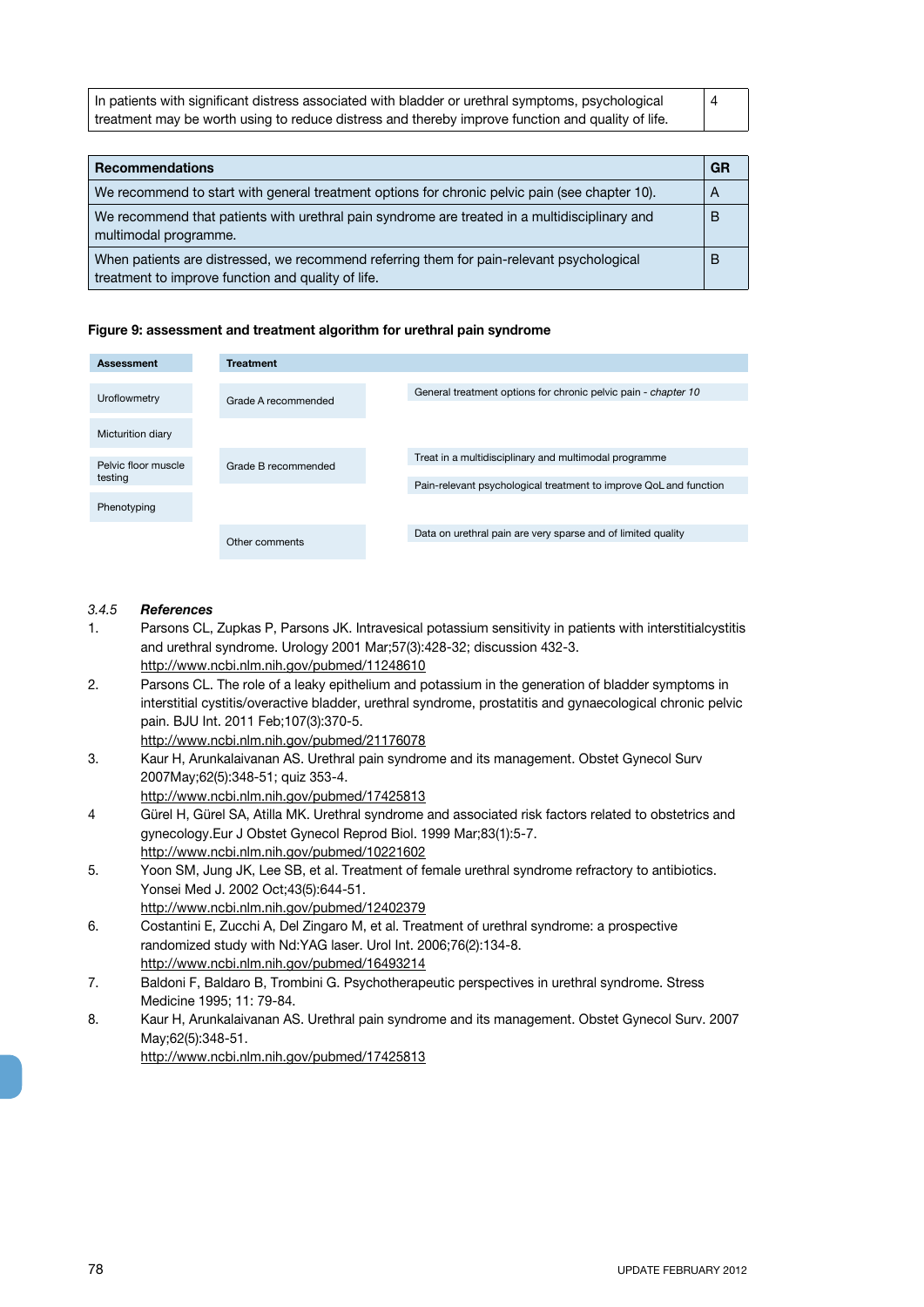# **4. Gynaecological aspects of chronic pelvic pain**

# **4.1 Introduction**

Chronis pelvic pain in urological and gynaecological practice is often complex and difficult to treat. The aim is to try and determine a remediable cause and treat it using the most effective available therapy. However, in 30% of cases, no cause is ever determined and this presents a therapeutic challenge to the attendant physician (1).

# **4.2 Clinical history**

Taking a detailed medical history is essential to making a diagnosis. The nature, frequency and site of the pain, and its relationship to precipitating factors and the menstrual cycle, may provide vital clues to the aetiology. A detailed menstrual and sexual history, including any history of sexually transmitted diseases and vaginal discharge is mandatory. Discrete inquiry about previous sexual trauma may be appropriate.

# **4.3 Clinical examination**

Abdominal and pelvic examination will exclude any gross pelvic pathology (tumours, scarring, and reduced uterine mobility), as well as demonstrating the site of tenderness if present. Abnormalities in muscle function should also be sought. Clinical pelvic examination should be a single digit examination if possible, but in most cases a gentle double digit examination is tolerable and sometimes necessary. The usual bimanual examination can generate severe pain so the examiner must proceed with caution. The examination of a woman with CPP can be very difficult, and many authors recommend that it should be directed to the determination of cutaneous allodynia along the dermatomes of the abdomen (T11-L1) and the perineum (S3). The degree of tenderness of the muscles and on the perineum (perineal body, levators and obturator internus) should be determined.

## *4.3.1 Investigations*

Vaginal and endocervical swabs to exclude infection are mandatory and cervical cytology screening is advisable. Pelvic imaging, using ultrasound scanning or magnetic resonance, can provide useful information about pelvic anatomy and pathology. Any areas of tenderness detected can provide information related to the possible presence of current or pre-existing visceral disease (2,3). Laparoscopy is perhaps the most useful invasive investigation to exclude gynaecological pathology (4,5) and to assist in the differential diagnosis of CPP in women (6). Often it is combined with cystoscopy (7,8) and/or proctoscopy to help identify the site of multi-compartment pain.

#### *Psychological considerations around laparoscopy*

There have been three diverse studies of laparoscopy. Elcombe et al. have shown, by comparing waiting time for laparoscopy, that there was a distinct and lasting improvement in pain consequent on laparoscopy, which was greater than the gradual improvement without further treatment before or after laparoscopy. Improvement was related to beliefs about pain and its meaning in terms of serious disease, and not to medical variables (9).

In another study, showing women a photograph of their pelvic contents taken during laparoscopy during post-laparoscopy feedback did not improve pain ratings or beliefs about pain more than feedback without a photograph (10).

Peters et al. compared standard clinical care of patients with CPP (where organic causes of pelvic pain were excluded first and diagnostic laparoscopy was routinely performed, before attention being given to other causes such as psychological disturbances) with a second group, where an integrated approach was chosen from the beginning (equal attention was given to somatic, psychological, dietary, environmental, and physiotherapeutic factors and laparoscopy was not routinely performed) (11). Both groups were similar with respect to clinical characteristics of the patients and the severity of their pain as assessed by various pain parameters. Evaluation of the pain 1 year after the institution of treatment revealed that the integrated approach improved pelvic pain significantly more often than the standard approach for three out of four pain parameters. Though laparoscopy played no important role in the treatment of pelvic pain it was found to be an essential tool to rule out any organic cause for the pain. Equal attention to both organic and other causative factors from the beginning of therapy is more likely to result in a reduction of pelvic pain than just using a standard approach (11). Pain and function improved somewhat more in the integrated group, but scoring was not standardised and hard to interpret.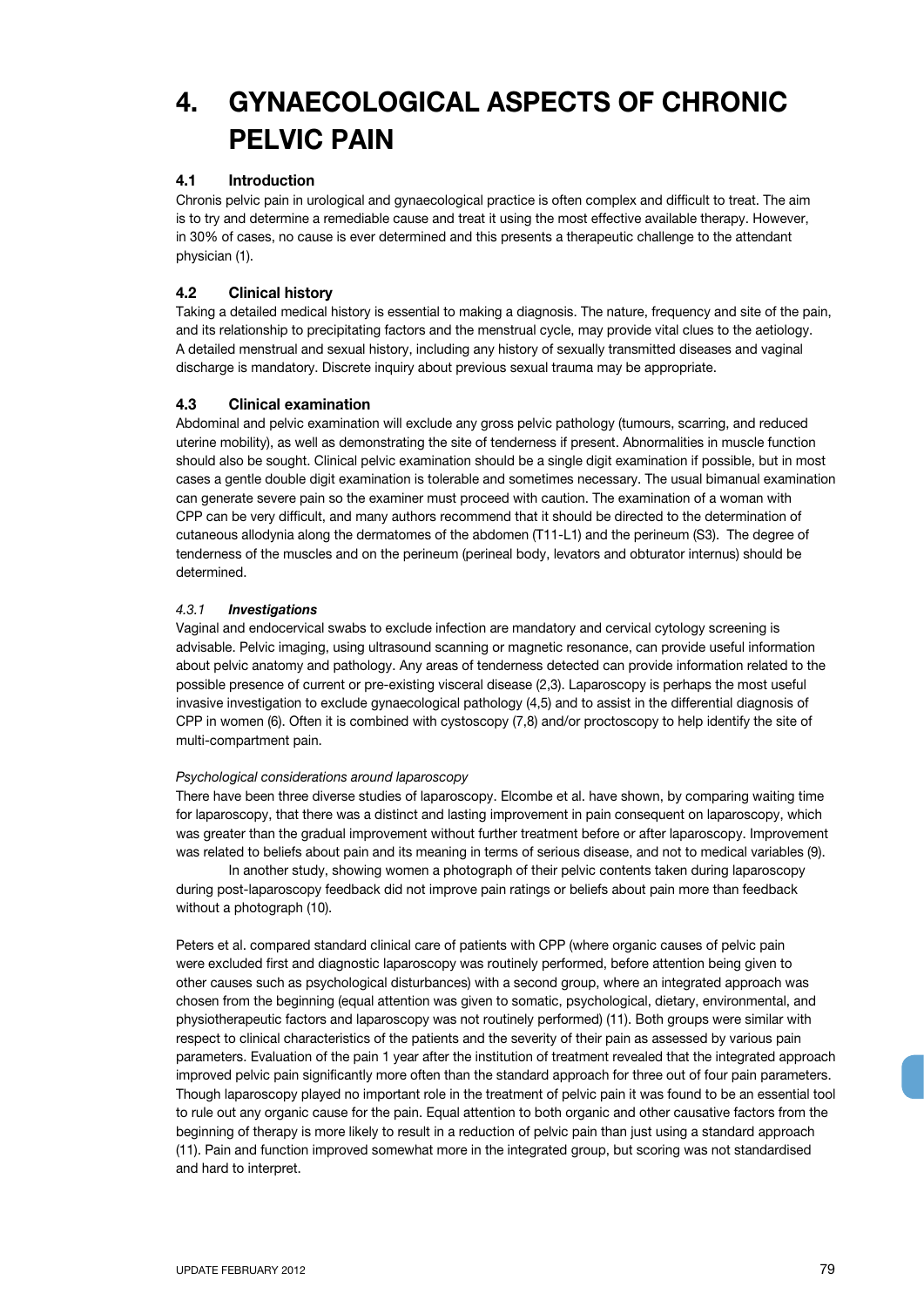# **4.4 Pain associated with well-defined conditions**

# *4.4.1 Dysmenorrhoea*

Pain in association with menstruation may be primary or secondary. Primary dysmenorrhoea classically begins at the onset of ovulatory menstrual cycles and tends to decrease following childbirth (6). Secondary dysmenorrhoea suggests the development of a pathological process and it is essential to exclude endometriosis (5), adenomyosis (12) and pelvic infection.

# *Treatment*

Reassurance and an explanation of the cause of dysmenorrhoea are usually helpful, together with the use of simple analgesics, followed by non-steroidal anti-inflammatory drugs (NSAIDs) (13), which are particularly helpful if they are started before the onset of each menstrual cycle. NSAIDs are effective in dysmenorrhoea, probably because of their effects on prostaglandin synthetase.

Suppression of ovulation using oral contraceptive tablets (either combined or progesterone only) or the use of a levo-norgestrol intra-uterine device reduces dysmenorrhoea dramatically in most cases and may be used as a therapeutic test. As a result of the chronic nature of the condition, potentially addictive analgesics should be avoided and multidisciplinary pain management strategies, including psychology should be engaged.

# *4.4.2 Infection*

In premenopausal women, a history of pelvic inflammatory disease (PID) must be excluded. Swabs to exclude infections with organisms such as chlamydia and gonorrhoea, as well as vaginal and genital tract pathogens (14), should be taken. Patients' sexual contacts need to be traced in all cases with a positive culture. If there is any doubt about the diagnosis, laparoscopy may be helpful.

Pelvic inflammatory disease can cause the same clinical findings as endometriosis and can lead to a chronic pain state. Although PID often has a bacterial origin, viral infections such as primary herpes simplex infection need to be excluded because they also present with severe pelvic/vaginal/vulvar pain (15). They are usually associated with ulcerating lesions and inflammation, which may lead to urinary retention (16). Hospitalisation and opiates may be needed to achieve adequate analgesia.

## *Treatment*

Treatment of infection depends on the causative organisms. Subclinical chlamydial infection may lead to tubal pathology, which can result in subfertility in the future. Thus, screening for this organism in sexually active young women is essential to prevent this complication. Standard broad-spectrum antibiotics targeting Grampositive and negative organisms are normally recommended. Chronic PID is no longer common in developed countries, but still poses a significant problem for women in developing countries.

# *4.4.3 Endometriosis and adenomyosis*

The incidence of endometriosis is rising in the developed world. The precise aetiology is still a source of debate, but an association with nulliparity is well known.

A diagnosis is usually made when a history of secondary dysmenorrhoea and often dyspareunia exists. On examination, there is often tenderness in the lateral vaginal fornices, reduced uterine mobility, tenderness in the recto-vaginal septum, and on occasion, adnexal masses. Laparoscopy is the most useful diagnostic tool (17- 19).

Endometriotic lesions affecting the urinary bladder or causing ureteric obstructions can occur, as well as lesions affecting the bowel, which may lead to rectal bleeding in association with menstruation. Adenomyosis is associated with augmented pain during menses. It is diagnosed by an ultrasound scan of the uterus, which often shows cystic dilatation of the myometrium (20).

#### *Treatment*

As in primary dysmenorrhoea, analgesics and NSAIDs are helpful in easing pain at the time of menstruation. Hormone treatment with progestogens or the oral contraceptive pill may halt progress of endometriosis, but is not curative. A temporary respite may be obtained by using luteinising hormone releasing hormone analogues to create an artificial menopause, although the resulting oestrogen deficiency does have marked long-term side effects, such as reduced bone density and osteoporosis. Thus, these drugs are normally only used before surgery to improve surgical outcome and reduce surgical complications in patients with endometriosis. Surgery for endometriosis is challenging and the extensive removal of all endometriotic lesions is often thought to be essential. This is still considered to be controversial, as there is at least one RCT showing no benefit in pain relief in the removal of early endometriosis compared to sham surgery (21,22). Nevertheless, he best results are achieved laparoscopically, by highly trained and skilled laparoscopic surgeons, in specialist centres (19,23). A multidisciplinary team is required for the treatment of extensive disease, including a pain management team. The pain associated with endometriosis is often not proportionate to the extent of the condition and, even after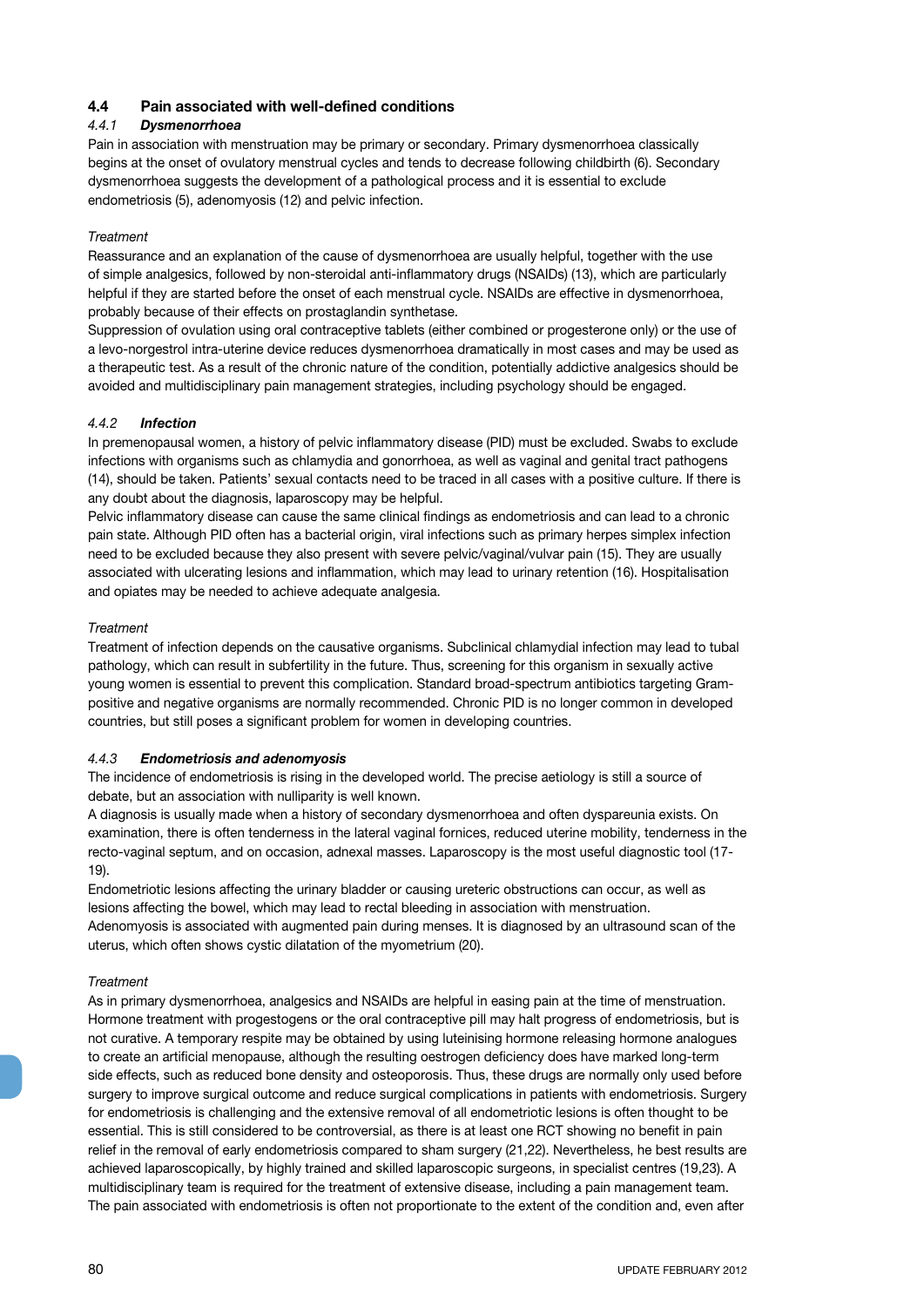extensive removal of the lesions and suppression of the condition, the pain may continue. In this situation, multidisciplinary pain management strategies, including psychology, should be engaged. In patients with adenomyosis, there is no curative surgery other than hysterectomy but patients can benefit from hormonal therapy (oral or levo-norgestrol containing intra-uterine devices) and analgesics as outlined above.

## *4.4.4 Gynaecological malignancy*

The spread of gynaecological malignancy of the cervix, uterine body or ovary will cause pelvic pain depending on the site of spread. Treatment is of the primary condition, but all physicians dealing with pelvic pain must be fully aware of the possibility of gynaecological malignancy.

## *4.4.5 Injuries related to childbirth*

Tissue trauma and soft tissue injuries occurring at the time of childbirth may lead to CPP related to the site of injury. Dyspareunia is a common problem leading to long-term difficulties with intercourse and female sexual dysfunction (24). This is often due to transient oestrogen deficiency, commonly seen in the postpartum period and during breastfeeding. Denervation of the pelvic floor with re-innervation may also lead to dysfunction and pain.

# *Treatment*

Treatment with a short course of hormone replacement cream can be therapeutically beneficial. However, often reassurance that the situation will improve on the cessation of breastfeeding is also helpful.

#### *4.4.6 Pain associated with pelvic organ prolapse and prolapse surgery*

Pelvic organ prolapse is often an asymptomatic condition, unless it is so marked that it causes back strain, vaginal pain and skin excoriation (25). Prolapse is often a disease of older women, and it is often associated with postmenopausal oestrogen deficiency, which may lead to pain associated with intercourse. Hormone replacement therapy is usually helpful in this circumstance. However, in severe cases associated with a "dragging pain", the only options are specially designed supportive plastic vaginal devices or surgery. In the past few years, pelvic organ prolapse surgery has gained a new dimension. Most tissue surgery is now augmented by the use of non-absorbable mesh (usually in the form of "mesh kits") (26-28). Although they may have a role in supporting the vagina, they are also associated with several complications including bladder, bowel and vaginal trauma (27). In a subset of these patients, chronic pain may ensue, because mesh insertion may cause nerve and muscle irritation (23,24).

#### *Clinical evaluation*

It is essential that patients are fully evaluated clinically. They may also benefit from specialised imaging, using contrast mediums if necessary, to identify problematic areas. Most patients can be treated by mesh-excisional surgery (29,30), if appropriate, or multidisciplinary pain management strategies, including psychology, should surgery not be relevant.

# **4.5 Vaginal and vulvar pain syndromes**

Pain in the vagina or the female external genital organs (the vulva, which includes the labia, clitoris, and entrance to the vagina) is most commonly due to infection or trauma. The latter is usually as a consequence of childbirth or surgery. Pain is usually a precedent to dyspareunia.

When the pain persists for > 6 months, it can be diagnosed as "vulvodynia" or "chronic vaginal/vulvar pain syndrome" with no known cause. It is still a poorly understood condition and often many doctors do not recognise it as a real pain syndrome. Many women feel isolated because it remains a difficult condition to treat. There are two main subtypes of vulvodynia: generalised vulvodynia, where the pain occurs in different areas of the vulva at different times; and vulvar vestibulitis, where the pain is at the entrance of the vagina. In generalised vulvodynia, the pain may be constant or occur occasionally, but touch or pressure does not initiate it, although it may make the pain worse. In vulvar vestibulitis, the pain is described as a burning sensation that comes on only after touch or pressure, such as during intercourse.

The causes of vulvodynia are many and include:

- History of sexual abuse
- History of chronic antibiotic use
- Hypersensitivity to yeast infections, allergies to chemicals or other substances
- Abnormal inflammatory response (genetic and non-genetic) to infection and trauma,
- Nerve or muscle injury or irritation
- Hormonal changes

Although therapeutic options remain limited and require a multidisciplinary pain management approach, with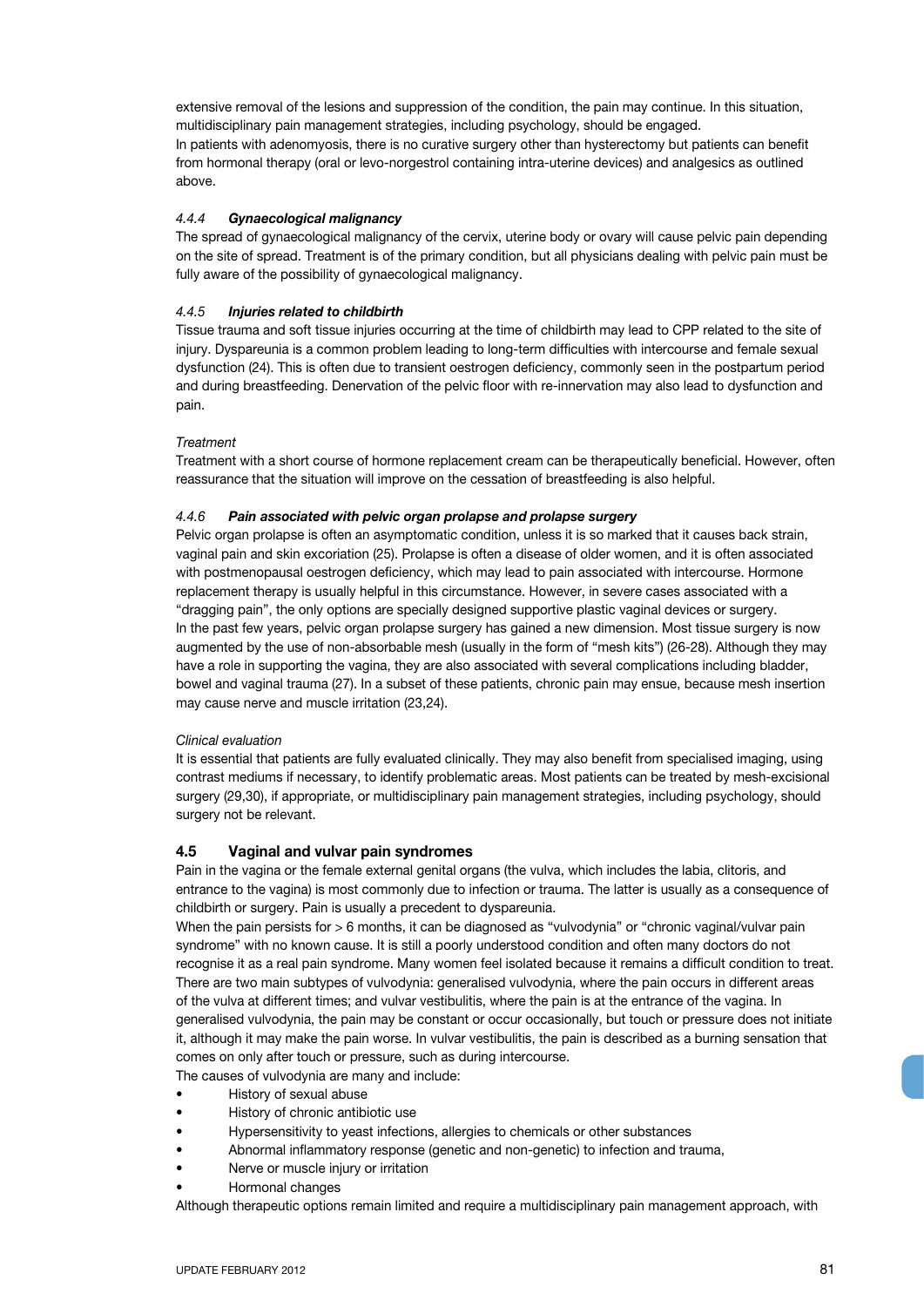psychological and physiotherapy input, they can be treated effectively with physiotherapy, stretching exercises and even botulinum toxin, though in the case of the latter the evidence is variable.

# *Psychological treatment of chronic vulvar pain*

There are few published accounts of psychological treatment for chronic vulvar pain, distinct from provoked vulvar pain (also known as vulvar vestibulitis, provoked vestibulodynia, or dyspareunia).

Three reviews in the past decade, all of provoked as well as chronic vulvar pain, have acknowledged the lack of understanding of aetiology and maintenance of this problem, and emphasise different components of what is known.

Damsted-Peterson et al. have described peripheral and central nervous system changes most consistent with models of chronic pain, as well as local inflammation and pelvic floor tension, and recommend multimodal treatment (31).

Lotery et al. have focused on local factors, and recommend education, support, and counselling, but provide no evidence to support these (32). Nanke & Rief have described interaction of physiological, psychological and interpersonal factors, and recommend biofeedback on the basis of uncontrolled studies (33).

The only RCT found has compared cognitive behavioural therapy (CBT), adapted for vulvar pain from a previously published model, with supportive psychotherapy, for a mixed population of women with provoked and chronic vulvar pain (34). CBT consists of behavioural therapy (for sexual problems, increasing general activity, and pain control), relaxation, and cognitive coping skills. Supportive psychotherapy, also for 10 one hour sessions, involves non-directive talking therapy by an accepting and reflective therapist. Follow-up to 1 year has shown that ~40% of patients with both conditions achieve at least 33% (clinically significant) pain relief, with improvement in sexual and emotional function; CBT shows superiority in some outcomes.

# **4.6 Summary**

Pain in association with urinary and gastrointestinal symptoms must be considered carefully. For example, patients with bladder pain quite often present with dyspareunia due to bladder base tenderness, so though the dyspareunia may be the focus it is the bladder component that is the main problem. Similarly, in those with anal pain it may be the evacuatory dysfunction that is the main culprit. Conditions, such as pelvic congestion has been cited as a cause of pelvic pain of unknown aetiology, but this diagnosis is not universally recognised (15,16).

It is only when all the above conditions have been excluded that the physician may declare that the patient has 'unexplained' pelvic pain. Treating these patients remains a challenge for all physicians but quite clearly the best results are obtained from a multidisciplinary approach that considers all possible causes.

| <b>Clinical state</b>                                              |                                                                                                                    | LE             |
|--------------------------------------------------------------------|--------------------------------------------------------------------------------------------------------------------|----------------|
| Clinical history and examination                                   | Mandatory to making a diagnosis                                                                                    | 2a             |
| <b>Investigations</b>                                              | Mandatory to making a diagnosis                                                                                    | 2a             |
|                                                                    | Laparoscopy is well tolerated and does not<br>appear to have negative psychological effects                        | 1 <sub>b</sub> |
| Pain associated with well-defined conditions                       | Dysmenorrhoea: effective therapeutic options                                                                       | 3              |
|                                                                    | Infection: effective therapeutic option                                                                            | 3              |
|                                                                    | Endometriosis: effective therapeutic options<br>including medical and surgical care                                | 1b             |
|                                                                    | Gynaecological malignancy: effective therapeutic<br>options                                                        | 3              |
|                                                                    | Injuries related to childbirth: effective therapeutic<br>options                                                   | 3              |
|                                                                    | Pain associated with pelvic organ prolapse:<br>effective therapeutic options                                       | 3              |
| Vaginal and vulvar pain syndrome                                   | Diagnosis and therapeutic interventions                                                                            | 3              |
|                                                                    | Psychological treatment (CBT or supportive<br>psychotherapy) can improve pain and sexual and<br>emotional function | 1b             |
| Laparoscopy does not appear to have negative psychological effects |                                                                                                                    | 1b             |

# *4.6.1 Conclusions and recommendations: gynaecological aspects of chronic pelvic pain*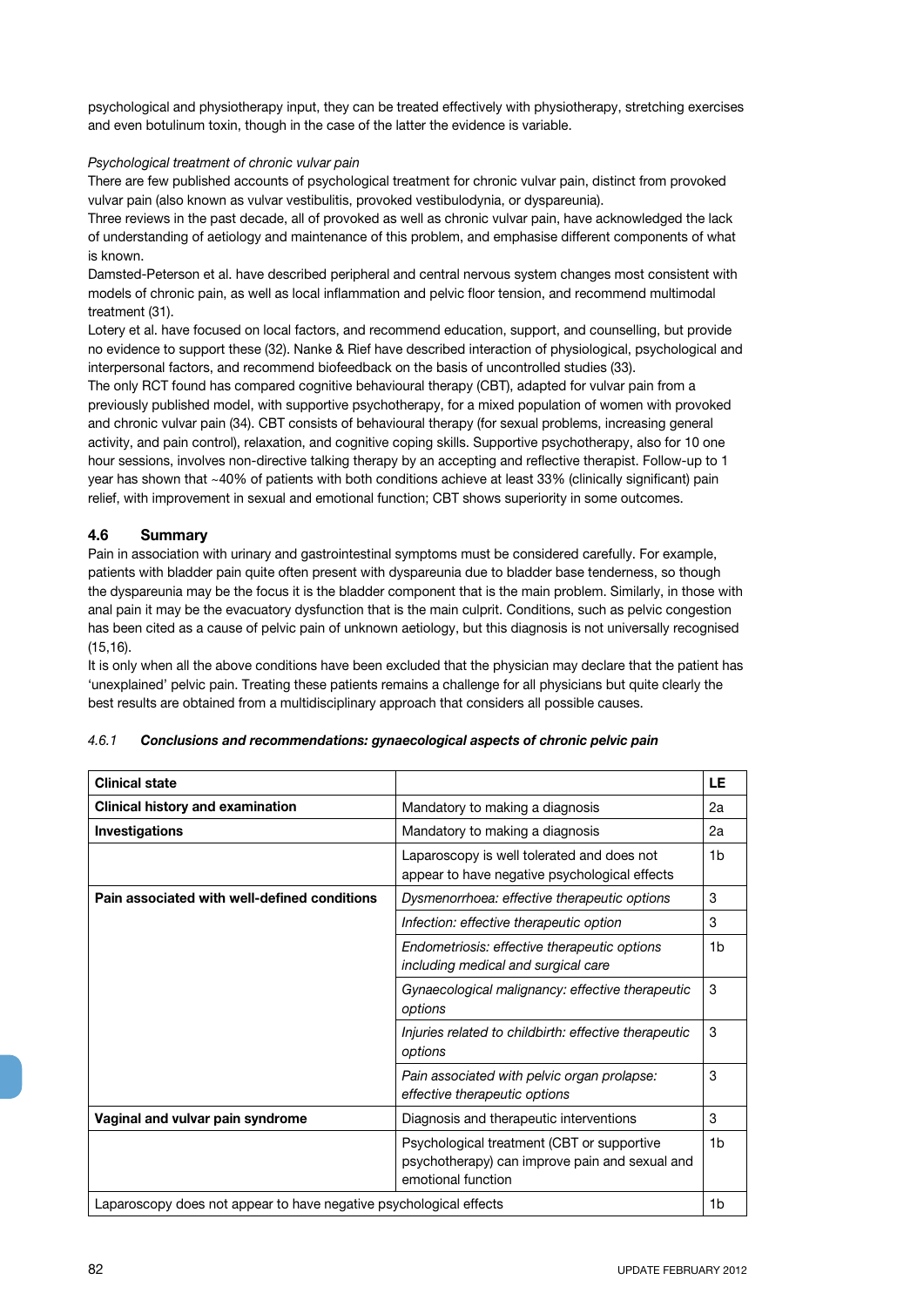| <b>Recommendations</b>                                                                                                                                                               | GR |
|--------------------------------------------------------------------------------------------------------------------------------------------------------------------------------------|----|
| All women with pelvic pain should have a full gynaecological history and evaluation, and including<br>laparoscopy is recommended to rule out a treatable cause (e.g. endometriosis). | A  |
| Provide therapeutic options such as hormonal therapy or surgery in well-defined disease states.                                                                                      | B  |
| Provide a multidisciplinary approach to pain management in persistent disease states.                                                                                                | в  |
| Recommend psychological treatment for refractory chronic vulvar pain.                                                                                                                | B  |
| Use alternative therapies in the treatment of chronic gynaecological pelvic pain.                                                                                                    |    |

#### **Figure 10: assessment and treatment gynaecological aspects in chronic pelvic pain**

| <b>Assessment</b> | <b>Treatment</b>    |                                                            |
|-------------------|---------------------|------------------------------------------------------------|
|                   |                     |                                                            |
| Gynaecological    | Grade A recommended | Laparoscopy to rule out treatable causes                   |
| examination       |                     |                                                            |
|                   |                     |                                                            |
| Ultrasound        |                     |                                                            |
|                   | Grade B recommended | Hormonal therapy in well defined states                    |
| Laparoscopy (see  |                     |                                                            |
| text)             |                     | Multidisciplinary approach in persistent disease states    |
|                   |                     |                                                            |
|                   |                     | Psychological treatment for refractory chronic vulvar pain |

## **4.7 References**

1. Newham AP, van der Spuy ZM, Nugent F. Laparoscopic findings in women with chronic pelvic pain. S Afr Med J. 1996 Sep;86(9 Suppl):1200-3.

http://www.ncbi.nlm.nih.gov/pubmed/9180785

- 2. Jarrell J, Giamberardino MA, Robert M. Bedside tests of viscera-somatic pain. J Obstet Gynaecol Can 2011 (submitted).
- 3. Jarrell J. Demonstration of cutaneous allodynia in association with chronic pelvic pain. J Vis Exp. 2009 Jun 23;(28).
	- http://www.ncbi.nlm.nih.gov/pubmed/19550406
- 4. Howard FM. The role of laparoscopy as a diagnostic tool in chronic pelvic pain. Baillieres Best Pract Res Clin Obstet Gynaecol. 2000 Jun;14(3):467-94. http://www.ncbi.nlm.nih.gov/pubmed/10962637
- 5. Jacobson TZ, Duffy JM, Barlow D, et al. Laparoscopic surgery for pelvic pain associated with endometriosis. Cochrane Database Syst Rev. 2009 Oct 7;(4):CD001300. http://www.ncbi.nlm.nih.gov/pubmed/19821276
- 6. Porpora MG, Gomel V. The role of laparoscopy in the management of pelvic pain in women of reproductive age. Fertil Steril. 1997 Nov;68(5):765-79. http://www.ncbi.nlm.nih.gov/pubmed/9389799
- 7. Wyndaele JJ, Van Dyck, J, Toussaint N. Cystoscopy and bladder biopsies in patients with bladder pain syndrome carried out following ESSIC guidelines. Scand J Urol Nephrol. 2009;43(6):471-5. http://www.ncbi.nlm.nih.gov/pubmed/19707951
- 8. Seracchioli R, Mannini D, Colombo FM, et al. Cystoscopy-assisted laparoscopic resection of extramucosal bladder endometriosis. J Endourol. 2002 Nov;16(9):663-6. http://www.ncbi.nlm.nih.gov/pubmed/12490020
- 9. Elcombe S, Gath D, Day A. The psychological effects of laparoscopy on women with chronic pelvic pain. Psychol Med. 1997 Sep;27(5):1041-50.
- http://www.ncbi.nlm.nih.gov/pubmed/9300510 10. Onwude JL, Thornton JG, Morley S, et al. A randomised trial of photographic reinforcement during postoperative counselling after diagnostic laparoscopy for pelvic pain. Eur J Obstet Gynecol Reprod Biol. 2004 Jan 15;112(1):89-94. http://www.ncbi.nlm.nih.gov/pubmed/14687747
- 11. Peters AA, van Dorst E, Jellis B, et al. A randomized clinical trial to compare two different approaches in women with chronic pelvic pain. Obstet Gynecol. 1991 May;77(5):740-4. http://www.ncbi.nlm.nih.gov/pubmed/1826544
- 12. Wassong C, Shah B, Kanayama M, et al. Radiologic findings of pelvic venous congestion in an adolescent girl with angiographic confirmation and interventional treatment. Pediatr Radiol. 2011 Sep 13.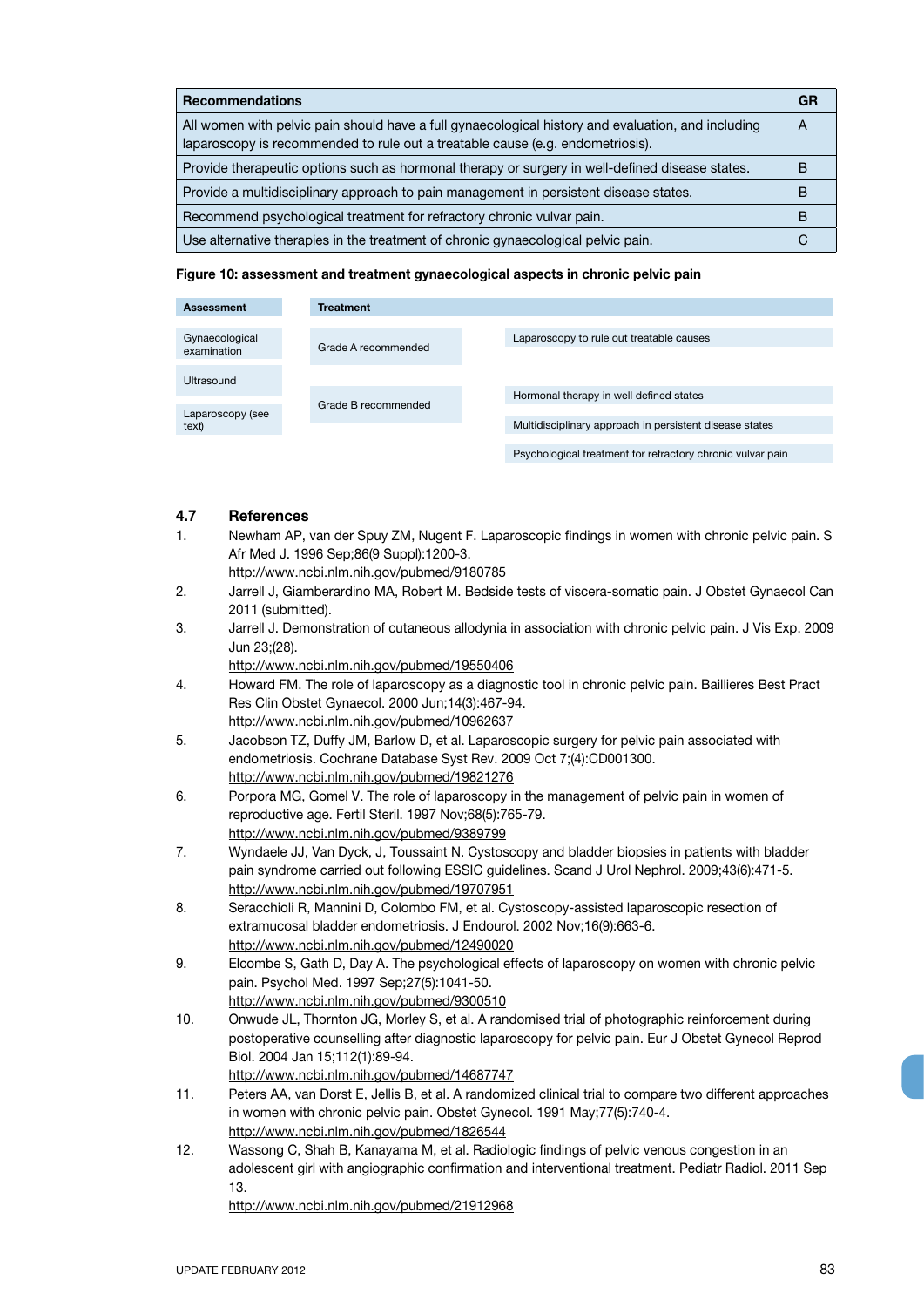- 13. Allen C, Hopewell S, Prentice A, et al. Nonsteroidal anti-inflammatory drugs for pain in women with endometriosis. Cochrane Database Syst Rev. 2009 Apr 15;(2):CD004753. http://www.ncbi.nlm.nih.gov/pubmed/19370608
- 14. Ness RB, Soper DE, Holley RL, et al. Effectiveness of inpatient and outpatient treatment strategies for women with pelvic inflammatory disease: results from the Pelvic Inflammatory Disease Evaluation and Clinical Health (PEACH) Randomized Trial. Am J Obstet Gynecol. 2002 May;186(5):929-37. http://www.ncbi.nlm.nih.gov/pubmed/12015517
- 15. Corey L, Adams HG, Brown ZA, et al. Genital herpes simplex virus infections: clinical manifestations, course, and complications. Ann Intern Med. 1983 Jun;98(6):958-72. http://www.ncbi.nlm.nih.gov/pubmed/6344712
- 16. Young H, Moyes A, McMillan A, et al. Screening for treponemal infection by a new enzyme immunoassay. Genitourin Med. 1989 Apr;65(2):72-8.
	- http://www.ncbi.nlm.nih.gov/pubmed/2666302
- 17. Fauconnier A, Chapron C, Dubuisson JB, et al. Relation between pain symptoms and the anatomic location of deep infiltrating endometriosis. Fertil Steril. 2002 Oct;78(4):719-26. http://www.ncbi.nlm.nih.gov/pubmed/12372446
- 18. Vercellini P, Crosignani PG, Abbiati A, et al. The effect of surgery for symptomatic endometriosis: the other side of the story. Hum Reprod Update. 2009 Mar-Apr;15(2):177-88. http://www.ncbi.nlm.nih.gov/pubmed/19136455
- 19. Vercellini P, Crosignani PG, Somigliana E, et al. Medical treatment for rectovaginal endometriosis: what is the evidence? Hum Reprod. 2009 Oct;24(10):2504-14. http://www.ncbi.nlm.nih.gov/pubmed/19574277
- 20. Kaminski P, Gajewska M, Wielgos M, et al. The usefulness of laparoscopy and hysteroscopy in the diagnostics and treatment of infertility. Neuro Endocrinol Lett. 2006 Dec;27(6):813-7. http://www.ncbi.nlm.nih.gov/pubmed/17187014
- 21. Jarrell J, Mohindra R, Ross S, et al. Laparoscopy and reported pain among patients with endometriosis. J Obstet Gynaecol Can. 2005 May;27(5):477-85. http://www.ncbi.nlm.nih.gov/pubmed/16100643
- 22. Jarrell J, Brant R, Leung W, et al. Women's Pain Experience Predicts Future Surgery for Pain Associated With Endometriosis. J Obstet Gynaecol Can. 2007 Dec;29(12):988-91. http://www.ncbi.nlm.nih.gov/pubmed/18053384
- 23. Daniels J, Gray R, Hills RK, et al. Laparoscopic uterosacral nerve ablation for alleviating chronic pelvic pain: a randomized controlled trial. JAMA. 2009 Sep 2;302(9):955-61. http://www.ncbi.nlm.nih.gov/pubmed/19724042
- 24. Hay-Smith EJ. Therapeutic ultrasound for postpartum perineal pain and dyspareunia. Cochrane Database Syst Rev. 2000;(2):CD000495. http://www.ncbi.nlm.nih.gov/pubmed/10796210
- 25. Roovers JP, van der vaart CH, van der Blom JG, et al. A randomised controlled trial comparing abdominal and vaginal prolapse surgery: effects on urogenital function. BJOG. 2004 Jan;111(1):50-6. http://www.ncbi.nlm.nih.gov/pubmed/14687052
- 26. Withagen MI, Vierhout ME, Hendriks JC, et al. Risk factors for exposure, pain, and dyspareunia after tension-free vaginal mesh procedure. Obstet Gynecol. 2011 Sep;118(3):629-36. http://www.ncbi.nlm.nih.gov/pubmed/21860293
- 27. Niro J, Philippe AC, Jaffeux P, et al. [Postoperative pain after transvaginal repair of pelvic organ prolapse with or without mesh]. Gynecol Obstet Fertil. 2010 Nov;38(11):648-52. http://www.ncbi.nlm.nih.gov/pubmed/21030280
- 28. Lin LL, Haessler Al, Ho MH, et al. Dyspareunia and chronic pelvic pain after polypropylene mesh augmentation for transvaginal repair of anterior vaginal wall prolapse. Int Urogynecol J Pelvic Floor Dysfunct. 2007 Jun;18(6):675-8. http://www.ncbi.nlm.nih.gov/pubmed/16988779
- 29. Walid MS, Heaton RL. Laparoscopic apical mesh excision for deep dyspareunia caused by mesh banding in the vaginal apex. Arch Gynecol Obstet. 2009 Sep;280(3):347-50. http://www.ncbi.nlm.nih.gov/pubmed/19127368
- 30. Margulies RU, Lewicky\_Gaupp C, Fenner DE, et al. Complications requiring reoperation following vaginal mesh kit procedures for prolapse. Am J Obstet Gynecol. 2008 Dec;199(6):678.e1-4. http://www.ncbi.nlm.nih.gov/pubmed/18845282
- 31. Damstedt-Petersen C, Boyer SC, et al. Current perspectives in vulvodynia. Womens Health (Lond Engl). 2009 Jul;5(4):423-36. http://www.ncbi.nlm.nih.gov/pubmed/19586434

84 UPDATE FEBRUARY 2012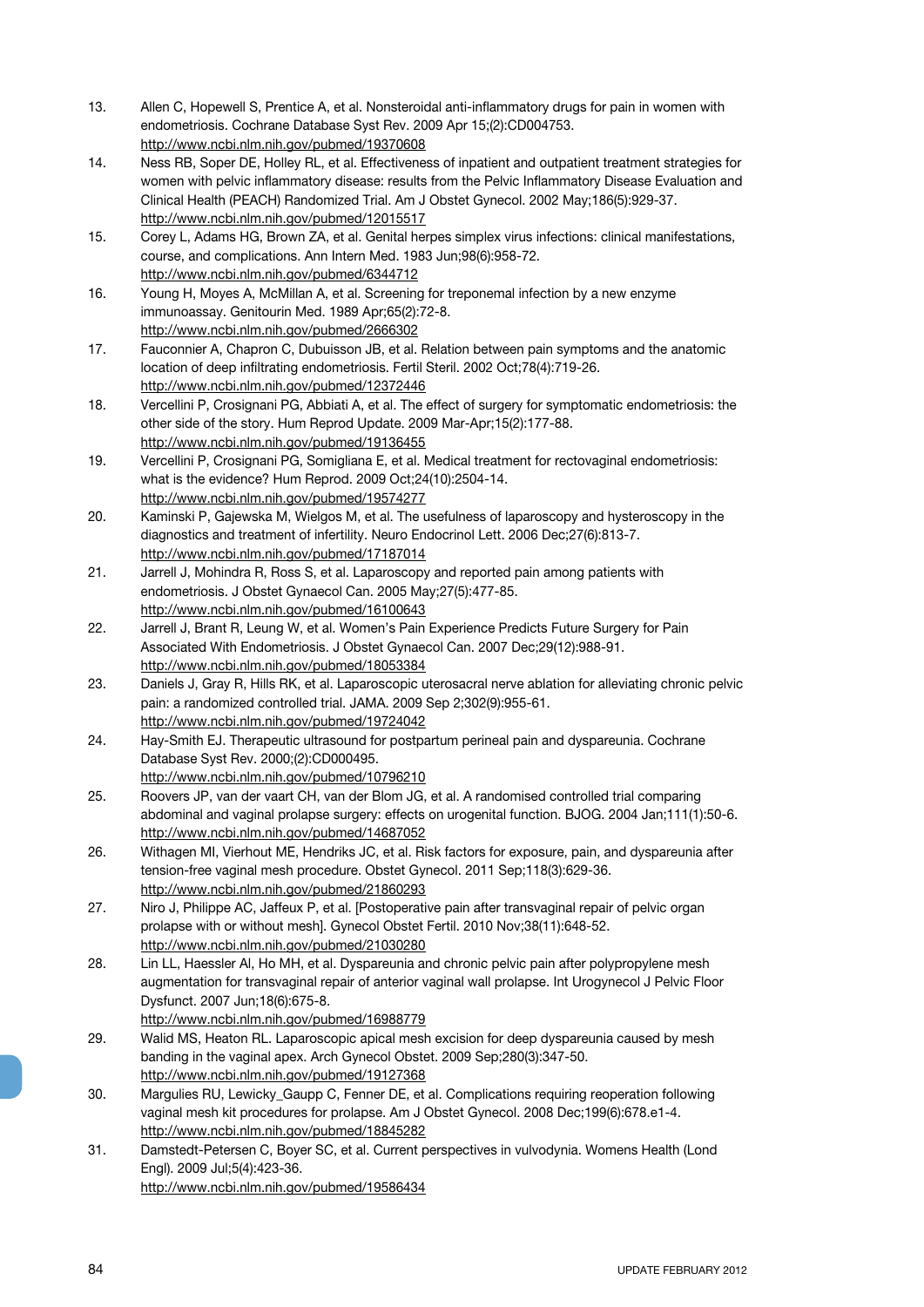- 32. Lotery HE, McClure N, Galask RP. Vulvodynia. Lancet. 2004 Mar 27;363(9414):1058-60. http://www.ncbi.nlm.nih.gov/pubmed/15065562
- 33. Nanke A, R. W. (2004). Biofeedback in somatoform disorders and related syndromes. Current Opinion in Psychiatry 17: 133-138.
- 34. Masheb RM, Kerns RD, Lozano C, et al. A randomized clinical trial for women with vulvodynia: Cognitive-behavioral therapy vs. supportive psychotherapy. Pain. 2009 Jan;141(1-2):31-40. http://www.ncbi.nlm.nih.gov/pubmed/19022580

# **5. Gastrointestinal aspects of chronic pelvic pain**

# **5.1 Introduction**

This chapter describes CPP perceived to be associated with the gastrointestinal tract, which is mainly due to functional disorders and cannot be explained by structural or specific well-defined diseases of the pelvis.

Some points to note:

- There may be a considerable overlap of the gastrointestinal with other pelvic pain syndromes.
- Defined gastrointestinal conditions with specific structural defects and diseases may coexist. Behavioural changes such as straining can lead to organic diseases such as rectal prolapse, solitary rectal ulcer syndrome, or pudendal nerve injury with consecutive faecal incontinence.
- Some structural gastrointestinal abnormalities (e.g., postpartum anal sphincter defects, or small rectoceles) are often observed in asymptomatic individuals and may be coincidental with the gastrointestinal pelvic pain syndrome.
- Different diseases can aggravate previously asymptomatic functional disorders which may become symptomatic such as faecal incontinence in patients with diarrhoea of different origins or anal fissure in patients with dyssynergic defecation.
- Finally, we need to consider that all functional disorders such as anorectal pain are defined on the basis of retrospectively evaluated longstanding symptoms, which ideally would have been registered prospectively with symptom diaries (1,2).

# **5.2 Clinical history**

Functional anorectal disorders are diagnosed by symptoms, supplemented by objective findings. The predominant symptoms patients are interviewed about are discomfort or pain in relation to their bowel habits, daily activities, and eating. A precise history of dysfunctional voiding or defecation should be asked, ideally applying symptom questionnaires for urinary and anorectal symptoms (e.g., Rome III questionnaire for anorectal pain). Excessive straining at most defecations, anal digitations in dyssynergic defecation, and a sensation of anal blockage may be found in patients with chronic anal pain. History of anxiety and depression with impaired QoL is often encountered in anorectal functional disorders and should be evaluated.

# *5.2.1 Clinical examination and investigations*

At clinical examination, perianal dermatitis may be found as a sign of faecal incontinence or diarrhoea. Fissures may be easily overlooked and should be searched thoroughly in patients with anal pain. Rectal digital examination findings may show high or low anal sphincter resting pressure, a tender puborectalis muscle in patients with the levator ani syndrome, and occasionally increased perineal descent. The tenderness during posterior traction on the puborectalis muscle differentiates between "highly likely" and "possible" levator ani syndrome and is used in most studies as the main inclusion criterion. Dyssynergic (paradoxical) contraction of the pelvic muscles when instructed to strain during defecation is a frequent finding in patients with pelvic pain. Attention should be paid to anal or rectal prolapse at straining, and ideally during bimanual examination by the gynaecologist to diagnose an enterocele or cystocele.

# *5.2.2 Diagnostic assessment*

*The Rome III criteria for diagnosis of functional* anorectal diseases include symptoms for each specific functional disorder as listed below. The gastrointestinal diagnostic assessment should be performed in an interdisciplinary manner, preferably at a pelvic floor centre by a dedicated team and appropriate testing. The most frequently performed investigations are flexible rectosigmoidoscopy or colonoscopy, pelvic ultrasound, anorectal endosonography and anorectal manometry combined with anal EMG and balloon expulsion test.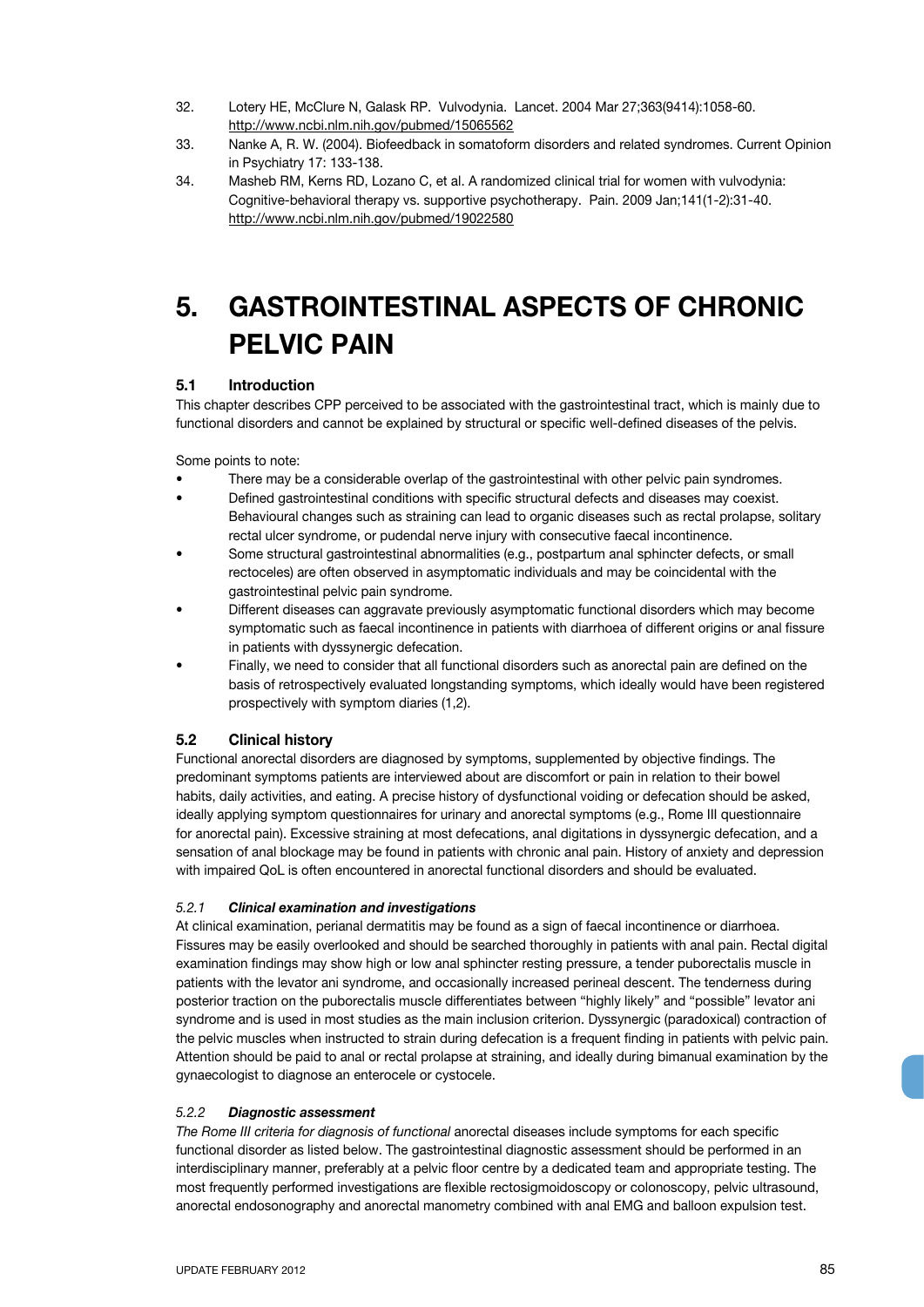Three-dimensional anorectal ultrasound has become an indispensable readily available tool for the specialised proctologist. Perineal ultrasound offers the advantage of sphincter imaging without insertion of the transducer into the rectum. MRI in conjunction with MR defecography has become the most valuable imaging technique to assess anorectal function dynamically. MRI studies outline simultaneously the anatomy of the pelvic floor and allow us to visualise different structural and functional pathologies, by applying dynamic sequences after filling of the rectum with a viscous contrast medium (e.g., ultrasound gel). The following pathologies can be visualised: pelvic floor descent, an abnormal anorectal angle while squeezing and straining, rectal intussusception, rectocele, enterocele and cystocele. However, limitations of MR defecography are the left lateral position and the limited space for the patient, which may reduce the ability to strain and hereby reduce the sensitivity of the method, underestimating the size of entero-and rectoceles as well as the amount of intussusception. Surgical consultations should be available for all patients, plus referral to an urogynaecologist or urologist when indicated. Biofeedback treatment, botulinum toxin injection, and percutaneous tibial nerve and sacral nerve stimulation should be available as a complementary therapeutic option to medical and surgical treatment.

# **5.3 Pain associated with well-defined conditions**

# *5.3.1 Haemorrhoids*

CPP is rare in haemorrhoidal disease because endoscopic and surgical treatment is mostly effective in acute disease. The most frequent aetiology of pain without significant bleeding is thrombosed external haemorrhoids or an anal fissure. Haemorrhoidal pain on defecation associated with bleeding is usually due to prolapsed or ulceration of internal haemorrhoids. Anaemia from haemorrhoidal bleeding is rare but may arise in patients on anticoagulation therapy, or those with clotting disorders. Different treatments of haemorrhoids have been evaluated by two systematic Cochrane reviews. Excisional haemorrhoidectomy (EH) has been compared to the less-invasive technique of rubber band ligation (RBL), and has been shown to increase pain, with more complications and time off work. However, despite these disadvantages of EH, complete long-term cure of symptoms is increased by surgery, and minor complications are accepted by patients. RBL is the choice of treatment for grade II haemorrhoids, whereas EH should be reserved for grade III haemorrhoids or recurrence after RBL (3). New stapler techniques of haemorrhoidopexy are associated with a higher long-term risk of recurrence and prolapse compared to conventional EH. Further studies are needed (4).

# *5.3.2 Anal fissure*

Anal fissures are tears in the distal anal canal and induce pain during and after defecation. The pain can last for several minutes to hours. Persistence of symptoms beyond 6 weeks or visible transversal anal sphincter fibres define chronicity. Fissures located off the midline are often associated with specific diseases such as Crohn's disease or anal cancer. Internal anal sphincter spasms and ischaemia are associated with chronic fissures. Medical therapy with nitrates and calcium channel blockers resulting in sphincter relaxation is effective (5). Botulinum A toxin injection is indicated for fissures that are refractory to topical nitrates. Surgery with lateral internal sphincterotomy is the most studied procedure but carries the risk of postoperative faecal incontinence, and may be replaced by fissure excision combined with botulinum toxin or anal advancement flap.

# *5.3.3 Proctitis*

Abdominal and pelvic pain in patients with inflammatory bowel disease and proctitis are often difficult to interpret. Faecal calprotectin may help to differentiate between inflammation and functional pain, to spare steroids. Tricyclic antidepressants at low dose can be effective in this situation when acute exacerbation has been ruled out (6,7).

# *5.3.4 Constipation*

Constipation is usually not associated with CPP but is often associated and may induce increased pelvic discomfort and psychological distress. Dyssynergic defecation is the most common aetiology and responsible for 50% of causes of constipation. Dyssynergia describes an overactivity of pelvic floor muscles during defecation and the partial or complete inability to relax voluntarily pelvic floor muscles. Stool diaries and physiological testing followed by biofeedback treatment when indicated have been established as standard care in randomised controlled trials (8).

# **5.4 Chronic anal pain syndrome**

- *5.4.1 Diagnostic criteria for chronic anal pain syndrome (chronic proctalgia) according to the Rome III criteria are as follows and must include all of the following:*
- 1. Chronic or recurrent rectal pain or aching.
- 2. Episodes last at least 20 min.
- 3. Exclusion of other causes of rectal pain such as ischaemia, inflammatory bowel disease, cryptitis,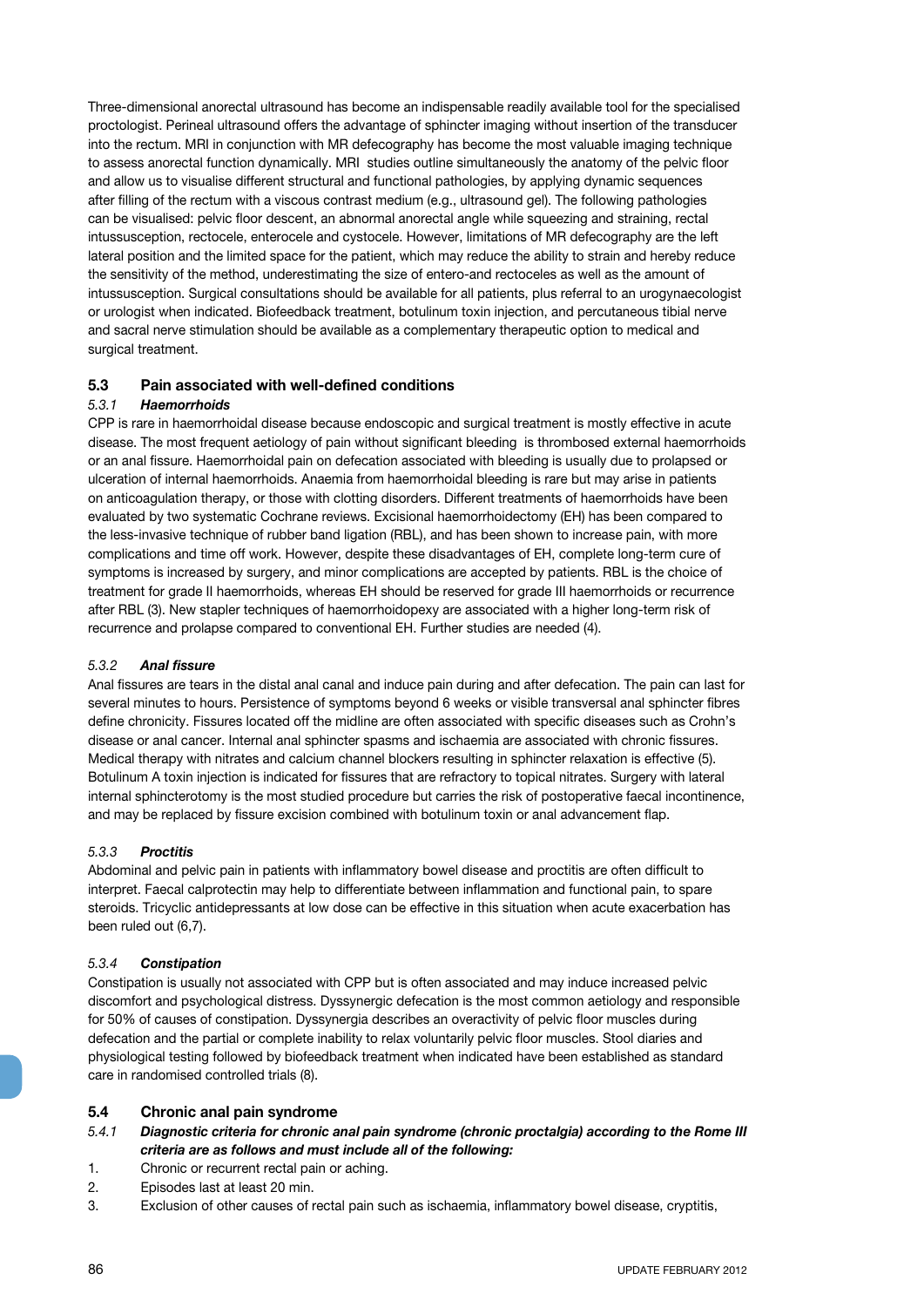intramuscular abscess and fissure, haemorrhoids, prostatitis, and coccygodynia.

These criteria should be fulfilled for the past 3 months with symptom onset at least 6 months before diagnosis (2).

**The chronic anal pain syndrome** includes the above diagnostic criteria and exhibits exquisite tenderness during posterior traction on the puborectalis muscle. This common and debilitating condition is frustrating to treat. Pathophysiology of pain is thought to be due to overactivity of the pelvic floor muscles. Chiarioni et al. have recently published an RCT demonstrating that biofeedback treatment was superior to electrogalvanic stimulation and massage for treatment of the levator ani syndrome. One hundred and fifty-seven patients who had at least weekly rectal pain were investigated, but only patients with tenderness on traction of the pelvic floor showed a significant treatment benefit. Eighty-seven percent of patients with tenderness of the puborectalis muscle (Rome II: Highly likely Levator Ani Syndrome) reported adequate relief after one month of biofeedback versus 45% for electrogalvanic stimulation, and 22% for massage. These results were maintained at 12 months with adequate relief after nine sessions of biofeedback in 58 % of the whole group (Rome II: Highly likely and Possible Levator Ani Syndrome), after galvanic stimulation in 27 % and massage in 21 % of patients. As previously described in dyssynergic defecation, the ability to expel a 50-ml water-filled balloon and to relax pelvic floor muscles after biofeedback treatment were predictive of a favourable therapeutic outcome (9). The pathophysiology of the chronic anal pain syndrome is therefore similar to that of dyssynergic defecation, and this favours the role of the pelvic floor muscles in the pathophysiology of both conditions. Other treatment modalities have been less successful.

#### *5.4.2 Botulinum toxin in pelvic pain*

CPP associated with spasm of the levator ani muscles and treatment of the puborectalis and pubococcygeus muscle by botulinum toxin appears to be promising in some women, as shown in a pilot study ( $n = 12$ ). The inclusion criteria were dependent only on vaginal manometry with overactivity of the pelvic floor muscles, defined as a vaginal resting pressure > 40 cm H<sub>2</sub>O. Although dyspareunia and dysmenorrhoea improved, non-menstrual pelvic pain scores were not significantly ameliorated (10). In the following double-blinded, randomised, placebo-controlled trial, the same group defined pelvic floor myalgia according to the two criteria of tenderness on contraction and hypertension (> 40 cm H20) and included 60 women. In this larger study, non-menstrual pelvic pain was significantly improved compared to that treated with placebo (VAS score 51 vs. 22; P = 0.009). It was concluded therefore that botulinum toxin is effective for reducing pelvic-floor-muscle associated pain with acceptable adverse effects such as occasional urinary and faecal stress incontinence (11). However, recently, a small RCT failed to show any benefit of botulinum toxin, and sacral nerve stimulation has been reported to be somewhat beneficial in an uncontrolled study, showing improvement in less than half the patients (12,13).

- *5.4.3 Intermittent chronic anal pain syndrome (proctalgia fugax) consists of all the following diagnostic criteria, which should be fulfilled for 3 months and before 3 months:*
- 1. Recurrent episodes of pain localised to the anus or lower rectum
- 2. Episodes last from several seconds to minutes
- 3. There is no anorectal pain between episodes.

Stressful life events or anxiety may precede the onset of the intermittent chronic anal pain syndrome. The attacks may last from a few seconds to as long as 30 min. The pain may be cramping, aching or stabbing and may become unbearable. However, most patients do not report it to their physicians and pain attacks occur less than five times a year in 51% of patients. Due to the short duration of the episodes, medical treatment and prevention is often not feasible. Inhaled beta-2 adrenergic agonist salbutamol was effective in an RCT in patients with frequent symptoms and shortened pain duration (14). Other treatment options are topic diltiazem and botulinum toxin (15). However, there is still some controversy as regards the duration of pain of intermittent chronic and chronic anal pain syndrome and RCTs do often use different definitions extending the pain duration in order to better evaluate the study-drug action.

## **5.5 Summary**

Chronic pelvic pain is an interdisciplinary entity needing multispecialty and multidisciplinary diagnostic assessment by gastroenterology, urology, gynaecology and pain teams as appropriate, with the input of physicians, psychologists and physiotherapists amongst others. Anorectal pain is investigated best by endoscopic and functional testing to rule out structural disease that can be treated specifically. CPP due to functional disorders remains a therapeutic challenge that may respond to biofeedback therapy, electrogalvanic syndrome and botulinum toxin in the case of levator ani syndrome and defecatory defects associated with pelvic pain.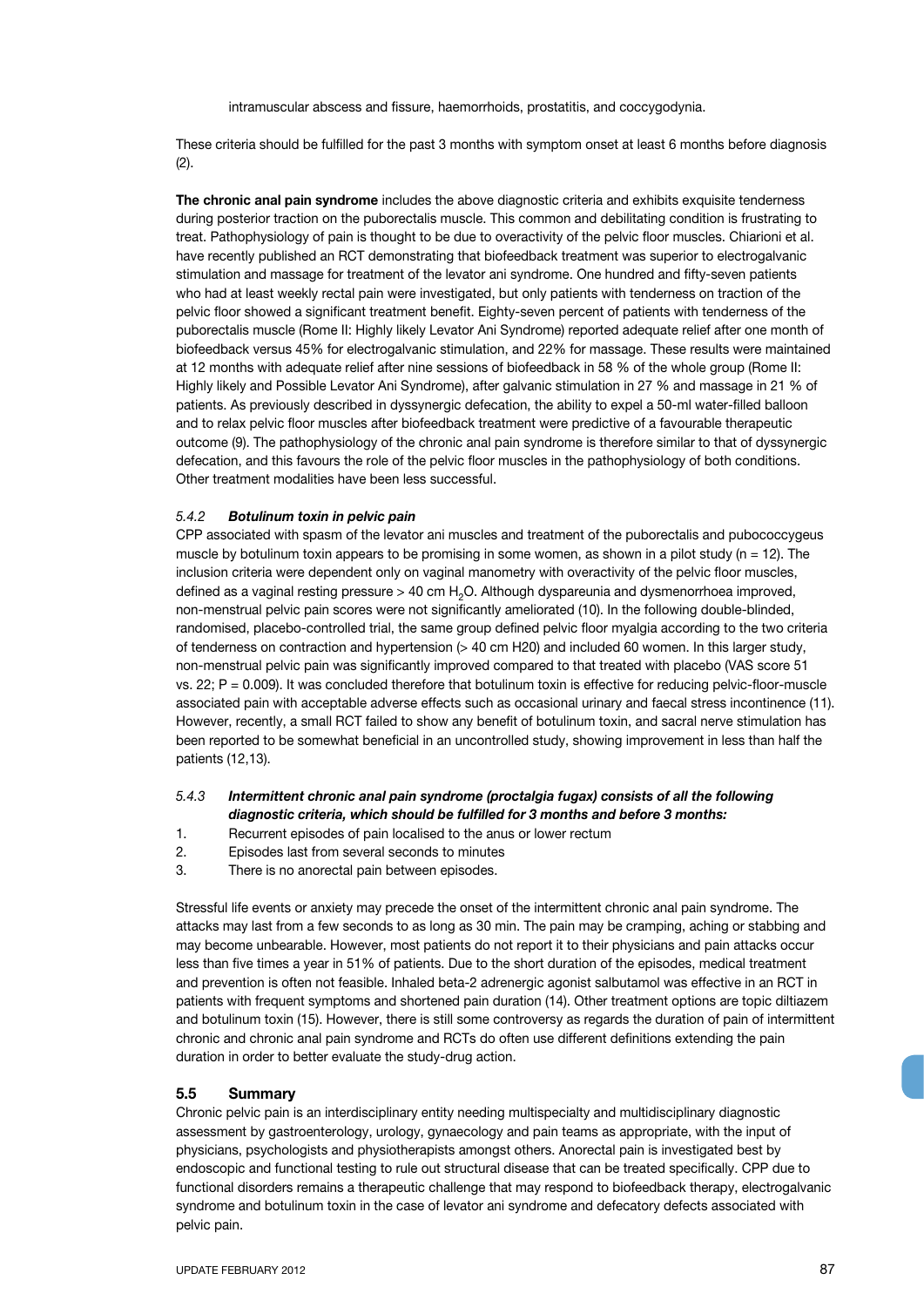# *5.5.1 Conclusions and recommendations: anorectal pain syndrome*

| Conclusions on functional anorectal pain.                                       | LE |
|---------------------------------------------------------------------------------|----|
| Tenderness on traction is the main criterion of the chronic anal pain syndrome. | 1a |
| Biofeedback is the preferred treatment for the chronic anal pain syndrome.      | 1a |
| Electrogalvanic stimulation is less effective than biofeedback.                 | 1b |
| Botulinum toxin is efficient in CPP with spasms.                                | 1b |
| Sacral neurostimulation is effective in pelvic pain.                            | 3  |
| Inhaled salbutamol is effective in intermittent chronic anal pain syndrome.     | 3  |
|                                                                                 |    |

| Recommendations for functional anorectal pain                                                                                     | GR             |
|-----------------------------------------------------------------------------------------------------------------------------------|----------------|
| Functional testing is recommended in patients with anorectal pain.                                                                | A              |
| Biofeedback treatment is recommended in patients with pelvic pain and dyssynergic defecation.                                     | $\overline{A}$ |
| Botulinum toxin in women with pelvic pain and electrogalvanic stimulation can be considered in the<br>chronic anal pain syndrome. | В              |
| Sacral neuromodulation is recommended in the chronic anal pain syndrome.                                                          | C              |
| Inhaled salbutamol is recommended in the intermittent chronic anal pain syndrome.                                                 |                |

# **Figure 11: assessment and treatment algorithm for anorectal pain syndrome**

| <b>Assessment</b>                | <b>Treatment</b>                             |                                                                   |  |
|----------------------------------|----------------------------------------------|-------------------------------------------------------------------|--|
|                                  |                                              |                                                                   |  |
| Endoscopy                        | Grade A recommended                          | Biofeedback treatment                                             |  |
|                                  |                                              |                                                                   |  |
| Pelvic floor muscle<br>testing   |                                              |                                                                   |  |
|                                  | Botulinum toxine A in women with pelvic pain |                                                                   |  |
| Anorectal                        | Grade B recommended                          |                                                                   |  |
| manometry                        |                                              | Electro-galvanic stimulation                                      |  |
|                                  |                                              |                                                                   |  |
| Rectal balloon<br>expulsion test |                                              |                                                                   |  |
|                                  |                                              | Sacral neuromodulation should be considered                       |  |
| MRI-defecography                 | Other comments                               |                                                                   |  |
|                                  |                                              | Inhaled salbutamol should be considered in intermittent anal pain |  |
|                                  |                                              | syndrome                                                          |  |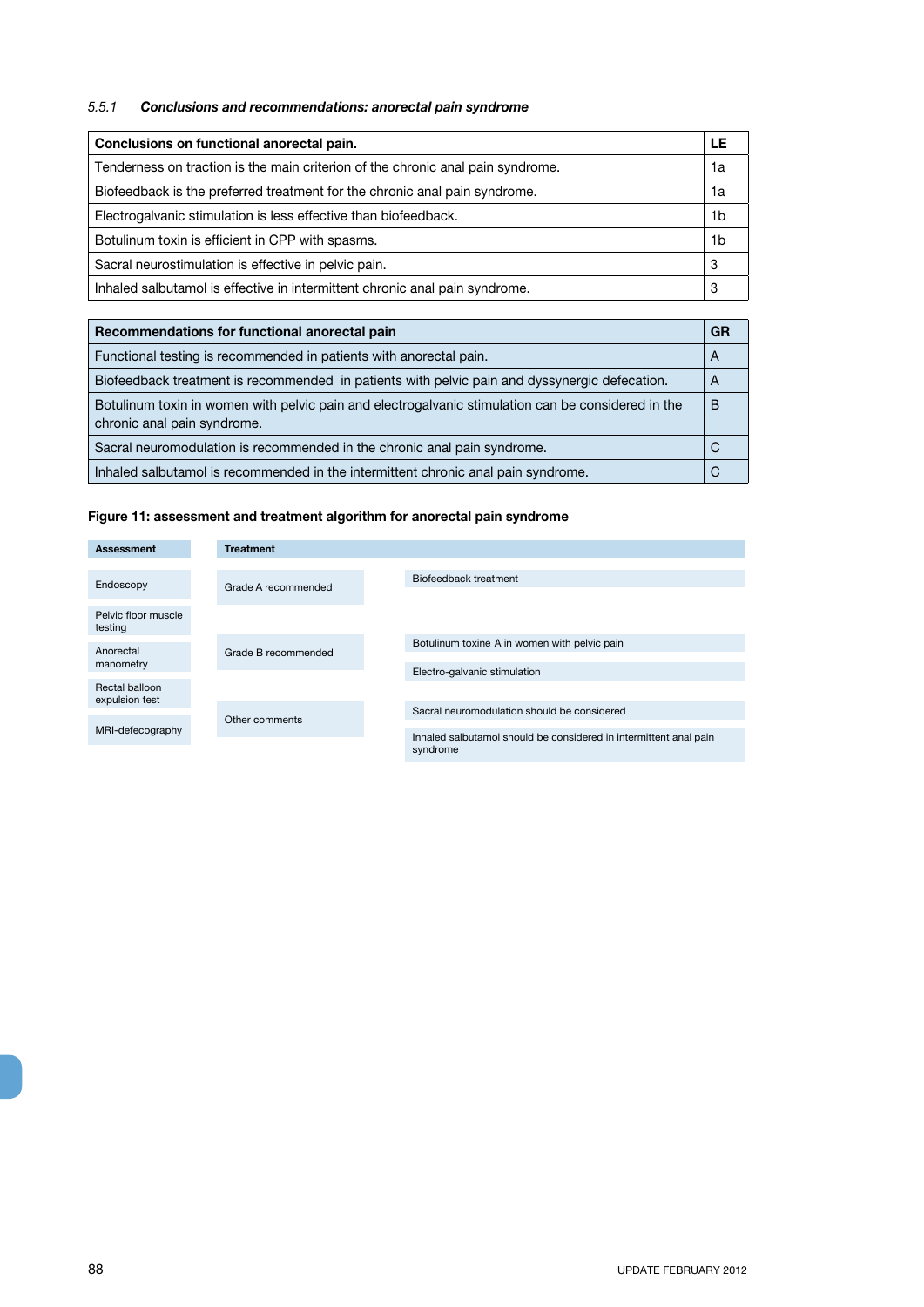## **Figure 12: diagnosis algorithm for chronic anorectal pain**



# **5.6 References**

- 1. Whitehead WE, Bharucha AE. Diagnosis and treatment of pelvic floor disorders: what's new and what to do. Gastroenterology. 2010 Apr;138(4):1231-5. http://www.ncbi.nlm.nih.gov/pubmed/20176023
- 2. Bharucha AE, Wald A, Enck P, et al. Functional anorectal disorders. Gastroenterology. 2006 Apr;130(5):1510-8.

- 3. Shanmugam V, Thaha MA, Rabindranath KS, et al. Rubber band ligation versus excisional haemorrhoidectomy for haemorrhoids. Cochrane Database Syst Rev. 2005 Jul 20;(3):CD005034. http://www.ncbi.nlm.nih.gov/pubmed/16034963
- 4. Jayaraman S, Colquhoun PH, Malthaner RA. Stapled versus conventional surgery for hemorrhoids. Cochrane Database Syst Rev. 2006 Oct 18;(4):CD005393. http://www.ncbi.nlm.nih.gov/pubmed/17054255
- 5. Nelson R. Non surgical therapy for anal fissure. Cochrane Database Syst Rev. 2003;(4):CD003431. http://www.ncbi.nlm.nih.gov/pubmed/14583976
- 6. Keohane J, O'Mahony C, O'Mahony L, et al. Irritable bowel syndrome-type symptoms in patients with inflammatory bowel disease: a real association or reflection of occult inflammation? Am J Gastroenterol. 2010 Aug;105(8):1788.
	- http://www.ncbi.nlm.nih.gov/pubmed/20389294
- 7. Halpert A, Dalton CB, Diamant NE, et al. Clinical response to tricyclic antidepressants in functional bowel disorders is not related to dosage. Am J Gastroenterol. 2005;100:664–71. http://www.ncbi.nlm.nih.gov/pubmed/15743366
- 8. Rao SS, Valestin J, Brown CK, et al. Long-term efficacy of biofeedback therapy for dyssynergic defecation: randomized controlled trial. Am J Gastroenterol. 2010 Apr;105(4):890-6. http://www.ncbi.nlm.nih.gov/pubmed/20179692
- 9. Chiarioni G, Nardo A, Vantini I, et al. Biofeedback is superior to electrogalvanic stimulation and massage for treatment of levator ani syndrome. Gastroenterology. 2010 Apr;138(4):1321-9. http://www.ncbi.nlm.nih.gov/pubmed/20044997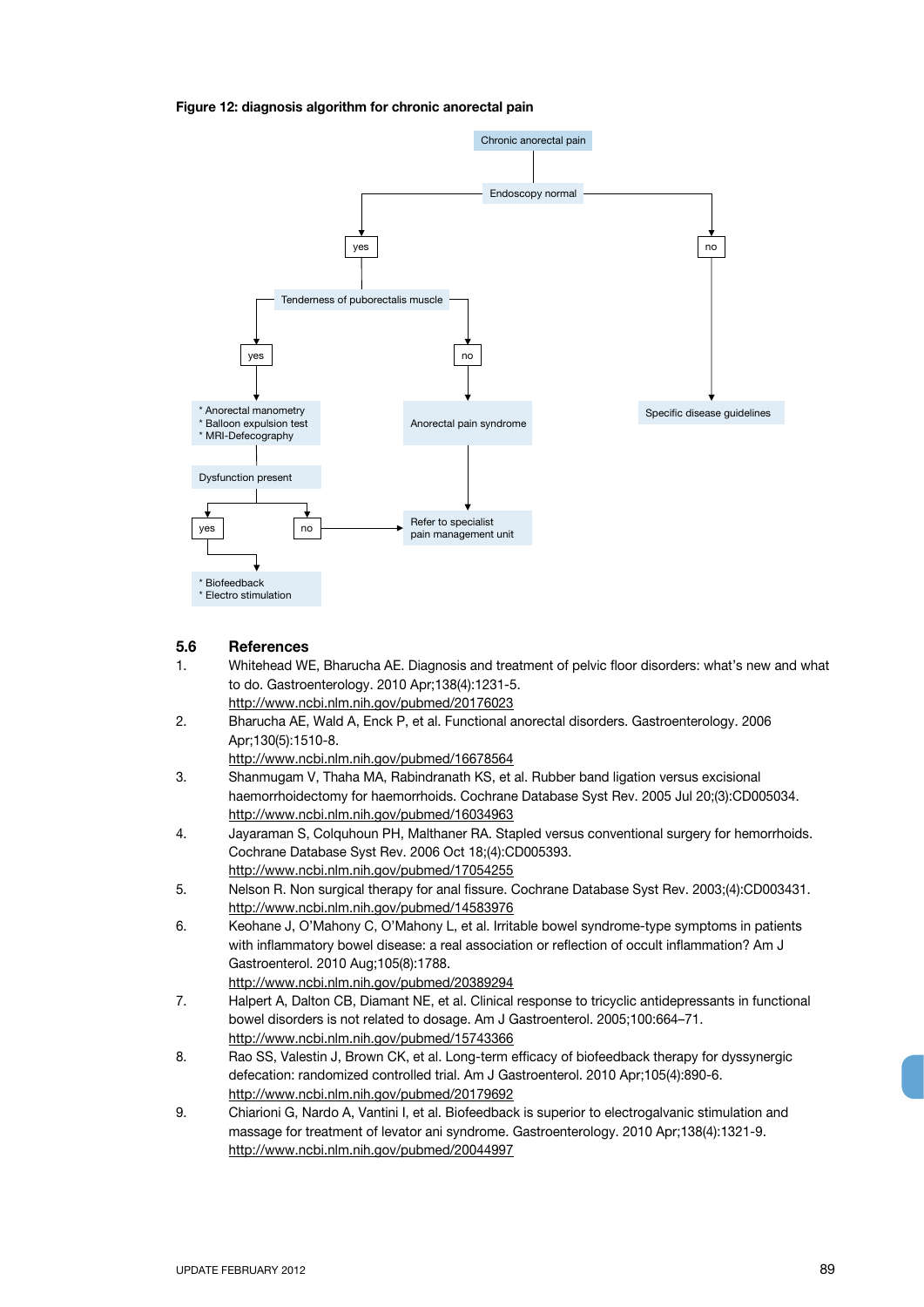10. Jarvis Sk, Abbott JA, Lenart MB, et al. Pilot study of botulinum toxin type A in the treatment of chronic pelvic pain associated with spasm of the levator ani muscles. Aust N Z J Obstet Gynaecol. 2004 Feb;44(1):46-50.

http://www.ncbi.nlm.nih.gov/pubmed/15089868

- 11. Abbott JA, Jarvis SK, Lyons SD, et al. Botulinum toxin type A for chronic pain and pelvic floor spasm in women: a randomized controlled trial. Obstet Gynecol. 2006 Oct;108(4):915-23. http://www.ncbi.nlm.nih.gov/pubmed/17012454
- 12. Rao SS, Paulson J, Mata M, et al. Clinical trial: effects of botulinum toxin on levator ani syndrome—a double-blind, placebo controlled study. Aliment Pharmacol Ther. 2009 May 1;29(9):985-91. http://www.ncbi.nlm.nih.gov/pubmed/19222415
- 13. Falletto E, Masin A, Lolli P, et al. Is sacral nerve stimulation an effective treatment for chronic idiopathic anal pain? Dis Colon Rectum. 2009 Mar;52(3):456-62. http://www.ncbi.nlm.nih.gov/pubmed/19333046
- 14. Eckardt VF, Dodt O, Kanzler G, et al. Treatment of proctalgia fugax with salbutamol inhalation. Am J Gastroenterol. 1996 Apr;91(4):686-9. http://www.ncbi.nlm.nih.gov/pubmed/8677929
- 15. Atkin GK, Suliman A, Vaizey CJ. Patient characteristics and treatment outcome in functional anorectal pain. Dis Colon Rectum. 2011 Jul;54(7):870-5 http://www.ncbi.nlm.nih.gov/pubmed/21654255

# **6. Peripheral Nerve Pain Syndromes**

# **6.1 Neuropathic pain**

Much has been written on the subject of peripheral neuropathic pain (1-4) including its diagnosis and treatment. There are some fundamental principles that are worth considering:

- 1. Nerve injury is associated with changes both within the peripheral nervoussystem (PNS) and the central neural axis including the higher centres. These changes serve to produce an increasing disparity between stimulus and response (Chapter 2).
- 2. In the PNS, nerve damage may produce a neuroma that can provide a source of ongoing afferent central activity. The neuroma may be discreet and palpable to touch or en-passage and not palpable. Neuromas are sensitive and respond to: compression (e.g., by the surrounding tissue or digital pressure), temperature change and adrenergic stimulation. Sympathetic nerve fibres can grow into neuromas as well as the associated dorsal root ganglia, which may result in sensitivity to body adrenaline changes such as through mood and environment with subsequent changes in pain.
- 3. Windup is a progressive increase in centrally elicited action potentials per unit peripheral stimulus. A severe acute insult or a chronic repeated stimulus may result in a transient windup phenomenon becoming permanent through immediate gene activation and neurochemical and structural neuronal changes within CNS. These long-term changes in central sensitisation are associated with dysfunction of the afferent sensory nervous system and perception, as well as efferent motor, vasomotor and pseudomotor activity within the pathways of the injured nerve (5).
- 4. These central changes may result in abnormal afferent processing for nerves other than those originally damaged, so that increased perception (pain, allodynia and hyperaesthesia) from an area greater than the expected pattern may occur. In the case of tissues with innervation that overlaps with an injured nerve, somatic and visceral hypersensitivity (e.g., sensory urge with increased frequency of voiding/evacuation) may be perceived from those tissues.

Essentially, what may be considered a simple nerve injury may be magnified by the CNS so that a whole region may be involved and a non-specific regional pain syndrome may arise. There is also a suggestion that involvement of both the peripheral and central nervous system in the control of the endocrine and immunological system may also become abnormal. Certainly, there is a complex interaction between nerve injury, emotional well being, disability and widespread pain. A proportion of patients go on to develop chronic fatigue syndrome, fibromyalgia and immunological disorders (6-8).

# **6.2 Anatomy**

When considering pelvic pain mechanisms, nerves associated with the pelvis/genitalia are generally divided into thoraco-lumbar and sacral root afferents. The hypogastric plexus is mixed autonomic (sympathetic and parasympathetic) and may contain afferents associated with pain.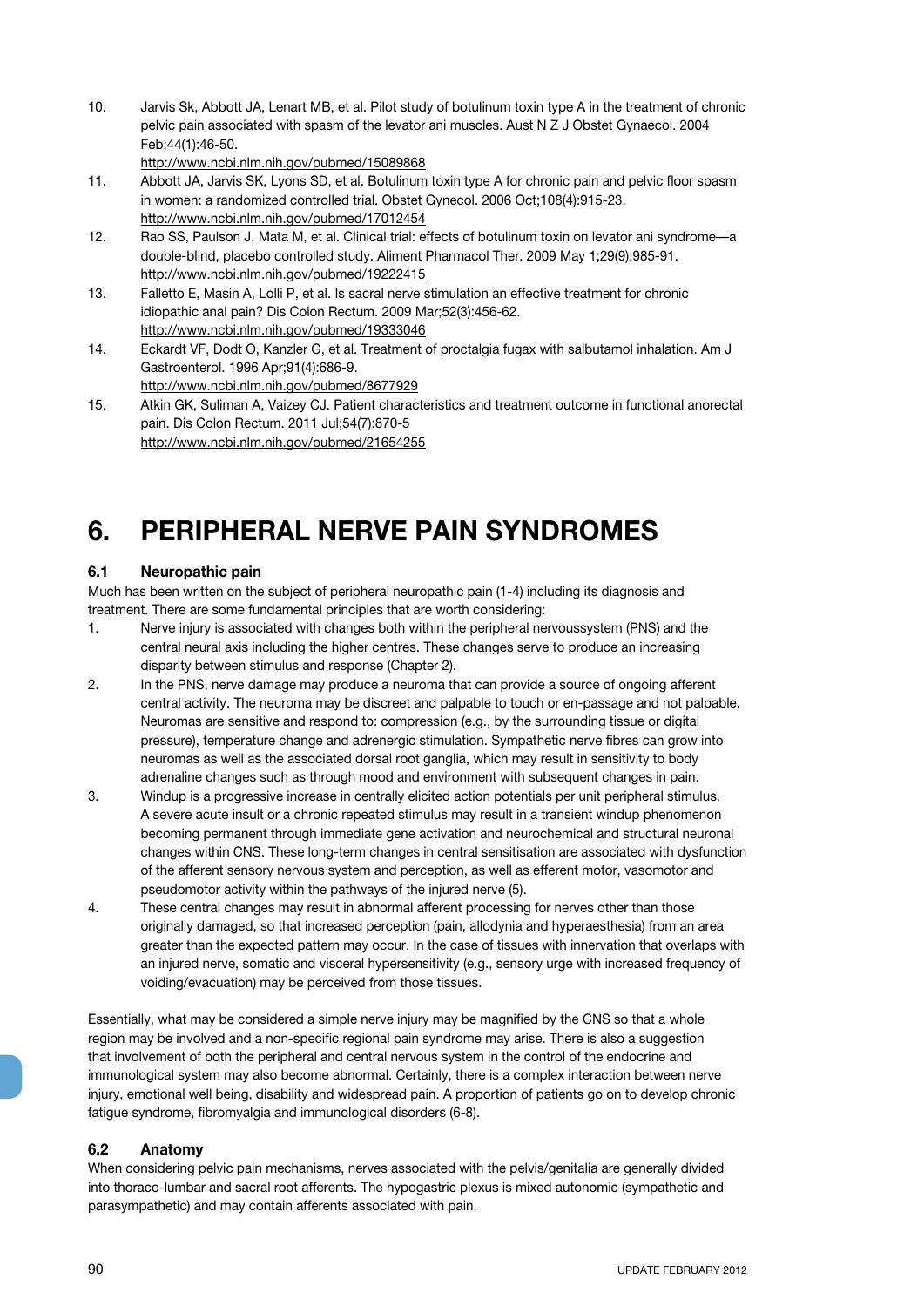#### *6.2.1 The anterior groin nerves*

The **iliohypogastric nerve** arises from L1 and its anterior branch supplies the skin above the pubis; its lateral cutaneous branch is distributed to the anterolateral part of the buttock.

The **ilioinguinal** nerve is smaller than the iliohypogastric nerve; it also arises from L1 and is distributed to the skin of the groin and mons pubis.

The **genitofemoral** nerve arises from L1 and L2. It passes through the psoas muscle, then down it to emerge through the deep inguinal ring. Its genital branch supplies the cremaster muscle and a part of the anterior and lateral scrotum. The femoral branch passes close to the external iliac artery, the deep circumflex iliac artery and the femoral artery to be distributed to the upper part of the femoral triangle. The two branches of the femoral branch may separate at any level, therefore, sensory phenomena associated with nerve damage depend upon the level of the lesion and individual variability.

The **lateral cutaneous** nerve of the thigh arises from L2 and L3 and eventually leaves the abdomen behind or through the inguinal ligament at a variable distance medial to the anterior superior iliac spine. In the thigh, it divides into an anterior branch that supplies the anterolateral skin of the thigh, approximately 10 cm down from the inguinal ligament to the knee. The posterior branch supplies the skin more laterally from the greater trochanter, down to the mid-thigh.

The **obturator nerve** arises from L2-L4, descends through the psoas muscle, runs around the pelvis in close proximity to the obturator internus muscle and obturator vessels, and leaves the pelvis via the obturator foramen. This nerve has significant motor innervation, and its cutaneous branch is distributed primarily to the skin on the medial aspect of the knee.

#### *6.2.2 The posterior subgluteal triangle nerves*

The posterior triangle area is the area defined superiorly by the upper border of the piriformis, inferiorly by the lower border of quadratus femoris, laterally by the greater trochanter and medially by and lateral border of the sacrum, the lateral borders of the sacrotuberal ligament and ischeal tuberosity. This region contains the sciatic nerve, posterior femoral cutaneous nerve (which branches into the posterior cutaneous perineal branch and the cluneal nerves), the nerve to the obturator internus muscle, and the pudendal nerve. These nerves pass deep to the piriformis muscle and superficial to the superiour gemellus and obturator internus muscles. Injury in this area may damage one or more of these nerves (Figure 13) (9-15).

#### *6.2.3 Branches of the pudendal nerve*

The **pudendal nerve** has its origins at the S2-S4 levels. S2 and S3 also contribute to the sciatic nerve and S4 to the coccygeal plexus and the annoccoccygeal nerves.

The pudendal nerve has three main branches: the **inferior anorectal nerve**, the **superficial perineal nerve** (which terminates as cutaneous branches in the perineum and posterior aspect of the scrotum), and the **deep perineal nerve**, which is distributed to the pelvic structures (innervating parts of the bladder, prostate and urethra). This branch terminates as the dorsal nerve of the penis/clitoris, which innervates the glans. In addition to sensory branches, the pudendal nerve provides motor innervation to anal and urethral sphincters, as well as to the bulbospongiosus and ischiocavernous muscles (involved in the bulbocavernosal response, orgasm and ejaculation). Autonomic fibres also pass with the pudendal nerve and are derived from the presacral parasympathetic as well as sympathetic fibres via the hypogastric plexi.

#### *6.2.4 Anatomical relations of the pudendal nerve (Figure 13)*

The anatomy may be variable, however, the three roots that form the pudendal nerve usually merge anterior to the sacrum and inferior to the piriformis muscle.

The pudendal nerve leaves the pelvis via the greater sciatic notch to enter the subgluteal region. In the posterior subgluteal triangle (the area bordered by the inferior edge of the piriformis muscle, the sarotuberous ligament medially and the upper border of the rectus femoris muscle inferiorly), the nerve emerges from under the inferior border of the piriformis muscle with its associated pudendal artery and veins; it is medial to the nerve innervating the obturator internus muscle, which is medial to the posterior femoral cutaneous nerve (which divides into its cutaneous branch but also the inferior cluneal nerves and perineal nerves), which is medial to the sciatic nerve. These anatomical relations are important for neurotracing techniques used for nerve blocks and because symptoms in those nerve territories also help with diagnosis (16-20).

The pudendal nerve leaves the subgluteal region as it wraps around the superficial surface of the ischeal spine/sacrospinal ligament to re-enter the pelvis (9,10) via the lesser sciatic notch (between the more ventral sacrospinal ligament and the more dorsal sacrotuberal ligaments). This occurs 15% of the time at the enthesis of the spine and the ligament; 75% of the time, it is more medial, and 10% of the time, it wraps around the spine. The sacrotuberal ligament may have a sharp superior border, be wide, and as a result, close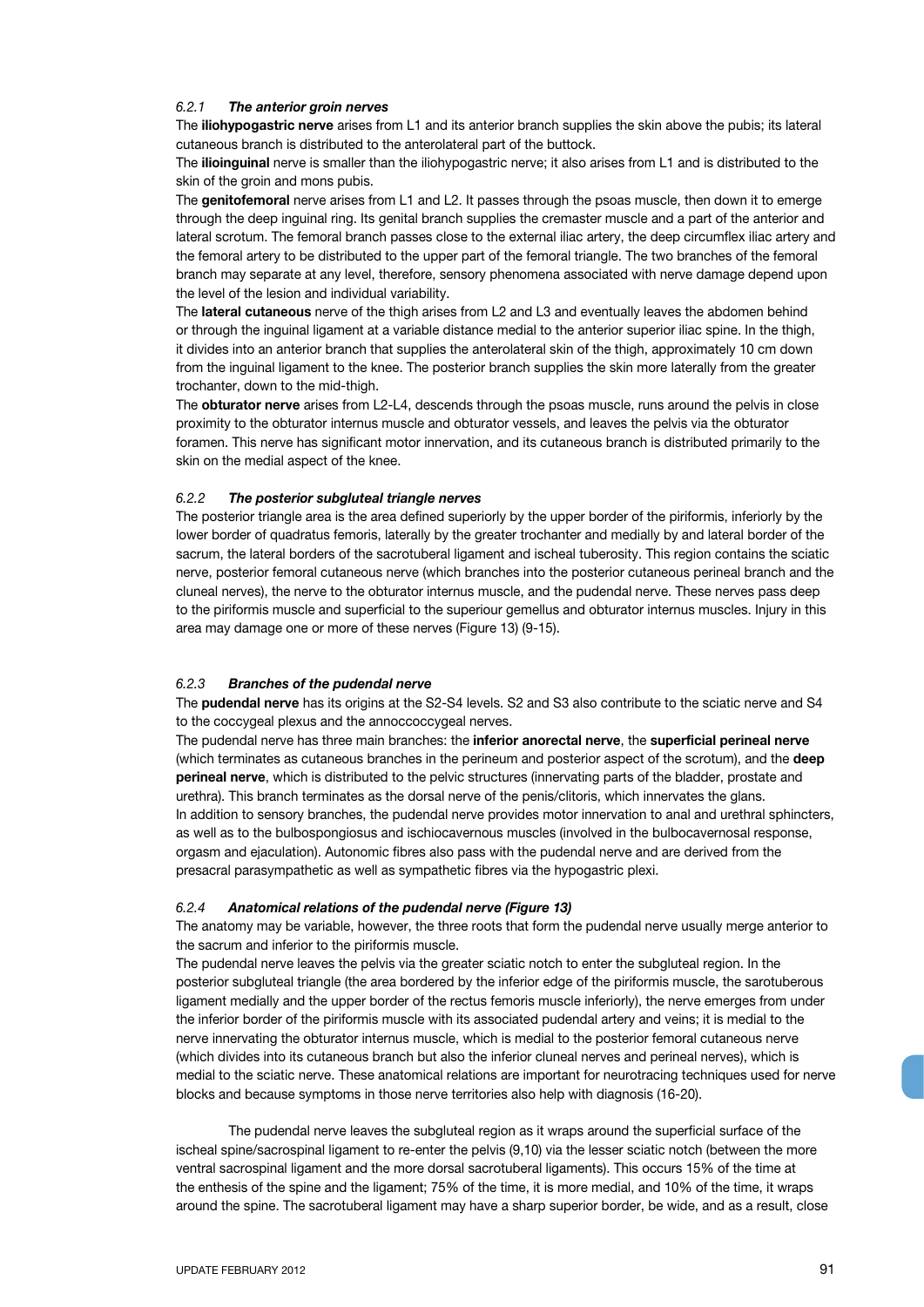to the spinosacral ligament, or be divided with the pudendal nerve passing through it. All of these features may predispose to nerve injury.

As the pudendal nerve re-enters the pelvis below the levator muscles, it runs within a fascial canal medial to the internal obturator muscle (Alcock's canal).

The inferior anorectal branch may never be a true branch of the pudendal nerve, and may have its origins directly from sacral the roots. As a consequence, pain associated with pudendal nerve injury may not involve the anorectal area. Similarly, pain may only be perceived in the anorectal area if the main pudendal nerve is not involved. In 11% of cases, the inferior anorectal nerve pierces the sacrospinal ligament, possibly increasing the risk of entrapment. Other variations of the anorectal branch exist with the nerve branching off from the main pudendal nerve at any point in the gluteal region or within the pelvis. In 56% of cases, the pudendal nerve is a single trunk as it re-enters the pelvis. Some people have two or three pudendal nerve trunks.



**Figure 13: Anatomical relations of the pudendal nerve**

*Source: Drake, Vogel, & Mitchell: GRAY's ANATOMY FOR STUDENTS, 2004 Elsevier Inc.*

## *6.2.5 Afferent nerves and the genitalia*

- The afferents from the skin of the genitals pass via a complex of multiple sensory nerves and this makes the anatomical diagnosis of nerve injury as a cause of pain difficult.
- The anterolateral part of the scrotum/labia majora has afferents associated with the genitofemoral nerve primarily; there may also be some involvement of the ilioinguinal and iliohypogastric nerves.
- The posterior scrotal/labia branches of the pudendal nerve transmit sensation from the posterior scrotum/labia majora.
- The penis shaft is innervated on its dorsal surface by the genitofemoral, ilioinguinal and iliohypogastric nerves, and the ventral surface by the perineal branches of the posterior femoral cutaneous nerve and cutaneous branches of the pudendal nerve.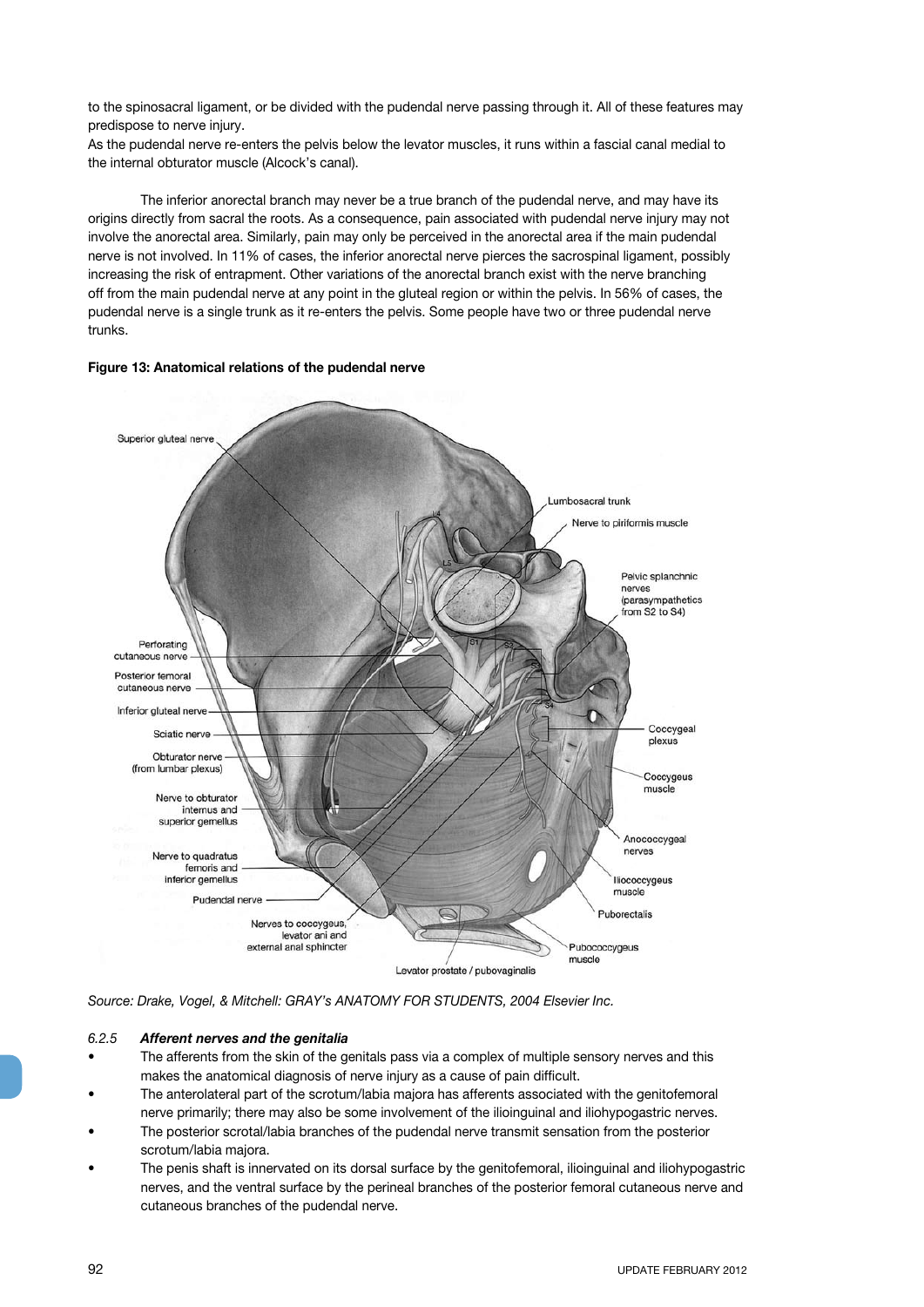- The glans penis/clitoris is associated with the dorsal nerve of the penis/clitoris, the terminal branch of the pudendal nerve.
- All the nerves that are associated with the scrotum may also receive afferents from the testes, although classically, the nerves from the testes are usually associated with the genitofemoral nerve (thoracolumbar as opposed to sacral roots).
- The superficial branches of the pudendal's superficial perineal nerve and the perineal branch of the posterior femoral cutaneous nerve receive afferents from the perineal skin.
- Deeper afferents from the perineum and from some of the pelvic organs pass to the pudendal nerve via its deep perineal branch.

# *6.2.6 Afferents in the autonomic plexus*

The pelvic plexus is associated with both the parasympathetic and sympathetic nerves, and as well as afferents associated with these pathways, afferents may travel back to the sacral and thoracolumbar roots with these autonomic nerves. Sites for injury and possible intervention may thus include: the ganglion impar, superior hypogastric plexus, inferior hypogastric plexus, and lumbar sympathetic trunk, as well as more central spinal root areas.

# **6.3 Etiology of nerve damage**

# *6.3.1 Anterior groin nerves - etiology of nerve damage*

The primary afferents of the anterior groin nerves enter the spinal cord at the thoracolumbar level (T10 to L3). Thoracolumbar spinal pathology and any pathology along the course of the nerve may result in neuropathic pain in the distribution of these nerves. As well as neoplastic disease, infection and trauma, surgical incisions and postoperative scarring may result in nerve injury (21-23).

# *6.3.2 Pudendal neuralgia - etiology of nerve damage*

# *Anatomical variations*

Anatomical variations may predispose the patient to developing pudendal neuralgia over time or with repeated low-grade trauma (such as sitting for prolonged periods of time or cycling) (9,10).

The pudendal nerve may be damaged due to local anatomical variation at the level of:

- 1. The piriformis muscle. For example, as part of a piriformis syndrome: in some cases, the nerve may pass through the muscle and hence be trapped; or in other cases, muscle hypertrophy or spasm is implicated.
- 2. The sacrospinal/sacrotuberous ligaments, possibly accounting for 42% of cases.
- 3. Within Alcock's canal (medial to the obturator internus muscle, within the fascia of the muscle), possibly accounting for 26% of cases.
- 4. Multiple levels in 17% of cases.

The site of injury determines the site of perceived pain and the nature of associated symptoms (e.g., the more distal the damage, the less likely the anal region will be involved).

# *6.3.3 Surgery*

In orthopaedic hip surgery, pressure from the positioning of the patient, where the perineum is placed hard against the brace, can result in pudendal nerve damage (24,25). The surgery itself may also directly damage the nerve. Pelvic surgery such as sacrospinous colpopexy is clearly associated with pudendal nerve damage in some cases (26,27). In many types of surgery, including colorectal, urological and gynaecological, pudendal nerve injury may be implicated.

# *6.3.4 Trauma*

Fractures of the sacrum or pelvis may result in pudendal nerve/root damage and pain. Falls and trauma to the gluteal region may also produce pudendal nerve damage if associated with significant tissue injury or prolonged pressure.

# *6.3.5 Cancer*

Tumours in the presacral space must be considered. Tumours invading the pudendal nerve may occur and there may also be damage from surgery for pelvic cancer (13).

# *6.3.6 Birth Trauma*

This is more difficult to be certain about (12). The pudendal neuralgia of birth trauma is thought to resolve in most cases over a period of months. However, rarely, it appears to continue as painful neuropathy. Multiple pregnancy and births may predispose to stretch neuropathy in later life.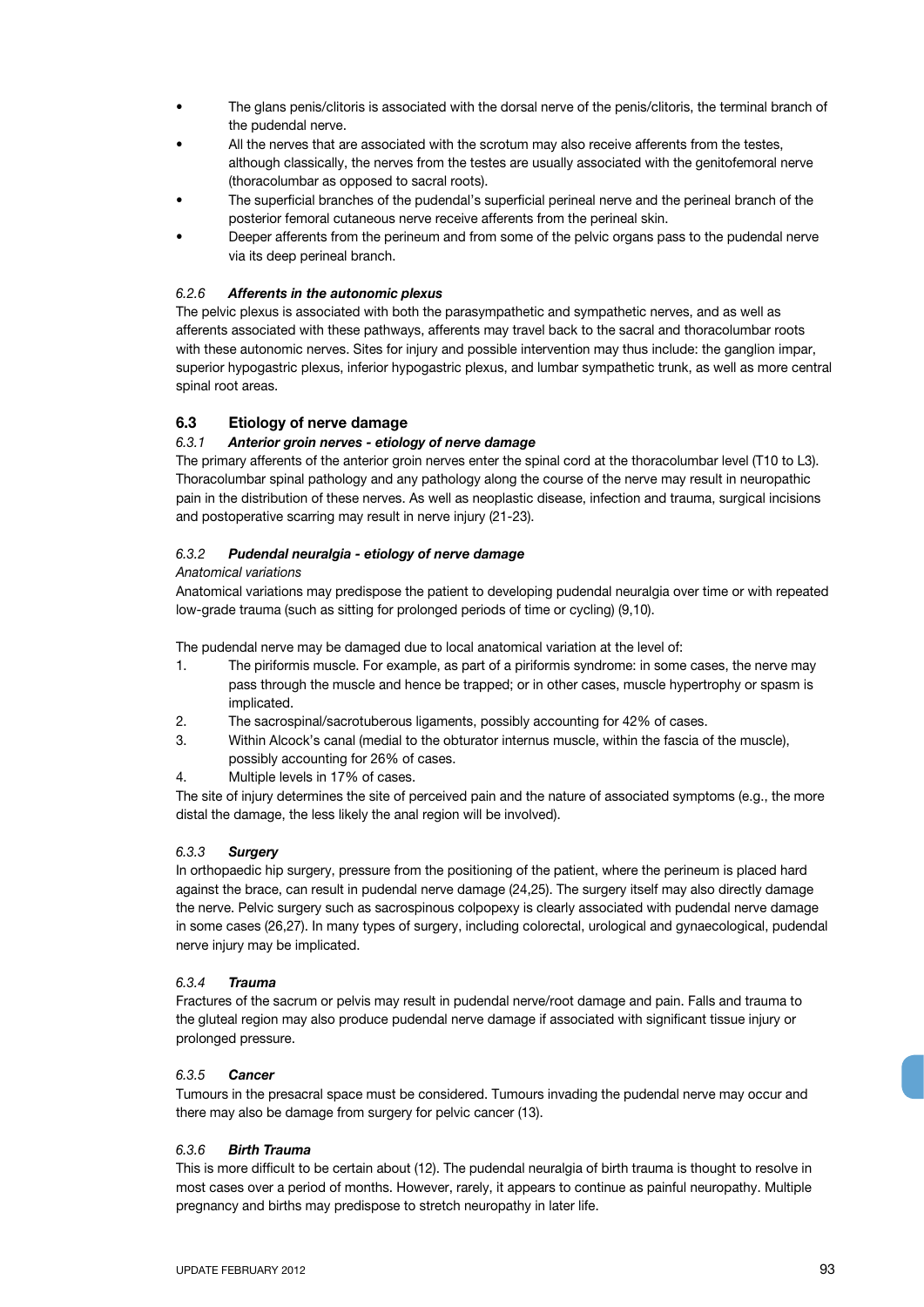# *6.3.7 Elderly women*

Child birth (28) and repeated abdominal straining associated with chronic constipation (29) are thought to predispose elderly women to postmenopausal pelvic floor descent and stretching of the pudendal nerve with associated pain. Changes in the hormone status may also be a factor.

In the Urogenital Pain Management Centre, the commonest associations with pudendal neuralgia appear to be: history of pelvic surgery; prolonged sitting (especially young men working with computer technology); and postmenopausal older women. Trauma- and cancer-related pain is less frequent, cycling where as classical appears to be rarely seen.

# **6.4 Diagnosis for pudendal neuralgia**

# *6.4.1 Differential diagnosis of other disorders*

*Other forms of neuropathic pain* (30,31)*.* 

As well as the pudendal nerve, there are several other nerves that may mimic the symptoms of pudendal neuralgia if they are damaged.

**Inferior cluneal nerve.** This is a branch of the posterior femoral cutaneous nerve. This nerve is prone to injury in the ischial region. Cluneal nerve injury produces a sensation of pain perceived more laterally than that for pudendal neuralgia.

**Sacral nerve roots.** The S2-S4 nerve roots may be involved. This is an important differential diagnosis as tumours must be excluded.

**Cauda equina syndrome.** Lumbar spinal pathology involving the cauda equina may result in an intractable neuropathic pain.

**Ilioinguinal, iliohypogastric and genitofemoral nerves.** Injury to these nerves or their roots may occur from thoracolumbar pathology, abdominal posterior wall conditions, surgery, and entrapment in the groin. The pain may extend into the groin, anterior perineum and scrotum/labia majorum. If the femoral branch of the genitofemoral nerve is involved, pain may extend into the inner thigh.

## *Referred spinal pain*

Pain from thoracolumbar pathology may refer to the groin. Spinal pain may become associated with muscle hyperalgesia and trigger points. The muscle associated pain may spread to involve a range of muscles, including the pelvic floor muscles with resultant pelvic pain.

# *Musculoskeletal disorders*

**Trigger points** associated with localised tenderness and pain may be detected in the piriformis, obturator internus, levator ani, bulbocavernosal and ischeocavernosal muscles, as well as the gluteal, adductor, rectus abdominus and spinal muscles. All of these may refer the pain to or close to the pelvis. **Pathology of the joints** (sacroiliac, pubic symphysis, hip and spinal) may also refer into the pelvis. **Coccyx pain syndrome**, a painful coccyx may occur for a number of reasons (Chapter 2).

# *6.4.2 Clinical presentation of pudendal neuralgia*

## *6.4.2.1 Age*

There is a wide age range, as one would expect with a condition that has so many potential causes. There is a suggestion that, the younger the patient, the better the prognosis. Essentially, the sooner the diagnosis is made, as with any compression nerve injury, the better the prognosis, and older patients may have a more protracted problem (32-34).

# *6.4.2.2 Sex*

Six out of ten cases are observed in women.

# *6.4.2.3 History*

A proportion of patients will be able to relate the onset of pain to an acute event such as surgery, sepsis or trauma, and occasionally, cycling for a prolonged period. Chronic injury is more frequent, such as associated with sitting for prolonged periods over time. Many will be idiopathic.

The pain is classically perceived in the perineum from anus to clitoris/penis. However, less-specific pain distribution may occur, and this may be due to anatomical variation, involvement of branches of the nerve rather that the main nerve, CNS central sensitisation, and consequently, the involvement of other organs and systems in a regional pain syndrome. Other nerves in the vicinity may also be involved, for example, inferior cluneal nerve and perineal branches of the posterior femoral cutaneous nerve. The musculoskeletal system may become involved, confusing the pain picture as aches and pains develop in the muscles due to immobility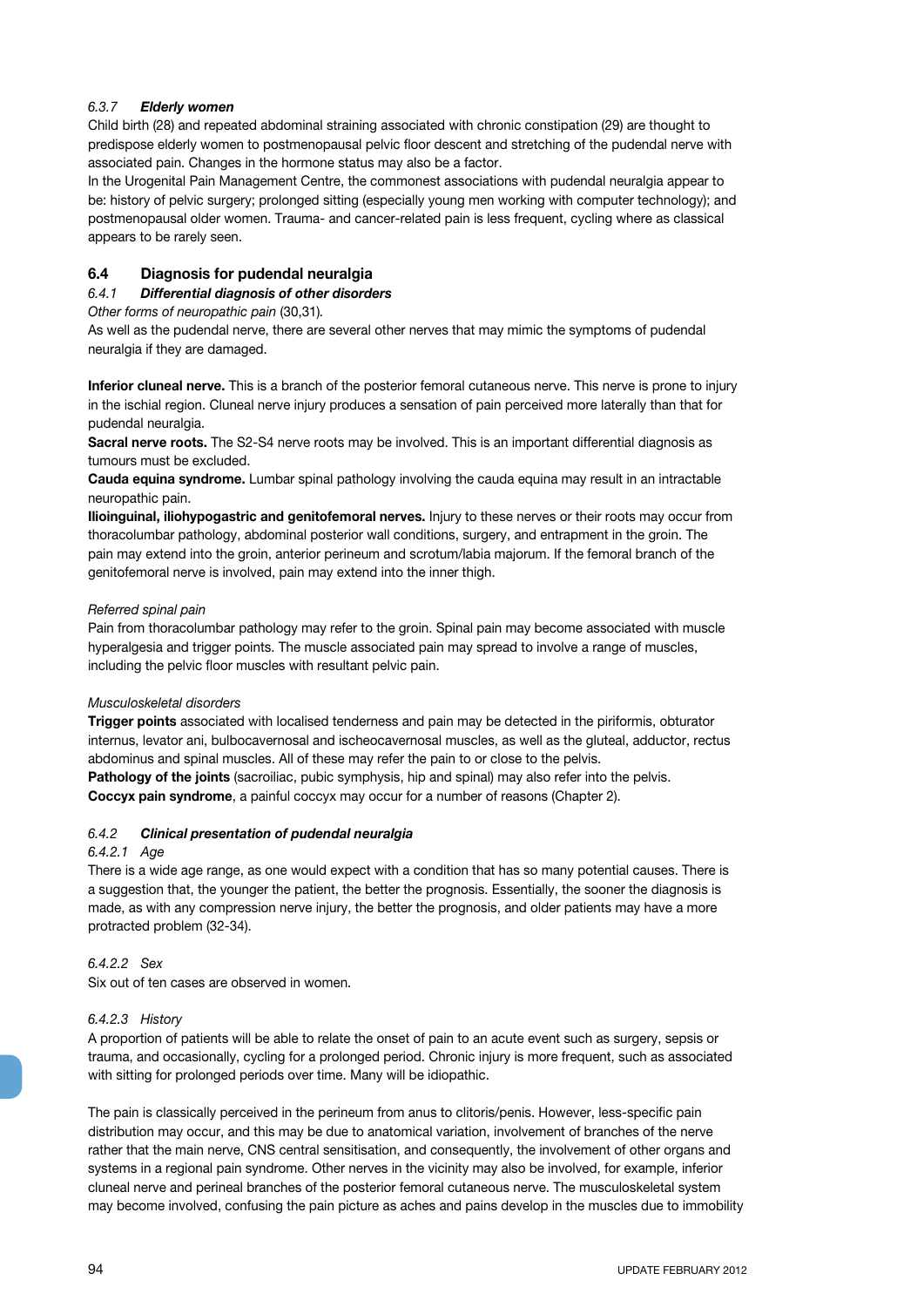and disability, possibly magnified by the CNS changes.

Burning is the most predominant adjective used to describe the pain. Crushing and electric may also be used, indicating the two components - a constant pain often associated with acute sharp episodes. Many patients may have the feeling of a swelling or foreign body in the rectum or perineum, often described as a golf or tennis ball. The term pain has different meanings to patients and some would rather use the term discomfort or numbness.

Aggravating factors include any cause of pressure being applied, either directly to the nerve or indirectly to other tissue, resulting in pudendal traction. Allodynia is pain on light touch due to involvement of the CNS, and may make sexual contact and the wearing of clothes difficult. These patients often remain standing, and as a consequence, develop a wide range of other aches and pains. Soft seats are often less well tolerated, whereas sitting on a toilet seat is said to be much better tolerated. If unilateral, sitting on one buttock is common. The pain may be exacerbated by bowel or bladder evacuation.

#### *6.4.2.4 Associated features*

Pudendal nerve damage may be associated with a range of sensory phenomena. In the distribution of the nerve itself, as well as unprovoked pain; the patient may have paraesthesia (pins and needles); dysaesthesia (unpleasant sensory perceptions usually but not necessarily secondary to provocation, such as the sensation of running cold water); allodynia (pain on light touch); or hyperalgesia (increased pain perception following a painful stimulus, including hot and cold stimuli). Similar sensory abnormalities may be found outside of the area innervated by the damaged nerve, particularly for the visceral and muscle hyperalgesia.

The cutaneous sensory dysfunction may be associated with superficial dysparunia, but also irritation and pain associated with clothes brushing the skin. There may also be a lack of sensation and pain may occur in the presence of numbness. Visceral hypersensitivity may result in an urge to defecate or urinate. This is usually associated with voiding frequency, with small amounts urine being passed. Pain on visceral filling may occur. Anal pain and loss of motor control may result in poor bowel activity, with constipation and/or incontinence. Ejaculation and orgasm may also be painful or reduced.

Many of those suffering from pudendal neuralgia complain of fatigue and generalised muscle cramps, weakness and pain. Being unable to sit is a major disability, and over time, patients struggle to stand and they often become bedbound. The immobility produces generalised muscle wasting, and minimal activity hurts. As a consequence of the widespread pain and disability, patients often have emotional problems, and in particular, depression. Patients with CPP are also often anxious and have the tendency to catastrophise. Depression, catrostophising and disability are all poor prognostic markers.

Cutaneous colour may change due to changes in innervation but also because of neurogenic oedema. The patient may describe the area as swollen due to this oedema, but also to the lack of afferent perception.

#### *6.4.2.5 Clinical examination*

A full clinical examination of the spinal, muscular, nervous and urogenital systems is necessary to aid in diagnosis of pudendal neuralgia, especially to detect signs indicating another pathology. Often there is little to find in pudendal neuralgia and frequently findings are non-specific. The main pathognomonic features are the signs of nerve injury in the appropriate neurological distribution, for example, allodynia or numbness. Tenderness in response to pressure over the pudendal nerve may aid the clinical diagnosis. This may be elicited by per rectal or per vaginal examination and palpation in the region of the ischeal spine and/or Alcock's canal. Muscle tenderness and the presence of trigger points in the muscles may confuse the picture. Trigger points may be present in a range of muscles, both within the pelvis (levator ani and obturator internus muscles) or externally (e.g., the piriformis, adductors, rectus abdominus or paraspinal muscles).

#### *6.4.2.6 Investigations*

MRI scans of the pelvis are usually normal although some practitioners claim them to be useful (35,36). However, MRI scans of the pelvis and spine (mid thoracic to coccyx) are considered essential to help with the differential diagnosis of pudendal neuralgia. Electrophysiological studies may reveal signs of perineal denervation, increased pudendal nerve latency, or impaired bulbocavernosal reflex (25,34,37-39). However, for an abnormality to be detected, significant nerve damage is probably necessary. Pain may be associated with limited nerve damage, therefore, these investigations are often normal in patients thought to have pudendal neuralgia.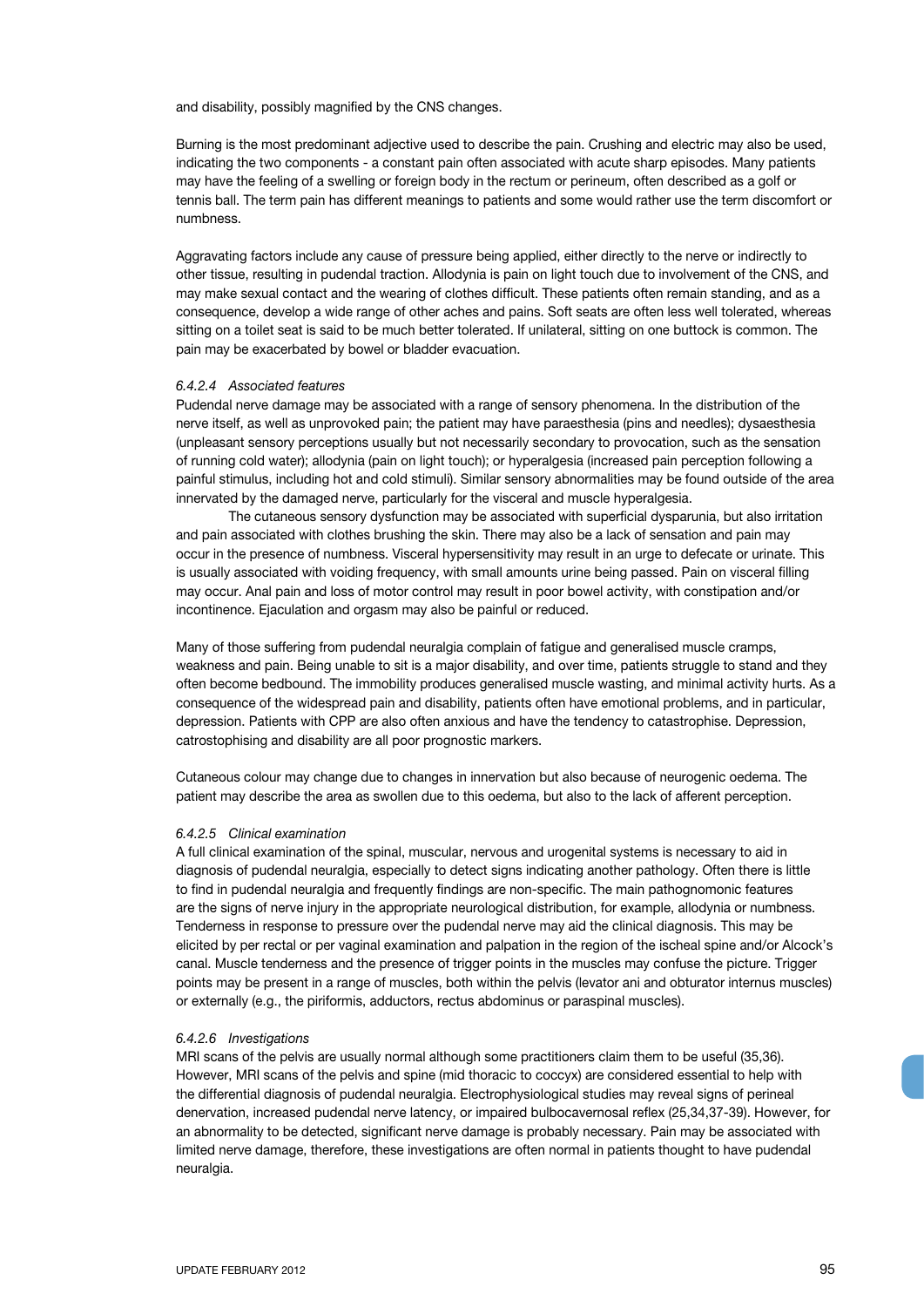# **6.5 Management of pain associated with nerve damage**

The approach to managing a patient with pain following nerve damage is similar irrespective of the nerve involved. There is a suggestion that early treatment has a better prognosis. The general principles are covered in chapter 10 of this document.

# *6.5.1 Pudendal neuralgia and injections*

The role of injections may be divided into two. First, an injection of local anaesthetic and steroid at the sight of nerve injury may produce a therapeutic action. The possible reasons for this are related to the fact that steroids may reduce any inflammation and swelling at the site of nerve irritation, but also because steroids may block sodium channels and reduce irritable firing from the nerve. The second possible benefit of local infiltration is diagnostic. We have already indicated that when the pudendal nerve is injured there are several sites where this may occur. Differential block of the pudendal nerve helps to provide information in relation to the site where the nerve may be trapped (16-20,35,40-44) .

Infiltration at the ischeal spine requires the use of a nerve stimulator/locator. Both motor (anal contraction) and sensory endpoints may be noted. The anatomical endpoint may be localised by fluoroscopy, computed tomography (CT) guidance, or the use of ultrasound. Ultrasound avoids any form of radiation, whereas CT guidance involves a significant amount of radiation. Currently, fluoroscopy is probably the imaging technique most frequently used because it is readily available to most anaesthetists that perform the block.

Currently, infiltration of the pudendal nerve within Alcock's canal is primarily undertaken with the use of CT. As well as injecting around the pudendal nerve, specific blocks of other nerves arising from the pelvis may be performed. Similarly, trigger point injections into tender areas within muscles may also be considered. Pulsed radiofrequency stimulation has also been suggested as a treatment (45).

# *6.5.2 Pudendal neuralgia and surgery*

Decompression of an entrapped or injured nerve is a routine approach and probably should apply to the pudendal nerve as it applies to all other nerves. There are several approaches and the approach of choice probably depends upon the nature of the pathology. The most traditional approach is the transgluteal approach; however, a transperineal approach may be an alternative, particularly if the nerve damage is thought to be related to previous pelvic surgery (11,14,33,35,46-48).

Currently, there has been only one prospective randomised study (11). This suggests that, if the patient has had the pain for < 6 years, 66% of patients will see some improvement with surgery (compared to 40% if the pain has been present for  $> 6$  years). Surgery is by no means the answer for all patients. On talking to patients that have undergone surgery, providing the diagnosis was clear-cut, most patients are grateful to have undergone surgery but many still have symptoms that need management.

# *6.5.3 Pudendal neuralgia and neuromodulation*

Pudendal neuralgia represents a peripheral nerve injury and as such should respond to neuromodulation by implanted pulse generators. However, it is important that the stimulation is perceived in the same site as the perceived pain. Spinal cord stimulation (SCS) may be effective for thoraco-lumbar afferents. However, it is difficult to obtain appropriate stimulation from SCS for the sacral nerves including pudendal. There is limited experience with sacral root stimulation and as a result stimulation for pudendal neuralgia should only be undertaken in specialised centres and in centres that can provide multidisciplinarycare (49-51).

# **6.6 Conclusions and recommendations: pudendal neuralgia**

| <b>Conclusions</b>                                                                                                                                                                    | LE |
|---------------------------------------------------------------------------------------------------------------------------------------------------------------------------------------|----|
| Multiple sensory and functional disorders within the region of the pelvis/urogenital system may occur<br>as a result of injury to one or more of many nerves. The anatomy is complex. | 2  |
| There is no single aetiology for the nerve damage and the symptoms and signs may be few or<br>multiple.                                                                               |    |
| Investigations are often normal.                                                                                                                                                      |    |
| The peripheral nerve pain syndromes are frequently associated with negative cognitive, behavioural,<br>sexual, or emotional consequences.                                             |    |
| There are multiple treatment options with varying levels of evidence.                                                                                                                 |    |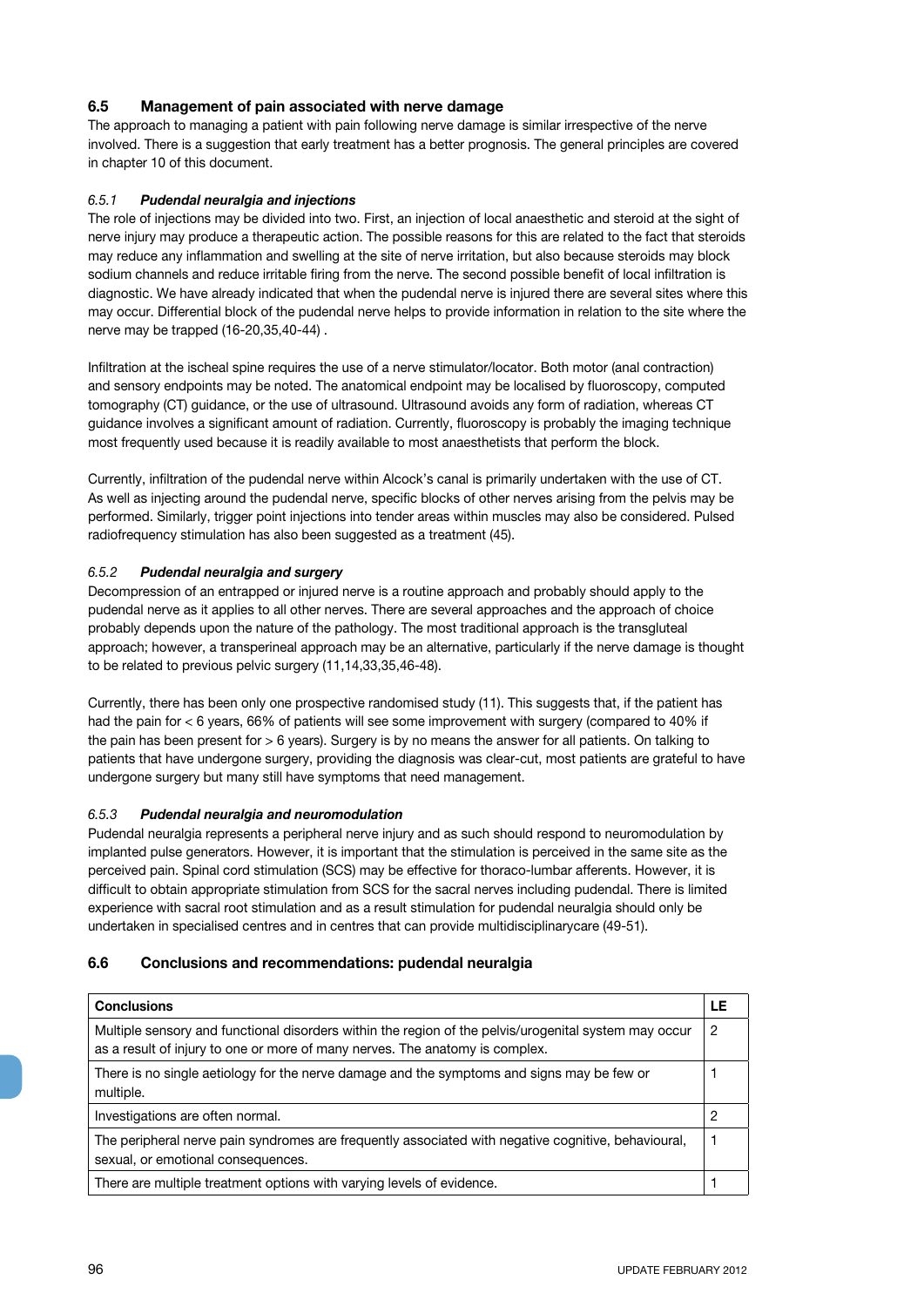| <b>Recommendations</b>                                                                                                                                            |  |
|-------------------------------------------------------------------------------------------------------------------------------------------------------------------|--|
| It is important to rule out confusable diseases.                                                                                                                  |  |
| If a Peripheral Nerve Pain Syndrome is suspected, early referral should occur to an expert in the field,<br>working within a multidisciplinary team environment.  |  |
| Imaging and neurophysiology may help with the diagnosis, but the gold standard investigation is an<br>image and nerve locator guided local anaesthetic injection. |  |
| Neuropathic pain quidelines are well established. Standard approaches to management of<br>neuropathic pain should be utalised.                                    |  |

#### **Figure 14: assessment and treatment algorithm for peripheral nerve pain syndrome**

| <b>Assessment</b>                  | <b>Treatment</b>    |                                                                                                    |
|------------------------------------|---------------------|----------------------------------------------------------------------------------------------------|
|                                    |                     |                                                                                                    |
| Extended                           | Grade A recommended | Refer to an expert when a peripheral nerve problem is suspected                                    |
| neurological tests                 |                     |                                                                                                    |
| Extended history                   |                     |                                                                                                    |
| on nature of pain                  |                     | Imaging may be of help (2)                                                                         |
| Standardised<br>questionnaires (1) | Grade B recommended |                                                                                                    |
|                                    |                     | Neurophysiology may be of help (3)                                                                 |
|                                    |                     |                                                                                                    |
|                                    |                     | Treatment is as for any other nerve injury<br>http://publications.nice.org.uk/neuropathic-pan-cq96 |

- 1. Horowitz SH. The diagnostic workup of patients with neuropathic pain. Med Clin North Am. Jan 2007;91(1):21-30. http://www.ncbi.nlm.nih.gov/pubmed/17164102
- 2. Kim S, Choi JY, Huh YM, et al. Role of magnetic resonance imaging in entrapment and compressive neuropathy what,where, and how to see the peripheral nerves on the musculoskeletal magnetic resonance image: part 1. Overview and lower extremity. Eur Radiol. Jan 2007;17(1):139-149. http://www.ncbi.nlm.nih.gov/pubmed/16572334
- 3. Labat JJ, Delavierre D, Sibert L, et al. [Electrophysiological studies of chronic pelvic and perineal pain]. Prog Urol. Vol 20. France: 2010 Elsevier Masson SAS; 2010:905-910. http://www.ncbi.nlm.nih.gov/pubmed/21056364

#### **6.7 References**

- 1. Treede RD, Jensen TS, Campbell JN, et al. Neuropathic pain: redefinition and a grading system for clinical and research purposes. Neurology. 2008 Apr 29;70(18):1630-5 http://www.ncbi.nlm.nih.gov/pubmed/18003941
- 2. Jensen TS, Madsen CS, Finnerup NB. Pharmacology and treatment of neuropathic pains. Curr Opin Neurol. 2009 Oct;22(5):467-74.

- 3. Latremoliere A, Woolf CJ. Central sensitization: a generator of pain hypersensitivity by central neural plasticity. J Pain. 2009 Sep;10(9):895-926. http://www.ncbi.nlm.nih.gov/pubmed/19712899
- 4. Jensen TS, Baron R, Haanpää, et al. A new definition of neuropathic pain. Pain. 2011 Oct;152(10):2204-5. http://www.ncbi.nlm.nih.gov/pubmed/21764514
- 5. Goebel, A. (2011). Complex regional pain syndrome in adults. Rheumatology (Oxford). 2011 Oct;50(10):1739-50.
	- http://www.ncbi.nlm.nih.gov/pubmed/21712368
- 6. Goebel, A, Baranowski A, Maurer K, et al. Intravenous immunoglobulin treatment of the complex regional pain syndrome: a randomized trial. Ann Intern Med. 2010 Feb 2;152(3):152-8. http://www.ncbi.nlm.nih.gov/pubmed/20124231
- 7. Nickel JC, Tripp DA, Pontari M, et al. Interstitial cystitis/painful bladder syndrome and associated medical conditions with an emphasis on irritable bowel syndrome, fibromyalgia and chronic fatigue syndrome. J Urol. 2010 Oct;184(4):1358-63.
	- http://www.ncbi.nlm.nih.gov/pubmed/20719340
- 8. Warren JW, Wesselmann U, Morozov V, et al. Numbers and types of nonbladder syndromes as risk factors for interstitial cystitis/painful bladder syndrome. Urology. 2011 Feb;77(2):313-9. http://www.ncbi.nlm.nih.gov/pubmed/21295246
- 9. Antolak SJ Jr, Hough DM, Pawlina W. et al. Anatomical basis of chronic pelvic pain syndrome: the ischial spine and pudendal nerve entrapment. Med Hypotheses. 2002 Sep;59(3):349-53. http://www.ncbi.nlm.nih.gov/pubmed/12208168
- 10. Mahakkanukrauh P, Surin P, Vaidhayakarn P. Anatomical study of the pudendal nerve adjacent to the sacrospinous ligament. Clin Anat. 2005 Apr;18(3):200-5. http://www.ncbi.nlm.nih.gov/pubmed/15768420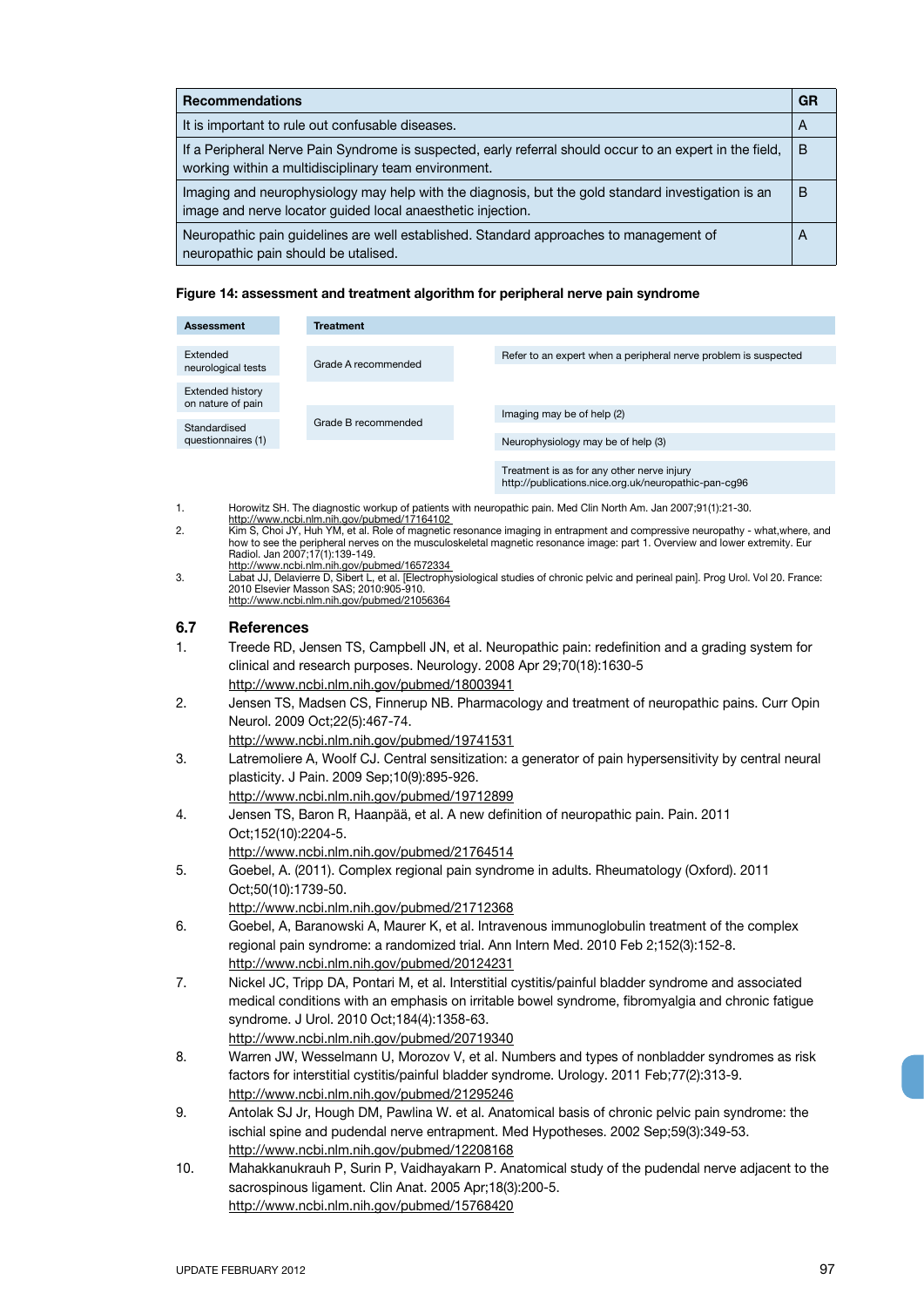11. Robert R, Labat JJ, Bensignor M, et al. Decompression and transposition of the pudendal nerve in pudendal neuralgia: a randomized controlled trial and long-term evaluation. Eur Urol. 2005 Mar;47(3):403-8.

http://www.ncbi.nlm.nih.gov/pubmed/15716208

- 12. Ashton-Miller JA, DeLancey JO. Functional anatomy of the female pelvic floor. Ann N Y Acad Sci. 2007 Apr;1101:266-96.
	- http://www.ncbi.nlm.nih.gov/pubmed/17416924
- 13. Moszkowicz D, Alsaid B, Bessede T, et al. Where does pelvic nerve injury occur during rectal surgery for cancer? Colorectal Dis. 2011 Dec;13(12):1326-34. http://www.ncbi.nlm.nih.gov/pubmed/20718836
- 14. Robert R, Labat JJ, Khalfallah M, et al. [Pudendal nerve surgery in the management of chronic pelvic and perineal pain]. Prog Urol. 2010 Nov;20(12):1084-8.
	- http://www.ncbi.nlm.nih.gov/pubmed/21056388
- 15. Filippiadis DK, Velonakis G, Mazioti A, et al. CT-guided percutaneous infiltration for the treatment of Alcock's neuralgia. Pain Physician. 2011 Mar-Apr;14(2):211-5. http://www.ncbi.nlm.nih.gov/pubmed/21412375
- 16. Bolandard, F, Bazin JE. Nerve stimulator guided pudendal nerve blocks. Can J Anaesth. Canada. 52: 773; author reply 773-774.
	- http://www.ncbi.nlm.nih.gov/pubmed/16103396
- 17. Naja MZ, Al-Tannir MA, Maaliki H, et al. Nerve-stimulator-guided repeated pudendal nerve block for treatment of pudendal neuralgia. Eur J Anaesthesiol. 2006 May;23(5):442-4. http://www.ncbi.nlm.nih.gov/pubmed/16573866
- 18. Wey PF, Lions C, Rimmelé T, et al. [Nerve stimulator guided pudendal nerve block for postoperative analgesia. An evaluation of professional practice]. Ann Fr Anesth Reanim. France. 26: 1087-1088. http://www.ncbi.nlm.nih.gov/pubmed/17961968
- 19. Peng PW, Tumber PS. Ultrasound-guided interventional procedures for patients with chronic pelvic pain - a description of techniques and review of literature. Pain Physician. 2008 Mar-Apr;11(2):215-24. http://www.ncbi.nlm.nih.gov/pubmed/18354713
- 20. Kim S, Song S, Paek O, et al. Nerve-stimulator-guided pudendal nerve block by pararectal approach. Colorectal Dis. 2011 Jul 13. doi: 10.1111/j.1463-1318.2011.02720.x. [Epub ahead of print]. http://www.ncbi.nlm.nih.gov/pubmed/21752174
- 21. Matejcik V. Anatomical variations of lumbosacral plexus. Surg Radiol Anat. 2010 Apr;32(4):409-14. http://www.ncbi.nlm.nih.gov/pubmed/19696958
- 22. Hahn L. Treatment of ilioinguinal nerve entrapment a randomized controlled trial. Acta Obstet Gynecol Scand. 2011 Sep;90(9):955-60.

- 23. Klaassen Z, Marshall E, Tubbs RC, et al. Anatomy of the ilioinguinal and iliohypogastric nerves with observations of their spinal nerve contributions. Clin Anat. 2011 May;24(4):454-61. http://www.ncbi.nlm.nih.gov/pubmed/21509811
- 24. Goldet R, Kerdraon J, Amarenco G. [Traction on the orthopedic table and pudendal nerve injury. Importance of electrophysiologic examination]. Rev Chir Orthop Reparatrice Appar Mot. 1998 Oct;84(6):523-30.
	- http://www.ncbi.nlm.nih.gov/pubmed/9846326
- 25. Amarenco G, Ismael SS, Bayle B, et al. Electrophysiological analysis of pudendal neuropathy following traction. Muscle Nerve. 2001 Jan;24(1):116-9. http://www.ncbi.nlm.nih.gov/pubmed/11150974
- 26. Alevizon SJ, Finan MA. Sacrospinous colpopexy: management of postoperative pudendal nerve entrapment. Obstet Gynecol. 1996 Oct;88(4 Pt 2):713-5.
- http://www.ncbi.nlm.nih.gov/pubmed/8841264
- 27. Fisher HW, Lotze PM. Nerve injury locations during retropubic sling procedures. Int Urogynecol J. 2011 Apr;22(4):439-41.
	- http://www.ncbi.nlm.nih.gov/pubmed/21060989
- 28. Kapoor DS, Thakar R, Sultan AH. Combined urinary and faecal incontinence. Int Urogynecol J Pelvic Floor Dysfunct. 2005 Jul-Aug;16(4):321-8. http://www.ncbi.nlm.nih.gov/pubmed/15729476
- 29. Amarenco G, Kerdraon J, Lanoe Y. [Perineal neuropathy due to stretching and urinary incontinence. Physiopathology, diagnosis and therapeutic implications]. Ann Urol (Paris). 1990;24(6):463-6. http://www.ncbi.nlm.nih.gov/pubmed/2176777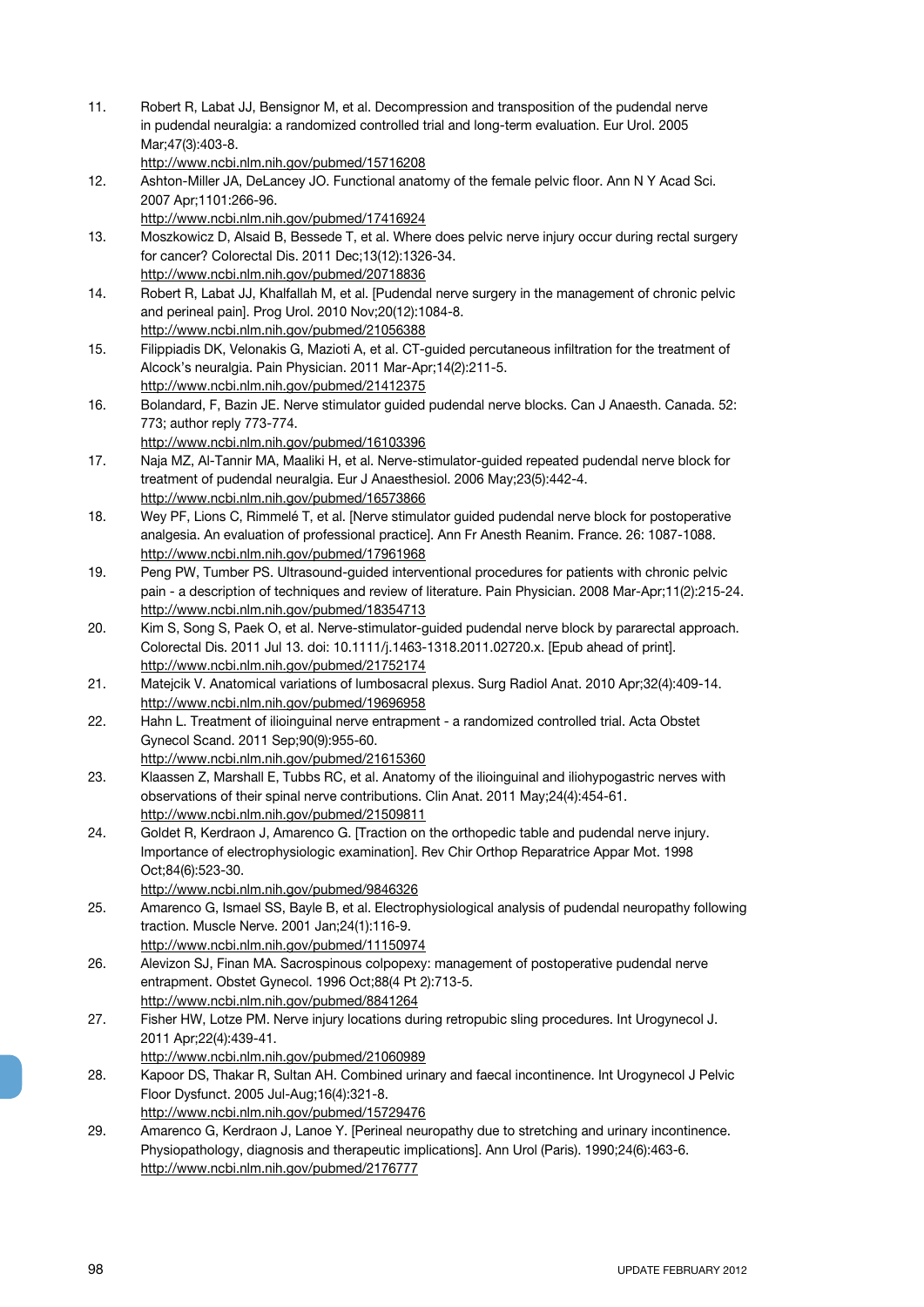- 30. Darnis B, Robert R, Labat JJ, et al. Perineal pain and inferior cluneal nerves: anatomy and surgery. Surg Radiol Anat. 2008 May;30(3):177-83. http://www.ncbi.nlm.nih.gov/pubmed/18305887
- 31. Labat JJ, Robert R, Delavierre D, et al. [Symptomatic approach to chronic neuropathic somatic pelvic and perineal pain]. Prog Urol. 2010 Nov;20(12):973-81. http://www.ncbi.nlm.nih.gov/pubmed/21056374
- 32. Robert R, Prat-Pradal D, Labat JJ, et al. Anatomic basis of chronic perineal pain: role of the pudendal nerve. Surg Radiol Anat. 1998;20(2):93-8. http://www.ncbi.nlm.nih.gov/pubmed/9658526
- 33. Shafik A. Pudendal canal syndrome as a cause of vulvodynia and its treatment by pudendal nerve decompression. Eur J Obstet Gynecol Reprod Biol. 1998 Oct;80(2):215-20. http://www.ncbi.nlm.nih.gov/pubmed/9846672
- 34. Labat JJ, Riant T, Robert R, et al. Diagnostic criteria for pudendal neuralgia by pudendal nerve entrapment (Nantes criteria). Neurourol Urodyn. 2008;27(4):306-10. http://www.ncbi.nlm.nih.gov/pubmed/17828787
- 35. Filler AG. Diagnosis and treatment of pudendal nerve entrapment syndrome subtypes: imaging, injections, and minimal access surgery. Neurosurg Focus. 2009 Feb;26(2):E9. http://www.ncbi.nlm.nih.gov/pubmed/19323602
- 36. Insola A, Granata G, Padua L. Alcock canal syndrome due to obturator internus muscle fibrosis. Muscle Nerve. 2010 Sep;42(3):431-2. http://www.ncbi.nlm.nih.gov/pubmed/20665515
- 37. Lee JC, Yang CC, Kromm BG, et al. Neurophysiologic testing in chronic pelvic pain syndrome: a pilot study. Urology. 2001 Aug;58(2):246-50. http://www.ncbi.nlm.nih.gov/pubmed/11489711
- 38. Lefaucheur JP, Labat JJ, Amarenco G, et al. What is the place of electroneuromyographic studies in the diagnosis and management of pudendal neuralgia related to entrapment syndrome? Neurophysiol Clin. 2007 Aug-Sep;37(4):223-8. http://www.ncbi.nlm.nih.gov/pubmed/17996810
- 39. Labat JJ, Delavierre D, Sibert L, et al. [Electrophysiological studies of chronic pelvic and perineal pain]. Prog Urol. 2010 Nov;20(12):905-10.
	- http://www.ncbi.nlm.nih.gov/pubmed/21056364
- 40. Thoumas, D, Leroi AM, Mauillon J, et al. Pudendal neuralgia: CT-guided pudendal nerve block technique. Abdom Imaging. 1999 May-Jun;24(3):309-12. http://www.ncbi.nlm.nih.gov/pubmed/10227901
- 41. Kovacs P, Gruber H, Piegger J, et al. New, simple, ultrasound-guided infiltration of the pudendal nerve: ultrasonographic technique. Dis Colon Rectum. 2001 Sep;44(9):1381-5. http://www.ncbi.nlm.nih.gov/pubmed/11584221
- 42. Antolak SJ Jr, Antolak CM. Therapeutic pudendal nerve blocks using corticosteroids cure pelvic pain after failure of sacral neuromodulation. Pain Med. 2009 Jan;10(1):186-9. http://www.ncbi.nlm.nih.gov/pubmed/19222779
- 43. Rigaud J, Riant T, Delavierre D, et al. [Somatic nerve block in the management of chronic pelvic and perineal pain]. Prog Urol. 2010 Nov;20(12):1072-83. http://www.ncbi.nlm.nih.gov/pubmed/21056387
- 44. Romanzi L. Techniques of pudendal nerve block. J Sex Med. 2010 May;7(5):1716-9. http://www.ncbi.nlm.nih.gov/pubmed/20537059
- 45. Rhame EE, Levey KA, Ghraibo CG. Successful treatment of refractory pudendal neuralgia with pulsed radiofrequency. Pain Physician. 2009 May-Jun;12(3):633-8. http://www.ncbi.nlm.nih.gov/pubmed/19461829
- 46. Bautrant E, de Bisschop E, Vaini-Elies V, et al. [Modern algorithm for treating pudendal neuralgia: 212 cases and 104 decompressions]. J Gynecol Obstet Biol Reprod (Paris). 2003 Dec;32(8 Pt 1):705-12. http://www.ncbi.nlm.nih.gov/pubmed/15067894
- 47. Possover M, Baekelandt J, Flaskamp C, et al. Laparoscopic neurolysis of the sacral plexus and the sciatic nerve for extensive endometriosis of the pelvic wall. Minim Invasive Neurosurg. 2007 Feb;50(1):33-6. http://www.ncbi.nlm.nih.gov/pubmed/17546541
- 48. Robert R, Labat JJ, Riant T, et al. Neurosurgical treatment of perineal neuralgias. Adv Tech Stand Neurosurg. 2007;32:41-59. http://www.ncbi.nlm.nih.gov/pubmed/17907474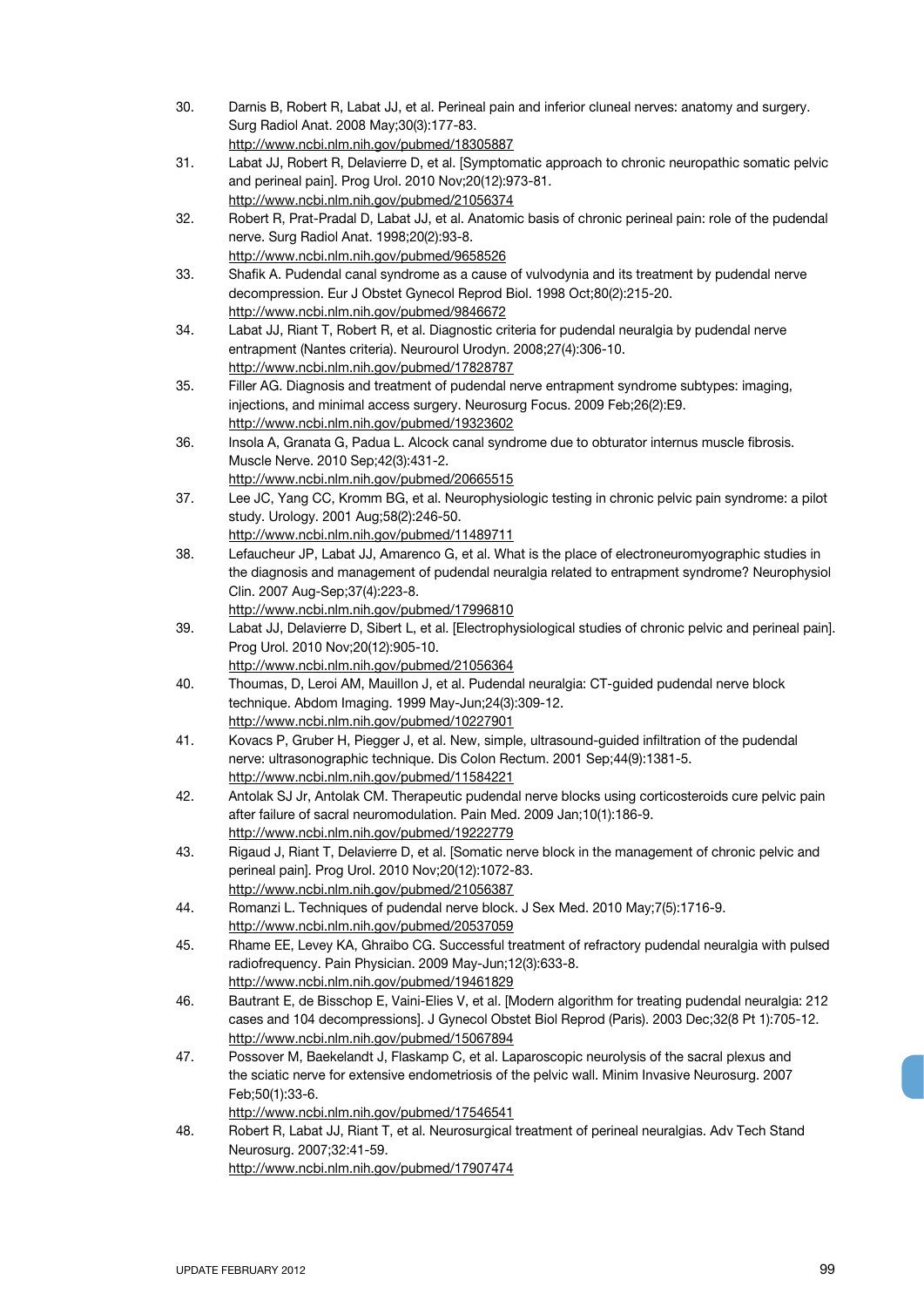- 49. Mayer RD, Howard FM. Sacral nerve stimulation: neuromodulation for voiding dysfunction and pain. Neurotherapeutics. 2008 Jan;5(1):107-13. http://www.ncbi.nlm.nih.gov/pubmed/18164489
- 50. Carmel M, Lebel M, Tu le M. Pudendal nerve neuromodulation with neurophysiology guidance: a potential treatment option for refractory chronic pelvi-perineal pain. Int Urogynecol J. 2010 May;21(5):613-6.

http://www.ncbi.nlm.nih.gov/pubmed/20012596

51. Marcelissen T, Van Kerrebroeck P, de Wachter S. Sacral neuromodulation as a treatment for neuropathic clitoral pain after abdominal hysterectomy. Int Urogynecol J. 2010 Oct;21(10):1305-7. http://www.ncbi.nlm.nih.gov/pubmed/20386879

# **7. Sexological aspects of CHRONIC PELVIC PAIN**

# **7.1 Introduction**

In general human sexuality has three aspects – sexual function, sexual self-concept, and sexual relationships. Pain can affect self-esteem, ones ability to enjoy sex and relationships. Healthy sexuality is a positive and life-affirming part of being human. The capacity to experience optimal comfort and satisfaction in sexual expression also requires basic physical abilities. Essentially, these include intact sensory and motor processes, and the ability to move with ease.

Chronic pain may hinder the ability to move freely, and thus, may limit the positions one can get into to have sex. Second, chronic pain may affect the ability to respond sexually and conversely in CPP the sex act can be associated with pain that can be inhibiting. Research on male sexual dysfunction highlights the importance of considering partners and the impact that male sexual problems have on their partners. Sexual dysfunction occurs in an interpersonal context and has implications for both partners in a relationship. Chronic pain also impacts the sexual and interpersonal functioning of couples; declines in sexual activity and reduced relationship satisfaction have been noted among patients with chronic pain and their partners (1,2). It is recommended that a biopsychosocial model of CPPS should be incorporated into future research, and that research considers the role that sexual and relationship variables may play in couples' adjustment. The sexual-response cycle is divided into five phases: desire, arousal (excitement), plateau, orgasm and resolution. They're actually all part of a continuous process of sexual response. There is much variation among individuals, as well as between different sexual events and there are different models to describe the sexual responses (3).

During the sexual response cycle the different phases, are controlled by a different part of the brain and spinal cord. In each of these phases chronic pain and CPP in particular can cause disturbances (4).

- The Desire Phase begins in the "pleasure centers" of the brain and controls a person's sexual appetite or drive. Pain or even the fear of pain can decrease desire, making the person uninterested in sex. In some cases, however, having sex may actually help to relieve pain.
- The Arousal Phase is associated with the swelling of the blood vessels in a man's penis and in a woman's labia, vagina, and clitoris. This swelling causes an erection in the penis and in the clitoris and release of lubricating fluids. If a person experiences pain at the time of becoming excited, the excitement may be reversed, in man the penis will become limp and in woman the lubrication will stop, laeding to dryness.
- The Orgasm Phase describes a genital reflex controlled by the spinal cord, which causes the genital muscles to contract, involuntarily releasing sexual tension and swelling that build up during the excitement phase. In some cases, pain prevents people from reaching this phase.

# **7.2 General Considerations**

Pelvic pain in women (5) and in men (6) is associated with significant sexual dysfunction. While chronic pain impacts all aspects of functioning, including work, family relationships, and social activities, the most frequent complaint cited by patients with CPP (CPP) is sexual dysfunction (7). Factors contributing to sexual dysfunction in patients with chronic pain are multifactorial and contextual (8), and may be related to comorbidity with depression (9,10), use of antidepressant medications (11), and relationship satisfaction (12), among many other factors. There are reports of increased rates of past sexual abuse which may have negative impact on sexual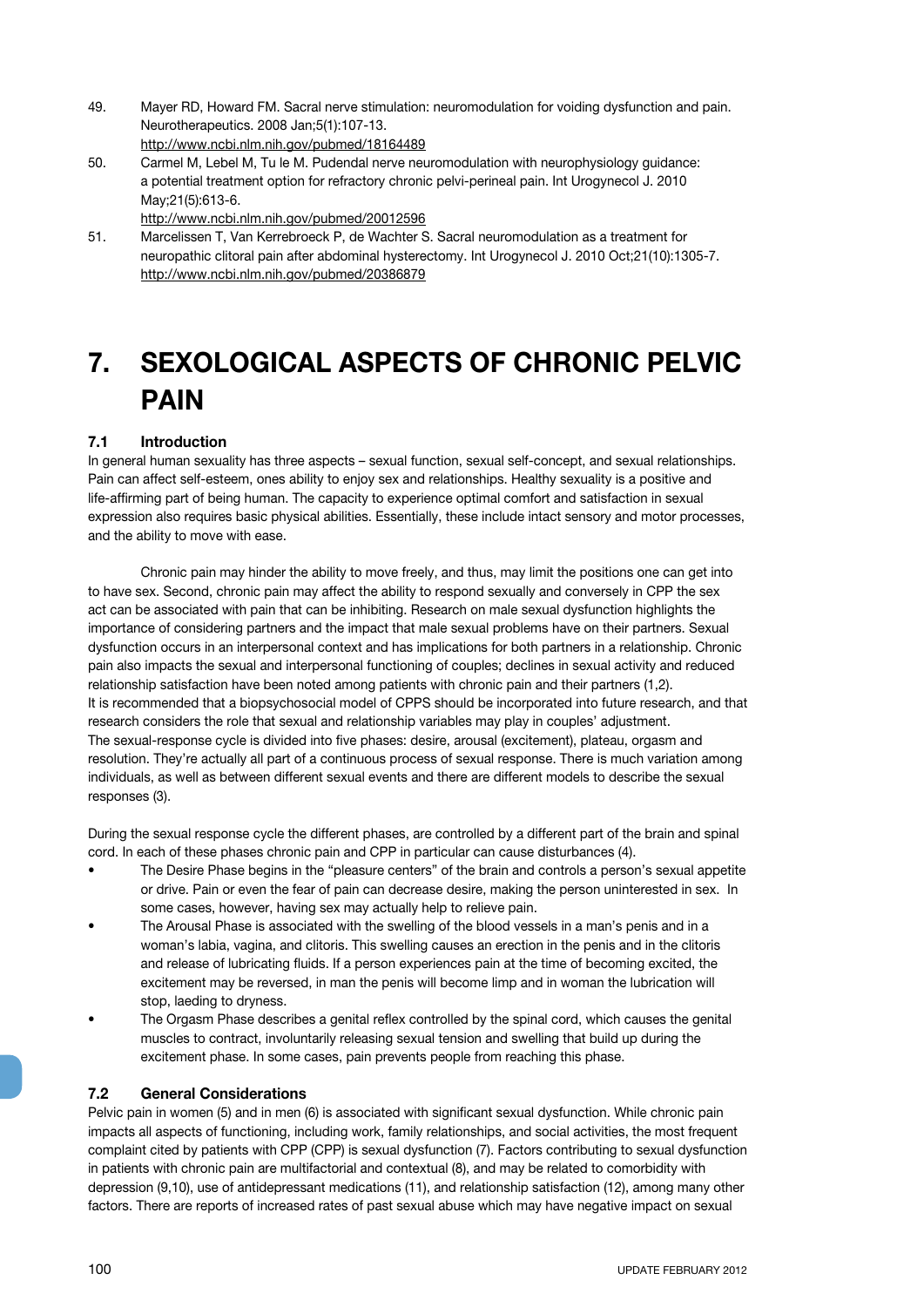function (13,14). CPP may have a higher association with sexual dysfunction than other types of chronic pain. CPP specifically involves areas intimately connected to sexuality, which may negatively impact one's body image and sexual self-esteem (15), and also affects both partners in the relationship (16).

## **7.3 Pelvic floor involvement in sexual function and dysfunction**

The pelvic floor of the male appears to have some impact on sexual function, although its exact role is unclear. Erection is a neurovascular event in which the smooth and striated musculature of the corpora cavernosa and pelvic floor play a role in facilitating and maintaining the erection (24). In ejaculation and orgasm the rhythmic contraction of the bulbocavernous and ischiocavernous muscles is perceived as pleasurable. Ejaculation is controlled by the sympathetic nervous system and performed with help of the pelvic floor muscles. Controlling the pelvic floor muscles may delay the onset of ejaculation through an active relaxation of the pelvic floor muscles. This is a learned technique, which may be mastered using pelvic floor biofeedback. Pelvic floor exercise and biofeedback for the treatment of both erectile dysfunction (ED) and premature ejaculation (PE) have been reported on in the literature (25).

Early studies maintained that strong pelvic floor muscles in women, particularly the ischiocavernous muscle that attaches to the clitoral hood, were crucial for adequate genital arousal and attainment of orgasm (26), and that weak muscles may provide insufficient activity necessary for vaginal friction or blood flow, and inhibit orgasmic potential (27). It has also been proposed that sexual pleasure is enhanced for both partners by genital responses provided by contraction of the levator ani (28). It stands to reason, therefore, that better control over pelvic floor muscle contraction and relaxation could improve sexual function.

However, few studies are available to support this notion. In a Scandinavian randomised controlled study pelvic floor muscle training has been demonstrated to improve QoL and sexual function in women with urinary stress incontinence (28). In a Turkish study, improvement in sexual desire, performance during coitus, and achievement of orgasm were reported in women (N=42) who received pelvic floor muscle re-education (29).

The effectiveness of physical therapy in treating sexual pain disorders has been reported upon in the literature as well. Retrospective studies have reported on a success rate of 77% (30,31). Goetsch recently reported her findings that physical therapy may serve as important adjunct to surgery for "vulvar vestibulitis" (vulvar pain syndrome) (32).

# **7.4 CPP and sexual dysfunction of the male**

In the BACH study, Hu et al. found that men who reported having experienced sexual, physical, or emotional abuse had increased odds (1.7 compared to 3.3) for symptoms suggestive of PPS. The authors suggested that clinicians may wish to screen for abuse in men presenting with symptoms suggestive of PPS. Conversely, clinicians may wish to inquire about pelvic pain in patients who have experienced abuse (33).

A key feature of PPS is chronic pain. Chronic pain and its treatment can impair our ability to express sexuality. In a study in England 73% of patients with chronic pain had some degree of sexual problems as result of the pain (8). These problems can occur because of several factors. Psychological factors like decrease in self-esteem, depression and anxiety can contribute to loss of libido. Physiological factors like fatigue, nausea and pain itself can cause sexual dysfunction. Pain medications (opioids, and the selective serotonin reuptake inhibitors, SSRI) can also decrease libido (34) and delay ejaculation.

The evaluation of the effects of PPS on sexual function should take into consideration the adverse effects of drug therapy of PPS on sexuality, as well as the more interesting direct interactions between the PPS symptoms and disorders of libido, erectile function and ejaculation.

The number of studies on the effects of CPP on sexual function is limited. Sexual dysfunction is often ignored because of a lack of standardised measurements. At the present, the most commonly used tool is the international index of erectile function (IIEF) questionnaire (35). Post-ejaculation pain is not mentioned in this questionnaire.

In the 1980s an association between PPS and sexual dysfunction was postulated (36). This study reported a high incidence of decreased libido in patients with PPS, and they also concluded that this syndrome should be viewed as a psychosomatic disorder. Where as psychology may play a role in the genesis of the pain, nowadays we would say there is little evidence to support PPS as being a psychiatric disorder, but rather a biopsychological disorder in certain cases. For more information on this issue see Chapter 3.1.

In 2 reviews the relation between PPS and health status, with influence on sexual activity, were addressed (37,38).

In a Chinese study of men with PPS 1768 males completed the questionnaires. The overall prevalence of sexual dysfunction was 49%. Erectile dysfunction (ED) is the most investigated sexual dysfunction in PPS patients. The reported prevalence of ED ranges from 15.1% to 48%, varying with the evaluation tools and populations (39,40). ED was prevalent in 27.4% of Italian men aged 25-50 (41), 15.2% among Turkish men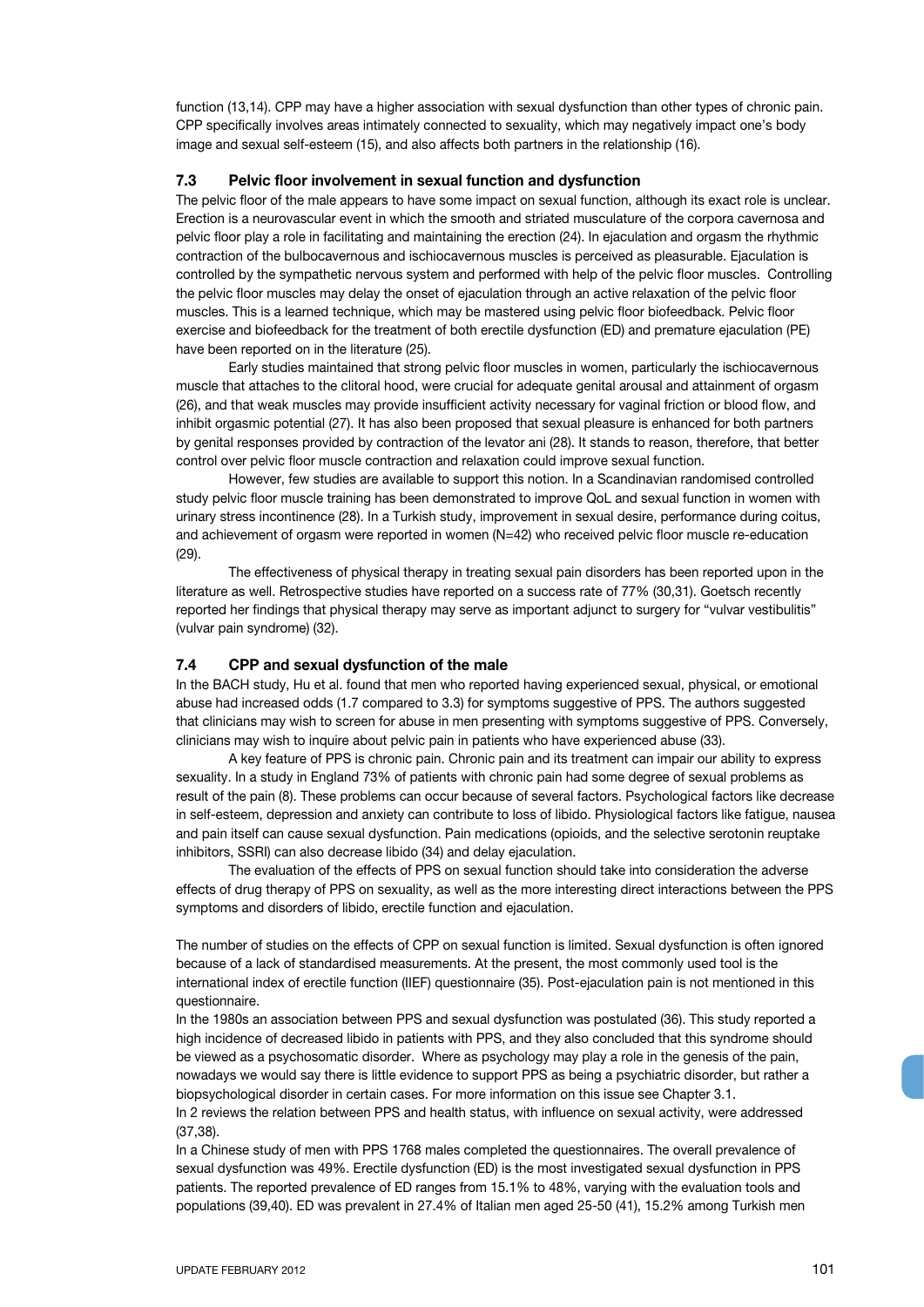(significantly higher than control group) (17) and 43% among Finnish men with PPS (42). The prevalence of ED was found to be higher in young men with PPS than in the general population.

According to other studies men with pelvic pain had higher chance of suffering from ED (43,44). Recently, a significant correlation between "chronic prostatitis", PPS symptoms (measured by NIH-CPSI) and ED (measured by IIEF) was confirmed (45), while other studies using the same questionnaires were not able to confirm such a correlation (35,46). Some studies also report ejaculatory dysfunction, mainly premature ejaculation (6,30,39,40). According to the definition set up by the International Society for Sexual Medicine, PE is "a male sexual dysfunction characterised by ejaculation which always or nearly always occurs prior to or within about one minute of vaginal penetration, and inability to delay ejaculation on all or nearly all vaginal penetrations" (47). The reported prevalence of PE varies widely in PPS patients, but unlike ED the prevalence does not increase with age (40).

A study from Turkey concerning the interaction between PPS and premature ejaculation (PE) according to intravaginal ejaculation latency time showed that 77% of men with PPS suffered from PE (17). Screponi et al. (2001) reported the high incidence of prostatic inflammation symptoms in men with PE (48). PE associated with PPS is hypothesised to be caused by infection or inflammation, thus treatment with antibiotics should reduce PE symptoms. In 2 studies antibiotic treatment has been shown significantly increase in patients IELT (intravaginal ejaculation latency time). Despite these improvements, the mean IELT was still very low and questionable. Before these results can be recommended, further placebo controlled, studies are mandatory (49,50).

Furthermore, there are reports which highlight the appearance of ejaculatory pain in patients with PPS (51), while some studies suggested PPS symptoms improvement by increased ejaculatory frequency and sexual activity (52,53).

The presence of pelvic pain may increase the risk for erectile dysfunction independently of age (44). On the other hand, cross-sectional data suggest no improvement of LUTS by an increased frequency of ejaculation (38). In a study bridging the gap between LUTS and ED, Muller and Mulhall have speculated on the negative impact of PPS on QoL, leading to consecutive impairment of erectile function (54). Although mental distress and impaired QoL related to illness could contribute to sexual dysfunction observed in patients with PPS, the presence of erectile and ejaculatory disorders is more frequently related to symptoms and imaging suggestive of a more severe inflammatory condition (6). These arguments are important for the understanding of the close relationship between CPP symptoms, disturbed sexuality, impact on QoL, and psychological implications including depression (37-40,55).

Sexual dysfunction heightens anger, frustration and depression, all of which place a strain on the relationship and the partner. The female partners of men with sexual dysfunction and depression often present with similar symptoms including pain upon intercourse and depressive symptoms. Men with PPS have reported a high frequency of sexual relationship dissolution and psychological symptoms, such as depression and suicidal thinking (37,54). PPS patients reported greater sexual and relationship problems: 45% reported an increase in pain during or following intercourse, and many reported avoiding sexual relationships for fear of spreading an infection to their partner (56). On the other hand, Smith et al. found that men with PPS did not report significant decrease of sexual satisfaction compared to control. The results of the study suggested that while men with PPS and their partners may experience some sexual difficulties, PPS may not have a large negative impact on patients' intimate relationships (57). Aubin et al. found that men appeared open to the initiation of sex and assumed their partners were sexually satisfied (58).

There is a consensus that therapeutic strategies reducing symptoms, especially against pelvic pain, are of relevance in relation to changes of sexuality. On the other hand, having sex and intimacy can yield positive experiences that will reduce the pain. The central nervous system plays an important role in this mechanism.

## **7.5 CPP and sexual dysfunction of the female**

CPP is a clinical condition that results from the complex interactions of physiological and psychological factors and has a direct impact on the social, marital, and professional lives of women. CPP leads to substantial impairment in QoL and several sexual dysfunctions (58-61).

It seems reasonable to expect that pain, extreme fatigueness , depressive mood and paindrugs will effect womens sexuality. Women with pain may report a variety of sexual problems ranging from decreased pleasure and frequency of intercourse, superficial or deep dyspareunia, and problems in reaching orgasm to a total aversion toward sexual intimacy of any kind. Ter Kuile et al. found in their study that women with CPP reported significantly more pain, depression, and anxiety symptoms and were physically more impaired than women in the control group. In comparison with controls, women with CPP reported significantly more sexual avoidance behavior, non-sensuality, and complaints of "vaginismus" (62).

CPP is more directly associated with sexual dysfunction than chronic pain at other sites. In one study of CPP patients' feelings and beliefs about their pain or illness, 40 out of 64 participants cited sexual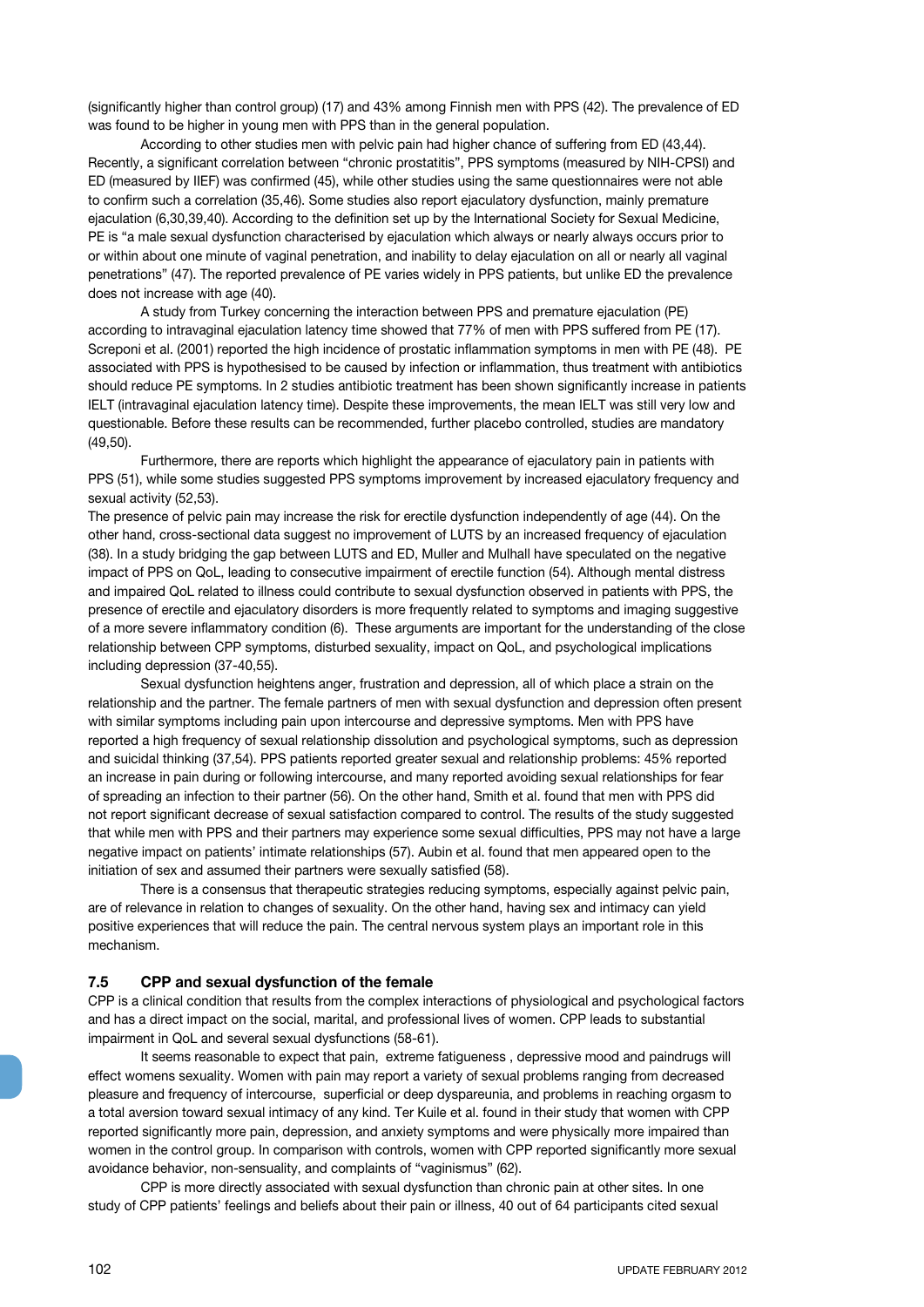dysfunction as one of the chief problems the illness had caused, making it the most frequent complaint (20). Collett and colleagues (63) also found that patients with CPP reported more sexual problems than women with any other type of chronic pain problem.

The quality of intimate relationships is closely connected with sexual function (64). Satisfaction with the sexual relationship appears to be associated with higher marital functioning (65). In addition to its relationship with marital dissatisfaction, sexual dissatisfaction is related to sexual dysfunction. In cases in which one partner suffers from chronic pain, the ability of both partners to cope with the pain and the extent to which partners are supportive of the chronic pain sufferer have been found to be a predictor of sexual functioning (65).

In community-based studies in the UK (7), New Zealand (59) and Australia (66), a substantially larger proportion of the women with CPP reported dyspareunia (varying between 29% and 42%) than women without CPP (varying between 11% and 14%). Only a few studies have investigated sexual problems within clinical populations (63,67,68). The study of Veritt et al. show that all of the sexual function domains (desire, arousal, lubrication, orgasm, satisfaction, and pain) were significantly lower in women with CPP than in women without CPP (68). In line with the results of the community based studies, patients with CPP reported more sexual problems such as dyspareunia, problems with desire or arousal and lubrication than women without CPP (67- 69).

One study of patients enrolled in chronic pain treatment programs in England has reported that 73% had pain-related sexual problems (8). Approximately two-thirds of patients in another study have reported reduced frequency in their sexual relations as a result of CPP (70).

One study demonstrated that CPP patients reported worse sexual function with regard to desire, arousal, lubrication, orgasm, satisfaction, and more frequent and severe pain with vaginal penetration than women without sexual dysfunction (19).

Maruta et al. interviewed 50 chronic pain sufferers and their spouses, of whom 78% of the pain sufferers and 84% of partners described deterioration, including cessation of their sex life (1). In another study, in patients with back pain, half reported decreased frequency of sex since the onset of chronic pain (8)

The female sexual function index (FSFI) has been developed as a brief, multidimensional self-report instrument for assessing the key dimensions of sexual function in women, which includes desire, subjective arousal, lubrication, orgasm, satisfaction, and pain. The study of Veritt FF et al. showed that when FSFI was used women with CPP reported worse sexual function in all subscales and total score than did women without CPP; the largest differences between women with CPP and without CPP were seen for the domains of pain and arousal; the correlations of FSFI corresponded well to each other; the total score and the subscales of the FSFI had high levels of internal consistency and test–retest reliability when assessed in a sample of women with CPP; and finally, that the FSFI showed good ability to discriminate between women with and without CPP (19).

Some studies report a significant association between sexual abuse before the age of 15 years and later CPP (13). It is suggested that there is increased frequency of sexual abuse or trauma history, anxiety and depression in women with CPP (71-75). While the study of Fry et al. with 164 women with CPP show that child sexual abuse did not apparently differ in prevalence from that in the general population, which must throw into question previous assertions about its widespread and general role in CPP.

# **7.6 Treatment of sexual dysfunctions and CPP**

Couples often benefit from early referral for relationship and sexual counseling during their treatment course (76). Specific behavioral strategies for women who have urogenital complaints and female sexual dysfunction often include exploring alternatives to sexual intercourse (manual or oral pleasuring), different coital positions (female superior or side lying), and pacing, such as limiting thrusting to less than that that causes. Planning for the time of intercourse is important, and scheduling a clinic visit after intercourse might be useful to identify specific sites and causes of postcoital flares. Other behavioral changes involve pre- and postcoital voiding, application of ice packs to the genital or suprapubic area (76,77), and use of vaginal dilators before penile penetration. An alternative is to use natural dilators such as different fingers or sex toys. Hypoallergenic nonirritating lubricants can be used to reduce vulvar, urethra, and vaginal friction, and women with signs of vulvovaginal atrophy may benefit from introital application of minimally absorbed locally applied oestrogen cream (78). In patients with an overactive pelvic floor, referral for physical therapy, myofascial release, and internal pelvic floor muscle massage may offer relief (79).

# **7.7 In summary**

Problems with sexual functioning resulting from CPP have to be addressed and assessed by the health-care professional. The attention directed toward these patients must be focused not only on the disease but also on the woman as a whole. As treatment solely of the underlying disease is not acceptable, the care of these suffering women should also address the emotional, sexual, and social problems that the disease causes.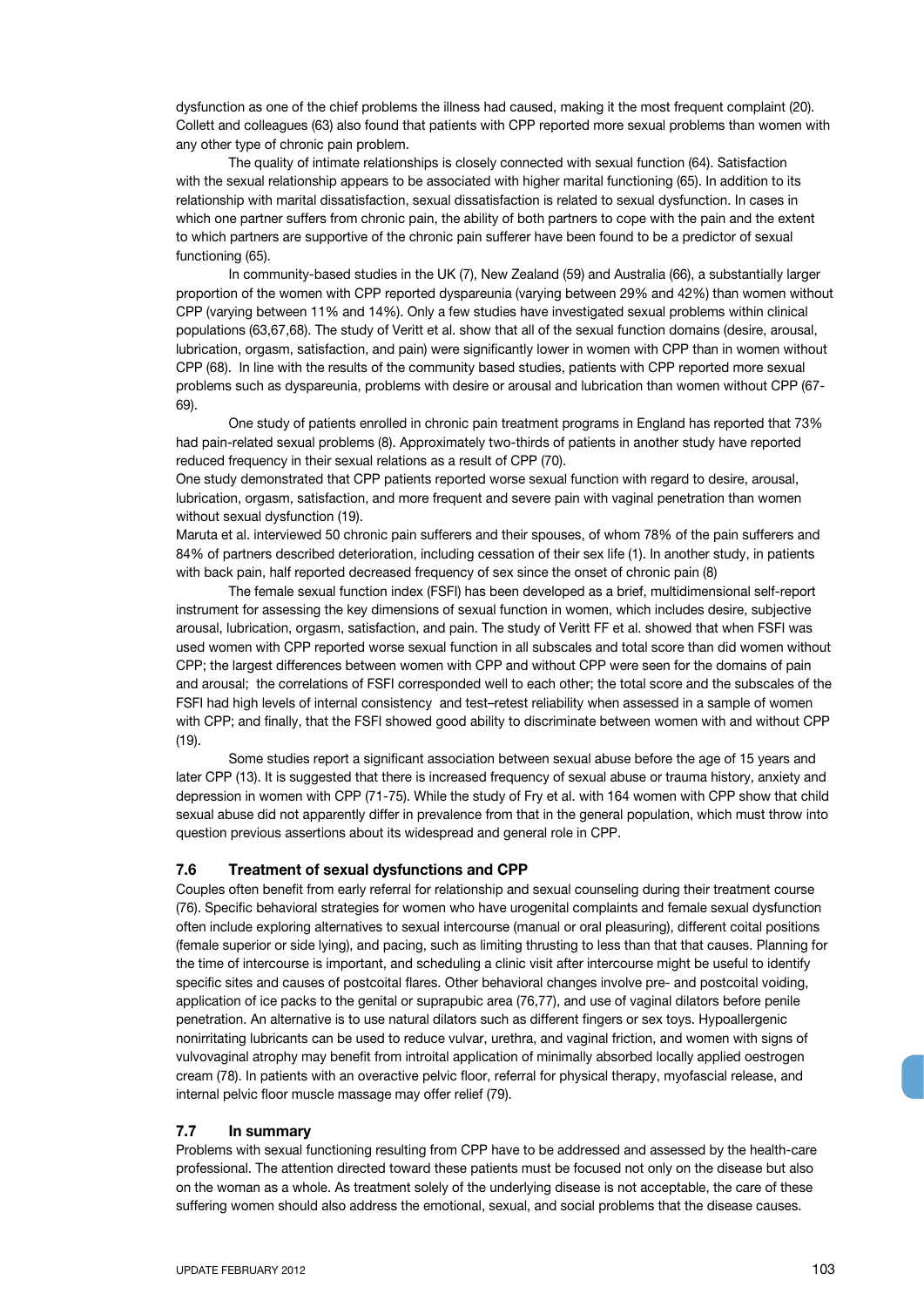# **7.8 Conclusions and recommendations: sexological aspects in CPP**

| <b>Conclusions</b>                                                                                                                                | LE             |
|---------------------------------------------------------------------------------------------------------------------------------------------------|----------------|
| Chronic pain can lead to decline in sexual activity and satisfaction and may reduce relationship<br>satisfaction.                                 | 2a             |
| Patients who reported having sexual, physical or emotional abuse show a higher rate of reporting<br>symptoms of PPS.                              | 2b             |
| Sexual dysfunctions are prevalent in patient with PPS.                                                                                            | 2 <sub>b</sub> |
| In men with PPS the most prevalent sexual complains are erectile dysfunction and ejaculatory<br>dysfunctions.                                     | 3              |
| In females with CPPS all sexual function domains are lower. The most reported dysfunctions are<br>sexual avoidance, dyspareunia and "vaginismus". |                |
| Vulvar Pain Syndrome is associated with BPS.                                                                                                      | 3              |
| Women with BPS suffer significantly more from fear of pain, dyspareunia and less desire.                                                          |                |
| Pelvic floor muscle function is involved in the excitement and orgasm phases of sexual response.                                                  |                |
| Chronic pain can cause disturbances in each of the sexual response cycle phases.                                                                  |                |
| Pelvic floor muscle physical therapy may offer relief of pain and reduction in sexual complains.                                                  | 2b             |
|                                                                                                                                                   |                |

| <b>Recommendations</b>                                                                                                                                            | GR |
|-------------------------------------------------------------------------------------------------------------------------------------------------------------------|----|
| Clinicians may screen for abuse in patients presenting with symptoms suggestive for prostate pain<br>syndrome without suggesting a causal relation with the pain. | в  |
| The biopsychosocial model should be applied in the evaluation of the effect of prostate pain<br>syndrome on the sexual function of the patient.                   | в  |
| The biopsychosocial model should be incorporated in research in the role of chronic pelvic pain in<br>sexual dysfunction.                                         | в  |
| Behavioral strategies should be offered to the patient and his/her partner to cope with sexual<br>dysfunctions.                                                   | в  |
| We recommend training of the pelvic floor muscles to improve quality of life and sexual function.                                                                 | в  |

## **Figure 15: assessment and treatment algorithm for sexological aspects in chronic pelvic pain**

| <b>Assessment</b>                  | <b>Treatment</b>                                   |                                                                  |
|------------------------------------|----------------------------------------------------|------------------------------------------------------------------|
|                                    |                                                    |                                                                  |
| History of sexual<br>functioning   | Grade A recommended                                | Refer to sexologist when sexual dysfunction or trauma is present |
|                                    |                                                    |                                                                  |
| History of negative<br>experiences |                                                    |                                                                  |
|                                    | Screen for sexual abuse                            |                                                                  |
| Ask about abuse                    | Grade B recommended                                |                                                                  |
|                                    | Use a bio-psycho-social model in treating the pain |                                                                  |
| Psychiatric history                |                                                    |                                                                  |
|                                    |                                                    | Offer behavioral strategies to cope with sexual dysfunctions     |
|                                    |                                                    |                                                                  |
| History of<br>relationship         |                                                    | Offer partner treatment                                          |
|                                    |                                                    |                                                                  |
|                                    |                                                    | Refer for pelvic floor physiotherapy                             |

# **7.9 References**

- 1. Maruta T, Osborne D, Swanson DW et al. Chronic pain patients and spouses. Marital and sexual adjustment. Mayo Clin Proc 1981 May;56(5):307–10. http://www.ncbi.nlm.nih.gov/pubmed/7230895
- 2. Flor H, Turk DC, Scholtz OB. Impact of chronic pain on the spouse: Marital, emotional and physical consequences. J Psychosom Res 1987;31(1):63–71. http://www.ncbi.nlm.nih.gov/pubmed/3820147
- 3. Human sexuality (5° ed ). MASTERS William, JOHNSON Virginia, KOLODNY Robert. © 1995-2011 LAVOISIER S.A.S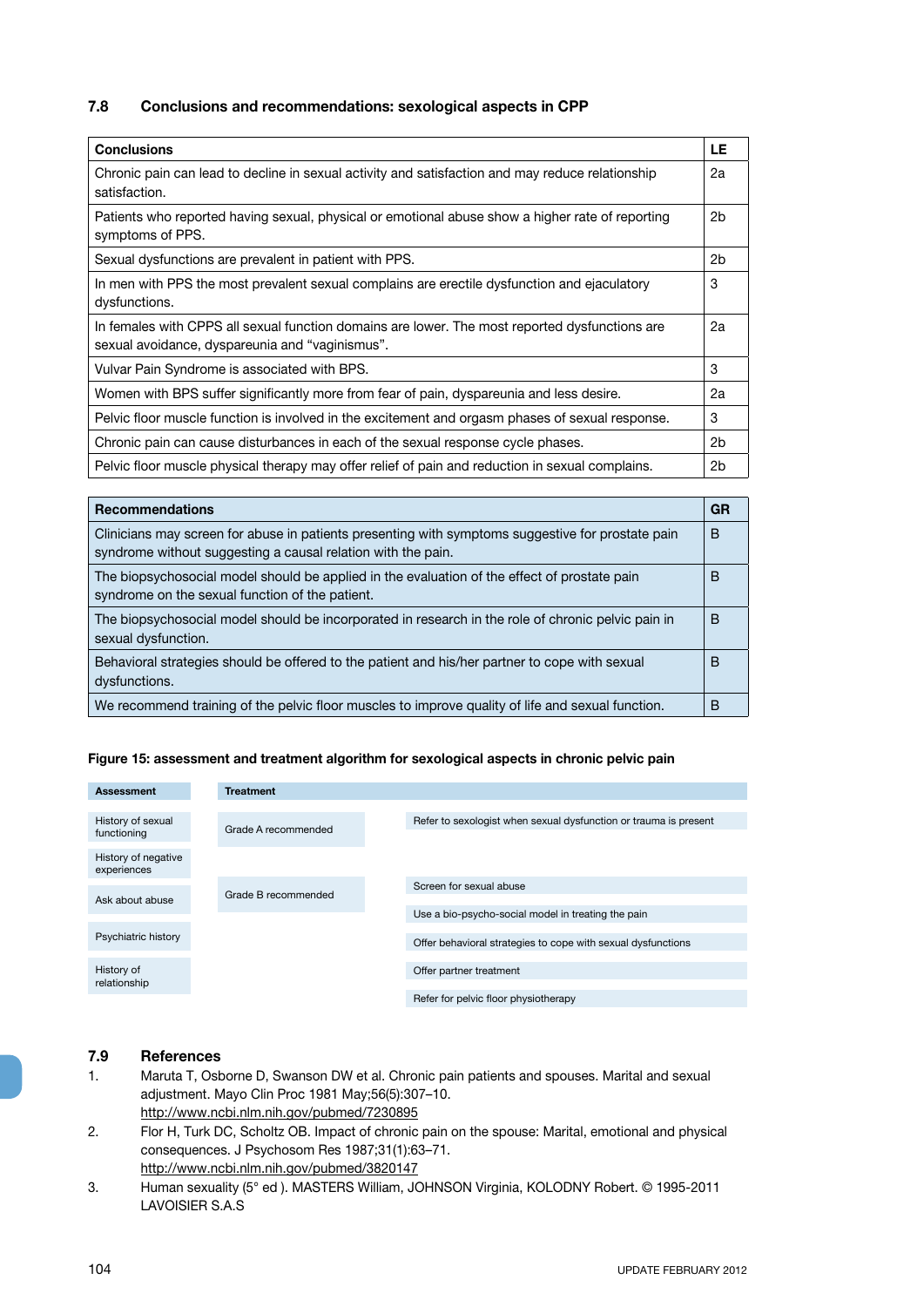- 4. Rosenbaum TY, Owens A. The role of pelvic floor physical therapy in the treatment of pelvic and genital pain-related sexual dysfunction. J Sex Med 2008 Mar;5(3):513–23. http://www.ncbi.nlm.nih.gov/pubmed/18304280
- 5. Randolph ME, Reddy DM. Sexual functioning in women with chronic pelvic pain: The impact of depression, support, and abuse. J Sex Res 2006 Feb;43(1):38–45. http://www.ncbi.nlm.nih.gov/pubmed/16817066
- 6. Trinchieri A, Magri V, Cariani L et al. Prevalence of sexual dysfunction in men with chronic prostatitis/ chronic pelvic pain syndrome. Arch Ital Urol Androl 2007 Jun;79(2):67–70. http://www.ncbi.nlm.nih.gov/pubmed/17695411
- 7. Zondervan KT, Yudkin PL, Vessey MP et al. The prevalence of chronic pelvic pain in women in the United Kingdom: A systematic review. Br J Obstet Gynaecol 1998 Jan;105(1):93–9. http://www.ncbi.nlm.nih.gov/pubmed/9442169
- 8. Ambler N, Williams AC, Hill P et al. Sexual difficulties of chronic pain patients. Clin J Pain 2001 Jun;17(2):138–45.
	- http://www.ncbi.nlm.nih.gov/pubmed/11444715
- 9. Averill PM, Novy DM, Nelson DV et al. Correlates of depression in chronic pain patients: A comprehensive examination. Pain 1996 Apr;65(1):93–100. http://www.ncbi.nlm.nih.gov/pubmed/8826495
- 10. Philipp M, Delini-Stula A, Baier D et al. Assessment of sexual dysfunction in depressed patients and reporting attitudes in routine daily practice: Results of the postmarketing observational studies with moclobemide, a reversible MAO-A inhibitor. Int J Psychiatry Clin Pract 1999;3:257–64.
- 11. Ferguson JM. The effects of antidepressants on sexual functioning in depressed patients: A review. J Clin Psychiatry 2001;62 Suppl 3:22–34. http://www.ncbi.nlm.nih.gov/pubmed/11229450
- 12. Coates R, Ferroni EA. Sexual dysfunction and marital disharmony as a consequence of chronic lumbar spinal pain. Sex Marital Ther 1991;6:65–9.
- 13. Lampe A, Solder E, Ennemoser A et al. Chronic pelvic pain and previous sexual abuse. Obstet Gynecol 2000 Dec;96(6):929–33.

http://www.ncbi.nlm.nih.gov/pubmed/11084180

- 14. Rellini A, Meston CM. Sexual abuse and female sexual dysfunction: Clinical implications. Urodinamica 2004;14:80–3.
- 15. Heinberg LJ, Fisher BJ, Wesselmann U et al. Psychological factors in pelvic/urogenital pain: The influence of site of pain versus sex. Pain 2004 Mar;108(1-2):88–94. http://www.ncbi.nlm.nih.gov/pubmed/15109511
- 16. Smith KB, Tripp D, Pukall C et al. Predictors of sexual and relationship functioning in couples with chronic prostatitis/chronic pelvic pain syndrome. J Sex Med 2007 May;4(3):734–44. http://www.ncbi.nlm.nih.gov/pubmed/17451490
- 17. Gonen M, Kalkan M, Cenker A et al. Prevalence of premature ejaculation in Turkish men with chronic pelvic pain syndrome. J Androl 2005 Sep-Oct;26(5):601–3. http://www.ncbi.nlm.nih.gov/pubmed/16088036
- 18. Müller A, Mulhall JP. Sexual dysfunction in the patient with prostatitis. Curr Opin Urol 2005 Nov;15(6):404–9.
	- http://www.ncbi.nlm.nih.gov/pubmed/16205492
- 19. Verit FF, Verit A. Validation of the Female Sexual Function Index in women with chronic pelvic pain. J Sex Med 2007 Nov;4(6):1635–41.
	- http://www.ncbi.nlm.nih.gov/pubmed/17888066
- 20. Fry RPW, Crisp AH, Beard RW. Patients' illness models in chronic pelvic pain. Psychother Psychosom 1991;55(2-4):158–63.
	- http://www.ncbi.nlm.nih.gov/pubmed/1891563
- 21. Binik Y, Meana M, Berkly K et al. The sexual pain disorders: Is the pain sexual or the sex painful? Annu Rev Sex Res 1999;10:210–35.

http://www.ncbi.nlm.nih.gov/pubmed/10895253

- 22. American Psychiatric Association. Diagnostic and statistical manual of mental disorders. 4th edition-TR. Washington, DC: American Psychiatric Association; 2000.
- 23. Basson R, Leiblum S, Brotto L et al. Revised definitions of women's sexual dysfunction. J Sex Med 2004 Jul;1(1):40–8.
	- http://www.ncbi.nlm.nih.gov/pubmed/16422982
- 24. McMahon CG, Abdo C, Incrocci L et al. Disorders of orgasm and ejaculation in men. J Sex Med 2004 Jul;1(1):58–65.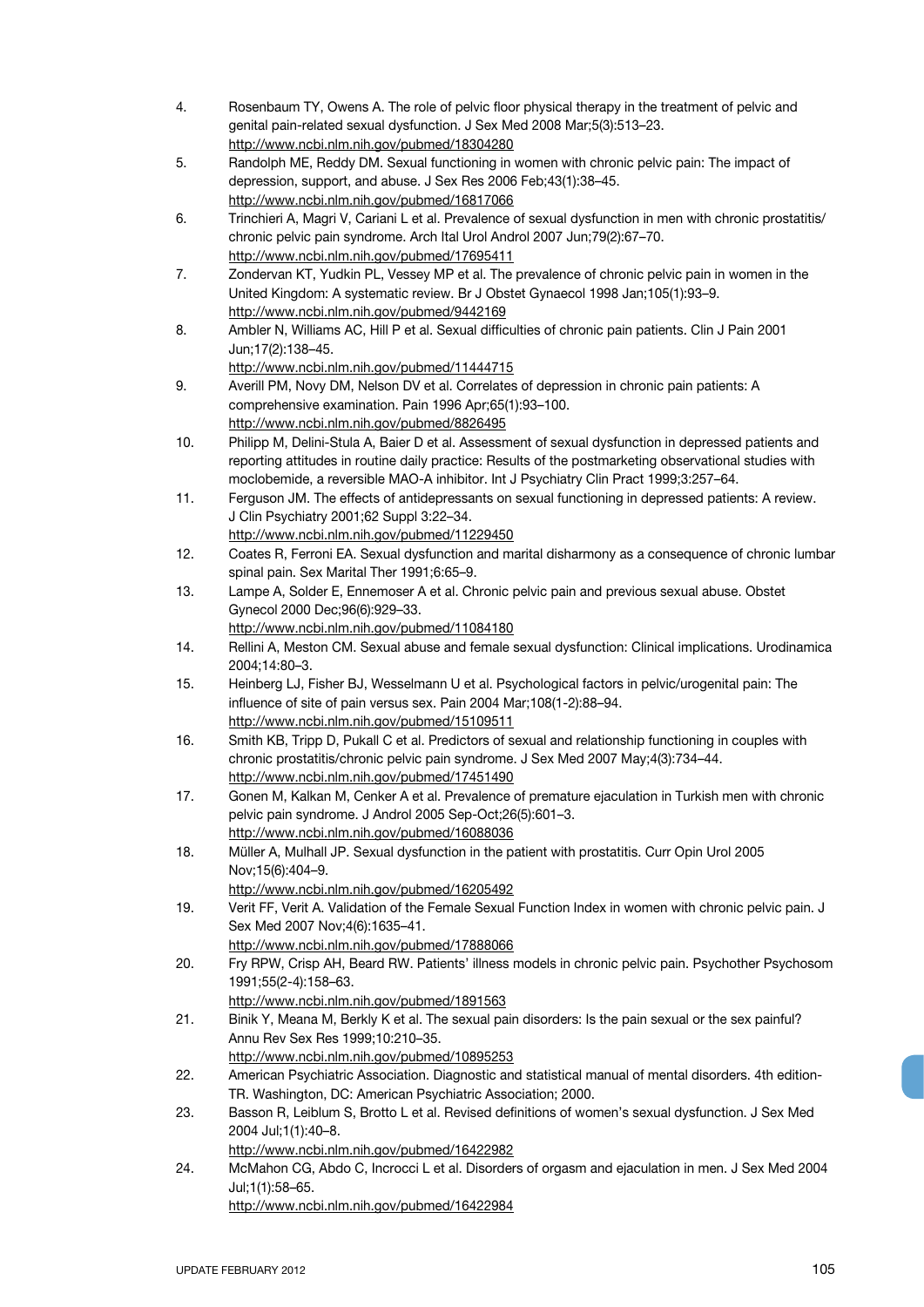2004 Dec;76(4):192-8. http://www.ncbi.nlm.nih.gov/pubmed/15693439 26. Graber B, Kline-Graber G. Female orgasm: Role of the pubococcygeus muscle. J Clin Psychiatry 1979 Aug;40(8):348–51. http://www.ncbi.nlm.nih.gov/pubmed/468760 27. Shafik A. The role of the levator ani muscle in evacuation, sexual performance, and pelvic floor disorders. Int Urogynecol J Pelvic Floor Dysfunct 2000 Dec;11(6):361–76. http://www.ncbi.nlm.nih.gov/pubmed/11147745 28. Bo K, Talseth T, Vinsnes A. Randomized controlled trial on the effect of pelvic floor muscle training on quality of life and sexual problems in genuine stress incontinent women. Acta Obstet Gynecol Scand 2000 Jul;79(7):598–603. http://www.ncbi.nlm.nih.gov/pubmed/10929962 29. Beji NK, Yalcin O, Erkan HA. The effect of pelvic floor training on sexual function of treated patients. Int Urogynecol J Pelvic Floor Dysfunct 2003 Oct;14(4):234–8. http://www.ncbi.nlm.nih.gov/pubmed/14530833 30. Anderson, Wise D, Sawyer T et al. Sexual dysfunction in men with CP/CPPS: Improvement after trigger point release. Paradoxical relaxation training.J Urol 2006 Oct;176(4 Pt 1):1534–8. http://www.ncbi.nlm.nih.gov/pubmed/16952676 31. Bergeron S, Brown C, Lord MJ et al. Physical therapy for vulvar vestibulitis syndrome: A retrospective study. J Sex Marital Ther 2002 May-June;28(3):183–92. http://www.ncbi.nlm.nih.gov/pubmed/11995597 32. Goetsch MF. Surgery combined with muscle therapy for dyspareunia from vulvar vestibulitis: An observational study. J Reprod Med 2007 Jul;52(7):597–603. http://www.ncbi.nlm.nih.gov/pubmed/17847757 33. Hu JC, Link CL, McNaughton-Collins M et al. The Association of Abuse and Symptoms Suggestive of Chronic Prostatitis/Chronic Pelvic Pain Syndrome: Results from the Boston Area Community Health Survey. J Gen Intern Med 2007 Nov;22(11):1532–7. http://www.ncbi.nlm.nih.gov/pubmed/17763912 34. Fleming MP, Paice JA. Sexuality and chronic pain. Journal of Sex Education and Therapy 2001.26:204-214. 35. Rosen RC, Riley A, Wagner G et al. The international index of erectile function (IIEF): A multidimensional scale for assessment of erectile dysfunction. Urology 1997 Jun;49(6):822-30. http://www.ncbi.nlm.nih.gov/pubmed/9187685 36. Keltikangas-Jarvinen L, Jarvinen H, Lehtonen T. Psychic disturbances in patients with chronic prostatis. Ann Clin Res. 1981 Feb;13(1):45-9. http://www.ncbi.nlm.nih.gov/pubmed/7195683 37. Berghuis JP, Heiman JR, Rothman I et al. Psychological and physical factors involved in chronic idiopathic prostatitis. J Psychosom Res. 1996 Oct;41(4):313-25. http://www.ncbi.nlm.nih.gov/pubmed/8971661 38. Jacobsen SJ, Jacobson DJ, Rohe DE et al. Frequency of sexual activity and prostatic health: fact or fairy tale? Urology. 2003 Feb;61(2):348-53. http://www.ncbi.nlm.nih.gov/pubmed/12597946 39. Lee SW, Liong ML, Yuen KH et al. Adverse impact of sexual dysfunction in chronic prostatitis/chronic pelvic pain syndrome. Urology 2008 Jan;71(1):79-84. http://www.ncbi.nlm.nih.gov/pubmed/18242370 40. Liang CZ, Zhang XJ, Hao ZY et al. Prevalence of sexual dysfunction in Chinese men with chronic prostatitis. BJU Int 2004 Sep;94(4):568-70. http://www.ncbi.nlm.nih.gov/pubmed/15329114 41. Bartoletti R, Cai T, Mondaini N et al. Prevalence, incidence estimation, risk factors and characterization of chronic prostatitis/chronic pelvic pain syndrome in urological hospital outpatients in Italy: Results of a multicenter case-control observational study. J Urol 2007 Dec;178(6):2411-5. http://www.ncbi.nlm.nih.gov/pubmed/17937946 42. Mehik A, Hellstrom P, Sarpola A et al. Fears, sexual disturbances and personality features in men with prostatitis: A population-based cross-sectional study in Finland. BJU Int 2001 Jul;88(1):35-8. http://www.ncbi.nlm.nih.gov/pubmed/11446842 43. Weidner W, Wagenlehner FM, Marconi M et al. Acute bacterial prostatitis and chronic prostatitis/ chronic pelvic pain syndrome: andrological implications. Andrologia. 2008 Apr;40(2):105-12. http://www.ncbi.nlm.nih.gov/pubmed/18336460

25. Piediferro G, Colpi EM, Castiglioni F, et al. Premature ejaculation. 3. Therapy. Arch Ital Urol Androl.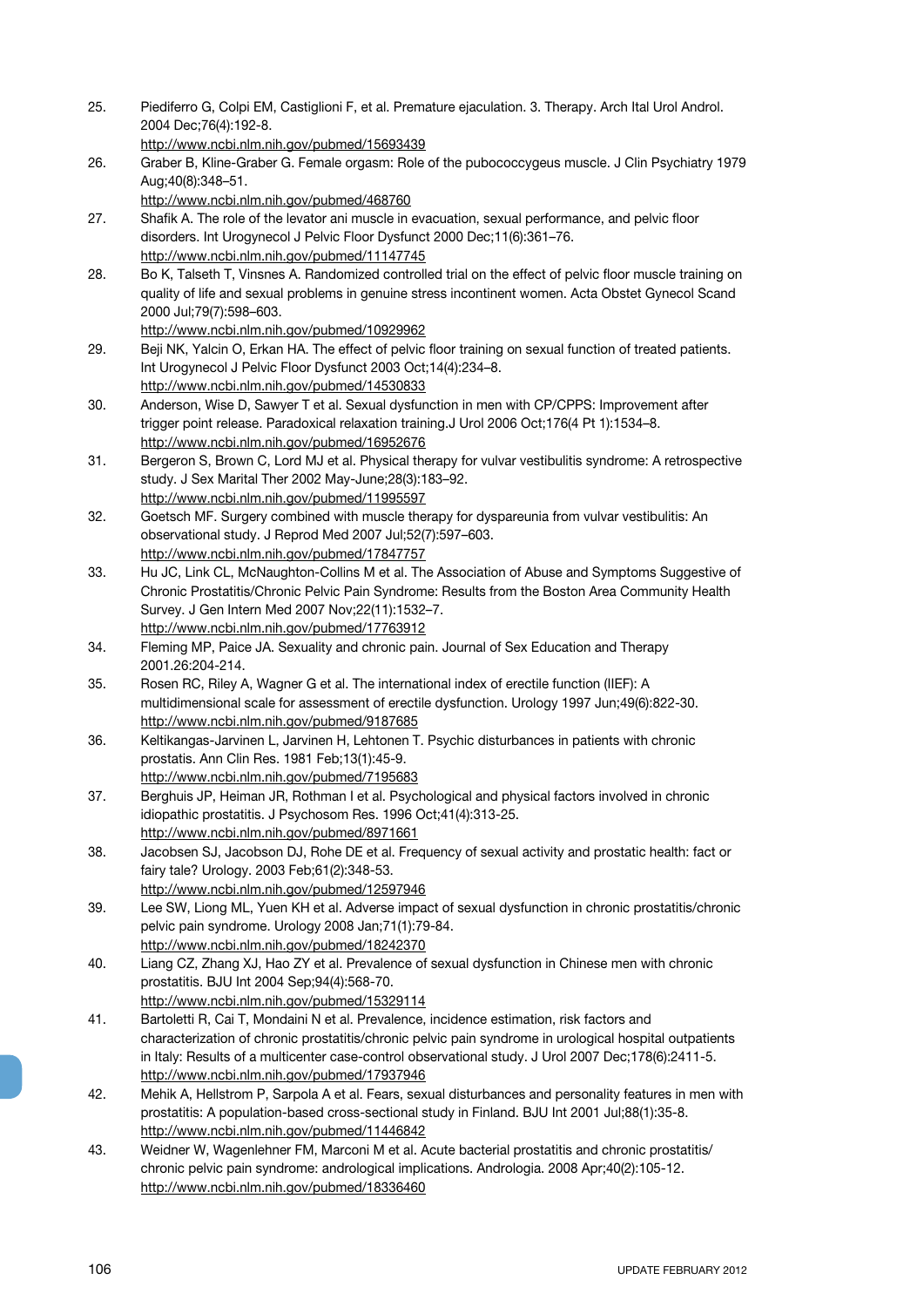- 44. O'Leary MP, Fowler FJ, Lenderking WR et al. A brief male sexual function inventory for urology. Urology. 1995 Nov;46(5):697-706. http://www.ncbi.nlm.nih.gov/pubmed/7495124
- 45. Marszalek M, Wehrberger C, Temml C et al. Chronic Pelvic Pain and Lower Urinary Tract Symptoms in Both Sexes: Analysis of 2749 Participants of an Urban Health Screening Project. Eur Urol. 2009 Feb;55(2):499-507.
	- http://www.ncbi.nlm.nih.gov/pubmed/18395963
- 46. Qiu YC, Xie CY, Zeng XD et al. Investigation of sexual function in 623 patients with chronic prostatitis. Zhonghua Nan Ke Xue. 2007 Jun;13(6):524-6. http://www.ncbi.nlm.nih.gov/pubmed/17615977
- 47. Burger B, Weidner W, Altwein JE. Prostate and sexuality: An overview. Eur Urol 1999;35(3):177-84. http://www.ncbi.nlm.nih.gov/pubmed/10072617
- 48. McMahon CG, Althof SE, Waldinger MD et al. An evidence-based definition of lifelong premature ejaculation: Report of the International Society for Sexual Medicine (ISSM) ad hoc committee for the definition of premature ejaculation. J Sex Med 2008 Jul;5(7):1590-606. http://www.ncbi.nlm.nih.gov/pubmed/18466262
- 49. Screponi E, Carosa E, Di Stasi SM et al. Prevalence of chronic prostatitis in men with premature ejaculation. Urology. 2001 Aug;58(2):198-202. http://www.ncbi.nlm.nih.gov/pubmed/11489699
- 50. Hennenfent BR, Feliciano AE. Changes in white blood cell counts in men undergoing thrice-weekly prostatic massage, microbial diagnosis and antimicrobial therapy for genitourinary complaints. Br J Urol 1998 Mar;81(3):370-6. http://www.ncbi.nlm.nih.gov/pubmed/9523654
- 51. El-Nashaar A, Shamloul R. Antibiotic treatment can delay ejaculation in patients with premature ejaculation and chronic bacterial prostatitis. J Sex Med 2007 Mar;4(2):491-6. http://www.ncbi.nlm.nih.gov/pubmed/17367444
- 52. Ilie CP, Mischianu DL, Pemberton RJ. Painful ejaculation. BJU international 2007 Jun;99(6):1335-9. http://www.ncbi.nlm.nih.gov/pubmed/17346279
- 53. Shoskes DA, Landis JR, Wang Y et al. Impact of post-ejaculatory pain in men with category III chronic prostatitis/chronic pelvic pain syndrome. J Urol 2004 Aug;172(2):542-7. http://www.ncbi.nlm.nih.gov/pubmed/15247725
- 54. Weidner W, Ludwig M, Miller J. Therapy in male accessory gland infection--what is fact, what is fiction? Andrologia. 1998;30 Suppl 1:87-90. http://www.ncbi.nlm.nih.gov/pubmed/9629448
- 55. Muller A, Mulhall JP. Sexual dysfunction in the patient with prostatitis. Curr Opin Urol. 2005 Nov;15(6):404-9.
	- http://www.ncbi.nlm.nih.gov/pubmed/16205492
- 56. Tripp DA, Nickel JC, Ross S et al. Prevalence, symptom impact and predictors of chronic prostatitislike symptoms in Canadian males aged 16-19 years. BJU international 2009 Apr;103(8):1080-4. http://www.ncbi.nlm.nih.gov/pubmed/19007369
- 57. Egan KJ, Krieger JL. Psychological problems in chronic prostatitis patients with pain. Clinical Journal of Pain 1994 Sep;10(3):218–26.
	- http://www.ncbi.nlm.nih.gov/pubmed/7833580
- 58. Alexander RB, Propert KJ, Schaeffer AJ et al. Ciprofloxacin or tamsulosin in men with chronic prostatitis/chronic pelvic pain syndrome: a randomized, double-blind trial. Ann Intern Med. 2004 Oct 19;141(8):581-9.
	- http://www.ncbi.nlm.nih.gov/pubmed/15492337
- 59. Gunter J. Chronic pelvic pain: An integrated approach to diagnosis and treatment. Obstet Gynecol Surv 2003 Sep;58(9):615–23. http://www.ncbi.nlm.nih.gov/pubmed/12972837
- 60. Grace V, Zondervan K. Chronic pelvic pain in women in New Zealand: Comparative well-being, comorbidity, and impact on work and other activities. Health Care Women Int 2006 Aug;27(7):585–99. http://www.ncbi.nlm.nih.gov/pubmed/16844672
- 61. Latthe P, Latthe M, Say L, Gulmezoglu M et al. WHO systematic review of prevalence of chronic pelvic pain: A neglected reproductive health morbidity. BMC Public health 2006 Jul 6;6:177. http://www.ncbi.nlm.nih.gov/pubmed/16824213
- 62. Pearce C, Curtis M. A multidisciplinary approach to self care in chronic pelvic pain. Br J Nurs 2007 Jan 25-Feb 7;16(2):82–5. http://www.ncbi.nlm.nih.gov/pubmed/17353816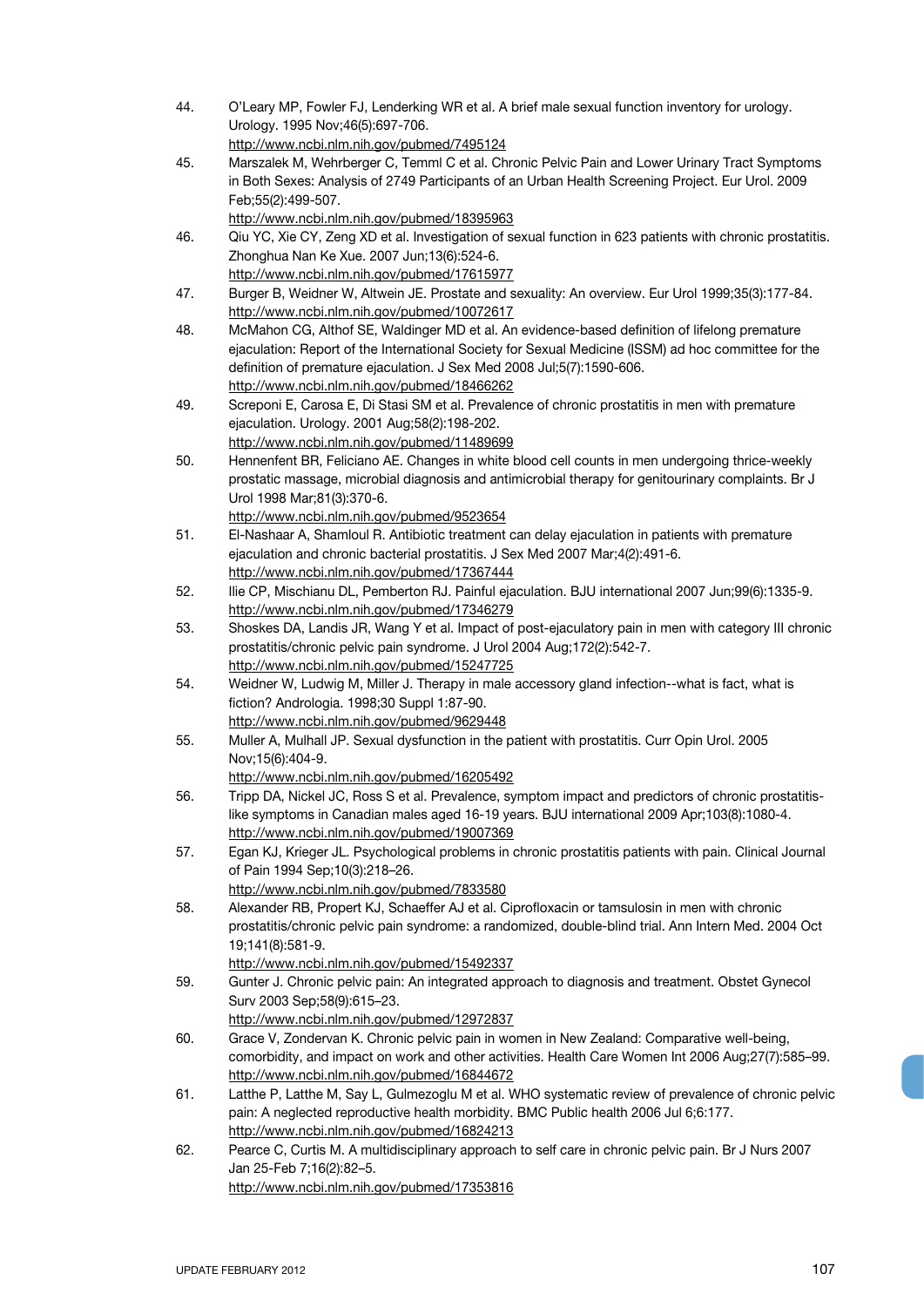- 63. ter Kuile MM, Weijenborg PTM, Spinhoven P. Sexual functioning in women with chronic pelvic pain: The role of anxiety and depression. J Sex Med 2010 May;7(5):1901–10. http://www.ncbi.nlm.nih.gov/pubmed/19678881
- 64. Collett BJ, Cordle CJ, Stewart CR et al. A comparative study of women with chronic pelvic pain, chronic nonpelvic pain and those with no history of pain attending general practitioners. Br J Obstet Gynecol 1998 Jan;105(1):87–92.

- 65. McCabe MP, Jupp JJ. Intercorrelations among general arousability, emerging and current sexual desire, and severity of sexual dysfunction in women. Psychol Rep. 1989 Aug;65(1):147-54. http://www.ncbi.nlm.nih.gov/pubmed/2780925
- 66. Flor H, Kerns RD, Turk DC. The role of spouse reinforcement, perceived pain, and activity levels of chronic pain patients. J Psychosoma Res 1987;31(2):251-9. http://www.ncbi.nlm.nih.gov/pubmed/3585827
- 67. Pitts MK, Ferris JA, Smith AM et al. Prevalence and correlates of three types of pelvic pain in a nationally representative sample of Australian women. Med J Aust 2008 Aug 4;189(3):138–43. http://www.ncbi.nlm.nih.gov/pubmed/18673099
- 68. Florido J, Perez-Lucas R, Navarrete L. Sexual behavior and findings on laparoscopy or laparotomy in women with severe chronic pelvic pain. Eur J Obstet Gynecol Reprod Biol 2008 Aug;139(2):233–6. http://www.ncbi.nlm.nih.gov/pubmed/18403089
- 69. Verit FF, Verit A, Yeni E. The prevalence of sexual dysfunction and associated risk factors in women with chronic pelvic pain: A cross-sectional study. Arch Gynecol Obstet 2006 Aug;274(5):297–302. http://www.ncbi.nlm.nih.gov/pubmed/16705463
- 70. Phillips NA. The clinical evaluation of dyspareunia. Int J Impot Res 1998 May;10 Suppl 2:S117–20. http://www.ncbi.nlm.nih.gov/pubmed/9647973
- 71. Paice J. Sexuality and chronic pain. Am J Nurs 2003 Jan;103(1):87–9. http://www.ncbi.nlm.nih.gov/pubmed/12544064
- 72. Roelofs K, Spinhoven P. Trauma and medically unexplained symptoms towards an integration of cognitive and neurobiological accounts. Clin Psychol Rev 2007 Oct;27(7):798–820. http://www.ncbi.nlm.nih.gov/pubmed/17728032
- 73. McGowan LPA, Clark-Carter DD, Pitts MK. Chronic pelvic pain: A meta-analytic review. Psychol Health 1998;13:937–51.
- 74. Leonard LM, Follette VM. Sexual functioning in women reporting a history of child abuse. Review of the empirical literature and clinical implications. Annu Rev Sex Res 2002;13:346–88. http://www.ncbi.nlm.nih.gov/pubmed/12836736
- 75. Angst J. Sexual problems in healthy and depressed persons. Int Clin Psychopharmacol 1998 Jul;13 Suppl 6:S1–4.
	- http://www.ncbi.nlm.nih.gov/pubmed/9728667
- 76. Peters KM, Killinger KA, Carrico DJ et al. Sexual function and sexual distress in women with interstitial cystitis: A case-control study. Urology 2007 Sep;70(3):543–7. http://www.ncbi.nlm.nih.gov/pubmed/17905112
- 77. Kellogg-Spadt S, Whitmore KE. Role of the female urologist/urogynecologist. In: Goldstein I, Meston CM, Davis SR, Traish AM, eds. Women's sexual function and dysfunction: Study, diagnosis and treatment. Vol. 17. London: Taylor and Francis; 2006:708–14.
- 78. Webster DC, Brennan T. Use and effectiveness of sexual self-care strategies for interstitial cystitis. Urol Nurs 1995 Mar;15(1):14–22.
	- http://www.ncbi.nlm.nih.gov/pubmed/7792618
- 79. Hayes RD, Bennett CM, Fairley CK et al. What can prevalence studies tell us about female sexual difficulty and dysfunction? J Sex Med 2006 Jul;3(4):589–95. http://www.ncbi.nlm.nih.gov/pubmed/16839314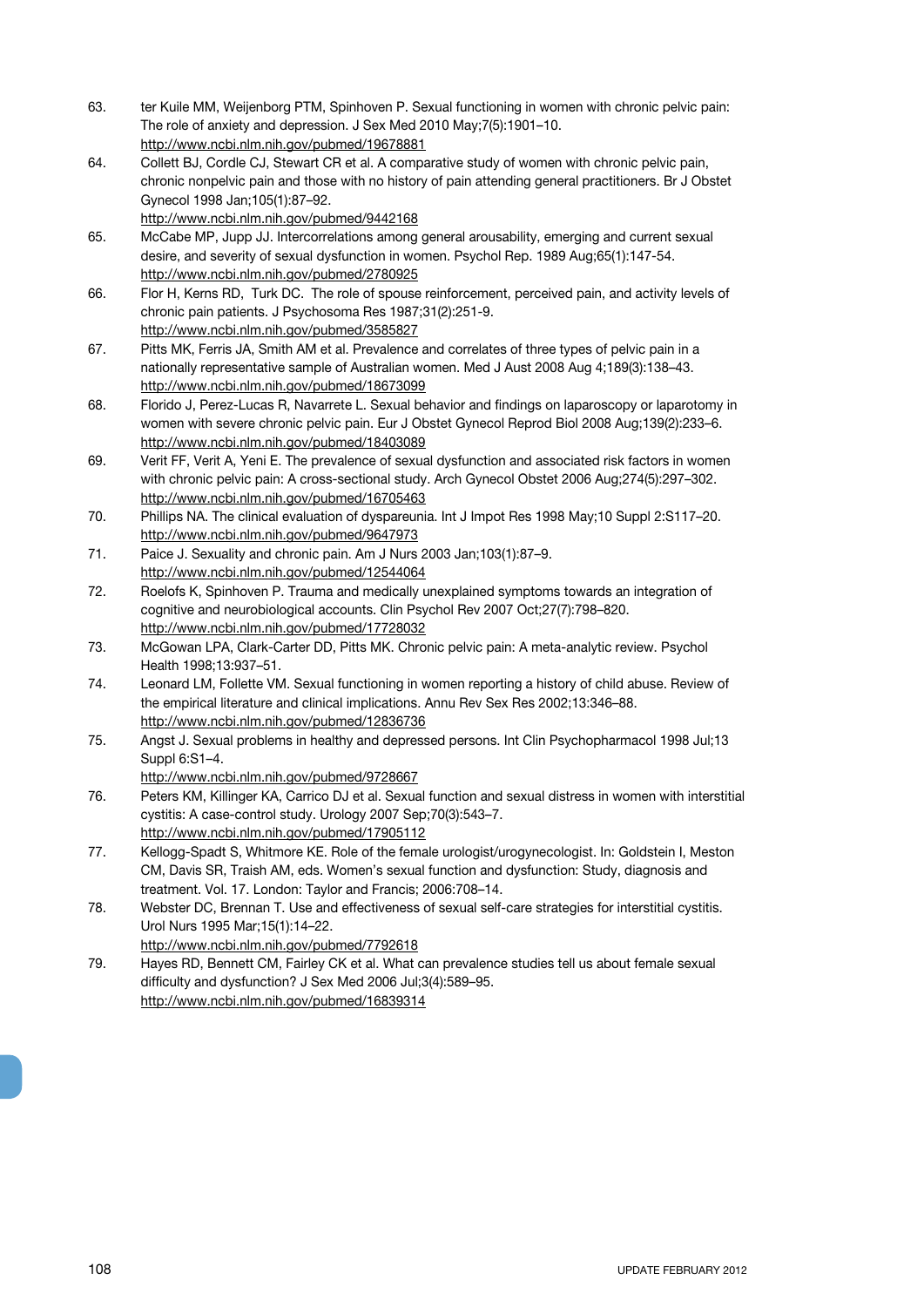# **8. PSYCHOLOGICAL ASPECTS OF CHRONIC PELVIC PAIN**

This chapter first addresses general issues concerning the psychological contribution to pelvic pain and its presenting problems, and assessment and treatment, and then it describes the same areas in relation to CPP in women. This is by far the area with the greatest psychological contribution to pelvic and urogenital pain, and exemplifies many of the problems raised in the first part of the chapter.

## **8.1 Understanding the psychological components of pain**

# *8.1.1 Neurophysiology of pain*

Models that integrate the psychological factors consistently found to be relevant in the maintenance of persistent pelvic and urogenital pain with current neurobiological understanding of pain are few but of high quality. Symptom-related anxiety and central pain amplification may be measurably linked, as in IBS (1). Bajaj et al. (2) have demonstrated central sensitisation in symptomatic endometriosis, and this model is more extensively dealt with in Chapter 4. The various mechanisms of facilitation, amplification, and failure of inhibition, mean that there should be no expectation of a simple relationship between physical findings, pain experienced, and resulting distress and restriction of activities. Difficulty disengaging even from expected painful stimuli, undergone voluntarily and within tolerable levels, is characteristic in people struggling with chronic pain (3). However, difficult as it is to relieve chronic pain, the pain system is plastic and treatment attempts are not entirely unsuccessful.

## *8.1.2 Sexual abuse and trauma*

Many studies have reported high rates of childhood sexual abuse in adults with persistent pain, usually in hospital care samples, and particularly by women with pelvic pain (4). However, all these studies are retrospective, and there appears to be a relationship between poor study quality and likelihood of reporting this association (5). The only prospective investigation into the relationship between childhood sexual abuse, physical abuse, or neglect, and "medically unexplained pain", including pelvic pain, used court records concerning sexual abuse before the age of 11 years to establish a definite history, comparing those with such a history with demographically matched classmates (6). The conclusions of this study were that physically and sexually abused individuals were not at risk for increased pain symptoms, although those individuals with pain problems as adults were more likely to report earlier sexual or physical abuse or neglect; however, this did not correspond with the established early history of abuse.

The correlation between childhood victimisation and pain symptoms is less straightforward than previously thought, and may be more about retrospective explanatory frameworks used by women for pain for which no major pathology is found than about occurrence or extent of abuse. In particular, findings of depression and/or post-traumatic stress disorder in adult women reporting childhood sexual abuse are common, with or without pain. Disentangling the influences and inferences requires prospective studies or careful comparisons rather than, as in many published studies, comparing women with a history of sexual abuse and CPP with women without either (7). No studies have been found about sexual or physical abuse in childhood and pelvic pain in men, although it is evident that they suffer other adverse effects on psychological and physical health (8,9).

## *8.1.3 Interpreting psychological differences*

An important review (7) of CPP in women identifies as problematic the notion that women without physical findings to which pain can be causally attributed differ in psychological characteristics from women with physical findings. They have critically examined the methodologies of studies purporting to show such differences, and the bias introduced by sampling and by unsuitable measures. They argue for better methodology in replication of these studies, particularly those sampling life events, and for greater use of idiographic methods.

In summary, women with pelvic pain often have other 'medically unexplained' symptoms, and current or lifetime anxiety and depression disorder; they may have a history of physical or sexual abuse in childhood but the significance of this for pelvic pain is unclear. Studies that invoke 'medically unexplained' or 'psychosomatic' or 'somatoform' disorders do not engage with current understanding of pain, such as viscerovisceral cross sensitisation in relation to multiple pain sites (10), referring instead to a dualistic model in which absence of physical findings is taken to indicate psychological origins of the complaint of pain (11,12). At the extreme, pain is overshadowed by diagnosis as a sexual problem ('dyspareunia') when pain is in fact the central problem and not contingent only on sexual activity (13).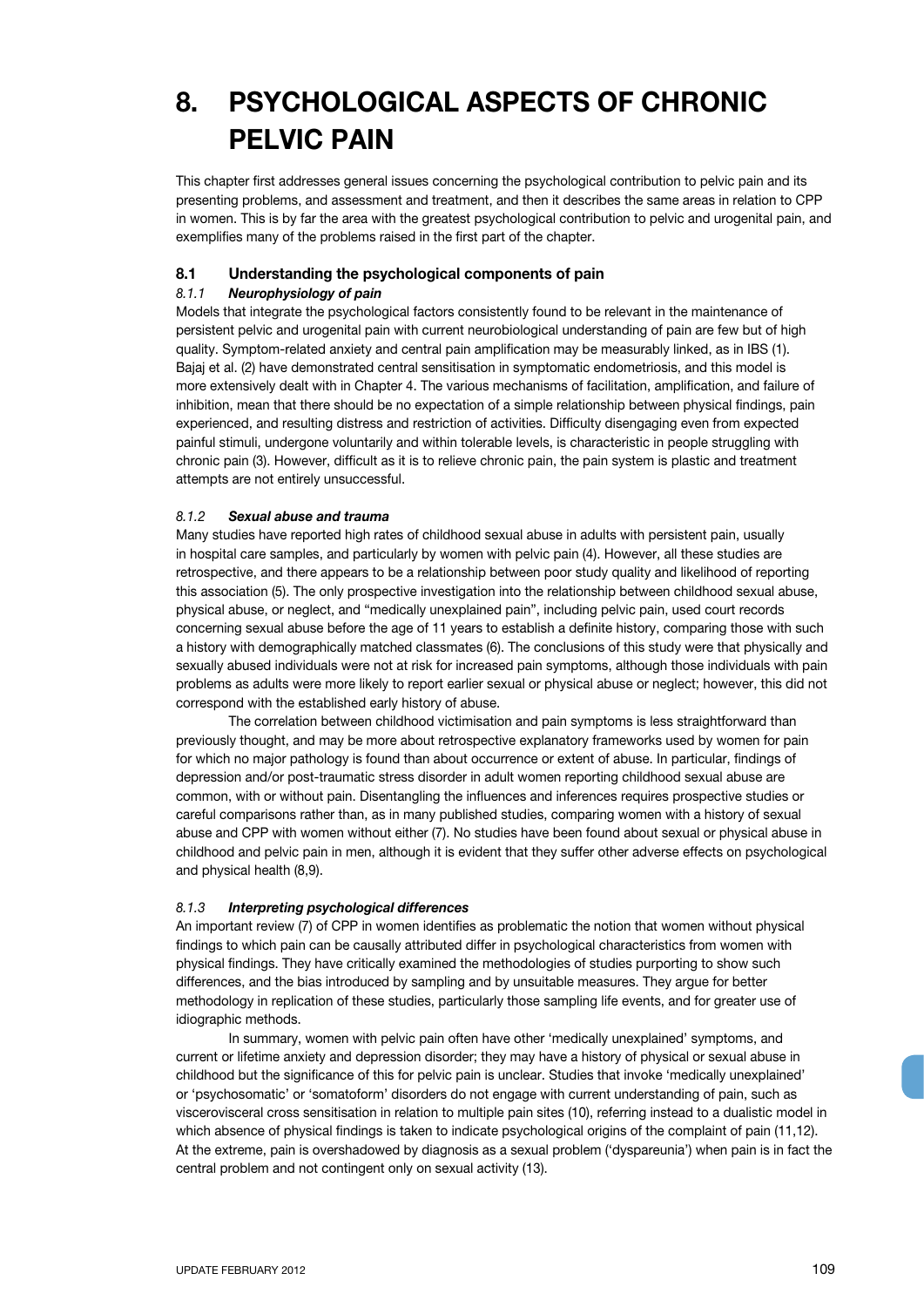#### **8.2 Psychological assessment of pain**

The report of anxiety, depression and sexual problems is sufficiently common for these to be important in assessment and in planning treatment. Distress, described in the patient's terms or within a psychodiagnostic framework, is best understood in the context of pain and the meaning of pain to the individual.

Anxiety probably refers to fears of missed pathology as the cause of pain (cancer being foremost among these) and to uncertainties about the possibilities of treatment and the likely prognosis if treated or untreated. A question such as that suggested by Howard (14), "What do you believe or fear is the cause of your pain?" is more suitable than a general anxiety questionnaire.

Depression is also commonly found in men and women with persistent pelvic pain (15). In a study comparing men and women with low back pain, and women with pelvic pain and men with urogenital pain (16), it was found that, when differences in age and pain duration and severity were taken into account, there were no differences in depression according to pain site, and pain site predicted disability.

However, there is a risk when using diagnostic or standard assessment instruments of attributing pain-related problems to neurovegetative signs of depression (17,18). As Stones et al. (19) has cautioned: "Psychological distress may be a consequence and not a cause of persistent pain: while identification of depression is important as part of treatment, caution is required before attribution of causality" (p416).

Pain ratings themselves may be predicted by cognitive and emotional variables (20). Furthermore, target outcomes of pain severity, distress and disability co-vary only partly, and improvement in one does not necessarily imply improvement in the others. Therefore, it is particularly important when the primary outcome is pain to anchor its meaning in a study such as that by Gerlinger et al. (21), who determined clinically important differences in pain in relation to overall satisfaction with treatment.

There are many measures of restricted function, or disability, most suited to musculosketal pain and mobility problems rather than the difficulties of the individual with pelvic or urogenital pain. Some include one or more items related to sexual activity, but there has perhaps been an over-emphasis on the effects of pain on sexual performance, although the overall relationship may be more important (22).

In the Cochrane review of pelvic pain in women (23), the outcomes of pharmacotherapy, surgery and physical therapy trials consist of pain scores (patient-rated and physican-estimated); functional measures such as urinary peak flow rate (for persistent pelvic pain in men); examination findings such as pelvic tenderness (women); and uptake of further treatment following the trial treatment. A few trials have included QoL, but none has measured mood change. This indicates a general but mistaken assumption that improvement in pain leads to resolution of other problems. Furthermore, if all treatments sampled the same domains of pain in their evaluation, comparison across treatments, by medical personnel and patients, would be more easily achieved (24). Suggested instruments for assessment in each of these domains can be found in the consensus paper by Turk et al (25).

#### **8.3 Psychological issues in the treatment of pain**

Provision of information that is personalised and responsive to the presenting problem and the concerns of the patient, conveying belief and concern, is a powerful way to allay anxiety (26). It can be helpful to provide additional written information or direct the patient to reliable sources. Many practitioners rely on locally produced material or pharmaceutical products of variable quality, although they endorse the need for independent materials for patients (27).

Ideally, treatment arises from general principles and practice in the field of chronic pain, with specific study of the population of concern and design of appropriate treatment trials (28). The field of pelvic pain shows a curious phenomenon whereby few of the mainstream psychologically based treatments are subjected to trials and published, but instead there are often rather idiosyncratic versions of treatment components, or combinations of interventions, published in single, often underpowered trials. It is hard to conclude anything from these, as is seen in the psychological treatment section of several other chapters.

Psychological interventions may be directed at the pain itself, with the intended outcome of reducing pain and its consequent impact on life, or adjustment to pain, with improved mood and function and reduced health care use, with or without pain reduction. The major psychologically based treatment that improves adjustment, which is aimed more at reducing distress and disability than pain, is cognitive behavioural therapy, for which there has been > 10 systematic reviews (29), although its effects may be small and maintenance in the longer term is uncertain. For less disabled and distressed patients, this can be delivered in part over the internet (30). A systematic review of short-term psychodynamic psychotherapy (31) has reported similar improvements in "somatic disorders", which often includes pelvic pain, although it was not among the trials reviewed. Pain-focused interventions, again with no trials in pelvic pain, have been subjected to systematic review, including hypnotherapy (32) and autogenic training (33).

However, all these systematic reviews suffer from heterogeneity among the trials, shortcomings in trial methodology, and little longer-term follow-up to establish maintenance of treatment gains. The crucial question, of what works best for whom, is unanswered and possibly unanswerable given the complexity of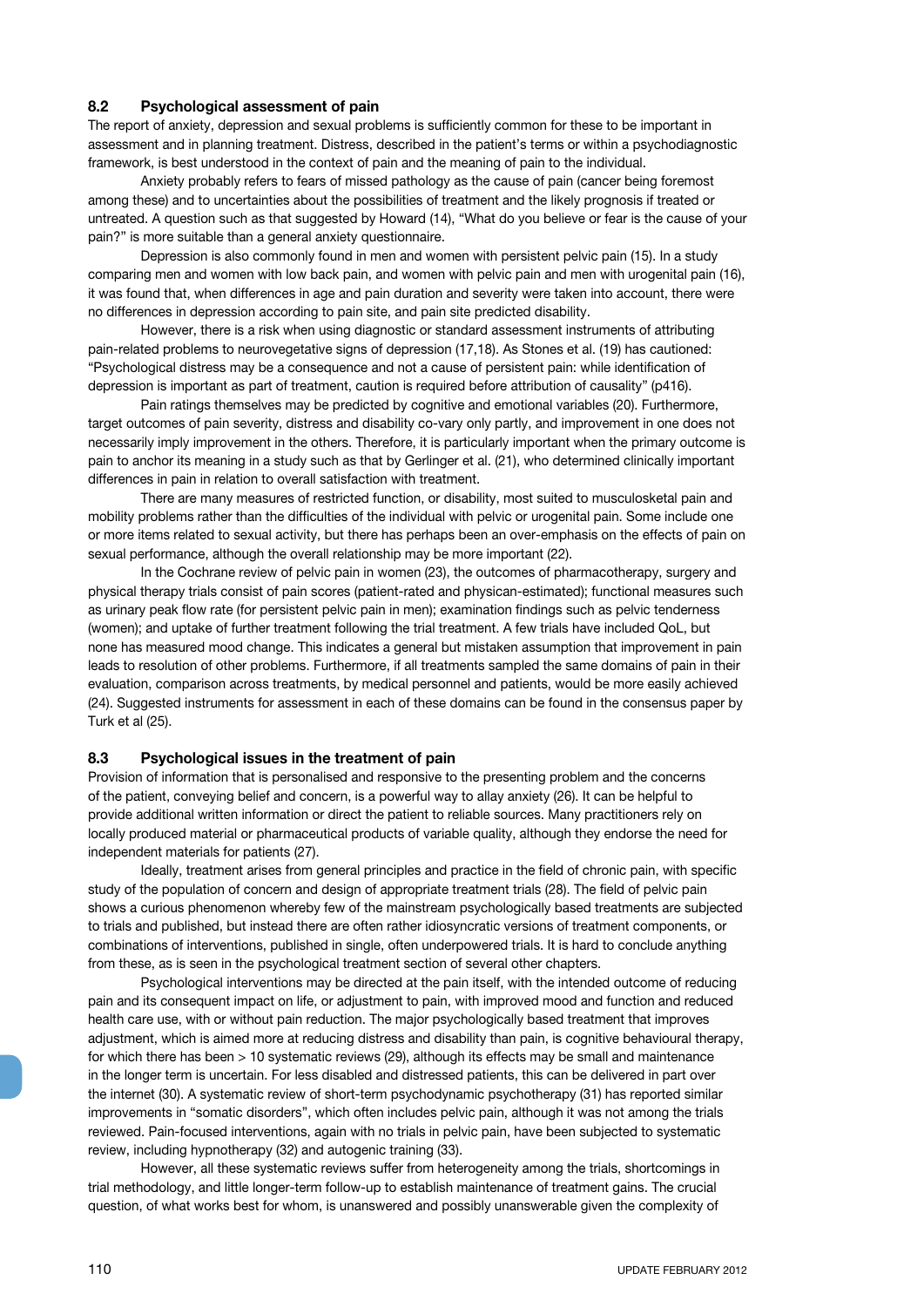variables, outcomes, and the difficulties in standardising treatments.

#### **8.4 Female pelvic pain**

#### *8.4.1 Psychological risk factors in development and maintenance of pelvic pain*

A thorough review from nearly 15 years ago (34) argues against division of aetiology into organic versus psychogenic, and concludes that, given the methodological problems of many studies, the evidence for sexual abuse as a risk factor is uncertain. A large review and meta-analysis of risk factors, including physical pathology, psychological distress, and sexual abuse (35) drew mainly on retrospective studies, which introduced various biases.Pelvic pain and distress may be variously related, each as the consequence of the other, or arising independently.

The only systematic review (5) of risk factors for chronic non-cyclical pelvic pain in women included the following as well as medical variables: sexual or physical abuse (ORs from 1.51 to 3.49); psychological problems such as anxiety (OR: 2.28, 95% CI: 1.41- 3.70) and depression (OR: 2.69, 95% CI: 1.86-3.88); hysteria, i.e., multiple somatic problems (OR: 4.83, 95% CI: 2.50-9.33); and psychosomatic symptoms (OR: 8.01, 95% CI: 5.16-12.44). The terms hysteria and psychosomatic symptoms can best be understood as multiple somatic symptoms not associated with or indicative of any serious disease process, and personality variables are not reliably associated with pelvic pain in women. Although some of these risk factors are doubtless interrelated - history of sexual abuse and depression, for instance - such effects cannot be disentangled from the studies available.

Issues of early trauma such as childhood sexual or physical abuse as a risk factor are addressed in more detail earlier in this chapter, but it is important to say that better quality studies, including one prospective study using court records of childhood abuse (6), have reported a weaker or no relationship, or not one which is specific to pelvic pain (5, 36-38). However, another systematic review (9) has concluded that there is some evidence for a specific relationship between rape and CPP (and also with fibromyalgia and functional gastrointestinal disorders). It is also important to recognise the possible role of recent sexual assault on the presentation of pelvic pain (4,39).

There have been fewer studies of maintenance of or recovery from pelvic pain in relation to psychological factors. Weijenborg et al. (40) have found that, in 25% of women treated surgically, recovery from pelvic pain over a mean 3 years follow-up was not predicted by pain variables at baseline, nor by a general measure of psychological distress or sociodemographic variables, or reports of childhood sexual abuse.

Studies that have described pelvic pain as medically unexplained or psychosomatic, due to the lack of physical findings, have been discarded. This is because such a distinction is unhelpful and is not informed by our understanding of pain mechanisms (11). When diagnostic investigations are used to assign symptoms to physical and mental origins, with no suggested connection between them, and with interest only in the former type of symptoms, explanations are often experienced by women as scepticism about the reality or severity of the pain (41). This can undermine the therapeutic relationship between the patient and the doctor (42). Ehlert et al. (43) have found that women with pelvic pain with and without laparoscopic findings do not differ from one another; only from pain-free controls, as anticipated by Savidge & Slade (7). Distress, described in the patient's terms or within a psychodiagnostic framework, is best understood in the context of pain and the meaning of pain to the individual (7). In a large primary care study, Zondervan et al. (44) have noted the tendency to attribute pelvic pain without obvious pathology to a psychological cause, and that it is increasingly recognised as unhelpful; depression and anxiety are common in any chronic pain, not pelvic pain alone. They have found that restriction by pain does not distinguish between women who do and do not seek healthcare, and that there may be an anxiety-related cause of the pain in both groups.

#### *8.4.2 Psychological assessment of pelvic pain*

Anxiety and post-traumatic stress symptoms are common in some women with CPP (44,45), and may account for substantial variance in health status and treatment use. Negative investigative findings do not necessarily resolve women's anxieties about what might be causing pain (26). Depression may be related to pain in various ways, as described above. Until measures are available that are adequately standardised in patients with pain, anxiety and distress may be best assessed by questions about concerns about the cause of pain, its implications, and its consequences for everyday life (46).

Reference to the studies of the IMMPACT group (24) is recommended for guidance on outcome measures suitable for pain trials.

#### *8.4.3 Psychological factors in treatment of persistent pelvic pain*

Untreated, there is a significant rate of symptom improvement. In one study, 25% of patients reported recovery (nearly half with total recovery) over a 3-4-year period, and neither pain nor distress at baseline, nor intervention received, was found to be associated with recovery (40). This recovery rate should be borne in mind when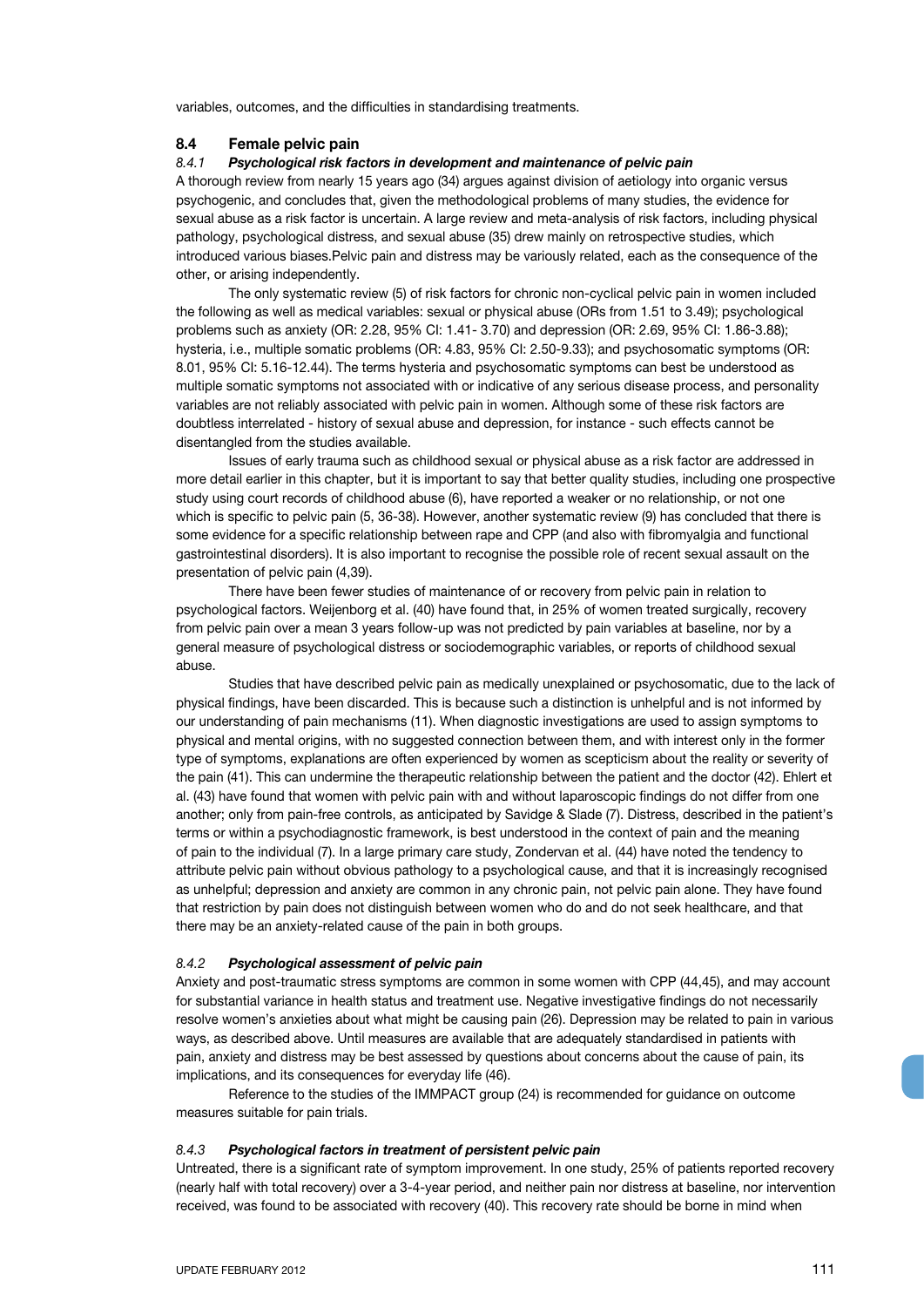interpreting results of treatment trials.

There is one Cochrane systematic review and meta-analysis of treatments for pelvic pain, excluding that due to endometriosis, IBS, and chronic PID (47). All treatments were included (although the update protocols split surgical from non-surgical (48), and outcomes were mainly pain scores, QoL, and resource use, including healthcare resources. The 14 treatment trials included counselling, psychoeducation, reassurance, and emotional disclosure, as well as a multicomponent pain management programme. The authors concluded in favour of educational counselling combined with ultrasound scanning, which improved pain and mood; and a multidisciplinary rehabilitative approach including surgery, pharmacotherapy, physiotherapy, and psychosocial intervention, which improved function but not pain. Emotional disclosure (a stress reduction method) through writing brought about a small improvement in some pain scores.

Several other reviews make positive comments on psychological involvement (49), and recommend addressing psychological concerns from the outset rather than after other treatment has failed. Psychological interventions may be directed (1) at the pain itself, with the intended outcome of reducing pain and its consequent impact on life, or (2) at adjustment to pain, with improved mood and function and reduced health care use, with or without pain reduction.

In the first category are relaxation and biofeedback methods of controlling and decreasing pain by reducing muscle tension, and this is applied in mainly uncontrolled trials to pelvic floor retraining both in men and women. The only RCT (50) applied a specific type of cognitively enhanced physical therapy to overall muscle tension, but not to the pelvic floor, combined with normal gynaecological treatment compared with gynaecological treatment alone. Pain was reduced by 50% and motor function improved in various aspects by 10 h of physical therapy, with particular attention to tension and relaxation and to the thoughts and emotions that interfere with balanced posture and movement.

In the second category, multicomponent pain management, involving education, physical retraining, behavioural change, and increasing activity, relaxation and cognitive therapy, is often applied to mixed groups of chronic pain patients, including those with pelvic pain. A systematic review and meta-analysis (51) which shows a good outcome for mixed chronic pain or back pain groups across pain experience, mood, coping, and activity, cannot with confidence be extrapolated to women with pelvic pain alone. The only RCTs in CPP used elements of this approach in combination with medroxyprogesterone acetate (MPA) or placebo (52). Combination of MPA and psychological therapy outperformed other treatment methods in the long term, with nearly three quarters of women reporting > 50% pain relief.

Several single treatments with benefits in other chronic pain or chronic health problems have been tried in pelvic pain. Norman et al. (53) have compared emotional disclosure by writing about pain with writing about positive events as a control. The differences were small but in favour of emotional disclosure on one measure of pain appraisal, particularly in women with more distress at baseline. Given the extent of problems associated with pelvic pain, this intervention on its own is unlikely to produce much change, but could be combined with other components described above.

In a different intervention, Fenton et al. (54) have conducted a small RCT of transcranial direct current stimulation compared to sham stimulation. Pain reduction was greater in the treatment group, in the first week only, as was reduction in disability.

#### **8.5 Conclusions and recommendations: psychological aspects of CPP**

| <b>Conclusions</b>                                                                                                                               | LE             |
|--------------------------------------------------------------------------------------------------------------------------------------------------|----------------|
| There is no evidence that distress generates complaints of pelvic pain, or that multiple symptoms<br>suggest unreality of pain.                  | 2 <sub>b</sub> |
| Current or recent sexual abuse should be assessed as possible contributory factors in pelvic pain.                                               | 2a             |
| Psychological intervention in general can produce benefits in pain, mood, and quality of life,<br>depending on its content and focus.            | 1a             |
| Psychologically informed physical therapy can improve pain and function.                                                                         | 1b             |
| Combined exercise and cognitive behavioural therapy with medroxyprogesterone acetate can reduce<br>pain in a majority of women with pelvic pain. | 1 <sub>b</sub> |
| Transcranial direct current stimulation may reduce pain in the short term.                                                                       | 1b             |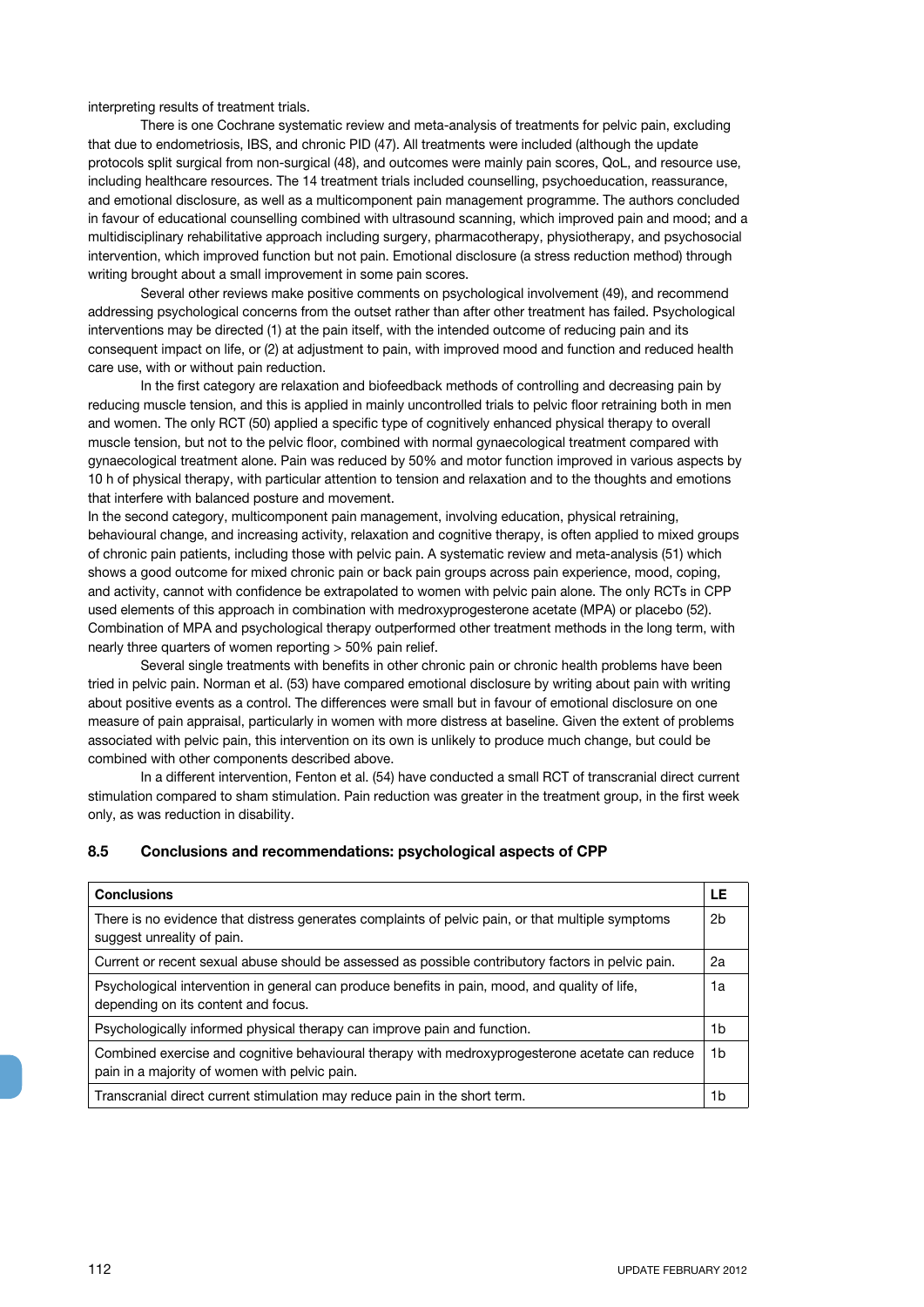| <b>Recommendations</b>                                                                                                                         | GR             |
|------------------------------------------------------------------------------------------------------------------------------------------------|----------------|
| Psychological distress is common in pelvic pain in women but should be interpreted in the context of<br>pain.                                  | $\mathsf{A}$   |
| We recommend asking the patient what she thinks may be wrong to cause pain, to allow the<br>opportunity to inform and reassure as appropriate. | В              |
| We recommend trying psychological interventions in combination with medical and surgical<br>treatment, or alone.                               | $\overline{A}$ |

#### **Figure 16: assessment and treatment algorithm for psychological aspects of chronic pelvic pain**

| <b>Assessment</b>               | <b>Treatment</b>    |                                                                                    |
|---------------------------------|---------------------|------------------------------------------------------------------------------------|
|                                 |                     |                                                                                    |
| Psychological                   | Grade A recommended | Interpret psychological distress in the context of pain                            |
| history                         |                     |                                                                                    |
|                                 |                     | Psychological interventions as adjuvant to other modalities                        |
|                                 |                     |                                                                                    |
| Investigate pain-               |                     |                                                                                    |
| related beliefs and<br>behavior | Grade B recommended | Ask the patient what he or she believes may be the problem that<br>causes the pain |
|                                 |                     |                                                                                    |

# **8.6 References**

| 1.  | Berman SM, Naliboff BD, Suyenobu B, et al. Reduced brainstem inhibition during anticipated visceral      |
|-----|----------------------------------------------------------------------------------------------------------|
|     | pain correlates with enhanced brain response to the visceral stimulus in women with irritable bowel      |
|     | syndrome. J Neurosci. 2008 Jan 9;28(2):349-59.                                                           |
|     | http://www.ncbi.nlm.nih.gov/pubmed/18184777                                                              |
| 2.  | Bajaj P, Bajaj P, Madsen H, et al. Endometriosis is associated with central sensitisation: a             |
|     | psychophysical controlled study. J Pain. 2003 Sep;4(7):372-80.                                           |
|     | http://www.ncbi.nlm.nih.gov/pubmed/14622679                                                              |
| 3.  | Eccleston C, Crombez G. Worry and chronic pain: a misdirected problem solving model. Pain. 2007          |
|     | Dec 5;132(3):233-6.                                                                                      |
|     | http://www.ncbi.nlm.nih.gov/pubmed/17961924                                                              |
| 4.  | Hilden M, Schei B, Swahnberg K, et al. A history of sexual abuse and health: a Nordic multicentre        |
|     | study. BJOG. 2004 Oct;111(10):1121-7.                                                                    |
|     | http://www.ncbi.nlm.nih.gov/pubmed/15383115                                                              |
| 5.  | Latthe P, Mignini L, Gray R, et al. Factors predisposing women to chronic pelvic pain: systematic        |
|     | review. BMJ. 2006 Apr 1;332(7544):749-55.                                                                |
|     | http://www.ncbi.nlm.nih.gov/pubmed/16484239                                                              |
| 6.  | Raphael KG, Widom CS, Lange G. Childhood victimization and pain in adulthood: a prospective              |
|     | investigation. Pain. 2001 May;92(1-2):283-93.                                                            |
|     | http://www.ncbi.nlm.nih.gov/pubmed/11323150                                                              |
| 7.  | Savidge CJ, Slade P. Psychological aspects of chronic pelvic pain. Journal of J Psychosom Res. 1997      |
|     | May: 42(5): 433-44.                                                                                      |
|     | http://www.ncbi.nlm.nih.gov/pubmed/9194016                                                               |
| 8.  | Leserman J. Sexual abuse history: prevalence, health effects, mediators, and psychological treatment.    |
|     | Psychosom Med. 2005 Nov-Dec;67(6):906-15.                                                                |
|     | http://www.ncbi.nlm.nih.gov/pubmed/16314595                                                              |
| 9.  | Paras ML, Murad MH, Chen LP, et al. Sexual abuse and lifetime diagnosis of somatic disorders. A          |
|     | systematic review and meta-analysis. JAMA. 2009 Aug 5;302(5):550-61.                                     |
|     | http://www.ncbi.nlm.nih.gov/pubmed/19654389                                                              |
| 10. | Malykhina AP. Neural mechanisms of pelvic organ cross-sensitisation. Neuroscience. 2007 Nov              |
|     | 9;149(3):660-72.                                                                                         |
|     | http://www.ncbi.nlm.nih.gov/pubmed/17920206                                                              |
| 11. | Grace VM. Pitfalls of the medical paradigm in chronic pelvic pain. Baillieres Best Pract Res Clin Obstet |
|     | Gynaecol. 2000 Jun;14(3):525-39.                                                                         |
|     | http://www.ncbi.nlm.nih.gov/pubmed/10962640                                                              |
| 12  | Sharne M. Carson A. 'Hoevolained' somatic symptoms, functional syndromes, and somatization: do           |

- 12. Sharpe M, Carson A. 'Unexplained' somatic symptoms, functional syndromes, and somatization: do we need a paradigm shift? Ann Intern Med. 2001 May 1;134(9 Pt 2):926-30. http://www.ncbi.nlm.nih.gov/pubmed/11346330
- 13. Binik YM. The DSM diagnostic criteria for dyspareunia. Arch Sex Behav. 2010 Apr;39(2):292-303. http://www.ncbi.nlm.nih.gov/pubmed/19830537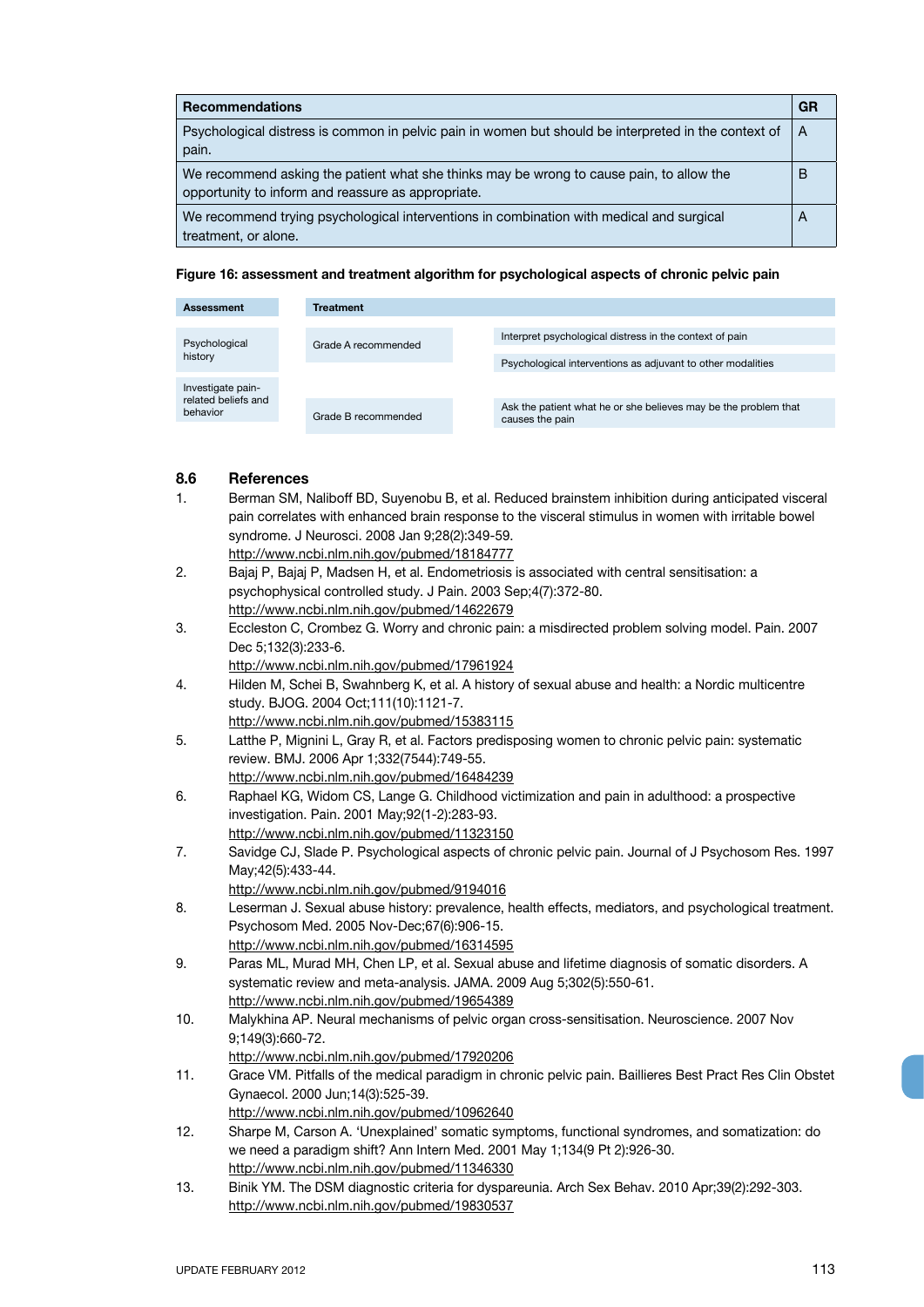- 14. Howard FM. Chronic pelvic pain. Obstet Gynecol. 2003 Mar;101(3):594-611. http://www.ncbi.nlm.nih.gov/pubmed/12636968
- 15. Fitzgerald MP, Link CL, Litman HJ, et al. Beyond the lower urinary tract: the association of urologic and sexual symptoms with common illnesses. Eur Urol. 2007 Aug;52(2):407-15. http://www.ncbi.nlm.nih.gov/pubmed/17382458
- 16. Heinberg LJ, Fisher BJ, Wesselman U, et al. Psychological factors in pelvic/urogenital pain: the influence of site of pain versus sex. Pain. 2004 Mar;108(1-2):88-94. http://www.ncbi.nlm.nih.gov/pubmed/15109511
- 17. Pincus T, Williams A. Models and measurements of depression in chronic pain. J Psychosom Res 1999;47:211-219.

http://www.ncbi.nlm.nih.gov/pubmed/10576470

- 18. Lorencatto C, Petta CA, Navarro MJ, et al. Depression in women with endometriosis with and without chronic pelvic pain. Acta Obstet Gynecol Scand. 2006;85(1):88-92. http://www.ncbi.nlm.nih.gov/pubmed/16521687
- 19. Stones RW, Selfe SA, Fransman S, et al. Psychosocial and economic impact of chronic pelvic pain. Baillieres Best Pract Res Clin Obstet Gynaecol. 2000 Jun;14(3):415-31. http://www.ncbi.nlm.nih.gov/pubmed/10962635
- 20. Tripp DA, Nickel JC, Wang Y, et al. Catastrophizing and pain-contingent rest predict patient adjustment in men with chronic prostatitis/chronic pelvic pain syndrome. J Pain 2006 Oct;7 (10): 697-708.

http://www.ncbi.nlm.nih.gov/pubmed/17018330

- 21. Gerlinger C, Schumacher U, Faustman T, et al. Defining a minimally clinically important difference for endometriosis-associated pelvic pain measured on a visual analog scale: analyses of two placebocontrolled, randomized trials. Health Qual Life Outcomes. 2010 Nov 24;8:138. http://www.ncbi.nlm.nih.gov/pubmed/21106059
- 22. Smith KB, Pukall CF. A systematic review of relationship adjustment and sexual satisfaction among women with provoked vestibulodynia. J Sex Res. 2011 Mar;48(2-3):166-91. http://www.ncbi.nlm.nih.gov/pubmed/21409713
- 23. Stones W, Cheong YC, Howard FM. Interventions for treating chronic pelvic pain in women (review). Cochrane Database Syst Rev. 2000;(4):CD000387. http://www.ncbi.nlm.nih.gov/pubmed/11034686
- 24. Dworkin RH, Turk DC, Farrar JT, et al. Core outcome measures for chronic pain clinical trials: IMMPACT recommendations. Pain. 2005 Jan;113(1-2):9-19. http://www.ncbi.nlm.nih.gov/pubmed/15621359
- 25. Turk DC, Dworkin RH, Allen RR, et al. Core outcome domains for chronic pain clinical trials: IMMPACT recommendations. Pain. 2003 Dec;106(3):337-45. http://www.ncbi.nlm.nih.gov/pubmed/14659516.
- 26. McGowan L, Luker K, Creed F, et al. 'How do you explain a pain that can't be seen?': The narratives of women with chronic pelvic pain and their disengagement with the diagnostic cycle. Br J Health Psychol. 2007 May;12(Pt 2):261-74.
	- http://www.ncbi.nlm.nih.gov/pubmed/17456285
- 27. EAU Survey: What do you tell your patients? http://www.uroweb.org/news/?act=showfull&aid=246
- 28. Nickel JC, Tripp D, Teal V, et al. Interstitial Cystitis Collaborative Trials Group. Journal of Urology 2007; 177: 1832-1836.

http://www.ncbi.nlm.nih.gov/pubmed/17437831

- 29. Eccleston C, Williams AC, Morley S. Psychological therapies for the management of chronic pain (excluding headache) in adults. Cochrane Database Syst Rev. 2009 Apr 15;(2):CD007407. http://www.ncbi.nlm.nih.gov/pubmed/19370688
- 30. Macea DD, Gajos K, Daglia Calil YA, et al. The efficacy of web-based cognitive behavioral interventions for chronic pain: a systematic review and meta-analysis. Journal of Pain 2010;11: 917-929.
	- http://www.ncbi.nlm.nih.gov/pubmed/20650691
- 31. Abbass A, Kisely S, Kroenke K. Short-term psychodynamic psychotherapy for somatic disorders. Psychother Psychosom. 2009;78(5):265-74. http://www.ncbi.nlm.nih.gov/pubmed/19602915
- 32. Flammer E, Alladin A. The efficacy of hypnotherapy in the treatment of psychosomatic disorders: meta-analytical evidence. Int J Clin Exp Hypn. 2007 Jul;55(3):251-74. http://www.ncbi.nlm.nih.gov/pubmed/17558717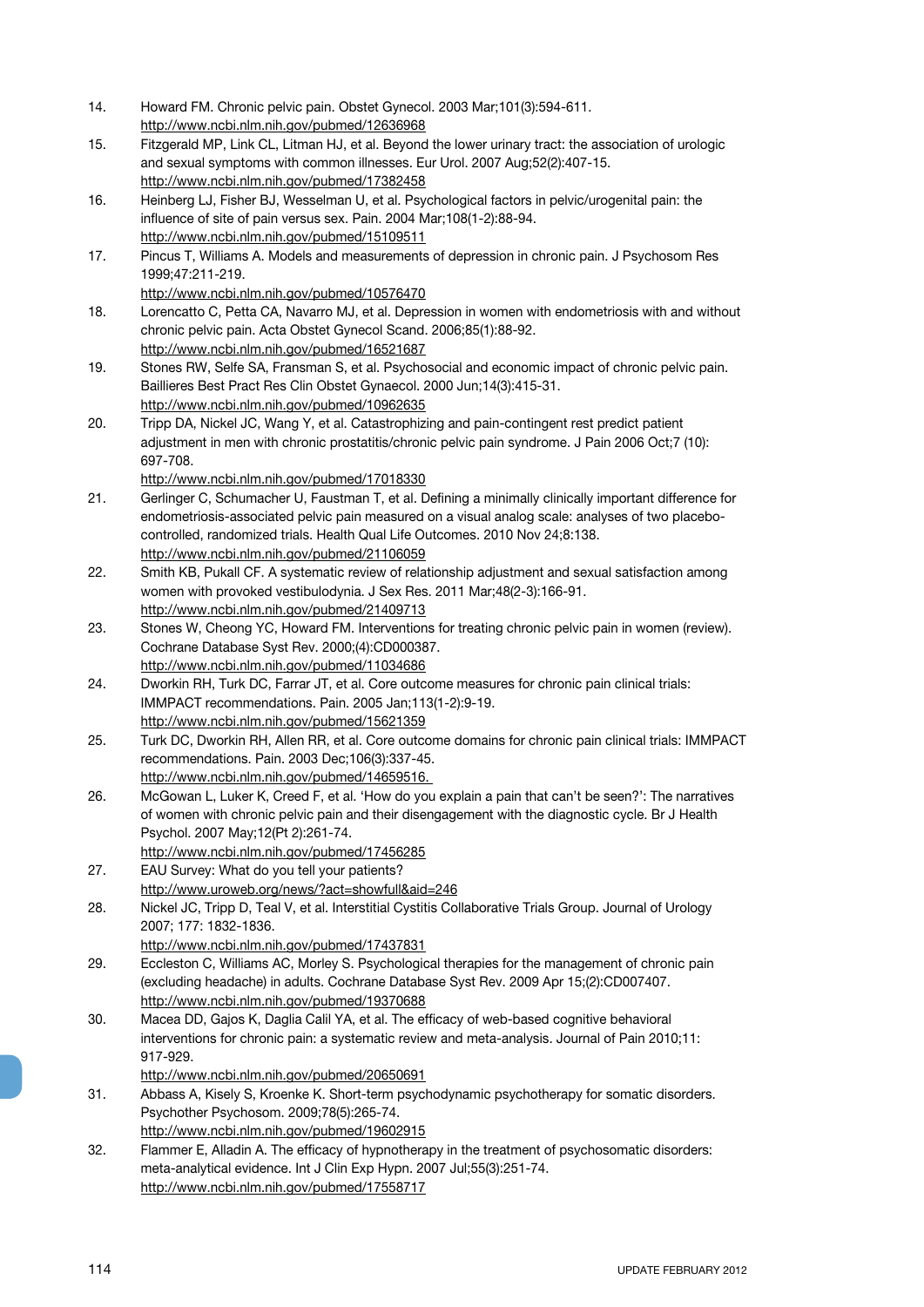- 33. Stetter F, Kupper S. Autogenic training: a meta-analysis of clinical outcome studies. Appl Psychophysiol Biofeedback. 2002 Mar;27(1):45-98. http://www.ncbi.nlm.nih.gov/pubmed/12001885
- 34. Fry RP, Crisp AH, Beard RW. Sociopsychological factors in chronic pelvic pain: a review. J Psychosom Res. 1997 Jan;42(1):1-15. http://www.ncbi.nlm.nih.gov/pubmed/9055210
- 35. Zondervan K, Barlow DH. Epidemiology of chronic pelvic pain. Baillieres Best Pract Res Clin Obstet Gynaecol. 2000 Jun;14(3):403-14.
- http://www.ncbi.nlm.nih.gov/pubmed/10962634 36. Raphael KG, Chandler HK, Ciccone DS. Is childhood abuse a risk factor for chronic pain in adulthood? Curr Pain Headache Rep. 2004 Apr;8(2):99-110. http://www.ncbi.nlm.nih.gov/pubmed/14980144
- 37. Davis MA, Luecken LJ, Zautra AJ. Are reports of childhood abuse related to the experience of chronic pain in adulthood? A meta-analytic review of the literature. Clin J Pain. 2005 Sep-Oct;21(5):398-405. http://www.ncbi.nlm.nih.gov/pubmed/16093745
- 38. Maniglio R. The impact of child sexual abuse on health: a systematic review of reviews. Clin Psychol Rev. 2009 Nov;29(7):647-57.
	- http://www.ncbi.nlm.nih.gov/pubmed/19733950
- 39. Campbell R, Lichty LF, Sturza M, et al. Gynecological health impact of sexual assault. Res Nurs Health. 2006 Oct;29(5):399-413. http://www.ncbi.nlm.nih.gov/pubmed/16977640
- 40. Weijenborg PT, Greeven A, Dekker FW, et al. Clinical course of chronic pelvic pain in women. Pain. 2007 Nov;132 Suppl 1:S117-23. http://www.ncbi.nlm.nih.gov/pubmed/17689866
- 41. Savidge CJ, Slade P, Steward P, et al. Women's perspectives on their experiences of chronic pelvic pain and medical care. J Health Psychol. 1998 Jan;3(1):103-16.. http://www.ncbi.nlm.nih.gov/pubmed/22021346
- 42. Price J, Farmer G, Harris J, et al. Attitudes of women with chronic pelvic pain to the gynaecological consultation: a qualitative study. BJOG. 2006 Apr;113(4):446-52. http://www.ncbi.nlm.nih.gov/pubmed/16489938
- 43. Ehlert U, Heim C, Hellhammer DH. Chronic pelvic pain as somatoform disorder. Psychother Psychosom. 1999 Mar-Apr;68(2):87-94. http://www.ncbi.nlm.nih.gov/pubmed/10026460
- 44. Zondervan KT, Yudkin PL, Vessey MP, et al. The community prevalence of chronic pelvic pain in women and associated illness behaviour. Br J Gen Pract. 2001 Jul;51(468):541-7. http://www.ncbi.nlm.nih.gov/pubmed/11462313
- 45. Meltzer-Brody S, Leserman J, Zolnoun D, et al. Trauma and posttraumatic stress disorder in women with chronic pelvic pain. Obstet Gynecol. 2007 Apr;109(4):902-8. http://www.ncbi.nlm.nih.gov/pubmed/17400852
- 46. Allaire C, Taenzer P. History-taking, physical examination and psychological assessment. In: Jarrell JF, Vilos GJ (editors) Consensus guidelines for the management of chronic pelvic pain. J Obstet Gynaecol Can. 2005 Sep;27(9):869-910. http://www.ncbi.nlm.nih.gov/pubmed/19830953
- 47. Stones RW, Mountfield J. Interventions for treating chronic pelvic pain in women. Cochrane Database Syst Rev. 2000;(4):CD000387.
	- http://www.ncbi.nlm.nih.gov/pubmed/11034686
- 48. Cheong YC, Smotra G, Farquhar C. Non surgical interventions for the management of chronic pelvic pain. Protocol. Cochrane Library 2010; issue 11.
	- http://onlinelibrary.wiley.com/doi/10.1002/14651858.CD008797/abstract
- 49. Bordman R, Jackson B. Below the belt. Approach to chronic pelvic pain. Can Fam Physician. 2006 Dec;52(12):1556-62.
	- http://www.ncbi.nlm.nih.gov/pubmed/17279236
- 50. Haugstad GK, Haugstad TS, Kirste UM, et al. Mensendieck somatocognitive therapy as treatment approach to chronic pelvic pain: Results of a randomized controlled intervention study. Am J Obstet Gynecol. 2006 May;194(5):1303-10. http://www.ncbi.nlm.nih.gov/pubmed/16647914
- 51. Morley SJ, Eccleston C, Williams ACdeC. Systematic review and meta-analysis of randomised controlled trials of cognitive behaviour therapy and behaviour therapy for chronic pain in adults, excluding headache. Pain. 1999 Mar;80(1-2):1-13. http://www.ncbi.nlm.nih.gov/pubmed/10204712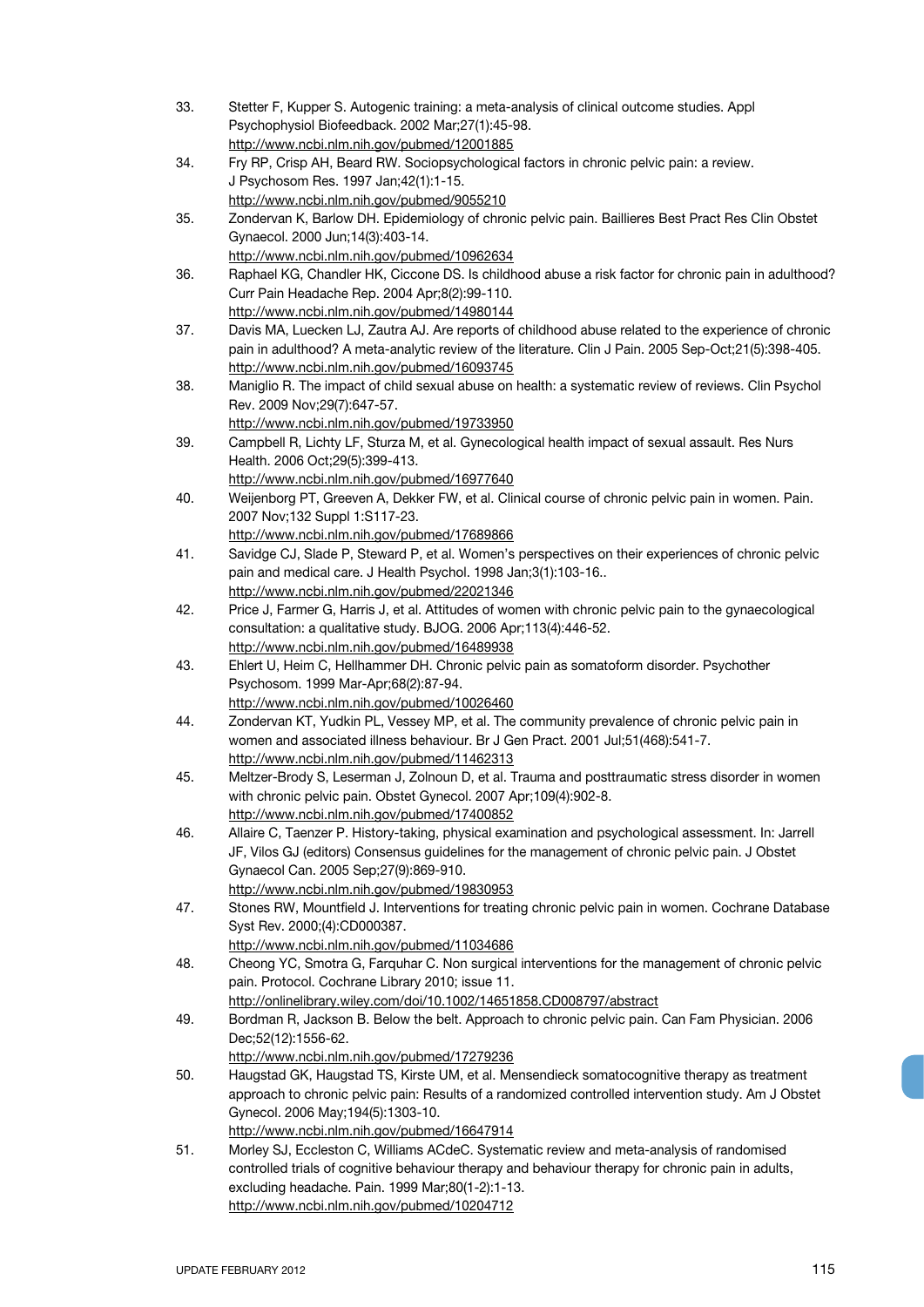52. Farquhar CM, Rogers V, Franks S, et al. A randomized controlled trial of medroxyprogesterone acetate and psychotherapy for the treatment of pelvic congestion. Br J Obstet Gynaecol. 1989 Oct;96(10):1153-62.

http://www.ncbi.nlm.nih.gov/pubmed/2531611

53. Norman SA, Lumley MA, Dooley JA, et al. For whom does it work? Moderators of the effects of written emotional disclosure in a randomized trial among women with chronic pelvic pain. Psychosom Med. 2004 Mar-Apr;66(2):174-83.

http://www.ncbi.nlm.nih.gov/pubmed/15039501

54. Fenton BW, Palmieri PA, Boggio P, et al. A preliminary study of transcranial direct current stimulation for the treatment of refractory pelvic pain. Brain Stimul. 2009 Apr;2(2):103-7. http://www.ncbi.nlm.nih.gov/pubmed/20633407

# **9. PELVIC FLOOR FUNCTION AND CHRONIC PELVIC PAIN**

# **9.1 Introduction**

The pelvic floor is made up of muscles and fascia. The muscles usually function as a composite, although the anterior and posterior components may act in isolation. The pelvic floor has three functions: support, contraction and relaxation.

# **9.2 Function**

In its resting state, the pelvic floor supports the bladder and the urethra in the anterior compartment, the uterus and the vagina in the middle compartment, and the rectum and the anus in the posterior compartment. The integrity of the support function depends on the anatomical position of the muscles, on the resting tone and on the integrity of the fascia. When intra-abdominal pressure rises, the pelvic floor muscles must respond with a contraction occurring simultaneously or before the pressure rise. The latter is termed an anticipatory response or feed-forward loop. Contraction of the pelvic floor muscles results in inward movement of the perineum and upward movement of the pelvic organs. In many situations, other muscles such as the abdominal, adductor and gluteal muscles also contract. There are two types of contraction that can be distinguished: a voluntary contraction, resulting from impulses arising in the cerebral cortex, and a reflex contraction. These contractions not only maintain support of the pelvic organs, they close the urethra, anus and vagina, thus avoiding loss of urine or stools. Contractions also form a defence against introduction of foreign objects into the anus or vagina, and in women, they can protect against sexual penetration. Additionally, detrusor muscle inhibition occurs in parallel with pelvic floor muscle contraction. Pelvic floor muscle contractions play an important role in sexual function. During the arousal phase, pelvic floor muscle contractions are used to increase vasocongestion. During the final phase of the sexual response cycle, a series of involuntary contractions is associated with the physical sensations of orgasm. Pelvic floor muscle relaxation results in a decrease or termination of the squeezing of the urethra, vagina and anus. The perineum and the pelvic organs return to their anatomical resting position. Relaxation of the pelvic floor muscles is needed for voiding, defecation and for sexual intercourse. The muscles of the pelvic floor are integrated in the total muscular girdle of the pelvis, yielding the stability needed for bearing the trunk. Instability in its turn leads to compensatory pelvic floor muscle (over) activity.

## **9.3 Dysfunction**

Pelvic floor dysfunction should be classified according to "The standardisation of terminology of pelvic floor muscle function and dysfunction" (1). This is an international multidisciplinary report from the International Continence Society. By palpation of the pelvic floor muscles, the contraction and relaxation are qualified. Voluntary contraction can be absent, weak, normal or strong, and voluntary relaxation can be absent, partial or complete. Involuntary contraction and relaxation is absent or present.

Based on these signs, pelvic floor muscles can be classified as follows:

- non-contracting pelvic floor
- non-relaxing pelvic floor
- non-contracting, non-relaxing pelvic floor.

Based on symptoms and signs, the following conditions are possible:

normal pelvic floor muscles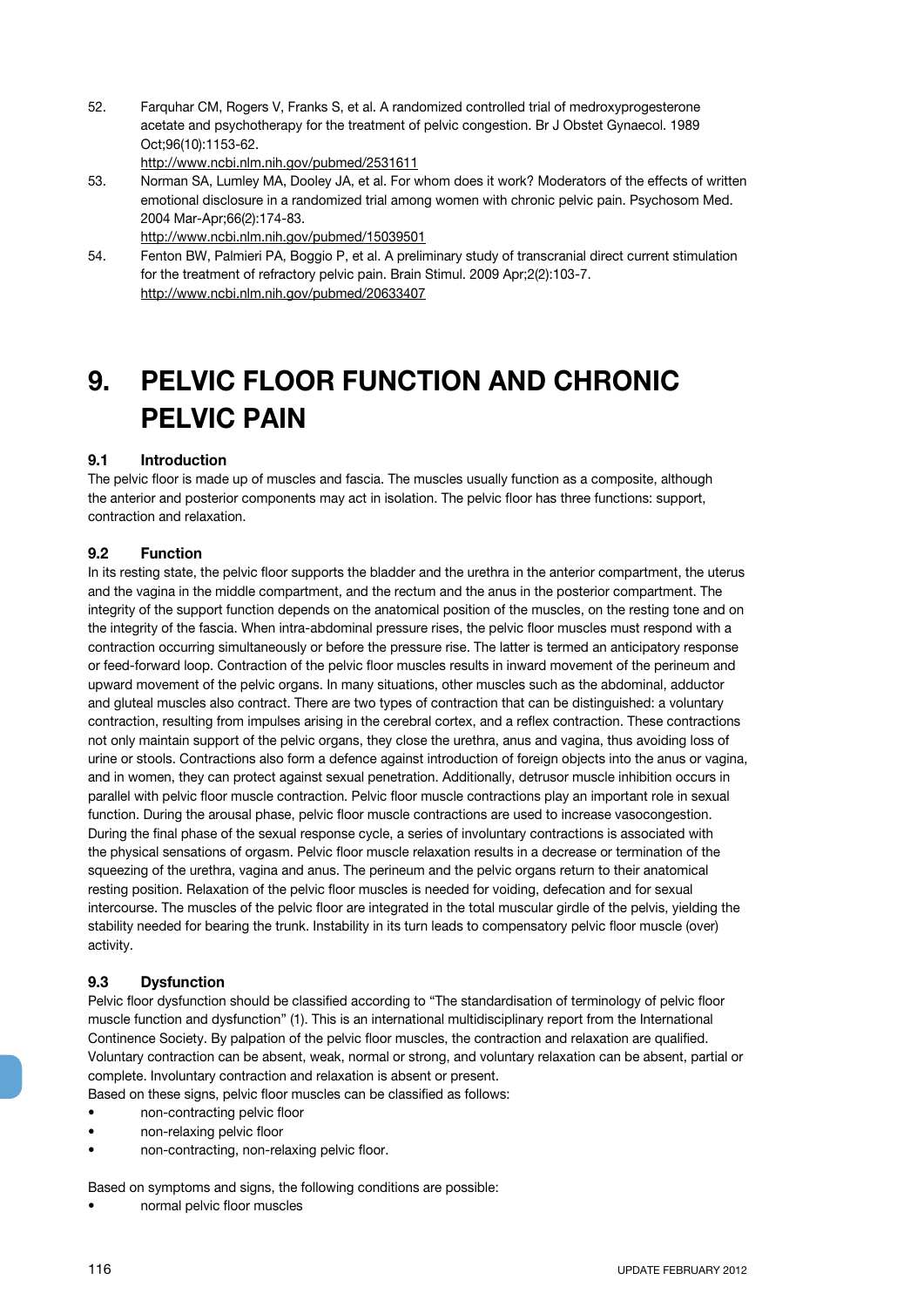- overactive pelvic floor muscles
- underactive pelvic floor muscles
- non-functioning pelvic floor muscles.

Normal pelvic floor muscles relax during urination and contract during coughing. Overactive pelvic floor muscles do not relax during micturition, defecation or during sex and cause dysfunctional voiding, overactive bladder, constipation and dyspareunia (2). Underactive pelvic floor muscles do not contract sufficiently to keep the patient dry. Non-functioning pelvic floor muscles do not show any activity whatsoever and can cause every type of pelvic organ dysfunction.

Overactivity tends to develop over a protracted period, with many causes. A psychological mechanism that is thought to play a role is that contraction of the pelvic floor muscles closes some of the exits of the body (anus and vagina), and helps to keep urine and stool inside. It gives women a defence mechanism against unwanted vaginal penetration of any type. The pelvic floor muscles also help to postpone micturition, which can be of benefit in a social or working environment. In summary, the pelvic floor muscles assist in adaptation to different situations in life.

# **9.4 Pelvic floor muscles and myofascial pain**

Chronic pelvic pain can simply be a form of myalgia, due to misuse of muscles, in this case, the pelvic floor muscles. Studies in the field of chronic prostatitis support the idea that patients with CPP have more muscle spasm and increased muscle tone and pain when palpating the pelvic floor muscles (3). Muscle relaxation can diminish spasm and pain (4). Repeated or chronic muscular overload can activate trigger points in the muscle. A report from the Chronic Prostatitis Cohort Study showed that 51% of patients with prostatitis and only 7% of controls had any muscle tenderness. Tenderness in the pelvic floor muscles was only found in the CPP group (5).

#### *9.4.1 Muscular aspects*

The relationship between muscular dysfunction (especially overactivity) and pelvic pain has been found in several studies. Rectal pain treated with pelvic floor muscle therapy is only relieved when patients learn to relax their pelvic floor muscles (6). The vast majority (92.2%) of men visiting a tertiary centre for pelvic pain had dysfunction of the pelvic floor muscles. This finding was true regardless of evidence of inflammation (prostatitis or cystitis) (7). This relationship has been found in chronic prostatitis (8), BPS (9) and vulvar pain (10). Dysfunction of the pelvic floor directly affects function of the pelvic viscera and vice versa. Both systems can act as the primary signal to the spinal cord, with a cascade of reactions ascending to the central nervous system as a result. The muscle itself ends up with a diminished length, leading to restrictions even when it is in a relaxed state.

## *9.4.2 Neurological aspects*

In 1999, the first ideas about the neurological aspects of the pelvic floor muscles in relation to CPP were published. The probability of central nervous system breakdown in the regulation of pelvic floor function was suggested as a mechanism for development of CPP. Of the patients presenting with pelvic pain, 88% had poor to absent pelvic floor function (11). Basic studies on the role of neurogenic inflammation have also elucidated some important phenomena. Irritation of the prostate, bladder and pelvic floor muscles results in expression of C-fos-positive cells in the CNS. There appears to be convergence of afferent information onto central pathways. Once the central changes have become established, they become independent of the peripheral input that initiated them (12).

## *9.4.3 Myofascial trigger points*

Repeated or chronic muscular overload can activate trigger points in the muscle. Trigger points are defined as hyperirritable spots within a taut band. Other criteria for trigger points are: recognition of the pain as 'familiar', and pain on stretching the muscle. Apart from pain, trigger points prevent full lengthening of the muscle, thereby restricting the range of movement. Pain as a result of these trigger points is aggravated by specific movements and alleviated by certain positions. Positions and movements in which the shortened muscle is stretched are painful. Patients know which activities and postures influence pain. Trigger points can be located within the pelvic floor muscles and in adjacent muscles such as the abdominal, gluteal and ileopsoas muscles. Pain is aggravated by pressure on the trigger point (e.g., pain related to sexual intercourse). Pain also worsens after sustained or repeated contractions (e.g., pain related to voiding or defecation).

## **9.5 Diagnostics of pelvic floor muscle function**

Diagnosing pelvic floor muscle function in patients with CPP starts by taking a complete functional history of the pelvic organ function. The following items certainly should be addressed: lower urinary tract function,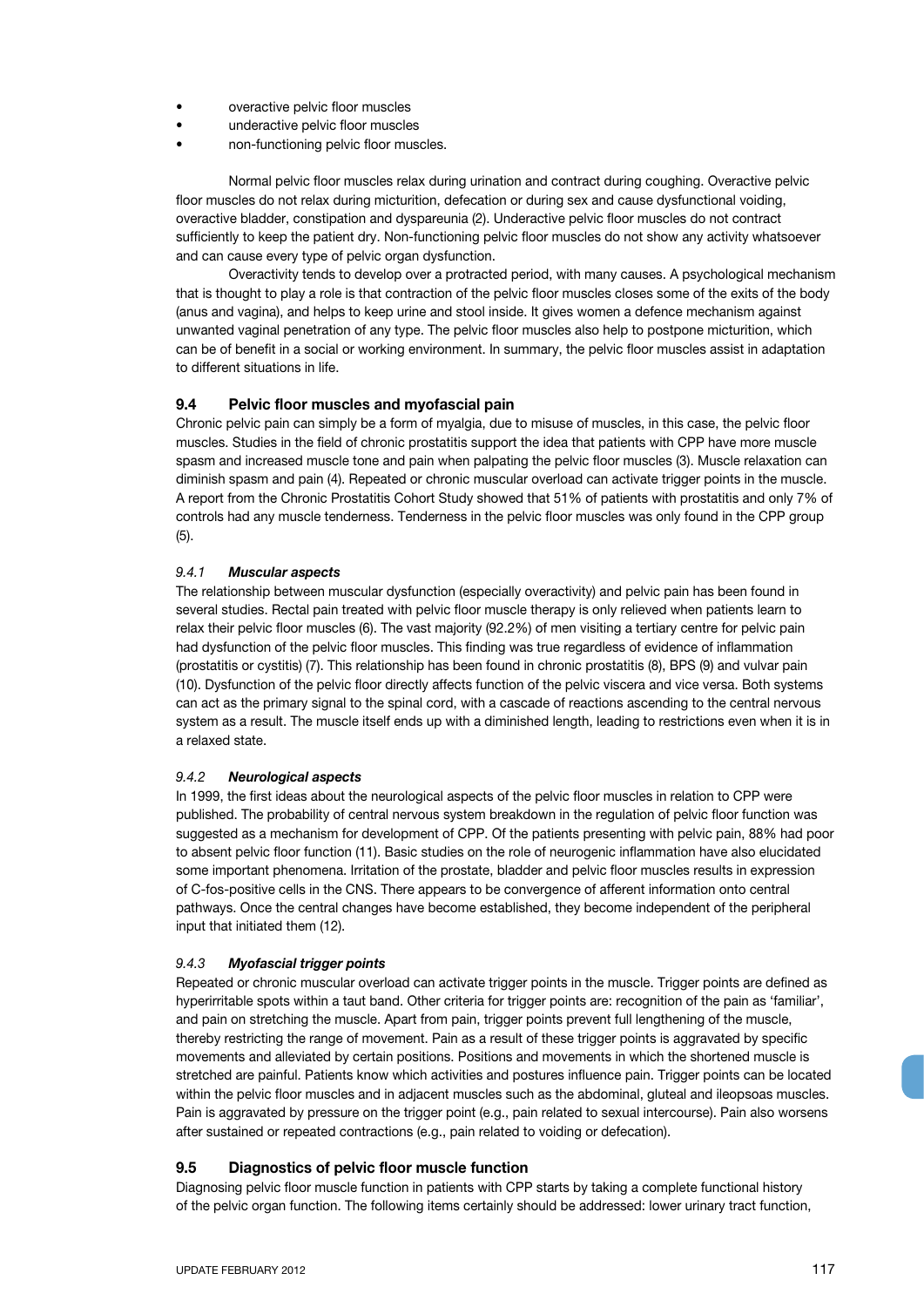anorectal function, sexual function, gynaecological items, presence of pain and psycho-social aspects.

## *9.5.1 Physical examination*

After taking a history, physical examination should be done. Special attention must be paid to the abdominal, inguinal and genital areas, but also to the pelvic alignment. The patient should be asked to point at the location of maximal pain and at the secondary pain points. Palpation of the abdomen with special attention to the muscles may yield pain points that are important for making a treatment plan. A vaginal or rectal examination should be performed to assess the function of the pelvic floor muscles, according to the ICS report. This assessment has been tested and shows satisfactory face validity and intra-observer reliability. It can therefore be considered suitable for use in clinical practice (13). Rectal examination is a good way to test the pelvic floor muscle function in men (14).

## *9.5.2 Electromyography and pressure measurement (EMG)*

Additional examination can be done using electromyography. This is preferably done using an intravaginal or intra-anal probe. This measures the electrical activity of the pelvic floor muscles as a group. It does not reveal anything about the efficacy of the contraction or relaxation. There is good correlation between digital palpation and intravaginal surface EMG (15). To measure the effect pelvic floor muscle contraction, a pressure probe can be used. The measurement of anal pressure is reliable (16), Performance of EMG in different positions gives more insight into the properties of the pelvic floor. EMG is one of the most used input methods for biofeedback. Intraluminal pressure can also be used for this purpose.

# *9.5.3 Imaging*

Anatomical imaging of the pelvic floor muscles can be done using MRI. It is still debatable whether MRI can be of help in diagnosing pudendal entrapment. Functional imaging can be done using techniques such as video-urodynamics (pelvic floor muscles in relation to bladder function) or defecography (pelvic floor muscles in relation to defecation). The reason for this is to exclude disease-specific pain. Repeated imaging studies may be detrimental for the patient because they emphasise somatic causes of the pain.

# *9.5.4 Myofascial trigger points*

There is no accepted reference standard for the diagnosis of trigger points. Data on the reliability of physical examination are conflicting. Reliability is relatively good for tenderness and for recognisable referred pain. It is lower for taut band recognition and local twitch response. The reliability improves when examination is done by experts, who are specially trained in diagnosing trigger points. Other techniques are used for diagnosing trigger points but none has become a standard.Among these are imaging techniques and EMG (17).

In a cohort study of 72 men with CPP, the relationship between the locations of the trigger point and the referred pain was examined. Ninety percent of the patients showed tenderness in the puborectalis muscle and 55% in the abdominal wall muscles. Of the patients in whom trigger points were found in the puborectalis, 93% reported pain in the penis and 57% in the suprapubic region. Patients with trigger points in the abdominal muscles reported pain in the penis (74%), perineum (65%) and rectum (46%) (18).

# **9.6 Treatment of pelvic floor muscle pain**

Treating pelvic floor overactivity and myofascial trigger points should be considered in the management of CPP. Treatment should be done by specialised physiotherapists who are trained not only in the musculoskeletal aspects of pain, but also in the psychological mechanisms and the role of the CNS in chronic pain.

## *9.6.1 Pelvic floor muscle exercise*

For patients with CPP and dysfunction of the pelvic floor muscles, it is very helpful to learn how to relax the muscles when the pain starts. By doing this, the circle of pain-spasm-pain can be interrupted. In the case of shortened muscles, relaxation alone is not enough. Stretching of the muscle is mandatory to regain length and function. Studies on physical therapy for pelvic floor pain syndrome have been sparse. A single blinded RCT with myofascial physical therapy and general massage was carried out in patients with prostate or bladder pain. The global response rate to treatment with massage was significantly better in the prostate than in the bladder pain group (57% vs. 21%). In the prostate pain group, there was no difference between the two treatment arms. In the bladder pain group, myofascial treatment did significantly better than the massage. Massage only improved complaints in the prostate pain group. The fact that the prostate pain group consisted of only men is mentioned as a possible confounding factor (19).

## *9.6.2 Biofeedback and electrostimulation*

Biofeedback can be helpful in the treatment of pelvic floor pain in the process of recognising the action of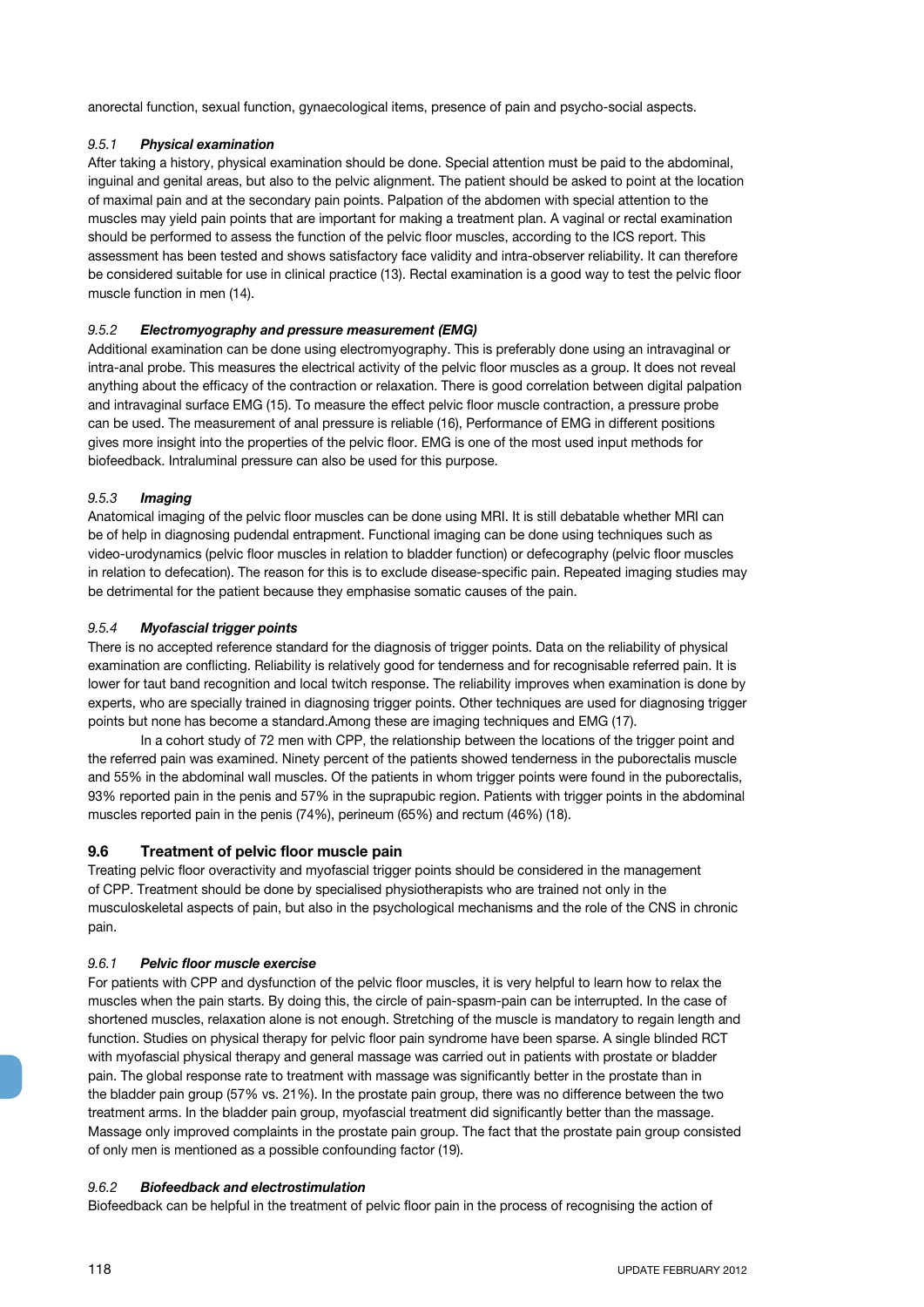the muscles. Visualising the action of the pelvic floor muscles by using biofeedback is an eye opener to many patients. Biofeedback should always be used in consultation with the patient. Special care should be taken when there is a history of negative physical or sexual experiences. The numbers of patients in most studies concerning biofeedback have been small but the results are promising. In a cohort study, 31 patients with CPP syndrome participating in a pelvic floor biofeedback re-education programme were followed. The mean chronic prostatitis symptom index decreased from 23.6 to 11.4. They also measured the pelvic floor muscle activity by EMG using an anal probe. The resting amplitude was taken as a parameter for the ability to relax the pelvic floor muscles. This parameter was 4.9 μV at the start and 1.7 μV at the end of the treatment, so the relaxation improved markedly. There was also a correlation between the decline in EMG values and improvement in prostatitis symptom score (20).

In a study among patients with levator ani syndrome, biofeedback was found to be the most effective therapy. Other modalities used were electrostimulation and massage. Adequate relief was reported by 87% in the biofeedback group, 45% for electrostimulation, and 22% for massage (6). A review on biofeedback in pelvic floor dysfunction has shown that biofeedback is better than placebo or sham treatment. An odds ratio of 5.8 favouring biofeedback has been calculated based on three studies (21).

#### *9.6.3 Myofascial trigger point release*

The treatment of myofascial trigger points has different options. There are three groups of treatment: (1) manual therapy: pressure and release, compression, spray and stretch; (2) dry needling: putting a solid filiform needle directly in the trigger point, repeatedly and in an up and down pecking motion; and (3) wet needling: injection of lidocaine or botulinum toxin into the trigger point. The evidence for all the different treatments is weak. In most studies, no significant difference between these techniques has been found. One problem is that most of the studies were small and heterogeneous with regard to the patients and methods. This is especially true for comparing any technique with sham or placebo treatment. For manual therapy, central trigger points are treated by stretching the muscle because this inactivates it. Trigger points lying in the attachment of the muscle to the bone are treated using direct manual therapy. Other well-known techniques such as biofeedback and neuromuscular stimulation have been used in the treatment of trigger points. There is no evidence that manual techniques are more effective than no treatment (22). In most studies of dry needling, it has been compared with wet needling. Different systematic reviews have come to the conclusion that, although there is an effect of needling on pain, it is neither supported nor refuted that this effect is better than placebo (23). Other reviews have concluded that the same is true for the difference between dry and wet needling (24,25).

#### *9.6.4 Botulinum A toxin*

Botulinum A toxin (BTX-A) is an inhibitor of acetylcholine release at the neuromuscular junction and has a paralysing effect on striated muscles. BTX-A has been injected into trigger points. It is more expensive than lidocaine and has not been proven to be more effective (26). Reviews do not support the injection of BTX-A into trigger points (27).

Pelvic floor muscle overactivity plays a role in CPP. BTX-A, as a muscle relaxant, can be used to reduce the resting pressure in the pelvic floor muscles. In women with high resting pressure in the pelvic floor muscles, it has been found that BTX-A lowers this pressure significantly. The magnitude of reduction was significantly higher than that in the placebo group. On the pain score (VAS), no intergroup differences were found in this relatively small randomised study (28). BTX-A can also be injected at the sphincter level to improve urination or defecation. Relaxation of the urethral sphincter alleviates the bladder problems and secondarily the spasm. In a cohort study of 13 patients with CPP, BTX-A was injected into the external urethral sphincter. Subjectively, 11 patients reported a substantial change in pain symptoms, from 7.2 to 1.6 on a visual analogue scale (29).

#### *9.6.5 Pain management*

The physiotherapist is part of the pain management team, together with the pain doctor and the psychologist. The therapeutic options for physiotherapists may not be the same in every country. Physiotherapists can either specifically treat the pathology of the pelvic floor muscles, or more generally treat myofascial pain if it is part of the pelvic pain syndrome.

## **9.7 Conclusions and recommendations: pelvic floor function**

| <b>Conclusions</b>                                                                                       |    |
|----------------------------------------------------------------------------------------------------------|----|
| The ICS classification is suitable for clinical practice.                                                | 2a |
| Overactivity of the pelvic floor muscles is related to chronic pelvic pain, prostate, bladder and vulvar | 2a |
| pain.                                                                                                    |    |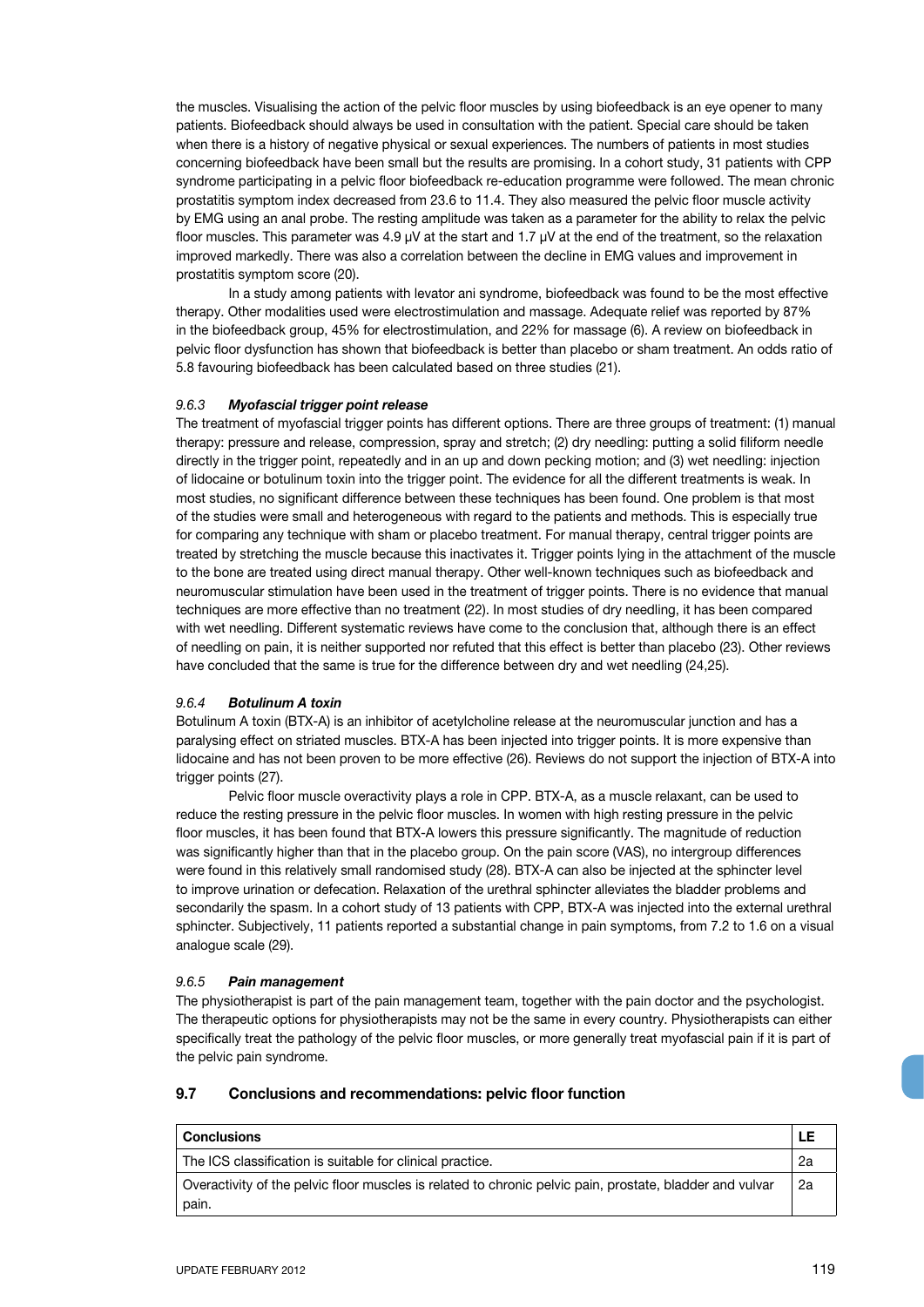| The overactivity of the pelvic floor muscles is an input to the central nervous system causing central<br>sensitisation.             | 2b |
|--------------------------------------------------------------------------------------------------------------------------------------|----|
| There is no accepted standard for diagnosing myofascial trigger points.                                                              | 2a |
| There is a relation between the location of trigger point and the region where the pain is perceived.                                | 3  |
| Myofascial treatment is effective in prostate- and bladder pain syndrome.                                                            | 1b |
| Biofeedback improves the outcome of myofascial therapy for pelvic floor dysfunction.                                                 | 1a |
| Trigger point release is effective in treating muscle and referred pain, but there is no preference from<br>one method over another. | 1a |

| <b>Recommendations</b>                                                                                                      | <b>GR</b> |
|-----------------------------------------------------------------------------------------------------------------------------|-----------|
| We recommend the use of the ICS classification on pelvic floor muscle function and dysfunction.                             | A         |
| In patients with chronic pelvic pain syndrome we suggest to actively look for the presence of<br>myofascial trigger points. | B         |
| In patients with chronic pelvic pain syndrome we suggest to apply pelvic floor muscle treatment as<br>first line treatment. | В         |
| In patients with an overactive pelvic floor we recommend biofeedback as therapy adjuvant to muscle<br>exercises.            | A         |
| When myofascial trigger points are found we recommend treatment by pressure or needling.                                    | A         |

#### **Figure 17: assessment and treatment pelvic floor function**

| <b>Assessment</b>                     | <b>Treatment</b>    |                                                                        |
|---------------------------------------|---------------------|------------------------------------------------------------------------|
|                                       |                     |                                                                        |
| Palpation of the<br>muscles           | Grade A recommended | Use the International Continence Society classification of dysfunction |
|                                       |                     |                                                                        |
|                                       |                     | Use biofeedback in combination with muscle exercises                   |
| Testing of pelvic                     |                     |                                                                        |
| floor function                        |                     | Treat myofascial triggerpoints using pressure or needling              |
|                                       |                     |                                                                        |
| Pelvic floor muscle<br><b>EMG</b>     |                     |                                                                        |
|                                       |                     |                                                                        |
| Test for myofascial                   | Grade B recommended | Look actively for the presence of myofascial triggerpoints             |
|                                       |                     |                                                                        |
| Triggerpoints                         |                     | Apply pelvic floor muscle therapy as first line treatment              |
|                                       |                     |                                                                        |
| History of all the<br>involved organs |                     |                                                                        |
|                                       |                     | The role and options of a physiotherapist may difer between countries  |
| Standardised                          | Other comments      |                                                                        |
| questionnaires                        |                     |                                                                        |

## **9.8 References**

- 1. Messelink EJ, Benson T, Berghmans B et al. Standardisation of terminology of pelvic floor muscle function and dysfunction: report from the pelvic floor clinical assessment group of the International Continence Society. Neurourol Urodyn. 2005;24(4):374-80. http://www.ncbi.nlm.nih.gov/pubmed/15977259
- 2. Messelink EJ. The overactive bladder and the role of the pelvic floor muscles. BJU Int 1999 Mar;83Suppl 2:31-5.

http://www.ncbi.nlm.nih.gov/pubmed/10210602

- 3. Hetric DC, Ciol MA, Rothman I, et al. Musculoskeletal dysfunction in men with chronic pelvic pain syndroime type III: a case-control study. J Urol. 2003 Sep;170(3):828-31. http://www.ncbi.nlm.nih.gov/pubmed/12913709
- 4. Clemens JQ, Nadler RB, Schaeffer AJ, et al. Biofeedback, pelvic floor re-education, and bladder training for male chronic pelvic pain syndrome. Urology. 2000 Dec 20;56(6):951-5. http://www.ncbi.nlm.nih.gov/pubmed/11113739
- 5. Shoskes DA, Berger R, Elmi A.,et al. Muscle tenderness in Men with Chronic Prostatitis/Chronic Pelvic Pain syndrome: The Chronic Prostatitis Cohort Study. J Urol. 2008 Feb;179(2):556-60 http://www.ncbi.nlm.nih.gov/pubmed/18082223
- 6. Chiarioni G, Nardo A, Vantini I, et al. Biofeedback Is Superior to Electrogalvanic Stimulation and Massage for Treatment of Levator Ani Syndrome. Gastroenterology. 2010 Apr;138(4):1321-9. http://www.ncbi.nlm.nih.gov/pubmed/20044997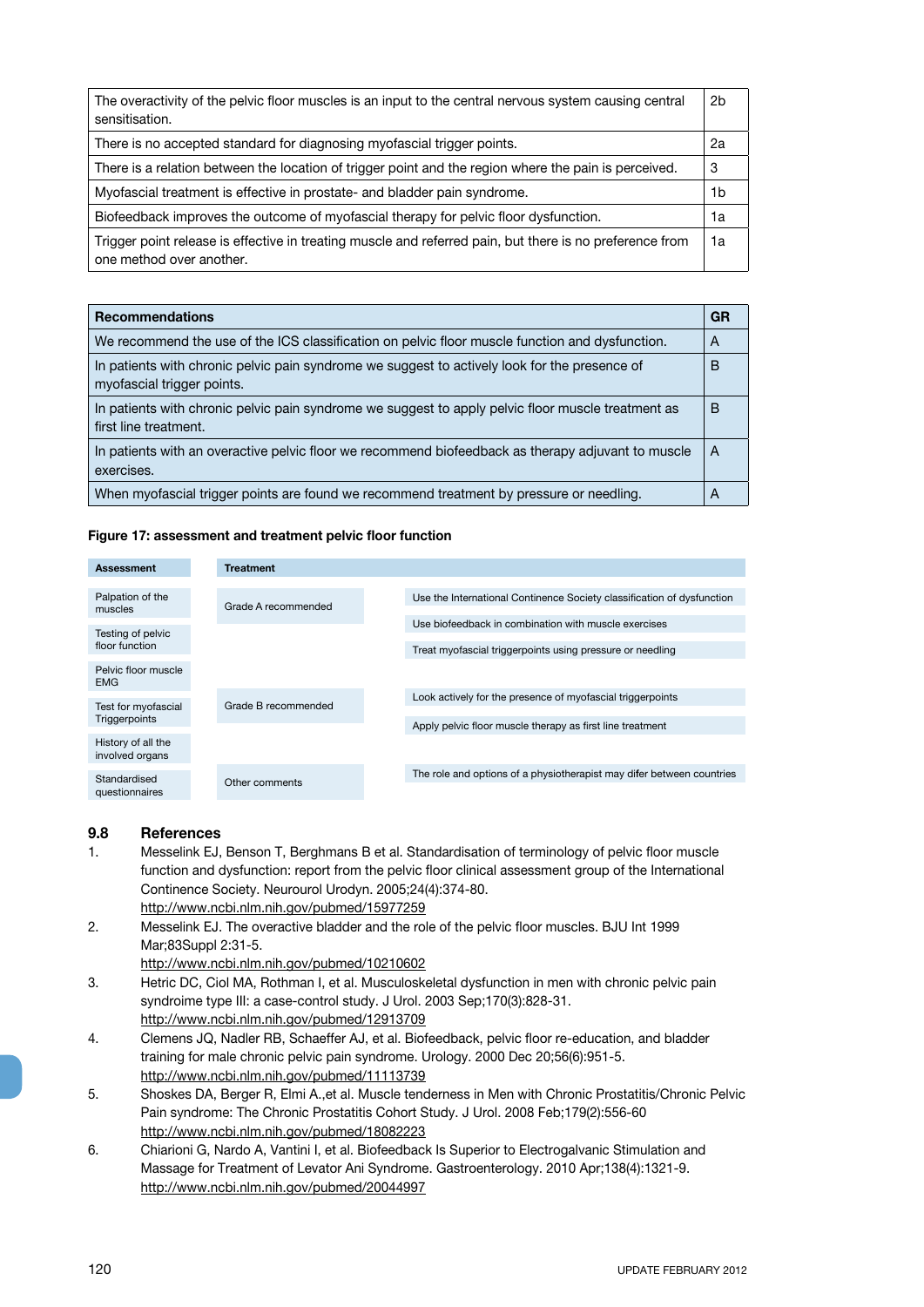- 7. Zermann DH, Ishigooka M, Doggweiler R, Schmidt RA. Chronic prostatitis: a myofascial pain syndrome? Infect Urol 1999;12:84-6.
- 8. Shoskes DA, Berger R, Elmi A, et al. Muscle tenderness in Men with Chronic Prostatitis/Chronic Pelvic Pain syndrome: The Chronic Prostatitis Cohort Study. J Urol. 2008 Feb;179(2):556-60. http://www.ncbi.nlm.nih.gov/pubmed/18082223
- 9. Peters KM. Prevalence of Pelvic floor dysfunction in patients with Interstitial Cystitis. Urology. 2007 Jul;70(1):16-8.
	- http://www.ncbi.nlm.nih.gov/pubmed/17656199
- 10. Reissing ED, Brown C, Lord MJ, et al. Pelvic floor muscle functioning in women with vulvar vestibulitis syndrome. J Psychosom Obstet Gynaecol. 2005 Jun;26(2):107-13. http://www.ncbi.nlm.nih.gov/pubmed/16050536
- 11. Zermann DH, Ishigooka M, Doggweiler R, et al. Neurourological insights into the etiology of genitourinary pain in men. J Urol. 1999 Mar;161(3):903-8. http://www.ncbi.nlm.nih.gov/pubmed/10022711
- 12. Ishigooka M, Zermann DH, Doggweiler, et al. Similarity of distributions of spinal C-fos and plasma extravasation after acute chemical irritation of the bladder and the prostate. J Urol. 2000 Nov;164(5):1751-6.
	- http://www.ncbi.nlm.nih.gov/pubmed/11025764
- 13. Slieker-ten Hove MC, Pool-Goudzwaard AL, Eijkemans MJ, et al. Face validity and reliability of the first digital assessment scheme of pelvic floor muscle function conform the new standardized terminology of the International Continence Society. Neurourol Urodyn. 2009;28(4):295-300. http://www.ncbi.nlm.nih.gov/pubmed/19090583
- 14. Wydaele JJ, Van Eetvelde B. Reproducibility of digital testing of the pelvic floor muscles in men. Arch Phys Med Rehabil. 1996 Nov;77(11):1179-81. http://www.ncbi.nlm.nih.gov/pubmed/8931532
- 15. Romanzi LJ, Polaneczky M, Glazer HI. Simple test of pelvic muscle contraction during pelvic examination: correlation to surface electromyography. Neurourol Urodyn. 1999;18(6):603-12 http://www.ncbi.nlm.nih.gov/pubmed/10529708
- 16. Dorey G, Swinkels A. Test Retest Reliability of Anal Pressure Measurements in Men with Erectile Dysfunction. Urol Nurs. 2003 Jun;23(3):204-12. http://www.ncbi.nlm.nih.gov/pubmed/12861738
- 17. Lucas N, Macaskill P, Irwig L, et al. Reliability of physical examination for diagnosis of myofascial trigger points: a systematic review of the literature. Clin J Pain. 2009 Jan;25(1):80-9. http://www.ncbi.nlm.nih.gov/pubmed/19158550
- 18. Anderson RU, Sawyer T, Wise D, et al. Painful myofascial trigger points and pain sites in men with chronic prostatitis/chronic pelvic pain syndrome. J Urol. 2009 Dec;182(6):2753-8. http://www.ncbi.nlm.nih.gov/pubmed/19837420
- 19. FitzGerald MP, Anderson RU, Potts J, et al. Randomized multicenter feasibility trial of myofascial physical therapy for the treatment of urological chronic pelvic pain syndromes. J Urol. 2009 Aug;182(2):570-80.
	- http://www.ncbi.nlm.nih.gov/pubmed/19535099
- 20. Cornel EB, van Haarst EP, Schaarserg RW, et al. The effect of biofeedback physical therapy in men with chronic pelvic pain syndrome type III. Eur Urol. 2005 May;47(5):607-11. http://www.ncbi.nlm.nih.gov/pubmed/15826751
- 21. Koh CE, Young CJ, Young JM, et al. Systematic review of randomized controlled trials of the effectiveness of biofeedback for pelvic floor dysfunction. Br J Surg. 2008 Sep;95(9):1079-87. http://www.ncbi.nlm.nih.gov/pubmed/18655219
- 22. de las Penas CF, Sohrbeck Campo M, Fernandez Carnero J, et al. Manual therapies in myofascial trigger point treatment: a systematic review.
- 23. Tough EA, White AR, Cummings TM, et al. Acupuncture and dry needling in the management of myofascial trigger point pain: a systematic review and meta-analysis of randomised controlled trials. Eur J Pain. 2009 Jan;13(1):3-10. http://www.ncbi.nlm.nih.gov/pubmed/18395479
- 24. Cummings TM, White AR. Needling therapies in the management of myofascial trigger point pain: a systematic review. Arch Phys Med Rehabil. 2001 Jul;82(7):986-92. http://www.ncbi.nlm.nih.gov/pubmed/11441390
- 25. Scott NA, Guo B, Barton PM, et al. Trigger point injections for chronic non-malignant musculoskeletal pain: a systematic review. Pain Med. 2009 Jan;10(1):54-69. http://www.ncbi.nlm.nih.gov/pubmed/18992040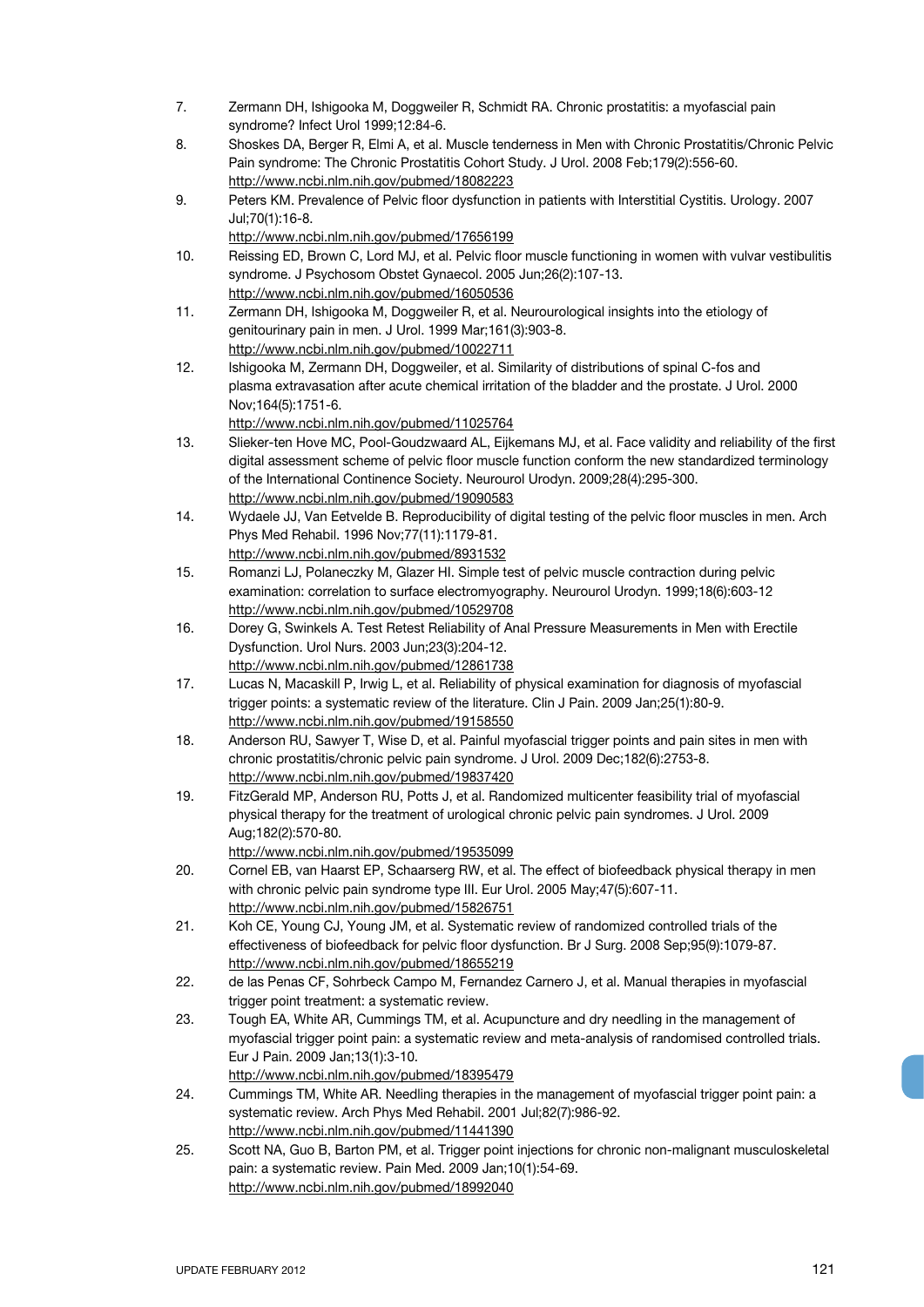- 26. Kamanli A, Kaya A, Ardicoglu O, et al. Comparison of lidocaine injection, botulinum toxin injection, and dry needling to trigger points in myofascial pain syndrome. Rheumatol Int. 2005 Oct;25(8):604-11. http://www.ncbi.nlm.nih.gov/pubmed/15372199
- 27. Ho KY, Tan KH. Botulinum toxin A for myofascial trigger point injection: a qualitative systematic review. Eur J Pain. 2007 Jul;11(5):519-27. http://www.ncbi.nlm.nih.gov/pubmed/17071119
- 28. Abbott JA, Jarvis SK, Lyons SD, et al. Botulinum toxin type A for chronic pain and pelvic floor spasm in women: a randomized controlled trial. Obstet Gynecol. 2006 Oct;108(4):915-23. http://www.ncbi.nlm.nih.gov/pubmed/17012454
- 29. Zermann D, Ishigooka M, Schubert J, et al. Perisphincteric injection of botulinum toxin type A. A treatment option for patients with chronic prostatic pain? Eur Urol. 2000 Oct;38(4):393-9. http://www.ncbi.nlm.nih.gov/pubmed/11025376

# **10. GENERAL TREATMENT OF CHRONIC PELVIC PAIN**

# **10.1 Introduction**

Chronic pelvic pain (CPP) is well defined and involves multiple mechanisms as described in previous chapters. The management requires a holistic approach with biological, psychological and social components. This chapter looks solely at general treatments and should be used as part of a management plan including the interventions suggested in the specific chapters above.

Despite the developments in basic science, there has not been the same in pharmacological intervention. It is recognised that there are often central mechanisms involved in CPP. This chapter looks at general treatments for pain (both peripheral and central) and not the specific treatments mentioned in the chapters 2 and 6.

Despite the frequency of CPP, relatively few studies have specifically looked at the medications used in CPP patients (1). As a result, a wider look at the literature has been undertaken, including the agents used for central and neuropathic pain. Further specific research is required in this group of patients.

The agents concerned are divided for ease of description. Combinations often provide a greater benefit than individual agents. They may also allow lower dosages of each agent and thus minimise the side effects.

The aim of using these drugs is to allow patients to improve their QoL. This is best measured by assessing their function as well as pain severity. If the addition of these agents does not allow this, then they should be withdrawn. Unfortunately, the failure of one agent to provide benefit does not mean that there is an alternative. If the benefit is limited by side effects, then the lowest effective dose should be found (by dose titration). In some circumstances, patients can tolerate a higher level of pain and have fewer side effects.

If the use of simple analgesics fails to provide adequate benefit, then one should consider using the neuropathic agents, and if there is no improvement, consider involving a specialist pain management centre with an interest in pelvic pain.

# **10.2 Simple analgesics**

# **Paracetamol (acetaminophen)**

Paracetamol is a well-tolerated analgesic in a class of its own. This is an antipyretic analgesic with a central mechanism of action(2). It is often available over the counter without prescription. There is evidence that paracetamol is beneficial in managing somatic and arthritic pain. (3-5). There is little evidence for its use in CPP but it should be considered if it has not already been tried.

## **Non-steroidal anti-inflammatory agents (NSAIDs)**

This is a group of agents that include salicylic acid. They have had significant publicity over recent years. They are anti-inflammatory, antipyretic analgesics that act by inhibiting the enzyme cyclo-oxygenase (COX). They have a peripheral effect, hence their use in painful conditions involving peripheral or inflammatory mechanisms.

They are commonly used for pelvic pain because many are available over the counter and are usually well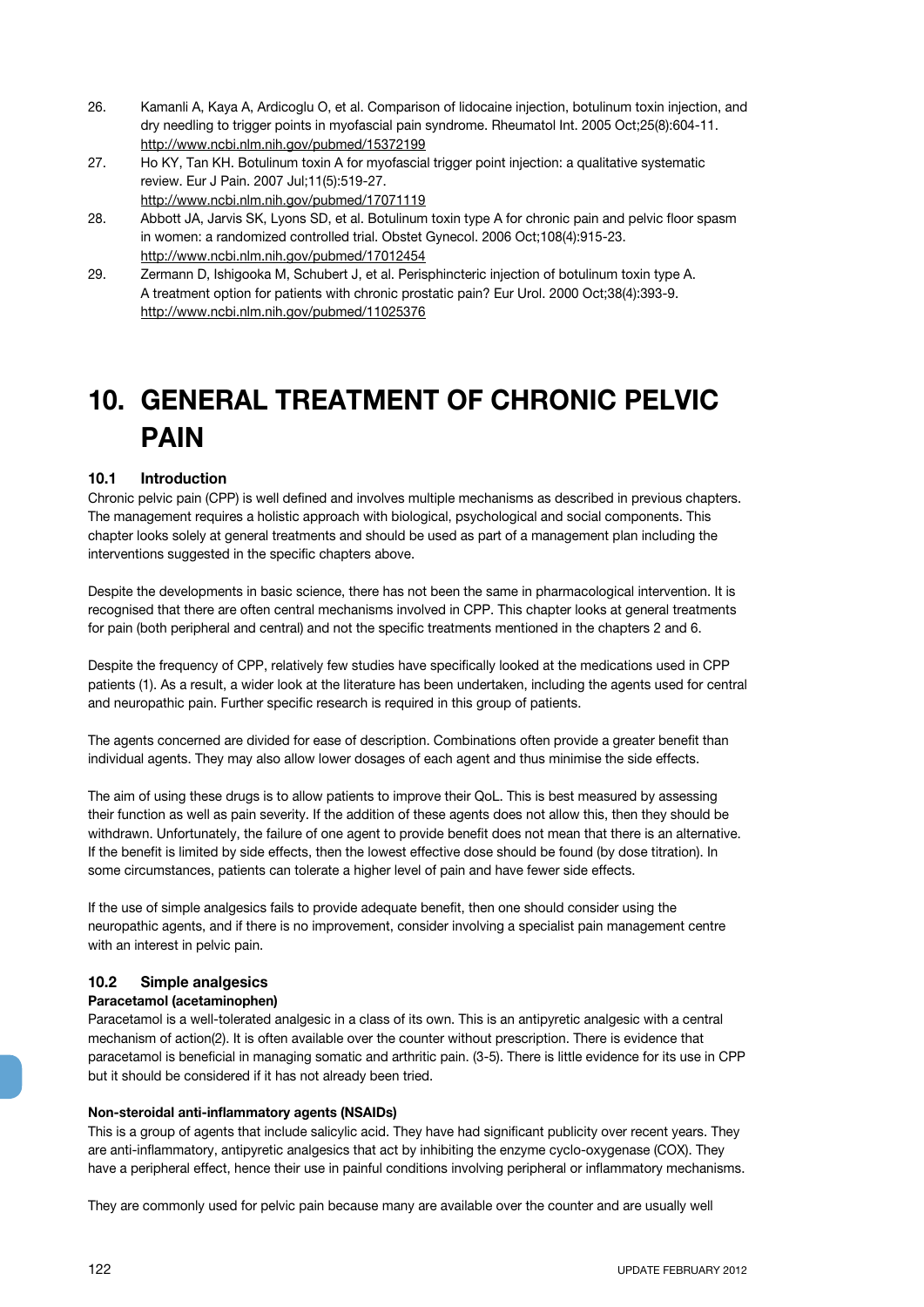tolerated. The evidence for their benefit is often weak or non-existent. It should be remembered that they do have side effects, which may be significant. There is no good evidence to suggest one NSAID over another for pelvic pain.

For pelvic pain in which inflammatory processes are considered to be involved, such as dysmenorrhoea (6), NSAIDs are more effective than placebo and paracetamol, but with a higher incidence of side effects. For pelvic pain in which central mechanisms may be incriminated, such as endometriosis (7), then the evidence is lacking for NSAIDs despite their common use.

Guidelines for use of NSAIDs and COX-2 selective agents have been developed. They have more side effects than paracetamol, including indigestion, headaches and drowsiness.

At a practical level, NSAIDs could be considered as analgesics for patients with pelvic pain. They should be tried (having regard for the cautions and contraindications for use) and the patient reviewed for improvement in function as well as analgesia. If this is not achieved, or there are side effects, then the NSAID should be stopped.

#### **Neuropathic analgesics**

This is a group of agents that are not simple analgesics but are used to modulate neuropathic or centrally mediated pain. There are several classes used with a recognised benefit in pain medicine. They are taken on a regular basis rather than as required. They all have side effects that limit their use in some patients.

In the UK, the National Institute for Health and Clinical Excellence (NICE) has reviewed the pharmacological management of neuropathic pain (8). There is further guidance in progress for the management of neuropathic pain in the non-specialist setting.

Not all the agents have a licence for use in pain management but there is a history and evidence to demonstrate their benefit. The evidence for treatment of CPP is lacking but is present for other painful conditions. For this chapter, most of the evidence is from non-pelvic pain sources.

The general method for using these agents is by titrating the dose against benefit and side effects. The aim is for patients to have an improvement in their QoL, and is often best assessed by alterations in their function. Side effects frequently limit the use of these agents.

It is common to use these agents in combinations but studies comparing different agents against each other or in combination are lacking.

#### *10.2.1 Antidepressants*

#### *10.2.1.1 Tricyclic antidepressants*

This is a group of drugs with multiple mechanisms of action. They have a long history of use in pain medicine and have been subjected to a Cochrane review (9). This suggests that they are effective for neuropathic pain with numbers needed to treat (NNT) of approximately three.

Amitriptyline is the most commonly used member of this group at doses from 10 to 75 mg/day (sometimes rising to 150 mg/day). This is titrated against benefit or side effects and taken at night (8). Nortriptyline and imipramine are often used as alternatives.

#### *10.2.1.2 Other antidepressants*

Venlafaxine is a serotonin and noradrenalin reuptake inhibiter (SNRI). It does not have a license for managing neuropathic pain but there is evidence of its benefit in chronic pain (8). There are cautions particularly in patients with heart disease. This is a drug best used by those familiar with its use.

Duloxetine is a newer SNRI antidepressant. It is used for depression, urinary stress incontinence and neuropathic pain. There is moderately strong evidence for a benefit in diabetic neuropathy and fibromyalgia at a dose of 60 mg/day (10). Side effects are common and may result in its discontinuation.

Selective serotonin reuptake inhibitors (SSRIs) are antidepressants with fewer side effects. They are effective for depression but there have been insufficient studies to demonstrate their benefit in pelvic or neuropathic pain (9,11,12).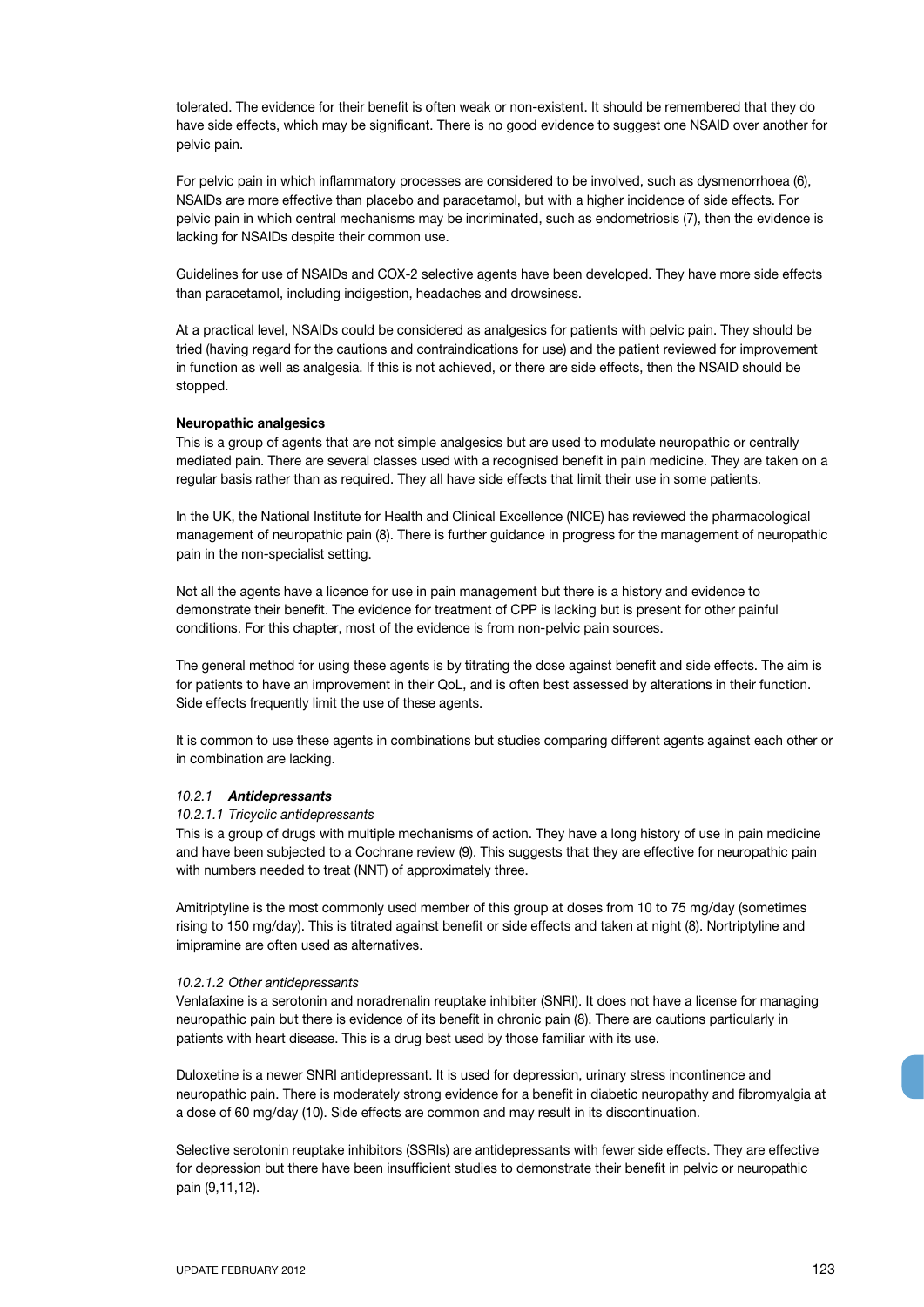#### *10.2.2 Anticonvulsants*

This group of drugs are commonly used in the management of neuropathic pain. There have been general studies as well as some looking more particularly at pelvic pain. Individual agents have been systematically reviewed. Their use is suggested in the NICE Neuropathic Guidelines (8).

Carbamazepine has a long history of use in neuropathic pain. Evidence exists for its benefit (13). It should be remembered that the trials have tended to be of short duration, showing only moderate benefit. There are side effects; some of which may be serious. With more recently developed agents becoming available, with fewer serious side effects, carbamazepine is no longer a first-choice agent.

Gabapentin is commonly used for neuropathic pain and has been systematically reviewed (14). It provides good quality relief with NNT of approximately six. This is a more conservative estimate than in previous reports. Side effects are common, notably drowsiness, dizziness and peripheral oedema. These effects do limit compliance but are often tolerated by patients. The doses involved were all greater than 1.2 g/day. For upper dose levels, reference should be made to local formularies, and many clinicians do not routinely exceed 2.4g/ day in divided doses (most commonly three times daily).

One study of women with CPP has suggested that gabapentin alone or in combination with amitriptyline provides better analgesia then amitriptyline alone (15).

Pregabalin is another commonly used neuromodulator. There is good evidence for its efficacy in some neuropathic conditions but the NNT varies depending on the condition (16). The dose for benefit is in the range of 300 to 600 mg/day. The same systematic review has found that doses less than 150 mg/day are unlikely to provide benefit. As with gabapentin, side effects are relatively common and may not be tolerated by patients.

Other anticonvulsants are available but not commonly used for managing pain.

#### *10.2.3 Other agents*

Other agents can be used in the management of neuropathic pain but are best limited to those that are specialists in the management of pain and familiar with their use. They tend to be considered after the standard options have been exhausted. As with all good pain management, they are used as part of a comprehensive management plan.

Topical capsaicin has been used for neuropathic pain either by repeated low-dose (0.075%) administration or more recently as a single high dose (8%). Topical application (usually to an area of hyperaesthesia or allodynia) is more inconvenient than for other medications, and capsaicin does cause initial heat on application. Skin sensitivity is a limiting factor and may not be well tolerated. A systematic review has suggested there may be benefit in some patients (17). Care should be taken to ensure that unused cream or that washed off the hands following application is not inadvertently transferred to other areas of skin or mucous membranes.

Antipsychotics have been used and despite limited research, a systematic review has suggested that further research should be undertaken on the atypical antipsychotics, which have fewer side effects and are better tolerated than the older antipsychotics (18).

## **10.3 Opioids**

Opioids are used for chronic non-malignant pain and may be beneficial for a small number of patients. Often patients will stop taking oral opioids due to side effects or insufficient analgesia(19).

They should only be used in conjunction with a management plan and with consultation between clinicians experienced in their use. It is suggested that a pain management unit should be involved along with the patient and their primary care physician.

There are well established guidelines for the use of opioids in pain management as well as considering the potential risks (20). There is also information available on line for patients (21,22).

Opioid rotation is used in palliative care and to some extent in non-cancer pain. The evidence is clinical, largely anecdotal, or from small trials and is not convincing (23). The rational is that if a patient has significant side effects and inadequate analgesia to one opioid then swapping to another agent may be better tolerated.

There are several agents available in the group. They can be divided into weak (e.g., codeine, dihydrocodeine and tramadol) or strong opioids (e.g., morphine, oxycodone, fentanyl and hydromorphone).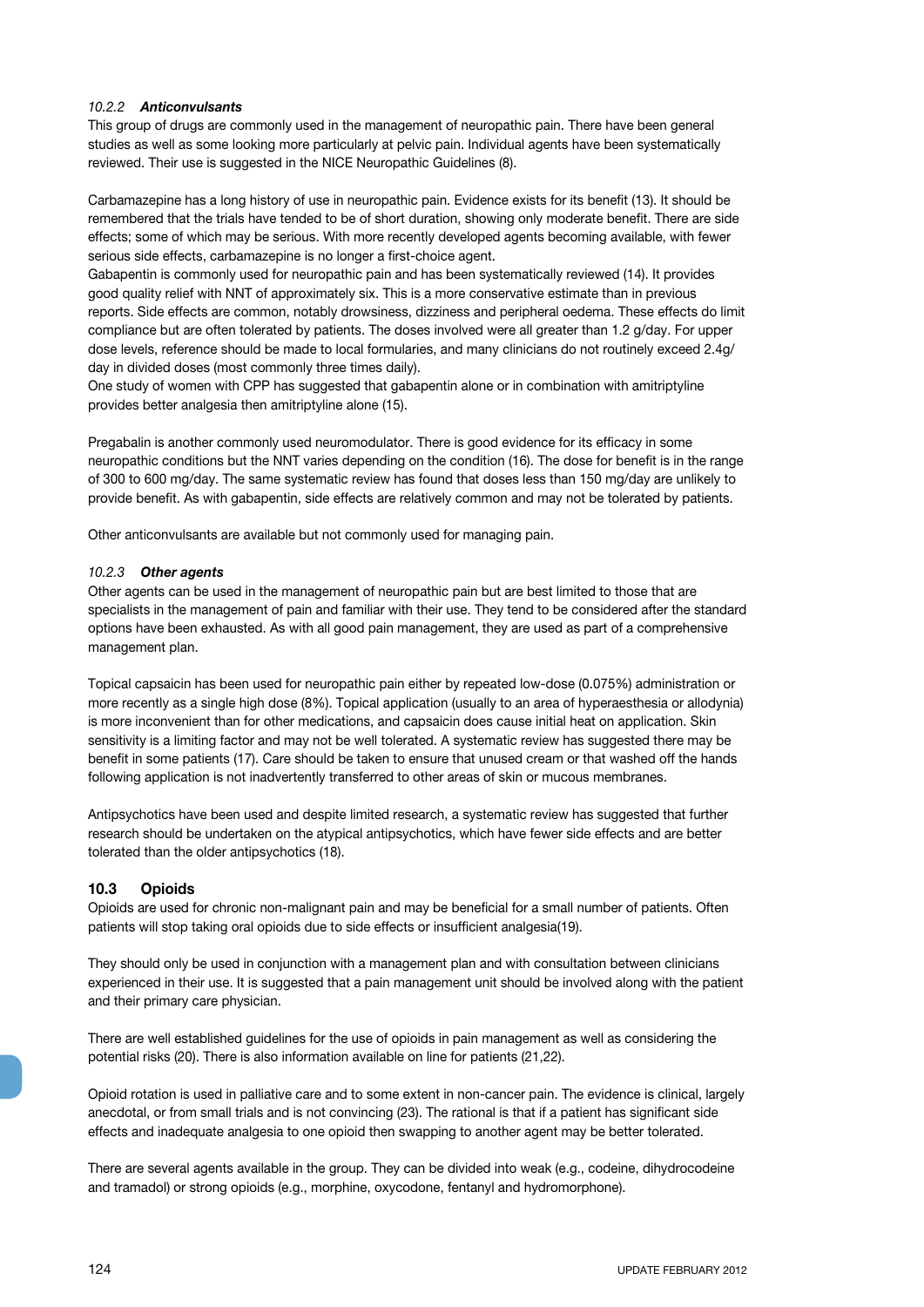Oral administration is preferable, but if poorly tolerated, a percutaneous (patch) route may have advantages. More invasive approaches are less commonly used and within the realms of specialist units. Side effects are common and require active management. This is particularly true of constipation with some interesting developments on methods for managing it.

There is a growing understanding of opioid-induced hyperalgesia (24); a situation in which patients taking opioids, paradoxically, become more sensitive to painful stimuli. This is another reason for these drugs to be used in a controlled fashion for long-term management of non-malignant pain.

#### *10.4.1 Recommendations for use of opioids in chronic/non-acute urogenital pain*

| <b>Recommendations</b>                                                                                                                                                                                                                                                                                                                                                                                                                                                                                                                                                                                                                                                                                                                                                                                                                                                                                                                                                                                     |
|------------------------------------------------------------------------------------------------------------------------------------------------------------------------------------------------------------------------------------------------------------------------------------------------------------------------------------------------------------------------------------------------------------------------------------------------------------------------------------------------------------------------------------------------------------------------------------------------------------------------------------------------------------------------------------------------------------------------------------------------------------------------------------------------------------------------------------------------------------------------------------------------------------------------------------------------------------------------------------------------------------|
| All other reasonable treatments must have been tried and failed.                                                                                                                                                                                                                                                                                                                                                                                                                                                                                                                                                                                                                                                                                                                                                                                                                                                                                                                                           |
| The decision to instigate long-term opioid therapy should be made by an appropriately trained specialist in<br>consultation with another physician (including the patients and their family doctor).                                                                                                                                                                                                                                                                                                                                                                                                                                                                                                                                                                                                                                                                                                                                                                                                       |
| Where there is a history or suspicion of drug abuse, a psychiatrist or psychologist with an interest in pain<br>management and drug addiction should be involved.                                                                                                                                                                                                                                                                                                                                                                                                                                                                                                                                                                                                                                                                                                                                                                                                                                          |
| The patient should undergo a trial of opioids.                                                                                                                                                                                                                                                                                                                                                                                                                                                                                                                                                                                                                                                                                                                                                                                                                                                                                                                                                             |
| The dose required needs to be calculated by careful titration.                                                                                                                                                                                                                                                                                                                                                                                                                                                                                                                                                                                                                                                                                                                                                                                                                                                                                                                                             |
| The patient should be made aware (and possibly give written consent):<br>That opioids are strong drugs and associated with addiction and dependency.<br>Opioids will normally only be prescribed from one source (preferably the family doctor).<br>The drugs will be prescribed for fixed periods of time and a new prescription will not be available<br>until the end of that period.<br>The patient may be subjected to spot urine and possibly blood checks to ensure that the drug is<br>being taken as prescribed, and that non-prescribed drugs are not being taken.<br>Inappropriate aggressive behaviour associated with demanding the drug will not be accepted.<br>Hospital specialist review will normally occur at least once a year.<br>The patient may be requested to attend a psychiatric/psychological review.<br>Failure to comply with the above may result in the patient being referred to a drug dependency agency and<br>the use of therapeutic, analgesic opioids being stopped. |
| Morphine is the first-line drug, unless there are contraindications to morphine or special indications for<br>another drug.<br>The drug should be prescribed in a slow-release/modified release form.<br>Short-acting preparations are undesirable and should be avoided where possible.                                                                                                                                                                                                                                                                                                                                                                                                                                                                                                                                                                                                                                                                                                                   |

 $\bullet$  Parenteral dosing is undesirable and should be avoided where possible.

#### *10.4.2 Morphine*

There is no compelling evidence that one opioid is better than another. Morphine is the traditional gold standard and the opioid with which many physicians are most familiar. The aim is to use a slow or sustained release preparation starting with a low dose and titrating the dose every 3 days to 1 week against improvement in both function and pain. Side effects should also be monitored and managed accordingly. Particular attention should be paid to the management of constipation.

#### *10.4.3 Other opioid agents*

There are a variety of agents available and some are mentioned below, giving an idea of the options available.

Transdermal fentanyl may be considered when oral preparations are restricted (e.g., iliostomy). It may also be beneficial when there are intolerable side effects from other opioids.

Methadone has a long record of use as an opioid. There is a theoretical advantage of benefit with its N-methyl-D-aspartate receptor (NMDA) antagonist activity. This may be particularly relevant in neuropathic pain (25).

Oxycodone may have greater efficacy than morphine in some situations, such as hyperalgesic states including visceral pain (26).

Analgesics with a dual mode of action may have a role in the management of chronic pain. Tramadol is an established analgesic with dual effects on opioid receptors and serotonin release. More recently, a new agent,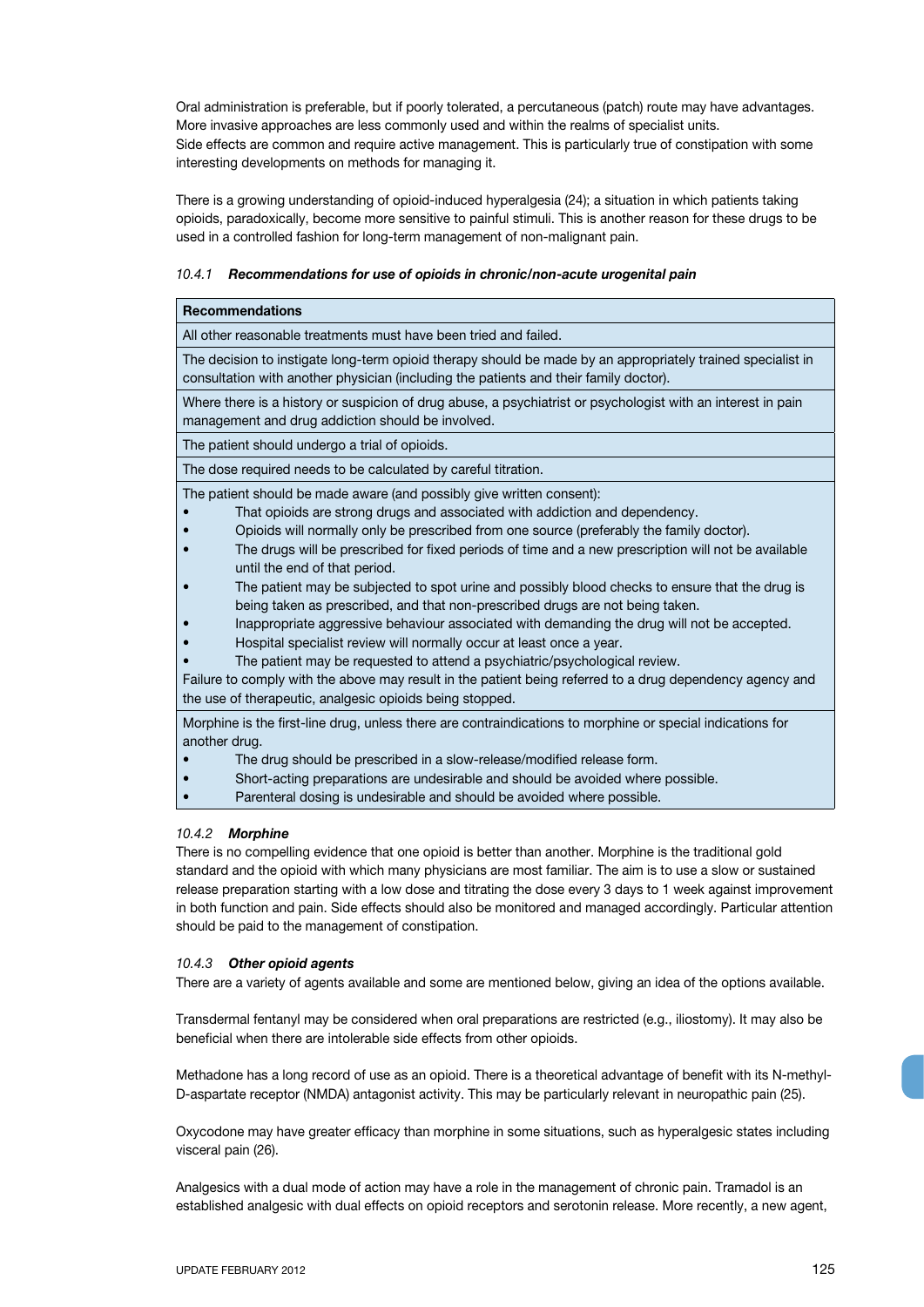tapentadol, has been released with opioid action and noradrenalin reuptake inhibition. It is too early to assess its real value in the armamentarium for pain management.

## **10.5 Nerve blocks**

Nerve blocks for pain management are usually carried out by specialists in pain medicine and as part of a broader management plan (27). They may have a diagnostic or therapeutic role.

Textbooks have been written on the subject and practioners using them should be trained in appropriate patient selection, indications, risks and benefits. Many such interventions also require understanding and expertise in using imaging techniques to perform the blocks accurately.

Diagnostic blocks can be difficult to interpret due to the complex nature of the mechanisms underlying the painful condition or syndrome. Sustained but limited benefit may lead to more permanent procedures (e.g., neurolytic block or radiofrequency procedures). Neurolytic blocks in particular should only be considered by practioners experienced in their use and with the full understanding of the patient because complications can be disastrous.

There is a weak evidence base for these interventions for chronic non-malignant pain.

# **10.6 Transcutaneous electrical nerve stimulation (TENS)**

Despite the popularity of TENS and the number of trials undertaken, a systematic review has been unable to provide an evidence base for this technique (28). It is clear that further more rigorous trials should be undertaken to provide some clarity for a commonly used intervention.

# **10.7 Neuromodulation in pelvic pain syndromes**

The role of neuromodulation in the management of pelvic pain should only be considered by specialists in pelvic pain management. These techniques are only used as part of a broader management plan and require regular follow-up.

The research base is developing and the techniques broadening [e.g., spinal cord stimulation (SCS), sacral root stimulation, dorsal root ganglion stimulation or peripheral nerve stimulation]. These are expensive interventions and thus many of the patients involved are refractory to other therapies. It is thus inappropriate to provide a detailed review of these techniques for this publication.

In the UK, guidance has been published for SCS in neuropathic pain (29). This emphasises the comments above. This guidance suggests a trial period of stimulation before full implementation.

Neuromodulation is still finding its role in pelvic pain management. There has been growing evidence in small case series or pilot studies but more detailed research is required (30). Its role in overactive bladder and faecal incontinence is more robust but is limited for pain.

## **10.8 Summary**

CPP is a common complaint that is well defined and involves multiple mechanisms. Some of the conditions have clear management pathways but many do not. In these CPP syndromes, a holistic multidisciplinary team approach is required with active patient involvement.

This chapter focuses on general treatment of CPP, mainly drug therapy, and comments on other more invasive techniques. The latter are used in combination with other modalities. Many are aimed at management of neuropathic pain or conditions in which central mechanisms are implicated.

At this stage in management, the involvement of trained clinicians with expertise in chronic pain management should be considered. Centres with a particular interest in pelvic pain do exist and involve clinicians from several specialties along with other health care professionals (e.g., physiotherapy, psychology, nursing and occupational therapy).

With any of the agents above, the aim is to assess pain relief, improvement in function, and side effects. This should be done regularly while titrating and optimising drug dose. If there is no benefit, then the drug should be withdrawn.

Neuropathic agents are frequently used and often in combination. There is significant inter-patient variability in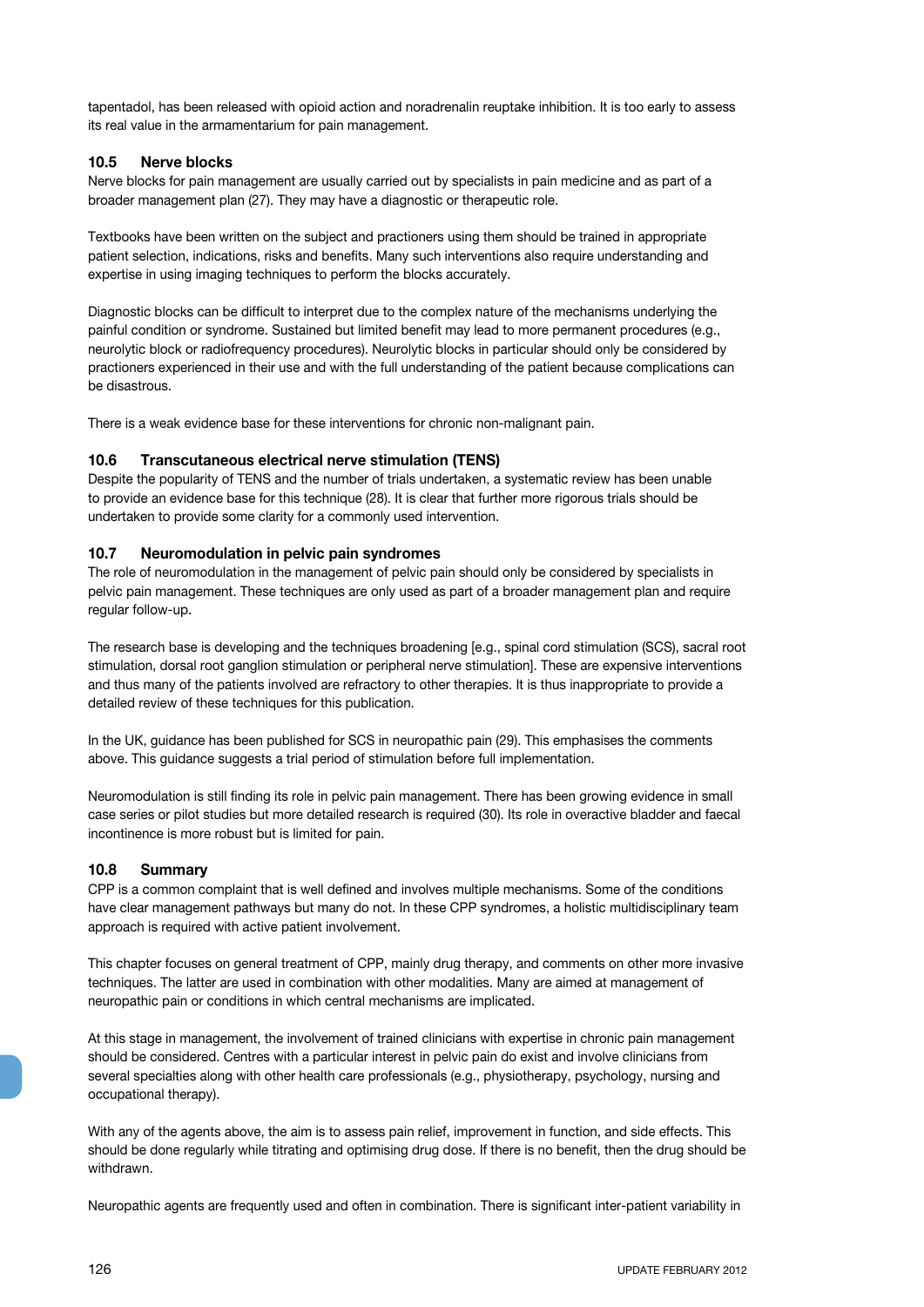effect. Use is often limited by side effects that may be worse than any pain reduction.

Opioid drugs are used in this group of patients. Their role is limited and they should only be started in consultation with all parties involved (including the patient's family practitioner). National guidelines exist and should be followed. There is growing understanding of the limitations of opioid use, and more recently, the paradoxical situation of opioid-induced hyperalgesia.

| Agent                                                                                       | <b>Pain Type</b>                                                    | LE             | <b>GR</b>      | <b>Comment</b>                                     |
|---------------------------------------------------------------------------------------------|---------------------------------------------------------------------|----------------|----------------|----------------------------------------------------|
| Paracetamol                                                                                 | Somatic pain                                                        | 1a             | A              | Evidence based on arthritic pain with good benefit |
| <b>NSAIDs</b>                                                                               | Pelvic pain with<br>inflammatory<br>process (e.g.<br>dysmenorrhoea) | 1a             | A              | Good evidence for their use                        |
|                                                                                             | Central mechanisms<br>(e.g. endometriosis)                          | 1a             | A              | No good evidence for their use                     |
| Antidepressants<br>including tricyclic<br>antidepressants,<br>venlafaxine and<br>duloxetine | Neuropathic pain                                                    | 1a             | A              | Effective. No specific evidence for CPP.           |
| Anticonvulsants<br>gabapentin,<br>pregabalin                                                | Neuropathic pain,<br>fibromyalgia                                   | 1a             | A              | Effective                                          |
| Gabapentin                                                                                  | Women with CPP                                                      | 2 <sub>b</sub> | <sub>B</sub>   | Effective                                          |
| Topical capsaicin                                                                           | Neuropathic pain                                                    | 1a             | A              | Some evidence of benefit                           |
| Opioids                                                                                     | Chronic non-<br>malignant pain                                      | 1a             | $\overline{A}$ | Beneficial in a small number of patients           |
| Nerve blocks                                                                                |                                                                     | 3              | C              | Have a role as part of a broad management plan     |
| <b>TENS</b>                                                                                 |                                                                     | 1a             | A              | No good evidence of benefit                        |
| Neuromodulation                                                                             | Pelvic pain                                                         | 3              | C              | Role developing with increasing research.          |

## **10.9 Recommendations for the medical treatment of CPP**

# **Figure 18: algorithm for the use of neuropathic analgesics**

| <b>Assessment</b>     | <b>Treatment</b>    |                                                                 |  |
|-----------------------|---------------------|-----------------------------------------------------------------|--|
| General history       | Grade A recommended | Paracetamol in somatic pain                                     |  |
|                       |                     | NSAID's when inflammation is present                            |  |
| Medications used      |                     | Antidepressants (including TCA) in neuropathic pain             |  |
| Allergic reactions    |                     | Anticonvulsants in neuropathic pain                             |  |
| Use of alcohol        |                     | Topical Capsaicin in neuropathic pain                           |  |
| Daily activities that |                     | Opiods in chronic non-malignant pain                            |  |
| will be effected      |                     |                                                                 |  |
|                       | Grade B recommended | Gabapentin in women with CPP                                    |  |
|                       |                     |                                                                 |  |
|                       |                     |                                                                 |  |
|                       | Other comments      | Nerve blocks as part of a broad management plan<br> C           |  |
|                       |                     | Neuromodulation may become an option, increasing research<br> C |  |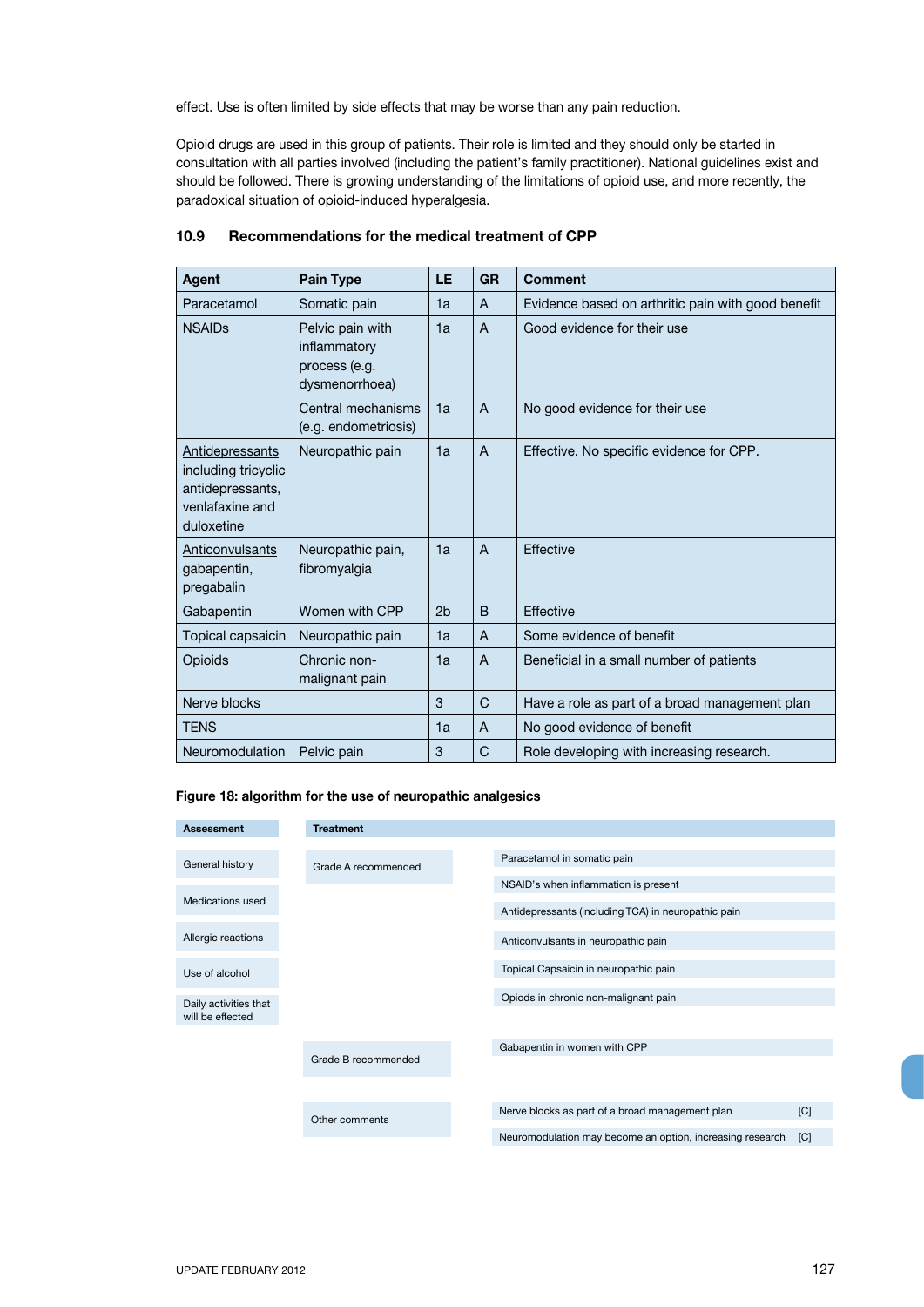## **Figure 19: treatment algorithm for general treatment**



# **10.10 References**

- 1 Stones W, Cheong Ying C, Howard Fred M, et al. Interventions for treating chronic pelvic pain in women. Cochrane database of systematic reviews [serial on the Internet]. 2005; (2) http://www.mrw.interscience.wiley.com/cochrane/clsysrev/articles/CD000387/frame.html.
- 2 Remy C, Marret E, Bonnet F. State of the art of paracetamol in acute pain therapy.Curr Opin Anaesthesiol. 2006 Oct;19(5):562-5.
	- http://www.ncbi.nlm.nih.gov/pubmed/16960492
- 3 Roelofs PD, Deyo RA, Koes BW, et al. Non-steroidal anti-inflammatory drugs for low back pain. Spine (Phila Pa 1976). 2008 Jul 15;33(16):1766-74. http://www.ncbi.nlm.nih.gov/pubmed/18580547
- 4 Towheed T, Maxwell L, Judd MG, et al. Acetaminophen for osteoarthritis. Cochrane Cochrane Database Syst Rev. 2006 Jan 25;(1):CD004257.
- http://www.ncbi.nlm.nih.gov/pubmed/16437479 5 Altman RD, Zinsenheim JR, Temple AR, et al. Three-month efficacy and safety of acetaminophen extended-release for osteoarthritis pain of the hip or knee: a randomized, double-blind, placebocontrolled study. Osteoarthritis Cartilage. 2007 Apr;15(4):454-61.
	- http://www.ncbi.nlm.nih.gov/pubmed/17142063
- 6. Marjoribanks J, Proctor M, Farquhar C, et al. Nonsteroidal anti-inflammatory drugs for dysmenorrhoea. Cochrane Database Syst Rev. 2010 Jan 20;(1):CD001751. http://www.ncbi.nlm.nih.gov/pubmed/20091521
- 7. Allen C, Hopewell S, Prentice A, et al. Nonsteroidal anti-inflammatory drugs for pain in women with endometriosis. Cochrane Database Syst Rev. 2009 Apr 15;(2):CD004753. http://www.ncbi.nlm.nih.gov/pubmed/19370608
- 8. NICE clinical guideline 96. Neuropathic pain. The pharmacological management of neuropathic pain in adults in non-specialist settings. http://guidance.nice.org.uk/CG96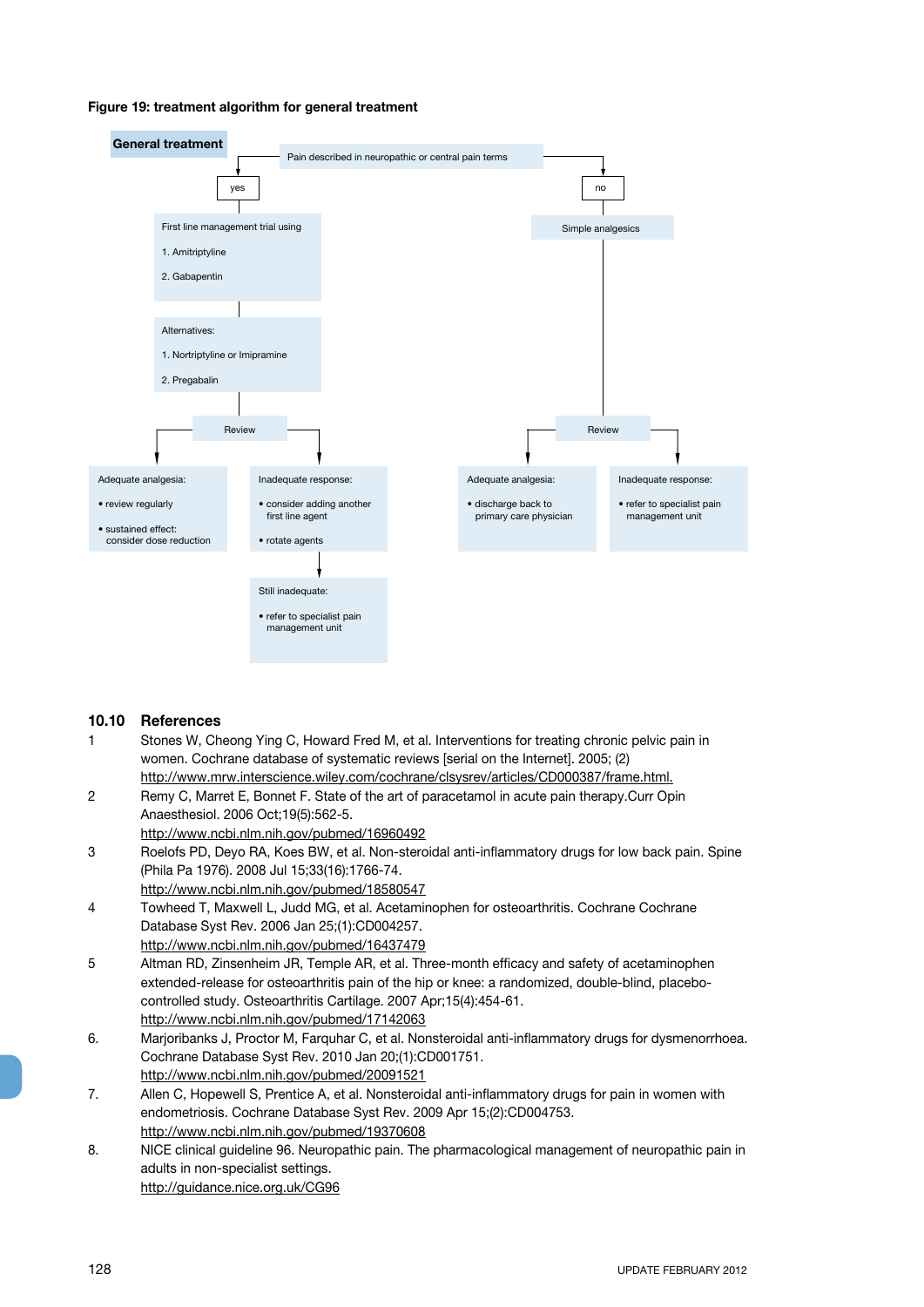- 9. Saarto T, Wiffen PJ. Antidepressants for neuropathic pain. Cochrane Database Syst Rev. 2007 Oct 17;(4):CD005454.
	- http://www.ncbi.nlm.nih.gov/pubmed/17943857
- 10. Lunn MP, Hughes RA, Wiffen PJ. Duloxetine for treating painful neuropathy or chronic pain. Cochrane Database Syst Rev. 2009 Oct 7;(4):CD007115. http://www.ncbi.nlm.nih.gov/pubmed/19821395
- 11. Lee RA, West RM, Wilson JD. The response to sertraline in men with chronic pelvic pain syndrome. Sex Transm Infect. 2005 Apr;81(2):147-9. http://www.ncbi.nlm.nih.gov/pubmed/15800093
- 12. Engel CC Jr, Walker EA, Engel AL, et al. A randomized, double-blind crossover trial of sertraline in women with chronic pelvic pain. J Psychosom Res. 1998 Feb;44(2):203-7. http://www.ncbi.nlm.nih.gov/pubmed/9532549
- 13. Wiffen PJ, Derry S, Moore RA, et al. Carbamazepine for acute and chronic pain in adults. Cochrane Database Syst Rev. 2011 Jan 19;(1):CD005451. http://www.ncbi.nlm.nih.gov/pubmed/21249671
- 14. Moore RA, Wiffen PJ, Derry S, et al. Gabapentin for chronic neuropathic pain and fibromyalgia in adults. Cochrane Database Syst Rev. 2011 Mar 16;(3):CD007938. http://www.ncbi.nlm.nih.gov/pubmed/21412914
- 15. Sator-Katzenschlager SM, Scharbert G, Kress HG, et al. Chronic pelvic pain treated with gabapentin and amitriptyline: a randomized controlled pilot study. Wien Klin Wochenschr. 2005 Nov;117(21-22): 761-8.
	- http://www.ncbi.nlm.nih.gov/pubmed/16416358
- 16. Moore RA, Straube S, Wiffen PJ et al. Pregabalin for acute and chronic pain in adults. Cochrane Database Syst Rev. 2009 Jul 8;(3):CD007076. http://www.ncbi.nlm.nih.gov/pubmed/19588419
- 17. Derry S, Lloyd R, Moore RA, et al. Topical capsaicin for chronic neuropathic pain in adults. Cochrane Database Syst Rev. 2009 Oct 7;(4):CD007393. http://www.ncbi.nlm.nih.gov/pubmed/19821411
- 18. Seidel S, Aigner M, Ossege M, et al. Antipsychotics for acute and chronic pain in adults. Cochrane Database Syst Rev. 2008 Oct 8;(4):CD004844. http://www.ncbi.nlm.nih.gov/pubmed/18843669
- 19. Noble M, Treadwell JR, Tregear SJ, et al. Long-term opioid management for chronic noncancer pain. Cochrane Database Syst Rev. 2010 Jan 20;(1):CD006605. http://www.ncbi.nlm.nih.gov/pubmed/20091598
- 20. The British Pain Society. Opioids for persistent pain: Good practice. 2010. http://www.britishpainsociety.org/book\_opioid\_main.pdf
- 21. The British Pain Society. Opioids for persistent pain: Information for patients. 2010. http://www.britishpainsociety.org/pub\_patient.htm
- 22. The British Pain Society. Pain and problem drug use: Information for patients. 2007. http://www.britishpainsociety.org/pub\_patient.htm
- 23. Quigley C. Opioid switching to improve pain relief and drug tolerability. Cochrane Database Syst Rev. 2004;(3):CD004847.
	- http://www.ncbi.nlm.nih.gov/pubmed/15266542
- 24. Lee M, Silverman SM, Hansen H, et al. A comprehensive review of opioid-induced hyperalgesia. Pain Physician. 2011 Mar-Apr;14(2):145-61.
	- http://www.ncbi.nlm.nih.gov/pubmed/21412369
- 25. Sotgiu ML, Valente M, Storchi R, et al. Cooperative N-methyl-D-aspartate (NMDA) receptor antagonism and mu-opioid receptor agonism mediate the methadone inhibition of the spinal neuron pain-related hyperactivity in a rat model of neuropathic pain. Pharmacol Res 2009 Oct;60(4):284-90. http://www.ncbi.nlm.nih.gov/pubmed/19717013
- 26. Olesen AE, Staahl C, Arendt-Nielsen L, et al. Different effects of morphine and oxycodone in experimentally evoked hyperalgesia: a human translational study. Br J Clin Pharmacol. 2010 Aug;70(2):189-200.
	- http://www.ncbi.nlm.nih.gov/pubmed/20653672
- 27. Baranowski AP, Fall M, Abrams P. Urogenital Pain in Clinical Practice: Taylor and Francis; 2007.
- 28. Nnoaham KE, Kumbang J. Transcutaneous electrical nerve stimulation (TENS) for chronic pain. Cochrane Database Syst Rev. 2008 Jul 16;(3):CD003222. http://www.ncbi.nlm.nih.gov/pubmed/18646088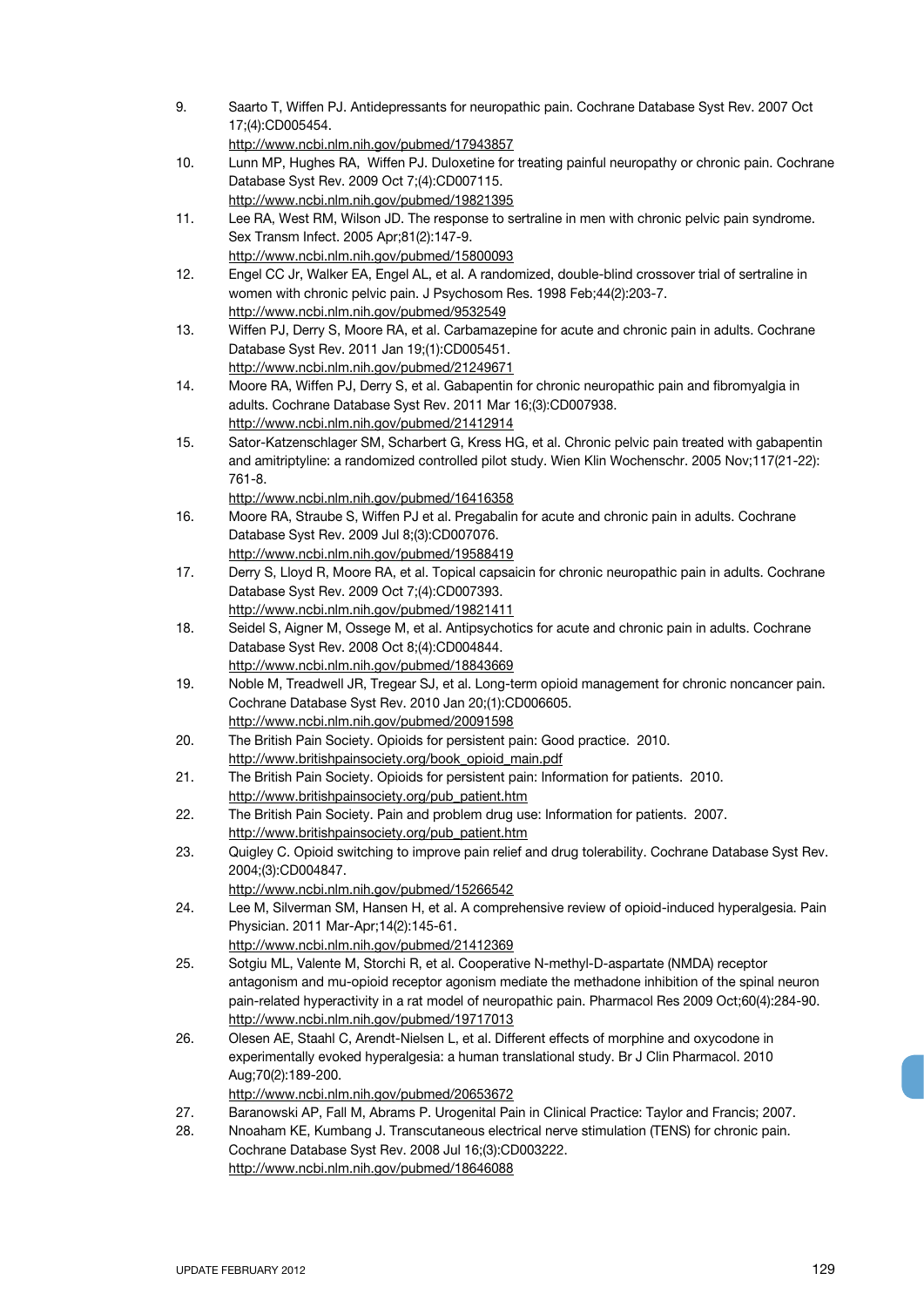- 29. NICE technology appraisal guidance 159. Spinal cord stimulation for chronic pain of neuropathic or ischaemic origin. http://guidance.nice.org.uk/TA159
- 30. Fariello JY, Whitmore K. Sacral neuromodulation stimulation for IC/PBS, chronic pelvic pain, and sexual dysfunction. Int Urogynecol J Pelvic Floor Dysfunct 2010 Dec;21(12):1553-8. http://www.ncbi.nlm.nih.gov/pubmed/20972541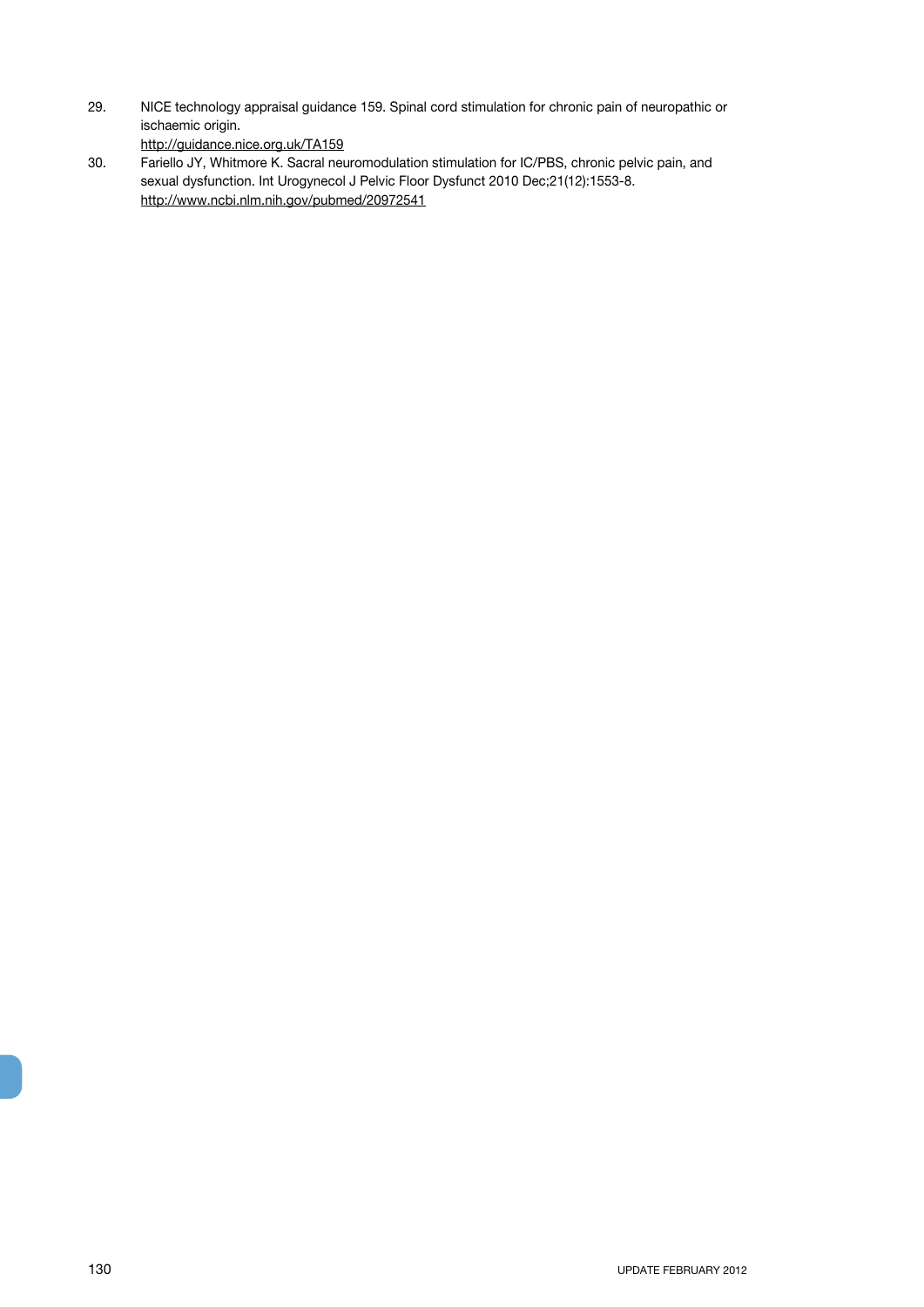# **11. ABBREVIATIONS USED IN THE TEXT**

*This list is not comprehensive for the most common abbreviations*

| AMPA               | amino-methylene-phosphonic acid                                          |
|--------------------|--------------------------------------------------------------------------|
| ATP                | Adenosinetriphosphate                                                    |
| <b>BCG</b>         | Bacillus Calmette Guérin                                                 |
| <b>BDNF</b>        | brain-derived neurotrophic factor                                        |
| <b>BPS</b>         | bladder pain syndrome                                                    |
| BTX-A              | Botulinum toxin A                                                        |
| CBT                | cognitive behavioural therapy                                            |
| <b>CFS</b>         | chronic fatigue syndrome                                                 |
| <b>CHRP</b>        | calcitonin gene-related peptide                                          |
| СI                 | confidence interval                                                      |
| <b>CNS</b>         | central nervous system                                                   |
| CPP                | chronic pelvic pain                                                      |
| <b>CPPS</b>        | chronic pelvic pain syndrome                                             |
| CRH                | corticotrophin-releasing hormone                                         |
|                    |                                                                          |
| CyA<br><b>DMSO</b> | Cyclosporin A                                                            |
| <b>DNIC</b>        | Dimethyl sulphoxide                                                      |
|                    | diffuse noxious inhibitory control                                       |
| DRG.               | dorsal root ganglion                                                     |
| EH                 | excisional haemorrhoidectomy                                             |
| <b>ESSIC</b>       | European Society for the Study of BPS                                    |
| FM                 | fibromyalgia                                                             |
| <b>FSS</b>         | functional somatic syndrome                                              |
| GAG.               | glycosaminoglycan                                                        |
| <b>HBO</b>         | Hyperbaric oxygen                                                        |
| HIF                | hypoxia inducible factor                                                 |
| <b>IASP</b>        | Association for the Study of Pain                                        |
| <b>IBS</b>         | irritable bowel syndrome                                                 |
| <b>ICDB</b>        | Interstitial Cystitis Data Base                                          |
| <b>ICSI</b>        | Interstitial Cystitis Symptom Index                                      |
| <b>IPPS</b>        | International Prostate Symptom Score                                     |
| <b>ISSVD</b>       | Society for the Study of Vulvovaginal Disease                            |
| LUTS               | lower urinary tract symptoms                                             |
| <b>MAPP</b>        | Multi-disciplinary Approach to the study of chronic Pelvic Pain research |
| MPA                | medroxyprogesterone acetate                                              |
| MRI                | magnetic resonance imaging                                               |
| <b>NBS</b>         | non-bladder syndromes                                                    |
| <b>NGF</b>         | nerve growth factor                                                      |
| <b>NIDDK</b>       | National Institute of Diabetes and Digestive and Kidney Diseases         |
| <b>NIH</b>         | National Institutes of Health                                            |
| NIH-CPSI           | NIH Prostatitis Symptom Index                                            |
| <b>NMDA</b>        | N-methyl-D-aspartate                                                     |
| NO                 | nitric oxide                                                             |
| <b>PAG</b>         | periaqueductal grey                                                      |
| <b>PID</b>         | pelvic inflammatory disease                                              |
| <b>PNS</b>         | pudendal nerve stimulation                                               |
| <b>PNS</b>         | peripheral nervous system                                                |
| <b>PPMT</b>        | pre-post-massage test                                                    |
| <b>PPS</b>         | prostate pain syndrome                                                   |
| QoL                | quality of life                                                          |
| RBL                | rubber band ligation                                                     |
| <b>RCT</b>         | randomised controlled trial                                              |
| <b>RTX</b>         | Resiniferatoxin                                                          |
| <b>RUR</b>         | transurethral resection                                                  |
| <b>TUNA</b>        | transurethral needle ablation                                            |
| <b>VAPS</b>        | visual analogue pain scale                                               |
|                    |                                                                          |